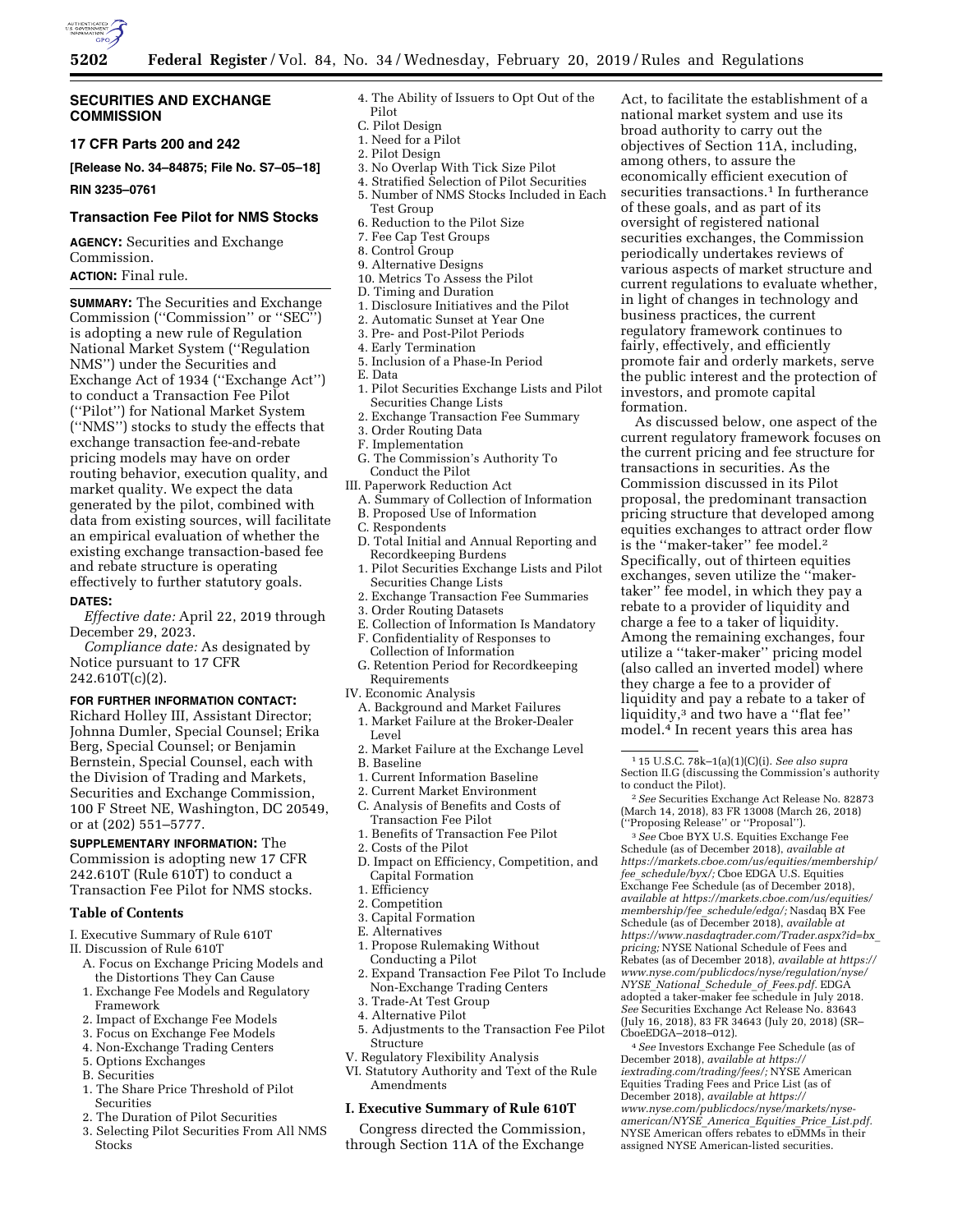attracted considerable attention and generated significant debate, focusing on the effects, both positive and negative, that exchange transactionbased pricing models may have on market quality and execution quality, with some commenters advocating action by the Commission.

The Commission is uniquely situated and vested with the responsibility under Section 11A of the Exchange Act to examine the impact that this aspect of our market structure has on our national market system. And, in light of the questions raised about the impact of these fee models and the amount of attention garnered, we believe this is an area ripe for Commission review. But,

the Commission currently lacks the data necessary to meaningfully analyze the impact that exchange transaction feeand-rebate pricing models have on order routing behavior, market and execution quality, and our market structure generally. To address this information gap, the Commission has designed the Pilot to produce data that will facilitate a more thorough understanding of the potential issues associated with exchange transaction-based pricing models. In particular, the Commission has designed the Pilot to gather data on the effect both current regulatory fee caps and rebates have on market quality and execution quality. The data

gathered will assist the Commission in determining whether any changes in the current regulatory framework are appropriate and enable the Commission to make more informed and effective policy decisions. This, in turn, enables the Commission to carry out the objectives of the national market system and oversee the national securities exchanges.

As discussed fully in the proposing release, the Commission proposed a pilot to test the effect of exchange transaction fees and rebates.5 The following chart summarizes the terms of the Pilot as adopted, which are discussed in more detail below:

## TRANSACTION FEE PILOT FOR NMS STOCKS

| Duration                       | 2 years with an automatic sunset at 1 year unless, no later than 30 days prior to that time, the Commission publishes a<br>notice that the pilot shall continue for up to 1 additional year; plus a 6-month pre-Pilot Period and 6-month post-Pilot<br>Period.  |                                                             |                                                                                                                                                                           |                                                                                         |
|--------------------------------|-----------------------------------------------------------------------------------------------------------------------------------------------------------------------------------------------------------------------------------------------------------------|-------------------------------------------------------------|---------------------------------------------------------------------------------------------------------------------------------------------------------------------------|-----------------------------------------------------------------------------------------|
| Applicable trading<br>centers. | Equities exchanges (including maker-taker & taker-maker) but not ATSs or other non-exchange trading centers.                                                                                                                                                    |                                                             |                                                                                                                                                                           |                                                                                         |
| Pilot securities               | NMS stocks with average daily trading volumes $\geq 30,000$ shares with a share price $\geq$ \$2 per share that do not close below<br>\$1 per share during the Pilot and that have an unlimited duration or a duration beyond the end of the post-Pilot Period. |                                                             |                                                                                                                                                                           |                                                                                         |
|                                | Group                                                                                                                                                                                                                                                           | Number of NMS<br>stocks                                     | Fee cap                                                                                                                                                                   | Rebates permitted?                                                                      |
| Pilot design<br>.              | Test Group 1<br>Test Group 2                                                                                                                                                                                                                                    | 730<br>$730$ (plus ap-<br>pended Cana-                      | \$0.0010 fee cap for removing and pro-<br>viding displayed liquidity (no cap on<br>rebates).<br>The 17 CFR 242.610(c) (Rule 610(c))<br>\$0.0030 cap continues to apply to | Yes.<br>No. Rebates and Linked Pricing Pro-<br>hibited for removing and providing       |
|                                |                                                                                                                                                                                                                                                                 | dian interlisted<br>stocks).                                | fees for removing displayed liquidity.                                                                                                                                    | displayed and undisplayed liquidity<br>(except for specified market maker<br>activity). |
|                                | Control Group                                                                                                                                                                                                                                                   | <b>Pilot Securities not</b><br>in Test Groups 1<br>or $2$ . | The Rule 610(c) cap continues to<br>apply to fees for removing displayed<br>liquidity (no cap on rebates).                                                                | Yes.                                                                                    |
| Pilot data                     | 1. Pilot Securities Exchange Lists and Pilot Securities Change Lists.<br>2. Exchange Transaction Fee Summary.<br>3. Order Routing Datasets.                                                                                                                     |                                                             |                                                                                                                                                                           |                                                                                         |

#### **II. Discussion of Rule 610T**

In response to its proposal to conduct a Transaction Fee Pilot in NMS stocks (the ''Pilot''), the Commission received a number of comment letters from a diverse group of commenters, including exchanges, investment managers, broker-dealers, and other market participants, as well as academics, listed issuers, analytics firms, market observers, and industry associations.6 As discussed below, after review and consideration of the comments received,

the Commission is adopting Rule 610T with certain modifications from that in the proposal.

*A. Focus on Exchange Pricing Models and the Effects They Can Cause* 

1. Exchange Fee Models and Regulatory Framework

Regardless of the fee model, all fees of a registered national securities exchange ''exchange'') are subject to the standards and process requirements set forth in the federal securities laws.7 In

particular, Section 6 of the Exchange Act requires, among other things, that the rules of an exchange provide for the ''equitable allocation'' of ''reasonable'' fees and that they not be ''designed to permit unfair discrimination.'' 8 Section 11A of the Exchange Act directs the Commission to use its authority to facilitate the establishment of a national market system for securities that assures economically efficient execution of securities transactions, fair competition, availability of information with respect

<sup>5</sup>*See* Proposing Release, *supra* note 2. 6The Proposal was developed, in part, by reference to a recommendation for an access fee pilot submitted to the Commission by the Equity Market Structure Advisory Committee (the ''EMSAC''). *See* Proposing Release, *supra* note 2, at 13009, 13012–14.

<sup>7</sup>Under the Exchange Act, exchange fee changes are effective on the day that the exchange files them with the Commission, and neither advance notice nor Commission action is required before an exchange may implement a fee change. *See* 15 U.S.C.  $78s(b)(3)(A)(ii)$ . The Commission may, within 60 days after an exchange filed its fee change

with the Commission, summarily suspend the new fee and institute proceedings to determine whether to disapprove it. *See* 15 U.S.C. 78s(b)(3)(C).

<sup>8</sup>*See* 15 U.S.C. 78f(b)(4)–(5).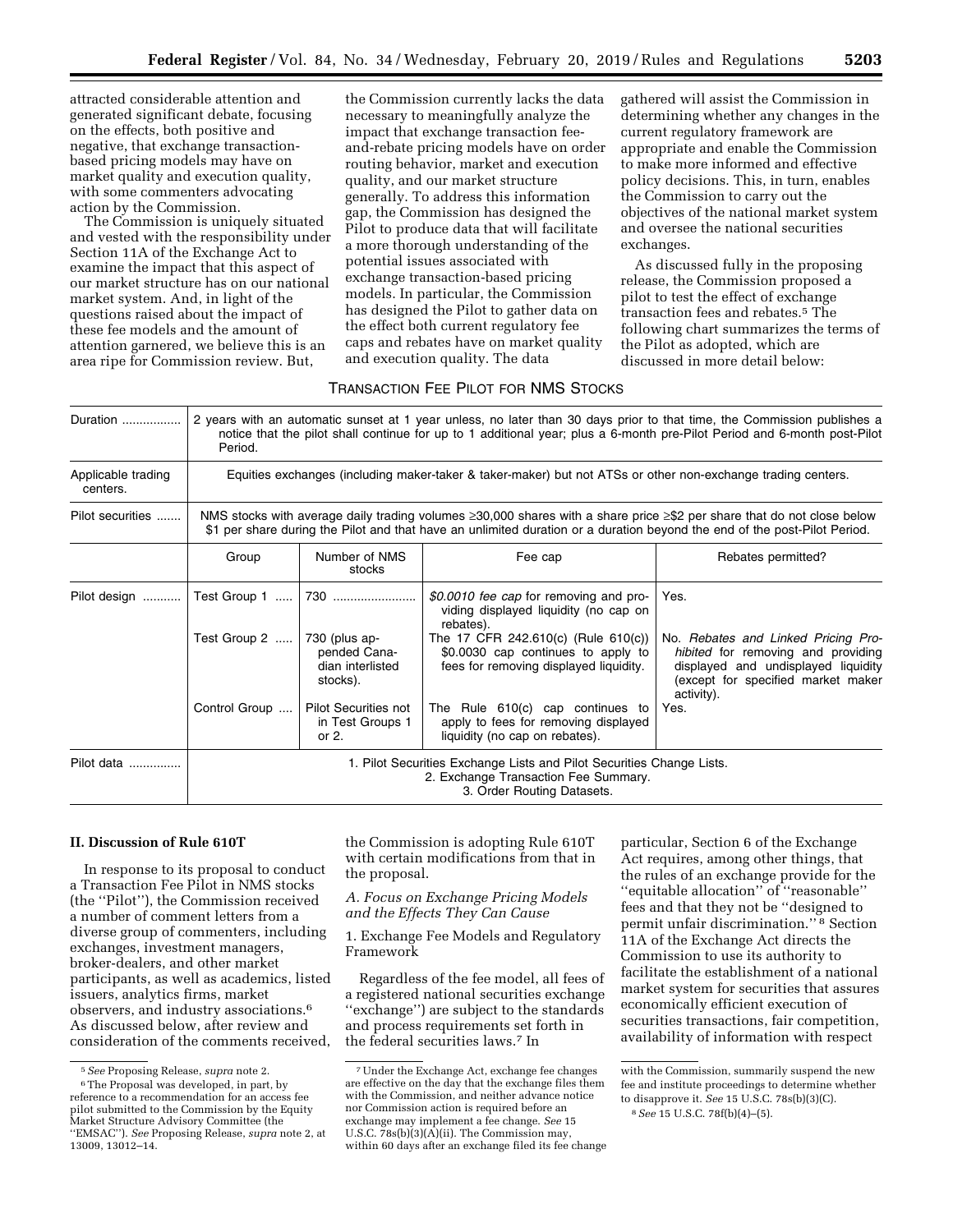to quotations for and transactions in securities, and the practicability of brokers executing investors' orders in the best market.<sup>9</sup> In addition, Rule 610(c) of Regulation NMS imposes upon exchanges a fee cap of \$0.0030 per share for the execution of an order against its ''protected quotation.'' 10

In 2005, when it adopted the fee limitation in Rule 610(c), the Commission noted, in part:

The adopted fee limitation set forth in Rule 610(c) of Regulation NMS is designed to preclude individual trading centers from raising their fees substantially in an attempt to take improper advantage of strengthened protection against trade-throughs and the adoption of a private linkage regime. In particular, the fee limitation is necessary to address 'outlier' trading centers that otherwise might charge high fees to other market participants required to access their quotations by the Order Protection Rule. It also precludes a trading center from charging high fees selectively to competitors, practices that have occurred in the market for Nasdaq stocks. In the absence of a fee limitation, the adoption of the Order Protection Rule and private linkages could significantly boost the viability of the outlier business model. Outlier markets might well try to take advantage of intermarket price protection by acting essentially as a toll booth between price levels. The high fee market likely will be the last market to which orders would be routed, but prices could not move to the next level until someone routed an order to take out the displayed price at the outlier market.11

In light of the considerable debate surrounding exchange fee models that pay rebates, which is well documented in the comment letters submitted on the proposed Pilot, and the passage of time since the Commission first adopted the Rule 610(c) fee cap as part of Regulation NMS in 2005, the Commission now seeks to gather data to facilitate an empirical assessment of the effect of exchange transaction fees and rebates broadly—including the impact and continued appropriateness of the Rule  $610(c)$  fee cap<sup>12</sup>—by testing the effects of changes to exchange fees and rebates

11NMS Adopting Release, *supra* note 10, at 37545.

on the markets and market participant behavior.

2. Impact of Exchange Fee Models

In response to the Proposing Release, the Commission received a number of comment letters criticizing existing feeand-rebate pricing models, but also a number of comment letters expressing support for those same pricing regimes.13

Many commenters focused on one potential distortion—whether current pricing models ''present broker-dealers with a potential conflict of interest,'' because their ''duty to pursue best execution could be compromised when their trading venue decision is driven by the economic incentive to minimize access fees paid and maximize rebates received.'' 14 As another commenter explained, ''a broker is incentivized to route an order to the venue that pays it the most (or costs the least), instead of the venue that has the highest likelihood of offering the best execution for its customers, such as the one that offers a higher probability of execution or meaningful price improvement.'' 15 As evidence of the potential harm that can result from the conflicts presented by exchange rebates, one commenter noted that institutional investors ''that specifically instruct brokers to remove rebate-driven trading behaviors from their algorithms achieve significantly lower trading costs that result in higher returns to their investors.'' 16 One commenter attributed this harm to the tendency of rebates to ''affect the length of the order queue of passive limit orders on the major maker-taker exchanges, while high take fees on these

15Healthy Markets Letter I, at 5. *See also, e.g.,*  Copeland Letter, at 1; Wellington Letter, at 1; Norges Letter, at 2.

16Babelfish Letter, at 1–3 (also referencing a Clearpool Group study that found that a ''fee sensitive VWAP algorithm executed during volatile times incurred seven times as much cost as a fee agnostic algorithm''). *See also* T. Rowe Price Letter, at 2 (stating that ''[r]etail orders . . . are generally placed on the exchange that offers the highest rebate to the broker, but show[s] lower execution quality in terms of reduced probability of execution''); Capital Group Letter, at 2 (''Our internal trade analysis suggests that execution quality may be negatively impacted when brokerdealers' routing decisions are made to minimize access fees.'').

markets make them less attractive for marketable orders that cross the spread.'' The commenter argued that the ''net result of this perverse pricing dynamic is a lower likelihood of execution and a higher likelihood of adverse selection for orders in the maker-taker queues,'' because orders at the ''middle or back of the queue . . . are less likely to trade at their desired price, and when they do trade, the overall market price as reflected by the [National Best Bid and Offer (''NBBO'')] is more likely to move against them, than when trading on venues that do not pay rebates.'' 17

A number of commenters discussed other potential effects of exchange pricing models. Some commenters believed that transaction fees and rebates contribute to market fragmentation 18 because they encourage investors to ''turn to inverted markets to improve queue priority'' 19 or to ''route orders to non-exchange trading centers to avoid the higher access fees that exchanges charge to subsidize the rebates they offer."<sup>20</sup> Likewise, one commenter thought that ''transaction fees and rebates contribute to market complexity through the proliferation of new order types . . . designed to exploit different transaction pricing models."<sup>21</sup> Other commenters believed that ''[t]ransaction fees and rebates . . . undermine market transparency because the prices displayed by exchanges—and provided on trade reports—do not

 $^{17}$  IEX Letter I, at 6, A–1–A–2; IEX Letter II, at 7;  $\,$ IEX Letter IV (appending research to support these views). *See also, e.g.,* Babelfish Letter, at 2 (stating that a ''frequently realized scenario is that flow sent solely to a high rebate destination waits in queue, often winds up canceled because price moves away, and then receives an inferior price upon the eventual execution''); Larry Harris Letter, at 1, 3; Brandes Letter, at 1–2. *But see* Grasso Letter, at 3 (''waiting for a rebate[ ] may be fine'' if ''you have low confidence about future prices for a large order and don't mind if the order trades slowly while you therefore do not fully reflect net trade prices.'' 22 Finally, some commenters

include fee or rebate information and

accumulate shares''). 18*See, e.g.,* ICI Letter I, at 2.

19Credit Suisse Commentary, at 2. *See also, e.g.,*  Larry Harris Letter, at 3 (noting that ''orders standing at inverted exchanges usually execute before orders standing at the same price at makertaker exchanges'').

20Capital Group Letter, at 2. *See also, e.g.,* IEX Letter  $\overline{I}$ , at 3 ("Excessive take fees  $\ldots$  . have been criticized as leading to the migration of some order flow to less-regulated non-exchange venues in search of reduced transaction costs, resulting in increased market fragmentation and market complexity.'').

21 ICI Letter I, at 2. *See also, e.g.,* Vanguard Letter, at 2 (indicating that the ''desire to maximize rebate revenue and avoid fees created order complexity within the equity markets as traders sought profitable trading strategies'').

22 ICI Letter I, at 2. *See also, e.g.,* Goldman Sachs Letter, at 3; Invesco Letter, at 2; State Street Letter,

<sup>9</sup>*See* 15 U.S.C. 78k–1(a)(1).

<sup>10</sup> 17 CFR 242.610(c); Securities Exchange Act Release No. 51808 (June 9, 2005), 70 FR 37496, 37543–46 (June 29, 2005) (''NMS Adopting Release''). *See also* 17 CFR 242.600(b)(58) (defining ''protected quotation''); 17 CFR 242.600(b)(57) (defining ''protected bid or protected offer''); 17 CFR 242.600(b)(3) (defining ''automated quotation'').

<sup>12</sup>At the time of its adoption in 2005, the fee cap codified the then-prevailing fee level set through competition among the various trading centers. *See*  NMS Adopting Release, *supra* note 10, at 37545 (stating that ''the \$0.003 fee limitation is consistent with current business practices, as very few trading centers currently charge fees that exceed this amount'').

<sup>&</sup>lt;sup>13</sup>The potential distortions mentioned by the commenters (and discussed in this section) include, among others: (1) Conflicts of interest faced by routing broker-dealers; (2) excess intermediation and potential adverse selection; (3) market fragmentation; (4) exchange fee avoidance; (5) complexity; (6) transparency; and (7) elevated fees to subsidize rebates.

<sup>14</sup>Capital Group Letter, at 2. *See also, e.g.,* ICI Letter I, at 2; Vanguard Letter, at 2; Invesco Letter, at 2; CFA Letter, at 2; Oppenheimer Letter, at 2; Spatt Letter, at 4; AJO Letter, at 1; Larry Harris Letter, at 3.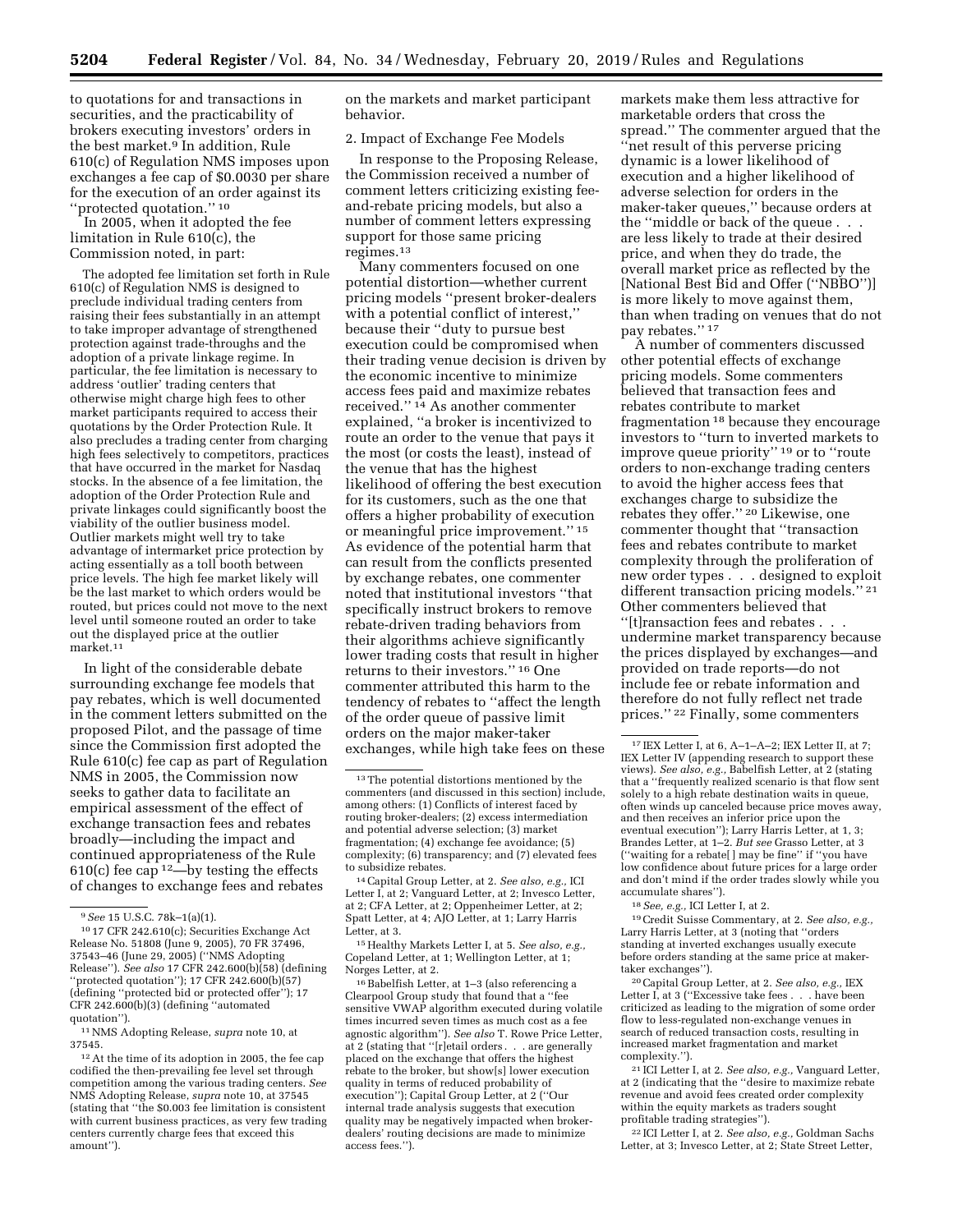asserted that current pricing models unfairly subsidize rebates 23 or benefit sophisticated market participants like market-makers and proprietary traders at the expense of other market participants.24

Other commenters expressed support for current exchange pricing models. For example, one commenter believed that maker-taker pricing ''provides important benefits to issuers and investors,'' because exchanges ''use rebates as a tool to promote displayed liquidity and price discovery, which results in competitive bid-ask spreads, saving transaction costs that investors may otherwise incur.'' 25 Another commenter argued that rebates can promote displayed liquidity by providing ''a payment in exchange for posters of liquidity giving up several valuable options,'' including ''the power to decide the time of the trade'' and the ability to conceal trading intentions until the point of execution.26 Building on this idea, one commenter characterized ''[a]ccess fee caps and related rebates'' as features that ''enable exchanges to compete with nonexchange trading venues by essentially subsidizing the posted prices . . . and narrow[ing] the NBBO, making it slightly more expensive to either match or improve upon those prices offexchange."<sup>27</sup>

<sup>23</sup> See, e.g., Clearpool Letter, at 3 (stating that ''exchanges chase order flow and provide rebates and other pricing incentives to the largest trading firms at the expense of smaller market participants who cannot take advantage of such rebates and, in effect, end up subsidizing the trading of larger firms"); IEX Letter I, at 3 (stating that transaction fees are ''used in effect to subsidize the payment of rebates," which "results in a substantial penalty on investors and other participants who . . . have a investors and other participants who . . need for immediate liquidity'').

24*See, e.g.,* T. Rowe Price Letter, at 2 (stating that rebates lead to ''excessive intermediation . . . benefiting short-term intermediaries at the expense of long-term investors''); ModernIR Letter, at 3 (stating that rebates ''promote[ ] arbitrage, and price-setting as its own end,'' leading to a ''paucity of real orders''); Larry Harris Letter, at 1, 5–6 (stating that current pricing models facilitate ''the execution of various parasitic trading strategies by proprietary traders to the detriment of public investors''); Capital Group Letter, at 3.

25State Street Letter, at 2. *See also, e.g.,* Virtu Letter, at 3; Fidelity Letter, at 3; Nasdaq Letter I, at 9; Cboe Letter I, at 15–16. *See also* Nasdaq Letter III, at Exhibit A (providing graphs using data from September 2018 on average quoted spread across exchanges in S&P 500 stocks and time at the best quote across those stocks). *But cf.* Larry Harris Letter, at 6–9 (acknowledging that ''quoted spreads are narrower under maker-taker pricing,'' but opining that ''the narrower quoted spreads do not benefit the public'').

26Magma Letter, at 3. *See also, e.g.,* NYSE Letter IV, at 2 (arguing that ''pricing incentives enhance the quality and reliability of display markets''); FIA

Letter, at 4. 27FIA Letter, at 3–4. *See also* NYSE Letter I, at 6 (stating that rebates ''allow liquidity providers to

As commenters fundamentally disagreed about the effect of exchange transaction fee models and whether they have a positive or a negative impact on the U.S. equities markets, commenters also held conflicting views regarding whether and how the Commission should conduct the Pilot.

#### 3. Focus on Exchange Fee Models

Recognizing the unique regulatory framework applicable to exchange fees, and the disagreement over the impact of exchange fees and rebates on the markets and market participants, the Commission focused its proposed Pilot on studying the effect of exchange transaction fees and rebates on order routing behavior, execution quality, and market quality. Accordingly, the Commission proposed to include within the Pilot all equities exchanges regardless of fee model.

A large number of commenters supported applying the Pilot to all equities exchanges.28 For example, one commenter believed that the Pilot ''should include all equities exchanges

. . . because rebates of any kind provide inducements to trade and distort markets.'' 29 A different commenter thought that including taker-maker exchanges was ''both logical and feasible, given that all equities exchanges assess fees that are subject to the Exchange Act and its rule filing requirements.'' 30 Other commenters ''agree[d] with the Commission's assessment that the Pilot should apply to all equity exchanges . . . thus treating all similarly situated exchanges equally,'' because this would be ''critically important in determining what impact the reduction of access fees or the elimination of rebates will have on order routing practices.'' 31 Some other commenters, however, opposed including taker-maker exchanges in the

28*See, e.g.,* Joint Asset Managers Letter, at 2; Brandes Letter, at 2; Themis Trading Letter I, at 3; AJO Letter, at 1–2; OMERS Letter, at 2; Copeland Letter, at 2; Virtu Letter, at 6; Nuveen Letter, at 2; BlackRock Letter, at 1; RBC Letter I, at 3; Vanguard Letter, at 2; CFA Letter, at 4; Wellington Letter, at 2; Joint Pension Plan Letter, at 2; Oppenheimer Letter, at 2; Clearpool Letter, at 5 n.8; TD Ameritrade Letter, at 4; Capital Group Letter, at 3; Healthy Markets Letter I, at 10; Morgan Stanley Letter, at 3 n.5; AGF Letter, at 1.

31Capital Group Letter, at 3. *See also, e.g.,*  Clearpool Letter, at 5 n.8; Oppenheimer Letter, at 2; Brandes Letter, at 2; Copeland Letter, at 2.

Pilot, noting that Rule 610(c) does not apply to taker-maker exchanges.32

After considering the comments on this issue, the Commission continues to believe that focusing the Pilot on equities exchanges regardless of fee model is appropriate because it treats alike similarly situated entities that all are subject to the same regulatory framework and thereby will allow the Commission to evaluate the effect of exchange fee-and-rebate pricing models and the continued appropriateness of the Rule 610(c) fee cap. Further, it would be incongruous to study rebates and fees offered by one type of equities exchange (maker-taker), but not another type of equities exchange (taker-maker) where the fees of both types of entities are subject to the same legal requirements and can introduce the same types of distortions that the Pilot seeks to study.

#### 4. Non-Exchange Trading Centers

As proposed, the Pilot would exclude non-exchange trading centers such as alternative trading systems ("ATSs").<sup>33</sup> Several commenters opined on this aspect of the proposal. A number of commenters agreed with the Commission's proposal to exclude nonexchange trading centers from the Pilot.34 Some of those commenters noted that exchanges are subject to various fee-related regulatory provisions that are entirely inapplicable to nonexchange trading centers. For example, one commenter noted that nonexchange trading centers are not currently subject to any access fee caps, and including such trading venues in the Pilot ''would have the unintended and harmful effect of unnecessarily changing ATS business models  $\cdot$  . . . . . . 35

In addition, several commenters emphasized the fundamental ways in which the fee structures employed by

34*See, e.g.,* Brandes Letter, at 2; AJO Letter, at 2; MFA Letter, at 2; BIDS Letter, at 1–2; BlackRock Letter, at 1; SIFMA Letter, at 5; Virtu Letter, at 6; Fidelity Letter, at 10; Citi Letter, at 2; Clearpool Letter, at 4–5; Luminex Letter, at 1; Morgan Stanley Letter, at 3 n.5.

35 Virtu Letter, at 6. *See also, e.g.,* SIFMA Letter, at 5; Clearpool Letter, at 5.

at 2; Wellington Letter, at 1; Oppenheimer Letter,

quote narrower spreads by providing another source of revenue''); Grasso Letter, at 4 (''the main outcome of exchange pricing seems to be that it forces exchanges to compete for customers,'' because it ''keeps their margins tight and gives them incentives to improve the quality of their offerings'').

<sup>29</sup>AJO Letter, at 1–2.

<sup>30</sup>*See* RBC Letter I, at 3–4.

<sup>32</sup>*See, e.g.,* Cboe Letter I, at 28.

<sup>33</sup>*See* Proposing Release, *supra* note 2, at 13014. As discussed in the Proposing Release, the term ''trading center'' as used there and throughout this release is a collective term that refers broadly to the venues that trade NMS stocks. *See id.* at 13009 n.7. For purposes of this release, the term ''trading center'' includes national securities exchanges that are registered with the Commission and that trade NMS stocks (referred to herein as ''equities exchanges'' or ''exchanges''), as well as other types of ''non-exchange venues'' that trade NMS stocks, including ATSs and broker dealers that internalize orders by matching them off-exchange with reference to the national best bid and offer.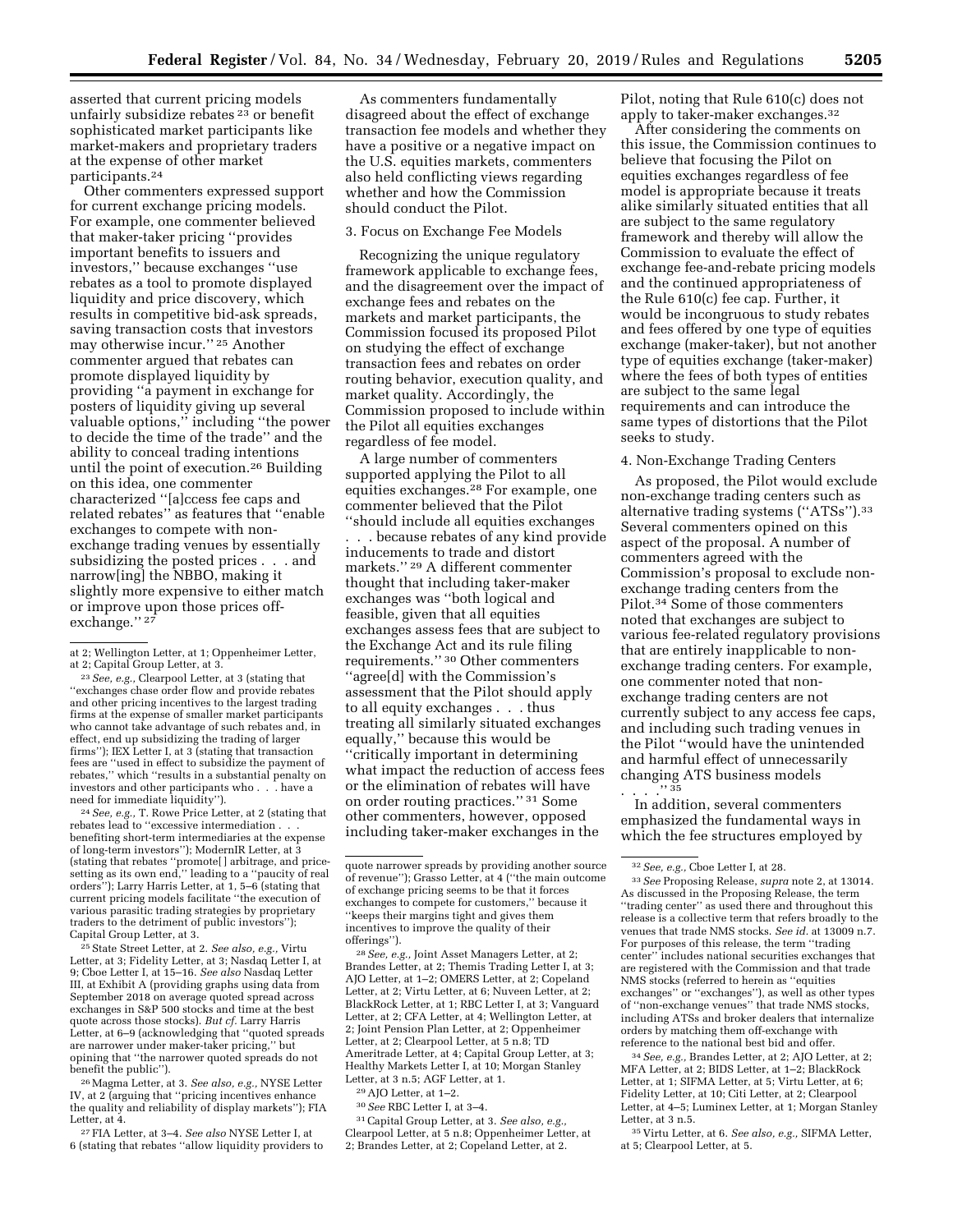non-exchange trading centers are different from the fee models utilized by the equities exchanges and, as a result, concluded that excluding non-exchange trading centers was appropriate.36 For example, one such commenter explained that ''inducements (low fees, no fees, rebates) offered by ATSs and other off-exchange venues are not universal across all broker-dealers or market participants. Instead, the fees paid (or not paid) by market participants to ATSs and other off-exchange venues are negotiated between each market participant and the trading venue,'' such that ''the number of fee permutations and inconsistencies across brokers for any single ATS could be substantial.'' 37 Still other commenters believed that excluding non-exchange trading centers from the Pilot was appropriate because ''ATSs are not protected venues, and thus free market competition among them constrains their pricing power.'' 38 One commenter supported excluding ATSs because ''there is nothing to be gained by including venues that don't have the same underlying issues that exchanges present with their rebate and 'maker-taker' pricing models.'' 39

On the other hand, other commenters expressed concerns with omitting nonexchange venues from the Pilot.<sup>40</sup> One concern was that by excluding nonexchange venues, the Pilot data would be incomplete. For example, one commenter believed that excluding nonexchange venues ''could create an imperfect picture of the overall impact of the transaction fees put in place under the Pilot program'' and could compromise the value and utility of the data collected during the Pilot. 41 Another commenter argued that by excluding non-exchange venues, the

Pilot will not return ''meaningful data upon which to make informed analysis and conclusions'' because it would ''ignore off-exchange trading representing approximately 39 percent of total U.S. equities market trading.'' 42 This commenter further believed that the Pilot would be unable to properly assess the potential conflicts of interest because it will not know ''the baseline for remuneration occurring offexchange, or know what impact the Proposal has on that baseline[.]'' 43 One commenter objected to excluding ATSs ''based on the fact that the proposed Pilot is a 'new regulatory regime' for ATSs . . . . "44 While one commenter recognized the complexity involved with subjecting non-exchange trading centers to the access fee cap under Rule 610(c), it argued that such complexity did not provide a sufficient basis to treat exchanges and non-exchange trading centers disparately.45 A few commenters recommended excluding ATSs, but requiring them to submit the required order routing data.46

The Commission believes that excluding non-exchange venues from the Pilot should not negatively impact the Pilot's data or impact its results. As noted above, the Pilot is designed, among other things, to assess the effects of exchange fee models. Because exchange fee models are materially different both in their structure and regulatory treatment, the potential effects that may be associated with exchange fee models are not applicable in the same manner to ATSs. Similarly, the question of whether rebates narrow the quoted spread is inapplicable to ATSs, which do not publicly display an automated quotation. Further, ATS activity is not being overlooked as increases or decreases in ATS volume during the Pilot will be reflected in other existing data sources. Accordingly, Commission researchers (hereinafter ''researchers'') will be able to assess market-wide changes in order flow during the Pilot.

Further, even if non-exchange venues provided order routing data pursuant to the Pilot, researchers would be unable to meaningfully correlate changes in an ATS's order flow with the fees of that ATS because those fees are bespoke, typically bundled, and are not as transparent as exchange fees.47

Exchange fees are not only fully transparent in published fee schedules, but exchange fee changes must be filed with the Commission and thus they have a precise effective date attached to each filing. This level of transparency for exchange fees and rebates, which is not present for ATSs,<sup>48</sup> is an important component facilitating researchers' ability to draw causal connections with the Pilot's results. While obtaining order routing data from ATSs might provide interesting insight into their business, it could not be meaningfully correlated with ATS fees and fee changes and is not necessary to study the Pilot's results. Rather, existing sources of data on ATS activity, including data published by the Financial Industry Regulatory Authority (''FINRA''), will permit researchers to observe changes in ATS activity during the Pilot.

Among commenters critical of excluding non-exchange venues, some believed it could raise competitive issues to apply the Pilot's pricing limitations to the equities exchanges, but not impose the same pricing limitations on non-exchange trading centers that trade the same equities securities.49 One exchange commenter found it ''inexplicabl[e]'' that the Pilot ''focuses only on exchanges and entirely ignores off-exchange venues, which are the venues that are most likely to benefit from a pilot that pointedly decreases the incentive (*i.e.,* rebates) to post protected quotes on-exchange.'' 50

Several commenters suggested that the exclusion of non-exchange trading centers from the Pilot could ''create incentives for market participants to move more order flow to off-exchange platforms,'' thereby putting the national securities exchanges at a competitive disadvantage as compared to offexchange trading centers.51 However, a

48*See supra* notes 310–312 and accompanying text (discussing recent amendments to Regulation ATS and their relevance to the proposed Pilot). 49*See, e.g.,* ASA Letter, at 3; Cboe Letter I, at 12,

<sup>51</sup> See, e.g., Wellington Letter, at 2; Oppenheimer Letter, at 3; Angel Letter II, at 2; Nasdaq Letter I, at 6–7; Cboe Letter I, at 12; NYSE Letter I, at 3–5; Curtiss-Wright Letter, at 1; ASA Letter, at 3.

<sup>36</sup>*See, e.g.,* Morgan Stanley Letter, at 3 n.5 (stating that ''many broker-dealer[ ] operators of ATSs generally charge clients an overall commission rate (rather than an access fee) for a bundle of services, including access to their ATSs''); BIDS Letter, at 1–2, AJO Letter, at 2; Healthy Markets Letter I, at 10.<br><sup>37</sup> AJO Letter, at 2.

<sup>38</sup>Citi Letter, at 2. *See also, e.g.,* Fidelity Letter, at 10 (stating that ''ATS' fee structures are already subject to competitive market forces and have more complex pricing models than exchanges[,] making their participation in the Proposed Pilot less useful''); SIFMA Letter, at 5 (opining that ''competitive forces already push access fees [at ATSs] to an appropriate level . . . lower than the access fees charged by exchanges,'' because ATS access fees ''are included in the total cost consideration of trading'').

<sup>39</sup>Luminex Letter, at 1.

<sup>40</sup>*See, e.g.,* Nasdaq Letter I, at 2, 5–7; Cboe Letter I, at 12–13; MFS Letter, at 2; RBC Letter I, at 4; ASA Letter, at 3; ViableMkts Letter, at 2; Angel Letter II, at 2.

<sup>41</sup>*See* Wellington Letter, at 2 (acknowledging, however, that it is ''impractical for the Commission to include off-exchange venues''). *See also, e.g.,*  RBC Letter I, at 4; ProAssurance Letter, at 2.

<sup>42</sup>Nasdaq Letter I, at 2, 5–7. *See also, e.g.,* NYSE Letter I, at 2.

<sup>43</sup>*See* Nasdaq Letter I, at 7.

<sup>44</sup>*See, e.g.,* Cboe Letter I, at 13.

<sup>45</sup>*See* NYSE Letter I, at 7–8.

<sup>46</sup>*See, e.g.,* Better Markets Letter, at 8.

<sup>47</sup>As noted by several commenters, equities exchanges and non-exchange trading centers currently employ different fee models. While

equities exchanges charge transaction-based fees, non-exchange trading centers may not charge separate transaction-based fees, but instead may use bundled pricing such that a particular order is not necessarily associated with a particular fee. *See, e.g.,* Morgan Stanley Letter, at 3 n.5 (stating that ''many broker-dealer[ ] operators of ATSs generally charge clients an overall commission rate (rather than an access fee) for a bundle of services, including access to their ATSs''); BIDS Letter, at 1– 2, AJO Letter, at 2. *See also* Proposing Release, *supra* note 2, at 13016. The Commission is not aware of any ATSs that currently pay transactionbased rebates.

<sup>26–27;</sup> Nasdaq Letter I, at 5–7; NYSE Letter I, at 3–

<sup>8. 50</sup>*See* Cboe Letter I, at 12. *See also* Nasdaq Letter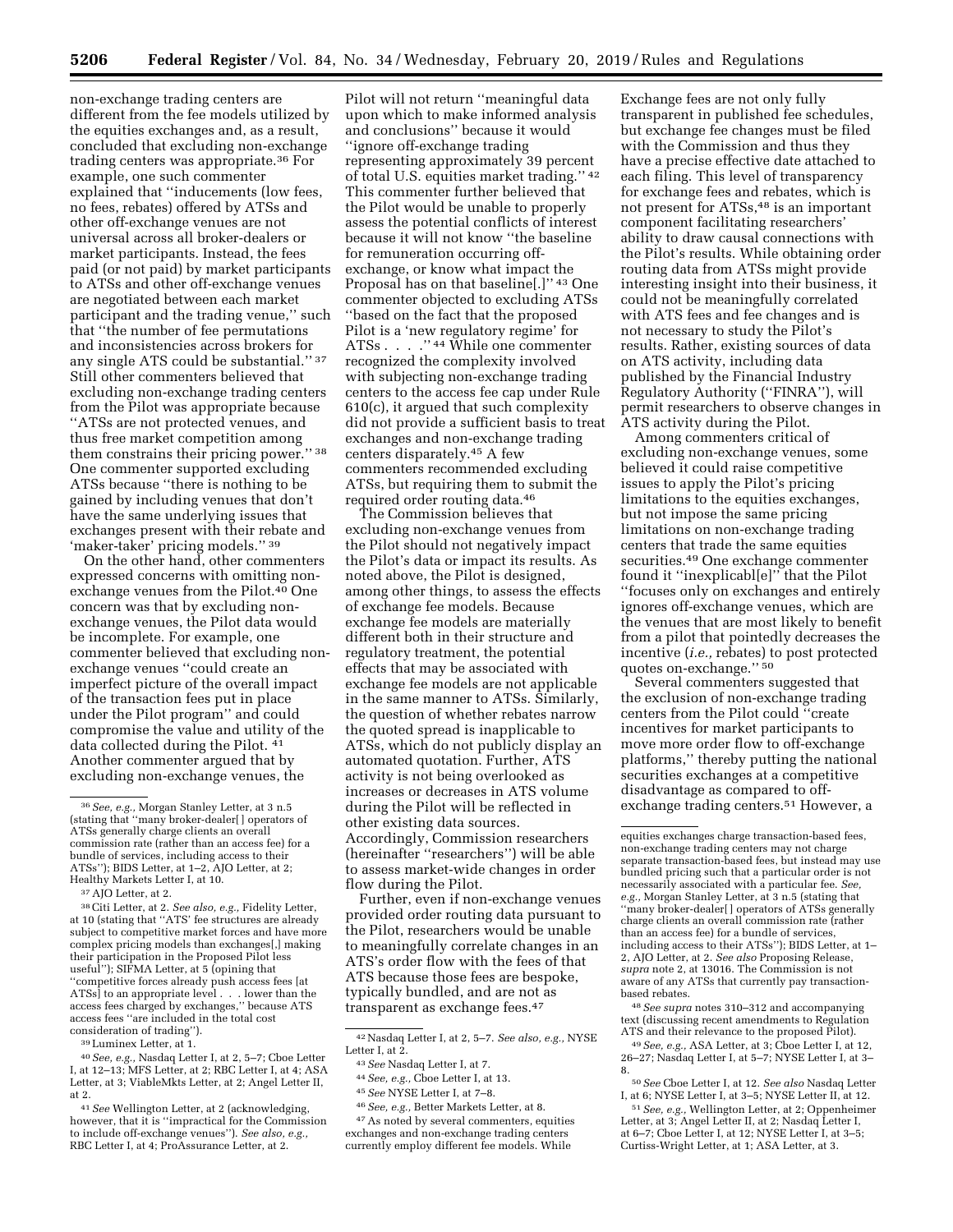commenter suggested the opposite could happen and that the Pilot might actually ''encourage more order flow to gravitate to the exchanges'' because the Pilot would reduce the access fee cap on the equities exchanges thereby making it less expensive to transact on an exchange.52

The Commission does not believe that the Pilot necessarily will put the equities exchanges at a competitive disadvantage or disproportionally harm them when competing with nonexchange trading centers for investors' orders. Currently, only exchanges are subject to the Rule 610(c) fee cap, and Test Group 1 is designed to test a lower cap. The Commission does not believe that exchanges charging lower fees will necessarily make them less competitive with other venues for natural order flow, for example order flow that removes liquidity. Rather, it is possible that lower fees in Test Group 1 across all exchanges may actually improve their competitive position in attracting that order flow,53 particularly with respect to fee sensitive routing algorithms because, all else being equal, fee sensitive algorithms generally seek to minimize trading costs and would likely rank exchanges more favorably in their routing tables when exchanges reduce their fees to remove liquidity.

In addition to testing a lower fee cap level, the Pilot also will test a prohibition on rebates and ''Linked Pricing,'' which, as discussed further below, is defined as a discount or incentive on transaction fee pricing applicable to removing (or providing) liquidity that is linked to providing (or removing) liquidity.54 The intent of this is to gather data to assess, among other things, the effect of exchange rebates. Potential distortions, which may be caused or exacerbated by exchange rebates, may themselves be placing exchanges at a competitive disadvantage, in which case the elimination of rebates could improve the competitive position of exchanges, for example if taker fees are set at levels independent of the need to subsidize maker rebates. Once again, data is needed to empirically assess this issue, and the Commission believes that the Pilot is the best way to obtain that data.55

Further, while exchanges may compete with non-exchange trading

centers for order flow, exchange fees and the fees of non-exchange trading centers are treated very differently under the federal securities laws. Indeed, one of the distinguishing features of registered national securities exchanges is that—unlike non-exchange trading centers—their fees are subject to the principles-based standards set forth in the Exchange Act, as well as the rule filing requirements thereunder. In particular, the federal securities laws require the entirety of each and every fee, due, and charge assessed by an exchange to be transparent and publicly posted for all to see, and must be an equitable allocation of reasonable dues, fees and other charges and not be unfairly discriminatory.56 On the other hand, similar requirements do not apply to the fees of non-exchange trading centers that do not provide public transparency into their full itemized fee schedules and typically are individually negotiated on a customer-by-customer basis.57 By including all equities exchanges regardless of fee model, and excluding other types of trading centers, the Pilot is designed to include all trading centers whose fees are subject to the principles-based standards set forth in the Exchange Act as well as the rule filing requirements thereunder.58 Thus, the Pilot will produce data to empirically evaluate the effects that transaction-based fees and rebates may have on, and the effects that changes to those fees and rebates may have on, order routing behavior, execution quality, and market quality more generally.

The Commission believes that subjecting non-exchange trading centers to the Pilot would go beyond the scope of the current regulatory framework that applies only to exchanges and would not further the Commission's evaluation of the impact of the existing regulatory regime, including, but not limited to, the Regulation NMS fee cap, which applies exclusively to exchange fees and rebates. In effect, the Pilot will help the

58*See* 15 U.S.C. 78f(b)(4)–(5) (requiring, among other things, that an exchange's fees be an "equitable allocation" of "reasonable" fees and that they not be ''designed to permit unfair discrimination.''). In addition, only exchange fees are subject to the rule filing requirements under Section 19(b) of the Exchange Act and 17 CFR 240.19b–4 (Rule 19b–4) thereunder. *See also*  Proposing Release, *supra* note 2, at 13016.

Commission carry out its statutory responsibility to assess the effect of exchange fees and rebates, which do not apply to non-exchange trading centers.59

## 5. Options Exchanges

Finally, the Commission proposed to exclude options exchanges from the Pilot, because options and equities are materially different types of securities. In addition, the access fee cap under Rule 610(c) does not currently apply to the options exchanges.60

Several commenters agreed with the Commission's exclusion of the options exchanges.61 No commenters suggested that the Commission include options markets in the Pilot. For the reasons noted above and discussed in the Proposing Release, the Commission is not including options markets within the scope of the Pilot.62

#### *B. Securities*

As proposed, all NMS stocks<sup>63</sup> that meet specified initial and continuing minimum standards would be eligible for inclusion in the Pilot (collectively, ''Pilot Securities'').64 The Commission received a number of comments regarding the scope of Pilot Securities to be included in the Pilot.

1. The Share Price Threshold of Pilot Securities

The Commission proposed that an NMS stock must have a minimum initial share price of \$2 at the time the pre-Pilot Period commences to be included in the Pilot and that any Pilot Securities that close below \$1 at the end of a trading day during the proposed Pilot would be removed from the Pilot.<sup>65</sup>

60*See* Proposing Release, *supra* note 2, at 13015. 61*See, e.g.,* MFA Letter, at 2; SIFMA Letter, at 5; Fidelity Letter, at 10.

62*See* Proposing Release, *supra* note 2, at 13015. 63*See* 17 CFR 242.600(b)(47) (defining ''NMS stock'').

64*See* Proposing Release, *supra* note 2, at 13017. *See also* Proposed Rule 610T(b)(1)(ii).

65*See* Proposing Release, *supra* note 2, at 13017; Proposed Rule 610T(b)(1)(ii). The Commission notes that the proposed language in Rule 610T(b)(1)(ii) has been modified slightly. As proposed, Rule 610T(b)(1)(ii) contained the phrase Continued

<sup>52</sup>*See, e.g.,* Citi Letter, at 2; Decimus Letter, at 5– 6.

<sup>53</sup>*See, e.g.,* Citi Letter, at 2; Decimus Letter, at 5– 6. *See* also, *infra* Section IV.D ''Impact on Efficiency, Competition and Capital Formation'' and note 782 *infra* and accompanying text.

<sup>54</sup>*See* Rule 610T(a)(2).

<sup>55</sup>*See infra* Section IV.A.2. and C.1.a.i.

<sup>56</sup>*See* 15 U.S.C. 78f(b)(4)–(5).

<sup>57</sup>All exchange fee changes are published for public comment and required to be publicly posted on the internet, whereas fees of non-exchange trading centers are typically bespoke. Fee changes of non-exchange trading centers are not subject to the provisions of the federal securities laws requiring that fees be an ''equitable allocation'' of ''reasonable'' fees and not ''unfairly discriminatory.''

<sup>59</sup>While exchange fees are filed with the Commission on Form 19b–4 and the Commission publishes notice of them for public comment and has an opportunity to summarily suspend them within 60 days, the Commission's non-action on a fee filing within that period does not constitute an endorsement or approval of an exchange fee. Issues with fees and how they impact market participants and market structure may or may not be obvious at first and adverse effects may take time to manifest as the market adjusts to a new fee. The Commission, and the exchanges as self-regulatory organizations, must enforce their rules and the federal securities laws with the goal of protecting investors and the public interest.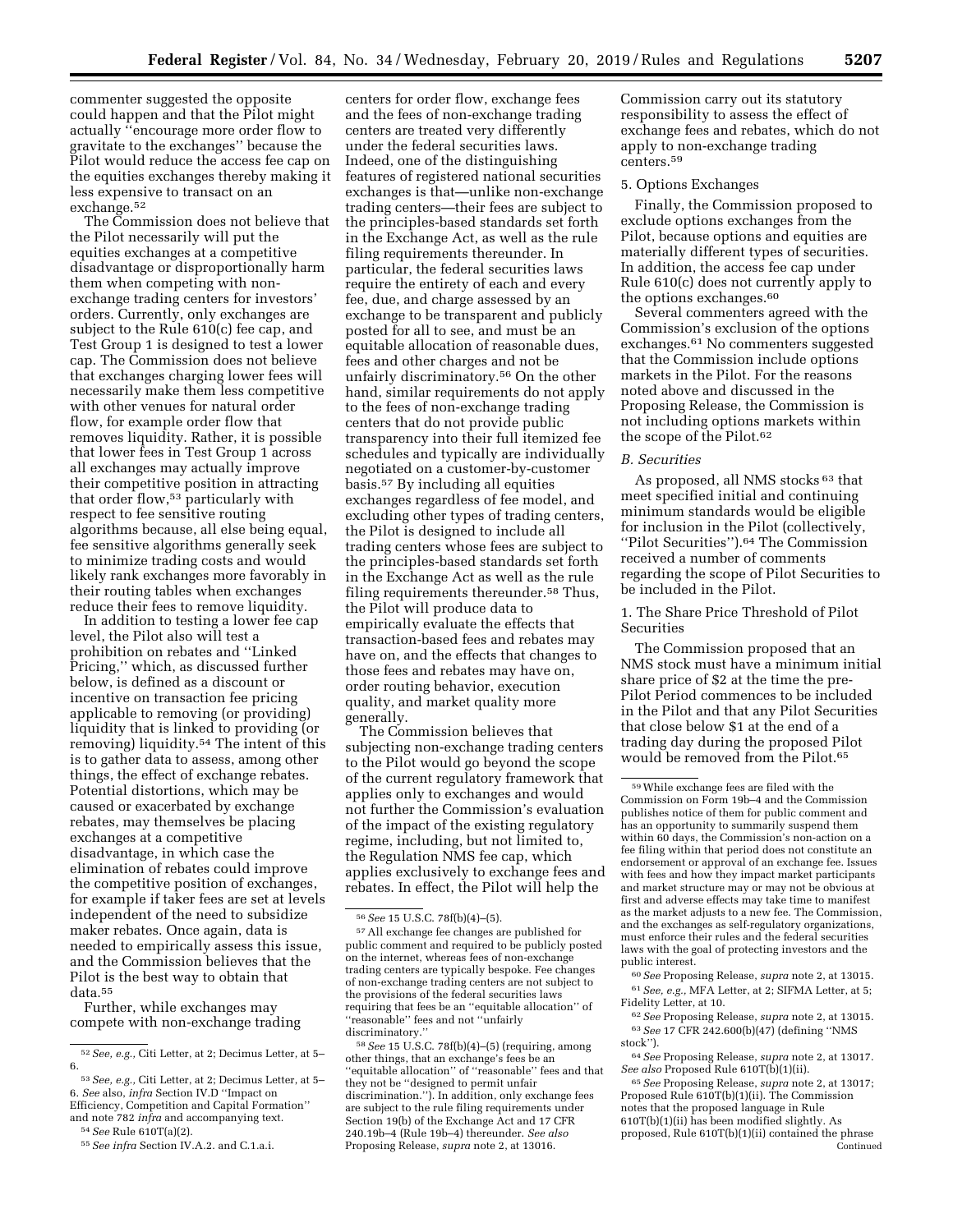One commenter opposed the \$2 initial minimum share price threshold as overly restrictive.66 Other commenters, however, agreed that the securities in the Pilot should have an initial minimum \$2 per share price threshold at the time of the initial stock selection, because this threshold ''will capture virtually all NMS stocks while minimizing the risk that securities will drop out of the Pilot . . . .'' 67 One of these commenters believed the proposed thresholds would ''help ensure consistency among the Test Groups and limit the risk of data anomalies due to changes in the composition of those groups.'' 68 Another commenter noted that the choice of ''\$2 and \$1 thresholds . . . follows the reasonable parameters established during [the] . . . Tick Size Pilot'' and asserted that the ''determination to pull out securities that close at under \$1 during the pilot seems appropriate, especially given the fundamentally different fee structures applicable to stocks with prices less than \$1.00.'' 69

The Commission continues to believe that the proposed share price thresholds for Pilot Securities are appropriate. The Commission notes that no commenters opposed the proposed \$1 minimum continuing price threshold, which will exclude such stocks from the Pilot because stocks with quotations of less than \$1 are subject to different regulatory and fee treatment.70 The Commission continues to believe that an initial \$2 share price threshold will best balance the need to include a broad set of NMS stocks in the Pilot with the desire to ensure that substantially all of the securities selected at the outset of the Pilot remain part of their respective Test Groups throughout the duration of the Pilot, including during the pre- and post-Pilot periods. The Commission does not believe that the \$2 threshold is overly restrictive because, as discussed

66*See* Angel Letter I, at 2.

in the Proposal, it is uncommon for securities priced at \$2 or more to fall below \$1.71 Lowering the initial stock selection threshold below \$2 could increase the likelihood that securities selected for the Pilot get dropped from the Pilot if their share price closed below \$1 during the Pilot. Such a result would change the composition of the Test Groups during the Pilot, which might adversely impact the quality of the data produced by the Pilot. For these reasons and the reasons discussed in the Proposing Release, the Commission adopts as proposed the share price thresholds set forth in Rule 610T(b)(1)(ii).

### 2. The Duration of Pilot Securities

The Commission proposed that, in order to be included in the Pilot, an NMS stock must have an unlimited duration or a duration beyond the end of the post-Pilot period in order to be included in the Pilot.72 No comments were received regarding this condition. For the reasons outlined in the Proposing Release, the Commission adopts this aspect of the Pilot as proposed.73

3. Selecting Pilot Securities From All NMS Stocks

The Commission proposed to select Pilot Securities from among the entire universe of NMS stocks, subject to the minimum share price threshold and duration requirements. As proposed, the Pilot would include a broad and diverse cross-section of securities, including, for example, stocks of all market capitalizations as well as ETPs.

The Commission received comments on the universe of Pilot Securities that generally fell into four categories: (1) The inclusion of stocks with market capitalizations below \$3 billion, (2) the inclusion of ETPs, (3) the inclusion of Canadian interlisted stocks, and (4) the inclusion of NMS stocks other than stocks of operating companies and ETPs. Each of these points is discussed below.

a. Market Capitalization and Liquidity

The Commission proposed to select Pilot Securities from among NMS stocks of all market capitalizations.74 A few

commenters recommended that the Pilot exclude securities with smaller market capitalizations and/or thinly-traded securities. One commenter suggested that the ''majority of securities within the Test Groups should be more liquid'' and that thinly-traded securities, if included, ''should be a minority of all securities in the Test Groups.'' 75 Similarly, one exchange commenter stated that the Pilot ''should exclude less active stocks as the liquidity in such stocks will likely be severely and negatively impacted by this Pilot.'' 76 This commenter asserted that ''[l]ess active stocks are highly dependent on professional liquidity providers to post liquidity'' and speculated that ''[d]ecreasing incentives for liquidity providers to post liquidity in less active stocks will have a pronounced impact on liquidity . . . manifest[ing] in significantly wider spreads and significantly less depth in these securities."<sup>77</sup> Noting that "many industry participants appear to advocate for increased incentives for liquidity provision in thinly-traded stocks,'' the commenter did not believe that the Pilot's goals were ''worth the risk to liquidity and capital formation that the Commission itself identifie[d.]'' 78

Another commenter was similarly concerned that the Pilot would ''have a significant impact on small to medium issuers since exchanges will not be able to provide incentives to market makers to support trading in those companies' securities."<sup>79</sup> This commenter stated that ''[l]iquidity rebates can be critical for such securities to motivate market makers to support the stock with aggressive and actionable quotations.'' 80 Further, the commenter opined that the Pilot would ''risk damaging companies' ability to efficiently raise capital,'' which it believed would ''particularly harm small and medium sized companies, for which the current market structure is already not

75RBC Letter I, at 6. *See also, e.g.,* Harris Letter, at 1; T. Rowe Price Letter, at 4.

77 *Id. See also, e.g.,* Morgan Stanley Letter, at 4; Leaf Letter, at 1.

78Cboe Letter I, at 19. *See also, e.g.,* Proposing Release, *supra* note 2, at 13069.

79Nasdaq Letter I, at 8–9.

80 *Id.* at 3, 9 (alleging that the Pilot was ''arbitrary and capricious and not in accordance with law, because it gave ''short shrift'' to these concerns). *See also* Virtu Letter, at 7 (expressing concern that the Pilot would ''harm investors in . . . less liquid ETPs, which will be faced with less liquidity and wider spreads when they seek to sell their holdings'').

<sup>&</sup>quot;minimum initial share price of at least  $$2\ldots$  .  $'$ As adopted, the clause ''minimum initial share price of \$2" is being substituted for the phrase ''minimum initial share price of at least \$2'' to delete redundant text. In addition, as proposed, Rule 610T(b)(1)(ii) explained that a Pilot Security that closes below \$1 would be ''removed from the Test Group or the Control Group and will no longer be subject to the pricing restrictions set forth in (a)(1)–(3). . . .'' As adopted, this language is being modified slightly to make it more concise. Accordingly, as adopted, this language provides that if the share price of a Pilot Security closes below \$1 at the end of a trading day ''it will be removed from the Pilot.''

<sup>67</sup>RBC Letter I, at 5. *See also, e.g.,* Better Markets Letter, at 6; Healthy Markets Letter I, at 11–12. 68RBC Letter I, at 5.

<sup>69</sup>Healthy Markets Letter I, at 12.

<sup>70</sup>*See* Proposing Release, *supra* note 2, at 13017.

<sup>71</sup>*See id.* at 13017 n.102 (noting that only 4.3% of publicly traded common stocks and ETPs with a share price above \$2 during 2012–2016 dropped below \$1 in that period).

<sup>72</sup>*See* Proposing Release, *supra* note 2, at 13017; Proposed Rule 610T(b)(1)(ii).

<sup>73</sup>*See* Proposing Release, *supra* note 2, at 13018 n.103.

<sup>74</sup>*See id.* at 13018. The EMSAC's

recommendation was to limit a pilot to stocks above \$3 billion in market capitalization in order to avoid overlap with the Tick Size Pilot. *See id.* The

Commission notes, however, that the Tick Size Pilot ended on September 28, 2018 and the Pilot Period for the Transaction Fee Pilot will not start before the post-pilot period for the Tick Size Pilot ends on April 2, 2019. *See* Section II.C.3. *infra.* 

<sup>76</sup>Cboe Letter I, at 28.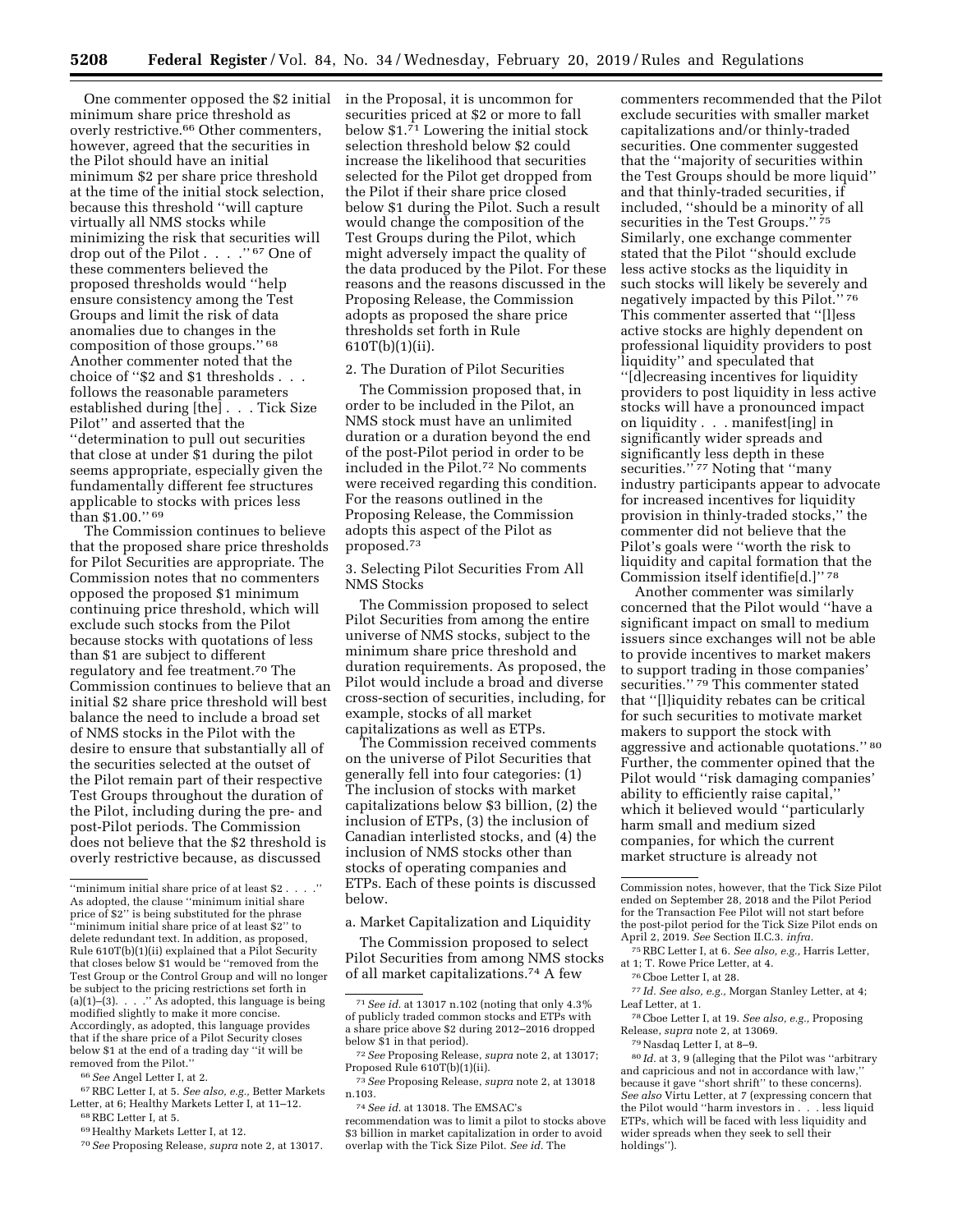optimized.'' 81 The commenter further argued that ''incentives (rebates) are important to creating two-sided markets across all stocks, especially thinly traded stocks.'' 82

Many other commenters supported including a broad scope of Pilot Securities. For example, a group of twenty-one asset managers submitting a joint letter stated that ''[a]s many NMS stocks as possible should be in scope, including those with market capitalizations below \$3bln,'' in order to create a ''meaningful'' dataset.83 Another commenter agreed that the Pilot ''should encompass the broadest universe of securities, as is feasible, in order to maximize the sample size and provide the most robust dataset possible,'' further arguing that ''[o]mitting securities of a specific market cap seems arbitrary, would provide an incomplete view of the overall market, and runs the risk of excluding meaningful data and biasing the study.'' 84

Building on these arguments, other commenters believed it was important to specifically ''test the argument that rebates are required to promote liquidity provision in illiquid stocks.'' 85 One commenter noted that this debate ''has raged for years,'' which is ''the point of the pilot: To provide market participants and the Commission with the data needed to make those analyses.'' 86 Another commenter similarly asserted that the Pilot should include a broad set of NMS stocks to ''help settle academic debates on the relative impact of rebates on liquid vs. less-liquid stocks and other supposedly beneficial aspects of rebates.'' 87

83 Joint Asset Managers Letter, at 2. *See also, e.g.,*  Spatt Letter, at 1–2 (stating that the Pilot was a ''very significant improvement over the EMSAC proposal'' and that one of the ''major improvements'' was ''the inclusion of lower market value stocks''); Healthy Markets Letter I, at 11–12; Wellington Letter, at 2; MFA Letter, at 2; Nuveen Letter, at 2; Lipson Letter, at 1; BlackRock Letter, at 1; Vanguard Letter, at 2; CFA Letter, at 4; CIEBA Letter, at 2; Joint Pension Plan Letter, at 2; Oppenheimer Letter, at 2.

- 85Babelfish Letter, at 3.
- 86Healthy Markets Letter I, at 13.

87Better Markets Letter, at 6. *See also, e.g.,*  Vanguard Letter, at 2 (''By including all NMS stocks, the SEC will receive data to analyze the

Notably, some of these commenters directly challenged the argument, set forth by a number of other commenters, that thinly-traded or smallercapitalization NMS stocks would be harmed by the Pilot's pricing restrictions. One commenter explained that, ''for less liquid stocks, spreads tend to be wider, and as a result rebates become less relevant as a matter of simple mathematics.'' 88 To illustrate the point, the commenter referred to a ''stock that typically trades at a five-cent quoted spread,'' noting that a ''typical .0025 per share rebate would equal *onetwentieth* of the quoted spread, so in these instances a market maker's revenue from capturing the spread would far outweigh the contribution of the rebate'' 89 (emphasis in original). Another commenter also questioned the ''significance of liquidity rebates for making markets in less liquid/smallercap stocks,'' because it believed this ''marginal incentive to provide liquidity

. . . is likely to be weak in the smallercap space typically characterized by wide bid-ask spreads . . . . "  $^{90}$  To support this argument, the commenter referred to ''an empirical study of changes in maker-taker arrangements on two European trading venues owned by BATS,'' now owned by Cboe Global Markets, which suggested that '' 'an elimination of the make fee and a reduced take fee cap would result in worse market quality for large capitalization stocks but *better market quality for small capitalization stocks'* '' (emphasis in original). $91$  For this reason, the commenter asserted that the ''link articulated by the opponents of the proposed pilot is at best uncertain and that the pilot *may* in fact result in improved liquidity for smaller-cap

88 IEX Letter II, at 7. *See also* Credit Suisse Commentary, at 1, 3 (stating that the Pilot ''is likely to affect stocks differently depending on their liquidity profile,'' but expecting stocks ''with wider spreads'' in Test Groups 2 and 3 ''to continue to behave similarly given that their liquidity may be less driven by rebate-incentivized trading strategies to begin with''). *But cf.* NYSE Letter II, at 11 (asserting that it was ''untrue'' that ''spreads for less-liquid securities are not sensitive to rebate levels'' and referring to chart showing that NYSE American-listed securities, ''which are generally less-liquid securities'' spent less average time at the NBBO compared to maker-taker venues). 89 IEX Letter II, at 7.

90 Decimus Letter, at 4–5 (citing Marios Panayides et al., *Trading Fees and Intermarket Competition* 26 (Charles A. Dice Ctr. for Research in Fin. Econ. Ohio State Univ., Working Paper No. 2017–3, 2017, available at, *<https://ssrn.com/abstract=2910438>*). 91 *Id.* at 5.

stocks'' (emphasis in original).92 The commenter therefore contended that it was ''imperative to include a set of smaller-cap stocks in the pilot, as the opponents' claims on the existence of unambiguous harm to liquidity appear to be exaggerated and driven by preconceived notions.'' 93

The Commission believes that the many commenters have, through their analysis and ultimate disagreement on this issue, emphasized the need for the Pilot to test the effect of transaction fees and rebates on NMS stocks of all market capitalizations. It is unclear whether or not changes to fees and rebates would harm smaller capitalization or thinlytraded NMS stocks.94 As some commenters have noted, it also is possible that the Pilot may have little effect on smaller-capitalization or thinly-traded NMS stocks or that the Pilot may even improve the liquidity of such stocks.95 The Commission also notes that a pilot focused solely on large capitalization stocks may not produce sufficient data to investigate how changes to transaction fees and rebates will affect liquidity or capital formation across the market. Because including smaller-capitalization NMS stocks in the Pilot will produce a more meaningful dataset to support a broad investigation into the effect of transaction fees and rebates on the full spectrum of NMS stocks and among different segments of the securities market, the Commission adopts this aspect of the rule as proposed.

As discussed further below, notwithstanding the decision to include all NMS stocks regardless of market capitalization, the Commission believes it is appropriate to exclude certain thinly-traded securities (*e.g.,* securities that trade fewer than 30,000 shares per day), in part because rebates at that level of trading would be low enough to be unlikely to impact order routing behavior and researchers would be unlikely to get sufficient statistical power to analyze them in isolation at those volume levels.96

94*See, e.g.,* Proposing Release, *supra* note 2, at 13065–66, and 13069.

<sup>81</sup>Nasdaq Letter I, at 2. *See also* ASA Letter, at 5.

 $\rm ^{82}Nasdaq$  Letter III, at 1. The commenter provided a chart showing how the exchanges compare to each other with respect to maintaining a two-sided quote at least 50% of the day. In the chart, some of the exchanges with a higher percent of two-sided markets more than 50% of the day have taker-maker pricing, in which they incentivize the removal of liquidity and charge fees to the provider of liquidity. *Id.* at Exhibit A. *But cf.* NYSE Letter II, at 9–10 (arguing that rebates are necessary to promote display of liquidity).

<sup>84</sup>AJO Letter, at 2.

impacts of transaction fees on market quality across various types of securities.''); TD Ameritrade Letter, at 6–7 n.11 (''including securities of small, mid and large cap companies . . . will include some data on the impact that varying transaction fees will have [on] thinly traded securities'').

<sup>92</sup> *Id.* 

<sup>93</sup> *Id.* 

<sup>95</sup>*See, e.g.,* notes 88–92 *supra* and accompanying text.

<sup>96</sup>*See supra* Section II.C.6 (discussing the exclusion of securities that trade fewer than 30,000 shares per day on average from Test Groups 1 and 2). *See also supra* notes 88–92 and accompanying text. Accordingly, the Commission notes that many thinly-traded securities will be excluded from the Pilot, which should assuage commenters' concerns regarding the impact of the Pilot on less liquid or thinly-traded securities.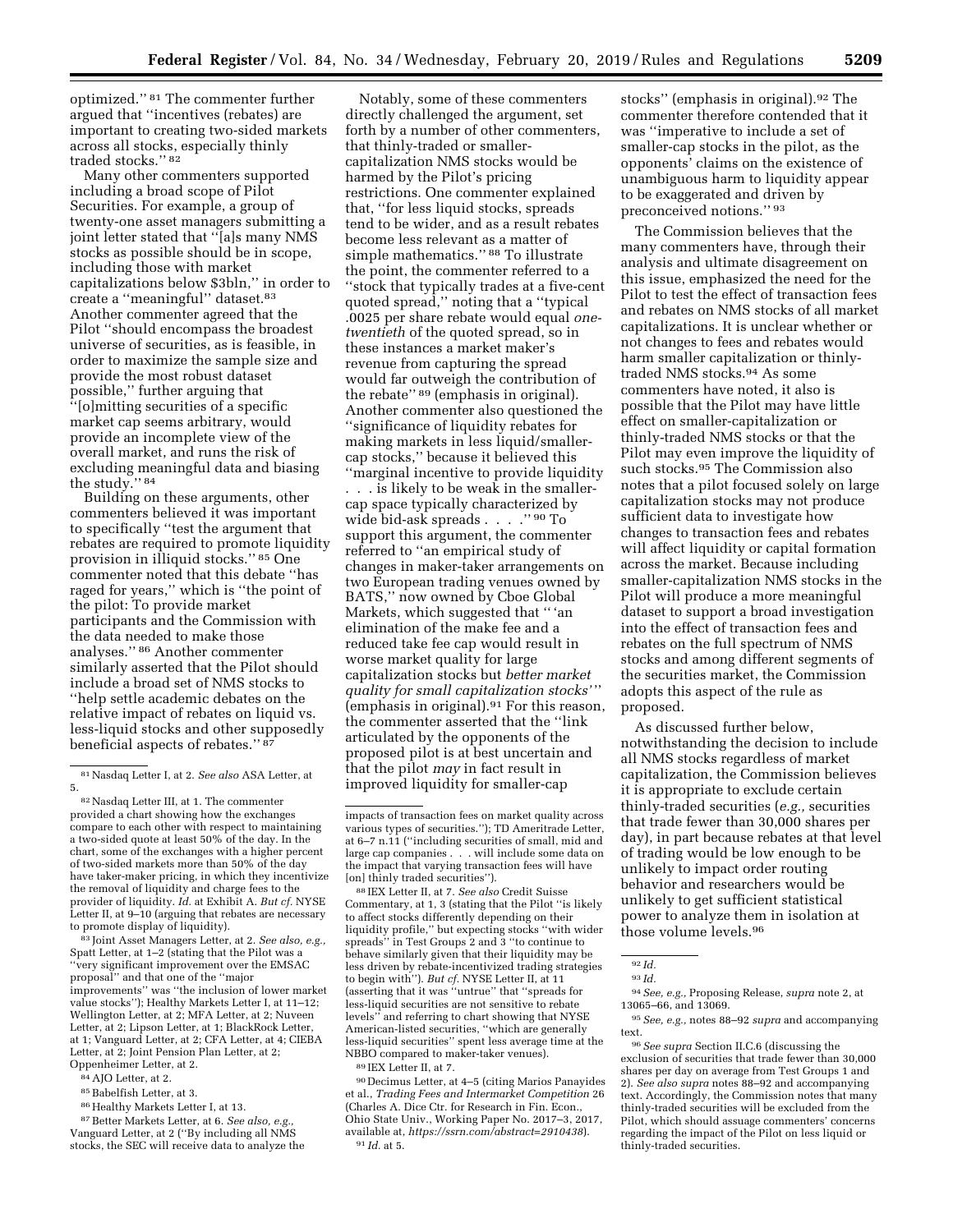#### b. The Inclusion of ETPs

The Commission proposed to select Pilot Securities from among all NMS stocks, including ETPs. A number of commenters supported including ETPs in the Pilot. Several commenters noted, for example, that including ETPs ''would produce a more inclusive analysis of rebates and fees across all segments of NMS stocks.'' 97 One such commenter believed that ''the benefits from collecting data that informs longterm market structure improvements will outweigh any potential temporary disadvantage." 98

On the other hand, a number of commenters expressed concern with including ETPs in the Pilot. For example, one commenter stated that ''[m]any ETP issuers are . . . strongly opposed to the inclusion of ETPs in the Pilot'' and suggested that the Commission had not ''sufficiently explained why it is appropriate to include ETPs in any Pilot.'' 99 This commenter noted that ''exchanges have implemented numerous incentive structures designed to promote liquidity and narrow spreads in ETPs'' that could be disrupted by the Pilot, ''negatively impact[ing] liquidity and spreads in ETPs to the detriment of both new and existing investors." 100 Similarly, another commenter expected the Pilot to ''result in spreads widening for ETPs holding pilot stocks, even if ETPs are not included in the pilot, given that fair value calculations rely on underlying constituent pricing,'' and therefore cautioned that ''any negative effects of the pilot on transaction costs could be intensified for ETP investors.'' 101 A few commenters ''believe[d] that the goals of the pilot can be achieved without having to include ETPs in the pilot,'' because ''[t]he effects of the pilot on stocks will be sufficient to draw conclusions about potential changes to access fee rules.'' 102

The Commission continues to believe that it is important to include ETPs in the Pilot, because excluding them would hamper the Commission's ability to gather key data that could be used to inform future regulatory action in this area. The Commission does not believe it will be able to draw meaningful conclusions about the impact of changes to transaction fees and rebates on ETPs by observing the effects of the Pilot on other securities, in part because ETPs

have a unique create-and-redeem process that does not apply to other NMS stocks.103 Nevertheless, ETPs are subject to the same rules and fees that apply to all NMS stocks. To the extent that the Pilot results may inform future policymaking, Pilot data that includes all types of NMS stocks that would be impacted, including ETPs, will be more useful.

Further, some commenters expressed concern regarding the potential for competitive effects among certain ETP issuers. As one commenter noted, ''if two ETPs with similar underliers or that track the same index are placed in the two different [T]est [G]roups, the Pilot would inevitably determine winners and losers.'' 104 Another commenter explained that ''ETPs with similar investment strategies are more substitutable than stocks of operating companies,'' such that ''market quality metrics likely play a greater role in driving flows to ETPs.'' 105 For that reason, ''[i]f competing ETPs are in different test groups—and market quality varies among the test groups,'' the commenter believed that ''investors might migrate toward products in the test groups with better market quality,'' thereby ''tilt[ing] the playing field in favor of ETPs that happen to be assigned—at random—to test groups that perform better at the expense of other products.'' 106

While a few commenters discussed which treatment group would be most problematic,107 many of the commenters took no position on the direction of the presumed competitive impact and did not speculate about how (or whether)

104Morgan Stanley Letter, at 3–4. *See also* Nasdaq Letter I, at 8–9 (stating that the Pilot was ''arbitrary and capricious and not in accordance with law,'' in part because the Commission had ''fail[ed] to consider'' the competitive effects of placing ''ETPs tracking similar indexes . . . in different test groups''); Cboe Letter I, at 17.

 $105\,\mathrm{ICI}$  Letter I, at 4 n.8.

106 *Id.* at 4. *See also, e.g.,* NYSE Letter I, at 7; Nasdaq Letter I, at 8.

107*See, e.g.,* Credit Suisse Commentary, at 6 (stating that the Pilot could ''unintentionally advantage ETFs in the lower fee group''). *But cf.*  Nasdaq Letter I, at 8 (stating that ETPs ''in the lower rebate groups would find themselves at a competitive disadvantage to their competitors and may lose market share during the pilot as a result'').

inclusion in specific Pilot Groups would help or harm ETPs.108

To address the potential competitive harm, a few of these commenters recommended that the Commission exclude ETPs from the Pilot altogether,109 while most recommended that the Commission select ETPs in a manner that may avoid any potential competitive effects among similar ETPs, by: (1) Rotating all of the Pilot Securities through the various treatment groups,<sup>110</sup> (2) rotating only ETPs through the various treatment groups, $111$  or (3) placing in the same Test Group ETPs tracking similar indexes or holding similar investments.<sup>112</sup>

Other commenters criticized these proposed alternatives for selecting ETPs. One commenter, for example, questioned ''whether any of the proposed remedies would address these concerns effectively or fairly.'' 113 Another commenter expressed concern that the suggestions to place ''similar'' ETPs in the same Test Group might be too complex to implement, as determining whether ETPs are ''similar'' to one another for purposes of Pilot rotation can be extremely nuanced.114 This commenter explained that an ''effective classification should take into account an ETP's underlying index, portfolio constituents and asset class to provide an appropriate 'apples to apples' analysis,'' in addition to ''factors such as assets under management, spread size and daily trading volume,'' which the commenter believed ''would

110*See, e.g.,* ICI Letter I, at 4–5, 5 n.10 (suggesting that the Commission rotate securities every three to six months); Oppenheimer Letter, at 3; Angel Letter II, at 3 (suggesting a quarterly rotation). These commenters did not believe that rotation would ''adversely affect the validity of pilot data'' or ''impose more than a *de minimis* implementation burden or other costs on market participants.'' ICI Letter I, at 4. *See also* Angel Letter II, at 3. These commenters suggested that ''[a]nalysis of individual security characteristics before and after a rotation to a new group[ ] could yield relevant and important results.'' Oppenheimer Letter, at 3. *See also* Angel Letter II, at 3.

111*See, e.g.,* SIFMA Letter, at 5; State Street Letter, at 4; Healthy Markets Letter II, at 8.

112SIFMA Letter, at 4. *See also, e.g.,* Nuveen Letter, at 2; BlackRock Letter, at 2; FIA Letter, at 4; Fidelity Letter, at 9; State Street Letter, at 4; STANY Letter, at 4; Healthy Markets Letter II, at 8. *But cf.*  Angel Letter II, at 3 (stating that ''similar ETFs are probably the best natural controls for each other, as their underlying portfolios are virtually identical, such that ''similar ETFs should definitely be in different treatment groups to increase the power of the pilot'').

113Schwab Letter, at 3.

<sup>97</sup>BlackRock Letter, at 1. *See also, e.g.,* Fidelity Letter, at 9.

<sup>98</sup> Vanguard Letter, at 2.

<sup>99</sup>Cboe Letter I, at 17–18.

<sup>100</sup> *Id.* 

<sup>101</sup>State Street Letter, at 3. 102*See, e.g., id.* 

<sup>103</sup>*See, e.g.,* Securities Exchange Act Release No. 75165 (June 12, 2015), 80 FR 34729, 34732 (June 17, 2015) (Request for Comment on Exchange-Traded Products) (discussing the create-and-redeem process for ETPs); Transcript of the Division of Trading and Markets' Roundtable on Market Structure for Thinly-Traded Securities (April 23, 2018), *available at [https://www.sec.gov/spotlight/](https://www.sec.gov/spotlight/equity-market-structure-roundtables/thinly-traded-securities-rountable-042318-transcript.txt) [equity-market-structure-roundtables/thinly-traded](https://www.sec.gov/spotlight/equity-market-structure-roundtables/thinly-traded-securities-rountable-042318-transcript.txt)[securities-rountable-042318-transcript.txt](https://www.sec.gov/spotlight/equity-market-structure-roundtables/thinly-traded-securities-rountable-042318-transcript.txt)* (Panel Three discussing ETPs). In particular, large volumes in ETPs can be transacted directly with the ETP issuer in creation units, making the trading center volume in ETPs less relevant to institutional traders that transact in large size orders.

<sup>108</sup>*See, e.g.,* SIFMA Letter, at 4–5; Invesco Letter, at 2–3; Morgan Stanley Letter, at 3–4.

<sup>109</sup>*See, e.g.,* Cboe Letter I, at 28; Invesco Letter, at 2–3; State Street Letter, at 3; STA Letter, at 4.

<sup>114</sup> Invesco Letter I, at 2–3. *See also, e.g.,* Healthy Markets Letter II, at 8 (noting that it may be ''difficult to clearly and consistently define 'similar' ETPs'').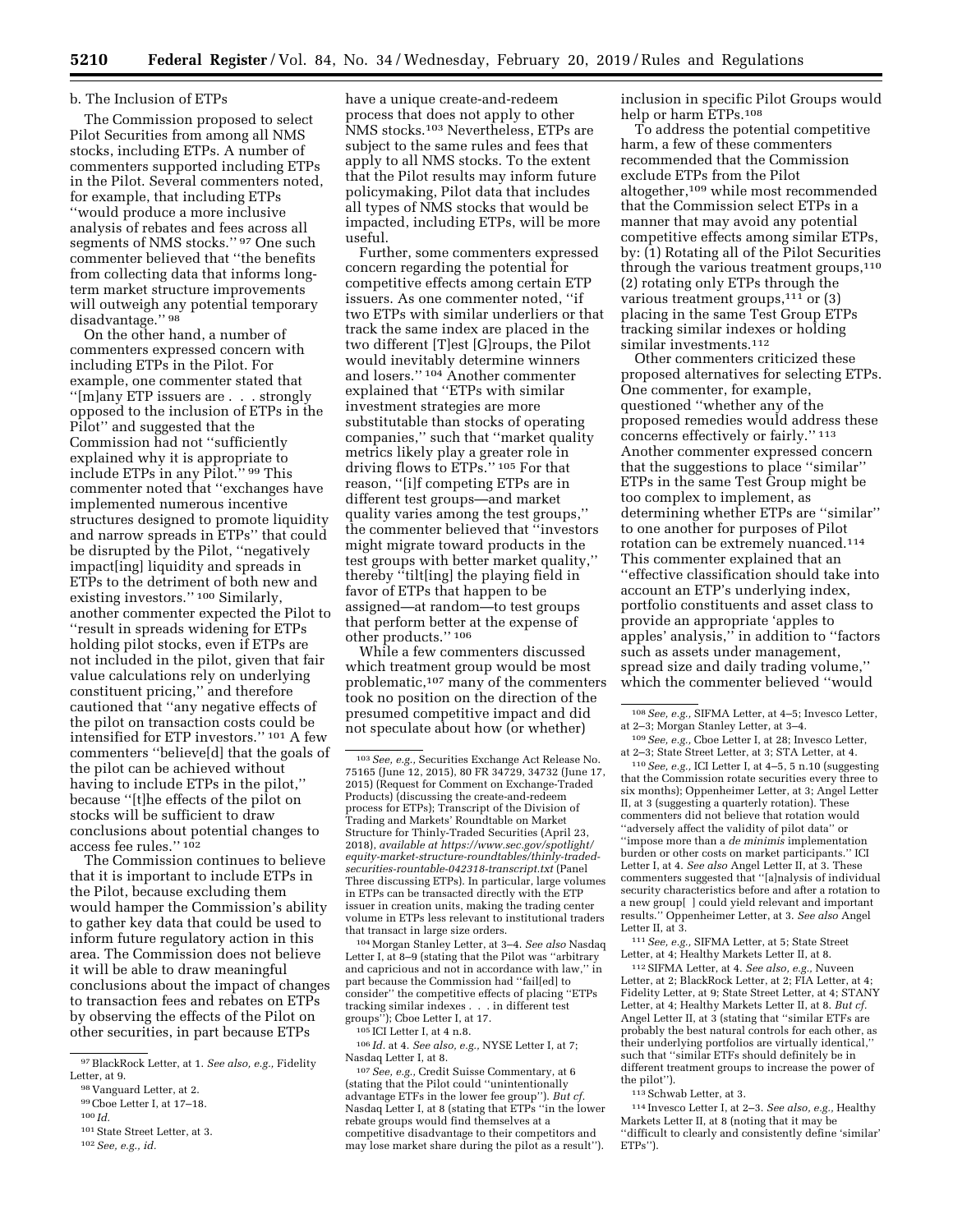introduce unnecessary complexity into the Proposal.'' 115

The Commission recognizes the concern that securities placed in one treatment group could be impacted differently than similar securities placed in a different treatment group. While that effect could occur for any security (*e.g.,* stocks of different operating companies in the same industry), it could potentially be more prominent for ETPs that may be substantially similar. Nevertheless, the Commission notes that similar ETPs are not necessarily identical and many other factors influence investor demand and trading, including expense ratios, trading commissions, and existing holdings.

The Commission has carefully considered the three alternatives suggested by the commenters <sup>116</sup> and declines to adopt them. Rotating either (1) all Pilot Securities or (2) only ETPs would increase complexity and could increase the costs of the Pilot as the Commission, exchanges, and market participants would need to manage a pilot whose securities change treatment groups every several months. In particular, a rotation design would be considerably more complex than the proposed design by, for example, adding more treatment subgroups and requiring frequent rotation of those subgroups. Given the choice between a simple Pilot design with a short duration, on one hand, and a considerably more complex design with a longer duration, on the other hand, the Commission prefers to adopt this aspect of the rule as proposed. Compared to the alternative designs suggested by some commenters, the proposal results in a short narrowly drawn pilot with fewer complexities and burdens, which is an outcome supported by many commenters.<sup>117</sup>

The Commission also considered the suggestion to group ETPs with similar underlying holdings into the same treatment group. While this suggestion involves slightly less ongoing complexity than rotating securities during the Pilot, the Commission declines to adopt this suggestion because it introduces its own complexity in that categorizing ETPs according to their underlying holdings (and potentially other characteristics) involves the exercise of subjective

judgment. In addition, grouping similar ETPs can negatively impact the representativeness of the different treatment groups, particularly if all of the similar ETPs are similar in volume, price, and market capitalization. The Commission believes it may learn more from a study that compares how different pricing regimes affect similarly-situated ETPs, whereas keeping similar ETPs in the same treatment groups could reduce the quality and usefulness of Pilot's results by inhibiting the ability of researchers to compare treatment groups. While the potential exists that similar ETPs in different Pilot treatment groups might trade differently during the Pilot, it is not certain—and commenters held divergent views concerning—whether and to what extent the Pilot would be a contributing factor. Whether the absence of rebates or lower fees help or hurt trading in similar ETPs is far from certain, and whether investors would base trading decisions on those distinctions is unclear. Excluding ETPs to avoid speculative harm would, however, decidedly reduce the utility of the Pilot's results to inform future policy making. Therefore, the Commission has determined not to adopt a requirement to rotate securities or to group like ETPs. For these reasons, the Commission adopts the rule as proposed to include ETPs in the Pilot.

c. The Inclusion of Canadian Interlisted Stocks

In the Proposal, the Commission requested comment on the selection criteria and whether the Commission should consider inclusion or exclusion of certain stocks from the Pilot sample set.118 In response, several commenters discussed the inclusion of Canadian interlisted stocks in the Pilot and recommended that the Commission coordinate with Canadian securities regulators to avoid altering the trading dynamics between Canada and the U.S. in those securities.119 For example, one

119*See, e.g.,* Fidelity Letter, at 8; OMERS Letter, at 1; FIA Letter, at 4; Healthy Markets Letter I, at 35; STA Letter, at 5. Canadian interlisted stocks are stocks of Canada-based companies that are primarily listed on a Canadian exchange (generally the Toronto Stock Exchange), but that choose to also dually-list on a U.S. exchange. *See [https://](https://www.tsx.com/trading/toronto-stock-exchange/fee-schedule/ni-23-101) [www.tsx.com/trading/toronto-stock-exchange/fee](https://www.tsx.com/trading/toronto-stock-exchange/fee-schedule/ni-23-101)[schedule/ni-23-101](https://www.tsx.com/trading/toronto-stock-exchange/fee-schedule/ni-23-101)* (for a quarterly list of approximately 187 interlisted securities published by the Toronto Stock Exchange featuring stocks that are listed on the Toronto Stock Exchange or the TSX Venture Exchange).

commenter was ''concerned that the inclusion of Canadian interlisted stocks in either one of the reduced access fee or no rebate test groups may materially impact order flow by encouraging transactions to move away from U.S. exchanges and on to Canadian exchanges.'' 120 Other commenters suggested that the Commission coordinate with the Canadian Securities Administrators to avoid ''dramatic differences in the trading economics on inter-listed stocks between Canadian and U.S. markets.'' 121

The Commission also received a comment letter from the academics retained by the Canadian Securities Administrators ("CSA") to assist with planning, conducting, and analyzing a Canadian transaction fee pilot (''Canadian Pilot'').122 According to the CSA researchers, the Canadian Pilot likely will propose that, for approximately 180 interlisted stocks, 90 of them would be included in a norebate test group with the remaining 90 placed in a control group.123 In their letter, the CSA researchers requested that the Commission's Pilot treat interlisted stocks similarly to their Canadian Pilot proposal—*i.e.,* that both pilots place the same 90 interlisted stocks into their respective no-rebate group and place the other 90 stocks into their respective control group.124 By doing so, the CSA researchers believe that both pilots will avoid confounding the analysis for each respective pilot with respect to interlisted stocks because differences in fees and rebates otherwise could incentivize shifts in cross-border routing.125

The Commission agrees with the CSA researchers and believes that it is appropriate to coordinate with the CSA on a transaction fee pilot in order to avoid the potential for distortionary effects between U.S. and Canadian markets if rebates in the ''no-rebate'' interlisted stocks continue to be allowed on one country's exchanges but not the other.

Accordingly, in the event that the CSA proceeds with the Canadian Pilot concurrently with the Commission's Pilot, the Commission will append to the no-rebate Test Group the same Canadian interlisted stocks that the CSA selects for its no-rebate treatment group, and the remaining interlisted stocks will

- 123 *Id.* at 1.
- 124 *Id.* at 2.

<sup>115</sup> Invesco Letter, at 2–3.

<sup>116</sup>The Commission also considered comments providing suggestions relevant to the implementation of these three alternatives. As discussed above, the Commission is not adopting the alternatives.

<sup>117</sup>*See* Section II.D.2 (discussing the duration of the Pilot) and Section II.C.5. through 6. (discussing the number of stocks to be included in the Pilot) *infra.* 

<sup>118</sup>*See* Proposing Release, *supra* note 2, at 13019 (Questions #5 and 8). *See also id.* at 13013 n.46 (noting the receipt of a letter from the Canadian Security Traders Association proposing a crossborder study on the effect of rebates on market quality in conjunction with the Canadian Securities Administrators).

<sup>120</sup>FIA Letter, at 4. *See also* Fidelity Letter, at 8. 121*See, e.g.,* STA Letter, at 5.

<sup>122</sup>*See* CSA Letter. The preliminary details of the pilot contemplated by the CSA, as reflected in the CSA Letter, were not publicly available prior to the Proposing Release.

<sup>125</sup> *Id.* at 1–2.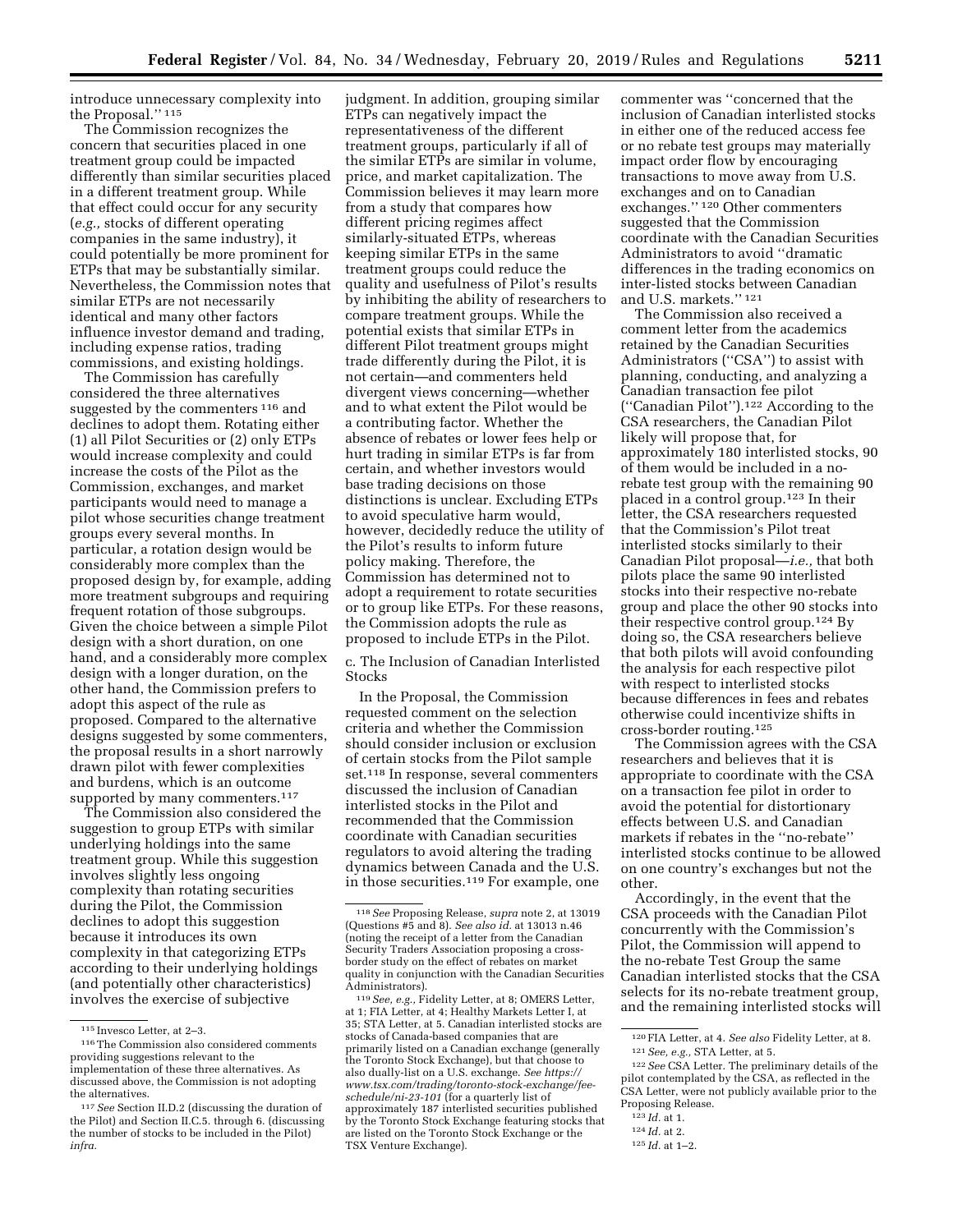be placed into the Control Group.126 Placing the same interlisted stocks into the Pilot's no-rebate test group that the Canadian Pilot places into its no-rebate test group will avoid the potential to alter the trading dynamics between Canadian exchanges and U.S. exchanges in those stocks that otherwise could result if not all exchanges were subject to the same conditions, which should support the integrity of the no-rebate test groups in both pilots.127 Coordination also will avoid the potential for the Commission's Pilot to interfere with the ability of Canadian securities regulators to conduct a pilot of their own on Canadian-listed stocks which could be adversely impacted in the absence of coordination.128 The Commission appreciates the interest expressed by the CSA researchers in coordinating on a pilot with respect to interlisted stocks, and looks forward to cooperating with the CSA on this important data-gathering initiative in a manner that benefits both nations' securities markets.

d. The Inclusion of Other Types of NMS Stocks

A few commenters addressed the inclusion of other types of NMS stocks, such as American Depositary Receipts (''ADRs''), rights, and warrants. One commenter supported the proposed broad scope of Pilot Securities and believed that ''analysis of . . . ADRs could provide additional insight into the effect rebates and fees have on liquidity, spreads and the overall trade experience.'' 129 Another commenter objected to the Commission's proposal to include rights and warrants in the Pilot, but did not explain the basis for

127*See, e.g.,* Proposing Release, *supra* note 2, at 13024 (discussing the design of proposed Test Group 3 and the prohibition in Linked Pricing to support the integrity of a no-rebate test group). *See also* CSA Letter, at 1 (expressing concern that ''the results of the Canadian Pilot may be statistically and economically inconclusive'' without coordination with the Pilot).

128*See* CSA Letter, at 1.

its objection.130 As noted above, however, most commenters expressed general support for a Pilot that includes all NMS stocks.131

The Commission continues to believe that it is appropriate to select Pilot Securities from among the overall universe of NMS stocks. Accordingly, the Commission will include all types of NMS stocks in the Pilot, subject to the selection criteria described below. The Commission believes this is appropriate because exchange fees and rebates apply to all NMS stocks, as does the fee cap under Rule 610(c). Aligning the scope of the Pilot with the scope of equities fees and the equities fee cap will best facilitate analysis of the impact of changes to transaction fees and rebates on different segments of the securities market. Excluding from its scope any categories of NMS stocks would deprive the Commission of data to inform future regulatory action regarding this segment of the market. For those reasons, the Commission adopts this aspect of the Pilot as proposed, subject to the selection methodology described below in Section II.C.

4. The Ability of Issuers To Opt Out of the Pilot

The Commission solicited comment as to whether issuers should be allowed to request that their securities not be included in one of the Pilot's Test Groups *(i.e.,* "opt out") and the potential impact that such an approach might have on the extent and quality of the data collected by the Pilot.132

Several commenters argued that issuers should be permitted to opt out of participation in the Pilot based on process concerns. For example, one commenter's ''largest concern [was] that the genesis of the proposal . . . deliberately excluded issuer representation'' by ''excluding the NYSE and Nasdaq from participation on the [EMSAC].'' 133 This commenter asserted that the ''exclusion . . . from participation in the pre-proposal

133 Issuer Network Letter I, at 2 (emphasis omitted) and Issuer Network Letter II. *See also* Cboe Letter I, at 14–15 (criticizing the Pilot as ''based on recommendations made by a committee that, however well-meaning, was flawed in its construction'' because it lacked ''exchange or issuer representation''); Home Depot Letter, at 2 (stating that the EMSAC ''did not include any input from issuers or issuer advocates . . . like NYSE and Nasdaq" and that it was "difficult" for "issuers . to understand how this Pilot could be implemented without input from the issuers . . . it will directly impact''); ModernIR Email, at 1 (stating that a ''study . . . crafted without input or choice for issuers . . . would be an inexcusable travesty'').

discussions renders the 'Opt Out' option absolutely essential.'' 134 Another commenter suggested that the Commission could address such concerns by ''conven[ing] a summit for issuers and perhaps [creating] a series of webcasts . . . to explain the purpose of the test,'' as well as by ''form[ing] an Issuer Advisory Committee that can weigh data and let companies opt into or out of a test.'' 135

The Commission's proposal was subject to a full notice-and-comment rulemaking process during which the Commission received a large number of comments from the public, including issuers and their listing exchanges. While the EMSAC recommendation was one of many inputs that informed the Commission's development of the Pilot, the Commission's Pilot differs substantially from EMSAC's recommendation as numerous commenters have recognized.136 Accordingly, the Commission believes that issuers, as well as other market participants, have had ample opportunity to participate in the consideration of the Commission's proposal for the Pilot.

Other commenters supported opt out based on specific concerns surrounding the potential impact of the Pilot. A number of these commenters were listed company issuers that expressed concern about how the Pilot would affect trading in their securities.137 Commenters

136The EMSAC held meetings open to the public, which were publicly webcast, as it was developing its recommendations. To promote awareness of those meetings, the Commission issued press releases to announce those meetings, which included the agenda for those meetings. *See, e.g.,*  SEC Press Release 2015–216 (announcing the agenda for an October 27, 2015 EMSAC meeting, highlighting the discussion of fees and rebates, and soliciting comments from the public thereon), *available at [https://www.sec.gov/news/pressrelease/](https://www.sec.gov/news/pressrelease/2015-216.html)  [2015-216.html.](https://www.sec.gov/news/pressrelease/2015-216.html)* The Commission also published meeting minutes and transcripts of the full EMSAC meetings. Finally, the Commission provided a mechanism for the public to submit comments to the EMSAC for its consideration, and a number of people did submit comments. *See [https://](https://www.sec.gov/comments/265-29/265-29.shtml) [www.sec.gov/comments/265-29/265-29.shtml](https://www.sec.gov/comments/265-29/265-29.shtml)*  (comment file for File No. 265–29).

137*See, e.g.,* P&G Letter, at 1; McDermott Letter, at 1; Level Brands Letter, at 1; ACCO Letter, at 1; NorthWestern Letter, at 1–2; Ethan Allen Letter, at 1; Unitil Letter, at 1; Johnson Letter, at 2; Sensient Letter, at 2; Hawaii Letter, at 1; Cott Letter, at 1; Leaf Letter, at 1–2; First Majestic Letter, at 1; SIFCO Letter, at 2; Weingarten Letter, at 1; Ennis Letter, at 2; Trex Letter, at 1; Genesis Letter, at 1; Tredegar Letter, at 1; Energizer Letter, at 1; ProAssurance

<sup>126</sup> In the event that the Canadian pilot does not go forward or does not commence simultaneously with the Commission's Pilot, interlisted stocks will be placed at the Pilot's outset into the Control Group. Placing interlisted stocks in the Control Group will preserve the status quo for interlisted stocks and avoid altering the trading dynamics in them between U.S. and Canadian exchanges, which will avoid adversely impacting Test Groups 1 and 2 with respect to those stocks. If the Canadian pilot does go forward, but the interlisted stocks that will be included in its no-rebate test group are not known by the Commission at the time the Commission issues the initial List of Pilot Securities, the Commission may separately issue a subsequent list identifying the interlisted stocks that will be appended to Test Group 2 or the Control Group for the remainder of the Pilot.

<sup>129</sup>Oppenheimer Letter, at 3.

<sup>130</sup>TD Ameritrade Letter, at 4. 131*See, e.g.,* Vanguard Letter, at 2; Joint Pension

Plan Letter, at 2; Oppenheimer Letter, at 2. 132*See* Proposing Release, *supra* note 2, at 13019.

<sup>134</sup> Issuer Network Letter I, at 2, 7 (emphasis omitted).

<sup>135</sup>ModernIR Email, at 1. *See also* Issuer Network Letter I, at 7 (suggesting that the Commission ''[p]lace the Access Fee Pilot on hold for 90 days while [it] gathers a Blue Ribbon Panel . . . of a dozen or so NYSE and Nasdaq listed company financial executives so that we might conduct a comprehensive review'' of the Pilot (emphasis omitted)).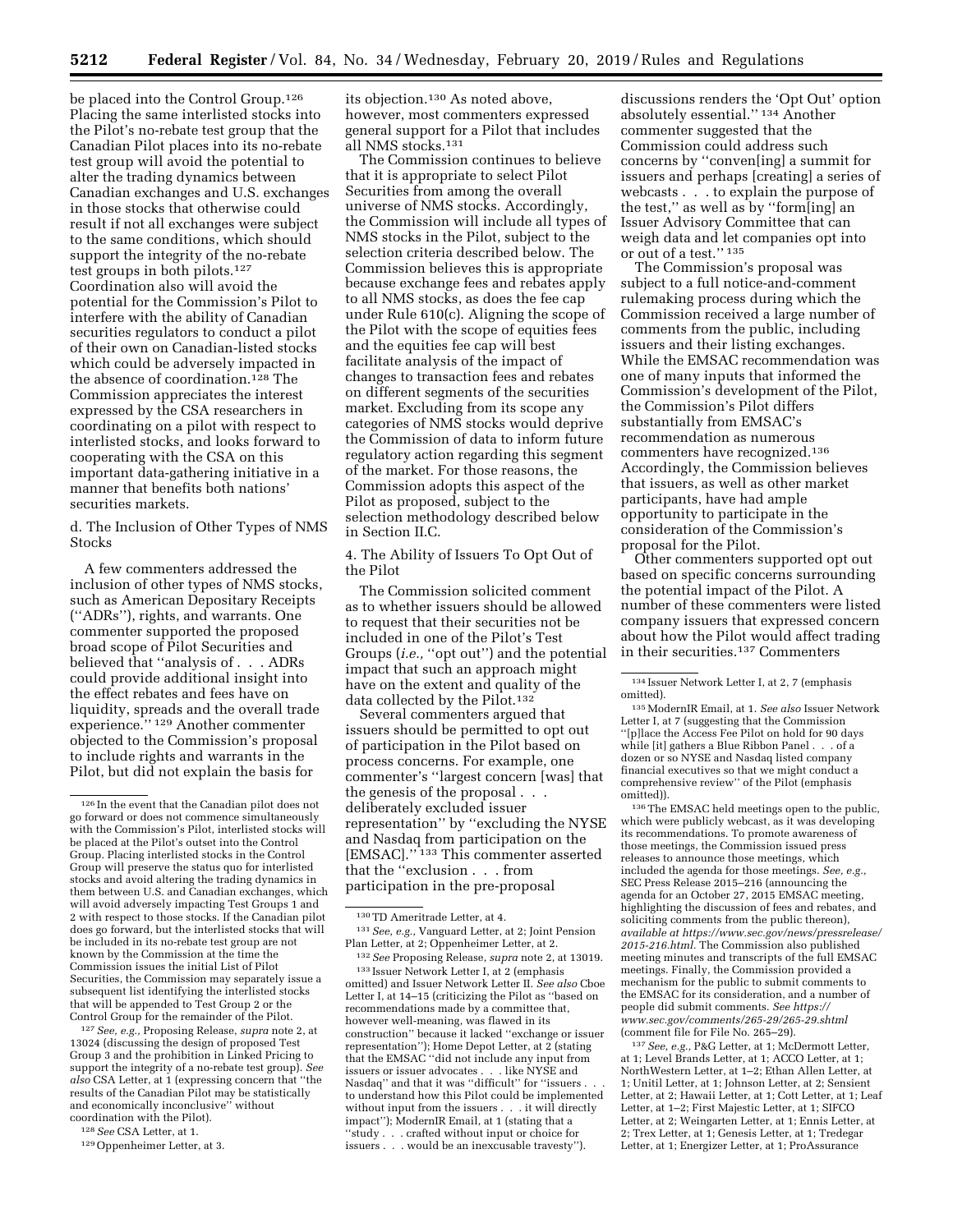supporting opt out emphasized the importance of giving issuers the ability to avoid potential costs and uncertainty resulting from the Pilot.138 For example, one commenter believed that the Pilot could ''caus[e] spreads to widen in securities selected for the test groups,'' such that ''companies conducting a repurchase program or secondary offering would incur higher costs,'' and the Commission received a number of comment letters from listed issuers specifically referencing that point and echoing the same concerns.<sup>139</sup> This commenter further argued that ''the Proposal would also harm the ability of issuers whose securities are subject to access fee caps to compete'' with issuers not subject to the Pilot's exchange fee restrictions.140

Many other commenters opposed opt out.141 Some of these commenters dismissed the concerns described above regarding the potential costs on issuers whose stock is included in the Pilot.<sup>142</sup> For example, one commenter disagreed with the notion that ''rebates are needed to incentivize market makers to quote tight spreads'' in the stocks of certain issuers who had submitted comment letters.143 This commenter explained that the ''fifth of a cent rebate is not incentivizing a tight bid-ask spread in these issuers' stocks,'' because that rebate represents an insignificant portion of their average spread.144 Another commenter disagreed with the

 $^{138}See, e.g.,$  Cboe Letter I, at 29; ASA Letter, at  $4-5.$ 

4–5. 139*See* Addendum to Healthy Markets Letter II, at 11 (attaching an email from NYSE to its listed companies). *See also* note 137 *supra.* 

140*See* NYSE Letter I, at 4. In its letter, the commenter mentioned analysis it performed on NYSE-listed issuer secondary offerings in 2017 that suggested that issuers ''with average spreads under 20 basis points paid an average discount to market price of 2.6%'' and that ''companies with spreads above 20 basis points had to discount their offerings nearly twice as much, to 4.9%.'' NYSE Letter I, at 14 n.51. It is unclear, however, whether wider spreads *cause* larger offering discounts or whether they are simply *correlated* with them. For example, smaller companies that are less well capitalized may have a wider spread compared to a larger, better capitalized company, which could result in spreads being correlated with a company's cost of capital (*i.e.,* wider spreads could be a reflection of a company's relative credit risk and cost of capital, not a driver of it).

141*See, e.g.,* Joint Asset Managers Letter, at 2; Citi Letter, at 5; AJO Letter, at 2; Lipson Letter, at 1. 142*See supra* notes 138–140 and accompanying

text.

143Themis Trading Letter II, at 3. 144 *Id.* at 2–3.

suggestion that the Pilot would have a negative impact on issuers, arguing that such position ''directly contradicts the public support by investors for the Pilot."<sup>145</sup> This commenter opined that the ''fundamental forces of supply and demand that affect . . . the relative attractiveness of individual public company stocks will be in no way impaired if . . . exchanges are precluded from paying a rebate, or required to accept a lower access fee.'' 146

Other commenters asserted that opt out would ''adversely affect the quality of the data and the credibility of the Pilot,'' which could weaken the findings that could be drawn from it.147 One commenter explained that opt out ''would undercut the ability of economists to draw sharp inferences based upon performance differences between the treated and control stocks'' and that the ''non-random character of 'opt outs' '' could ''disproportionately reflect firms that were especially responsive to feedback from the listing exchange or could disproportionately reflect less liquid stocks, which would be especially important for the access fee pilot.'' 148

One listed issuer, which is a large investment manager, ''welcome[d] the opportunity for [its] stock to be included in the Pilot, with the ultimate goal of improving the overall market to be one where prices can be set by long-term investors without distortion from speculative market participants.'' 149 This issuer did not ''expect that a reduction or outright removal of rebates will have any significant or harmful effects on the quality of prices displayed in the public lit market, interfere with genuine liquidity and price formation,

147RBC Letter I, at 6. *See also, e.g.,* LATEC Letter, at 2; Joint Pension Plan Letter, at 2; MFS Letter, at 3; Clearpool Letter, at 8.

148Spatt Letter, at 3. *See also, e.g.,* Healthy Markets Letter I, at 12; CII Letter, at 4.

149T. Rowe Price Letter, at 4. The issuer explained that its stock, ''on average, trades about 1.5 million shares daily, with an average displayed size of 200 shares and a spread of nearly \$0.07,'' with ''40% of [its] average daily volume occur[ring] as displayed on exchange volume.'' *Id.* at 4–5.

or negatively impact [its] stock's trading volume, spread or displayed size.'' 150

Finally, two commenters further argued that opt out would be inconsistent with the existing market structure. One of these commenters observed that ''[i]ssuers currently have no say over exchanges' policies'' and that ''exchanges that modify their access fees dozens of times a year do not survey issuers or permit them to opt-out of these fee changes or creation of order types.'' 151 The other commenter opined that opt out ''may set an unfortunate precedent that would allow an issuer to pick and choose among those aspects of the National Market System that it likes while rejecting other aspects that it may find less attractive to it, but [which] are necessary to the smooth functioning of [the] United States public equity markets.'' 152

After careful consideration, the Commission does not believe that issuers should be permitted to opt out of participation in the Pilot. While the Commission understands issuers' concerns, allowing issuers to opt out could undermine the representativeness of the Pilot's treatment groups and potentially bias the Pilot's results, depending on the number and characteristics of issuers that opt out. In turn, researchers would be less able to rely on the data to perform analyses and draw specific conclusions about the impact of the Pilot, thereby limiting the usefulness of the Pilot's data to the Commission and future regulatory initiatives.153 Although some commenters believe that issuers may incur potential costs or endure competitive harms depending on which of the Pilot's treatment groups their stock is in, other commenters have argued that such effects are unlikely to manifest. The Commission does not believe it is appropriate to implement an opt out provision that could frustrate the collection of useful and representative data based solely on concerns expressed by some commenters regarding uncertain harms. It is precisely because of this uncertainty that the Commission believes it is necessary to conduct the Pilot to study these contested issues through an objective empirical review of exchange transaction fees and rebates. For those reasons, the Commission

Letter, at 1; Home Depot Letter, at 1; SMP Letter, at 2; Halliburton Letter, at 1; Era Letter, at 2; Natural Grocers Letter, at 2; Newpark Letter, at 2; Knight-Swift Letter, at 2; Farmer Mac Letter, at 1; BancorpSouth Letter, at 1–2; Haverty Letter, at 1; Ampco-Pittsburgh Letter, at 2; Anixter Letter, at 2; Avangrid Letter, at 2; NHC Letter, at 1; HP Letter, at 2; Curtiss-Wright Letter, at 2; Murphy Letter, at 1.

<sup>145</sup> IEX Letter II, at 3. *See also, e.g.,* Joint Pension Plan Letter, at 2 (stating that the ''asset manager/ asset owner community is heavily supportive of such a pilot," which should "provide the necessary confidence to all public companies to be included''); ICI Letter II, at 2 (''market structure is not a primary consideration guiding the investment decisions of long-term investors''); Joint Asset Managers Letter, at 2; Healthy Markets Letter II, at 2. *But cf.* NYSE Letter II, at 4 (stating that ''many buy-side institutions'' supporting the Pilot ''are willing to experiment with real-world public companies and end investors to 'get the data,' even if the expected impact of limiting or eliminating rebates will be a deterioration of the public quote''). 146 IEX Letter II, at 3–4.

<sup>150</sup> *Id.* at 5.

<sup>151</sup>Better Markets Letter, at 7.

<sup>152</sup>MFS Letter, at 3.

<sup>153</sup>*See, e.g.,* Short Sale Position and Transaction Reporting, Study by the Staff of the Division of Economic and Risk Analysis, June 5, 2014, at 66– 67 (discussing selection bias in the context of an ''opt in'' voluntary pilot design).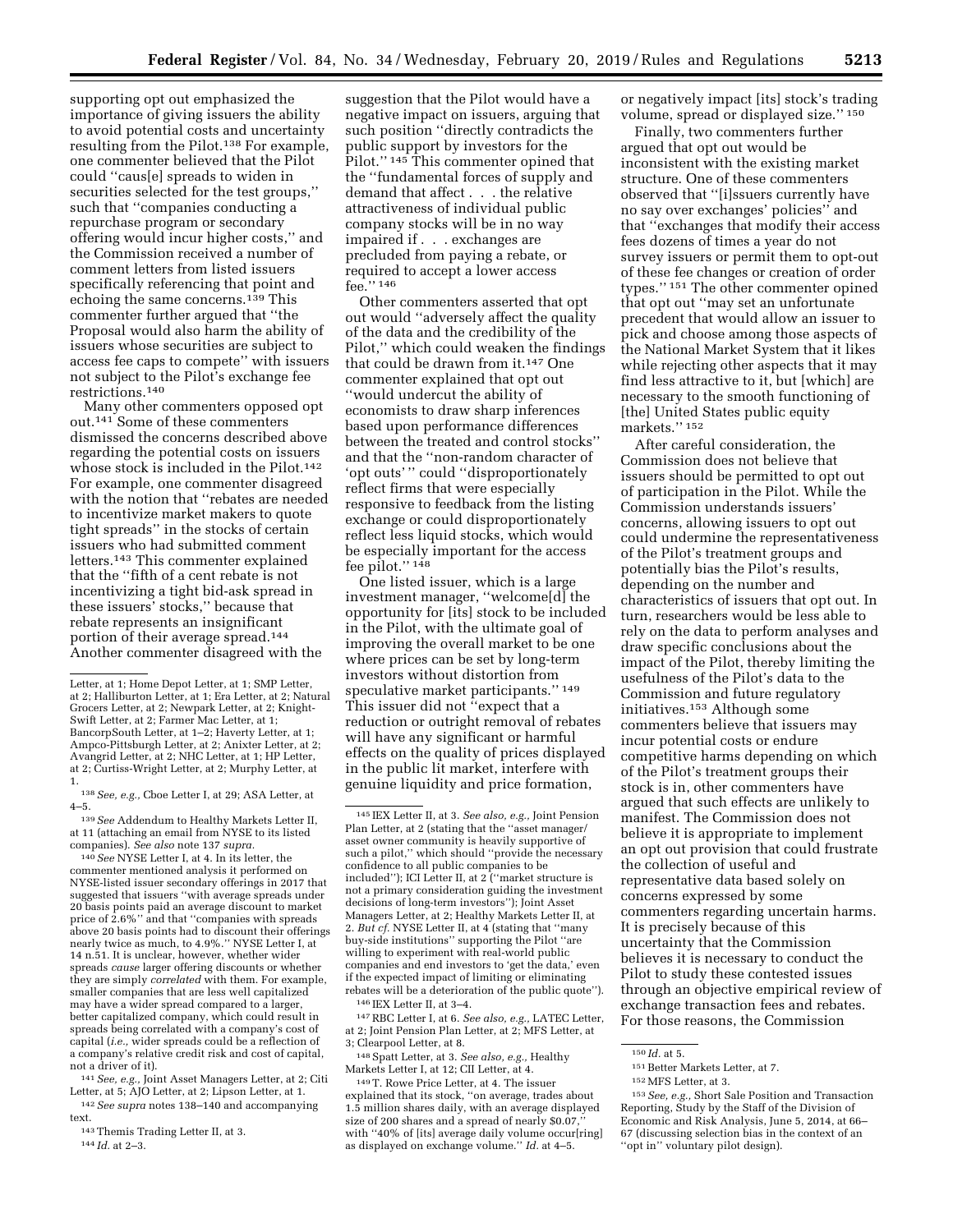adopts this aspect of the Pilot as proposed.

## *C. Pilot Design*

## 1. Need for a Pilot

As a threshold issue, commenters disagreed about whether the Commission should conduct any kind of pilot study of transaction fees and rebates. One commenter, for example, characterized the proposed Pilot as ''a solution in search of problem'' and claimed that the Commission ''has provided no evidence that existing fee practices are harming investors or interfering with fair competition.'' 154 Another commenter believed that the Pilot was unnecessary, but for the opposite reason—namely, that there is ample evidence of the negative effects of exchange rebate pricing models, such that the Commission should instead take immediate action to ban them.155

Most commenters, however, thought a Commission-led pilot was necessary and supported the Commission's proposal to conduct one.156 These

supportive commenters observed that ''market participants have heavily debated the effects that transactionbased fees, particularly access fees, and rebates may have on the equity markets'' and ''commend[ed] the SEC for advancing this discussion through a time-limited, empirical study.'' 157 Some of those commenters thought a Commission-led pilot was necessary because competitive pressures among exchanges may serve as a barrier to market-led reforms in this area.158 The Commission agrees with the commenters that stated that the Pilot is necessary because, as reflected in the comments discussed above,<sup>159</sup> there is strong disagreement about the impact of exchange fee-and-rebate pricing models but a lack of data to study the issue. The Commission believes it is important to further investigate these impacts.160

#### 2. Pilot Design

For each NMS stock that meets the initial criteria to be a Pilot Security, discussed above, the Commission proposed to assign it to one of three Test

Groups, with 1,000 NMS stocks each, or the Control Group.161 The composition of each Test Group would remain constant for the duration of the Pilot, except, as described below, to reflect changes to the composition of the groups caused by mergers, delistings, or removal from a Test Group due to the share price of a stock closing below \$1.162

The Commission received a number of comments on the proposed Pilot design, discussed below, focusing mainly on the number of securities included in each Test Group. After consideration of all the comments received and for the reasons discussed below, the Commission is adopting two Test Groups that each contain 730 NMS stocks, functionally combining proposed Test Groups 1 and 2 into a new Test Group 1 with a blended fee cap of \$0.0010. Accordingly, for the duration of the Pilot, the following pricing restrictions will apply to Test Groups 1 and 2, while the Control Group will remain subject to the current access fee cap in Rule 610(c):

|                      | Proposed                                                                                                                                             | Adopted                                                                                |
|----------------------|------------------------------------------------------------------------------------------------------------------------------------------------------|----------------------------------------------------------------------------------------|
| Fee Cap Test Group 1 | \$0.0015 fee cap for removing & providing displayed li-<br>quidity.                                                                                  | 730 NMS stocks.<br>\$0.0010 fee cap for removing & providing displayed li-<br>quidity. |
| Fee Cap Test Group 2 | \$0.0005 fee cap for removing & providing displayed li-<br>quidity.                                                                                  | Not adopted.                                                                           |
| No Rebate Test Group |                                                                                                                                                      | 730 NMS stocks (plus appended Canadian interlisted<br>stocks).                         |
|                      | Rebates and Linked Pricing Prohibited for removing &<br>providing displayed & undisplayed liquidity (except<br>for specified market maker activity). | No change.                                                                             |
| Control Group        |                                                                                                                                                      | No change.<br>No change.                                                               |

155*See* Larry Harris Letter, at 9–10.

156*See, e.g.,* Decimus Letter, at 4 (stating that the Pilot ''would be valuable in generating concrete information and more preferable to back-of-theenvelope calculations based on questionable assumptions''); Wellington Letter, at 1 (stating that the Commission could only ''draw[ ] definitive conclusions on the impact of existing pricing models . . . through an actual implementation'' of the Pilot); Verret Letter I, at 4 (stating that the Commission ''appears to have considered adoption of a mandatory rule to reshape market structure, and determined instead to take the more deliberative and less costly approach of an initial pilot program to generate more data from which it can determine a path forward on market structure reform''); IAC Recommendation, at 2; MFA Letter,

at 2; ICI Letter I, at 1–2; RBC Letter I, at 2; Joint Asset Managers Letter, at 2; Clark-Joseph Letter, at 1; Babelfish Letter, at 3; State Street Letter, at 2; Themis Trading Letter II, at 3; IEX Letter I, at 2–3.

157Fidelity Letter, at 2. *See also, e.g.,* Brandes Letter, at 1 (expressing support for the Pilot and the ''Commission's effort to shed light into a subject of heated debate among market participants''); Barnard Letter, at 1 (stating that the Pilot was ''important, as historically there are many views on this topic, but a paucity of credible data from which to draw conclusions''); Angel Letter II, at 1 (stating that ''various commenters have wildly differing perspectives on what will happen under the pilot,'' which is "strong evidence as to why the pilot is necessary'').

158*See, e.g.,* T. Rowe Price Letter, at 3; Clearpool Letter, at 2. The Commission notes that Nasdaq conducted an independent access fee experiment in 2015, but the limited nature of that experiment makes it difficult to draw conclusions from the data gathered by Nasdaq. *See* Proposing Release, *supra*  note 2, at 13011–12. *See also, e.g.,* IEX Letter III,

at 6 (''Nasdaq's experiment and its outcomes aren't a perfect proxy for what is likely to happen in the Transaction Fee Pilot. That experiment was done unilaterally and only in highly-liquid securities.''); Larry Harris Letter, at 9 (noting that Nasdaq's ''experimental fee reduction did not occur at all trading venues that traded the subject securities,'' demonstrating that ''regulatory action is necessary to establish a common pricing standard because market forces alone will not do it'').

159*See* Section II.A.2 for a discussion of these comments.

160*See also* Section II.A.2 for a discussion of these impacts.

161*See* Proposing Release, *supra* note 2, at 13019. The Commission notes that the proposed language in Rule 610T(b)(2)(ii)(E) has been modified slightly. As proposed, Rule 610T(b)(2)(ii)(E) was labeled as ''Test Group.'' As adopted, the label ''Pilot Group'' is being substituted for the phrase ''Test Group'' to provide additional clarity.

162*See id.* 

<sup>154</sup>Cboe Letter I, at 5. *See also, e.g.,* Virtu Letter, at 1–2; Nasdaq Letter I, at 12–13. *But cf.* MFA Letter, at 2 (stating that ''regulators should periodically assess market practices and regulations to ensure that U.S. equity markets continue to remain efficient, liquid, fair, resilient and transparent for all market participants'').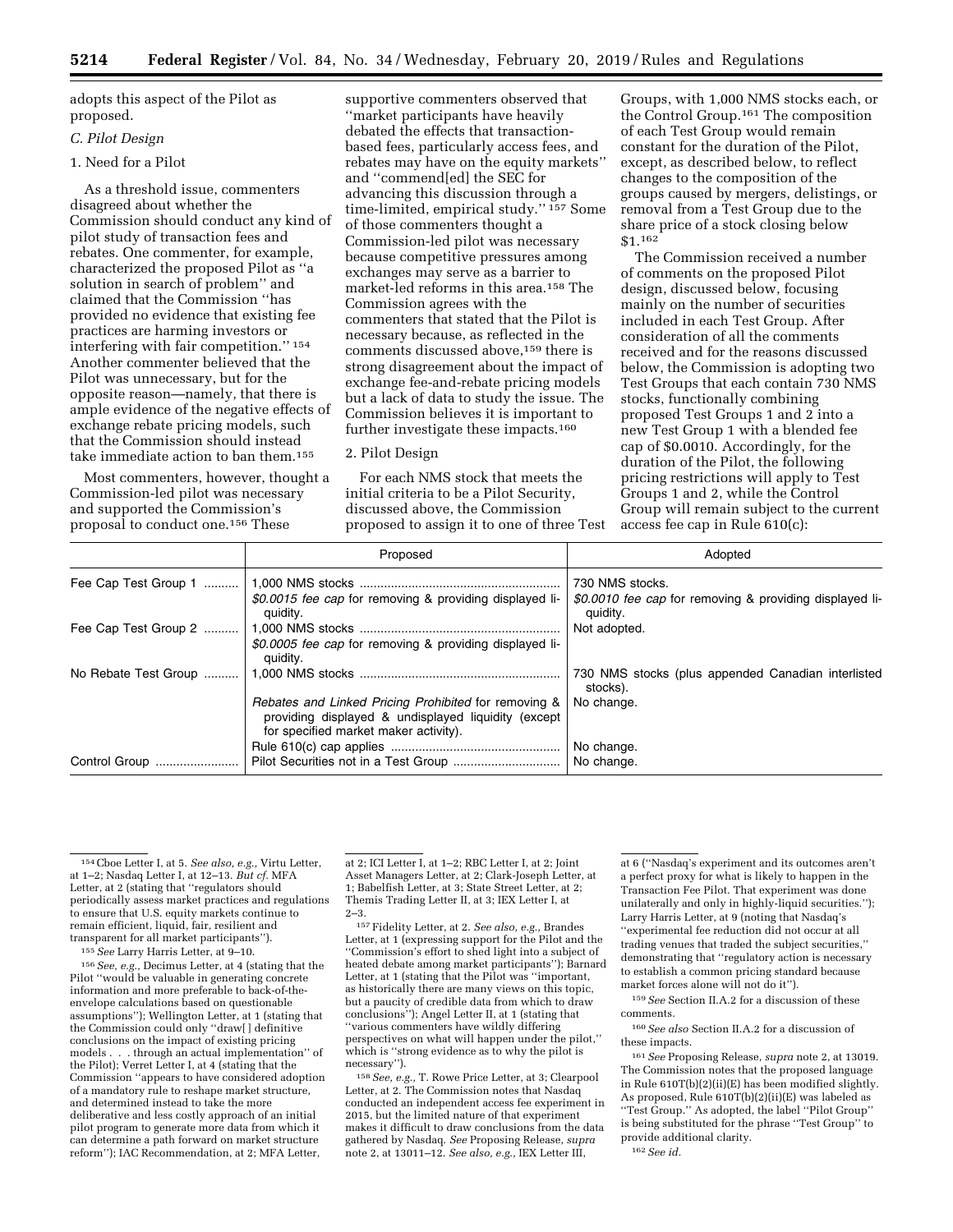## 3. No Overlap With Tick Size Pilot

While the Commission's proposed Pilot design took into consideration the possibility that the Pilot could have been adopted before the end of the Tick Size Pilot Program, the Commission also noted that the overlap design would not be necessary if that were not the case.<sup>163</sup>

A few commenters opined on the potential overlap between the proposed Pilot and the Tick Size Pilot, disagreeing on whether overlap would be appropriate.164 However, because the Tick Size Pilot ended on September 28, 2018, there no longer is any need for the Transaction Fee Pilot to control for potential data distortions that could have otherwise resulted from the simultaneous operation of the two pilot programs. Accordingly, the Commission is not adopting the proposed Tick Size Pilot overlap design.

Relatedly, some commenters discussed whether there should be a delay between the end of the Tick Size Pilot and the start of the proposed Transaction Fee Pilot, with commenters disagreeing on that point. For example, one commenter thought a delay would be appropriate to allow markets to normalize before conducting a subsequent pilot 165 while another commenter thought markets would revert to their baseline state extremely quickly after the Tick Size Pilot ends.166

The Tick Size Pilot concluded, but post-pilot data continues to be collected until April 2, 2019. However, the Transaction Fee Pilot is subject to a onemonth implementation period followed by a six-month pre-Pilot Period. Accordingly, the core of the Transaction Fee Pilot will not commence until *after*  the post-pilot period for the Tick Size Pilot ends. By then, the Commission believes that the markets will have had sufficient time to normalize and any overlap between the Transaction Fee Pilot's pre-Pilot Period and the Tick Size Pilot's post-pilot period will be minimal. In both cases, the respective pre- and post-pilot periods are collecting benchmark data on the status quo. As such, the overlap between them should not compromise either dataset.

Finally, two commenters recommended that the Commission

analyze the Tick Size Pilot data prior to proceeding with the Transaction Fee Pilot.167 While preliminary results from the Tick Size Pilot have been made public, the two pilots are sufficiently dissimilar that the Commission sees no reason for delay. The Tick Size Pilot tested a wider minimum increment (from one cent to five cents) for smallercapitalization stocks, whereas the Transaction Fee Pilot will test a lower rate for the Rule 610(c) fee cap and a prohibition on exchange rebates (which typically are less than one-third of a penny) for stocks of all market capitalizations. Accordingly, findings from the Tick Size Pilot are not relevant to the design of the Transaction Fee Pilot.

4. Stratified Selection of Pilot Securities

The Commission proposed to select the stocks to be included in each of the Test Groups and the Control Group through stratified sampling in a manner that permits comparisons between each Test Group and the Control Group.168

One commenter expressed support for the proposed approach to stratification and noted that it was ''fundamental to the ability to undertake causal inference in this setting . . . . "  $^{169}$  In contrast, a number of public company commenters expressed concern that stratified sampling could result in their stocks being placed in a different Test Group from other similar stocks in their ''peer group,'' which could complicate comparisons of their stock's performance against peer-group metrics.170 As discussed above, those commenters supported allowing companies to ''opt out'' of the Pilot, which could impact the stratification.171 Further, as discussed above, some commenters recommended that the Commission select ETPs for the Pilot in a manner that may avoid any potential competitive effects among similar ETPs, either by: (1) Rotating all of the Pilot Securities through the various treatment groups, (2) rotating only ETPs through the various treatment groups, or (3) grouping ETPs with similar underlying holdings into the same treatment group.172

While the Commission understands the concerns of these commenters, as discussed above in Section II.B, allowing issuers to opt out of the Pilot could undermine the representativeness of the Pilot's treatment groups and bias

the Pilot's results. Further, also as discussed above in Section II.B, rotating ETPs would require the Commission to implement a more complex and lengthy design in order to maintain sufficient statistical power, both of which would increase the costs and complexity of the Pilot—a result viewed unfavorably by most commenters. Finally, grouping similar ETPs also could negatively impact the stratification of the different treatment groups, particularly if all of the similar ETPs are similar in volume, price, and market capitalization. In turn, this could reduce the quality and usefulness of Pilot's results by inhibiting the ability of researchers to compare treatment groups. In order to ensure that the Pilot Securities are selected in a way that permits researchers to investigate causal connections, it is imperative to stratify the Test Groups so that researchers can study the effects of changes in fees and rebates within each Test Group, between Test Groups, and between a Test Group and the Control Group. In permitting this type of analysis, the Pilot should be better able to inform future policy considerations to improve the operation of the national market system to the benefit of investors and issuers alike. Accordingly, the Commission is adopting the stratified sampling construct as proposed.

5. Number of NMS Stocks Included in Each Test Group

The Commission proposed to include 1,000 Pilot Securities in each Test Group (*i.e.,* 3,000 total across three Test Groups) with the remainder to be included in the Control Group in order to be representative of the overall population of NMS stocks and provide sufficient statistical power to identify differences between the Test Groups with respect to common stocks and ETPs.173

Several commenters supported including 1,000 stocks in each Test Group, believing that including 1,000 stocks in each Test Group would facilitate analysis of transaction fees and rebates on a broad cross section of different types of NMS stocks and generate statistically significant conclusions.174

Many commenters, however, thought that the Pilot should include fewer

<sup>163</sup>*See* Proposing Release, *supra* note 2, at 13019– 13020 n.117, 13020 (describing the proposed composition of the Tick Size Pilot overlap subgroups). In the Proposal, the Commission specifically solicited comment on whether the Pilot should overlap with the Tick Size Pilot. *See id.* at 13025.

<sup>164</sup>*Cf., e.g.,* Clark-Joseph Letter, at 2 (noting that overlap ''certainly would not be a serious impediment''); SIFMA Letter, at 3 (arguing against an overlap).

<sup>165</sup>*See* Cboe Letter I, at 30.

<sup>166</sup>*See* Healthy Markets Letter I, at 14.

<sup>167</sup>*See* Cboe Letter I, at 29; Nasdaq Letter I, at 4. 168*See* Proposing Release, *supra* note 2, at 13019. 169*See* Spatt Letter, at 3. 170*See, e.g.,* Mastercard Letter, at 2; Avangrid

<sup>&</sup>lt;sup>171</sup> See supra Section III.C.4.<br><sup>172</sup> See supra Section III.C.3.b.

<sup>173</sup>*See* Proposing Release, *supra* note 2, at 13019– 20.

<sup>174</sup>*See* Brandes Letter, at 2; Themis Trading Letter I, at 3; Oppenheimer Letter, at 2; Spatt Letter, at 2; IEX Letter I, at 5; Verret Letter I, at 4; AGF Letter, at 2; MFA Letter, at 3.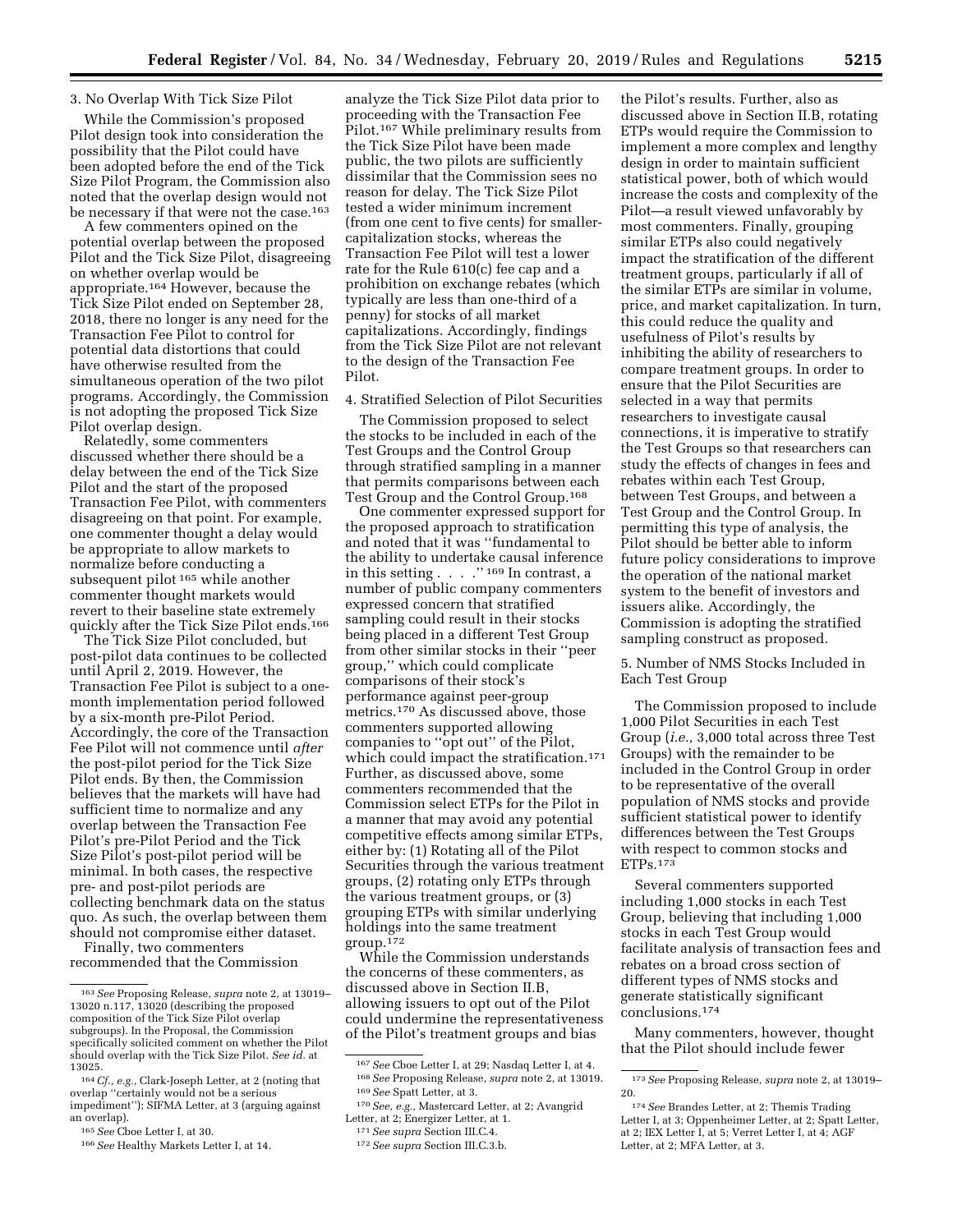securities in each Test Group.175 Several of these commenters believed the Pilot could obtain statistically significant data even with fewer stocks in each Test Group.176 Other commenters urged the Commission to reduce the number of securities included in the Test Groups in order to reduce costs associated with the Pilot.177 Several commenters argued that the Pilot was effectively a large scale change to the current equity market structure and that it would be more appropriate for a pilot program to apply to a smaller percentage of the universe of NMS stocks.178 Further to this point, several commenters believed that a large Pilot may be difficult to unwind, with one commenter stating that an immediate return to current transaction fee and rebate dynamics for stocks included in the Test Groups ''could prove to be more disruptive to market participants and overall market quality than the actual implementation of the Pilot.'' 179 Some commenters also believed the Pilot would negatively impact trading in the stocks placed in certain Test Groups, such as by adversely impacting spreads, and accordingly recommended including fewer stocks so as to limit potential negative consequences.180 Of the commenters that advocated for reducing the number of Pilot Securities in each Test Group, some suggested alternative amounts to be included. Several commenters recommended including 100 stocks in each Test Group.181 A few others suggested that each Test Group include 500 stocks.182 One commenter recommended ''a more tailored Pilot that includes the 225 most heavily traded names, 225 mid-cap stocks, 225 small caps and 225 ETFs would provide

statistically significant data without burdening a material portion of the market.'' 183 The Commission has carefully considered the concerns expressed by commenters regarding the size of the Pilot's Test Groups.184 As previously discussed, the Commission cannot know in advance the full effects of the Pilot, whether they be positive or negative. Indeed, commenters expressed a variety of contradicting viewpoints and estimations about the potential impacts of the Pilot on the execution quality and market quality of NMS stocks that would be included in the Test Groups.185

Given this uncertainty, it is crucial that the Pilot be able to produce results that are capable of facilitating an empirical review of the effect of the prevailing fee structures on the equities markets. To achieve this purpose, the Pilot needs to generate a sufficient number of observations over its one-year duration to obtain sufficient statistical power to identify differences among the Test Groups with respect to common stocks and ETPs, thereby permitting researchers to investigate causal connections using economic analysis capable of finding statistical significance. Statistical power refers to the ability for statistical tests to identify differences across samples when those differences are indeed significant and broadly is derived from the number of observations during a study. In other words, statistical power can be present when observing a limited number of subjects over a long period of time or a large number of subjects over a shorter period of time. Because the Commission desires a shorter duration for the Pilot, it therefore needs to have sufficient observable data points over the shorter pilot duration. Accordingly, if the Pilot does not contain enough securities, it may be incapable of producing statistically sound results and will not allow researchers to analyze differences in securities.

With statistical power and a sufficiently large sample size, researchers can conduct analysis of what impact (1) reductions in fees and (2) reductions in or prohibitions on rebates might have, if any, on stocks depending on their trading volume or market capitalization. A pilot design that would not provide this meaningful data about the impact that billions of dollars of exchange fees and rebates may have on the markets and market

structure, would not achieve the Commission's goal of conducting a pilot capable of facilitating an objective empirical view to advance that debate.

To achieve these aims, using econometric methods designed to allow researchers to detect a 10% change with a standard confidence level of 95%, the Commission has determined that 730 securities in each Test Group are needed to enable the Pilot to produce statistically meaningful results capable of informing the Commission's future policymaking efforts. The Commission believes that a 10% change in behavior represents an economically meaningful change that will facilitate analysis of the Pilot's results, and therefore is an appropriate standard for the Pilot.186 The determination to include 730 securities in each Test Group accounted for the need to obtain statistically significant results among stocks of various liquidity profiles as well as ETPs. While the number of NMS stocks that will be included in each Test Group will be larger than what was recommended by some commenters, the Commission believes that a smaller number of stocks may not have sufficient statistical power given the Pilot's proposed duration.<sup>187</sup>

Furthermore, in response to comments questioning why the Pilot included more securities than did the Tick Size Pilot, the Commission notes that the Tick Size Pilot featured 400 corporate stocks for each of its Test Groups.188 Importantly, the Tick Size Pilot did not contain ETPs or large-cap stocks. In comparison, the Transaction Fee Pilot will contain ETPs and largecap stocks. Accordingly, in light of the significantly higher number of securities eligible for inclusion, the Transaction Fee Pilot needs to include considerably more Pilot Securities than did the Tick Size Pilot, while continuing to achieve the same statistical power for each of those groups of securities.

Moreover, while several commenters either implicitly or explicitly referenced the EMSAC recommendation to include 100 stocks in each Test Group, EMSAC's recommendation differs substantially from the Commission's proposal. Notably, the EMSAC recommendation was limited to common stocks with a

<sup>175</sup>*See* Magma Letter, at 3; FIA Letter, at 4; SIFMA Letter, at 4; Schwab Letter, at 2; Fidelity Letter, at 8–9; Citadel Letter, at 2; State Street Letter, at 3; Citi Letter, at 5; Clearpool Letter, at 7; TD Ameritrade Letter, at 1; STA Letter, at 3–4; STANY Letter, at 3; Nasdaq Letter I, at 10; Cboe Letter I, at 27; T. Rowe Price Letter, at 4; Mastercard Letter, at 2; NorthWestern Letter, at 1; Energizer Letter, at 1; Era Letter, at 1; Knight-Swift Letter, at 2; ASA Letter, at 4–5.

<sup>176</sup>*See* Magma Letter, at 3; Schwab Letter, at 2; Fidelity Letter, at 8–9; Clearpool Letter, at 7; STA Letter, at 3–4; Cboe Letter I, at 27.

<sup>177</sup>*See* SIFMA Letter, at 4; Schwab Letter, at 2; Citadel Letter, at 6; Citi Letter, at 5.

<sup>178</sup>*See* Magma Letter, at 3; FIA Letter, at 4; Citi Letter, at 5; Clearpool Letter, at 7; Nasdaq Letter I, at 10.

<sup>179</sup>*See* Citadel Letter, at 6. *See also* SIFMA Letter, at 4; Citi Letter, at 5.

<sup>180</sup>*See* STA Letter, at 3; STANY Letter, at 3; State Street Letter, at 3; TD Ameritrade Letter, at 1, 3; Mastercard Letter, at 2.

<sup>181</sup>*See* FIA Letter, at 4; Schwab Letter, at 2; State Street Letter, at 3; STANY Letter, at 3; Era Letter, at 1; Cboe Letter I, at 27.

<sup>182</sup>*See* SIFMA Letter, at 4; Citi Letter, at 5; STA Letter, at 3.

<sup>183</sup>*See* T. Rowe Price Letter, at 4.

<sup>184</sup>*See supra* notes 175–183 and accompanying text.

<sup>185</sup>*See, e.g., supra* notes 75–93 and accompanying text.

<sup>186</sup>A confidence level of 95% is a standard accepted confidence level in statistical analyses. *See, e.g.,* William H. Greene, Econometric Analysis 1033 (Appendix C.6) (6th ed. 2007) (discussing standard confidence levels in academic research). 187*See also* note 695 *infra.* 

<sup>188</sup>*See, e.g.,* Citadel Letter, at 6; TD Ameritrade Letter, at 2; Cboe Letter I, at 27. *See also* Securities Exchange Act Release No. 74892 (May 6, 2015), 80 FR 27514, 27517 (May 13, 2015) (File No. 4–657) (order approving the National Market System Plan to Implement a Tick Size Pilot Program).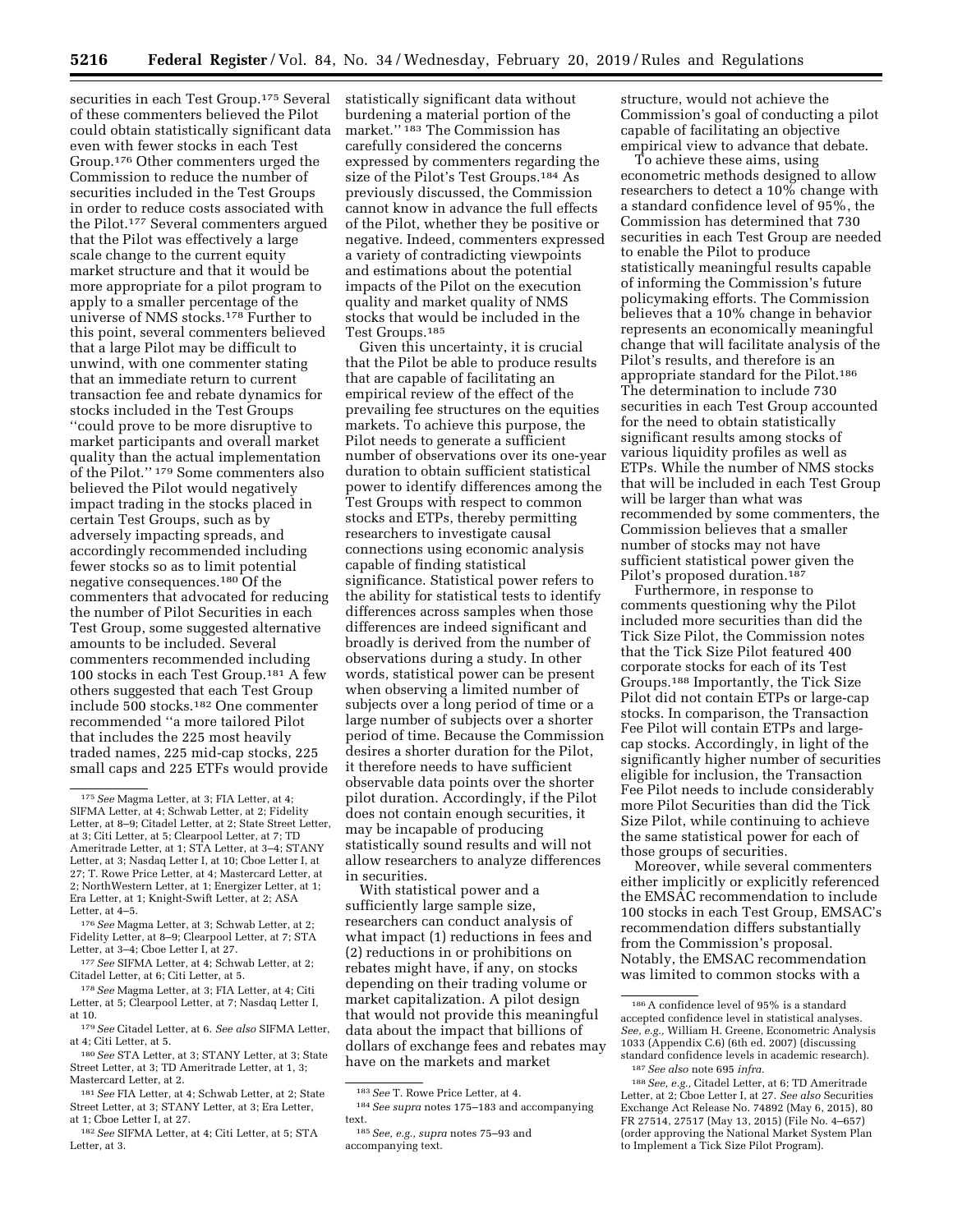market capitalization above \$3 billion and did not include ETPs, mid- and small-cap stocks, or other types of NMS stocks. In order for the Pilot to permit a broader empirical review of the impact of transaction fees and rebates on order routing, execution quality, and market quality, it is critical that the sample size be representative of the population of NMS stocks for which exchange transaction fees and rebates are economically meaningful. The Pilot must contain enough securities to achieve the statistical power necessary to permit closer analysis of the Pilot's results in order to identify differences in order routing behavior, market quality, and execution quality among subgroups of NMS stocks (*e.g.,* ETPs, or tiers of common stock).

## 6. Reduction to the Pilot Size

To respond to commenters' concerns with the size of the Pilot, including a recommendation from the SEC's Investor Advisory Committee, the Commission has determined to eliminate one Test Group and reduce the number of stocks in each Test Group to 730.

In order to materially reduce the size of the Pilot without sacrificing statistical power, the Commission has determined to: (1) Only place Pilot Securities in a Test Group if, at the time of selection, they trade 30,000 shares or more per day on average and (2) eliminate a Test Group.

With respect to securities that trade fewer than 30,000 shares per day, assuming, at an extreme, that such security trades 100% of its volume on a maker-taker exchange paying a \$0.0030 rebate, then it would generate \$100 in rebates per day. In addition, for thinly-traded stocks with wider spreads, the rebate would be less impactful as it would represent a smaller percentage of the quoted spread. This amount of rebates would be economically insignificant and would be unlikely to impact order routing behaviors of broker-dealers. In addition, this level of trade volume makes it unlikely to produce sufficient statistical power to analyze the securities in isolation because the variability in their quoting and trading characteristics renders it unlikely the Pilot would generate a sufficient number of observations given the Pilot's proposed duration. In addition, for commenters that believe that thinly-traded stocks need rebates to narrow their quoted spreads, excluding these securities from the Pilot will allow exchanges to continue to apply their current fee schedules to them, which will provide another point of reference to analyze when comparing these

securities to those with slightly higher trading volumes.

Finally, the Commission believes that eliminating one Test Group and functionally combining proposed Test Group 1 and Test Group 2 into a new Test Group with a \$0.0010 cap will result in decreasing the number of NMS stocks included in a Test Group in the Pilot by one-third, which is integral in reducing the overall size of the Pilot by more than one-half. The Commission believes this material reduction directly responds to commenters' concerns, while still providing the Pilot with a meaningful group in which to test a reduced fee cap and a prohibition on rebates and Linked Pricing.

Accordingly, the Commission believes that the Pilot's design of 730 NMS stocks per Test Group strikes an appropriate balance by reducing the number of stocks in each Test Group and thus mitigating the concerns of commenters about potential detrimental impacts that could be caused by the proposed larger size of the Pilot,<sup>189</sup> without undermining the ability to obtain useful data to study the impact of changes to transaction fees and rebates on order routing behavior, execution quality, and market quality for a broad spectrum of stocks. It also is large enough to accommodate drop offs among Pilot Securities (*e.g.,* due to mergers, bankruptcies, or stocks closing below \$1).190

## 7. Fee Cap Test Groups

The Commission proposed that for Pilot Securities in Test Group 1, equities exchanges could neither impose, nor permit to be imposed, any fee or fees for the display of, or execution against, the displayed best bid or offer of such market in NMS stocks that exceeds or accumulates to more than *\$0.0015* per share.191 The level proposed for Test Group 2 was *\$0.0005* per share.192

After careful consideration of the comments received, which are discussed below, the Commission is eliminating Test Group 2 and adopting a revised Test Group 1 with a \$0.0010 cap.

#### a. Fee Cap Level

Commenters disagreed about the appropriateness or justification for the proposed fee cap levels.193 For example,

Proposing Release, *supra* note 2, at 13021–22. 192*See* Proposed Rule 610T(a)(2). *See also* 

Proposing Release, *supra* note 2, at 13022. 193*See* Cboe Letter I, at 16 (stating that the

Proposing Release ''does nothing to justify how the

one commenter stated that ''exchanges currently compete on fees by offering a range of access fees and rebates within the confines of the current \$0.0030 access fee cap'' but the fee caps in Test Groups 1 and 2 ''will reduce the exchanges' ability to compete on fees by 50% in Test Group 1'' and ''83% in Test Group 2'' which could be ''to the detriment of investors and the public interest.'' 194 In contrast, regarding proposed Test Group 1, another commenter stated that ''[a]t 15 mils, there is still room for significant fee differentiation and rebates remain sizeable."<sup>195</sup>

With respect to Test Group 2, one commenter stated that ''[i]f the ultimate intent of the proposal is to determine whether or not reducing access fees will have an effect on how brokers route their customers' orders, then we fully support the notion of Test Group 2 to see if the incentive to avoid access fees is eliminated with a 5 cents per 100 share cap.'' 196 Another commenter further stated that ''to the extent that rebates have been traditionally funded by exchanges by the fees collected,'' then Test Group 2 ''may lead to rebate reductions'' and obtaining data on this point is ''part of the reason why a study is needed.'' 197

Finally, the Investor Advisory Committee recommended that the Commission structure the Pilot's Test Groups ''as simply as possible,'' and was not persuaded that, in addition to having the no-rebate Test Group, having two additional Test Groups with separate fee caps ''will generate enough additional information to justify the additional effort.'' 198 Accordingly, the Investor Advisory Committee recommended that the Commission consider having, in addition to the norebate Test Group, only one Test Group with a fee cap and suggested a cap of \$0.0010.199

The Commission appreciates the recommendation of the Investor Advisory Committee and agrees with it. As noted above and further discussed below, eliminating Test Group 2 will decrease the size of the Pilot by one-

- 194*See* Cboe Letter I, at 16–17.
- 195*See* Credit Suisse Commentary, at 3.
- 196*See* T. Rowe Price Letter, at 2.
- 197*See* Healthy Markets Letter I, at 15–16.
- 198 IAC Recommendation, at 1.

<sup>189</sup>*See supra* notes 175–180 and accompanying text.

<sup>190</sup>*See* Proposing Release, *supra* note 2, at n. 102. 191*See* Proposed Rule 610T(a)(1). *See also* 

<sup>\$0.0015</sup> and \$0.0005 fee cap levels are appropriate'' and that lowering the current fee cap ''without meaningful discussion or justification is concerning and inappropriate''); Morgan Stanley Letter, at 1. *But cf.* Healthy Markets Letter I, at 15–16 (stating that the fee caps for Test Groups 1 and 2 ''appear to be well-justified'').

<sup>199</sup>*See id.* For other commenters suggesting a \$0.0010 fee cap, *see* Goldman Sachs Letter and NYSE Letter III.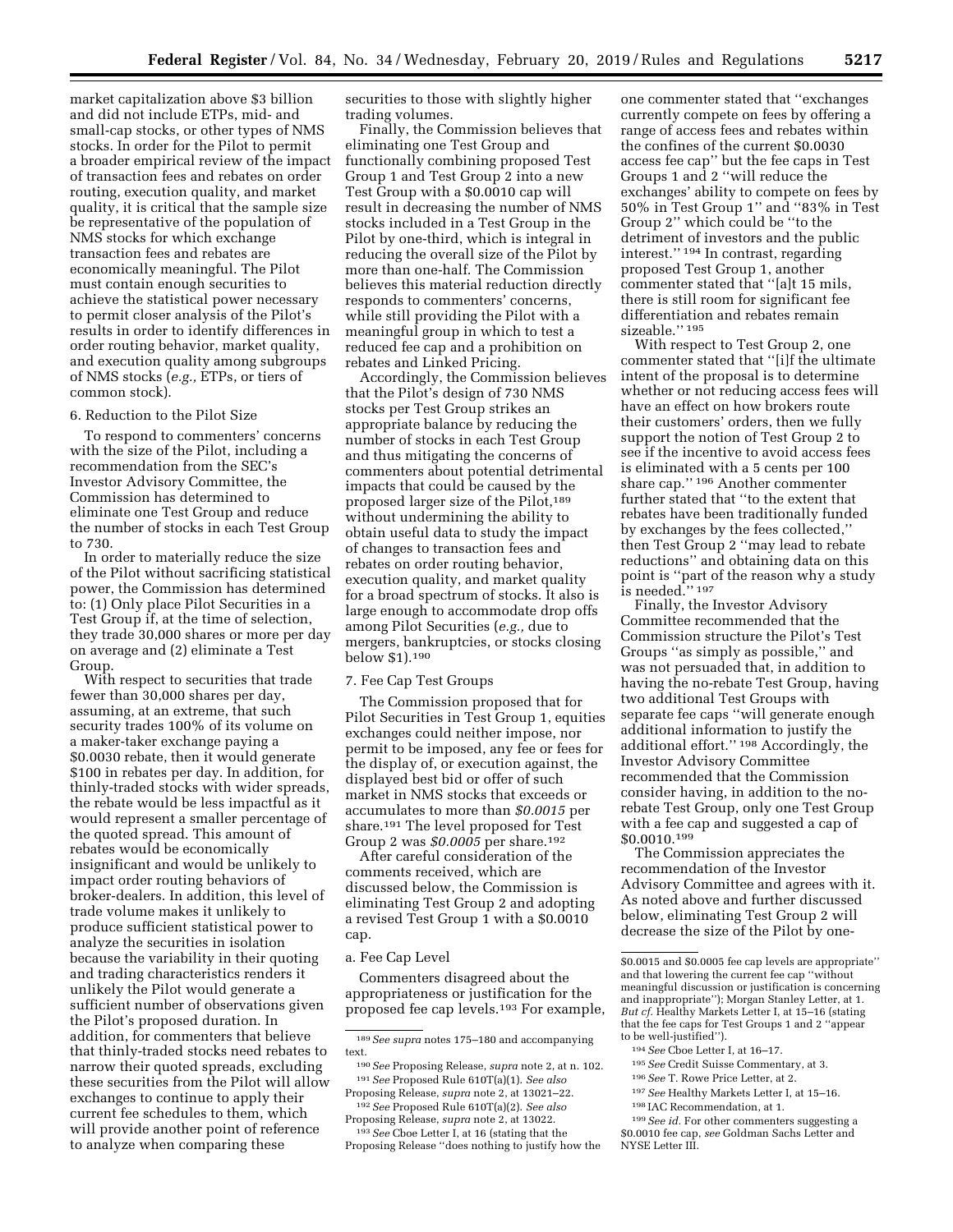third. New Test Group 1 will have a cap of \$0.0010, which adopts the Investor Advisory Committee's recommendation and represents a blended average of the two fee caps the Commission originally proposed.

The Commission believes that new Test Group 1 retains the equities exchanges' ability to compete through differing fees and rebates, as a fee cap of \$0.0010 provides exchanges with an opportunity to utilize various fee and rebate structures to compete for order flow. As some commenters noted, the current access fee cap was set thirteen years ago and may represent an outsized portion of transaction costs in light of the technological efficiencies achieved by the equities markets in the last decade.200

As revised, new Test Group 1 will facilitate an analysis of the extent to which exchanges reduce rebates from their current levels as a result of a materially reduced cap on the fees used to subsidize those rebates, and the impact of a reduced fee and rebate level on order routing behavior, execution quality, and market quality. In addition, by materially reducing the fee cap, the Commission believes that new Test Group 1 will provide useful data on the extent to which current exchange fee levels (bounded by the current access fee cap) serve as a disincentive to take liquidity on an exchange. Obtaining useful information to better understand the potential impact of a significantly reduced access fee cap will ultimately be beneficial to investors and the public interest, as it may help illuminate the extent to which the current fees and rebates effect the market and the extent to which those effects have a detrimental impact on investor transaction costs.

b. Applicability to Depth-of-Book and Non-Displayed Liquidity

As proposed, Test Groups 1 and 2 were designed to isolate and test a reduction in the Rule 610(c) fee cap, with all else remaining unchanged. In the Proposing Release, the Commission asked whether commenters thought the fee caps in Test Groups 1 and 2 also should apply to depth-of-book and undisplayed liquidity.201 One commenter recommended that it should.202

In the Proposing Release, the Commission stated that it preliminarily believed it was unnecessary for the fee cap Test Groups to apply to depth-of-

book and undisplayed liquidity because it would be highly unlikely for an exchange to begin charging *more* to access non-displayed interest or depthof-book quotes (compared to displayed interest), as it would lead to uncertainty for market participants that remove liquidity because they typically would not be able to know in advance or control with absolute certainty whether they interact with non-displayed interest or depth-of-book quotes.203 The Commission continues to believe it would be unlikely that either makertaker or taker-maker exchanges would begin charging differing fees in such a manner.204 Furthermore, the Commission notes that the Rule 610(c) access fee cap does not currently apply to non-displayed interest or depth-ofbook quotes. Introducing a new variable into the fee cap Test Groups would make it more difficult to isolate the effects of a particular change and uncover causal connections. Accordingly, for the reasons noted above and discussed in the Proposing Release, the Commission is not adopting this suggestion.205

c. Prohibiting Rebates and Linked Pricing in Test Groups 1 and 2

In Test Groups 1 and 2 the Commission did not propose to cap the level of rebates, prohibit rebates, or prohibit Linked Pricing, the latter two of which it proposed to do in the no-rebate Test Group as discussed below.206 In response, several commenters advocated for applying restrictions on rebates to the fee cap Test Groups, primarily in reaction to the potential for exchanges to subsidize their rebates at or near current levels from sources other than transaction fee revenue.207 For example, one commenter stated that ''[t]here is already ample evidence to suggest that some exchanges currently use revenues from other sources to subsidize their order routing incentives, including rebates,'' such that the proposed fee caps may have no impact on the level of rebates paid for Pilot Securities in the

fee cap Test Groups.208 This commenter therefore suggested that the fee cap Test Groups include two subgroups, one as proposed, and a second that would prohibit rebates and Linked Pricing (and also apply to depth-of-book and nondisplayed liquidity).209

The Commission has carefully considered these comments and has determined not to adopt these additional restrictions. While adding more variables or more Test Groups to the Pilot could produce informative results, it would directly complicate the Pilot's design thus raising the Pilot's costs and burdens. For example, if the Commission were to add subgroups to new Test Group 1 to prohibit rebates, it likely would have to expand the number of stocks included in the treatment groups or expand the duration of the Pilot in order to achieve statistical power.210 It also would further complicate exchange fee schedules and could lead to more variability in exchange fees if exchanges customized their pricing differently for each Test Group and subgroup. Rather, the Pilot's design represents a comparatively simple construct that is easier to implement and manage and yet should still facilitate the Commission's ability to analyze the impact of fees and rebates on order routing behavior, execution quality, and market quality. Achieving these goals, while minimizing complexity and burdens, will also assist the Commission as it considers potential future policy initiatives informed by the results of the Pilot.

In addition, the fee cap Test Groups were specifically selected to provide the exchanges with the continued ability to offer rebates, should they so choose, albeit at lower levels, without impacting an exchange's ability to maintain its net profit on a per transaction basis. The Commission declines to prohibit rebates in new Test Group 1 as doing so would go beyond the construct and application of the Rule 610(c) fee cap by introducing additional variables, and thus would distinctly alter the status quo in that Test Group, thereby complicating the analysis in that treatment group.

Lastly, the Commission continues to believe that it is unlikely that exchanges will offer rebates at their current levels for Pilot Securities in new Test Group 1 because exchanges will need to charge lower offsetting transaction fees in that group in order to maintain a profitable

<sup>200</sup>*See* Citi Letter, at 1–2; Goldman Sachs Letter, at 2.

<sup>201</sup>*See* Proposing Release, *supra* note 2, at 13025. 202*See* Clearpool Letter, at 3 n.6.

<sup>203</sup>*See* Proposing Release, *supra* note 2, at 13023 n.136–37 and accompanying text.

<sup>204</sup> In the Proposing Release, the Commission acknowledged that there were three exchanges that charged different fees for displayed and nondisplayed liquidity. *See id.* Currently, there are two, IEX and NYSE American. The Commission notes that the differences in fees are minimal and because a small portion of exchanges have chosen to adopt this fee structure to date, it is unlikely a significant portion will choose to do so.

<sup>205</sup>*See* Proposing Release, *supra* note 2, at 13022– 23.

<sup>206</sup>*See* Section II.C.6.d. *infra. See also* Proposing Release, *supra* note 2, at 13021–24.

<sup>207</sup>*See* CFA Letter, at 6; Clearpool Letter, at 2– 3; Healthy Markets Letter I at 27–29.

<sup>208</sup>*See* Healthy Markets Letter I, at 28.

<sup>209</sup>*See id.* at 16.

<sup>210</sup>*See supra* Section II.C.5 discussing the need to generate a sufficient number of observations over the Pilot's duration to permit researchers to investigate causal connections using economic analysis capable of finding statistical significance.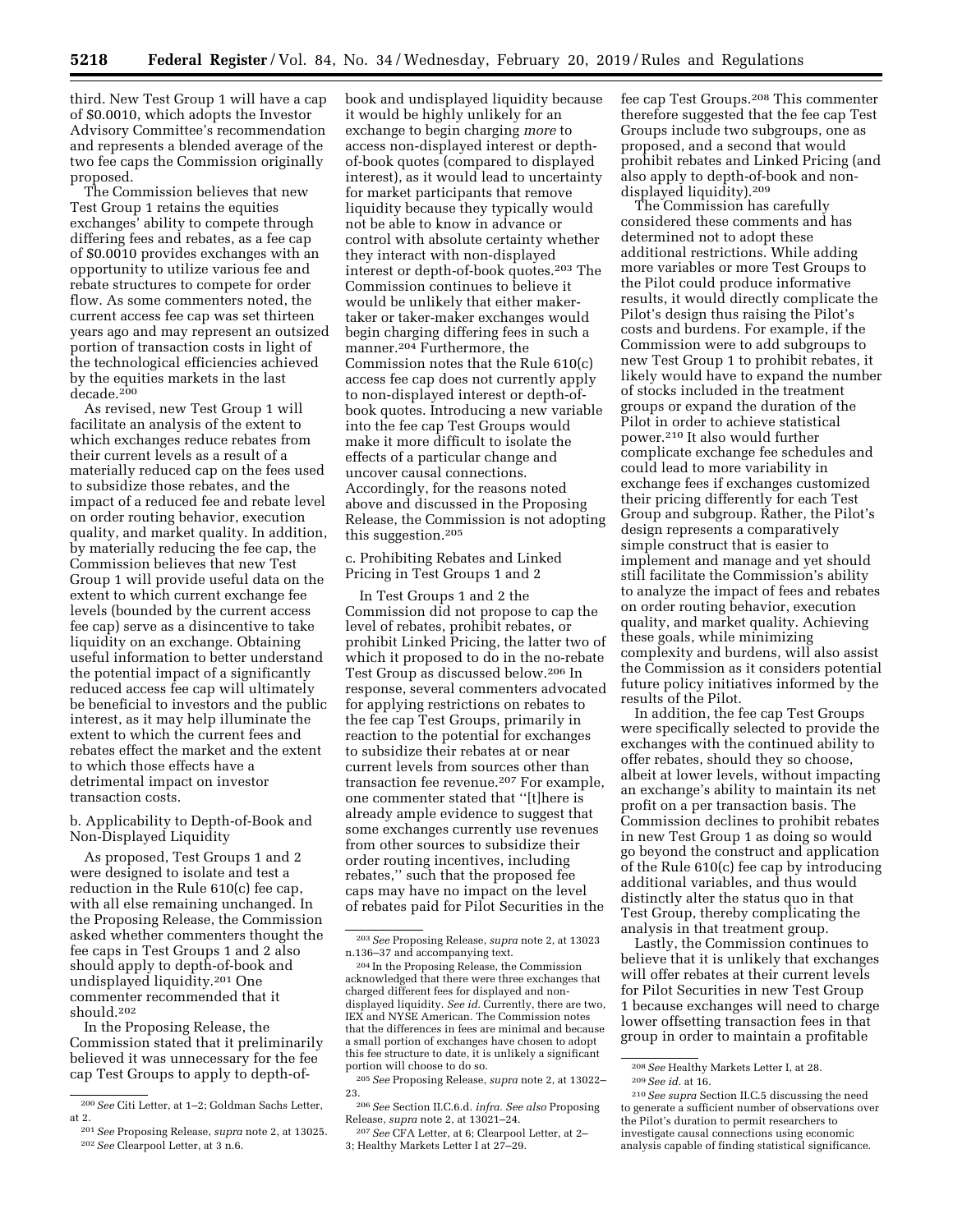pricing model. However, the Commission also recognizes, as did commenters, that it is possible that the exchanges may choose to subsidize rebates in Test Group 1 from other sources of revenue, which could result in rebates exceeding the fee cap in that group. Whether and to what extent that would occur in practice would be an important result in new Test Group 1, and so the Commission believes the Pilot should be structured so as not to preclude that possible result. The Commission will closely monitor the fees charged by the exchanges for nontransaction services during the Pilot and will consider the Pilot's impact on such fees.

#### d. No-Rebate Test Group

The Commission proposed that for Pilot Securities in Test Group 3, equities exchanges generally would be prohibited from offering rebates, either for removing or posting liquidity, and from offering Linked Pricing, which, as discussed further below, is defined as a discount or incentive on transaction fee pricing applicable to removing (or providing) liquidity that is linked to providing (or removing) liquidity.211 In addition, Test Group 3 would be unique in that its restrictions would apply not only to displayed top-of-book 212 liquidity, but also would apply to depth-of-book 213 and undisplayed liquidity.214 Transaction *fees* for securities in Test Group 3 would remain subject to the current \$0.0030 access fee cap in Rule 610(c) for accessing a protected quotation.

After careful consideration of the comments received on Test Group 3, discussed below, the Commission is adopting Rule 610T(a)(3) as proposed, though it is being renamed as ''Test Group 2'' since the Commission has reduced the number of Test Groups from three to two.

213 ''Depth-of-book'' refers to all resting bids and offers other than the best bid and best offer; in other words, all orders to buy at all price levels less aggressive than the highest priced bid (to buy) or all offers to sell at all price levels less aggressive than the lowest priced offer (to sell). *See* 17 CFR 242.600(b)(8) (defining ''bid'' and ''offer'').

214 ''Undisplayed'' refers to resting orders that are ''hidden'' and not displayed publicly in the consolidated market data. *See* 17 CFR 242.600(b)(13) (defining ''consolidated display'') and (b)(60) (defining ''published bid and published offer'').

## e. Prohibiting Rebates

While there was significant disagreement among commenters on this aspect of the Pilot, most commenters supported a ''no rebate'' group as they believed it was critical to fully examine the effect that transaction fees and rebates have on order routing behavior, execution quality, and market quality.215

In contrast, several commenters opposed prohibiting equities exchanges from paying rebates. Specifically, three of the four exchange commenters asserted that it would inhibit the ability of exchanges to compete with offexchange trading venues.216 In addition, these three commenters, together with other commenters, expressed concerns that prohibiting exchanges from paying rebates to liquidity providers would widen the quoted bid-ask spread on exchanges, which could raise costs on investors.217 Several of these commenters believed that eliminating rebates for ''less-liquid'' or ''small and medium sized companies'' would disproportionately impact the quoted spreads for such stocks as they believed that rebates are a more significant incentive to provide liquidity for less actively traded securities.218 Other commenters also expressed concerns that spreads would widen for ETPs, specifically less liquid ETPs, if rebates were prohibited or significantly reduced.219

The Commission is aware of the potential for adversely impacting

215*See, e.g.,* Joint Asset Managers Letter, at 1; Clark-Joseph Letter, at 2; Brandes Letter, at 1; CII Letter, at 3; Themis Trading Letter I, at 3; AJO Letter, at 3; OMERS Letter, at 2; Copeland Letter, at 2; ICI Letter I, at 3; Nuveen Letter, at 2; SIFMA Letter, at 3–4; Better Markets Letter, at 2, 5; RBC Letter I, at 3; Vanguard Letter, at 2–3; Fidelity Letter, at 9; Invesco Letter, at 2; CFA Letter, at 4; MFS Letter, at 2; Wellington Letter, at 2; Joint Pension Plan Letter, at 2; Citi Letter, at 2; Oppenheimer Letter, at 2; Clearpool Letter, at 2; Spatt Letter, at 2; Capital Group Letter, at 3; Healthy Markets Letter I, at 17; IEX Letter I, at 5; Verret Letter I, at 4; Norges Letter, at 2; AGF Letter, at 1; Decimus Letter, at 3; JPMorgan Letter, at 3.

216*See* Cboe Letter I, at 7, 15–16; NYSE Letter I, at 3–6; Nasdaq Letter I, at 7–8. *See also, e.g.,*  Mastercard Letter, at 1–2; Capital Group Letter, at 3; Magma Letter, at 2; FIA Letter, at 4.

217*See, e.g.,* Cboe Letter I, at 7; Nasdaq Letter I, at 9; NYSE Letter I, at 6; Magma Letter, at 2; State Street Letter, at 3; Morgan Stanley Letter, at 4; Cboe Letter II, at 4–7. See also Nasdaq Letter III, at Exhibit A (providing graphs using data from September 2018 on average quoted spread across exchanges in S&P 500 stocks and time at the best quote across those stocks). *But cf.* Larry Harris Letter, at 6–9 (acknowledging that ''quoted spreads are narrower under maker-taker pricing,'' but opining that ''the narrower quoted spreads do not benefit the public'').

218*See, e.g.,* Nasdaq Letter I, at 9; NYSE Letter II, at 11; RBC Letter I, at 5; Nasdaq Letter III.

219*See, e.g.,* Virtu Letter, at 7; Schwab Letter, at 3; State Street Letter, at 2.

smaller capitalization securities, however, the Commission does not agree with the commenters that believe that the Pilot necessarily will result in such harm, or if there are adverse effects in the trading of all or some portion of smaller capitalization securities, that the net effect across securities will be negative. Rather, the Commission agrees with the many commenters who believed that it is unclear what the ultimate net impact of a no-rebate Test Group will be on quoted spreads and trading costs for NMS stocks of different market capitalizations and trading characteristics.220 The purpose of the Pilot is to generate results that can offer data-driven insight on these questions as a basis for possible future policy making in this area. As discussed elsewhere, the revised Pilot has excluded securities that trade fewer than 30,000 shares per day, as they are less likely to provide actionable data.

This lack of empirical clarity is reflected in the divergent views of commenters who offered conflicting predictions of the outcome of a norebate Test Group. For example, one commenter questioned whether rebates were necessary to attract displayed liquidity, opining that ''[p]ublic data shows that inverted and flat-fee exchanges often have quotes on *both*  sides of the NBBO, which shows that market participants are willing to pay these exchanges to post quotes at the NBBO based on their intrinsic desire to trade and not just in response to an exchange rebate'' 221 (emphasis in original). In response, one exchange commenter suggested that Cboe EDGA Exchange, which does not pay rebates, has wider spreads for displayed liquidity as compared to Cboe EDGX Exchange, which does pay rebates for posting liquidity.222 A different commenter did not ''anticipate a material widening for the most liquid names (where rebates aren't necessary to incentivize liquidity providers) or the most illiquid names (where rebates aren't sizable enough to incentivize liquidity providers),'' and instead anticipated ''a likely outcome of increased spreads for the middle tier of

<sup>211</sup>*See* Proposed Rule 610T(a)(3); Proposing Release, *supra* note 2, at 13022–24.

<sup>212</sup> ''Top-of-book'' means the aggregated best bid and best offer resting on an exchange; in other words, aggregate interest that represents the highest bid (to buy) and the lowest offer (to sell). *See* 17 CFR 242.600(b)(7) (defining ''best bid'' and ''best offer'').

<sup>220</sup>*See, e.g.,* Decimus Letter, at 5 (observing that ''claims on the existence of unambiguous harm to liquidity appear to be exaggerated and driven by preconceived notions''). *See also* Section IV *infra*  (discussing the uncertainty of the Pilot's outcomes). 221 IEX Letter II, at 7.

<sup>222</sup>*See* NYSE Letter II, at 2. One commenter questioned NYSE's analysis in this regard, noting that in general EDGA's volume is limited to ''the most liquid names.'' This commenter stated that NYSE ''distorts the real likely impact of the [P]ilot'' by including spreads on less liquid securities. *See*  Mulson Letter II, at 2.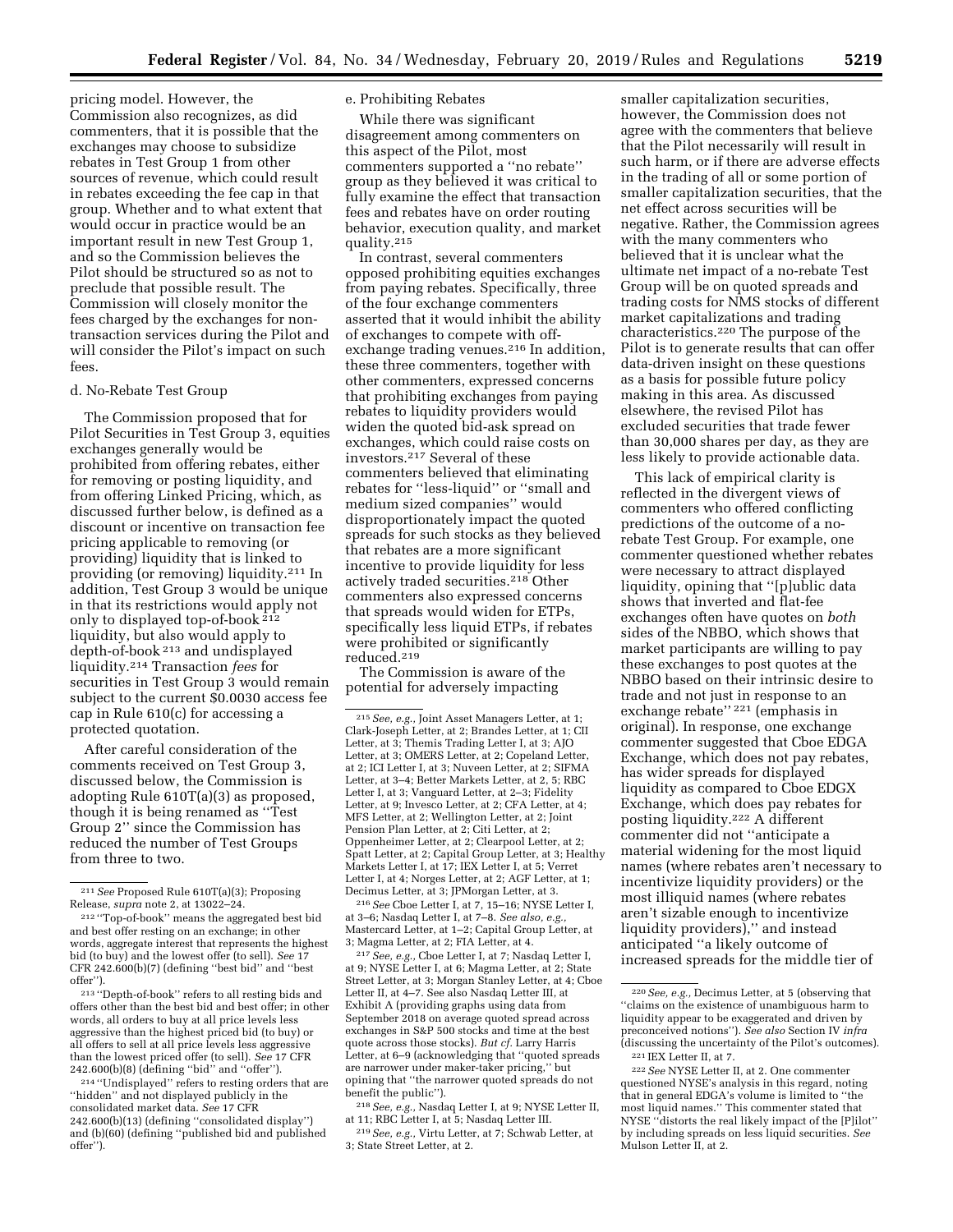securities, where rebates have perhaps kept spreads artificially narrow.'' 223

Another commenter believed that quoted prices are ''almost always set by natural investors'' and therefore, ''[r]emoving rebates will not disrupt the desire of natural investors to post liquidity and tighten spreads.'' 224 In response, one commenter was ''skeptical'' about this and stated that ''it is not realistic for the buy-side to be continuously active on both sides of the market across all stocks impacted by the Transaction Fee Pilot.'' 225 That said, another commenter, which also is a listed issuer, stated that it did not ''expect that a reduction or outright removal of rebates will have any significant or harmful effects on the quality of prices displayed in the public lit market, interfere with genuine liquidity and price formation, or negatively impact [its] stock's trading volume, spread or displayed size.'' 226

The Commission believes that the significant disagreement among commenters on the potential impacts of prohibiting rebates demonstrates the need to include a no-rebate bucket in the Pilot. For example, it is unclear what effect—if any—the payment of a rebate has on a stock that trades over 10 million shares per day with an average natural quoted spread width constrained by the minimum trading increment of \$0.01. Likewise, it is unclear what effect—if any—the payment of a rebate has on a stock that trades less than 100,000 shares per day with an average quoted spread of \$0.10 or more. In either case, the absence of rebates may have little or no effect on quotes or competition for natural order flow in such securities. Data is needed to empirically evaluate commenters' diverging views of the effect of rebates. The Pilot is designed to produce this and other data.

By prohibiting rebates in one Test Group the Pilot should produce results that facilitate a direct study of the effect of rebates, including on fees, order routing, execution quality, and market quality.227 The Commission believes that the no-rebate Test Group will provide useful information on trading in the absence of rebates that will facilitate a data-driven approach to better understand the role and effect of rebates in our current market structure. The results generated by this Test Group will

allow researchers to study the relationship between rebates and quoted spreads for stocks of varying liquidity profiles and market capitalizations. It also will allow market participants to directly test with their own order flow whether, in the absence of rebates in the most actively traded stocks, they are better able to compete for queue priority and thereby capture the quoted spread when posting liquidity.<sup>228</sup> Therefore, the Commission continues to believe that the Pilot will be substantially more informative with a no-rebate bucket and the value of generating that information to inform the Commission's consideration of the effect of exchange transaction fee models justifies proceeding with the Pilot to better inform both sides of the rebate debate with data to test their hypotheses.

In summary, the Commission has carefully considered commenters' suggested alternatives and whether to include the no-rebate feature in the Pilot, and in light of the important regulatory purpose the Pilot is designed to achieve, the Commission has determined that, for the reasons discussed throughout, it is important to have a Test Group that specifically focuses on the removal of rebates and the corresponding impact on conflicts of interest, execution quality, and market quality.

Finally, one commenter asserted that banning rebates ''presents [a] misapplication of Rule 610(c)'' because the Commission has never before banned rebates.229 While neither Rule 610(c), nor any other Commission rule, currently prohibits a national securities exchange from paying a rebate to provide or remove liquidity, the Commission does not believe that the no-rebate Test Group misapplies Rule 610(c), or any other rule. The no-rebate Test Group is not based on or related to Rule 610(c). Rule 610(c) caps fees for removing a protected quotation, whereas the no-rebate Test Group does not further limit fees and instead prohibits rebates, among other things. Indeed, the Rule 610(c) fee cap continues to apply—unchanged and in its entirety—to the no-rebate Test Group.

The data generated by the Pilot will help empirically assess, in light of changing market conditions, whether the existing transaction-based fee and rebate structure continues to further the

statutory goals.230 Importantly, while exchanges would retain the ability to charge transaction fees as high as the current \$0.0030 cap in the no-rebate Test Group, they would no longer need to charge transaction fees at levels priced to offset the rebates they formerly paid. Accordingly, the no-rebate Test Group is intended to test, within the current Regulation NMS regulatory structure, natural equilibrium pricing for transaction fees.

f. Application to Depth-of-Book and Non-Displayed Liquidity

Several commenters supported applying the prohibition on rebates in the no-rebate Test Group to depth-ofbook and non-displayed liquidity as they believed it would avoid the risk that the Pilot's results could be subject to distortions if exchanges continue to offer rebates for depth-of-book and nondisplayed liquidity.231 In contrast, two exchange commenters opposed this aspect of the proposal. One characterized this aspect of the proposal as an ''unjustified pricing restriction[ ]'' that was part of a ''new regulatory scheme . . . .'' 232 The other argued that ''[t]he Proposal lacks internal coherence'' in that it excludes ATSs ''because they do not have protected quotes, but then includ[es] unlit exchange orders that also are unprotected.'' 233

For the reasons stated in the Proposing Release, the Commission continues to believe that allowing exchanges to continue to offer rebates in the no-rebate Test Group for depth-ofbook and non-displayed orders could substantially distort the Pilot results.234 The no-rebate Test Group is designed to test the absence of exchange transaction rebates. It would weaken the Pilot's results to prohibit rebates on displayed orders but allow them on non-displayed orders, as the Pilot would not be able to collect data on what would happen in the absence of rebates. Only by prohibiting the payment of all rebates in one Test Group will the Commission be able to gather data on a pure ''no rebate'' environment, thereby facilitating a direct observation of the impact of rebates on order routing behavior, execution quality, and market quality

234*See* Proposing Release, *supra* note 2, at 13023.

<sup>223</sup>Citi Letter, at 3–4. *See also* Credit Suisse Commentary, at 3.

<sup>224</sup>*See* Mulson Letter I, at 1. *See also* IEX Letter II, at 6.

<sup>225</sup>NYSE Letter II, at 11.

<sup>226</sup>*See* T. Rowe Price Letter, at 5.

<sup>227</sup>*See* Proposing Release, *supra* note 2, at 13022– 23.

<sup>228</sup>*See, e.g.,* T. Rowe Price Letter, at 2; Brandes Letter, at 1–2; Babelfish Letter, at 2.

<sup>229</sup>*See* Cboe Letter I, at 12–13. *See also* Section II.G (responding to comments regarding the Commission's legal authority to conduct the Pilot).

<sup>230</sup>For example, if take fees are set at levels to subsidize maker rebates, and if those rebates have little or no impact on quoted spreads of certain NMS stocks, then the take fees on trades in those stocks may constitute a tax on takers of liquidity without a corresponding benefit to the market. 231*See, e.g.,* Clark-Joseph Letter, at 2; Clearpool

Letter, at 3 n.6; Healthy Markets Letter I, at 18; IEX Letter I, at 7.

<sup>232</sup>NYSE Letter I, at 12.

<sup>233</sup>Nasdaq Letter I, at 6.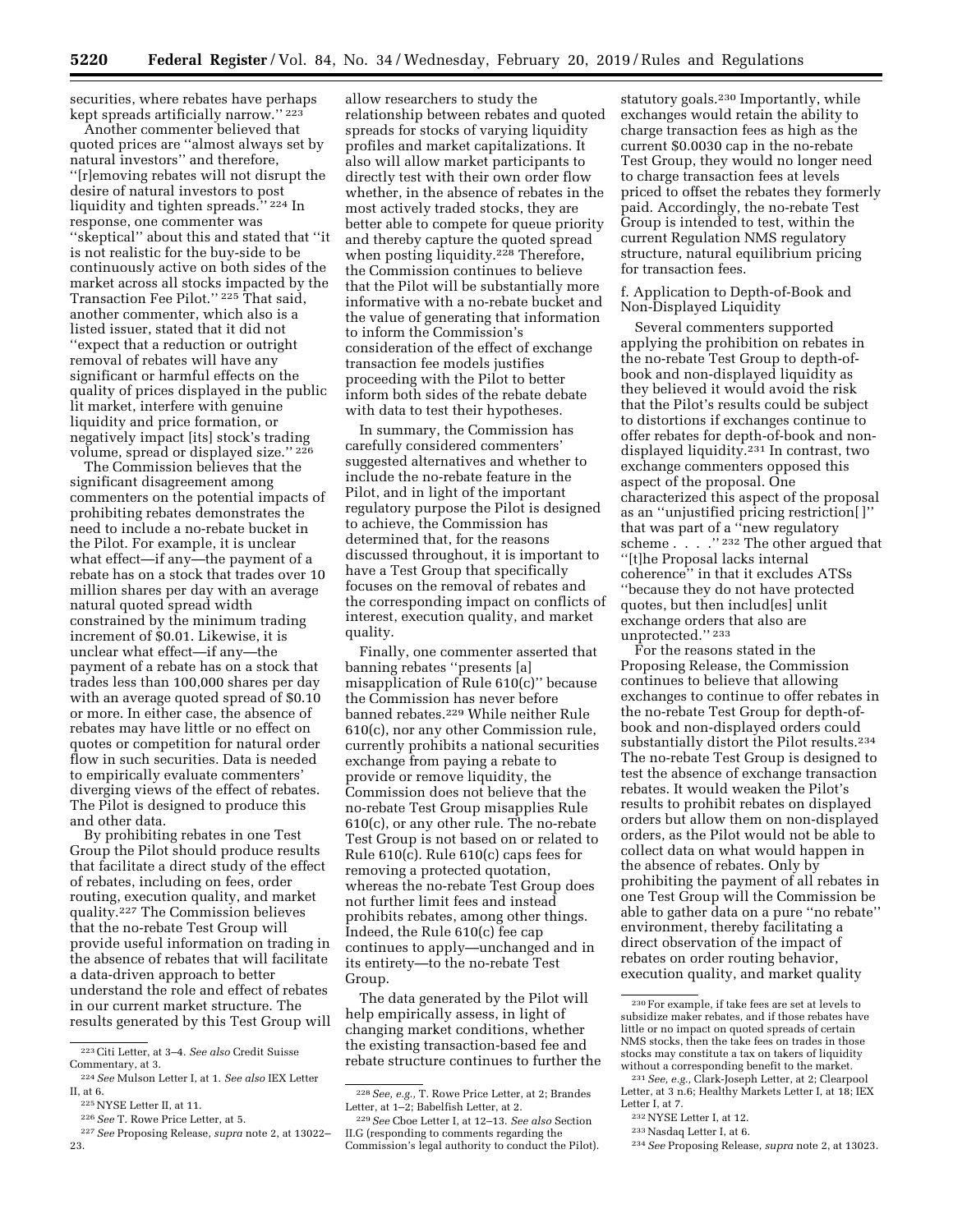when compared to the other Test Group and Control Group.

As noted above, the Commission received a significant number of comments in support of directly studying the effects of prohibiting rebates.<sup>235</sup> In order to avoid the potential distortion from a too-narrowlytailored Test Group that focuses only on one type of rebate but ignores another, the Commission believes that prohibiting rebates on all exchange volume—including depth-of-book and non-displayed liquidity—is necessary to generate the most useful Pilot results on the effect of exchange transaction rebates broadly.

In addition, the Commission believes that the no-rebate Test Group's application to depth-of-book and nondisplayed orders is consistent with the Commission's decision to exclude ATSs, which do not have protected quotes.236 As discussed above, ATSs are excluded from the Pilot based on a number of reasons, including the materially different treatment of exchange fees under the current federal securities laws and their lack of a protected quotation. With respect to the no-rebate Test Group, it would be incoherent for the Commission to purport to test a prohibition on exchange transaction-based rebates but do so only for some rebates (*i.e.,* on displayed interest) while ignoring the potential for exchanges to pay rebates on non-displayed liquidity and depthof-book interest.237 The possibility that an exchange could offer *rebates* for nondisplayed and depth-of-book quotes, while eliminating them on displayed interest, could present a loophole with the potential to undermine the design of the no-rebate Test Group and distort the Pilot results for the no-rebate Test Group, rendering the results of the Pilot's ''no-rebate'' Test Group incapable of speaking to the impact of rebates.

g. Maintaining Rule 610(c) Access Fee Cap

Two commenters recommended that, unlike Rule 610(c), the no-rebate Test Group go beyond Rule 610(c) to also prohibit exchanges from charging *fees* in excess of \$0.0030 to *provide* displayed liquidity.238 As noted in the Proposing Release, the no-rebate Test Group is designed specifically to test, within the

Letter, at 6–7.

current regulatory structure, natural equilibrium pricing for transaction fees in an environment where exchange transaction-based rebates are prohibited.239 While this would theoretically allow an exchange to charge fees in excess of \$0.0030 to provide liquidity, the Commission notes that several exchanges stated that one of the perceived benefits in providing rebates to liquidity providers is that it facilitates narrower spreads and therefore believes it is unlikely exchanges would charge such higher fees during the Pilot.240

One commenter expressed concerns that the no-rebate Test Group would ''provide exchanges with the flexibility to propose a variety of new fee structures for liquidity-taking orders,'' which could create new conflicts for brokers routing customer orders.241 Accordingly, this commenter believed that the no-rebate Test Group should instead impose a fee cap of \$0.0002, where the expectation would be that rebates would be lowered to a *de minimis* amount and the Pilot would be more symmetrical and thereby more effective in analyzing broker order routing practices.242 The Commission continues to believe that in light of the current debate surrounding the potential conflict of interest posed by the payment of rebates and potential effects they may have on the markets, including the many comments received in response to the Proposal, the Pilot will be substantially more informative with a no-rebate bucket than a bucket that dramatically lowers the fee cap assuming that rebates would follow. While reducing the fee cap to \$0.0002 would reduce the likelihood that an exchange would offer rebates at current levels (assuming the exchange desired to fund transaction-based rebates only through transaction-based fees), exchanges would retain the ability to pay rebates and could subsidize them from other sources of revenue leading to rebates that greatly exceed \$0.0002. In contrast, only a complete prohibition on rebates will permit researchers to observe directly the impact of rebates on order routing behavior, execution quality, and market quality, and compare this Test Group to the Control Group and the other Test Group where rebates can continue to be offered. Further, imposing a fee cap of \$0.0002 instead of prohibiting rebates would not allow Test Group 2 to test, within the

current Regulation NMS regulatory structure, natural equilibrium pricing for transaction fees, particularly if the cap is below where the natural equilibrium price would otherwise be found.

Two commenters expressed concern that because exchanges can continue to charge access fees of up to \$0.0030 per share in the no-rebate Test Group, they may fail to engage in competition on fees.243 In contrast, another commenter believed that, in the no-rebate Test Group, ''the fee for removing liquidity could still move closer to zero in order for exchanges to incentivize takers in the absence of rebates.'' 244 The Commission believes that observing price competition in the absence of any distortive effects caused by rebates is an important aspect of the Pilot. Accordingly, the no-rebate Test Group is intended to test, within our current regulatory structure, whether competitive market forces are sufficient to produce natural equilibrium pricing for transaction fees in the absence of rebates.

## h. Prohibiting Linked Pricing

In connection with prohibiting rebates, the no-rebate Test Group also would prohibit Linked Pricing, such that an exchange would be prohibited from adopting any discounts on transaction fees to remove (*i.e.,* ''take'') liquidity where that discount is determined based on the broker-dealer's posted (*i.e.,* ''make'') volume on the exchange, which would result in the broker-dealer paying a lower take fee in return for providing a certain level of liquidity on the exchange.<sup>245</sup>

Some commenters that addressed the prohibition on Linked Pricing were supportive of the proposal and generally believed that the prohibition would preserve the integrity of the Pilot and facilitate an environment where exchanges are able to set transaction fees at a natural equilibrium level.246 In contrast, two exchange commenters opposed the prohibition.247 Specifically, one commenter characterized this aspect of the proposal, in conjunction with the prohibition on rebates, as an ''unjustified pricing restriction'' that is ''unrelated to Regulation NMS's Access

<sup>235</sup>*See supra* note 215.

<sup>236</sup>*Cf. supra* note 233.

<sup>&</sup>lt;sup>237</sup> Price-time priority (where orders are prioritized for execution based on ranking by price and, when two orders are at the same price, by time of entry), generally does provide the ability for an incoming order to bypass non-displayed liquidity. 238*See* Healthy Markets Letter I, at 18; CFA

<sup>239</sup>*See* Proposing Release, *supra* note 2, at 13023. 240*See supra* notes 217–218 and accompanying text.

<sup>241</sup>*See* Citadel Letter, at 5.

<sup>242</sup>*See id.* 

<sup>243</sup>*See* Fidelity Letter, at 9; Citadel Letter, at 5. 244Credit Suisse Commentary, at 4.

<sup>245</sup>*See* Proposing Release, *supra* note 2, at 13023. The Commission notes that most exchanges also utilize tiering in their pricing models in which they offer lower fees or larger credits in return for additional volume. *See, e.g.,* Spatt Letter, at 4; RBC Letter II, at 4.

<sup>246</sup>*See, e.g.,* Capital Group Letter, at 3; IEX Letter I, at 7.

<sup>247</sup>*See* NYSE Letter I, at 12; Cboe Letter I, at 10.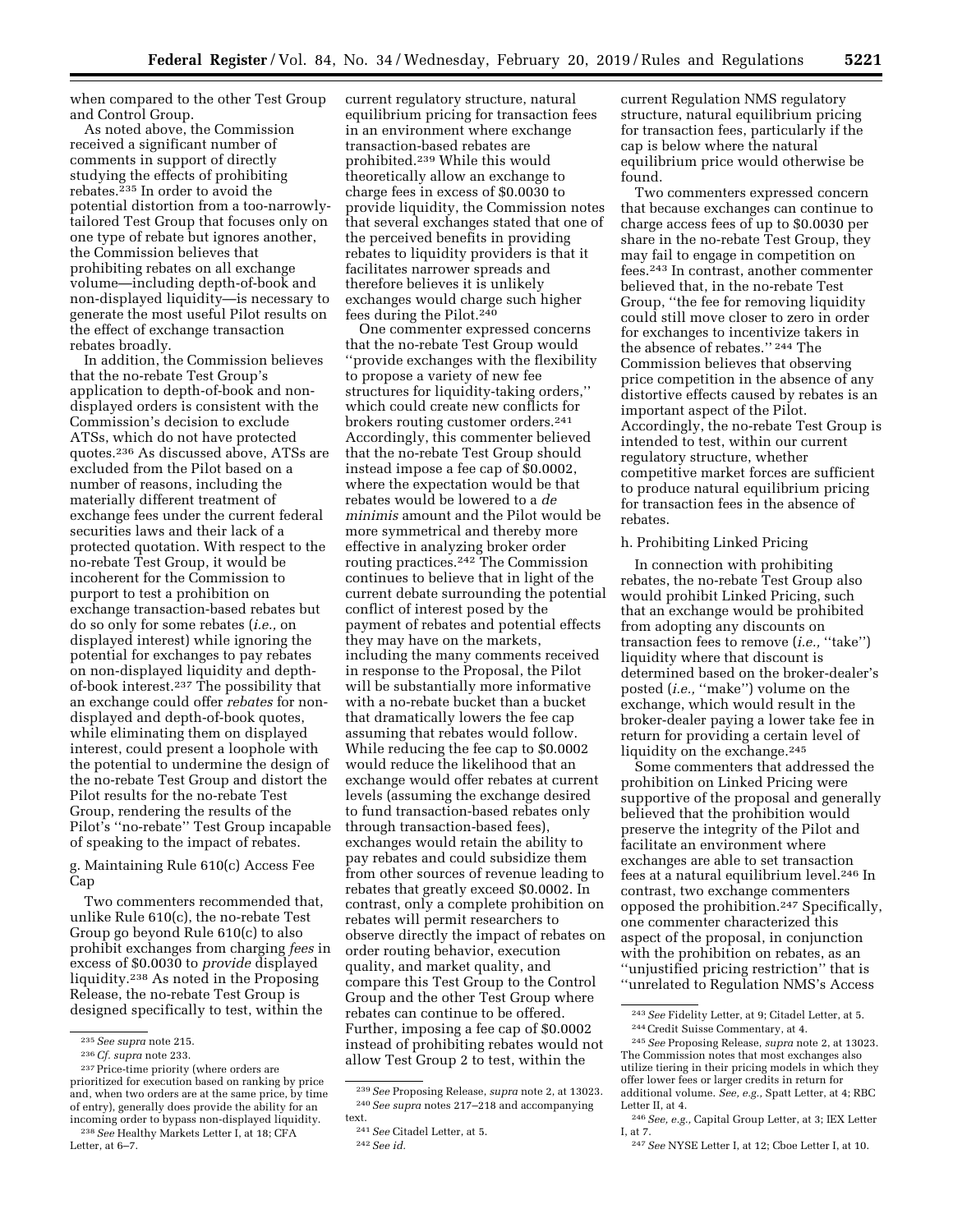Fee Cap.'' 248 As discussed above, the no-rebate Test Group, including the Linked Pricing prohibition, is not based exclusively on the Rule 610(c) fee cap.

The Commission continues to believe that prohibiting Linked Pricing supports the objective of the no-rebate Test Group, which is to gather data on the impact of creating an environment where fee levels are not potentially distorted by the rebates they subsidize and rebates do not influence routing, particularly for customer orders.249 In the absence of a Linked Pricing prohibition, exchanges could use make (take) volume to subsidize take (make) activity, which could perpetuate the cross-subsidization of fees. For example, if an exchange adopts Linked Pricing for the no-rebate Test Group securities, it might offer a discounted transaction fee to *remove* liquidity only to those market participants that *post* a certain volume on the exchange. Perpetuating this potential distortion could cloud the Pilot results for the no-rebate Test Group if the Linked Pricing incentive interferes with the Pilot's ability to isolate and analyze the impacts on fees and routing that the no-rebate Test Group is designed to study.

Two commenters recommended that the Commission also prohibit an exchange from offering any inducement, including discounts on *non*-transaction fees, such as those for market data, colocation, or connectivity ports, which are linked to trading volumes in the norebate Test Group.250 The Commission is not expanding the application of the Linked Pricing prohibition in the manner suggested by these commenters. The Pilot, and the no-rebate Test Group specifically, is designed to test the extent to which transaction fees and rebates create conflicts of interest that influence order routing or introduce distortions that impede execution quality and market quality. The Pilot is not designed to eliminate or control for all potential inducements to transact on a particular market and the Commission believes that expanding the Pilot to a wider array of variables could inhibit the Pilot's ability to isolate the impacts of exchange transaction-based rebates and the effects they may have.251

Further, two commenters requested the Commission to clarify that the

Linked Pricing prohibition applies across Test Groups such that exchanges may not tie rebates or transaction fee discounts in another Test Group to volume in the no-rebate Test Group.252 As previously stated in the Proposal, the no-rebate Test Group is designed to gather data on the impact of creating an environment where fee levels are not potentially distorted by rebates and rebates do not influence routing. In proposing the Linked Pricing prohibition, the Commission recognized that a Linked Pricing arrangement could potentially distort transaction fee pricing if fees continue to be set at a subsidy level above their natural equilibrium, and it also could perpetuate the potential conflicts of interest associated with rebates and order routing. Any Linked Pricing incentives offered by exchanges that are linked, or otherwise related to, posting or removing liquidity in Pilot Securities included in the no-rebate Test Group would contradict the Commission's intent for the no-rebate Test Group and frustrate the ability of the Pilot to generate useful data in that group. Accordingly, the Linked Pricing prohibition in Test Group 2 prohibits exchanges from offering any discounts or incentives on transaction fees that are linked to activity, whether it be posting or removing activity, in any securities included in Test Group 2, as well as prohibits exchanges from offering Linked Pricing arrangements in Test Group 2 securities that are based on, or include, activity in any Pilot Securities.

In addition, one commenter ''suggest[ed] that the linked pricing prohibition should extend to auction fees or any other transaction fees charged by the exchange,'' as ''[c]losing auction fees, especially, are a significant source of listing market revenue, and

. . . discounts on these fees could likewise lead to the distortions described by the Commission (or even to increases in auction fees to other participants to fund the targeted discounts).'' 253 Because Rule 610T(a)(3) prohibits exchanges from providing a discount or incentive on *transaction fees* applicable to removing (providing) liquidity that is linked to providing (removing) liquidity, and auction fees are ''transaction fees,'' the Linked Pricing prohibition applies to auction fees. Exchanges will not be permitted to consider make (take) volume during intraday trading when calculating auction fees, as such an arrangement would perpetuate potential distortions associated with fee-and-rebate pricing

models including the crosssubsidization of fees.

i. Linked Pricing Market Maker Exception

The Commission proposed an exception to the Linked Pricing prohibition to permit an exchange to adopt new rules to provide non-rebate Linked Pricing to its registered market makers during the Pilot in consideration for the market maker meeting rulesbased market quality metrics.254 The Commission explained that to qualify for this limited exception, an exchange would need to propose market making standards in a rule change filing submitted pursuant to Section 19(b)(2) of the Exchange Act, and also would need to propose the fee incentive it would provide for meeting those standards.255

Several commenters requested further clarification about the market maker exception to the prohibition on Linked Pricing. Specifically, one commenter recommended that the Commission provide additional detail about the types of market quality metrics upon which access to Linked Pricing is contingent.256 Other commenters believed that it is important that any such standards adopted by exchanges be sufficiently stringent to prevent market participants from availing themselves of Linked Pricing in a manner that would jeopardize the ability of the no-rebate Test Group to provide valuable data on the impact of the absence of rebates (or a rebate-like incentive) on order routing behavior, execution quality, and market quality or that would permit market participants to unfairly exploit this aspect of the Pilot.257

The Commission continues to believe that permitting exchanges to adopt rules to offer Linked Pricing to their registered market makers for securities in the no-rebate Test Group preserves the ability of an exchange to attract market makers through non-rebate incentives and thereby helps maintain the baseline framework in which exchanges can provide incentives to their registered market makers.258 Commenters highlighted the importance of ensuring that any new rules that exchanges propose to provide Linked Pricing to registered market makers in the no-rebate Test Group be designed so as to not inhibit the Pilot's ability to

<sup>248</sup>NYSE Letter I, at 12. 249*See* Proposing Release, *supra* note 2, at 13023–

<sup>&</sup>lt;sup>250</sup> See RBC Letter I, at 3; MFS Letter, at 2–3.<br><sup>251</sup> As is the case for any fee or fee change an exchange adopts, if an exchange were to propose such a fee change it would need to analyze in its Form 19b-4 filing how its fee change constitutes an ''equitable allocation'' of ''reasonable'' fees and how it is not ''unfairly discriminatory.'' *See* 15 U.S.C. 78s(b)(3)(A)(ii).

<sup>252</sup>*See* IEX Letter I, at 7–8; Norges Letter, at 2. 253 IEX Letter I, at 7.

<sup>254</sup>*See* Proposing Release, *supra* note 2, at 13024. 255*See id.* at 13024 n.140.

<sup>256</sup>*See* Clark-Joseph Letter, at 2–3.

<sup>257</sup>*See, e.g.,* Brandes Letter, at 2; Themis Trading Letter I, at 3; CFA Letter, at 7; Clearpool Letter, at 4; Healthy Markets Letter I, at 33; Decimus Letter,

at 6 n.22.

<sup>258</sup>*See* Proposing Release, *supra* note 2, at 13024.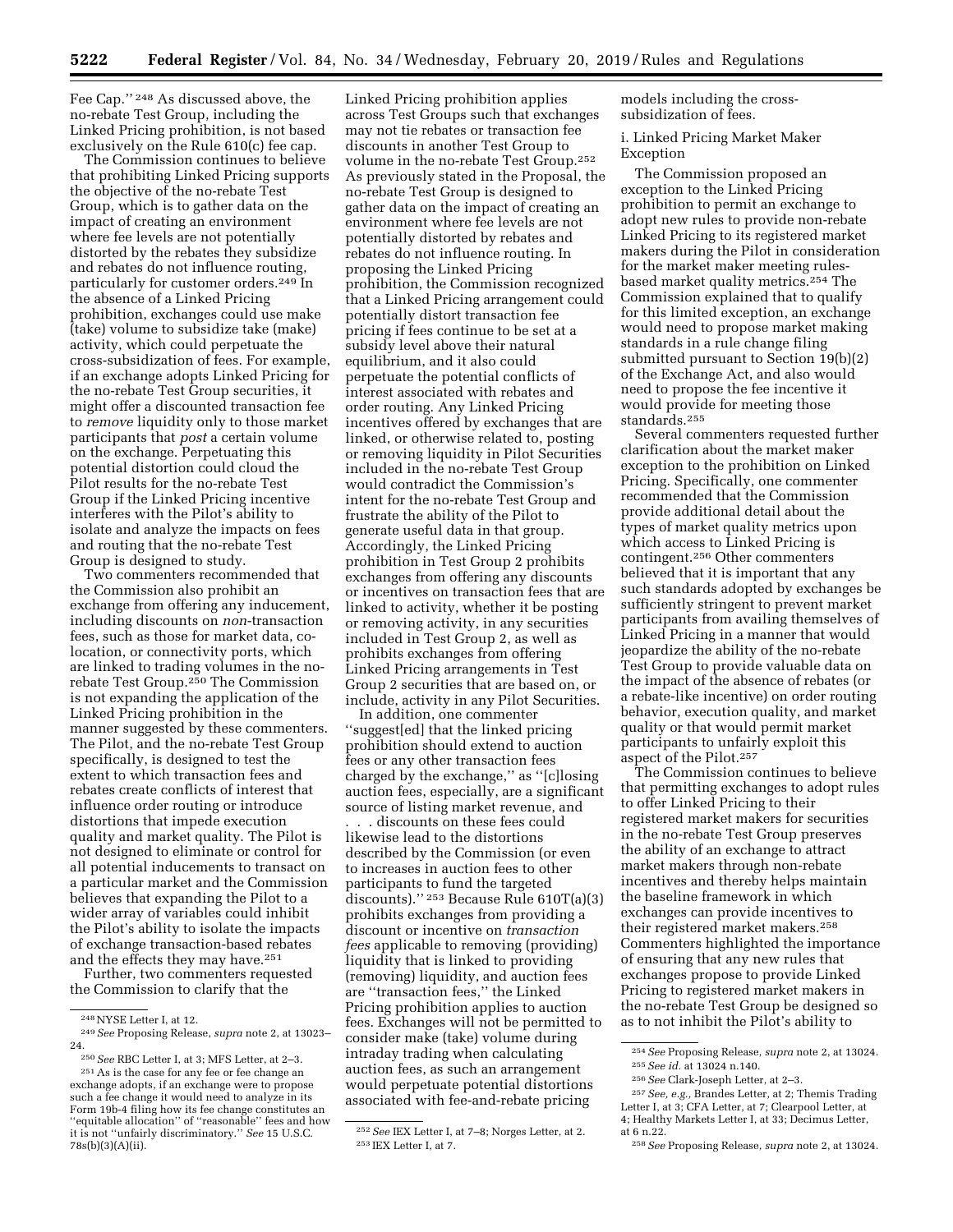generate useful data on the impact of rebates on order routing behavior, execution quality, and market quality. The Commission agrees that if they are not narrowly tailored, these non-rebate incentive programs could continue to potentially distort transaction fee pricing, particularly if the exchange's fees are set at a subsidy level above the natural equilibrium within the current regulatory structure to subsidize these market maker incentives.

Rather, the market maker exception to Linked Pricing is intended to permit an exchange to impose rules for its registered market makers in ways that would improve its market in a meaningful way, such that it could use the enhanced liquidity provided by its registered market makers to improve its displayed quotation and thereby attract buyers and sellers to the exchange.<sup>259</sup> The non-rebate incentives would only apply to trading activity by a registered market maker in its capacity as a market maker (*i.e.,* acting as principal), and would not apply to any customer activity or activity from other trading desks or business units affiliated with the market maker (and possibly using the same MPID), be it agency, principal or riskless principal trading, traded by or through such market maker. Accordingly, only a registered market maker's principal trading activity in its capacity as a registered market maker in the no-rebate Test Group would be able to satisfy any market quality metrics, and the only trades that would be eligible to receive the non-rebate incentive pricing would be a registered market maker's principal trades in its capacity as a registered market maker in the no-rebate Test Group securities.

### 8. Control Group

The Commission proposed that Pilot Securities that are not placed in one of the Test Groups would be placed in the Control Group.260 One commenter addressed the Control Group and supported the Commission's proposed approach.261 The Commission continues to believe that a control group is vital to test the effects of fee changes in the

260*See* Proposing Release, *supra* note 2, at 13024. 261*See* Healthy Markets Letter I, at 19.

Test Groups, as a control group subject to the current access fee cap would provide an appropriate baseline for analyzing the effects of the Pilot against the status quo.262 For these reasons and the reasons discussed in the Proposing Release, the Commission is adopting the Control Group as proposed, which will be subject to the current Rule 610(c) access fee cap.263

### 9. Alternative Designs

### a. Include a Trade-At Requirement

In the Proposing Release, the Commission asked whether the Pilot should include a ''trade-at'' provision that would restrict price matching of protected quotations.264 Several commenters supported including a trade-at requirement because they believed doing so would increase the amount of liquidity available on exchanges and thereby further price discovery.265

In contrast, other commenters opposed including a trade-at requirement as they believed doing so would increase the Pilot's complexity; impact the ability of the data to assess the impact of transaction fees and rebates on order routing, execution quality, and market quality; be inconsistent with, or unnecessary for, a study of the issues pertinent to the Pilot; and be anti-competitive.266 In addition, two commenters noted that a trade-at requirement would not be necessary because the reduction in the fee cap ultimately could result in more volume being executed on exchanges.267

The Commission believes that adding a trade-at requirement would unnecessarily complicate the Pilot in a manner that would increase costs on market participants and potentially impact the ability of the Pilot to isolate the effects of changes in exchange transaction fees and rebates.

264*See* Proposing Release, *supra* note 2, at 13025. A ''trade at'' provision would require that orders be routed to a market with the best displayed price or be executed at a materially improved price.

265*See e.g.,* Adorney Letter, at 1; Birch Bay Letter, at 1. In addition, in clarifying its position on rebates in equity market structure, NYSE stated that it could support a prohibition on rebates if ''done in a measured manner that creates an offsetting incentive to display liquidity, such as a 'Trade At' provision[ ]'' which the Pilot does not provide. NYSE Letter II, at 5.

266*See, e.g.,* MFA Letter, at 3; ICI Letter I, at 3; BlackRock Letter, at 2; FIA Letter, at 5; SIFMA Letter, at 4; Fidelity Letter, at 10; Citadel Letter, at 6–7; Citi Letter, at 3.

267*See* SIFMA Letter, at 4; Citi Letter, at 3.

Accordingly, the Commission is not including a trade-at requirement in the Pilot. If the Pilot were to also assess the impact of a trade-at requirement, it would need to increase the number of Test Groups, thereby increasing the number of securities included in the Pilot, to be able to isolate the effects of a trade-at requirement separately from the effects of changes in exchange transaction fees and rebates. The Commission believes any potential benefits from analyzing the impact of a trade-at requirement do not justify the additional costs that expanding the Pilot would impose. Rather than introduce another variable into the Pilot, the Commission believes that the Pilot should remain focused on permitting an analysis, in the context of our current market structure, of the effect of exchange transaction fees and rebates. Further, the Commission notes that the Tick Size Pilot featured a trade-at test group, so as that pilot's post-pilot period concludes, the Commission will have access to current data to analyze the impact of a trade-at prohibition in the context of that pilot.268

## b. No Fee Cap Test Group

Several commenters advocated for including a Test Group that does not cap transaction fees, believing that it is important to test whether competition alone can constrain pricing and result in a natural equilibrium transaction fee.269 One commenter noted that currently fees tend to ''cluster'' at the access fee cap imposed by Rule 610(c) and as such recommended including an additional Test Group that does not cap fees.270

When it adopted Rule  $610(c)$ , the Commission explained that the access fee cap is necessary to, among other things, inhibit the ability of exchanges to take advantage of the Order Protection Rule by acting as a ''toll booth'' between price levels and ensure that quotations are fair and useful by limiting the ability of high fees to distort the price of displayed limit orders.271

The Commission believes that the norebate Test Group will permit analysis of the impact of competitive forces on fees in the absence of current practices

271NMS Adopting Release, *supra* note 10, at 37545.

<sup>259</sup>*See id.* While it will be up to each individual exchange to design market quality metrics for offering non-rebate Linked Pricing to their registered market makers, such metrics could include, for example: (1) Requirements to trade to stabilize the market; (2) requirements on consecutive price changes and price continuity; (3) material time quoting on both sides of the NBBO; (4) materially enhanced quoted depth on both sides of the NBBO; (5) frequency of setting an improved BBO on the exchange; (6) frequency of setting an improved NBBO; and (7) compliance with narrow maximum quote widths.

<sup>262</sup>*See id.* 

<sup>263</sup>*See* 17 CFR 242.610(c). Consistent with Rule 610(c), the Control Group will only cap fees for taking (removing) a protected quotation; it will not apply to fees for posting liquidity or otherwise cap or prohibit rebates. *See also* Proposing Release, *supra* note 2, at 13024.

<sup>268</sup>*See also infra* Section IV.E (discussing tradeat).

<sup>269</sup>*See, e.g.,* Clark-Joseph Letter, at 2; Nasdaq Letter I, at 13; Cboe Letter I, at 27–28.

<sup>270</sup>*See* Barnard Letter, at 1. Another commenter recommended including a Test Group that did not cap fees because it believed that the current structure encourages exchanges to charge fees for data feeds and technology services, which the commenter suggests are higher than they otherwise would be if transaction fees were not capped. *See*  Modern IR Letter, at 3.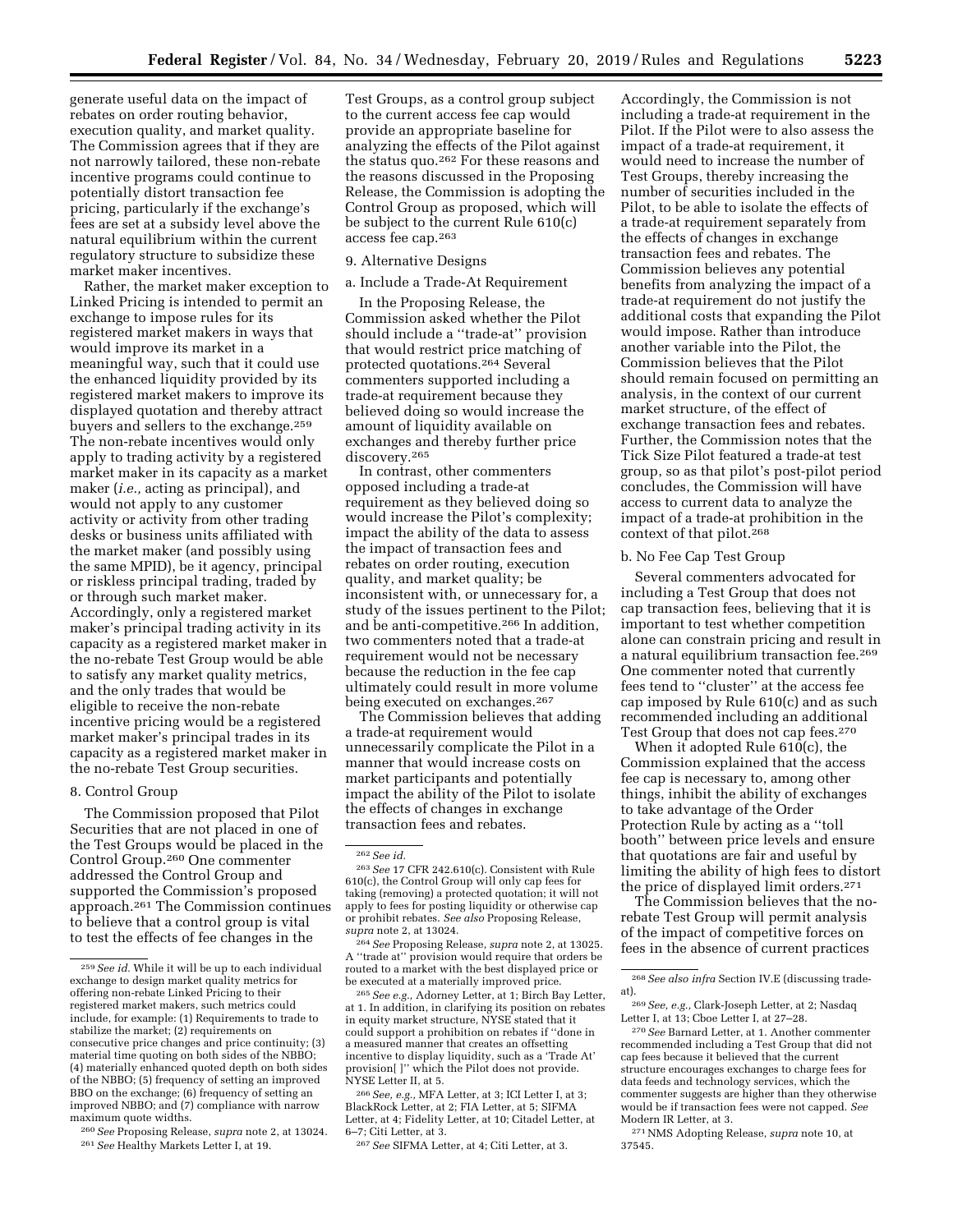that use fees to subsidize those rebates. Specifically, to the extent exchanges will no longer need to charge access fees up to \$0.0030 to subsidize rebates in that Test Group, the Commission believes that competitive forces among the exchanges may result in fees approaching a new equilibrium level, within the current regulatory structure, for stocks in the no-rebate Test Group.272

The Commission notes that the order protection requirements of 17 CFR 242.611 (Rule 611) will continue to apply to all of the Pilot Securities including those in the no-rebate Test Group. As such, the basis for imposing a fee cap (summarized above) remains intact during the Pilot and the Commission believes that applying the current fee cap to the no-rebate Test Group will guard against the possibility, albeit highly unlikely, that an outlier exchange could seek to charge exorbitant fees for the no-rebate Test Group stocks that would be inconsistent with the rationale behind the Rule 610(c) fee cap.273

## c. Basis Point Pricing

Two commenters recommended that, because stock prices have increased (*i.e.,* a number of high profile stocks currently trade above \$100 per share), using basis point pricing may be a better reference point than using the current access fee cap because the current access fee cap can impact stocks differently based on their price.<sup>274</sup> Specifically, one of these commenters proposed that ''Test Group 1 contain the same constraints as Test Group 3 but with an access fee limitation expressed in basis points.'' 275 However, the Commission believes that doing so would increase the Pilot's complexity and could interfere with the Pilot's ability to provide useful data to assess the impact of the current exchange fee models on order routing behavior, execution quality, and market quality because exchange transaction fees and rebates are currently not assessed in

275*See* Clearpool Letter, at 3.

basis points and thus this would introduce a new variable into the Test Group as it could raise or lower the fees depending on a stock's share price, which can vary over time. The more variables that are introduced, the more difficult it could be to isolate the effects of a particular change and uncover causal connections. Accordingly, the Commission is not adopting a requirement that one of the Test Groups include an access fee cap expressed in basis points.

d. Higher Fee Caps and Fees Based on Tick Size

Four commenters addressed a question in the Proposing Release about including a Test Group that would allow for access fees higher than the current cap under Rule 610(c).276 One of these commenters specifically recommended reducing access fees to \$0.0005 per share for the most liquid securities, while imposing gradually higher access fees for stocks of lower liquidity, up to a cap of potentially \$0.0050 for the least liquid securities.277 Another commenter recommended including an additional Test Group with an access fee cap of \$0.0040, believing this would provide data to test whether an increase in the fee cap reduces bidask spreads in light of the many comments contending that spreads will increase in conjunction with lower rebates connected to a reduced access fee cap.278 In addition, one commenter suggested that if tick sizes were set based on the characteristics of an individual stock, the transaction fee cap could then be a particular percentage of the tick size.279 Such an approach could result in an access fee cap above \$0.0030 per share for certain securities.

The Commission has carefully considered these suggestions. As discussed above, other commenters have noted that the current access fee cap was set thirteen years ago when markets and technology were markedly different.280 Indeed, a few commenters argued it was outdated and too high.281 Accordingly, the Commission does not believe that raising the access fee cap to levels that are above what trading centers were charging thirteen years ago necessarily is consistent with the technological efficiencies that have been realized in the intervening years. While

market-based solutions and even regulatory responses to enhance the investor experience with trading in thinly-traded securities are worthy of attention, and were the subject of a recent Division of Trading and Markets staff roundtable, the Commission does not believe that the Pilot should introduce the potential for higher rebates—and the further exacerbated distortions that would likely accompany them—when it is attempting to study the effect of the current exchange fee models and fee and rebate levels.282 Accordingly, the Commission is not adopting a higher fee cap in any of the Pilot's Test Groups.

#### e. Order Protection Rule

The Commission solicited comment on whether it would be appropriate to suspend the Rule 611 order protection requirements in one or more Test Groups.283 In response, three commenters opposed eliminating the order protection requirements within the Pilot because doing so would increase the cost and complexity of the Pilot, and also could complicate analysis of the Pilot's results to the extent it clouded the focus on transaction fees and rebates.284

In contrast, one commenter recommended eliminating the order protection requirements for securities in the no-rebate Test Group.285 This commenter stated that prohibiting rebates is insufficient to ''remove the perceived or real conflicts on broker routing or materially address'' various negative effects that the commenter believed Rule 611 has had on the equities markets.286

After considering the comments received, the Commission believes that the Pilot should not introduce additional variables by, in this case, removing the Rule 611 protected quotation status for automated quotations in any particular Test Group. In order to add a new variable to the Pilot, the Commission would need to include additional Test Groups and increase the number of securities in order to be able to isolate separately the effects of each variable that is included

<sup>272</sup>*See, e.g.,* Goldman Sachs Letter, at 2 (characterizing \$0.0030 as an ''outdated benchmark'' that ''is too high and far from representative of true prices in the marketplace'').

<sup>273</sup>The Commission notes that the Proposal included a question regarding whether a fee cap would continue to be necessary to constrain exchange pricing if equilibrium pricing is achieved and the Commission expects that some market participants may analyze the Pilot results for answers to this question. *See* Proposing Release, *supra* note 2, at 13025.

<sup>274</sup>*See* Clearpool Letter, at 3; Cboe Letter II, at 8– 9. Another commenter also stated that it thought it was ''a worthwhile exercise to explore the possibility of a move to basis points. . . . '' *See* Citi Letter, at 6.

<sup>276</sup>*See* Nasdaq Letter I, at 13; TD Ameritrade Letter, at 6; Angel Letter II, at 2; Cboe Letter II, at 8.

<sup>277</sup>*See* TD Ameritrade Letter, at 6. 278*See* Angel Letter II, at 2. *See also* Cboe Letter

II, at 8.

<sup>279</sup>*See* Morgan Stanley Letter, at 3.

<sup>280</sup>*See supra* note 200 and accompanying text. 281*See id.* 

<sup>282</sup>*See* Transcript of the Division of Trading and Markets' Roundtable on Market Structure for Thinly-Traded Securities (April 23, 2018), *available at [https://www.sec.gov/spotlight/equity-market](https://www.sec.gov/spotlight/equity-market-structure-roundtables/thinly-traded-securities-rountable-042318-transcript.txt)[structure-roundtables/thinly-traded-securities](https://www.sec.gov/spotlight/equity-market-structure-roundtables/thinly-traded-securities-rountable-042318-transcript.txt)[rountable-042318-transcript.txt.](https://www.sec.gov/spotlight/equity-market-structure-roundtables/thinly-traded-securities-rountable-042318-transcript.txt)* 

<sup>283</sup>*See* Proposing Release, *supra* note 2, at 13025. 284*See* SIFMA Letter, at 4; JPMorgan Letter, at 3; Schwab Letter, at 3 (also stating that eliminating Rule 611 for certain Pilot Securities ''would significantly negatively impact retail order flow and the quality of trade execution'').

<sup>285</sup>*See* T. Rowe Price Letter, at 2–4.

<sup>286</sup>*See id.* at 4.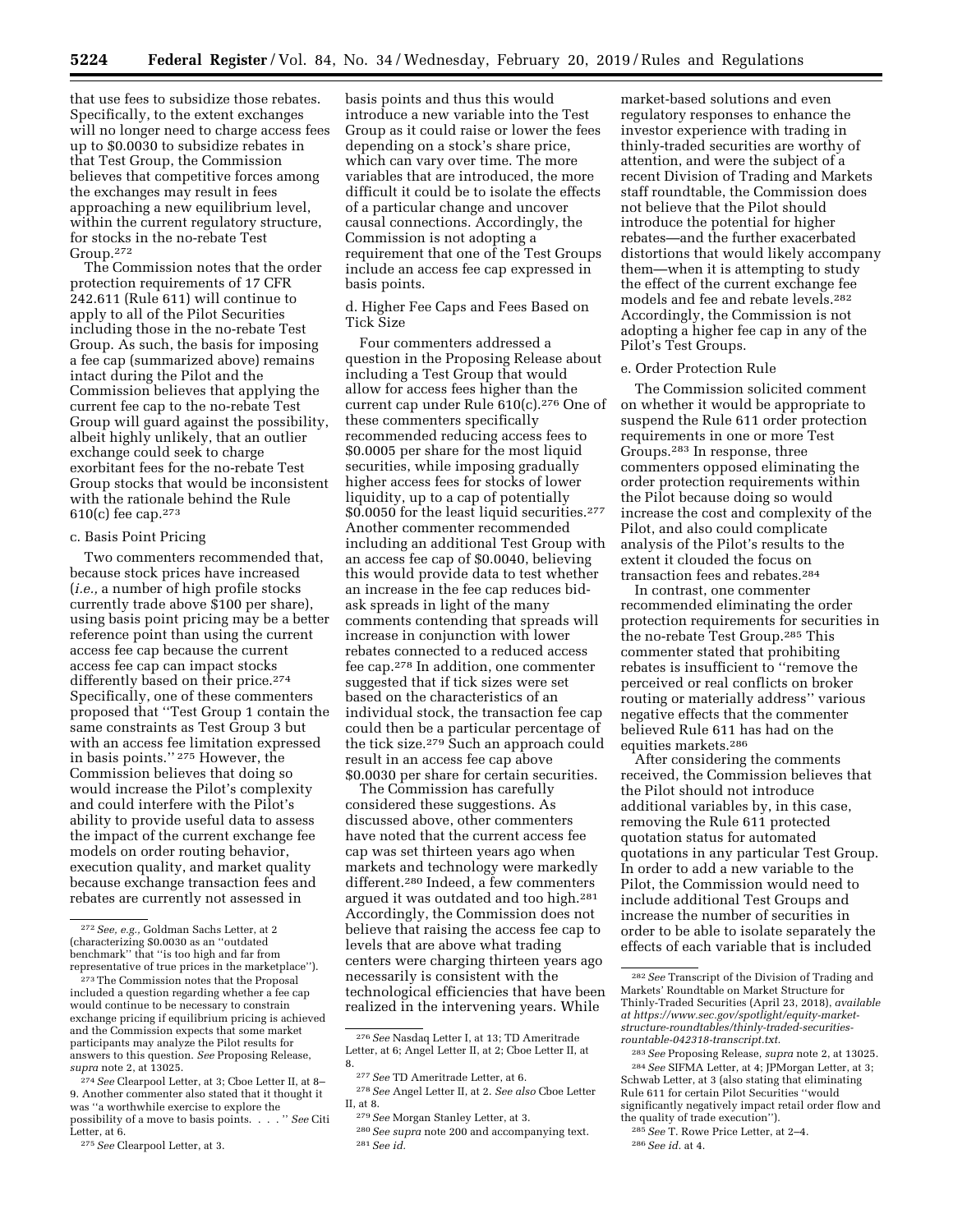in the Pilot or else it would create an asymmetric Pilot that would make it more difficult to evaluate the data and establish causal inferences regarding the impacts of changes to exchange transaction fees and rebates. As discussed above, most commenters were critical of the Pilot's proposed size. The Commission desires to have a narrowly tailored pilot focused on generating useful data on the impact of exchange fees and rebates on order routing behavior, execution quality, and market quality. Adding another variable to the Pilot would increase the Pilot's complexity as well as costs of the Pilot.

f. Other Ideas for Additional Test Groups and Related Questions

In addition to the above questions, the Commission asked a number of other questions in the Proposing Release to solicit commenters' opinions on equities market structure issues and whether the Pilot should be used as a vehicle to further investigate other related areas. The Commission received a few comments on these points. For example, in response to a question about whether commenters believe the minimum trading increment should be reduced for the most actively traded NMS stocks if the Pilot's data suggests that rebates do not significantly improve market quality or execution quality for these securities, one commenter stated it ''would strongly support inclusion of a halfpenny spread bucket, or consideration of a separate small-tick pilot for highly liquid stocks.'' 287

Another commenter recommended that the Pilot test a prohibition on ''tiered pricing,'' whereby exchanges offer lower per share fees or greater per share rebates to market participants that transact in greater volumes, believing that absent such a prohibition, exchanges would continue to offer these incentives, which would serve ''to potentially work around the prohibition on offering rebates.'' 288

Further, one commenter suggested adding a new Test Group ''to test an anti-fragmentation policy,'' in which ''the order that sets the SIP NBBO receives the execution in all circumstances (e.g., bypassing hidden orders). ''289

The Commission appreciates all of these recommendations. After considering these comments, as well as other comments opposed to including more NMS stocks in the Pilot, the Commission believes that the Pilot

should not introduce additional variables. In order to add a new variable to the Pilot, the Commission would need to include additional Test Groups and materially increase the number of securities (or materially increase the Pilot's duration) to be able to isolate separately the effects of each variable that is included in the Pilot. Otherwise, adding variables would create an asymmetric Pilot that would make it more difficult to evaluate the data and establish causal inferences regarding the impacts of changes to exchange transaction fees and rebates. As discussed above, most commenters were critical of the Pilot's proposed size and the Commission similarly desires to have a narrowly tailored pilot focused on generating useful data on the impact of exchange fees and rebates on order routing behavior, execution quality, and market quality. Adding another variable to the Pilot would increase the Pilot's size, complexity, and costs.

g. Gradual Reduction of Current Fee Cap Across All Stocks

One commenter suggested that, rather than conducting the Pilot, the Commission should instead consider imposing a ''gradual reduction of the current fee cap across all stocks periodically.'' 290 The commenter stated that this approach would facilitate data collection and an opportunity ''to observe order routing behavior changes, while applying the same economics to all stocks uniformly.'' 291 Furthermore, the commenter stated that if a control group was necessary in this scenario ''for comparison purposes'' it would recommend placing 50% of stocks in the control group and the other 50% in the Test Group subject to the gradual reductions in access fees.292

The Commission has considered this alternative but believes that the Pilot is a preferable approach because it will permit researchers to conduct differences-in-differences analysis over a much shorter time frame. By establishing stratified treatment groups and simultaneously testing different changes in the same variable, the Pilot will reduce the impact of events (economic, natural, political, etc.) across time and thereby is more conducive to an apples-to-apples comparison of the various treatment groups to one another. Pursuing a simultaneous and linear gradual reduction, such as that proposed by the commenter, could require greatly extending the Pilot's duration depending on the number of

fee cap levels to be tested. More importantly, this proposed alternative would not provide the Commission with the opportunity to directly observe the impact of rebates on order routing behavior, execution quality, and market quality because it would not necessarily include a prohibition on rebates and therefore having a no-rebate bucket will be substantially more informative. Lastly, as the Commission believes that a Control Group is necessary to ensure the usefulness of the Pilot's data, pursuing the proposed structure would impact more NMS stocks than the Pilot (as 50% of stocks would be included in the Test Group and 50% in the control group).

#### h. \$0.0010 Access Fee

One commenter recommended that rather than pursuing the Pilot, the Commission should instead amend Rule 610(c) to reduce the access fee cap to \$0.0010 and also ''conduct an abbreviated study of the effects of eliminating rebates similar to the criteria of Pilot Test Group Three.'' 293 This commenter stated that ''there is broad recognition'' that the access fee cap should be reduced and the Pilot will ''be lengthy, complex and costly'' but ''will not yield a different conclusion.'' 294 The commenter stated that reducing the access fee cap to \$0.0010 would be calibrated with

present-day trading and execution costs, would better ensure displayed prices reflect the actual economic costs of an execution, and would allow exchanges to continue maintain their current net capture rates, while also choosing to offer rebates to incentivize liquidity provision if they chose to do so.295

The Commission believes that its revised Pilot design responds to this commenter's core recommendation, though the Commission is instituting a \$0.0010 fee cap as part of the Pilot and not as an amendment to Rule 610(c). The Commission continues to believe that a Pilot is necessary to provide data to objectively evaluate the effect of exchange fees and rebates. Ultimately, the Pilot will enable a data-driven analysis of the impact of transaction fees and rebates on order routing behavior, execution quality, and market quality, which will serve as a valuable precursor to the Commission's consideration of future policy making in this area.

10. Metrics To Assess the Pilot

A number of commenters recommended that the Commission

<sup>287</sup>Pragma Letter, at 4. *See also* Proposing Release, *supra* note 2, at 13025. 288*See* Clearpool Letter, at 3–4.

<sup>289</sup>*See* Birch Bay Letter, at 2.

<sup>290</sup>Morgan Stanley Letter, at 2.

<sup>291</sup> *Id.* 

<sup>292</sup> *Id.* 

<sup>293</sup>*See* Goldman Sachs Letter, at 1–4.

<sup>294</sup> *Id.* at 1.

<sup>295</sup> *Id.*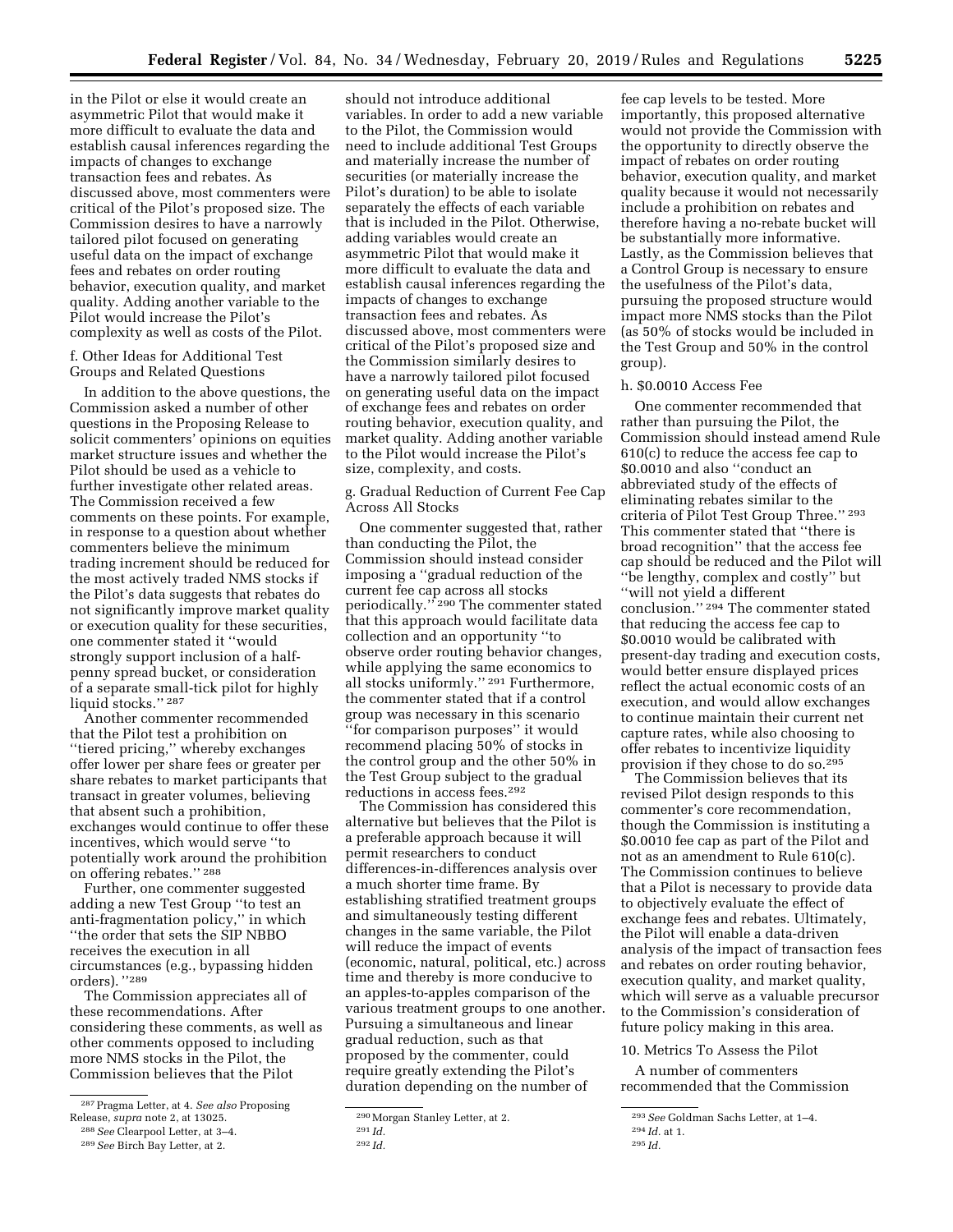more clearly articulate what it believes would constitute a ''successful'' Pilot and how it will judge whether the Pilot achieves that measure of success.296 Several of these commenters suggested specific metrics or criteria they thought the Commission should analyze when evaluating the impact of the Pilot, many of which were measurement criteria suggested by EMSAC.297 One commenter suggested that the Commission provide guidance about how its staff will be evaluating the metrics used to determine whether to recommend market structure changes to the Commission following the Pilot.298 In addition, two commenters suggested the Commission designate an independent third party to conduct an analysis of the Pilot data upon the Pilot's completion.299 Another commenter stated that the ''industry should be afforded the opportunity to comment'' on the metrics and criteria used to evaluate the Pilot.300

In response to these comments, the Commission emphasizes that its staff will likely not be the sole entity analyzing data related to the Pilot. As was the case for the recent Tick Size Pilot, the Commission believes that market participants will publish their own analyses of the Pilot using data that is uniquely available to them and the metrics that they believe are most useful or relevant, and encourages market participants to do so.<sup>301</sup> To the extent that interested parties prepare their own analyses, they may submit them to *[tradingandmarkets@sec.gov](mailto:tradingandmarkets@sec.gov)* with the words ''Transaction Fee Pilot Analysis'' in the subject line, and the Commission

298*See* SIFMA Letter, at 3. Another commenter requested that the Commission clarify the role it expects the Division of Economic and Risk Analysis to play in analyzing the Pilot's data and provide an anticipated timeline for the issuance of a report on the Pilot data. *See* IEX Letter I, at 2.

299*See* Fidelity Letter, at 3, 8; MFS Letter, at 2. 300*See* Virtu Letter, at 8.

301For example, institutional firms could study their ability to capture the spread when passively posting, and how that is impacted within the Pilot's treatment groups.

will post those reports on its public website.302

The Commission encourages market participants to make public any analysis they perform on their own trading activity, such as non-proprietary transaction cost analysis (''TCA''), so that it may be publicly reviewed and used to help inform the public dialogue concerning the effect of exchange fees and rebates.303 To the extent that independent analyses are made public, they can contribute to the Commission's consideration of any future regulatory action in this area.

Given the valuable input of independent analysis, the Commission believes that the success or failure of the Pilot will be determined by whether it produces an exogenous shock that generates measurable responses capable of providing insight into the effects of fees and rebates on the markets and market participant behavior.304 In the absence of a Commission Pilot that effects change across all equities exchanges in a coordinated manner, researchers would be unable to collect meaningful, comparative data to test the effects of such changes and perform those analyses.305

Success or failure of the Pilot is thus independent of the outcome of the Pilot.

<sup>303</sup> For example, the Pilot's order routing datasets will collect aggregated data, not individual orderby-order level data, and reflects the ''child'' orders that are processed by an exchange. Thus, the order routing dataset will not capture the entire lifecycle of a ''parent'' order from its inception through to execution. Accordingly, the Pilot's order routing datasets will not by themselves permit analyses on an order-by-order basis, and will therefore be unable to assess the execution quality of orders at the ''parent'' level. If market participants and other interested parties conduct parent order-level analyses and make their findings public, then the Commission would be able to consider them as it assesses the Pilot's ultimate impact on order routing behavior, execution quality, and market quality. *See, e.g.,* T. Rowe Price Letter, at 4 (recommending that the Commission view analyses of the Pilot conducted by registered investment advisers as a ''key input'').

304As noted in the Proposal, the Pilot is designed to produce an exogenous shock that simultaneously creates distinct fee environments, each of which restricts transaction-based fees or rebates differently, enabling synchronized comparisons to the current environment for purposes of inferring the existence of causal relationships. *See* Proposing Release, *supra* note 2, at 13047 and 53. An exogenous shock to a system occurs when an element of the system is changed from without the system. (*i.e.,* the change or shock is not under the control or influence of those within the system) but can induce endogenous (*i.e.,* within the system) responses. In the Pilot's context, the exogenous shock takes the form of a reduction of the maximum permissible transaction fees and a prohibition on rebates and Linked Pricing on all U.S. equities exchanges. *See infra* Section IV. 305*See infra* Section IV.B.1.

For example, a Pilot that shows, with statistical significance, that rebates narrow the quoted spread in thinlytraded stocks would be equally ''successful'' as a Pilot that shows that rebates do not narrow the spread in such stocks. In this sense, the ''success'' of the Pilot is that it created the conditions that permit measurement and analysis of that issue in a manner that helps resolve speculative assumptions among the commenters about the impact of fees and rebates.

Furthermore, it is worth noting that the data collected pursuant to Rule 610T is only part of what researchers will need to conduct analysis of the impact of exchange fees and rebates on the markets. For example, the Pilot's order routing datasets contain data to help assess order routing and certain aspects of execution quality, but will not contain any data on exchange quotations, which is available from existing sources. Consequently, researchers will need to use existing data sources to assess the impact of the Pilot on exchange quoting activity and market quality. As such, to the extent that the Pilot data produces null results, for example the Pilot's order routing datasets do not show any change in liquidity during the Pilot, the Commission believes that independent analysis from market participants, looking at order-level data, may nevertheless detect an impact. Even if the Pilot produces a null result for some metrics, and third-party analysis is not publicly available or does not find an impact, the Commission nevertheless believes the Pilot would still be useful to inform future policymaking that is intended to benefit investors.306

In response to commenters' requests for additional insight into the types of questions that the Commission hopes the Pilot will be able to answer, the Commission believes that the order routing datasets, as well as other data that is already readily accessible to researchers, should facilitate analysis of the impact of the Pilot through a broad spectrum of metrics. In particular, the Commission will consider, and encourages others to consider, the following questions in contemplating the impact of changes to fees and rebates across the exchanges. These questions include, but are not limited to:

<sup>296</sup>*See, e.g.,* State Street Letter, at 2; Fidelity Letter, at 3–4; Capital Group Letter, at 4; ICI Letter I, at 5; OMERS Letter, at 2; MFS Letter, at 2; Virtu Letter, at 8; FIA Letter, at 2; SIFMA Letter, at 2– 3, 5; TD Ameritrade Letter, at 2; STANY Letter, at 3; Morgan Stanley Letter, at 3; Cboe Letter I, at 29; Nasdaq Letter I, at 7; NYSE Letter, at 2; Pragma Letter, at 2; ModernNetworks Letter; Healthy Markets Letter I, at 35.

<sup>297</sup>*See, e.g.,* State Street Letter, at 2–3; Fidelity Letter, at 8; Vanguard Letter, at 3; ICI Letter I, at 5; T. Rowe Price Letter, at 4; MFS Letter, at 2; BlackRock Letter, at 2–3; SIFMA Letter, at 5–6; Morgan Stanley Letter, at 3; Spatt Letter, at 5; Cboe Letter I, at 29; IEX Letter I, at 2; Pragma Letter, at  $2 - 3$ .

<sup>302</sup>The Commission encourages market participants to disclose what sources of data they used for their analyses and describe the methodology they used, and to make those reports

<sup>306</sup>For example, a result that shows no impact on liquidity for a Test Group may still be relevant to the Commission's consideration of the effects of transaction fee-and-rebate pricing models on order routing behavior, execution quality, and market quality and whether the existing exchange transaction-based fee and rebate structure continues to further the statutory goals.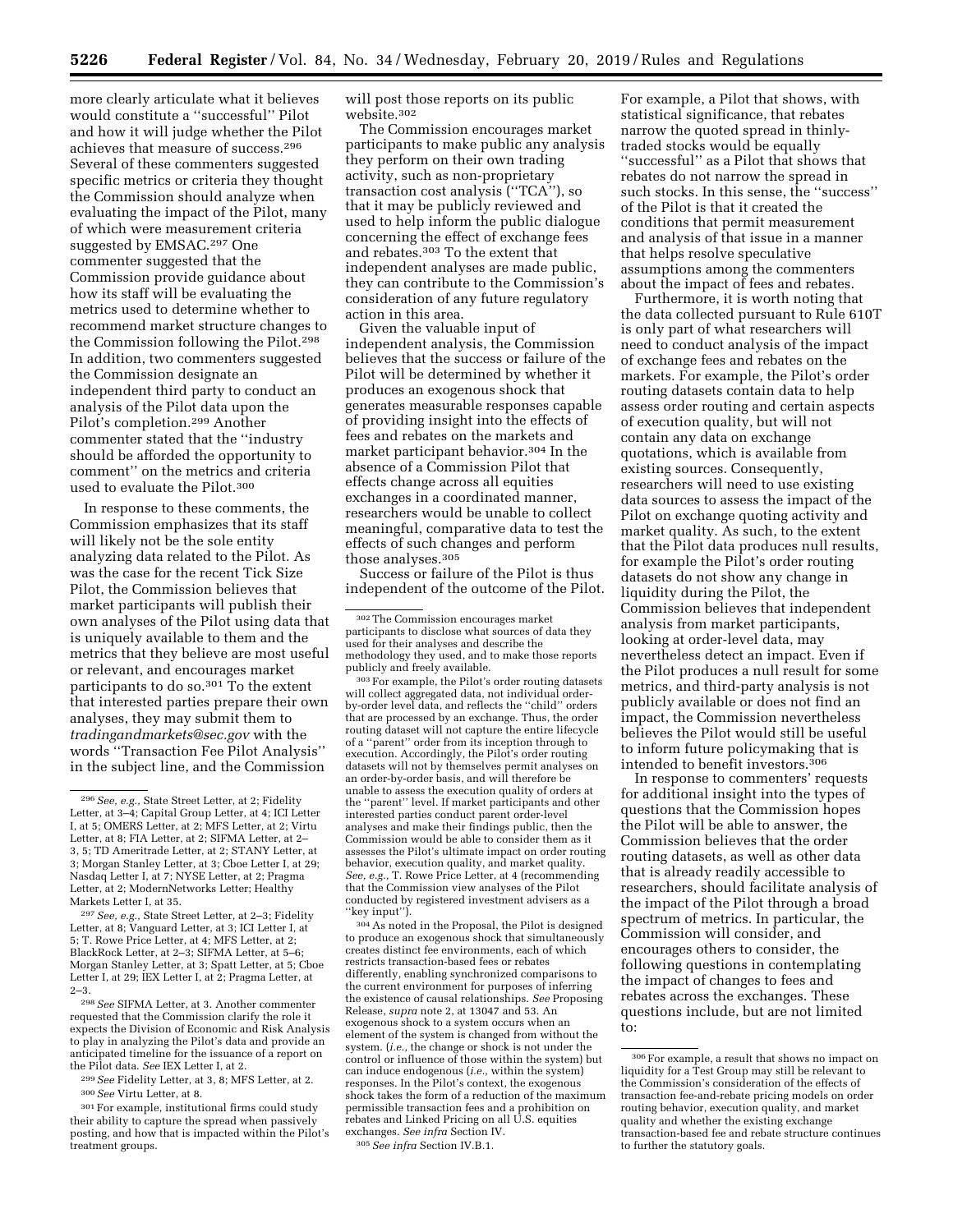1. To what extent do access fees and rebates impact routing decisions for liquidity-taking orders? Are orders to take liquidity more likely to be routed to an exchange (compared to an off-exchange venue or ATS) in a lower access fee environment than they are currently? To what extent are impacts or changes in routing decisions driven by potential conflicts of interest created by transaction fees and rebates rather than other factors such as fill rates and execution quality?

2. To what extent do access fees and rebates impact routing decisions for liquidity-supplying orders? Are orders to provide liquidity less likely to be routed to an exchange (compared to an off-exchange venue or ATS) in a lower rebate environment than they are currently? To what extent do impacts or changes in order routing appear to be driven by potential conflicts of interest caused by rebates rather than other factors such as execution quality (*e.g.,* fill-rates, time to fill, capturing the quoted spread, adverse selection, or reversion)?

3. What impact does a reduction or elimination in rebates have on the NBBO, including spread width and the depth of interest displayed at the NBBO? To what extent does a potential decrease in depth of interest at the NBBO result in lower fill rates or smaller fill sizes for investor orders? Are natural investors better able to obtain queue priority in exchange order books, and are they more frequently able to capture the quoted spread when posting passively (*e.g.,*  buy on the bid and sell on the offer)?

4. Are there common characteristics for securities (*e.g.,* average daily trading volume, price, or market capitalization) where a reduction or elimination of rebates begins to impact quoted spread? If so, what are those common characteristics and at what level do reduced rebates begin to have an impact on quoted spread? To what extent does a change in quoted spread affect transaction costs for investor orders? If quoted spread widens in a security, to what extent is the potential spread cost offset by the reduction in the transaction fees paid, or a change in the ability to capture the quoted spread?

5. Are there common characteristics for securities where a reduction or elimination of rebates does not impact quoted spread? If so, what are those common characteristics (*e.g.,*  average daily trading volume, price, or market capitalization)?

6. Are there common characteristics for securities (*e.g.,* average daily trading volume, price, or market capitalization) where a reduction or elimination of rebates begins to impact effective spread?

7. How can we best understand the effects of rebates provided on inverted venues (where rebates are paid to takers of liquidity)?

8. What impact do lower access fees and rebates have on the amount of displayed and non-displayed liquidity on exchanges?

9. In the absence of rebates, do competition and market forces operate to produce a market equilibrium (within the current regulatory structure) that constrains transaction fees to levels at or below today's current access fee cap? What do such market forces, and any resultant equilibrium pricing,

tell us about the need to impose a cap on access fees? Does the Pilot provide any data that suggests, in the absence of rebates, an access fee cap would still be necessary as long as Rule 611 of Regulation NMS continues to impose order protection requirements on exchanges with protected quotes?

10. What is the impact of a lower fee cap on trading volumes on each exchange? What is the impact of a lower fee cap on other measures of liquidity on each exchange? How should we understand the difference between volume and liquidity?

11. What is the impact of lower rebates on the ability of smaller exchanges to attract liquidity-supplying orders?

By providing a mechanism that is uniquely capable of facilitating an empirical review of these and similar questions, the Pilot is an essential tool that can further the understanding of an important component of equities market structure. While other market structure issues also might benefit from a pilot, exchange transaction fees currently are a prime focus for empirical study, as evidenced by, among other things, the EMSAC's recommendation to the Commission and the number and nature of comments the Commission received on its proposal. Ultimately, the Commission desires to use the Pilot's results to help assess whether (and, if so, in which types of NMS stocks) rebates have a positive impact on execution and market quality, or whether they have no or little effect or a negative effect.

#### *D. Timing and Duration*

1. Disclosure Initiatives and the Pilot

While a number of commenters urged the Commission to proceed expeditiously with its proposed pilot, 307 other commenters believed the Commission should pursue different market structure initiatives before conducting the Pilot 308 or in lieu of the Pilot.309 The Commission has adopted two of the market structure initiatives

309*See, e.g.,* Nasdaq Letter I, at 1, 3 (''[A] transaction fee experiment is inappropriate at this time because there are alternatives and prerequisites the Commission must further evaluate.''); NYSE Letter I, at 17–19 (stating that the Commission should consider ''less costly and more effective alternatives'' to the Pilot); Cboe Letter I, at 12, 22, 27 (recommending that the Commission undertake a ''holistic examination of the entire equities market framework'' including consideration of ''possible changes to the Order Protection Rule [and] the Minimum Tick Increment Rule,'' ''[s]trengthening and [a]rticulating the Duty of Best Execution,'' providing ''greater broker-dealer transparency,'' and adopting amendments to Regulation ATS).

identified by commenters—namely, proposals to enhance the operational transparency of ATSs and to enhance disclosure of order routing behavior.310

While some commenters believed that the information and data from those new rules would complement the Pilot and ''improve understanding of pilot data,'' 311 others believed the new rules would instead allow the Commission to determine ''whether a problem exists without risking the potential negative impact of a pilot'' 312 or thought that potential conflicts of interest in order routing behavior would be better addressed through increased transparency and disclosure than by the Pilot.313 The Commission disagrees. Comments urging the Commission to pursue disclosure-based initiatives focused only on one narrow aspect of

311 ICI Letter I, at 5–6, 6 n.12; ICI Letter II, at 3. *See also, e.g.,* RBC Letter I, at 4; Citi Letter, at 2; Citadel Letter, at 3, 7 (stating that ''it is important to first finalize and implement . . . Rule 606 enhancements before implementing the Pilot'' to ''safeguard the integrity of the Pilot by ensuring that any changes to broker-dealer order routing practices that result from the increased transparency mandated by amended Rule 606 are isolated from any similar changes that result from the design of the Pilot''); Spatt Letter, at 4 (stating that the ''the enhanced disclosures proposed would strengthen the potential causal inference that the response to [the Pilot] would allow''). Some commenters questioned whether the Pilot should proceed, because they believed that the adoption of Regulation ATS–N and the Amendments to Order Handling Disclosure will ''impact the very potential conflicts of interest the Commission aims to study

. . . .'' Nasdaq Letter II, at 2–4; *see also* NYSE Letter IV, at 2–3. As noted in this section, the scope of the Pilot is broader than just conflicts of interest. Therefore, those initiatives, or the impact they may have on order routing behavior, would not provide sufficient data to evaluate the effects of transaction fees and rebates on market quality and execution quality. *See infra* Section IV.B.1.

312Nasdaq Letter I, at 1–2, 4; Nasdaq Letter II, at 2–4 (suggesting that the adoption of these regulations ''further reduce[d] the already weak need for the [Pilot]''). *See also, e.g.,* STANY Letter, at 2; ASA Letter, at 5–6; Era Letter, at 1. *But cf.*  Verret Letter I, at 4 (stating that the ''collection of data from broker-dealers'' or the use of ''existing data contained in [OATS]'' were not ''feasible alternatives,'' because a ''randomized trial is far superior for the purpose of generating robust statistical analysis to inform subsequent rulemaking''); Proposing Release, *supra* note 2, at 13046–47 (outlining the limitations of existing data sources).

313*See, e.g.,* STANY Letter, at 2; FIA Letter, at 3; Grasso Letter, at 2. *But cf.* ICI Letter II, at 3 (noting that disclosure-based rulemakings ''will not directly reduce the potential for exchange transaction pricing models to create conflicts of interest for broker dealers, nor will they provide data that would allow an institutional investor to measure the impact of fee avoidance on routing decisions''); Luminex Letter, at 1; Spatt Letter, at 4; IEX Letter II, at 9.

<sup>307</sup>*See, e.g.,* IEX Letter I, at 1; Joint Pension Plan Letter, at 2; Better Markets Letter, at 3; Brandes Letter, at 2; Clearpool Letter, at 7.

<sup>308</sup>*See, e.g.,* RBC Letter I, at 4; T. Rowe Price Letter, at 4; Citi Letter, at 2.

<sup>310</sup>*See, e.g.,* Nasdaq Letter I, at 1, 3; NYSE Letter, at 17–18; Cboe Letter I, at 12, 22, 27, Fidelity Letter, at 4. *See also* Securities Exchange Act Release Nos. 83663 (July 18, 2018), 83 FR 38768 (August 7, 2018) (''Regulation ATS–N'') and 34528 (November 2, 2018), 83 FR 58338 (November 19, 2018) (''Amendments to Order Handling Disclosure'').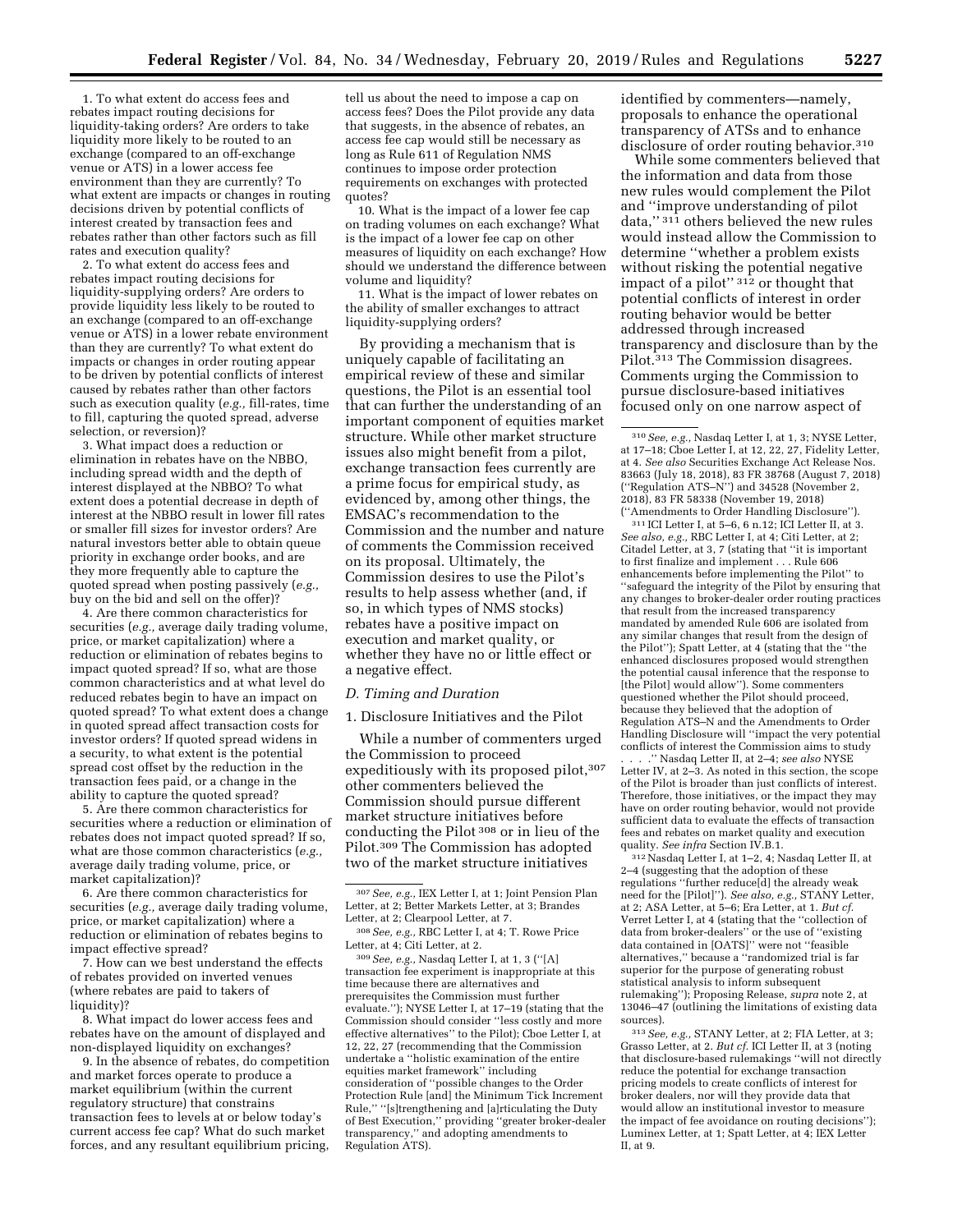the Pilot—studying the conflicts of interest between brokers and their customers that are presented when exchanges pay rebates. However, such an approach does not adequately advance the Pilot's broader purpose obtaining a better understanding of all potential impacts from fees and rebates, and how fees and rebates may affect stocks differently depending on their liquidity.

Similarly, some commenters recommended that, either before conducting the Pilot or in lieu of the Pilot, the Commission should pursue other market initiatives such as enhancing broker-dealers' duty of best execution 314 or undertaking a ''broader review of equity market structure,'' including the consideration of possible changes to the Order Protection Rule or the Minimum Tick Increment Rule.315 Other commenters disagreed and did not believe that the Commission should delay the Pilot in order to pursue other market structure initiatives.316 For example, a few commenters advocated proceeding with the Pilot because the Pilot may help to inform future policy changes in these other areas.317 Other commenters characterized the ''holistic reform'' advocated by other commenters as ''an elusive goal'' 318 in light of market participants' competing interests—one that has been used to ''slow down market structure reform for the past decade.'' 319

The Commission believes that there is no need to delay proceeding with the Pilot in order to pursue other potential equity market structure initiatives. The Pilot seeks to resolve several equity market structure questions that have been debated for several years. Similarly, the Commission does not believe that it needs to complete the Pilot before proceeding to consider other equity market structure initiatives. Other initiatives may implicate equity market structure questions that are narrower or broader than, or independent of, exchange fee models, such as considering innovative approaches to thinly-traded securities.

 $^{\rm 318}\!\!$  Brandes Letter, at 2.

319Themis Trading Letter I, at 6. *See also* ICI Letter I, at 3.

The Commission expects that it will continue to evaluate the need for other changes to equity market structure during the Pilot.

## 2. Automatic Sunset at Year One

The Commission proposed that the Pilot have a duration of one year with a maximum period of two years. Specifically, the proposed Pilot duration featured an automatic sunset at the end of the first year unless, prior to that time, the Commission publishes a notice that the Pilot shall continue for up to one additional year.320

After careful consideration of the comments received, the Commission is adopting Rule 610T(c) as proposed. Many commenters supported the proposed duration of the Pilot.321 For example, one commenter asserted that ''each pricing experiment needs to be in place for a sufficient length of time to enable the firms to adjust their routing logic.'' 322 Others agreed that the proposed duration would reduce the ''desire to 'wait out' the Pilot'' and would avoid ''the incentive to alter behavior in order to distort the Pilot's results . . . .'' 323 Several commenters supported the automatic sunset provision after one-year.324

A few commenters, however, thought the proposed duration was too short and

321*See, e.g.,* SIFMA Letter, at 3; AGF Letter, at 2; Wellington Letter, at 2. *See also* RBC Letter I, at 6 (stating ''a pilot of at least one year and no more than two years will ensure that ample data is collected over time, that the restrictions of the various Pilot Test Groups cannot be evaded by delay, and that the Pilot does not exist for a period of time beyond which its data would be cumulative or of marginal significance relative to data produced earlier in the Pilot period").

322*See* Citi Letter, at 5 (stating that ''[c]ostsensitive firms may be able to more quickly adapt to new pricing, while liquidity-based routers may need time to collect a new sample set to adjust their routing logic,'' such that ''data in the weeks closer to the conclusion of the Pilot may more accurately reflect the state of the market and what the implications would be if implemented long-term''). One commenter, however, did not believe that certain ''broker-dealers, proprietary traders, and algorithm vendors'' would ''incorporate the new fees into their routing systems on a timely basis, if ever,'' because according to this commenter, ''[c]hanges are costly and may prove to be ultimately unnecessary if pricing reverts following the termination of the pilot study.'' Larry Harris Letter, at 11.

323 Joint Asset Managers Letter, at 2. *See also* Joint Pension Plan Letter, at 2; Brandes Letter, at 2.

324*See, e.g.,* SIFMA Letter, at 3; CFA Letter, at 6; Fidelity Letter, at 9; IEX Letter I, at 4.

that a minimum two-year pilot would be necessary.325 Some other commenters believed that the necessary data could be obtained within a shorter time frame. Among commenters advocating for a shorter Pilot Period, the recommended duration varied and ranged from those who felt there would be an ''immediate and measurable impact upon implementation'' 326 to those who felt the appropriate time frame should be modified to an absolute maximum of one year.327 One commenter questioned whether a ''1–2 year pilot that changes fees on 3,000 names'' was ''really a 'pilot' or in fact a de facto imposition of a significant reduction of transaction fees[.]'' 328 Several commenters expressed their view that the proposed length of the Pilot would ''exacerbate[ ] the negative impact upon the affected issuers.'' 329

One commenter took issue with the proposed length of the Pilot by challenging what it believed to be conflicting statements of the Commission in its original Proposal. According to the commenter, the Commission asserted, on the one hand, that the ''market quickly reacts to changes in (and elimination of) pricing changes, but on the other hand, claims that the market does not react unless the changes are in effect for at least a year.'' 330 The Commission believes both of those statements are correct and do not conflict. While many market participants will react promptly to pricing changes, particularly those with cost-based routing algorithms, others may need additional time to fine tune liquidity-based routing algorithms as order flow changes in response to fee changes.331 More importantly, however, the Pilot needs to be long enough to discourage any market participant inclined to resist adapting its behavior to the fee changes.332

A few commenters opposed the oneyear sunset provision, but for a variety of different reasons. For example, one commenter thought a full two-year pilot was necessary, another thought the Commission separately has the authority to revise or terminate the Pilot early and does not need a sunset

NorthWestern Letter, at 1.

327*See, e.g.,* FIA Letter, at 4; STANY Letter, at 3– 4.

328Magma Letter, at 3. *See also, e.g.,* Apache Letter, at 1; Unitil Letter, at 2.

- 329*See, e.g.,* Ethan Allen Letter, at 1; ProAssurance Letter, at 2; Knight-Swift Letter, at 2.
- 330NYSE Letter I, at 16.

331*See, e.g.,* Citi Letter, at 5; Babelfish Letter, at 3.

<sup>314</sup>*See, e.g.,* Nasdaq Letter I, at 3–4; Fidelity Letter, at 6; Cboe Letter I, at 21–22.

<sup>315</sup>*See* Cboe Letter I, at 12; FIA Letter, at 3; Nasdaq Letter I, at 4.

<sup>316</sup>*See, e.g.,* IEX Letter II, at 9; Better Markets Letter, at 3; Brandes Letter, at 2; AJO Letter, at 2; OMERS Letter, at 3; Clearpool Letter, at 7. Some of these commenters suggested that the Pilot should proceed in conjunction with action on other market structure initiatives. *See, e.g.,* SIFMA Letter, at 1; Pragma Letter, at 3–4.

<sup>317</sup>*See, e.g.,* Verrett Letter I, at 5; Better Markets Letter, at 3.

<sup>320</sup>*See* Proposing Release, *supra* note 2, at 13025. The Commission notes that the proposed language in Rule 610T(c)(a)(ii) has been modified slightly. As proposed, Rule 610T(c)(1)(ii) contained the phrase ''shall continue for up to another year.'' As adopted, the phrase ''shall continue for up to one additional year'' is being substituted for the phrase ''shall continue for up to another year'' to simplify the rule text without substantively changing the requirement.

<sup>325</sup>*See, e.g.,* Babelfish Letter, at 3; Healthy Markets Letter I, at 19. 326*See* TD Ameritrade, at 5; *see also, e.g.,* 

<sup>332</sup>*See* Proposing Release, *supra* note 2, at 13071.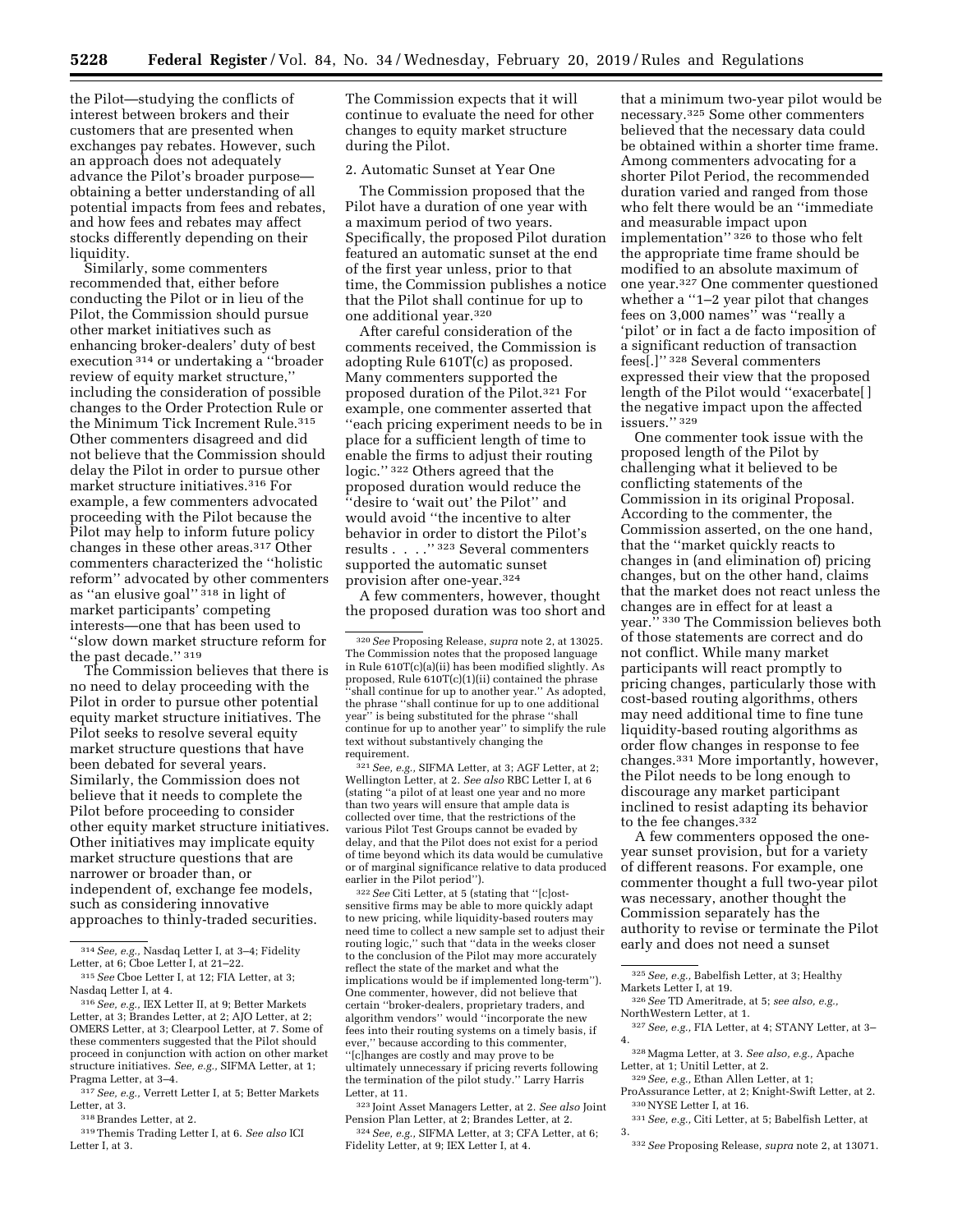provision, and a third was critical of the lack of metrics that would accompany the automatic sunset.333

After careful consideration of the comments received, the Commission is adopting the Pilot's duration as proposed. The Commission believes that the Pilot's duration will provide an appropriate balance between providing certainty about the maximum duration for the Pilot while also allowing flexibility to conduct a Pilot for more than one year if necessary to collect representative data. Further, the Pilot's duration should be long enough to make it economically worthwhile for market participants to adapt their behavior and not ''wait out'' the Pilot. In addition, in light of the number of Pilot Securities selected, which were selected to ensure sufficient statistical power to allow for meaningful analysis, the Pilot's duration will allow for the collection of a robust and representative data set over a sufficiently long period of time,. The Commission considered a shorter time period for the Pilot, but is concerned that short-term or seasonal events could unduly impact the Pilot results and therefore data collected over a shorter duration may not yield a sufficiently representative dataset that would be capable of permitting analysis into the impact of transaction-based fees and rebates and the effects that changes to those fees and rebates have on order routing behavior, execution quality, and market quality. For example, a shorter pilot period could be impacted by seasonal idiosyncrasies, macroeconomic factors, or even weather events.

Further, the Commission recognizes that some market participants, for example, broker-dealers whose liquidity-focused routing strategies are based on, and continually updated based on, several weeks' worth of data, will need time to fine tune their revised routing strategies. While some market participants may adjust quickly, others, like proprietary trading market participants, may wait to see how other market participants react before refining their own routing strategies.334 In other words, it could take a few months before some market participants finish calibrating their routing strategies to the fees and rebates that the exchanges adopt consistent with the Pilot's requirements and adjust them as trading dynamics settle in response to those changes. The exchanges also could take a number of weeks to settle on new fee models as they see how other exchanges modify their fee models to comply with

the Pilot's requirements and then respond accordingly, which could further delay the time it takes for brokerdealers to adjust their routing and trading algorithms. Accounting for all of this, the Commission intends that the proposed duration of the Pilot be long enough to encourage wide participation by all market participants (and discourage ''waiting out'' the Pilot) and thereby help ensure that the Pilot produces results that are more reliable, robust, and useful.

The Commission also considered extending the Pilot period to two-years as suggested by several commenters, and as was recommended by the EMSAC, but continues to believe that the inclusion of the automatic sunset provision at the end of the first year is preferable because it will provide flexibility in the event that the Commission believes additional time is necessary to ensure the collection of a robust dataset with adequate statistical power for analysis, but will allow the Pilot to automatically end after one-year in the event that sufficient data is collected by that point with sufficient statistical power to allow for meaningful analysis.

## 3. Pre- and Post-Pilot Periods

The Commission proposed a sixmonth pre-Pilot Period as well as a sixmonth post-Pilot Period.335 During those periods, the Commission proposed to require the equities exchanges to collect and make available the order routing datasets and Exchange Transaction Fee Summaries in order to provide necessary benchmark information against which researchers could assess the impact of the Pilot.336

Two commenters supported the proposed six-month pre-Pilot and post-Pilot data collection periods.337 In contrast, two commenters suggested adopting three-month long pre-Pilot and post-Pilot Periods.338

The Commission desires to implement the Pilot in a manner that imposes the least amount of costs on the exchanges without compromising the

337*See* FIF Letter, at 7, 9; Healthy Markets Letter I, at 19.

ability of the Pilot to obtain useful data. The Commission believes that sixmonth pre- and post-Pilot Periods are necessary to establish a baseline against which to compare the data collected during the Pilot Period and any post-Pilot effects following the conclusion of the proposed Pilot. Although the Commission appreciates the desire of market participants to expedite the Pilot while constraining costs, the Commission considers six months to be necessary to provide the targeted statistical power for obtaining baseline data. As discussed above, statistical power largely is a function of the number of observations over a specified period of time. In order to shorten the pre- and post-Pilot Periods (*e.g.,* to three months instead of six months) while maintaining the same statistical power, the Commission would need to increase the number of securities in the Pilot by at least 120 securities. As discussed above and consistent with the comments it received, the Commission desires to limit, not increase, the number of securities included in the Pilot. Accordingly, the Commission is not adopting a shorter duration for the pre- and post-Pilot Periods.

#### 4. Early Termination

Proposed Rule 610T did not contain a specific provision regarding early termination of the Pilot. Several commenters recommended that the Commission develop specific criteria for evaluating the possibility that the Pilot may need to be terminated early.339 Some recommended that the Pilot specifically include a ''kill switch'' to effectuate an early termination.340 Several commenters supported the need for the Commission to address unanticipated negative consequences quickly,<sup>341</sup> but one commenter cautioned that the Commission would need to act in a measured manner because the industry would need time to unwind the Pilot.342 One commenter suggested that the Commission might want to terminate the Pilot early if (1) it produced a ''robust statistical sample set earlier than a year, such that [the Commission could] end the Pilot and proceed to adopt permanent rule changes" and  $(2)$  "if there is unintended impact from the Pilot that warrants a

<sup>333</sup>*See* Babelfish Letter, at 3; Healthy Markets Letter I, at 19; Cboe Letter I, at 19. 334*See, e.g.,* Citi Letter, at 5.

<sup>335</sup>*See* Proposing Release, *supra* note 2, at 13025– 26. *See also* Proposed Rule 610T(c).

<sup>336</sup>Proposed Rule 610T(d) and (e). *See also*  Proposing Release, *supra* note 2, at 13029, 13032. Primary listing exchanges will also be required to prepare and publicly post updated Pilot Securities Exchange Lists and Pilot Securities Change Lists for the duration of the Pilot Period and through the post-Pilot Period. *Id.* at 13027–28. The *pre*-Pilot data is intended to establish a baseline against which to assess the effects of the Pilot, while the *post*-Pilot Period is intended to help assess any post-Pilot effects following the conclusion of the Pilot.

<sup>338</sup>*See* IEX Letter I, at 4; FIA Letter, at 4.

<sup>339</sup>*See e.g.,* SIFMA Letter, at 3; Issuer Network Letter I, at 4; State Street Letter, at 4; Cboe Letter I, at 28.

<sup>340</sup>*See* Citi Letter, at 4; TD Ameritrade Letter, at 1, 5; Morgan Stanley Letter, at 4; Cboe Letter I, at 28–29; Vanguard Letter, at 3; STANY Letter, at 4; Angel Letter II, at 3.

<sup>341</sup>*See* Schwab Letter, at 2; Cboe Letter I, at 29. 342*See* TD Ameritrade Letter, at 5. *See also*  Morgan Stanley Letter, at 4; SIFMA Letter, at 3.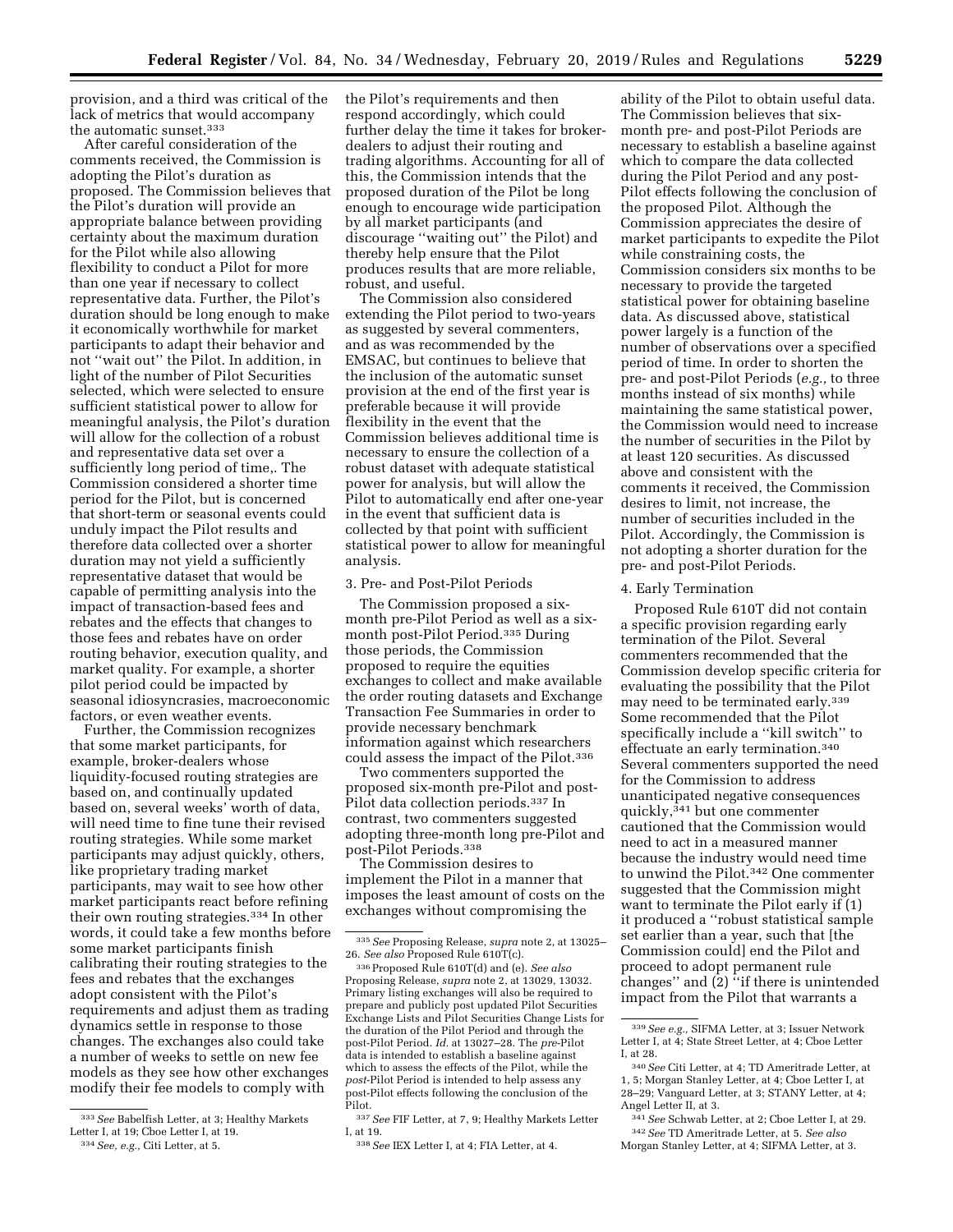stoppage.'' 343 Other commenters emphasized the need for the Commission to closely monitor the impact of the Pilot on retail investors in particular.344 For example, one commenter argued that if the Pilot data suggests ''clear harm to the retail investor in . . . relevant execution quality metrics'' like ''quoted spread, depth of liquidity, intraday stock volatility, and opportunities for price improvement on impacted securities,'' then the Pilot ''should be immediately suspended.'' 345 Another commenter urged the Commission to closely monitor the Pilot's effect on thinlytraded stocks and establish ''predetermined means for discontinuing the Pilot in the event that the reviewed data shows undue harm to market or execution quality.'' 346 However, one commenter noted that the Commission is not obligated to ''cease the [P]ilot if the costs to liquidity prove significant." 347

The Commission acknowledges the concerns raised by commenters regarding the potential for unintended and unanticipated consequences to the equities markets that the Pilot may have. The Commission intends to carefully monitor for any such effects during the Pilot Period. However, the Commission does not believe that it is necessary to add a ''kill switch'' to Rule 610T because the Commission already has broad exemptive authority that obviates the need for a separate kill switch. For example, if at any time the Commission believes that the protection of investors may be compromised by the Pilot, the Commission has broad authority under Section 36 of the Exchange Act to modify or terminate the Pilot early.348

#### 5. Inclusion of a Phase-In Period

The Commission did not propose a phase-in period for the Pilot. Three commenters recommended a phase-in period without elaborating on its

<sup>344</sup>*See* Schwab Letter, at 2; Citi Letter, at 4. 345*See* Schwab Letter, at 2.

purpose, though they referenced the EMSAC's recommendation for an initial three-month phase-in period involving 10 stocks.349 A different commenter did not believe that the EMSAC's threemonth phase-in period was necessary.350

The Commission has considered these comments and believes a phase-in approach is not necessary and unnecessarily would add to the length of the Pilot. Although such an approach would allow the markets and market participants to implement the required fee changes in a staged manner and provide an opportunity to address unforeseen implementation issues, the Commission continues to believe that, because exchange fees can become immediately effective upon their filing with the Commission, the markets and market participants are accustomed to dealing with frequent exchange fee changes in which fees can change on all stocks at once, or only for a subset of stocks or a subset of trading mechanisms. Accordingly, exchanges and market participants should be capable of accommodating the terms of the proposed Pilot with the advance notice contemplated by the Pilot. Further, although exchanges would be required to collect and report certain data, the proposed Pilot would not necessitate changes to exchange trading systems, and therefore, the Commission continues to believe a phased implementation schedule is not necessary to test the types of changes contemplated by the Pilot.

## E. Data

The Commission proposed that certain data be collected and made publicly available in order to facilitate the Commission's and researchers' ability to assess the impact of the Pilot, as well as to promote transparency about the Pilot Securities and to provide basic information about equities exchange fees and changes to those fees during the Pilot.351 The Commission is adopting the Pilot Securities Lists, the Exchange Transaction Fee Summary, and the order routing datasets subject to the modifications described below.

1. Pilot Securities Exchange Lists and Pilot Securities Change Lists

As proposed, the Commission would publish, approximately one month

before the start of the Pilot Period, the initial *List of Pilot Securities,* which identifies the securities in the Pilot and their designated Test Group (or the Control Group).352 Thereafter, each primary listing exchange 353 would publish a freely and publicly available daily *Pilot Securities Exchange List* of the Pilot Securities that are primarily listed on its exchange and also publish a *Pilot Securities Change List* of the cumulative changes to that list, and keep both lists available on their websites for five years.354

The Commission received one comment that was supportive of the proposed requirements for disseminating and updating the Pilot Securities lists, including the pipedelimited ASCII file format and the five year retention period.355 This commenter also had ''no objections to the proposed posting requirements, providing there is adequate data security and controlled access." 356 The Commission is not adopting any new requirements for data security with respect to the Pilot Securities lists because that data is not private or otherwise sensitive in nature and because the exchanges already are subject to Regulation SCI governing access to their systems that support trading.357

For the reasons stated in the Proposing Release, the Commission is adopting as proposed the requirements in Rule 610T(b) for the primary listing exchanges to publicly post on their websites downloadable files containing the Pilot Securities Exchange Lists and the Pilot Securities Change Lists.358 The Commission is adding one additional

357*See* 17 CFR 242.1001(a)(1). SCI systems include all computer, network, electronic, technical, automated or similar systems of, or operated by or on behalf of, an SCI entity that directly support activities such as trading and order routing, among other things. 17 CFR 242.1000.

358*See* Proposing Release, *supra* note 2, 13026– 28.

<sup>343</sup>*See* Vanguard Letter, at 3. *See also* Angel Letter II, at 3 (noting that the Pilot could be suspended quickly if ''there is abundant evidence one way or the other about the results," such as dramatic increase in market quality for one particular treatment group,'' in which case ''that particular group's treatment could become the new rule,'' or ''if the pilot produces fast and unequivocal results showing harm to one particular treatment group, that treatment should be halted'').

<sup>346</sup>*See* STANY Letter, at 4.

<sup>347</sup> Verret Letter I, at 5.

<sup>348</sup>*See* 15 U.S.C. 78mm (setting forth the Commission's authority, by rule, regulation or order, to conditionally or unconditionally exempt persons, transactions or securities (or classes thereof) from any Exchange Act provision, rule or regulation if such exemption is necessary or appropriate in the public interest and is consistent with the protection of investors).

<sup>349</sup>*See* State Street Letter, at 4; TD Ameritrade Letter, at 4; STANY Letter, at 3. *See also*  Recommendation for an Access Fee Pilot (July 8, 2016), *available at [https://www.sec.gov/spotlight/](https://www.sec.gov/spotlight/emsac/recommendation-access-fee-pilot.pdf) [emsac/recommendation-access-fee-pilot.pdf](https://www.sec.gov/spotlight/emsac/recommendation-access-fee-pilot.pdf)*  (''EMSAC Pilot Recommendation'').

<sup>350</sup>*See* AJO Letter, at 2.

<sup>351</sup>*See* Proposing Release, *supra* note 2, at 13026.

<sup>352</sup>*See* Proposed Rule 610T(b)(1). *See also*  Proposing Release, *supra* note 2, at 13026. When the Commission publishes this list, the pre-Pilot Period will have been in place for approximately five months.

<sup>353</sup>*See* Proposed Rule 610T(b)(1)(iii) (defining ''primary listing exchange'' for purposes of Rule 610T).

<sup>354</sup>*See* Proposing Release, *supra* note 2, at 13027– 28. The Commission notes that the proposed language in Rule 610T(b)(3)(i) has been modified slightly. As proposed, Rule 610T(b)(3)(i) contained the phrase ''throughout the duration of the Pilot, including the post-Pilot Period.'' As adopted, the phrase ''throughout the end of the post-Pilot Period'' is being substituted for the phrase ''throughout the duration of the Pilot, including the post-Pilot Period'' to simplify the rule text without substantively changing the applicability of the posting requirement.

<sup>355</sup>*See* FIF Letter, at 5.

<sup>356</sup> *Id.*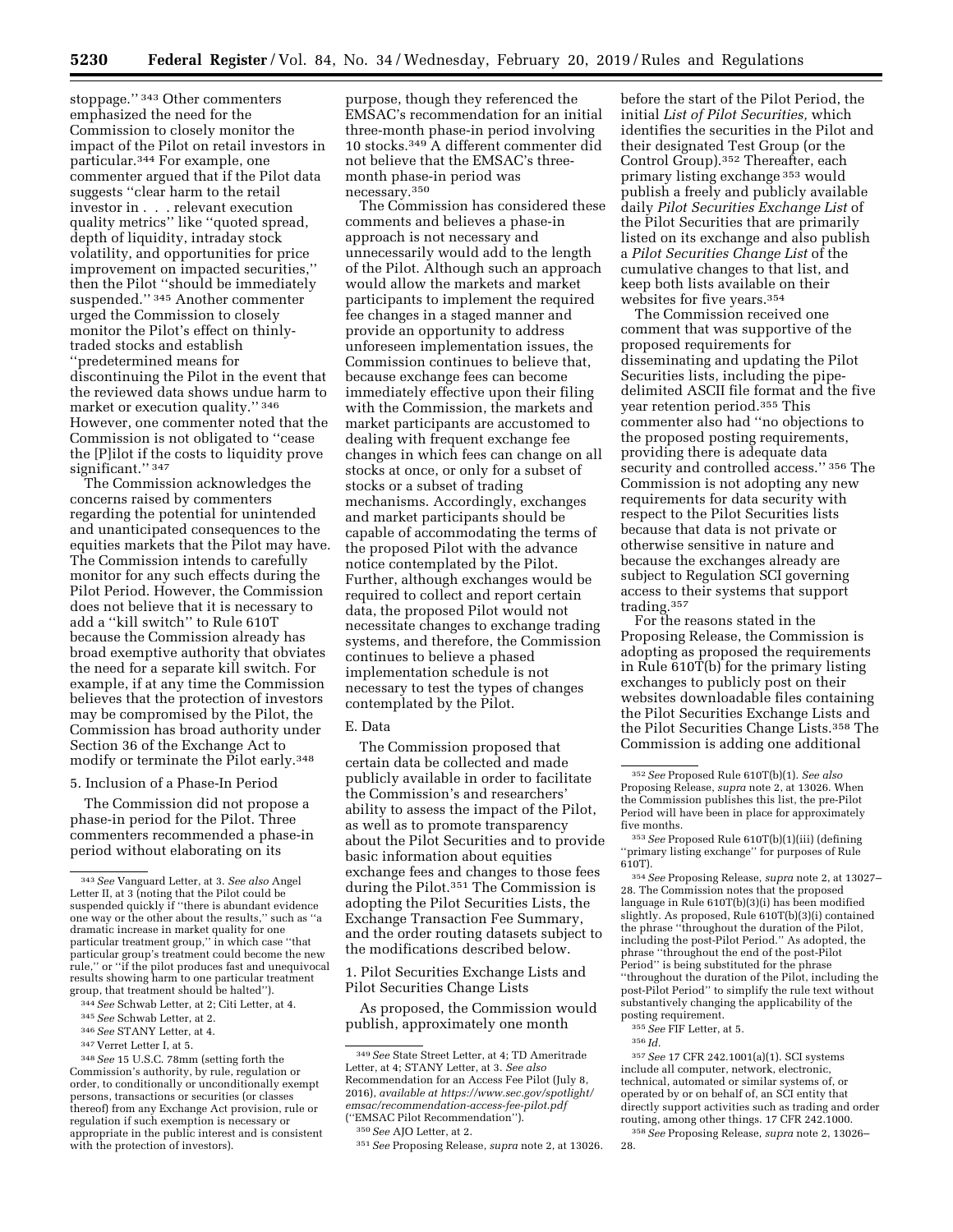field, "stratum code," to both lists.<sup>359</sup> As discussed in the Proposal and above, the Commission will stratify Pilot Securities as it assigns them to the Test Groups and Control Group to ensure that each group has a similar composition, which facilitates comparison across groups.360 As it does so, the Commission will assign a stratum code to each Pilot Security that identifies that security's liquidity strata. The code is a static value and, as such, will remain constant throughout the Pilot. The Commission will include this stratum code on the initial List of Pilot Securities that it disseminates. To link each Pilot Security and its stratum code, the Commission is requiring the primary listing exchanges to include this data element on each Pilot Securities Exchange List and Pilot Securities Change List. Including this field on each list will clearly identify each Pilot Security's liquidity stratum, thereby allowing researchers to control for the fact that within some liquidity strata, the ratio of Test Group stocks to Control Group stocks is lower than it is for others, which should facilitate analysis of the Pilot's data.

2. Exchange Transaction Fee Summary

As proposed, each exchange that trades NMS stocks would be required to compile, update monthly, and make freely and publicly available a dataset using an XML schema published on the Commission's website that contains specified information on its fees and fee changes during the Pilot.361

In particular, each exchange would identify, among other things, the ''Base'' take fee (rebate), the ''Base'' make rebate (fee), the ''Top Tier'' take fee (rebate), and the ''Top Tier'' make rebate (fee), as applicable, as well as the Pilot Group (*i.e.,* 1, 2, or Control) that applies to the

361The Commission notes that the proposed language in Rule 610T(e) has been modified slightly. As proposed, Rule 610T(e) contained the phrase ''each national securities exchange that trades NMS stocks. . . .'' As adopted, the clause ''that facilitates trading in NMS stocks'' is being substituted for the phrase ''that trades NMS stocks'' to clarify that exchanges facilitate trading by their members in NMS stocks. In addition, the Commission notes that, as proposed, Rule 610T(e) contained a parenthetical which explained that data requirements set forth in subsection (e) were ''applicable to securities having a price greater than \$1.'' As adopted, that parenthetical has been modified slightly to clarify that the requirements of subsection (e) apply to ''securities having a price equal to or greater than \$1.''

fee being reported.362 Exchanges also would calculate the ''average'' and ''median'' per share fees and rebates, which the exchange would compute as the monthly realized average or median per-share fee paid or rebate received by participants on the exchange during the prior calendar month, reported separately for each participant category (registered market makers or other market participants), Test Group, displayed/non-displayed, and top/depth of book.363

In the Proposing Release, the Commission asked several questions about the Exchange Transaction Fee Summary including questions about the proposed form, content, and posting requirements. Commenters supported requiring the equities exchanges to publicly post the Exchange Transaction Fee Summary as well as the proposed fields included in the summaries.364

Among those questions included in the Proposing Release, the Commission specifically asked commenters to suggest types of information that should be captured on the Exchange Transaction Fee Summary that would be useful to make comparisons across exchanges, and a few commenters offered specific suggestions.365 Specifically, two commenters requested that the Exchange Transaction Fee Summary include the number of pricing tiers used by the exchanges, the number of firms that were in each tier, and information on transaction costs in each tier.366 Similarly, another commenter suggested that the Exchange Transaction Fee Summary provide context on the Base and Top Tier fees by including the number of member firms, by participant type, that qualified for the Base and Top Tier fees and rebates reported on the Exchange Transaction Fee Summary.367

While the Commission appreciates these suggestions, it believes that adding more granular details about specific pricing tiers, which can vary greatly by exchange, would overcomplicate the fee summaries such that it would be difficult to standardize the information, thereby rendering the data less useful to researchers when comparing exchanges for purposes of the Pilot.368 Further, with respect to the number of members

368*See* Proposing Release, *supra* note 2, at 13030.

qualifying for the Base and Top Tier fees and rebates, the Commission believes that the information that exchanges will report on average and median realized fees and rebates should be sufficient for purposes of analyzing the Pilot's results, including any changes in order routing. We believe that the disclosure of the number of members qualifying for the Base and Top Tier fees and rebates would also require other disclosures (including, *e.g.,* such member's trade volume at each tier) in order to provide context to the information. Providing all of these additional data points would increase the costs and complexity of the Pilot. The Commission however, does not believe that the incremental benefit of this information justifies additional costs and complexities. Accordingly, the Commission will not be requiring the exchanges to include additional information on their pricing tiers.

As part of its request for comment in the Proposal on what additional information would be helpful to include in the Exchange Transaction Fee Summary, the Commission specifically asked whether other measures beyond average and median fees should be selected.369 In response, one commenter recommended that in addition to requiring the average and median per share fees and rebates, the Commission also require the ''mode'' per share fee and rebate (*i.e.,* the most frequently paid fee and rebate by each exchange's members), because the commenter believed it would ''enable a more accurate comparison of the fees and rebates most often applied by each exchange.'' 370 The Commission appreciates this suggestion, but continues to believe that for purposes of this Pilot, the proposed information on mean and median realized fees and rebates will be sufficient for purposes of analyzing the results of the Pilot, including any changes in order routing.

Lastly, a few commenters requested that the Exchange Transaction Fee Summary information be hosted at a central location rather than posted on the exchanges' individual websites.371 While the Commission recognizes that it could be more convenient if the information were made available in one central location, because the data must be made available unencumbered and in a standardized XML schema format, the Commission believes that any person would readily be able to obtain and combine the summaries posted by each equities exchange with minimal effort.

<sup>359</sup>The Commission is also modifying the name of the field specified in proposed Rule 610T(b)(2)(ii)(E). The Commission proposed the field be named ''Test Group.'' As adopted, the field will be named ''Pilot Group'' to provide additional clarity.

<sup>360</sup>*See* Proposing Release, *supra* note 2, 13019, 13051.

<sup>362</sup>*See* Proposed Rule 610T(e). *See also* Proposing Release, *supra* note 2, at 13029–30.

<sup>363</sup>*See* Proposing Release, *supra* note 2, at 13030. *See also* Rule 610T(e).

<sup>364</sup>*See, e.g.,* SIFMA Letter, at 6; Better Markets Letter, at 7; Spatt Letter, at 4–5; and IEX Letter I, at 9.

<sup>365</sup>*See* Proposing Release, *supra* note 2, at 13031. 366*See* CFA Letter, at 5; Healthy Markets Letter I, at 22.

<sup>367</sup>*See* IEX Letter I, at 9.

<sup>369</sup>*See* Proposing Release, *supra* note 2, at 13031. 370*See* RBC Letter I, at 5.

<sup>371</sup>*See* Better Markets Letter, at 7; CFA Letter, at 5; Healthy Markets Letter I, at 23.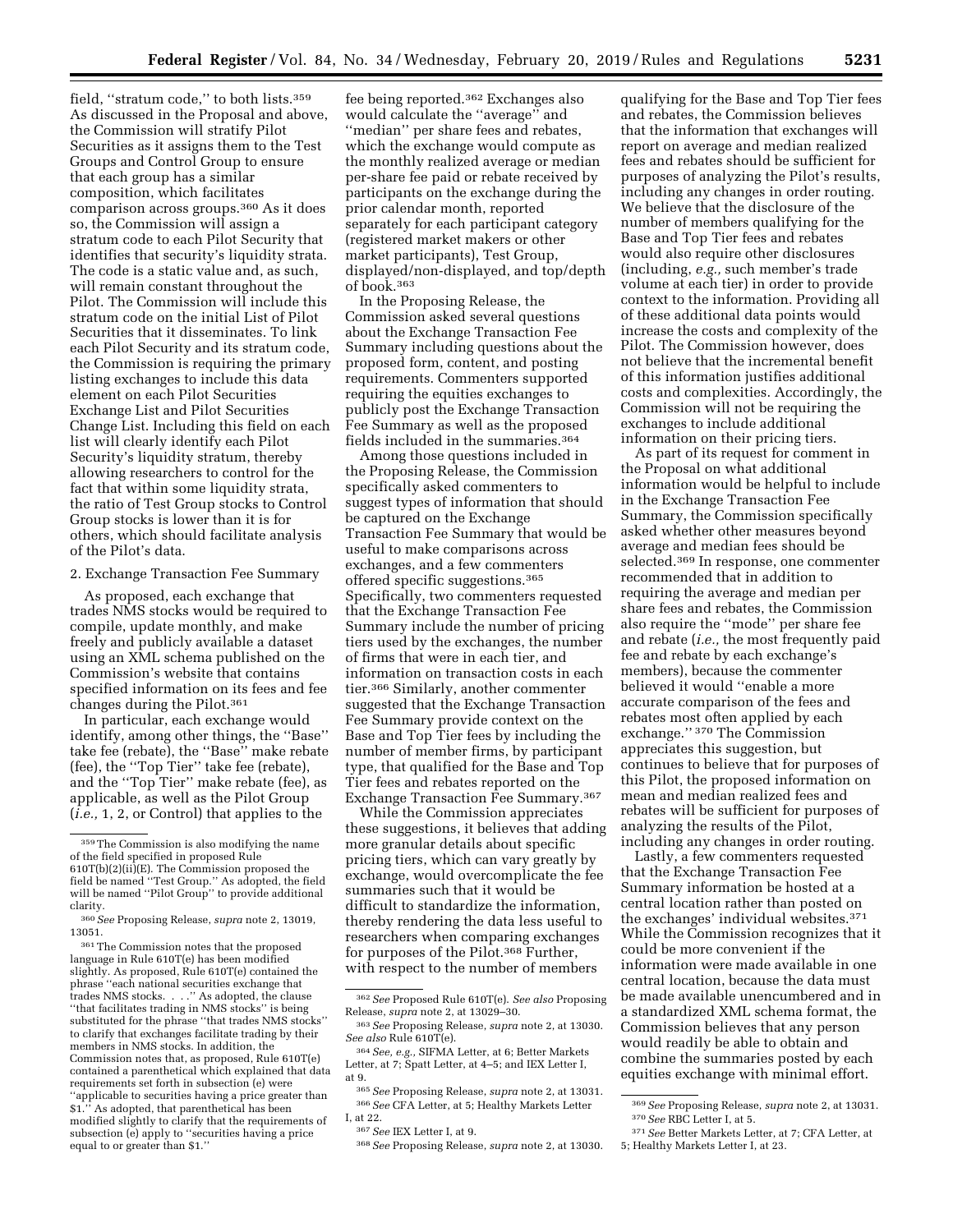Because of this, the Commission is not adopting a requirement on exchanges to consolidate this material and make it available in a central location.

#### 3. Order Routing Data

To facilitate an examination of the impact of the Pilot on order routing behavior, execution quality, and market quality, the Commission proposed to require throughout the Pilot (including during the pre-Pilot Period and the post-Pilot Period) that each equities exchange prepare and publicly post a monthly downloadable file containing sets of anonymized order routing data in accordance with the specifications proposed in Rule 610T(d).<sup>372</sup> Specifically, Rule 610T(d) would require exchanges to provide the order routing information in two datasets one for liquidity-providing orders and one for liquidity-taking orders, both aggregated by day, security, and brokerdealer.373 The Commission further proposed that equities exchanges would be required to anonymize the identity of individual broker-dealers before making the order routing datasets publicly available, using an anonymization key provided by the Commission.374

A number of commenters supported the proposed requirements regarding the order routing datasets, expressing the belief that these requirements would provide researchers with useful data that would facilitate an analysis of the impact of transaction fees and rebates on order routing, execution quality, and market quality.<sup>375</sup> Several commenters believed the data would enable the Commission to make data-driven decisions on potential future equity market structure policy initiatives.376 Others specifically supported the website posting requirement to make the data freely and publicly available.<sup>377</sup>

<sup>374</sup>*See* Proposing Release, *supra* note 2, at 13032. 375*See, e.g.,* Barnard Letter, at 1; CII Letter, at 2– 3; Better Markets Letter, at 7; Invesco Letter, at 1– 2; Wellington Letter, at 1; CFA Letter, at 5; Clearpool Letter, at 6; ICI Letter I, at 5; RBC Letter I, at 5; Joint Pension Plan Letter, at 2; Oppenheimer Letter, at 2; IEX Letter I, at 10; Capital Group Letter, at 4; Healthy Markets Letter I, at 24; Angel Letter,<br>at 1; Verret Letter I, at 1, 7; Spatt Letter, at 3.

at 1; Verret Letter I, at 1, 7; Spatt Letter, at 3.<br><sup>376</sup> *See, e.g.,* Clark-Joseph Letter, at 1; Nuveen<br>Letter, at 2; NYSTRS Letter, at 1; RBC Letter I, at 2; Invesco Letter, at 2; CFA Letter, at 1; State Street <sup>377</sup> See, e.g., AJO Letter, at 3-4; ICI Letter I, at 5; CFA Letter, at 5.

In addition, other comments addressed matters such as: Separating held and not-held orders in the datasets, separating principal from agency orders in the datasets, and not collecting ''parent order'' routing information.378 Other commenters expressed concern that not collecting similar data from non-exchange venues would decrease the utility of the data and provide the Commission with an incomplete picture of the Pilot's impact.379 Other commenters were critical of the proposed order routing data requirements because they believed, despite the anonymization and aggregation requirements, that publicly available data could be reverse engineered to reveal commerciallysensitive information about individual broker-dealers.380 These concerns are discussed further, below.

#### a. Held and Not-Held Orders

The Commission proposed to require exchanges to separate out held and notheld orders in the order routing datasets and requested comment on whether orders should be separated out in that manner and whether there are certain shared characteristics of such orders that would be beneficial to assess when analyzing the Pilot data.381 In response, several commenters stated that exchanges currently do not capture whether orders are held or not held.382 Two commenters added that capturing that information would impose additional costs on market participants who would need to update their systems to include this information in the order messages they send to exchanges, as well as impose additional costs on exchanges to capture and report whether an order is held or not held.383

The Commission has considered these comments and has determined not to require the exchanges to separate held and not-held orders in the order routing datasets. In proposing to require capture of held and not-held orders, the Commission sought to include a data field that is readily available to and currently captured by exchanges and that would provide insight into the capacity in which a broker-dealer is handling orders. In turn, that information could be useful to assess the broker-dealer's routing of those orders. For example, orders that are ''held to the market'' may be routed

differently than orders that are ''not held'' and for which the broker-dealer exercises more discretion in their execution. By separating out these orders, researchers would have access to an additional metric that potentially could be helpful in analyzing the Pilot data and parsing the results.

As commenters have indicated, however, broker-dealers do not transmit this information to exchanges and exchanges thus do not capture it. The Commission does not wish to impose new data collection requirements with respect to this Pilot data field, and therefore is not adopting this element. However, as detailed below, the Commission is adopting a new requirement for exchanges to instead separate out orders based on their order capacity (*e.g.,* principal, riskless principal, and agency), which information currently is transmitted to exchanges by broker-dealers.384

## b. Principal Order Flow and Order Capacity

In response to the Commission's question in the Proposing Release about what data are necessary to facilitate an analysis of the potential conflicts of interest associated with transaction fees and rebates,385 several commenters requested that the order routing datasets exclude orders marked as principal or riskless principal because the potential conflicts of interest posed by exchange transaction fees and rebates pose a potential harm primarily when brokerdealers are routing orders for customers in an agency capacity and may be unduly influenced by exchange fees and rebates to the detriment of obtaining the best execution for the customer's order.386 To the extent a broker-dealer is routing its own proprietary order and is unduly influenced by exchange fees and rebates, then, at worst, it would only be harming itself. In other words, as noted by one commenter, ''a broker may route principal orders to maximize rebates and minimize access fees which would not be considered a conflict of interest.''387

Without separating out orders by their order capacity, one commenter argued that the order routing datasets could generate ''misleading results'' because the trades of various market participants could be aggregated at the same broker

<sup>372</sup>*See* Proposing Release, *supra* note 2, at 13031. 373Proposed Rule 610T(d)(1)–(2). The Commission notes that the proposed language in Rule 610T(d) has been modified slightly. As proposed, Rule 610T(d) contained the phrase ''each national securities exchange that trades NMS stocks. . . .'' As adopted, the clause ''that facilitates trading in NMS stocks'' is being substituted for the phrase ''that trades NMS stocks'' to clarify that exchanges facilitate trading by their members in NMS stocks.

<sup>378</sup>*See infra* notes 382, 386, and 395–397. 379*See supra* notes 41–46.

<sup>380</sup>*See infra* note 404.

<sup>381</sup>*See* Proposing Release, *supra* note 2, at 13031,

<sup>13033.</sup> 

<sup>382</sup>*See* FIA Letter, at 3 fn. 8; FIF Letter, at 6; Citadel Letter, at 3 fn. 5; IEX Letter I, at 10. 383*See* FIA Letter, at 3 fn. 8; IEX Letter I, at 10.

<sup>384</sup>*See, e.g.,* FIX Tag 528 (Order Capacity) under FIX 4.4 and Fix Tag 47 (Rule80A) under TIF 4.2, *available at [http://btobits.com/fixopaedia/](http://btobits.com/fixopaedia/index.html) [index.html.](http://btobits.com/fixopaedia/index.html)* 

<sup>385</sup>*See* Proposing Release, *supra* note 2, at 13033. 386*See* FIA Letter, at 3; SIFMA Letter, at 8; Citadel Letter, at 3; Citi Letter, at 5–6.

<sup>387</sup>SIFMA Letter, at 8. *See also* Cboe Letter I, at 3 fn. 8.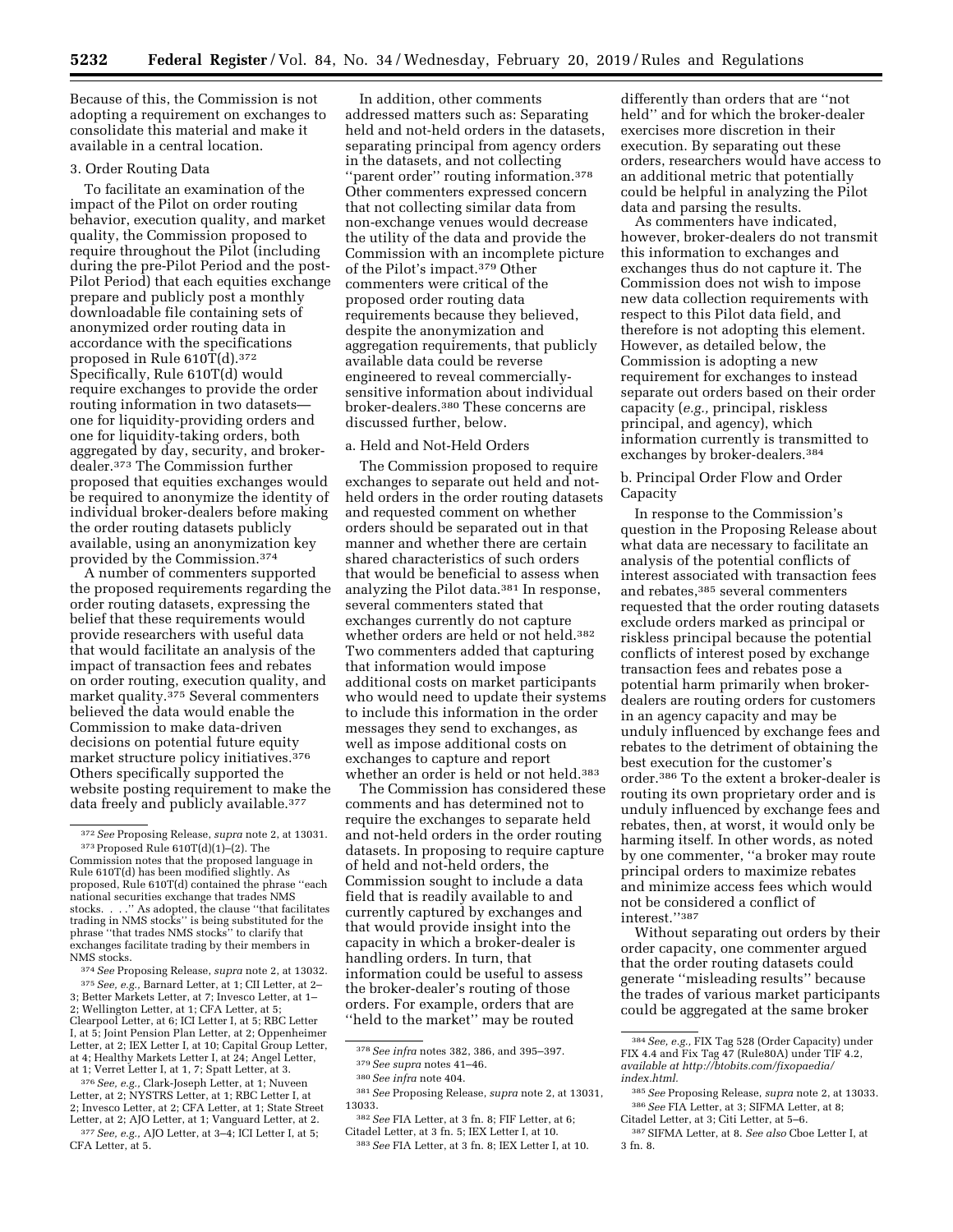due to ''direct market access arrangements,'' and these orders would be indistinguishable from customer orders routed by that broker.388 In this way, agency orders (which are subject to conflicts of interest concerns that are relevant to the Pilot) could be mixed in with principal orders (which are not subject to conflicts of interest concerns that are relevant to the Pilot) and the inability to distinguish them could cloud the results. Accordingly, one commenter recommended separating principal and agency orders in the order routing datasets, while continuing to include both types of order flow.389 The commenter believed that specifically identifying the extent to which orders are principal orders or agency orders ''would further facilitate the analysis of order flow and a better understanding of the efficacy of the [P]ilot.'' 390

After careful consideration of these comments, the Commission has determined to require exchanges to separate out orders by order capacity (*e.g.,* principal, riskless principal, and agency). Requiring exchanges to separately aggregate orders according to their order capacity will allow researchers to more precisely parse the data as recommended by several commenters, particularly when analyzing the potential conflicts of interest in broker-dealer routing presented by exchange fee-and-rebate pricing models. For example, researchers will be able to separate out and exclude principal orders when studying conflicts of interest, as conflicts of interest do not present the potential for harmful impact with respect to such orders as they do for agency orders where the broker-dealer is routing for others. In addition, researchers will be able to include orders of any order capacity when studying other questions, such as intermediation, queue length, and time to execution, as such issues are relevant to orders of any capacity.

Further, the Commission believes that principal orders should be included in the order routing datasets, as the Pilot is designed to assess more than just conflicts of interest between brokers and their customers in order routing. It also is designed to observe the impact of exogenous shocks to transaction fees and rebates on execution quality and market quality broadly. Accordingly, the Pilot will provide the opportunity to obtain useful data on matters such as

intermediation, queue length, and time to execution; the impact of fees and rebates on liquidity adding and liquidity removing activity; the relationship between payment of rebates on making activity (or taking activity on an inverted exchange) and fee levels for taking activity (or making activity on an inverted exchange); and the impact of fees and rebates on order routing behavior generally. Consideration of these issues directly implicates principal order flow and, as such, the Commission believes it is critical for the aggregated volume statistics included in the order routing datasets to include principal orders.

# c. Order Designation

In response to questions in the Proposing Release on specific measures and data that would facilitate an analysis of the effects that changes to transaction fees and rebates have on order routing behavior, execution quality, and market quality, several commenters recommended that the Commission analyze the impacts of fees and rebates on various aspects of the execution quality of investors' limit orders.391 Further, on the impact that prohibiting rebates may have on quoted spreads and displayed liquidity, commenters also disagreed about the willingness and ability for investors, other than those that are motivated by rebate capture, to post liquidity in order to capture the quoted spread.392 In addition, in attempting to utilize transaction data to analyze the impact of reduced or eliminated rebates, one commenter recommended that the dataset exclude orders that presently are not eligible for rebates, such as those designated for participation in opening and closing auctions.393

While analyzing the impact of reduced or eliminated rebates is one potential analysis for which the Pilot's data may be useful, the Pilot's purpose is broader in scope. As such, the Commission continues to believe that it is appropriate for the order routing datasets to capture all liquidityproviding and liquidity-taking orders. However, in response to the commenters' recommendations discussed above and in an effort to ensure that the order routing data be as useful as possible and facilitate an analysis of the impacts of the Pilot, the

Commission has determined to further refine the order routing dataset by requiring exchanges to report separately the volume statistics by ''order designation,'' which will require exchanges to separate out post-only orders as well as auction orders.

Separating the volume statistics in this manner will allow isolation of the cumulative number of post-only orders, which are limit orders that include instructions to never remove liquidity, and may be more reflective of a rebatesensitive market participant. With the data further refined in this manner, the Commission believes the data will be more useful in analyzing the impacts of the Pilot both in comparing the pre-Pilot data to the Pilot data and in comparing the data across the Test Groups and Control Group during the Pilot. In particular, the further refinement will facilitate assessment of the impact of the Pilot on the willingness of investors to passively post orders and their ability to obtain queue priority (*i.e.,* represent the best price in the exchange's limit order book) and capture the quoted spread when doing so (*i.e.,* buy on the bid and sell on the offer).394

Furthermore, with respect to auction orders, which are orders specifically designated for execution in either an opening or closing auction, instead of separating out auction orders, exchanges may instead elect to simply exclude them from the order routing datasets, as an alternative means of complying with the order designation requirement. The Commission has determined to allow the exchanges to choose between these two approaches so that they may choose the option that is the least burdensome. If exchanges choose to include auction order data in the order routing datasets, they will need to comply with the requirement by separating orders by order designation, so that these orders may be separately identified and accounted for in any analyses of the Pilot's data.

The ability to isolate auction orders recognizes the uniqueness of the auction process and will facilitate separation of that data in order to study the Pilot's impact on trading during the regular market session without potentially biasing the results by including auction activity, for which different trading rules, order types, and fees apply.

<sup>388</sup>*See* FIA Letter, at 3 fn. 9.

<sup>389</sup>*See* Clearpool Letter, at 6.

<sup>390</sup> *Id.* 

<sup>391</sup>*See, e.g.,* Fidelity Letter, at 8; ICI Letter I, at 5; SIFMA Letter, at 5–6; IEX Letter I, at 2. *See also*  Proposing Release, *supra* note 2, at 13033.

<sup>392</sup>*See supra* notes 224–225 and accompanying text.<br><sup>393</sup> See Mulson Letter I.

<sup>&</sup>lt;sup>394</sup> See supra Section II.C.10.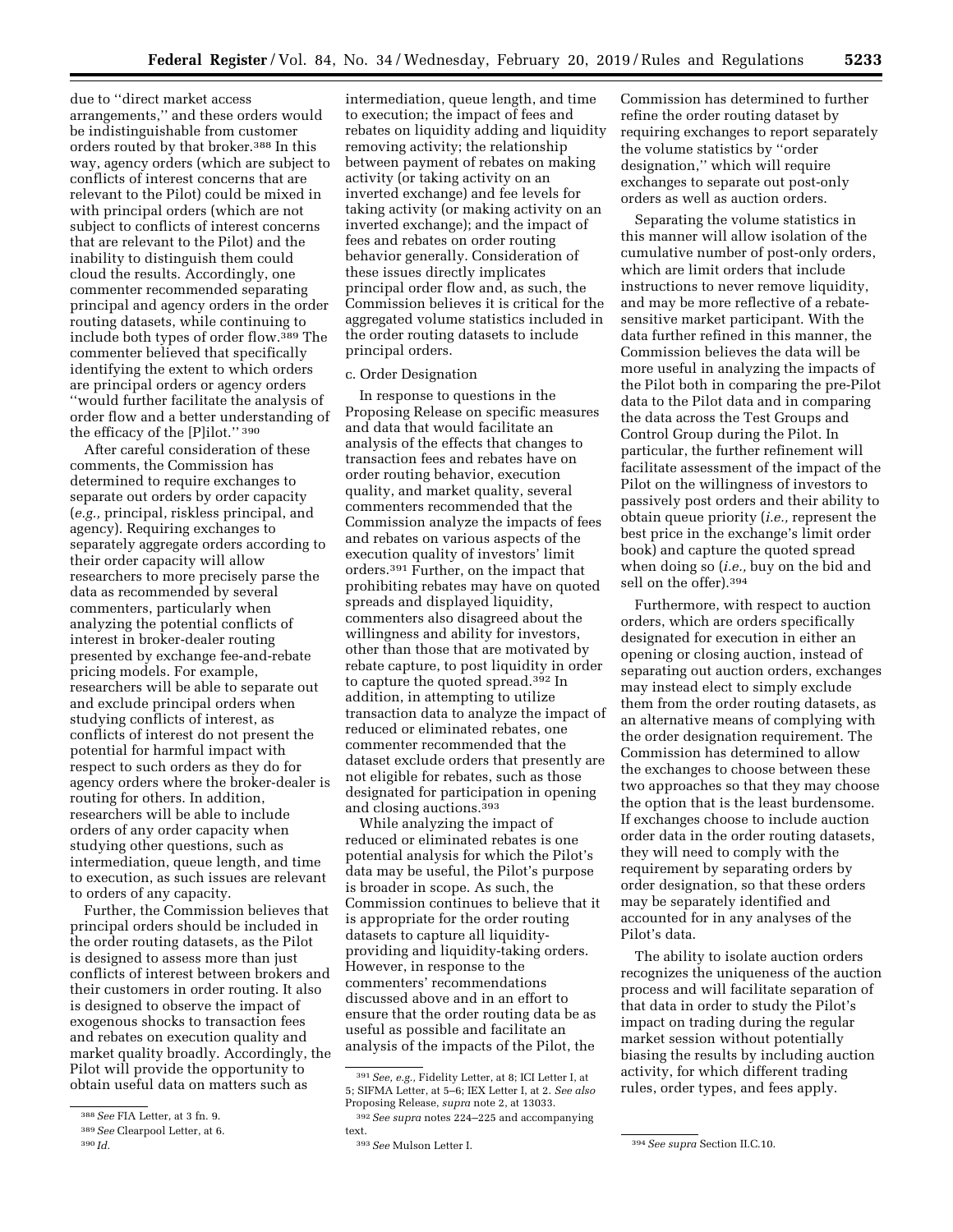## d. Broker Routing Data

Several commenters addressed the utility of obtaining order routing data from broker-dealers that route customer orders in assessing the potential conflicts of interest related to transaction fees and rebates.395 Several of these commenters explained that obtaining data from broker-dealers (in addition to or in place of obtaining such data from exchanges) would facilitate an analysis of the impact of transaction fees and rebates on order routing behavior and potential conflicts of interest from the perspective of customers, as the brokers would have information that can be used to assess the execution quality of a ''parent order'' and would provide information on the broader universe of potential routing destinations, including non-exchange trading venues.396 One commenter added that investors needed to conduct their own analyses of their orders to understand the impact of the Pilot on their brokers.397

The Commission is not requiring data collection from broker-dealers or nonexchange trading venues. The order routing datasets will include aggregated data from exchanges (as opposed to individual order level data from brokerdealers) representing the sum totals of the ''child'' orders that are processed by an exchange. While the Pilot will not capture the entire lifecycle of a ''parent'' order from its inception, the Commission believes that its approach will minimize the implementation costs on market participants while ensuring that the Commission and researchers have useful data on child orders to observe the impacts of introducing exogenous shocks to exchange transaction fees and rebates. The order routing data provided by the exchanges represents the information that would be directly correlated to these exogenous shocks. Data that is available elsewhere 398 will provide the ability to understand any observed changes in order flows or market share to nonexchange venues during the Pilot.

Further, the Commission agrees with the commenters that noted that market participants need to conduct their own analyses of their own order flow. If market participants conduct their own analyses, including parent order-level

analyses, and wish to provide that information to the Commission and the public, the Commission would be able to consider the information in assessing the Pilot's ultimate impact on order routing behavior, execution quality, and market quality. The Commission encourages market participants to conduct analyses and make the results of their analyses public. The Commission also encourages any interested party that prepares an analysis of the Pilot to submit it to the Commission for posting on the Commission's website.399

## e. Directed Orders

Two commenters recommended that the order routing datasets identify whether orders are directed or nondirected.400 One of these commenters believed that directed orders do not feature ''the same level of discretion and conflicts of interest that are the primary focus of the'' Pilot.401 After careful consideration of these comments the Commission has determined not to require the order routing datasets to identify directed orders. The Commission recognizes that researchers may be interested in isolating orders directed by customers to specific exchanges because these orders may not be subject to the same potential conflicts of interest that may be present when a broker chooses where to route a customer order. However, separating out directed orders in the datasets (which report *aggregated* data and not order-byorder data) would require exchanges and broker-dealers to incur additional costs in preparing the Pilot's order routing data. Further, the Pilot is designed to assess more than just conflicts of interest between brokers and their customers in order routing, and separate identification of directed and non-directed orders is not germane to the other questions the Pilot is designed to explore. Accordingly, the Commission believes that the additional implementation costs that adding such a requirement would impose are not justified by any benefits that may accrue from identifying, on an aggregated basis, directed orders in the order routing data.

f. Utilizing the Consolidated Audit Trail

Two commenters recommended that, instead of requiring separate order routing datasets, the Commission instead use data that the equities exchanges will report to the

Consolidated Audit Trail (''CAT'').402 In the Proposing Release, the Commission stated that if the equities exchanges are reporting to the CAT at the time the Pilot commences, they would be able to compile the order routing datasets by utilizing the data they collect pursuant to the CAT national market system plan.403 However, there have been delays in the development and building of the CAT, and the reporting required by the first phase of the CAT NMS Plan has been delayed. Although the exchanges and FINRA have recently begun to report certain data to the CAT central repository, they continue to work to fully implement the first phase of the CAT NMS Plan, including linkages between reported events and regulators' query functionality. The Commission believes that it is important to proceed with the Pilot and not delay the Pilot until the exchanges have begun full reporting to the CAT and the CAT operates in a manner that would facilitate the data analysis contemplated by the Pilot.

g. Anonymization and Public **Availability** 

Several commenters expressed concerns about having the exchanges publicly post the order routing datasets, despite the requirement that the exchanges anonymize the identities of broker-dealers before making the datasets publicly available. These commenters believed that the order routing data could potentially be ''reversed engineered'' such that market participants might be able to ascertain the identities of individual brokerdealers in some circumstances.404 In contrast, one commenter acknowledged that ensuring confidentiality is ''critical'' and was ''pleased to see that the SEC has recognized this in proposing anonymizing certain of the proposed data to protect confidential information.'' 405

Of the commenters concerned about the potential for reverse engineering, one of these commenters provided an example of how the information could

<sup>395</sup>*See, e.g.,* Healthy Markets Letter I, at 24–25; Pragma Letter, at 3; NYSE Letter I, at 9–10; NYSE Letter II, at 12–13; Viable Mkts Letter, at 2; Babelfish Letter, at 3.

<sup>396</sup>*See e.g.,* Healthy Markets Letter I, at 24–25; Pragma Letter, at 3; NYSE Letter I, at 9-10; NYSE Letter II, at 12; Viable Mkts Letter, at 2.

<sup>397</sup>*See* Babelfish Letter, at 3.

<sup>398</sup>*See* FINRA OTC Transparency Data, *available at [https://otctransparency.finra.org/.](https://otctransparency.finra.org/)* 

<sup>399</sup>*See supra* note 302 and accompanying text. 400*See* Healthy Markets Letter I, at 23–24; Clearpool Letter, at 6.

<sup>401</sup>Healthy Markets Letter I, at 23.

<sup>402</sup>*See* Citadel Letter, at 3; TD Ameritrade Letter, at 6. In response to the Commission's solicitation of comment in the Proposing Release on whether the CAT repository, if it were operational, would provide sufficient data to evaluate the Pilot, one commenter stated that it believed the data reported from the CAT would provide the necessary information with respect to order routing data. *See*  FIF Letter, at 2.

<sup>403</sup>*See* Proposing Release, *supra* note 2, at 13031 n. 172 and accompanying text.

<sup>404</sup>*See, e.g.,* FIA Letter, at 3; Virtu Letter, at 7– 8; SIFMA Letter, at 6; FIF Letter, at 2; Citadel Letter, at 4; Citi Letter, at 6; TD Ameritrade Letter, at 5; STANY Letter, at 5; IEX Letter I, at 10; Credit Suisse Commentary, at 6; Morgan Stanley Letter, at 4. 405*See* Clearpool Letter, at 6–7.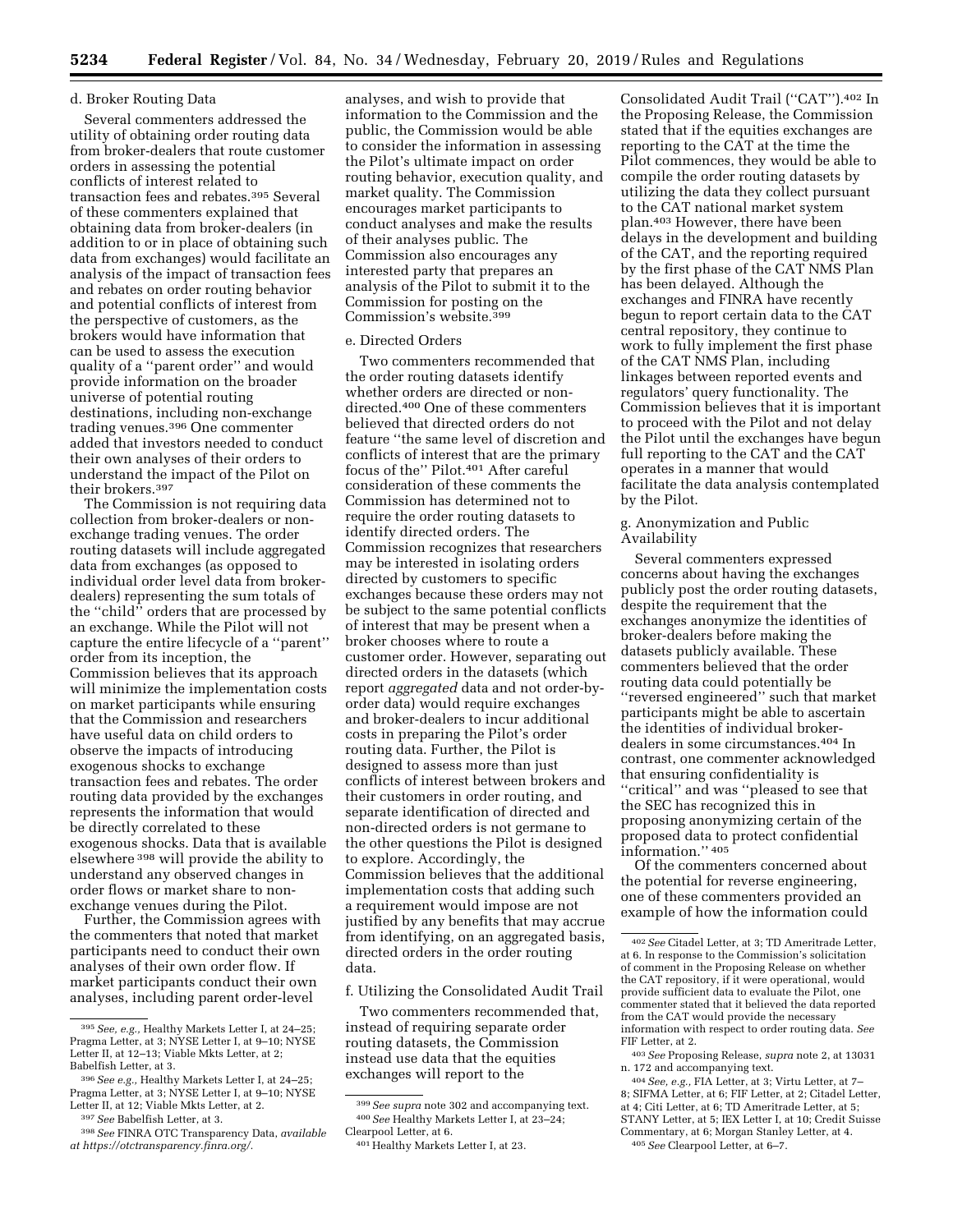be reverse engineered if ''a market participant could direct a large order in a particular symbol to a specific brokerdealer, and then identify the presence of that order'' in the order routing datasets.406 This commenter added that market participants may also be able to compare the order routing datasets with reports published pursuant to 17 CFR 242.605 (Rule 605 of Regulation NMS) to determine the identity of brokerdealers.407 Once a broker-dealer's identity is likely known, this commenter believed that competitors could use the order routing datasets to discern that broker's ''(a) market share and activity in a given security, (b) overall routing practices, and (c) relative aggressiveness or passiveness in specific securities." <sup>408</sup> This commenter also believed that strategies used by institutional investors that are customers of broker-dealers ''may also be susceptible to reverseengineering.'' 409 Another commenter added that it believed ''market participants and others will be able to identify certain broker-dealers routing strategies by comparing the Pilot data to publicly available 17 CFR 242.606 (Rule 606) disclosures, or by other means,'' although it did not specify those other  $means.<sup>410</sup>$ 

Several of the commenters that expressed concern about the public availability of the order routing data, despite the proposed anonymization requirements, recommended approaches to address their concerns. Some of these commenters stated that the Commission should receive order routing data at the broker-dealer level, but that the public should only have access to data that is further aggregated, such that the data would include statistics for firms of similar types or business models, or simply aggregate all orders received by the exchange.411 However, in contrast, two commenters noted that the order routing data aggregated by broker would be important to analyses undertaken by researchers and therefore should be made more broadly available.412 Two other commenters suggested that if the order routing data aggregated by broker would be helpful for researchers, the Commission should provide that data to researchers only if they sign a non-

410*See* TD Ameritrade Letter, at 5.

disclosure agreement.<sup>413</sup> In addition, three commenters recommended that if order routing datasets are to be made publicly available on exchange websites, they should be subject to a 120 day delay instead of a 30 day delay.<sup>414</sup>

The Commission appreciates commenters' concerns about the need to safeguard the confidentiality of the order routing datasets. The Commission agrees that if market participants were able to identify specific broker-dealers in the datasets, there is the potential that the data could be reverse engineered to reveal proprietary information about trading attributable to specific broker-dealers. The Commission has revised its approach to eliminate the public availability of the order routing datasets to help address these concerns, while still furthering the goals of the Pilot. More specifically, to address commenters' concerns with the public availability of the data and the exchanges' role in preparing it for dissemination, the Commission is not adopting the requirement for the exchanges to anonymize 415 and publicly post the order routing data.

The Commission, however, believes it is important for the Commission itself to have access to the order routing dataset, so the Commission can consider the effects of rebates and transaction-based fees on order routing behavior, execution quality, and market quality. Accordingly, given the potential for reverse engineering, the Exchanges will be required to provide order routing data directly to the Commission.

While the Commission anticipated benefits from market participants, researchers, and others in conducting independent analysis of the Pilot and its impacts, the Commission has carefully balanced the concerns about possible reverse engineering of the order routing data against these benefits. The Commission believes that it can assess the effects of the transaction-fee and rebate models on order routing behavior and thereby achieve this goal of the Pilot without requiring public disclosure of order routing data attributable to a specific broker-dealer.

The Commission is not adopting the requirement for exchanges to make public in an anonymized form the order

routing data, but the exchanges will instead identify individual brokerdealers by MPID or CRD number in the order routing data they send to the Commission. The Commission recognizes that order routing data attributable to a specific broker-dealer is particularly sensitive and is non-public information.416 The Commission, however, intends to make public analyses, results, and studies using the order routing data. In determining whether and how to make public this or any other information, the Commission will be sensitive to the concerns articulated by commenters and will consider steps such as aggregating or anonymizing order routing data.

Specifically, the Commission is adopting a requirement for each exchange to prepare and transmit directly to the Commission, in pipedelimited ASCII format, no later than the last day of each month, a file containing sets of order routing data.417 While the Commission is not requiring the exchanges to anonymize the data and thus will no longer provide exchanges with the Broker-Dealer Anonymization Key, the Commission is requiring each exchange to provide its order routing data by broker-dealers' CRD number and MPIDs in order to provide aggregated broker-dealer level data to the Commission to facilitate its analysis of the data.418

The Commission believes that the suggested alternative to further aggregate the datasets, for example, to combine the data of several firms together or combine all firms together, would seriously compromise the ability of researchers to investigate the potential conflicts of interest in routing because researchers would not be able to see an individual broker-dealer's orders across all exchanges and thereby would not be able to assess how any particular broker-dealer may have been influenced by fees and rebates at

417*See* Proposing Release, *supra* note 2, at 13033 (asking whether commenters think exchanges should be required to report the datasets directly to the Commission). Further, in its Proposal, the Commission noted that it considers the order routing data to be ''regulatory'' information and proposed to prohibit exchanges from accessing or using the information for commercial purposes. *See id.* at 13032. The Commission is adopting as proposed the prohibition on exchange personnel accessing the data for commercial purposes, as exchanges will have access to the information. 418*See id.* at 13032. *See also* Rule 610T(d)(1)(iv) and (d)(2)(iv).

<sup>406</sup>Citadel Letter, at 4.

<sup>407</sup>*See id.* 

<sup>408</sup> *Id.* 

<sup>409</sup> *Id.* 

<sup>411</sup>*See, e.g.,* Citadel Letter, at 4; Credit Suisse Commentary, at 6; IEX Letter I, at 10; Morgan Stanley Letter, at 4; STANY Letter, at 5; SIFMA Letter, at 6–7; TD Ameritrade Letter, at 5; FIF Letter, at 7.

<sup>412</sup>*See* Lipson Letter, at 1; Spatt Letter, at 3.

<sup>413</sup>*See* Citadel Letter, at 5; Citi Letter, at 6. 414*See* SIFMA Letter, at 7; STANY Letter, at 5; Fidelity Letter, at 11.

<sup>415</sup>Several commenters expressed concerns that the equities exchanges would have access to the Broker Dealer Anonymization Key. *See, e.g.,* Virtu Letter, at 8; SIFMA Letter, at 7; FIF Letter, at 2; STANY Letter, at 5; IEX Letter I, at 10; Morgan Stanley Letter, at 4. As adopted, the exchanges would not have access to the Broker Dealer Anonymization Key, which addresses the commenters' concerns.

<sup>416</sup>The Commission will deem broker-dealer identifying order routing data as being subject to a confidential treatment request under 17 CFR 200.83 without the need to submit a request. The Freedom of Information Act provides at least two potentially pertinent exemptions under which the Commission has authority to withhold certain information. *See*  5 U.S.C. 552(b)(4) and (8).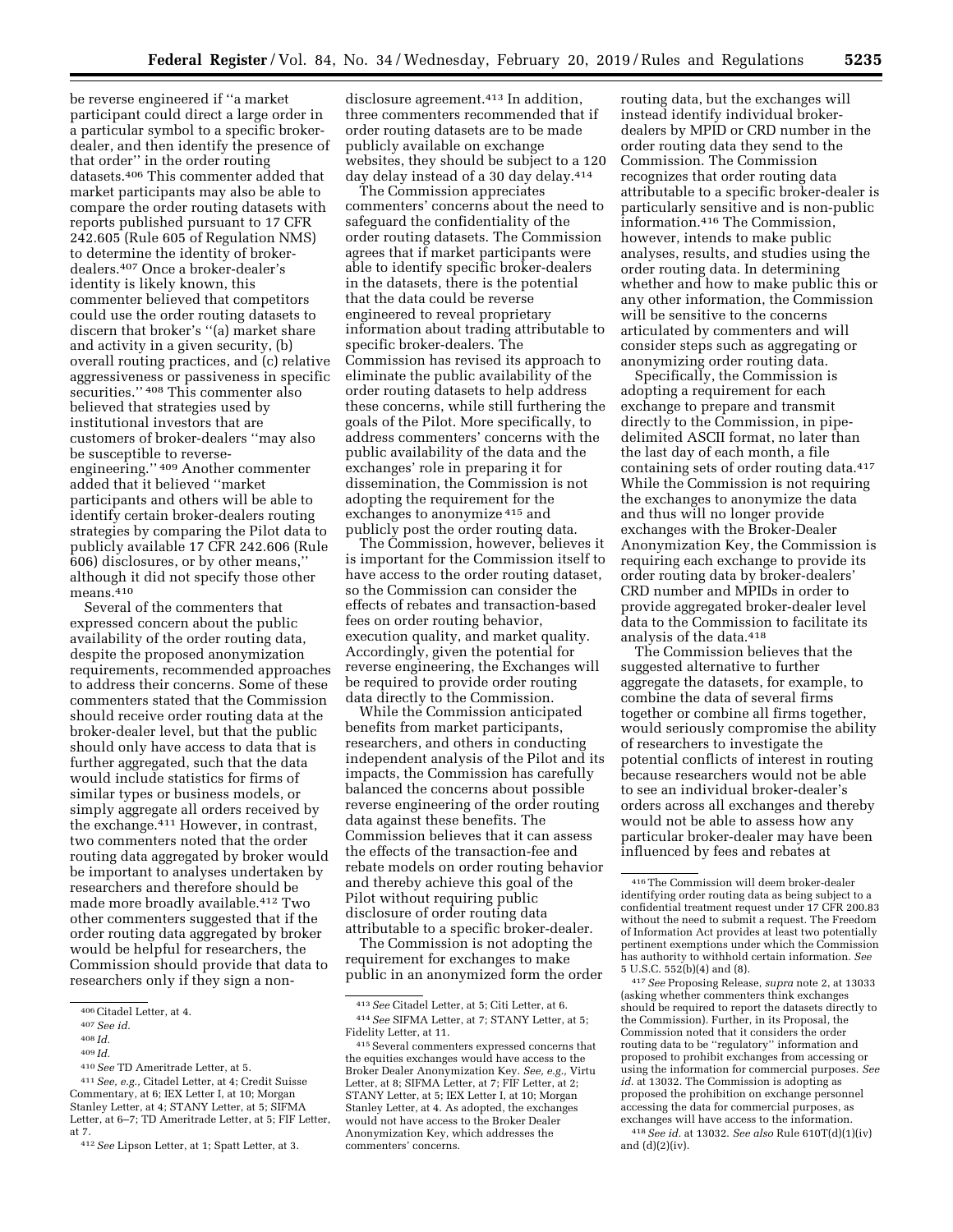different exchanges.419 Because brokerdealer level data already is consolidated (*i.e.,* the data would not separate out individual customer activity), adding another level of consolidation by grouping broker-dealers together would cloud insight into the potential conflicts of interest question, rendering the data potentially useless for the purpose of studying conflicts of interest. Accordingly, the Commission continues to believe that it needs access to the order routing data in its proposed form, without further aggregation of the data.420

## *F. Implementation*

The Commission proposed to publish a notice setting forth the start and end dates of the pre-Pilot, Pilot, and post-Pilot Periods.421 If applicable, the Commission also would publish a notice if it determines to suspend the one-year sunset of the Pilot Period.422 As discussed in the Proposing Release, the start date of the pre-Pilot Period would be one month from the date the Commission issues the notice, and the end date of the pre-Pilot Period would be six months from the pre-Pilot Period's start date. Thus, the Pilot, which is to start at the conclusion of the pre-Pilot Period, would begin seven months from the date the Commission issues the notice. The post-Pilot Period would commence at the conclusion of the Pilot and would end six months from the post-Pilot Period's start date. The Commission proposed to publish the initial notice setting forth the start date for each of the Pilot's three periods, and do so with a one-month minimum advance notice in order to allow the equities exchanges to finalize their preparations for the Pilot's pre-Pilot Period, as well as provide at least a seven-month advance notice to market participants of the start date on which

420The Commission notes that the proposed language in Rule  $610T(d)(1)(vi)(F)$ ,  $(d)(1)(xi)(H)$ , and  $(d)(2)(vi)(F)$  has been modified slightly. As proposed, Rule 610T(d)(1)(vi)(F) and Rule  $610T(d)(2)(vi)(F)$  both noted that the order size code at the largest share bucket was ''> 10,000.'' As adopted, the largest share bucket order size code will be reflected as ''≥ 10,000 share bucket.'' In addition, as proposed, Rule 610T(d)(1)(xii)(H) set forth a time frame of ''> 30 minutes of order receipt.'' As adopted, that time frame will be clarified to state that the time frame is ''≥30 minutes of order receipt.

421*See* Proposing Release, *supra* note 2, at 13033. 422*See id.* 

the Pilot's conditions would go into effect.423

One commenter agreed that a onemonth period between the Commission's notice and the start of the pre-Pilot Period would be ''sufficient provid[ed] there are no changes to the Pilot securities lists and assigned test/ control groups.'' 424 This commenter also agreed that the proposed sevenmonth period following the Commission's notice would be ''sufficient to prepare for the Pilot.'' 425 However, this commenter requested that ''any technical specification materials required to support implementation of the Pilot be reviewed with the industry and finalized in an expeditious manner, six months prior to the launch of the pre-Pilot data gathering phase,'' which the commenter believed would ''allow[ ] necessary time for industry firms to properly scope necessary development work and assign respective resources.'' 426 Another commenter, however, did not believe that a one month period prior to the start of the pre-Pilot period would be sufficient for the industry to prepare and instead estimated that ''the implementation of the pre-Pilot processing alone [would] take between three to four months.'' 427 As discussed and addressed above, a few commenters recommended that the Pilot begin with a limited phase-in period with a small number of securities.428

After careful consideration of the comments received, the Commission continues to believe that the proposed implementation approach should provide adequate notice and time for those impacted by the Pilot to prepare for its requirements. The Pilot will begin with a six-month pre-Pilot period during which exchanges will not need to revise their fees to comply with the Pilot. At the conclusion of the pre-Pilot Period, exchanges will be required to revise any of their fees, which will apply to the Pilot Securities, that currently exceed the terms of the Pilot's Test Groups. While the Exchange Act allows exchanges to file their fees for immediate effectiveness, exchanges may choose to preview their Pilot-related fee changes to their membership to provide them with additional time to adjust their order routing systems in response to those changes.429 The Commission

does not anticipate that technical specification materials will be required to support implementation of the Pilot by broker-dealers because the Pilot solely concerns exchange fees which exchanges commonly adjust with little or no advance notice though immediately effective fee filings with the Commission. Therefore, brokerdealers currently are accustomed to accommodating the types of fee changes that would be required to comply with the requirements of the Pilot.

Further, the Commission believes that publishing the start date for each of the Pilot's three periods in advance, with at least one month's advance notice, will provide the exchanges with time to prepare the three types of data required by the Pilot. First, because the Commission will determine the initial List of Pilot Securities, the exchanges will only need to perform the ministerial task of separating out their listed issuers and creating the Pilot Securities Exchange Lists and Pilot Securities Change Lists. Second, the Exchange Transaction Fee Summaries will require each exchange to summarize its own fees, for which it is solely responsible, in the specified XML format. For the initial Exchange Transaction Fee Summary, which would be posted prior to the start of trading on the first day of the pre-Pilot Period, exchanges would not need to include information that is calculated on a look-back basis, because the lookback period for that report would predate the pre-Pilot Period. Accordingly, preparation of the initial Exchange Transaction Fee Summary report should be streamlined.430 Finally, the order routing datasets, because they also are prepared on a look-back basis, will not need to be prepared until the end of the second month of the pre-Pilot Period (as it will contain data for the first month of the pre-Pilot period).431 Accordingly, the Commission continues to believe that the proposed time frames set forth in Rule 610T(c)(4) are sufficient to allow the equities exchanges and market participants to prepare for the requirements of the pre-Pilot Period, the Pilot Period, and the post-Pilot Period.

<sup>419</sup>*See, e.g.,* CFA Letter, at 5 (believing that ''breaking the data out at the broker-dea[le]r level will permit a closer examination of how different broker-dealers may change their order routing behavior in response to changes in fees and rebates at each exchange.''); Lipson Letter, at 1; Spatt Letter, at 3; Better Markets Letter, at 7; Healthy Markets Letter I, at 24 fn. 87.

<sup>423</sup>*See id.* at 13033–34.

<sup>424</sup>*See* FIF Letter, at 7–8.

<sup>425</sup>*See id.* at 8.

<sup>426</sup>*See* FIF Letter, at 8.

<sup>427</sup>*See* Cboe Letter I, at 21.

<sup>428</sup>*See supra* notes 349–350 and accompanying text.

<sup>429</sup>Although broker-dealers will need to account for different fee and rebate levels across two Test

Groups and the Control Group if exchanges maintain different fee and rebate levels across the treatment groups, they will have seven months before the start of the Pilot Period to update their execution algorithms, including to accommodate the prohibition on rebates and Linked Pricing in the no-rebate Test Group.

<sup>430</sup>The fields in the Exchange Transaction Fee Summary that are calculated based on a look-back period to the prior month are: Rule 610T(e)(9) (month and year of the average and median figures); (12) average take/make; and (13) median take/make. 431*See* Proposed Rule 610T(d).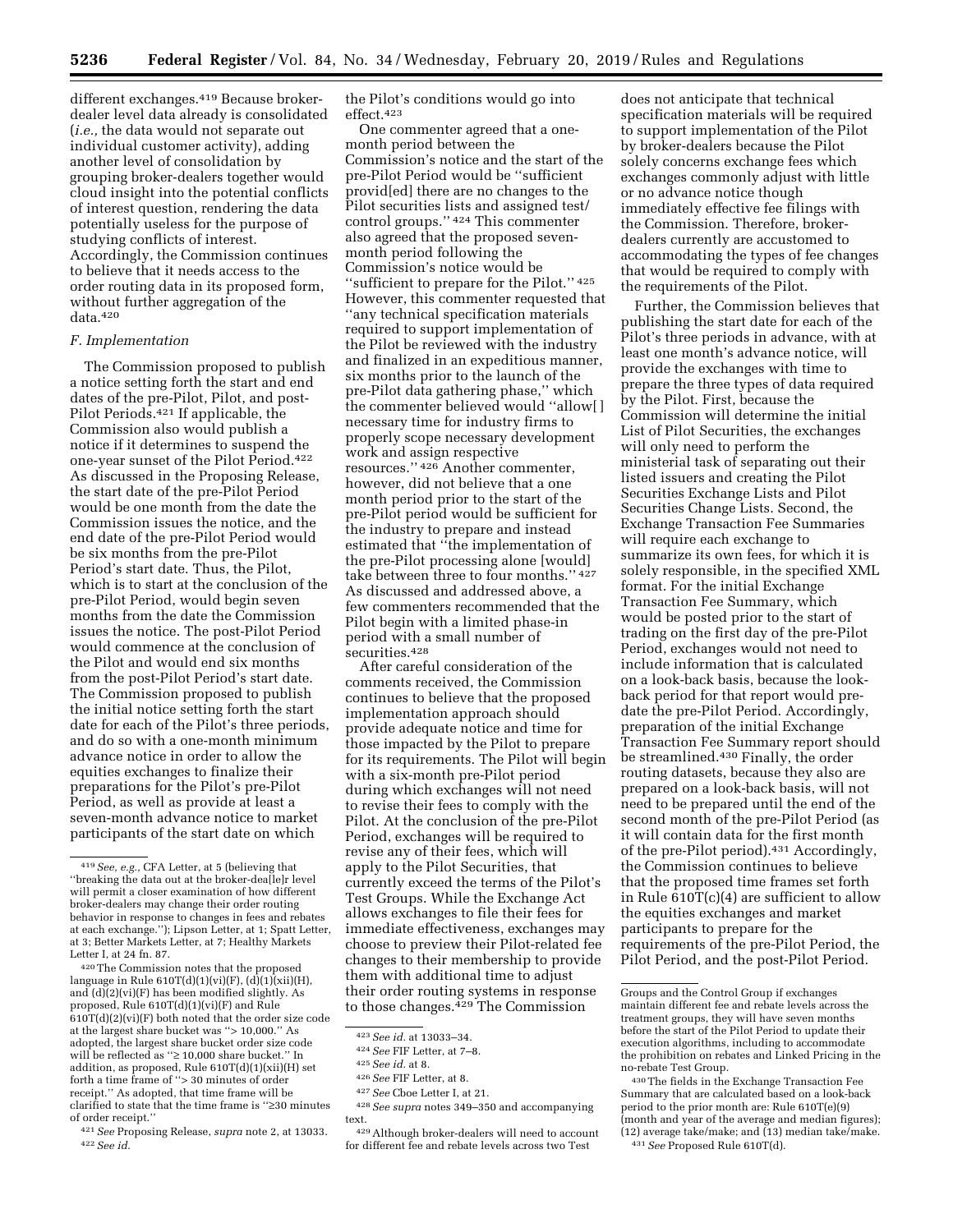No comments were received regarding the required notice to suspend the automatic sunset provision. Accordingly, the Commission adopts this aspect of the Pilot for the reasons outlined in the Proposing Release.

## *G. The Commission's Authority To Conduct the Pilot*

The Commission is adopting the Pilot in furtherance of its statutory responsibilities. In 1975, Congress directed the Commission, through enactment of Section 11A of the Exchange Act, to use its authority under the Exchange Act to facilitate the establishment of a national market system to link together the multiple individual markets that trade securities. Congress intended the Commission to take advantage of opportunities created by new data processing and communications technologies to preserve and strengthen the securities markets. Congress also directed the Commission to exercise this authority ''to carry out'' certain ''objectives,'' which include assuring: "economically" efficient execution of securities transactions''; ''fair competition among brokers and dealers, among exchange markets, and between exchange markets and markets other than exchange markets''; the ''availability . . . of information with respect to quotations for and transactions in securities''; and '' an opportunity . . . for investors' orders to be executed without the participation of a dealer.'' 432 In addition, the Exchange Act elsewhere requires that the rules of national securities exchanges (i) ''provide for the equitable allocation of reasonable dues, fees, and other charges among its members and issuers and other persons using its facilities,'' (ii) not be designed to ''permit unfair discrimination between customers, issuers, brokers, or dealers,'' and (iii) not ''impose any burden on competition not necessary or appropriate in furtherance of the purposes of [the Act].'' 433

433 15 U.S.C. 78f(b)(4), (b)(5), (b)(8). The Commission also has authority to adopt the Pilot pursuant to Exchange Act Sections 17(a) [15 U.S.C. 78q(a)] (requiring each exchange to make and keep'' for prescribed periods such records, furnish such

Through these provisions Congress conferred on the Commission ''broad authority to oversee the SROs' '. . . operation . . .' of the national market system.'' 434 And it is pursuant to this authority that the Commission originally adopted Rule 610(c). The Pilot reflects the Commission's efforts to evaluate, in light of changing market conditions, whether the existing transaction-based fee and rebate structure continues to further the statutory goals. In that sense, the Pilot follows as an appropriate progression from Rule 610, and it represents an important step in the Commission's continuing obligation to implement Congress's objectives for the national market system.

The Commission disagrees with the suggestion by one commenter that the Pilot is inconsistent with Exchange Act Section 19(b)(3)(A), which sets out part of the process by which proposed rule changes by self-regulatory organizations may become effective.435 Contrary to the commenter's suggestion, nothing in Section 19 interferes with the Commission's authority described elsewhere in the Exchange Act. Indeed, Section 19 itself makes clear that the Commission retains ultimate authority over the rules of registered exchanges, providing that ''[n]o proposed rule change [by a self-regulatory organization] shall take effect unless approved by the Commission or otherwise permitted in accordance with [Section  $19(b)$ ]'' <sup>436</sup> and making clear that the Commission retains authority to suspend and institute proceedings to approve or disapprove even those exchange rules that are permitted to take effect upon filing with the Commission.437 Moreover, Section 19 explicitly permits the Commission to summarily implement or suspend any such proposed rule changes if, in the Commission's view, doing so would serve the public interest, protect investors, or assist in maintaining fair and orderly markets.438 And it makes clear that the Commission retains

434City of Providence, Rhode Island v. BATS Global Mkts., Inc., 878 F.3d 36, 41 (2d Cir. 2017).

435*See* Cboe Letter I, at 10–11. *See* 15 U.S.C. 78s(b)(3)(A).

436 15 U.S.C. 78s(b)(1).

authority to amend exchanges' rules on its own initiative.439

Commenters also disagreed about whether the Pilot complied with the Commission's statutory obligations under the Administrative Procedure Act 440 (''APA'') and whether the Pilot is consistent with the Exchange Act.441 For example, working from the premise that the APA requires the Commission to '' 'examine[ ] the relevant data and articulate[ ] a satisfactory explanation for its action including a rational connection between the facts found and the choices made,' '' 442 one commenter believed that the Commission ''lacks the administrative record,'' ''evidence'' and ''analysis'' that would be ''needed to justify such drastic government intrusion into free markets.'' 443 Another commenter, however, disputed that notion and observed that the Commission had developed the Pilot, in part, by relying on ''empirical literature'' that ''is directly on point and speaks to the potential distortionary effects that the pilot program is designed to study'' and that ''certainly provides strong empirical support for further analysis by way of data generated through a pilot study.'' 444 The responding commenter also found it significant that the Commission was ''presently in the midst of a formal notice and comment process . . . which was informed by years of discussion at, and a proposal from, the [EMSAC]'' and that the Commission ''had chosen to act via a pilot program rather than a proposal for a long-term rule.'' 445 The commenter therefore believed the

441A few commenters suggested that the Pilot ''would not withstand judicial scrutiny'' because certain aspects of the Pilot were ''arbitrary and capricious and not in accordance with law.'' *See, e.g.,* Nasdaq Letter I, at 3. Specifically, these commenters challenged the sufficiency of the Commission's economic analysis, the exclusion of non-exchange trading centers from the Pilot, the inclusion of ETPs in the Pilot, the ability of the Pilot to provide the Commission with usable data, and the Commission's decision to pursue a Pilot instead of other market structure initiatives. *See, e.g.,* Nasdaq Letter I, at 1–4, 8–9, 11; Cboe Letter I, at 12; NYSE Letter, at 2–3, 7. These specific concerns are addressed in Section IV (discussing the Commission's economic analysis), Section II.A.4 (discussing the exclusion of non-exchange trading centers from the Pilot), Section II.B.3 (discussing the inclusion of ETPs in the Pilot), Section II.E (discussing the ability of the Pilot to provide the Commission with usable data), notes 307–319 *supra* (discussing the Commission's decision to pursue a Pilot in conjunction with other market structure initiatives).

442Nasdaq Letter I, at 11 (quoting Motor Vehicle Mfrs. Ass'n of U.S., Inc. v. State Farm Mut. Auto. Ins. Co., 463 U.S. 29, 43 (1983)).

443 *Id.* at 11–12.

445 *Id.* at 6.

<sup>432</sup> 15 U.S.C. 78k–1(a)(1)(C), (a)(2); *see also id.*  sec. 78k–1(c)(1) (stating that self-regulatory organizations shall not make use of the mails or any means or instrumentality of interstate commerce to collect, process, distribute, publish, or prepare for distribution or publication any information with respect to quotations to assist, participate in, or coordinate the distribution or publication of such information, or to effect any transaction in, or to induce or attempt to induce the purchase or sale of, any such security in contravention of such rules and regulations as the Commission shall prescribe to ''assure the . . . fairness and usefulness of the form and content of such information'').

copies thereof, and make and disseminate such reports as the Commission, by rule, ''prescribes as necessary or appropriate in the public interest, for the protection of investors, or otherwise in furtherance of the purposes of [the Act]''), and 23(a) [15 U.S.C. 78w(a)] (granting the Commission the power to make such rules and regulations as may be ''necessary or appropriate to implement the provisions of this chapter'' for which the Commission is responsible or for the execution of the functions vested in the Commission by the Act).

<sup>437</sup> *Id.* Sec. 78s(b)(3).

<sup>438</sup> *Id.* Sec. 78s(b)(3)(B), (C).

<sup>439</sup> *Id.* Sec. 78s(c).

<sup>440</sup> 5 U.S.C. 500, *et seq.* 

<sup>444</sup> Verret Letter I, at 5–6.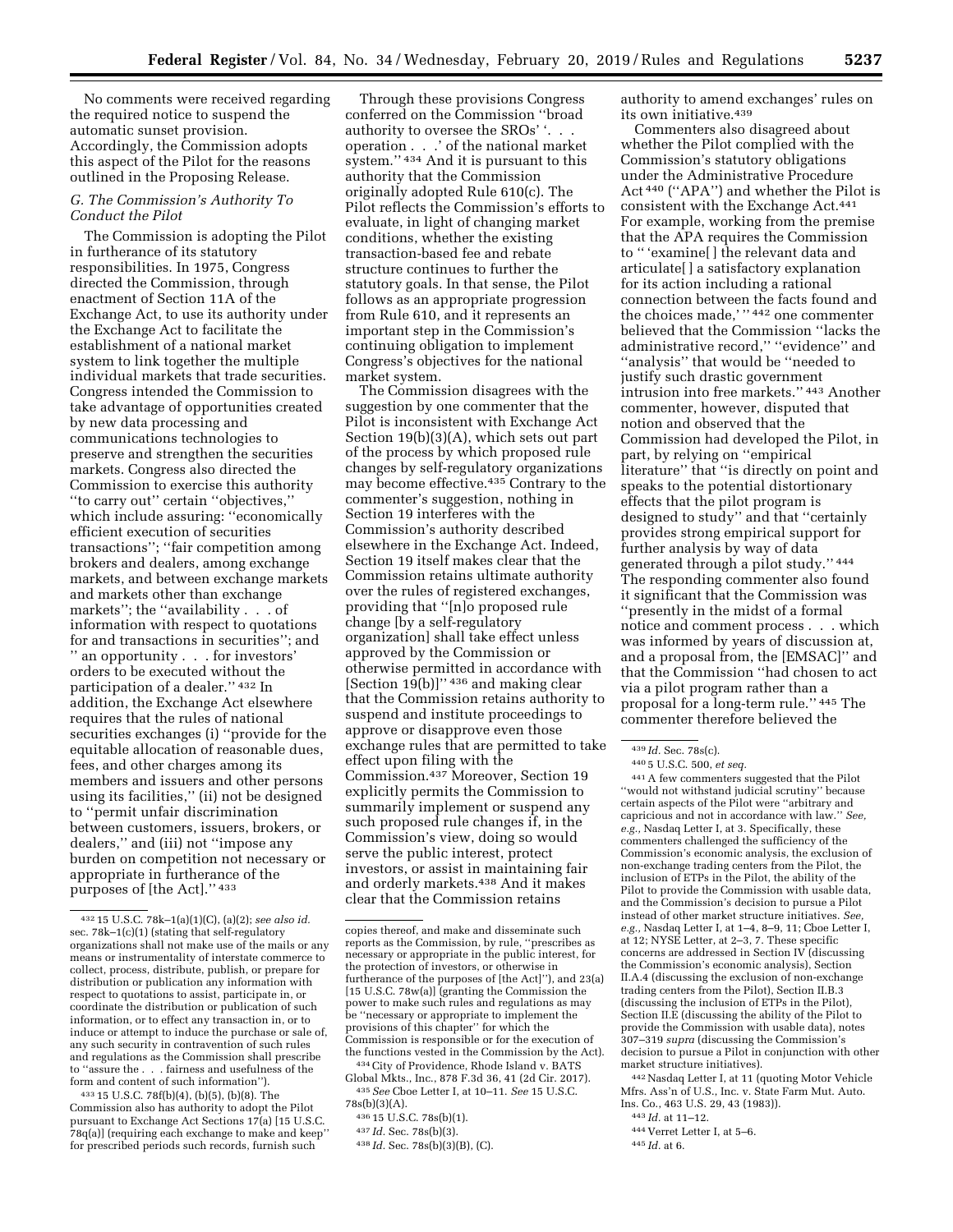Commission had fulfilled its statutory obligations in ''determin[ing] that, given existing evidence suggesting the distortive effect of practices in the market tied to rebates or access fees, a pilot program will provide sufficient information to inform potential future rulemaking.'' 446

The Commission agrees and notes that it has carefully examined available data on this issue, engaged in a lengthy and deliberative process, and taken into account the recommendations of two independent advisory bodies (EMSAC and the Investor Advisory Committee). The Commission developed the Pilot through a thorough review of the empirical literature, which was cited and discussed in the Proposing Release, as well as submitted as comments in response to this proposal.447 Moreover, as discussed in the Proposal, the EMSAC conducted a thorough process to consider, and ultimately formally recommend, that a pilot be conducted.448 The EMSAC reflected a broad and diverse set of perspectives. In addition, EMSAC heard testimony from experts during its open meetings (which included as panelists senior executives from exchanges) regarding exchange fee models, the appropriateness of a transaction fee pilot, and the shape that such a pilot should take.<sup>449</sup> In addition to EMSAC, the independent Investor Advisory Committee also submitted a recommendation in support of the Pilot.450

After considering all of the available information, the Commission has identified a fundamental disagreement among exchanges, market participants, academics, and industry experts regarding the impact of such fees and rebates on the markets.451 This disagreement is further exacerbated by the lack of data to evaluate these competing claims. The Commission believes that the Pilot is necessary to study the impact of exchange fees and rebates to determine whether a regulatory response is needed to mitigate the potential distortions that current exchange pricing models introduce to order routing behavior, market quality, and execution quality.

Some commenters argued that the Pilot's imposition of new fee caps

constituted ''impermissible government rate-making.'' 452 For example, one exchange commenter stated that ''[g]overnment-imposed price controls'' ''reduce choices for market participants,'' ''distort competition between over-the-counter venues and exchanges,'' and are ''costly to administer and lacking in an incentive to be efficient,'' such that ''they are only indicated where they overcome severe market imperfection such as monopoly ownership of a critical resource.'' 453 As discussed above, another commenter asserted that the Exchange Act ''plainly contemplates that *exchanges,* rather than the SEC, will make an initial determination as to the price of a particular product or service,'' and indicating that ''fee setting is the province of each exchange, subject to the competitive forces that naturally control fees'' and ''subject to oversight only in particular situations.'' 454

Commenters expanded on this argument by stating that the Commission had not sufficiently ''evaluate[d] whether there is any evidence that the Commission's objectives in adopting the cap on access fees . . . are not being met.'' 455 One

454Cboe Letter I, at 10 (citing 15 U.S.C. 78s(b)(3)(A)(ii), which provides that ''a proposed rule change shall take effect upon filing with the Commission if designated by the self-regulatory organization as. . . establishing or changing a due, fee, or other charge imposed by the self-regulatory organization on any person, whether or not the person is a member of the self-regulatory organization''). This commenter also noted that ''every single exchange transaction fee in place today was filed with, and processed by, the Commission'' and that any fees that were inconsistent with the Exchange Act ''could have been suspended or abrogated by the Commission if that were deemed necessary.'' *Id.* at 6.

455NYSE Letter I, at 11. This commenter identified the relevant ''objectives'' of Rule 610(c) as preventing the exchanges from ''undermining Regulation NMS's price protection and linkage requirements.'' *Id.* Another commenter similarly characterized the ''justification for the fee cap under Rule 610(c)'' as ''the existence of sustained market power created by the requirement of best execution and the prohibition against trading through,'' which would permit exchanges to ''charge high access fees thereby undermining Regulation NMS's price protection and linkage requirements.'' This commenter believed that the Commission had wrongfully assumed ''that the market power presumably wielded by equities exchanges is so great that they may charge excessive fees now and in the future'' unless ''artificial government price constraints'' are imposed. Nasdaq Letter I, at 12–13,

commenter, for example, found it ''concerning that the fee caps in the proposed Pilot do absolutely nothing to further the justification of the original cap and, unlike the original access fee cap, are set at levels that completely undercut existing rates.'' 456 Exchange commenters further contended that the Pilot imposes ''completely new limitations on exchanges' business'' that were ''unrelated to Regulation NMS's Access Fee Cap,'' because the Pilot would ''expand[ ] the cap on fees that exchanges may charge for execution not only against a protected quote, but for execution against any quote on an exchange, including depth-of-book and non-displayed orders,'' as well as ''limit . . . the rebates that an exchange pays'' and ''pricing that is linked to providing or removing liquidity on an exchange." 457

The Pilot has two Test Groups, one of which does not cap fees at all, but rather leaves in place the current Rule 610(c) fee cap and simply prohibits exchanges from *paying* rebates or offering Linked Pricing. The other Test Group does impose a lower fee cap for a small portion of NMS stocks (730 out of over 8,000 NMS stocks) for a limited period of time, but is doing so to study the effects of exchange fee-and-rebate pricing models and to gather data to assess the impact on the markets and market participants of a revised and lowered cap compared to the current cap. Further, the Commission selected an amount for that cap that was recommended by commenters, including the Investor Advisory Committee.

As explained above, the existing fee cap was designed, in part, to prevent trading centers from charging unreasonably high fees to market participants required to honor their quotations by the Order Protection Rule.458 Because ''[a]ccess fees tend to be highest when markets use them to fund substantial rebates to liquidity providers, rather than merely to compensate for agency services,'' the Commission was concerned that ''the published quotations of [outlier]

457NYSE Letter I, at 12. *See also* Cboe Letter I, at 10 (stating that it was a ''conflict[ ] with the purposes of the Exchange Act and [a] depart[ure] from Commission precedent'' to ''cap fees for transactions that do not implicate intermarket price protection'' and ''ban[ ] linked pricing,'' which has been ''utilized by exchanges with SEC consent for years'').

458*See* Securities Exchange Act Release No. 51808 (June 9, 2005), 70 FR 37496, 37545 (June 29, 2005) (File No. S7–10–04).

<sup>446</sup> *Id.* at 5.

<sup>447</sup>*See, e.g.,* Swan Letter; IEX Letter I; NYSE Letter I.

<sup>448</sup>*See* Proposing Release, *supra* note 2, at 13009 n.6, 13012–14.

<sup>449</sup>*See id.* at 13009–14.

<sup>450</sup>*See* IAC Recommendation.

<sup>451</sup>*See, e.g.,* Section II.A.2. *supra* for a discussion of comments regarding the impact of current pricing models on market quality, execution quality, and order routing.

<sup>452</sup>Nasdaq Letter I, at 2. *See also* Cboe Letter I, at 1.

<sup>453</sup>Nasdaq Letter I, at 5, 11–12. *See also* Cboe Letter I, at 11; Mexco Letter, at 1. One commenter agreed that ''price controls on access fees indicate something is broken in market structure,'' but observed that ''there has been no serious economic analysis, let alone a cost-benefit analysis, of what the optimal fee cap (if any) should be'' and that the Pilot would ''provide solid evidence that can be used to determine the optimal fee cap.'' Angel Letter I, at 1–2; Angel Letter II, at 2.

<sup>12</sup> n.38. The third commenter stated that the ''original fee cap rationale'' was to ''address predatory outlier pricing.'' Cboe Letter I, at 14. 456Cboe Letter I, at 14.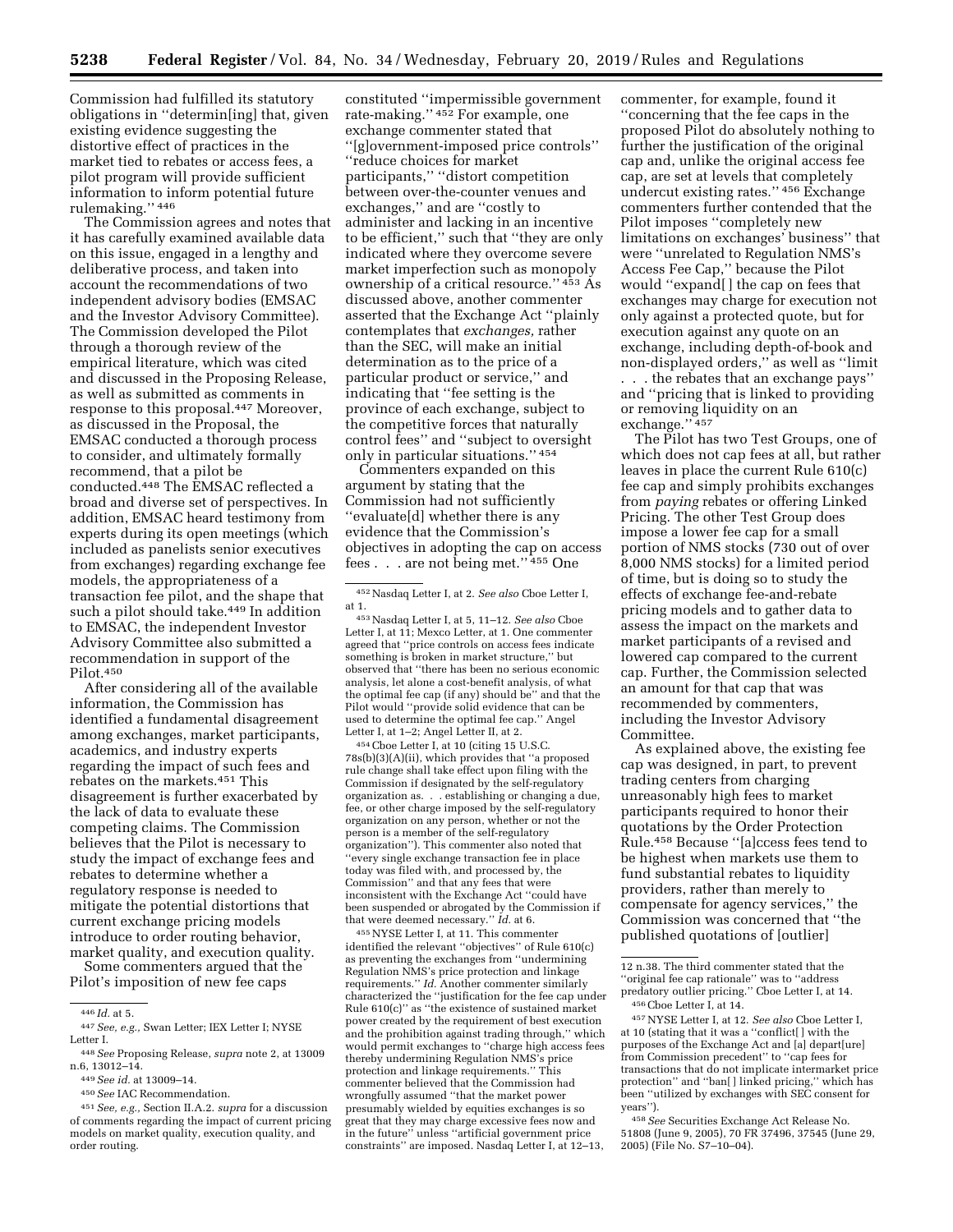markets would not reliably indicate the true price that is actually available to investors or that would be realized by liquidity providers.'' 459 The Commission explained that the fee cap helped assure the fairness and usefulness of quotation information; limit the extent to which the true price for those who access quotations can vary from the displayed price; permit broker-dealers to route orders in a manner consistent with the operation of a national market system; and protect limit orders and promote best-priced quotations.460 Accordingly, the Commission imposed a \$0.0030 fee cap, which it believed reflected a competitive rate that was consistent with current business practices at the time (*i.e.,* in 2005).461

In establishing the Rule 610(c) fee cap, the Commission did not, however, cede its responsibility to ensure that markets continue to function in a fair, transparent, and efficient manner; nor did it state that the \$0.0030 fee cap could not be revisited if market conditions changed. The Pilot is designed to determine, among other things, whether such a change has occurred. Despite assertions by one commenter that ''powerful competitive forces are clearly present that discourage exchanges from exercising unabated pricing power,'' 462 a \$0.0030 fee is still consistently charged by many exchanges, raising concerns among other commenters that the fee cap is stuck at a non-competitive and, perhaps, an artificially high rate.463 Several commenters have also indicated that current pricing models have resulted in the kind of distortive pricing that Rule  $610(c)$  was designed to prevent.<sup>464</sup>

463*See, e.g.,* BlackRock Letter, at 1 (''[T]he existing access fee cap is outdated and permits market forces to drive fees and rebates to excessive levels relative to the current magnitude of commissions and bid-ask spreads.''); Goldman Sachs Letter, at 2 (identifying a ''well-developed, general consensus amongst market participants that a \$0.0030 per share Fee Cap is an outdated benchmark for execution costs in today's trading environment . . . and far from representative of true prices in the marketplace''); Citi Letter, at 1– 2 (stating that ''today's 30-mil cap on access fees that the exchanges can charge to access liquidity on their venues represents a more significant percentage of the economics of each trade'').

464*See, e.g.,* ICI Letter I, at 2 (''Transaction fees and rebates also undermine market transparency because the prices displayed by exchanges—and provided on trade reports—do not include fee or rebate information and therefore do not fully reflect net trade prices.''); Goldman Sachs Letter, at 3 (stating that ''displayed prices do not reflect the actual economic costs because exchange fees and rebates are not reflected in those prices''); Oppenheimer Letter, at 2 (''[T]o the extent that

Testing lower fee levels, and a no-rebate fee regime,465 will help the Commission to determine whether further regulatory action is needed to achieve the objectives of Rule 610(c) as well as the Commission's statutory mandate to oversee the equities markets.

The Commission's position is echoed by other commenters that found the ''suggest[ion] that the Commission lacks the authority to implement the Pilot, or that testing a rebate ban or alternative access fee caps would constitute an impermissible form of price control . . . meritless'' 466 or ''entirely inaccurate.'' 467 One commenter, for example, noted that the Exchange Act ''provides very broad authority for the Commission to regulate all aspects of exchange operation, including fee schedules . . . .'' 468 This commenter further observed that ''it makes no sense to attack the Commission's proposal as an impermissible form of 'rate setting' when the markets have been operating with exchange fee limits for more than 10 years.'' 469 Moreover, this commenter asserted that ''exchange criticisms'' regarding ''price control[s]'' are ''contradicted by their acceptance of th[e] existing price regulation'' in Rule 610(c), which ''may better serve their interests than the alternative caps and rebate prohibition included in the Pilot."<sup>470</sup>

465 In response to commenters who complained that the Pilot's fee cap Test Group applies to fees to provide liquidity, instead of being limited to fees to remove liquidity as is the case for Rule 610(c), and therefore it is ''unrelated'' to the existing fee regime and the Rule 610(c) construct, the Commission notes that when it adopted the Rule 610(c) fee cap it expressly noted that it would ''monitor the operation of these rules to assess whether in practice . . . broader coverage of the rule is necessary.'' *See* NMS Adopting Release, *supra* note 10, at 37546.

466 IEX Letter I, at 6.

467 Verret Letter I, at 2. *See also* IAC Recommendation, at 1 (''[T]he purpose of the Pilot is not to consider imposing price controls, but instead to consider requiring fees (of whatever size) to be structured so as to minimize complexity and agency costs.'').

468 IEX Letter I, at 6–7 (''The fact that the SEC has not previously chosen to use its authority to prohibit rebates, or test their elimination through a pilot, does not mean it lacks authority. . . .''); *see also* Verret Letter I, at 3.

469 IEX Letter II, at 9. *See also* Verret Letter I, at 2 (stating that ''one might properly describe the Reg NMS regime as itself a decade-long experiment in price controls'').

470 IEX Letter I, at 7; IEX Letter II, at 9 (''NYSE seems to be saying, 'We are fine with the current fee regulation, because we have been able to operate very profitably under it, but it would be illegal to even test different fee restrictions unless you impose them on ATSs.''). *See also, e.g.,* Verret Letter I, at 2 (''Exchanges appear comfortable when price controls on the liquidity taking side benefit

A few other commenters believed that the Commission had not sufficiently identified or discussed the statutory authority to conduct the Pilot.471 One commenter stated that the Proposing Release did not contain an ''explanation as to how those specific statutory sections [cited by the Commission], either individually or collectively, provide the Commission with the authority to carry out the Proposal's broad rate-setting requirements'' or a ''discussion of the Commission's statutory authority at all . . . . "472 This commenter asserted that the Commission ''cannot simply skip this analysis or assume it has unrestricted authority to conduct pilots on the basis that the Proposal is intended to be temporary.'' 473

The Commission notes that it followed its standard practice in the Proposing Release to identify the statutory authority under which it promulgated its Proposal. The Commission has complied with its statutory obligations in promulgating the Pilot and has clear statutory authority to adopt the Pilot, which the Commission believes furthers the purposes of the Exchange Act.474

#### **III. Paperwork Reduction Act**

Certain provisions that the Commission is adopting today contain ''collection of information requirements'' within the meaning of the Paperwork Reduction Act of 1995 (''PRA'').475 The Commission published

- 472NYSE Letter I, at 12.
- 

473 *Id. See also* Cboe Letter I, at 11. For example, the commenter noted that the Commission had ''provided no analysis or discussion demonstrating its reasoned decision-making of how the specific fee structures to be mandated in the Proposal would be equitably allocated or reasonable'' under Section 6 of the Exchange Act. NYSE Letter I, at 12. *See also*  15 U.S.C. 78f(b)(4) (requiring the rules of an exchange to ''provide for the equitable allocation of reasonable dues, fees, and other charges among its members and issuers and other persons using its facilities'').

474 If any of the provisions of these amendments, or the application thereof to any person or circumstance, is held to be invalid, such invalidity shall not affect other provisions or application of such provisions to other persons or circumstances that can be given effect without the invalid provision or application.

475 44 U.S.C. 3501 *et seq.* 

 $459$  *Id.* 

<sup>460</sup> *Id.* 

<sup>461</sup> *Id.* 

<sup>462</sup>Nasdaq Letter I, at 13.

transaction fees and rebates obfuscate the actual price bid or offered for a security, the 'maker-taker' pricing model has the potential to undermine price transparency . . . .'').

their business models, but challenge the Commission's authority to implement what they describe as price controls when their own business models are negatively impacted.''); Larry Harris Letter, at 6 (noting that ''exchange holding companies have a strong interest in maintaining the current system'' and that the ''SEC may reasonably consider these interests when evaluating comments submitted by the exchanges); Themis Trading Letter II, at 3 (stating that the Commission should not be ''distracted. . . by conflicted stock exchanges desperately fearful that their business models might come crashing down'').

<sup>471</sup>*See, e.g.,* Cboe Letter I, at 9.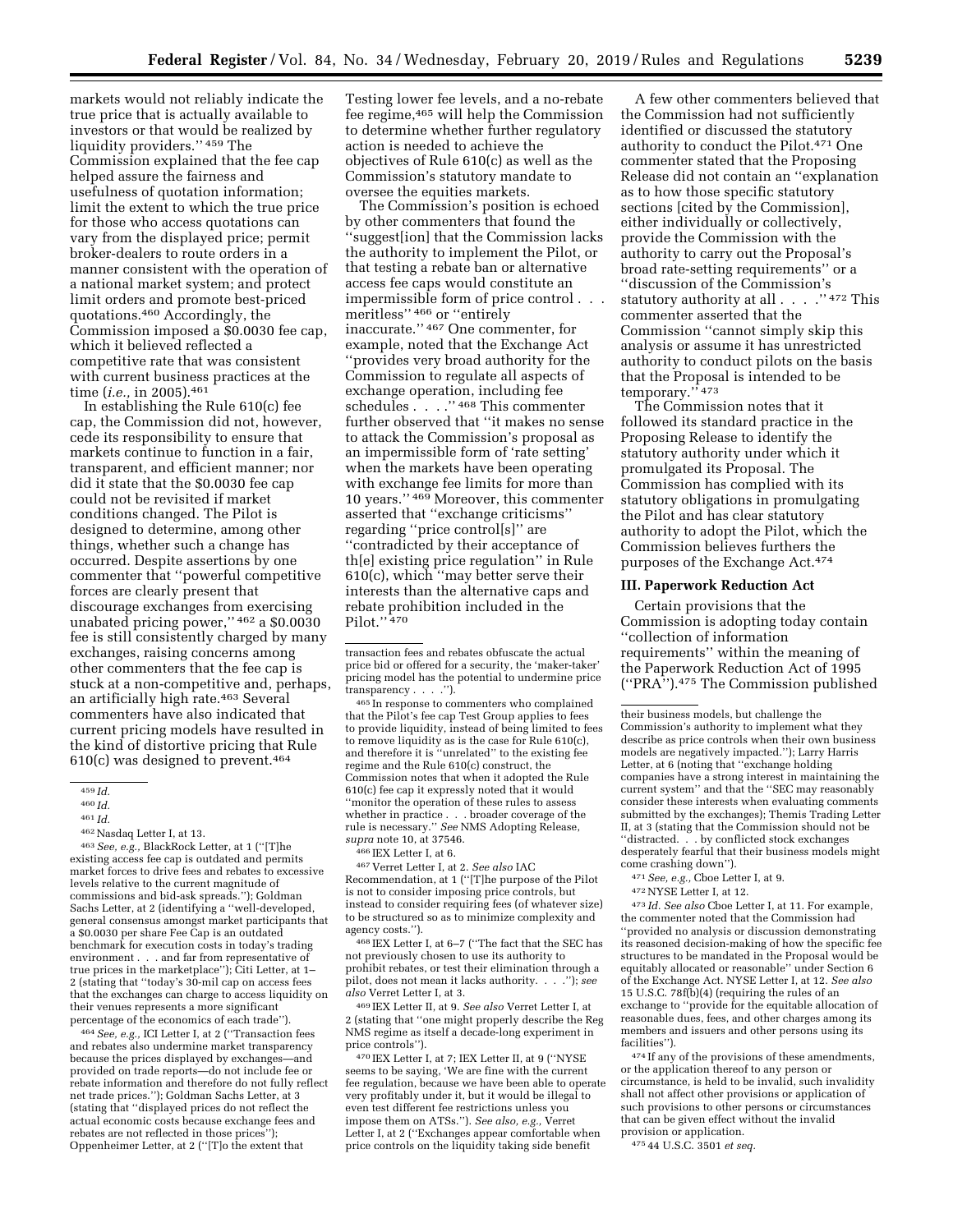a notice requesting comment on the collection of information requirements in the Proposing Release 476 and submitted relevant information to the Office of Management and Budget (''OMB'') for review in accordance with the PRA and its implementing regulations.477 The title of the new collection of information for Rule 610T is ''Transaction Fee Pilot Data.'' Compliance with these collections of information requirements is mandatory. An agency may not conduct or sponsor, and a person is not required to respond to, a collection of information unless the agency displays a currently valid control number. We have applied for an OMB Control Number for this collection of information.

The Commission requested comment on the collection of information requirements in the Proposing Release. The Commission received two comment letters on the estimates for the collection of information requirements included in the Proposing Release, which are discussed below.478

# *A. Summary of Collection of Information*

The Pilot requires the equities exchanges to prepare four sets of data that constitute a collection of information within the meaning of the PRA. First, pursuant to Rule 610T(b), the primary listing exchanges will be

required to prepare and publicly post two sets of data on the Pilot Securities listed on their markets—the Pilot Securities Exchange Lists and the Pilot Securities Change Lists.479 In addition, pursuant to Rule 610T(d), all equities exchanges will be required to provide to the Commission monthly order routing datasets.480 Lastly, pursuant to Rule 610T(e), all equities exchanges will be required to prepare and publicly post the Exchange Transaction Fee Summaries, which are monthly summaries of information concerning fees assessed and rebates paid to market participants transacting on the exchange.481

#### *B. Proposed Use of Information*

The data collected during the Pilot, including the Pilot Securities Exchange Lists, Pilot Securities Change Lists, Exchange Transaction Fee Summaries, and order routing datasets, will allow researchers and market participants to have ready access to information that will facilitate the study of the impact of an exogenous shock to transaction fees and rebates on order routing behavior, execution quality, and market quality. In turn, this information should facilitate a data-driven evaluation of future policy choices.

In addition, by publishing and maintaining a Pilot Securities Exchange List and a Pilot Securities Change List,

each primary listing exchange would help ensure that the Commission, market participants, researchers, and the public have up-to-date information on corporate changes to listed issuers that impact the list of Pilot Securities, as well as changes to the composition of any of the Test Groups during the Pilot.

#### *C. Respondents*

The respondents to this collection of information will be the equities exchanges, which are registered national securities exchanges that trade NMS stocks. Specifically, Rule 610T(b), which covers the Pilot Securities Exchange Lists and Pilot Securities Change Lists, will apply to the six primary listing exchanges for NMS stocks. Rule 610T(d), which requires datasets on order routing, will apply to all thirteen equities exchanges that are currently registered with the Commission. Rule 610T(e), which requires datasets on fees (rebates) and fee (rebate) changes, will apply to all thirteen equities exchanges currently registered with the Commission.

## *D. Total Initial and Annual Reporting and Recordkeeping Burdens*

The burdens associated with the Pilot are described fully below, but the below table briefly summarizes the relevant burdens set forth in the Proposing Release and in this release.

| Category | Release | Annual<br>burdens<br>(hours/<br>exchange) | One-time<br>burdens<br>(hours/<br>exchange) |
|----------|---------|-------------------------------------------|---------------------------------------------|
|          |         | N/A                                       | 8                                           |
|          |         | N/A                                       | 44                                          |
|          |         | 126                                       | 12                                          |
|          |         | 126                                       | $12 \overline{ }$                           |
|          |         | 64                                        | 86                                          |
|          |         | 64                                        | 86                                          |
|          |         | 112                                       | 80                                          |
|          |         | 124                                       | 80                                          |

1. Pilot Securities Exchange Lists and Pilot Securities Change Lists

Upon publication of the initial List of Pilot Securities by the Commission, the primary listing exchanges would be required to determine which Pilot Securities are listed on their market and compile and publicly post downloadable files containing a list of those securities, including all data fields specified in Rule 610T(b)(2)(i) on their

websites in pipe-delimited ASCII format. The Commission preliminarily estimated that each primary listing exchange would incur, on average, a one-time burden of approximately 8 burden hours per primary listing exchange to compile and publicly post its initial Pilot Securities Exchange List.482 One commenter stated that it ''anticipates it could take as many as 44 hours'' to compile the initial Pilot

Securities Exchange List.483 The commenter stated that its estimates of the costs associated with the Pilot are based on its ''prior experience implementing the Tick Size Pilot, and other similar initiatives . . . . "  $^{484}\!$  In light of this comment, the Commission is increasing its estimate. While, unlike for the Tick Size Pilot, the Commission will prepare the Initial List of Pilot Securities and assign them to their

<sup>476</sup>*See* Proposing Release, *supra* note 2, at 13038– 39.

<sup>477</sup> 44 U.S.C. 3507; 5 CFR 1320.11.

<sup>478</sup>*See* NYSE Letter I, at 15; Cboe Letter I, at 21. 479*See supra* Section II.E.0.

<sup>480</sup>*See supra* Section II.E.3.

<sup>481</sup>*See supra* Section II.E.0.

<sup>482</sup>*See* Proposing Release, *supra* note 2, at 13036. The Commission based this estimate on a full-time Compliance Manager and Programmer Analyst each spending approximately 4 hours, for a combined

total of approximately 8 hours, to compile and publicly post to an exchange's website a downloadable file containing the initial Pilot Securities Exchange List. *See id.* at 13036 n.186.

<sup>483</sup>*See* NYSE Letter I, at 15.

<sup>484</sup>*See id.*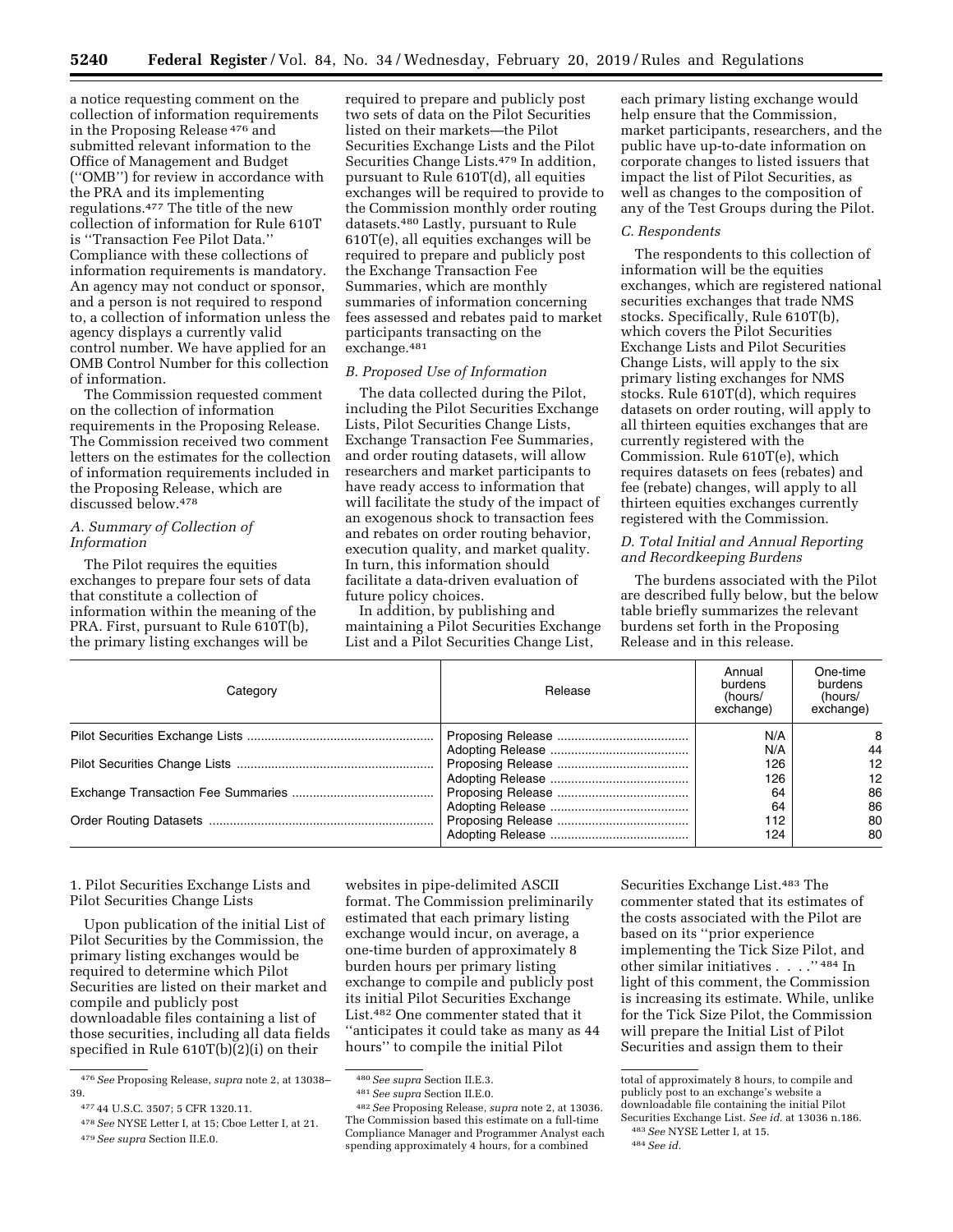respective treatment groups, and therefore the exchanges will only need to separate out their listed securities into a separate list, the Commission nevertheless will increase its estimate as the commenter suggested. Accordingly, the Commission estimates that each primary listing exchange would incur, on average, a one-time burden of approximately 44 burden hours per primary listing exchange to compile and publicly post their initial Pilot Securities Exchange List.485 Accordingly, the Commission believes that the aggregate one-time burden associated with the initial Pilot Securities Exchange Lists would be 264 burden hours.486

After posting its initial Pilot Securities Exchange List, each equities exchange will be required to keep current that list to reflect any changes, and to also prepare and publicly post on its website until the end of the post-Pilot Period the Pilot Securities Change List prior to the beginning of trading each trading day. The Commission preliminarily estimated that each primary listing market would incur a one-time burden of approximately 12 burden hours of internal legal, compliance, and information technology operations to develop appropriate systems to track and compile changes relevant to Pilot Securities listed on its market.487 The Commission also preliminarily estimated that, once the primary listing exchanges have established these systems, on average, each primary listing exchange would incur 0.5 burden hours daily, or 126 burden hours annually to compile any changes related to Pilot Securities, such as name changes or mergers, and to publicly post the updated Pilot Securities Exchange Lists and Pilot Securities Change Lists on its website prior to the start of each trading day.488

One exchange commenter stated that ''the Commission predicts it that would

486 44 burden hours per primary listing exchange  $\times$  6 primary listing exchanges = 264 burden hours. 487The Commission derived the total estimated

burdens from the following estimates: (Attorney at 4 hours) + (Compliance Manager at 4 hours) + (Programmer Analyst at 4 hours) = 12 burden hours. *See* Proposing Release, *supra* note 2, at 13036.

488The Commission based this estimate on a fulltime Compliance Manager and Programmer Analyst together spending approximately 30 minutes per trading day updating and posting the required lists (approximately 252 trading days × 30 minutes per trading day = 7,560 minutes (126 hours)). *See id.* 

take only 12.5 hours to develop and maintain systems to comply'' with the requirements to update prior to the start of each trading day the Pilot Securities Exchange Lists and Pilot Securities Change Lists.489 Based on ''its prior experience implementing the Tick Size Pilot, and other similar initiatives,'' this commenter further stated that it believed ''it could take as many as 300.5 hours to develop and maintain those systems.'' 490 While the commenter did not elaborate on how it computed its estimate or whether it represents an aggregate burden estimate or an annualized estimate, the commenter appears to have misunderstood the burden estimates contained in the Proposing Release because the Commission's estimate greatly exceeded 12.5 hours. Specifically, the Commission's preliminary estimates included a one-time burden of 8 hours for primary listing exchanges to compile and publicly post the initial Pilot Securities Exchange List, a one-time burden of 12 hours for primary listing exchanges to develop appropriate systems to track and compile changes to Pilot Securities, and an ongoing burden of 126 hours annually to compile any such changes and publicly post the updated Pilot Securities Exchange Lists and Pilot Securities Change Lists, for an aggregate burden estimate of 335 hours per exchange for the entire Pilot.491 Assuming that the commenter's estimate of 300.5 hours is meant to be an aggregate burden estimate, the Commission notes that its revised aggregate burden estimate of 371 hours exceeds the commenter's estimate.

The Commission's estimates are averages that take into account the diverse set of six primary listing exchanges and the expected burdens that they would collectively experience as a result of the Pilot. Moreover, the Commission expects that the primary listing exchanges will be able to leverage their experience and resources from the recent Tick Size Pilot to meet the requirements of the Pilot. As noted above, unlike for the Tick Size Pilot, the Commission will set the initial List of Pilot Securities and the primary listing

exchanges only need to keep those lists up to date if their listed issuers experience any relevant change. Accordingly, the burdens on the primary listing exchanges with respect to the lists of Pilot Securities should be less than those incurred during the Tick Size Pilot.492

For those reasons, the Commission continues to believe its estimate of the aggregate one-time burden for primary listing exchanges to develop appropriate systems to track and compile changes relevant to Pilot Securities listed on their markets will be approximately 12 burden hours for each primary listing exchange, or 72 total burden hours, and the average, aggregate annual burden to update and publicly post the lists of Pilot Securities will be approximately 126 burdens hours for each primary listing exchange, or 756 total burden hours for all 6 exchanges.<sup>493</sup>

### 2. Exchange Transaction Fee Summaries

The Commission is requiring that each equities exchange publicly post on its websites the Exchange Transaction Fee Summary each month, using an XML schema published on the Commission's website. The Commission believes that all the data necessary to complete the summary are currently maintained by the equities exchanges. However, the equities exchanges will be required to compute the monthly realized average and median per share fees and rebates, each by participant type, that qualified for the Base and Top Tier fees and rebates, using fee and volume information that the equities exchanges maintain.

The Commission preliminarily estimated that each equities exchange would incur a one-time burden of approximately 80 burden hours of internal legal, compliance, information technology, and business operations to develop appropriate systems for tracking fee changes, computing the monthly averages, and formatting the data and posting it on its website.<sup>494</sup> One commenter objected generally to the Commission's burden estimates, but

494*See* Proposing Release, *supra* note 2, at 13037. The Commission preliminarily estimated that an equities exchange would assign responsibilities for review and potential modification of its systems and technology to an Attorney, a Compliance Manager, a Programmer Analyst and a Senior Business Analyst. The Commission estimated the burden of reviewing and potentially modifying its systems and technology to be as follows: (Attorney at 20 hours) + (Compliance Manager at 20 hours) + (Programmer Analyst at 20 hours) + (Business Analyst at 20 hours) = 80 burden hours per equities exchange. *See id.* at 13037 n.194.

<sup>485</sup>The Commission continues to believe that this will require the services a full-time Compliance Manager and Programmer Analyst. The Commission estimates that each Compliance Manager and Programmer Analyst will each spend approximately 22 hours, for a combined total of approximately 44 hours, to compile and publicly post to an exchange's website a downloadable file containing the initial Pilot Securities Exchange List.

<sup>489</sup>NYSE Letter I, at 15.

<sup>490</sup> *Id. See also* Cboe Letter I, at 21 (stating that the ''implementation and ongoing costs of the Pilot will be significantly larger in terms of burden hours and expenditures than the Commission estimates,'' but providing no specific analysis or alternative estimates).

<sup>491</sup>*See* Proposing Release, *supra* note 2, at 13036. The Commission notes that it has revised its aggregate burden estimate upwards to 371 hours for each exchange to address commenter concerns that the estimated burden associated with compiling and publicly posting the initial Pilot Securities Exchange List was too low.

<sup>492</sup>*See* Proposing Release, *supra* note 2, at 13027 n.153 and accompanying text; note 740 *infra.* 

<sup>493</sup> 126 burden hours per primary listing exchange  $\times$  6 primary listing exchanges = 756 burden hours.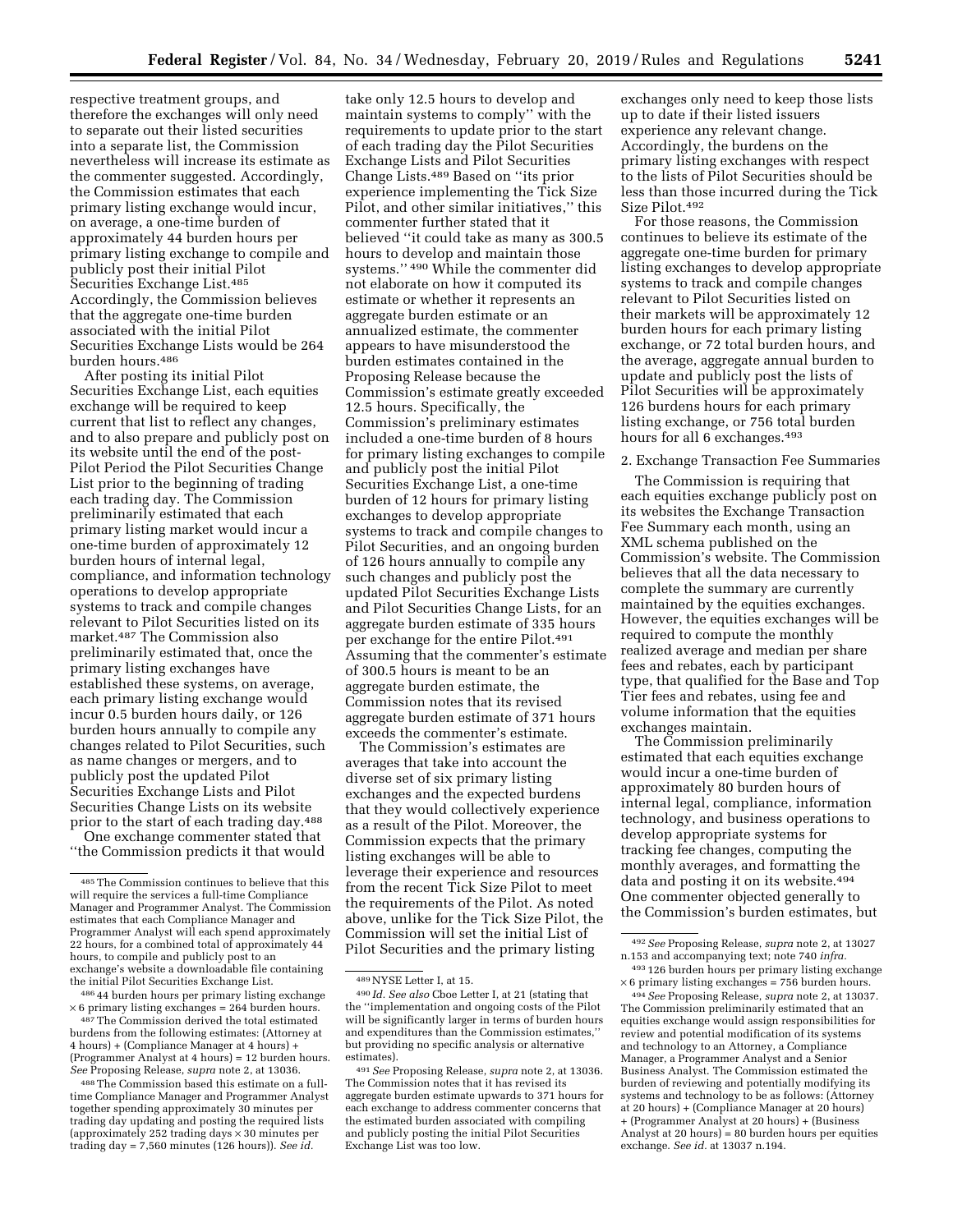did not provide its own estimates of specific burden hours or costs.495 The Commission continues to estimate that each equities exchange will incur a onetime burden of approximately 80 burden hours of internal legal, compliance, information technology, and business operations to develop appropriate systems for tracking fee changes, computing the monthly averages, and formatting the data and posting it on its website.496 Accordingly, the one-time initial aggregate burden for all equities exchanges necessary for the development and implementation of the systems needed to capture the transaction fee information and post it on their websites in the specified format in compliance with Rule 610T(e) will be 1,040 hours.497

The Commission also preliminarily estimated that, on average, an equities exchange would incur an ongoing burden of approximately 40 burden hours per year, approximately half the estimated burden to develop appropriate systems, to monitor and, if necessary, update its systems used for compiling, formatting and publicly posting the Exchange Transaction Fee Summaries.498 One commenter objected generally to the Commission's burden estimates, but did not specifically explain whether or how this burden estimate was incorrect.499 The Commission continues to estimate that the annual ongoing burdens associated with monitoring and, if necessary, updating these systems would be approximately half the burdens of initially developing the systems. Accordingly, the Commission continues to estimate that an equities exchange will incur an ongoing burden of approximately 40 burden hours per year to monitor, and if necessary, update its systems used for compiling, formatting and publicly posting the Exchange

496 (Attorney at 20 hours) + (Compliance Manager at 20 hours) + (Programmer Analyst at 20 hours) + (Business Analyst at 20 hours) = 80 burden hours per equities exchange.

 $49780$  burden hours per equities exchange  $\times$  13 equities exchanges  $= 1,040$  burden hours.

498*See* Proposing Release, *supra* note 2, at 13037. (Attorney at 10 hours) + (Compliance Manager at 10 hours) + (Programmer Analyst at 10 hours) + (Senior Business Analyst at 10 hours) = 40 burden hours.

Transaction Fee Summaries.500 The average aggregate, ongoing, annual burden for all equities exchanges to monitor their systems will be 520 hours.501

The equities exchanges will be required to format, calculate certain figures, and post their initial Exchange Transaction Fee Summary at the outset of the pre-Pilot Period. As this would be the first time an equities exchange would be required to produce and post on its website such a summary, the Commission preliminarily estimated that it would require approximately 4 burden hours for each equities exchange to complete the initial Exchange Transaction Fee Summary and perform the necessary calculations.502 In addition, each equities exchange will be required to make its summary publicly available on its website using an XML schema to be published on the Commission's website. As the Commission preliminarily believed that the equities exchanges had experience applying the XML format to market data,503 the Commission estimated that initially each equities exchange would incur a burden of 2 burden hours specific to the initial Exchange Transaction Fee Summary to ensure that it has properly implemented the XML schema.504 One commenter objected generally to the Commission's burden estimates, but did not specifically explain whether or how this burden estimate was incorrect.505 The Commission continues to estimate that each equities exchange will require approximately 4 burden hours to complete the initial Exchange Transaction Fee Summary,506 for an aggregate, initial burden of 52 hours to complete its initial Exchange

503*See id.* at 13037 n.199 and accompanying text. 504*See id.* at 13037. The Commission derived the total estimated burden from the following estimates, which reflect the Commission's preliminary belief that the equities exchanges have experience posting information in an XML format on publicly-available websites: (Compliance Manager at 1 hour) + (Programmer Analyst at 1 hour) = 2 burden hours per equities exchange. *See id.* at fn. 200. 505*See* note 495 *supra.* 

506 (Compliance Manager at 2 hours) + (Senior Business Analyst at 2 hours) = 4 burden hours per equities exchange.

Transaction Fee Summary.507 The Commission also continues to estimate that each equities exchange will incur an initial burden of approximately 2 burdens hours for an aggregate, initial burden of 26 hours to post that dataset publicly on its website using an XML schema to be published on the Commission's website. The total aggregate, initial burden to complete the initial Exchange Transaction Fee Summary will therefore be 78 burden hours.508

Each equities exchange will be required to update the Exchange Transaction Fee Summary on a monthly basis to account for changes from the prior month, if any, and to report monthly fee and rebate information. The Commission preliminarily believed that such updates would require fewer burden hours than the initial Exchange Transaction Fee Summary, as the equities exchanges would have experience calculating necessary data and formatting the reports as required by the Rule.509 Accordingly, the Commission preliminarily estimated that it would require approximately 2 burden hours each month, or 24 burden hours on an annualized basis, for each equities exchange to update the Exchange Transaction Fee Summary.510 This estimate contemplated the impact of publicly posting the summary using the XML schema to be published on the Commission's website. One commenter objected generally to the Commission's burden estimates, but did not specifically explain whether or how this burden estimate was incorrect.511 The Commission continues to estimate that it will require approximately 2 burden hours each month, or 24 burden hours on an annualized basis, for each equities exchange to update the Exchange Transaction Fee Summary.512 As such, the equities exchanges will incur an aggregate, annual burden of 312 burden hours to update and publicly post on

509*See* Proposing Release, *supra* note 2, at 13037. 510*See id.* The Commission derived the total estimated burden from the following estimates: (Compliance Manager at 1 hour) + (Programmer Analyst at  $1$  hour) =  $2$  burden hours per equities exchange per month. 2 burden hours per equities exchange per month  $\times$  12 months per year = 24 burden hours per equities exchange per year. *See id.* at 13037 n.203.

511*See* note 495 *supra.* 

512 (Compliance Manager at 1 hours) + (Programmer Analyst at 1 hours) = 2 burden hours per equities exchange per month. 2 burden hours per equities exchange per month × 12 months per year = 24 burden hours per equities exchange per year.

<sup>495</sup>Cboe Letter I, at 21 (stating that the ''implementation and ongoing costs of the Pilot will be significantly larger in terms of burden hours and expenditures than the Commission estimates,'' but providing no specific analysis or alternative estimates). *But cf.* Better Markets Letter, at 2 (''All of the data-fields are thoughtfully proposed, and the cost of producing them is minimal and certainly acceptable given the enormity of the benefits.'' The commenter did not provide specific burden hour or cost estimates.).

<sup>499</sup>*See* note 495 *supra.* 

<sup>500</sup> (Attorney at 10.5 hours) + (Compliance Manager at 10.5 hours) + (Programmer Analyst at 11 hours) + (Senior Business Analyst at 10.5 hours)  $\,$  = 40 burden hours.

 $^{501}\,40$  burden hours per equities exchange  $\times\,13$ equities exchanges = 520 burden hours.

<sup>502</sup>*See* Proposing Release, *supra* note 2, at 13037. The Commission derived the total estimated burden from the following estimates: (Compliance Manager at 2 hours) + (Senior Business Analyst at 2 hours) = 4 burden hours per equities exchange. *See id.* at 13037 n.198.

 $^{507}\,4$  burden hours per equities exchange  $\times\,13$ equities exchanges = 52 burden hours.

 $5082$  burden hours per equities exchange  $\times 13$ equities exchanges  $= 26$  burden hours.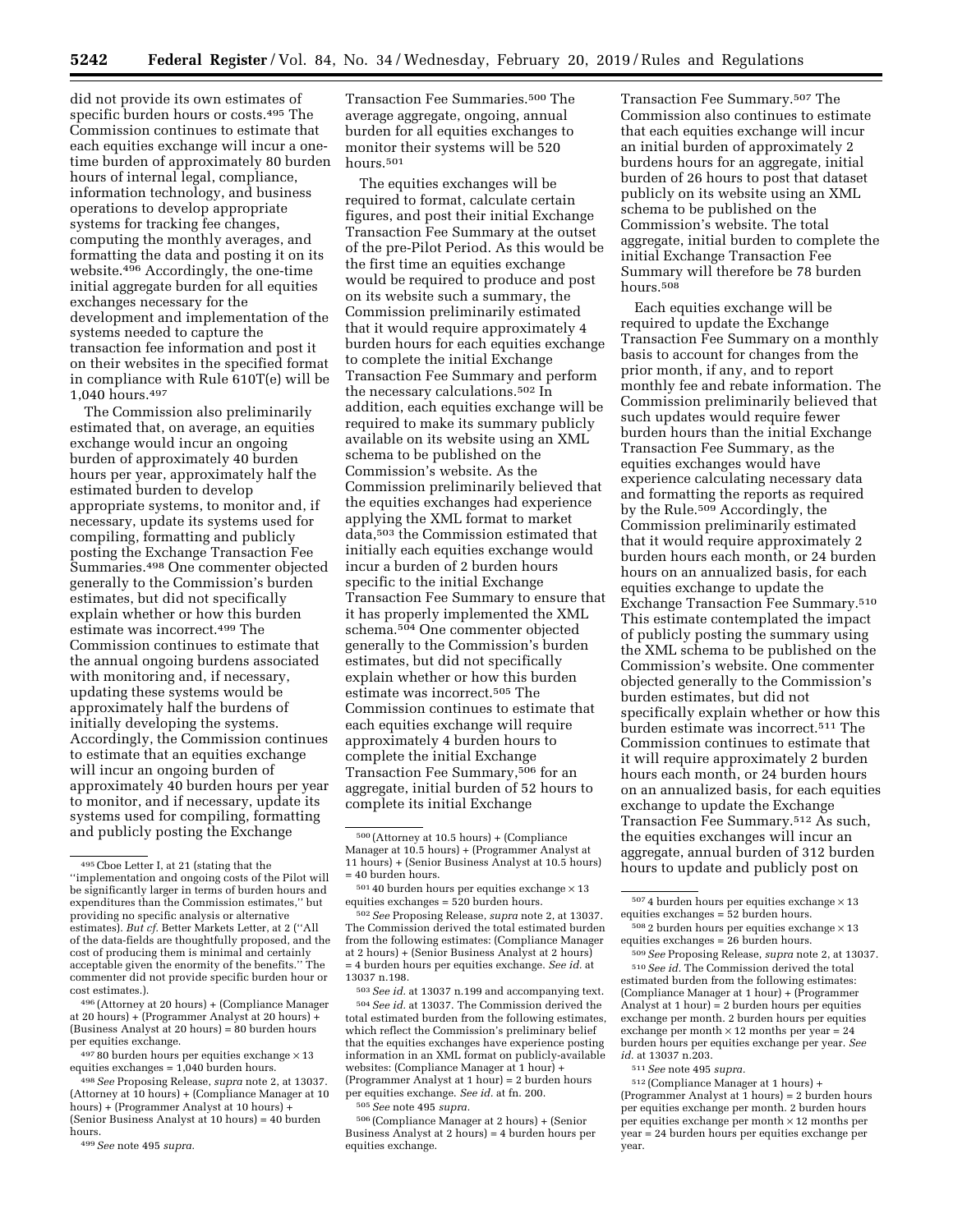their websites the Exchange Transaction Fee Summaries.513

# 3. Order Routing Datasets

The Commission preliminarily estimated that, on average, there would be no paperwork burden to the equities exchanges to capture the order routing data required pursuant to Rule 610T(d) to be included in the order routing datasets, as the Commission expected that the equities exchanges would collect the required data to create the order routing datasets by leveraging existing systems and technology already in place for the collection and reporting of data.514 The Commission believes this continues to be true with the changes to the order routing datasets, which also involve data elements currently captured by existing systems.

The Commission preliminarily believed, however, that the equities exchanges would incur an initial onetime burden of 80 burden hours per equities exchange to ensure that their systems and technology are able to accommodate the proposed requirements to aggregate, anonymize, and publicly post the order routing information.515 While the exchanges will still need to aggregate the data, they no longer will need to anonymize and publicly post it and instead will transmit the information to the Commission. The Commission continues to believe that each equities exchange would incur an initial onetime burden of 80 burden hours to ensure that its systems and technology are able to accommodate the requirements to aggregate and provide to the Commission the order routing information. Accordingly, the Commission estimates that the aggregate one-time initial burden for ensuring an exchange's systems and technology are able to aggregate and provide to the Commission the required order routing data in compliance with Rule 610T(d) will be 1,040 burden hours.<sup>516</sup>

 $51680$  burden hours per equities exchange  $\times 13$ equities exchanges = 1,040 burden hours.

The Commission also preliminarily estimated that, on average, it would take an equities exchange approximately 40 burden hours per year to ensure that the systems and technology are up to date so as to facilitate compliance with the Rule.517 The Commission continues to estimate that, on average, it would take an equities exchange approximately 40 burden hours per year to ensure that the systems and technology are up to date so as to facilitate compliance with the Rule. Therefore, the Commission estimates that the aggregate annual burden to maintain the systems necessary to aggregate and provide to the Commission the required order routing information is approximately 520 burden hours per year.518

Each equities exchange would incur an ongoing burden associated with creating and formatting the order routing datasets each month. The Commission noted that the equities exchanges have experience with creating similar datasets in accordance with their obligations under Rule 605 of Regulation NMS.519 The Commission preliminarily believed that each equities exchange would incur burdens similar to those associated with preparing Rule 605 reports.520 Accordingly, the Commission preliminarily believed that each equities exchange would incur a burden of six burden hours per month, or 72 burden hours per year, to prepare and publicly post on its website the order routing datasets.521 While the order routing datasets will not be publicly posted but will instead be provided to the Commission, the Commission is requiring the equities exchanges to separate out post-only orders and auction-only orders (or exclude auction-only orders if they so choose). The Commission estimates that separating out these orders will require approximately 1 additional burden hour per month. As such, the Commission

 $^{518}$  40 burden hours per equities exchange  $\times\,13$ equities exchanges = 520 burden hours.

519*See* Proposing Release, *supra* note 2, at 13038. 520*See id. See also* FR Doc. 2016–08552, 81 FR 22143 (April 14, 2016) (''Request to OMB for Extension of Rule 605 of Regulation NMS'').

estimates that each equities exchange will incur a burden of approximately seven burden hours per month, or 84 burden hours per year, to prepare and provide to the Commission the order routing datasets. Therefore, the aggregate, annual burden to prepare and provide to the Commission order routing datasets in accordance with Rule 610T(d) will be approximately 1,092 burden hours.522

One exchange commenter stated that ''the Commission allocates 160 hours associated with producing order routing data,'' but estimated that it ''would actually require over 400 hours,'' based on ''its prior experience implementing the Tick Size Pilot, and other similar initiatives . . . . "  $\mathrm{^{523}}$  While the commenter did not elaborate on how it computed its estimate or whether it represents an aggregate burden estimate or an annualized estimate, the commenter appears to have misunderstood the burden estimates contained in the Proposing Release because the Commission's estimate exceeds the 160 hours cited by the commenter. Specifically, the Commission's preliminary estimate included a one-time burden of 80 hours and an ongoing burden of 112 hours annually,524 for an aggregate burden estimate of 416 hours per exchange for the entire Pilot.525 Second, the commenter does not explain how it calculated its estimate of ''over 400 hours,'' break down the costs included in this estimate, or specify whether this number is an aggregate burden estimate or an annualized estimate. Assuming that the commenter's estimate of over 400 hours is meant to be an aggregate burden estimate, the Commission notes that its revised aggregate burden estimate of 452 hours is substantially similar. The Commission notes that exchanges will no longer be required to publicly post this data, but will instead transmit the datasets directly to the Commission. Moreover, the Commission expects that the exchanges will be able to leverage their experience and

524The Commission notes that it has revised this estimate upwards to 124 burden hours annually.

525*See* Proposing Release, *supra* note 2, at 13038. The Commission notes that it has revised this estimate upwards to 452 burden hours per exchange for the entire Pilot.

 $^{513}$  2 burden hours per equities exchange  $\times\,13$ equities exchanges  $\times$  12 monthly updates = 312 burden hours per year.

<sup>514</sup>*See* Proposing Release, *supra* note 2, at 13038. 515*See id.* The Commission preliminarily estimated that an equities exchange will assign responsibilities for review and potential modification of its systems and technology to an Attorney, a Compliance Manager, a Programmer Analyst and a Senior Business Analyst. The Commission estimated the burden of reviewing and potentially modifying its systems and technology to be as follows: (Attorney at 20 hours) + (Compliance Manager at 20 hours) + (Programmer Analyst at 20 hours) + (Senior Business Analyst at 20 hours) = 80 burden hours per equities exchange. *See id.* at 13038 n.207.

<sup>517</sup>*See* Proposing Release, *supra* note 2, at 13038. The Commission derived the total estimated burdens from the following estimates, which reflected the Commission's preliminary view that annual ongoing burdens would be approximately half the burdens of initially ensuring an exchange has the appropriate systems to capture the required information in the required format: (Attorney at 10 hours) + (Compliance Analyst at 10 hours) + (Programmer Analyst at 10 hours) + (Business Analyst at 10 hours) = 40 burden hours per equities exchange. *See id.* at 13038 n.209.

<sup>521</sup>Compliance Manager at 3 hours + Programmer Analyst at 4 hours = 7 burden hours per month, per equities exchange. 7 burden hours per month  $\times 12$ months = 84 burden hours per year, per equities exchange.

 $^{522}\,84$  burden hours per year  $\times\,13$  equities exchanges = 1,092 burden hours.

<sup>523</sup>NYSE Letter I, at 15. *See also* Cboe Letter I, at 21 (stating that the ''implementation and ongoing costs of the Pilot will be significantly larger in terms of burden hours and expenditures than the Commission estimates,'' but providing no specific analysis or alternative estimates).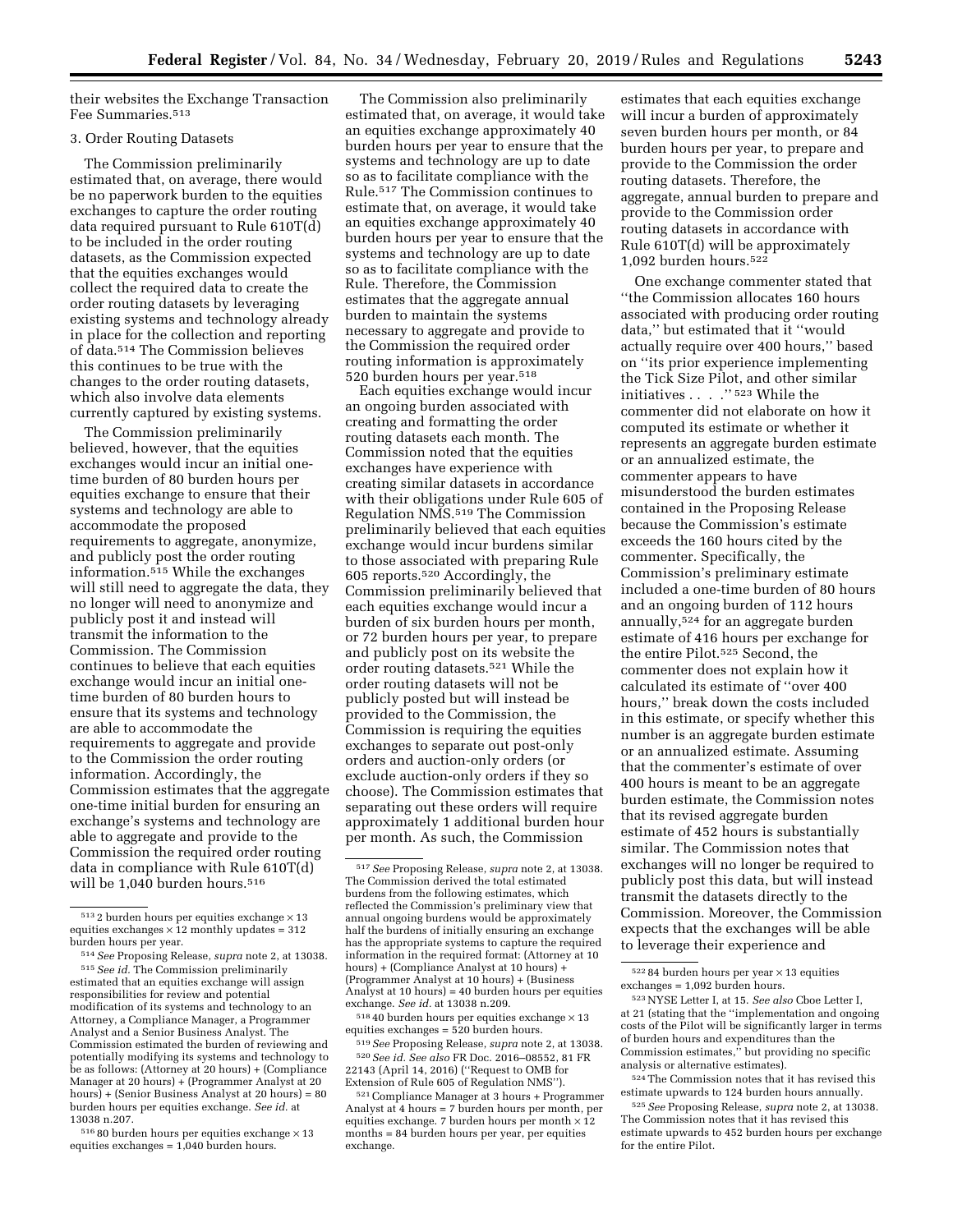resources from the Tick Size Pilot to meet the requirements of the Pilot.<sup>526</sup>

For those reasons, the Commission believes its estimate of the one-time burden for exchanges to develop and implement appropriate systems to aggregate the order routing data will be, on average, 80 burden hours for each exchange, and the ongoing annual burden to update these systems and to gather and to transmit the relevant data to the Commission will be, on average, 124 burden hours for each exchange.

# *E. Collection of Information Is Mandatory*

All of the collections of information pursuant to Rule 610T would be mandatory.

### *F. Confidentiality of Responses to Collection of Information*

The Commission believes that the broker-dealer specific order routing data should be protected from disclosure subject to the provisions of applicable law.527 The Commission will deem broker-dealer identifying order routing data as being subject to a confidential treatment request under 17 CFR 200.83 without the need to submit a request. The Pilot Securities Exchange List, Pilot Securities Change List, and the Exchange Transaction Fee Summary would not be confidential. Rather, each would be publicly posted by the exchanges.

# *G. Retention Period for Recordkeeping Requirements*

National securities exchanges would be required to retain records and information pursuant to 17 CFR 240.17a–1 (Rule 17a–1 under the Exchange Act).528

#### **IV. Economic Analysis**

As discussed above, the Pilot is designed to produce information on the impact of transaction fee-and-rebate pricing models on order routing decisions by broker-dealers, as well as their impact on execution and market quality.529 In recent years, a number of

529Execution quality generally refers to how favorably customer orders are executed. Execution quality measures are similar to liquidity measures and tend to include transaction costs, the speed of execution, the probability that the trade will be executed, and the price impact of the trade. *See*  NMS Adopting Release, *supra* note 10, at 37513– 15, 37537–38. Market quality encompasses execution quality but also relates more generally to how well the markets function. Market quality measures include liquidity, price discovery, and

academics and market participants have expressed concern that the structure of exchange transaction-based fee pricing may lead, for example, to potential conflicts of interest between brokerdealers and their customers when brokers-dealers route customer orders to trading centers offering rebates so that the broker-dealer can capture the rebates, even when these venues do not offer high execution quality.530 However, as discussed in more detail below, the Commission cannot determine from existing empirical evidence the impact, if any, of exchange transaction fee models on order routing decisions by broker-dealers or on market and execution quality.531 Specifically, determining whether a causal relationship between exchanges' transaction fee-and-rebate pricing models and broker-dealers' behavior is complicated because, for example, such pricing models and order routing decisions could be jointly determined and order routing decisions could influence fees just as fees could influence order routing decisions. Currently available data do not permit researchers to isolate these factors and thus identify the existence or direction of such a causal relationship, which in turn impedes researchers' ability to determine the extent to which conflicts may exist and any potential negative impacts may manifest.532

volatility in prices. *See, e.g.,* Henrik Bessembinder, Trade Execution Costs and Market Quality after Decimalization, 38 J. Fin. & Quantitative Analysis 747–77 (2003), *[https://doi.org/10.2307/](https://doi.org/10.2307/4126742)  [4126742https://doi.org/10.2307/4126742;](https://doi.org/10.2307/4126742)* Maureen O'Hara & Mao Ye, *Is Market Fragmentation Harming Market Quality?* 100 J. Fin. Econ. 459–74 (2011), *[https://doi.org/10.1016/](https://doi.org/10.1016/j.jfineco.2011.02.006) [j.jfineco.2011.02.006.](https://doi.org/10.1016/j.jfineco.2011.02.006)* 

530*See, e.g.,* James Angel, Lawrence Harris & Chester Spatt, *Equity Trading in the 21st Century,*  1 Q. J. Fin. (2011), *[https://doi.org/10.1142/](https://doi.org/10.1142/S2010139211000067) [S2010139211000067](https://doi.org/10.1142/S2010139211000067)* (hereinafter ''Angel, Harris, & Spatt''); Robert H. Battalio, Shane A. Corwin, & Robert H. Jennings, Can Brokers Have It All? On the Relation Between Make-Take Fees and Limit Order Execution Quality, 71 J. Fin. 2193–237 (2016), *[http://onlinelibrary.wiley.com/doi/10.1111/](http://onlinelibrary.wiley.com/doi/10.1111/jofi.12422/full) [jofi.12422/full](http://onlinelibrary.wiley.com/doi/10.1111/jofi.12422/full)* (hereinafter ''Battalio Equity Market Study''); Larry Harris, Maker-Taker Pricing Effects on Market Quotations 24–25 (USC Marshall Sch. Bus., Draft No. 0.91, 2013), *[http://bschool.huji.ac.il/](http://bschool.huji.ac.il/.upload/hujibusiness/Maker-taker.pdf)  [.upload/hujibusiness/Maker-taker.pdf](http://bschool.huji.ac.il/.upload/hujibusiness/Maker-taker.pdf)* (hereinafter ''Harris'').

531For commenters concurring with this assessment, *see, e.g.,* Barnard Letter, at 1 (stating the Pilot ''should provide credible analyses of the effects—both positive and negative—of exchange fees and rebates on the quality and efficiency of trading.''); Better Markets Letter at 2 (stating that the Commission ''lacks sufficient data to outlaw rebates'' and believed that the Pilot ''should fill this data and knowledge gap.'').

532Many commenters expressed support for the Pilot and the utility of the information that may be gained from it. *See* AJO Letter, at 1, CII Letter, at 3, NYSTRS Letter, at 1, ICI Letter I, at 1–2, MFS Letter, at 1, Nuveen Letter, at 2, Clark-Joseph Letter, at 1, RBC Letter I, at 2, Invesco Letter, at 2, CFA

Because of the existing lack of empirical evidence regarding the potential conflicts of interest and potential effects of exchange fee models, additional information would assist the Commission in making future regulatory decisions. To remedy the insufficiency of existing empirical evidence, the Commission is adopting the Pilot to generate data that is otherwise unavailable to study fees and rebates that exchanges assess to broker-dealers and observe the impacts of those fees and rebates on the markets and market participants. Specifically, the Commission expects that the data collected is likely to shed light on the extent, if any, to which broker-dealers route orders in ways that benefit the broker-dealer but may not be optimal for customers, and the extent to which exchange pricing models create distortions that may have adverse impacts. The data obtained from the Pilot will inform future regulatory initiatives to the ultimate benefit of investors.533 In addition, the Pilot will provide information about other potential economic effects of reducing access fee caps or prohibiting rebates and Linked Pricing. For example, the Pilot could offer information on whether prohibiting rebates and Linked Pricing alters broker-dealer behavior in a manner that affects market quality, such as by impacting quoted spreads across NMS stocks.534

The Pilot is uniquely capable of generating empirical evidence that is currently lacking because it is designed to provide an exogenous shock to transaction fee-and-rebate pricing models across all exchanges simultaneously and facilitate the collection of representative data across a broad range of securities.535 An exogenous shock to a system occurs when an element of the system is changed from without the system. (*i.e.,*  the change or shock is not under the control or influence of those within the system) but can induce endogenous (*i.e.,*  within the system) responses. In the Pilot's context, the exogenous shock

discussion of the benefits of studying other economic effects of transaction fees and rebates.

535*See infra* Section V., for discussion of existing studies related to these topics and their limitations. *See also supra* Section II.B (discussing the Nasdaq study, which examined a change in the access fees and rebates charged by Nasdaq for 14 stocks over a four-month period).

<sup>526</sup>*See* Section C.2.a.iii. *infra. See also, e.g.,*  Better Markets Letter, at 2.

<sup>527</sup>*See, e.g.,* 5 U.S.C. 552 *et seq.*; 15 U.S.C. 78x (governing the public availability of information obtained by the Commission).

<sup>528</sup> 17 CFR 240.17a–1.

Letter, at 1, State Street Letter, at 2, Wellington Letter, at 1, Joint Pension Plan Letter, at 2, Oppenheimer Letter, at 2, Angel Letter I, at 1, Vanguard Letter, at 2, Verret Letter I, at 1, T. Rowe

 $^{533}\,See,\,e.g.,$  Babelfish Letter, at 3; Clearpool Letter, at 2; T. Rowe Price Letter, at 1, 3, and Clark-Joseph Letter, at 1. 534*See infra* Section V.C.1.a.ii, for further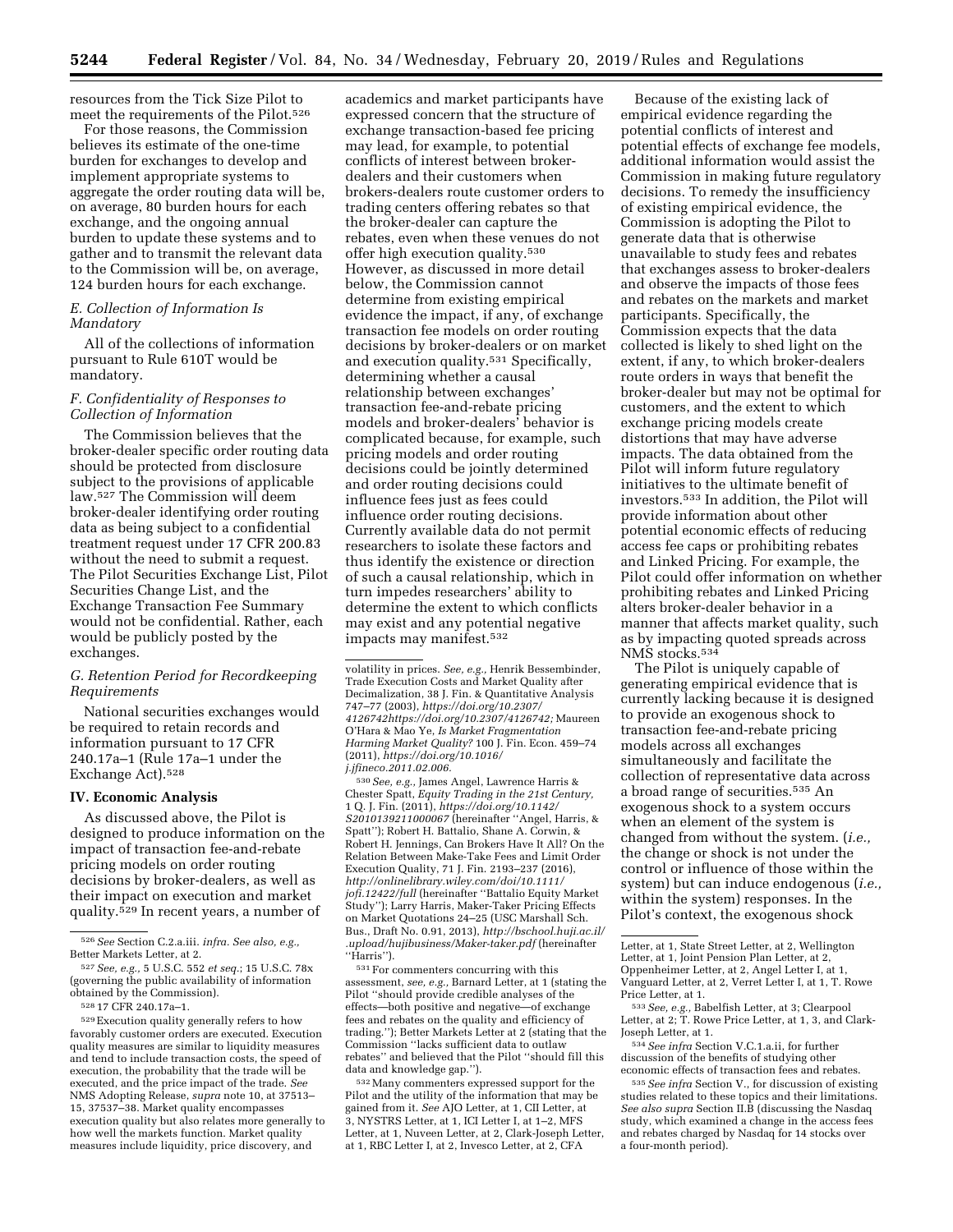takes the form of a reduction of the maximum permissible transaction fees and a prohibition on rebates and Linked Pricing on all U.S. equities exchanges. This shock will allow researchers to explore how changes to fees and rebates could lead to changes in broker-dealer order routing and market and execution quality for a broad sample of NMS securities.<sup>536</sup> Specifically, the reduction in fees or the elimination of rebates and Linked Pricing, as required in specific Test Groups of the Pilot, may reduce the magnitude or eliminate the potential conflict of interest between brokerdealers and their clients and the potential distortions introduced by exchange transaction-based fees and rebates. These effects would, in turn, be reflected in measurable changes to the order routing and execution quality of stocks in the Pilot's Test Groups.

The terms of the Pilot are discussed in Section II above. Exchanges will continue to be permitted to have varying fees within each Test Group, and will be permitted to change their fees at their discretion, subject to the proposed rule change filing requirements of Section 19 of the Exchange Act, during the Pilot for securities within each Test Group, so long as they comply with the conditions applicable to that Test Group.

In the absence of the Pilot, the Commission believes it is unlikely that exchanges would collectively undertake a similar pilot and voluntarily coordinate the exogenous shock to fees and rebates across a broad set of securities, broker-dealers, and exchanges that would be required to analyze the effects of changes to fees and rebates.537 By imposing the same modifications to fees and rebates on all U.S. equities exchanges, the Pilot will allow researchers to obtain data that will permit them to examine the impact of changes to fees and rebates on the order routing decisions of brokerdealers. If all exchanges were not subject to the pilot terms, the pilot data would be limited because broker-dealers could redirect their order flow to the non-participating exchanges. Accordingly, the Commission believes that the Pilot will enable the collection of valuable data that would otherwise be unavailable.

The Commission is mindful of the costs imposed by, and the benefits obtained from, the rules it promulgates. Whenever the Commission engages in

rulemaking and is required to consider or determine whether an action is necessary or appropriate in the public interest, Section 3(f) of the Exchange Act requires the Commission to consider whether the action would promote efficiency, competition, and capital formation, in addition to the protection of investors.538 Further, when making rules under the Exchange Act, Section 23(a)(2) of the Exchange Act requires the Commission to consider the impact such rules would have on competition.539 Section 23(a)(2) of the Exchange Act also prohibits the Commission from adopting any rule that would impose a burden on competition not necessary or appropriate in furtherance of the purposes of the Exchange Act.540

A few commenters challenged the sufficiency of the economic analysis contained in the Proposal. For example, one commenter argued the proposal was ''arbitrary and capricious'' because the Commission failed to consider the economic consequences of its proposal and only partially framed the costs and benefits of the Proposal, ignoring important and significant factors and costs.541 Similarly, another commenter believed that the ''cost-benefit analysis contain[ed] numerous flaws that are inconsistent with the Commission's obligation to provide a 'reasoned basis' for its regulations,'' namely that the Commission had ''substantially underestimated the costs of the Proposal'' and ''fail[ed] to identify any countervailing market benefit that justifies imposing . . . harms on . . . exchanges and issuers.'' 542 Another commenter thought the Commission understated the potential costs of the Pilot while overstating the benefits.<sup>543</sup> For example, some commenters noted that they anticipated the Pilot would result in wider spreads, increased transaction costs, and increased broker commissions, all of which would result in added costs to investors.544 Several commenters thought the Commission failed to consider or underestimated the

542NYSE Letter I, at 3, 12. *See also, e.g.,* Level Brands Letter, at 1; Johnson Letter, at 1; Sensient Letter; Tredegar Letter, at 1; Halliburton Letter, at 1.

544NYSE Letter I, at 13. *See also* TD Ameritrade Letter, at 3 (estimating costs of widening spreads to its clients at \$24,000,000 annually) and Energizer Letter, at 1.

implementation costs of the Pilot, 545 while other commenters challenged these assertions and instead believed the Pilot would impose minimal costs on exchanges and broker-dealers, particularly in light of the existing processes and technology that currently support immediately effective fee changes from the exchanges.546 Finally, other commenters felt that the economic analysis failed to adequately account for the projected costs to particular categories of market participant.547

Other commenters supported the Commission's analysis. For example, one commenter argued that ''differing estimates of costs is not a sufficient basis alone to challenge Commission action.'' 548 This commenter argued that the commenters ''tend to ignore the benefit side of cost-benefit analysis'' and believed that ''the most significant benefit of the pilot is its potential to inform subsequent rulemaking,'' such that the ''mere presence of uncertainty in the Commission's estimates of potential costs and benefits does not by itself open the pilot program to challenge.'' 549 While acknowledging the potential for ''liquidity effects,'' this commenter further noted that the Commission ''is merely held to make a reasonable estimate of those costs before adopting a pilot program,'' not to ''make a perfect estimate'' or ''cease the pilot if the costs to liquidity prove significant.'' 550

The economic analysis provided in the Proposing Release thoroughly described the potential economic effects of the Transaction Fee Pilot, including the benefits, costs, and alternatives and

548 Verret Letter I, at 3–4. *See also* Verret Letter I, at 7 (asserting that ''[a]rguments by the Exchanges concerning the pilot proposal's failure to quantify costs are irrelevant, in so far as the proposal properly identifies where they might at present be unquantifiable and particularly where those unquantifiable costs relate to the data the pilot is intended to generate.'').

549 Verret Letter I, at 3–4. *See also* IEX Letter III, at 8, 10 (arguing that these commenters ignore ''the full range of benefits that investors could realize if rebates were banned entirely''). 550 Verret Letter I, at 4–5.

<sup>536</sup>*See, e.g.,* CII Letter, at 3, NYSTRS Letter, at 1, RBC Letter I, at 2, Joint Pension Plan Letter, at 2, Oppenheimer Letter, at 2

<sup>537</sup>*See, e.g.,* Clearpool Letter, at 2. As discussed above, Nasdaq conducted its own fee experiment, but other exchanges did not conduct similar experiments simultaneous with Nasdaq.

<sup>538</sup>*See* 15 U.S.C. 77b(b); 15 U.S.C. 78c(f). 539*See* 15 U.S.C. 78w(a)(2). 540 *Id.* 

<sup>541</sup>*See* Nasdaq Letter I, at 3, 11.

<sup>543</sup>*See* ASA Letter, at 5. *See also* T.D. Ameritrade Letter, at 3 (estimating costs of widening spreads to its clients at \$24,000,000).

<sup>545</sup>*See* STANY Letter, at 2; Cboe Letter I, at 21; Nasdaq Letter I, at 10; FIA Letter, at 3; Citi Letter, at 5.

<sup>546</sup>*See, e.g.,* Vanguard Letter, at 3; Better Markets Letter, at 2; Healthy Markets Letter I, at 34; Angel Letter II, at 3.

<sup>547</sup>*See, e.g.,* Cboe Letter, at 7 n.14 and 20 (noting failure to adequately address lost revenue to exchanges); NYSE Letter I, at 3; NYSE Letter I, at 3 and 13 (addressing impact on small businesses and issuers); Apache Letter, at 2 (noting potential negative cost impacts to issuers engaged in secondary offerings or conducting share repurchasing programs); Nasdaq Letter I, at 8 (noting potential added cost to market makers when pricing arbitrage opportunities because of additional complexity in exchange pricing models under the Pilot).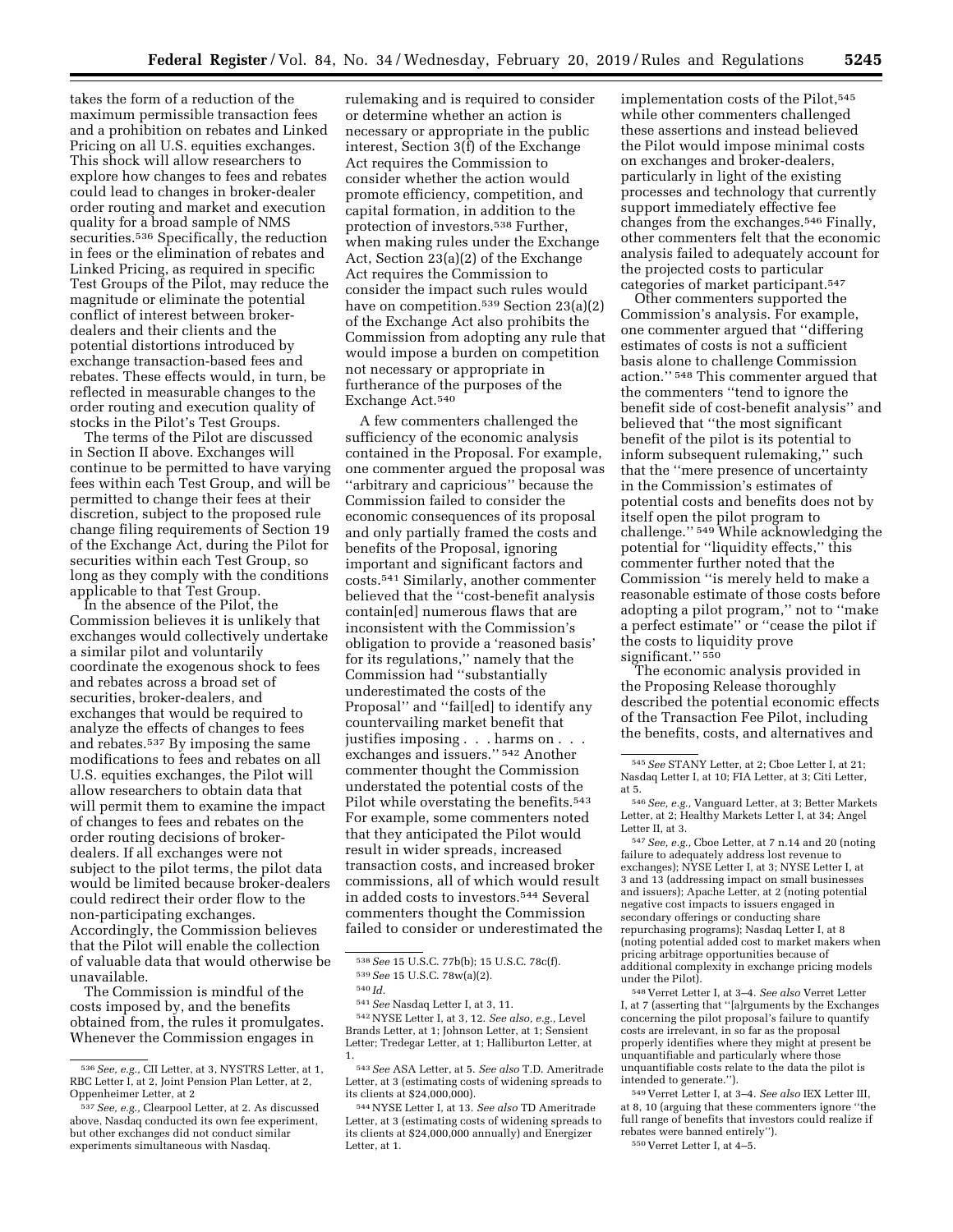the potential effect on efficiency, competition, and capital formation.

Like the Proposing Release, where possible, the Commission has quantified below the likely economic effects of the Pilot; however, as explained further below, the Commission is unable to quantify all of the economic effects because it lacks the information necessary to provide reasonable estimates. In some cases, quantification depends heavily on factors outside of the control of the Commission, which makes it difficult to predict how market participants would act under the conditions of the Pilot. For example, because of the flexibility that market participants have with respect to the choice of trading center for execution of transactions and because those choices can be influenced by factors outside of the scope of the Pilot, such as volume discounts, the Commission cannot quantify, ahead of the Pilot, the economic impact of any changes in order routing decisions by brokerdealers that may result from the Pilot. Nevertheless, as described more fully below, the Commission provides both a qualitative assessment of the potential effects and a quantified estimate of the potential aggregate initial and aggregate ongoing costs, where feasible.

#### *A. Background and Market Failures*

The Commission's Proposal provided a review of transaction-based fee models, including a discussion of the history and mechanics of transactionbased pricing and an overview of the concerns about potential conflicts of interest between broker-dealers and their customers attributed to access fees and rebates assessed by exchanges as well as the potential distortions that exchange fee models can introduce into market structure.551

The Commission considered whether competition within the broker-dealer industry, as well as competition among the equities exchanges, is sufficient to alleviate potential conflicts of interest presented by exchange fees and rebates and also the potential distortions such fee-and-rebate models may introduce. The Commission believes that competition between broker-dealers may not be capable of addressing these potential conflicts and distortions for three reasons: asymmetric information, switching costs, and a lack of collective action, each of which is discussed below. Further, competition between broker-dealers is not readily capable of independently resolving the other potential concerns presented by exchange fee models, such as excessive

intermediation, fragmentation, complexity, and cross-subsidization because those issues are within the exclusive control of the exchanges. The limitations of competition among the equities exchanges is discussed in detail below.

1. Market Failure at the Broker-Dealer Level

The Commission considered whether competition could alleviate potential conflicts of interest between investors and broker-dealers, as investors choose broker-dealers to place orders on their behalf.552 To the extent that investors are able to identify broker-dealers that do not act on potential conflicts of interest in a manner inconsistent with the interests of their customers, investors could discourage brokerdealers from acting on such conflicts of interest and avoid doing business with those broker-dealers that do not offer such assurances. However, several commenters opined that competition and deference to market forces alone would not be sufficient to challenge the ''deeply rooted conflicts of interest'' that they believe are present in today's market structure.553 For example, one commenter noted that many institutional clients are tied to large broker/dealers because of the multitude of services that their brokers provide, so they cannot simply ''fire their brokers'' if they are unhappy with their routing decisions.554 Further, the Commission does not believe that competition among broker-dealers alone will be sufficient to address potential conflicts of interest in order routing decisions because of three conditions that are present in today's markets: asymmetric information, switching costs, and a lack of collective action.

First, asymmetric information between broker-dealers and their customers limits the ability of customers to identify broker-dealers that do not act on potential conflicts of interest.555 For example, customers do not generally have access to information about brokerdealers' individual sources of

revenue.556 As discussed below in more detail, although disclosures required pursuant to Rule 606 provide information about material conflicts of interest related to payment for order flow, these disclosures do not provide information on the effect of transaction fee-and-rebate pricing models on order routing decisions. Moreover, while under Rule 606, a customer may request certain information about how her broker routed certain orders on her behalf, a customer cannot necessarily use this information to compare how these orders would have been treated by broker-dealers other than her own. Further while recent amendments to Rule 606 would provide customers with limited information about transaction fees paid and transaction rebates received by the broker, the disclosure would not provide data to enable the customer to assess the impact of exchange transaction fees and rebates on market quality and execution quality.

Second, even if investors had sufficient information to conclude they would be better served by a different broker-dealer, investors may face costs in switching broker-dealers.557 If these switching costs are high relative to the costs that investors anticipate may arise from potential conflicts of interest, investors may not switch broker-dealers even if it appears that their brokerdealer may have acted on conflicts of interest.

The presence of switching costs also may exacerbate a collective action problem among investors.558 Investors could provide incentives to brokerdealers to eliminate potential conflicts of interest by threatening to move accounts away from broker-dealers known to act on conflicts of interest. The collective action problem arises because, although each customer individually bears a cost to switch accounts, the benefits of a successful threat are available to all customers whether they would switch or not. If the

557These switching costs may be monetary, but may also have a time and effort component.

558Collective action occurs when a number of individuals or entities work together to achieve a common objective, such as investors acting to reduce the potential conflicts of interest in order routing decisions by broker-dealers.

<sup>551</sup>*See* Proposing Release, *supra* note 2.

<sup>552</sup>*See* Section *infra* IV.B.2.a.

<sup>553</sup>*See, e.g.,* Better Market Letter at 1 (stating ''[p]ayments by the exchanges that incentivize and induce routing decisions by broker-dealers at the expense of best execution and market quality is one of the most entrenched and insidious market practices today, and requires forceful and independent intervention by the SEC.''). *See also*  Themis Trading Letter at 4–5; Larry Harris Letter at 9; Clearpool at 2.

<sup>554</sup>*See* Themis Trading Letter I, at 5.

<sup>555</sup>*See* Larry Harris Letter, at 3 (noting that most brokerage customers do not know about potential broker agency problems and so do not know that their brokers may not be representing their orders as best they might).

<sup>556</sup>While consolidated revenues may be available from Form 10–K filings for broker-dealers that are public reporting companies, broker-dealers do not report revenues attributable to specific sources, such as rebates from a particular exchange or payments for order flow from a particular venue. For instance, revenues derived from commissions and fees are often just reported in aggregate as ''Commissions and Fees.'' Therefore, even though aggregate revenues for some broker-dealers are publicly available, customers do not have access to the information on individual sources of revenue that could reveal potential conflicts of interest.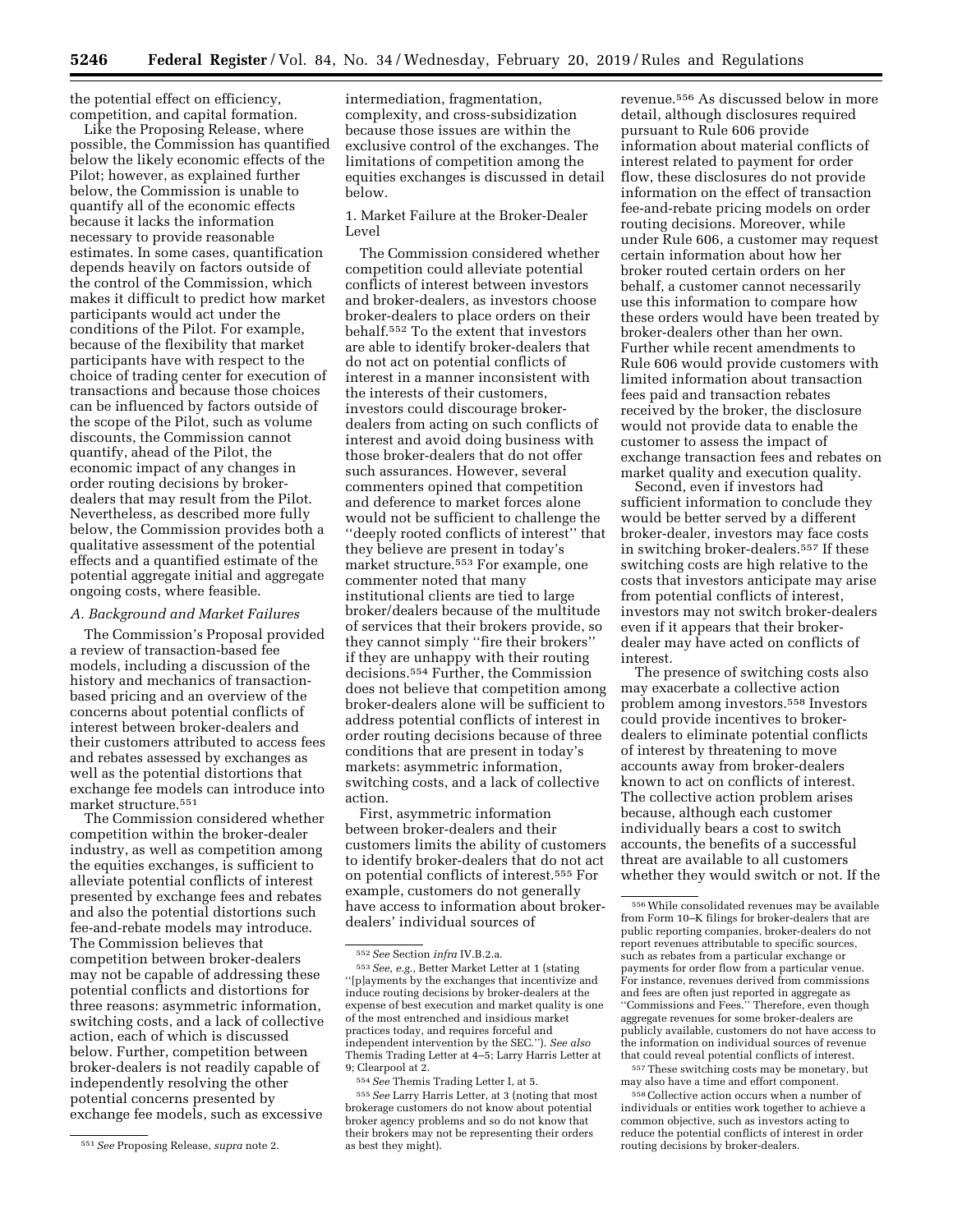switching costs are high relative to the proportion of customer defections necessary to threaten a broker-dealer, customers are unlikely to generate enough of a threat to alter brokerdealers' behavior.

#### 2. Market Failure at the Exchange Level

Several commenters considered whether existing market forces, including competition among the equities exchanges, are sufficient to address the potential distortions caused by exchange pricing models. Some commenters felt that ''some regulatory solution,'' like the Pilot, ''may be necessary to force market participants, particularly exchanges, to change the manner in which they conduct business'' because competitive pressures on exchanges may serve as a barrier to market-led reforms in this area.559 Further, one commenter noted that ''market forces cause the exchanges to choose maker-taker and inverted fee models to the detriment of the public interest'' and therefore regulatory action is necessary to address market distortions caused by the maker-taker and taker-maker fee models.560

Further, the Commission notes that one market conducted a limited unilateral access fee experiment in 2015 to test the impact of reductions to its fees and rebates on 14 securities traded on its market. 561 Several commenters noted the limited utility of that study given its narrow scope and applicability to one market.562 The fact that no other

560*See* Larry Harris Letter, at 9. *See also* Themis Trading Letter I, at 5 (noting that several exchanges oppose the pilot because they are motivated by their ''own profit incentives and not what is best for the market'').

561*See* Proposing Release, *supra* note 2, at 13011– 12. *See also* Section IV.B.1.a.ii, *infra* discussing the Nasdaq Experiment in greater detail.

562*See, e.g.,* Themis Trading Letter I, at 3 (stating that a ''more comprehensive multilateral marketwide approach would be needed to yield usable data that could be used to test how lower access fees, and a lack of rebates, would impact market quality and marketplace behavior'' (emphasis omitted)); IEX Letter III, at 6 (''Nasdaq's experiment and its outcomes aren't a perfect proxy for what is likely to happen in the Transaction Fee Pilot. That experiment was done unilaterally and only in

exchange joined in the 2015 access fee experiment, or independently undertook a similar study thereafter, supports the view that it is unlikely that competition among the exchanges alone would compel the exchanges to study, let alone address, potential distortions that may result from their fee and rebate models.

# *B. Baseline*

We compare the economic effects of the rule, including benefits, costs, and effects on efficiency, competition, and capital formation, to a baseline that consists of the existing regulatory framework and market structure. As explained above, by temporarily altering the fee and rebate structure for certain NMS stocks (including ETPs), the Pilot is designed to produce information on order routing behavior that would not otherwise be available. The baseline, therefore, includes the existing information available to the Commission in the absence of a pilot, which the Commission could use to inform future regulatory action.563 The baseline also sets out the exchanges' current practices with respect to fees and rebates and the regulations governing those fees and rebates.

#### 1. Current Information Baseline

While the theoretical studies referenced in the Proposing Release suggest that transaction-based fee models create potential issues for investors,564 limited empirical evidence exists to date about the extent that potential conflicts of interest arise from maker-taker and taker-maker pricing models and how exchange transactionbased fees and rebates impact market and execution quality and affect the integrity and structure of the U.S. equity markets.565 Consequently, the relation

563*See supra* Section IV.E.1 for the discussion of the alternative that the Commission proceed with rulemaking initiatives without first conducting the Pilot. That alternative differs from the baseline presented here because it directly presumes regulatory changes whereas the baseline for the Economic Analysis does not presume regulatory changes resulting from the Pilot.

564*See, e.g.,* Proposing Release *supra* note 6 at Section IV.A. and C.

565Several commenters supported the Pilot as a necessary step to produce data to inform the heavily contested debate surrounding the impact of exchange fees and rebates on order routing, market quality, and execution quality. *See, e.g.,* Barnard Letter, at 1 (''historically there are many views on this topic, but a paucity of credible data from which to draw conclusions''); Wellington Letter, at 1, and Clark-Joseph Letter, at 1.

between transaction-based pricing and conflicts of interest is not well understood.566 Additionally, commenters are divided as to how to interpret existing knowledge. One Commenter stated that we had ''much to learn'' 567 while other commenters felt that there was sufficient existing knowledge to move directly to rule making without a Pilot.568

Below, we discuss the existing information currently available to the Commission or the public that concerns the relationship between transactionbased fee-and-rebate pricing models and order routing decisions and we describe the limitations of this information for use in policy discussions regarding transaction-based fees and rebates and the potential conflicts of interest and potential distortions that may accompany them. We then discuss the potential to produce additional information regarding the impact of exchange fees and rebates absent the Pilot.

While a number of studies attempt to document the relation between transaction-based fees, order routing decisions, and execution quality, these studies and available data sources are limited in ways that are likely to reduce the strength of conclusions that relate to the impact of transaction-based fees and rebates on order routing decisions and the existence or magnitude of potential conflicts of interest between brokerdealers and their customers. This section details these limitations.

## a. Limitations of Existing Studies

Multiple commenters submitted empirical evidence that they argued was consistent with conflicts of interest. For example, one Commenter cited evidence that trade execution algorithms that are fee sensitive tend to have lower execution quality than algorithms that are not fee sensitive.569 Another Commenter cited existing academic, industry, and government sources suggesting the existence of conflicts of interest, or of the investing public's perception that there exist conflicts of interest.570 Another commenter suggested evidence existed that routing decisions were not always in the best interest of investors by arguing that adverse selection differs by exchange, and that this difference can be observed using TAQ data.571 Another commenter presented their study arguing that

<sup>559</sup>Clearpool Letter, at 2. *See also* T. Rowe Price Letter, at  $1$ <sup>"</sup> ("enthusiastically agree<sup>[ing]</sup> with the Commission that a pilot is necessary to gather data,'' in part because ''exchanges have little incentive to reduce the fee cap on their own''). *See also* Larry Harris Letter, at 9 (noting that ''regulatory action is necessary to establish a common pricing standard because market forces alone will not do it''). Larry Harris Letter, at 6 (noting that ''exchange holding companies have a strong interest in maintaining the current system'' and that the ''SEC may reasonably consider these interests when evaluating comments submitted by the exchanges''); Themis Trading Letter II, at 3 (stating that the Commission should not be ''distracted . . . by conflicted stock exchanges desperately fearful that their business models might come crashing down'').

highly-liquid securities.''); Larry Harris Letter, at 9 (noting that Nasdaq's ''experimental fee reduction did not occur at all trading venues that traded the subject securities,'' demonstrating that ''regulatory action is necessary to establish a common pricing standard because market forces alone will not do it'').

<sup>566</sup>*See* Nuveen Letter, at 2

<sup>567</sup>*See* e.g., Spatt Letter, at 3

<sup>568</sup>*See* e.g., Larry Harris Letter, at 10

<sup>569</sup>*See* Babelfish Letter, at 2–3

<sup>570</sup>*See* CFA Letter, at 2

<sup>571</sup>*See* Healthy Markets Letter I, at 2, 6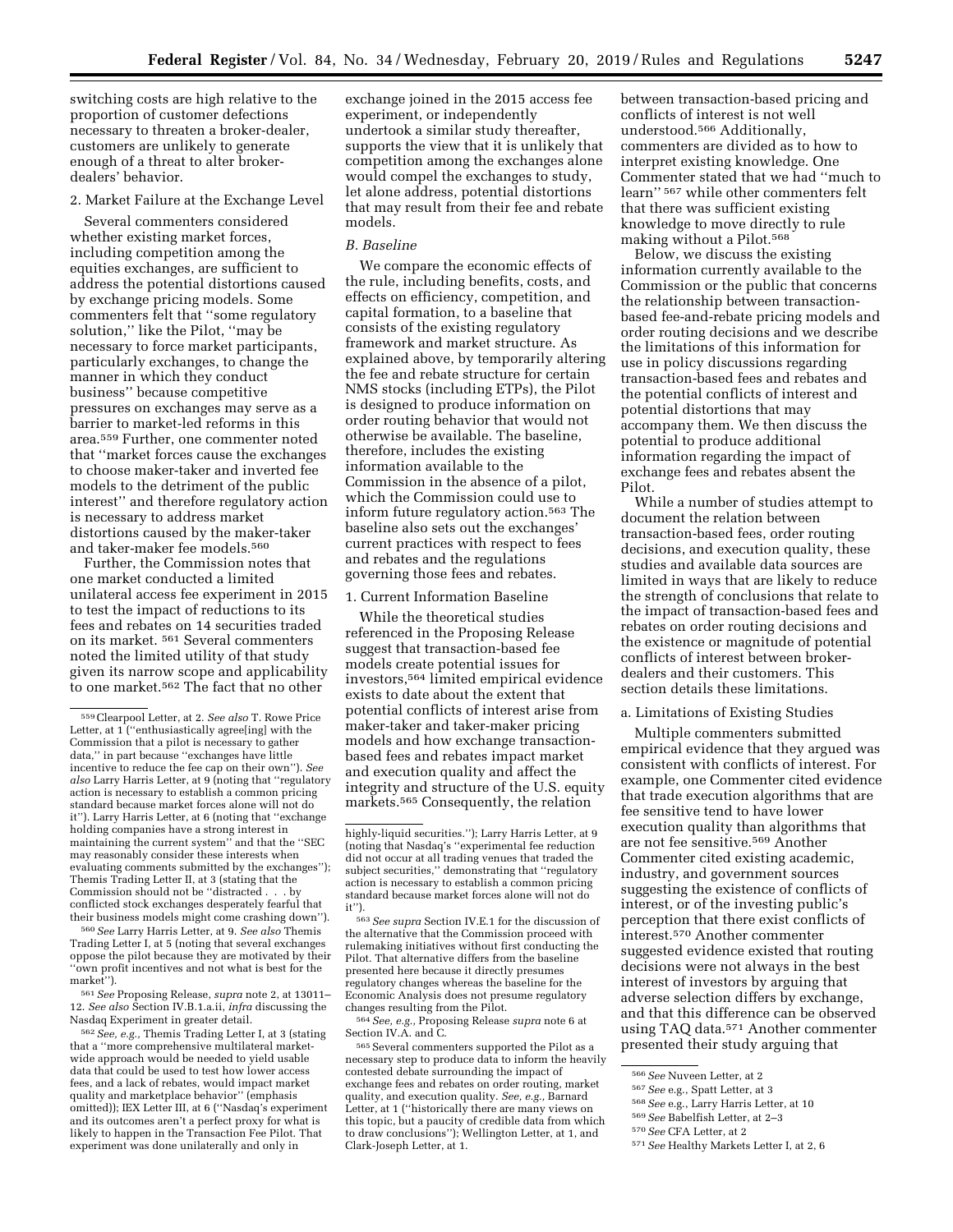longer queues lead to increased transaction costs, and connected longer queues with the practice of paying rebates.572 Another Commenter referenced a study suggesting that trading costs vary across exchanges.573

Although the above listed commenters all felt that the evidence did suggest that fees and rebates led to conflicts of interest, other commenters did not come to the same conclusion. One commenter felt that there was ''no evidence that fee practices are harming investors or interfering with fair competition'' and consequently felt that a Pilot was not justified.<sup>574</sup> The studies and analysis presented by Commenters and the studies discussed below have significant limitations with regard to establishing causal links between fees and rebates and order routing decisions. These limitations fall primarily into two categories: (1) The results of the studies may not be representative, and (2) the results of the studies cannot make a causal connection needed to inform on potential conflicts of interest.

When a study's results are representative, the results can be applied across a broadly defined group. Drawing broad inferences from limited samples could be problematic because the results might be specific to specific securities, broker-dealers, or trading venues. In the context of regulatory decision-making, representative results should inform on the potential effects over the scope of the market covered by the decision. When results are not representative of the full scope of a regulatory decision, that regulatory decision may have an unpredictable effect over the part not represented by the results. For example, if the results of a study cover only certain types of issuers, the results may not apply to all types of issuers and therefore, any regulatory changes based on such studies may have unanticipated effects on the types of issuers not included in the study.

In addition to limitations in how representative results may be, existing studies cannot test for causal relationships between transaction fees and order routing decisions, even around fee revisions. Because transaction-based fees and order routing decisions could be jointly determined, researchers cannot readily disentangle the direction of causality, and therefore cannot determine the extent that potential conflicts exist. The identification of causal relations

between fees and order routing decisions becomes increasingly complex because exchanges frequently modify their fees.575 In practice, researchers attempt to identify and measure causal relations in two ways: (1) Exogenous shocks and (2) econometric techniques, such as an instrumental variables approach.576

The Commission disagrees with one commenter who felt that sufficient data existed to move forward with regulation prohibiting rebates because ''the theory is well-accepted, and no prior evidence contradicts it.'' 577 In the absence of causal data, regulators can use theory and their best judgment based on their expertise—to guide their decision making. However, in this case, for the reasons discussed throughout this release, the Commission believes that empirically assessing the various theories, causal impacts, and effects of the transaction fee-and rebate pricing model is appropriate.

#### i. Battalio Equity Market Study

According to the Battalio Equity Market Study, broker-dealers appear to trade execution quality of customer orders, as measured by the likelihood of and time to execution (and not price), for the rebates obtained by providing liquidity to maker-taker venues.578 By routing orders to exchanges that pay high rebates, broker-dealers may engage in rebate capture at the expense of client execution.579 Using data obtained from mandatory Rule 606 disclosures over a two-month window,580 the Battalio

578The Battalio Equity Market Study's abstract of the paper states: ''We identify retail brokers that seemingly route orders to maximize order flow payments by selling market orders and sending limit order to venues paying large liquidity rebates. . . . [W]e document a negative relation between limit order execution quality and rebate/ fee level. This finding suggests that order routing designed to maximize liquidity rebates does not maximize limit order execution quality. . . .'' *See*  Battalio Equity Market Study, *supra* note 5307, at 2193.

579*See* Battalio Equity Market Study, *supra* note 5307. *See also supra* Section IV.A.2, for an overview of the potential conflicts of interest that emerge.

580Rule 606 requires broker-dealers to provide quarterly reports that provide an overview of their routing practices. *See* Securities Exchange Act Release No. 51808 (November 27, 2000), 65 FR 75414, (December 1, 2000) (hereinafter ''Disclosure Equity Market Study also identified that four of the ten broker-dealers included in the analysis route limit orders exclusively to market makers or to exchanges that offered the largest liquidity rebates (and charged the highest access fees). A number of tests in the Battalio Equity Market Study also show that low-fee venues provide better execution quality for limit orders, as measured by the likelihood of an order fill, the speed of execution, and realized spreads, relative to high-fee venues, suggesting that order routing decisions to high rebate venues are likely to be suboptimal from a customer's perspective, and may be indicative of potential conflicts of interest.

Although the Battalio study provides evidence suggestive of conflicts of interest, the study has a number of limitations which render the Commission unable to use this study to robustly determine that rebates cause costly conflicts of interest for brokerdealers. First, the Battalio Equity Market Study uses order level data from a single broker-dealer to determine the relation between maker-taker fees and limit order execution quality.581 Analysis based on observation of a single brokerdealer may not provide representative results because the relation between transaction-based fees and potential conflicts of interest may not be generalizable to other broker-dealers. For example, over 400 broker-dealers maintain membership with at least one U.S. equities exchange.582 If the single broker-dealer examined in the Battalio Equity Market Study has significantly different order routing behavior than the average broker-dealer that routes orders to exchanges, the information obtained from examining the relation between transaction-based fees and order routing decisions of that broker-dealer would not be representative of the entire market and therefore would provide an incomplete representation of potential conflicts of interest.

The Battalio Equity Market Study also relies on a sample of Rule 606 order routing reports obtained directly from the reporting entities' websites from a limited sample of ten well-known national retail brokers from a single quarterly reporting cycle (October and

<sup>572</sup>*See* IEX Letter IV, at 9

<sup>573</sup>*See* AGF Letter, at 1

<sup>574</sup>*See* CBOE Letter I, at 5 See also Nasdaq Letter I, at II–12

<sup>575</sup>Over the last five years, the exchanges, on average, have made 34 revisions, or approximately 6.7 revisions per year, to their transaction-based fees and rebates. *See infra* Section IV.B.2.b.

 $\rm ^{576}$  The method of instrumental variables is used to estimate causal relationships when controlled experiments or exogenous shocks are not feasible. An ''instrument'' changes the explanatory variable but has no independent effect on the dependent variable, allowing a researcher to uncover the causal effect of the explanatory variables on the dependent variable of interest.

<sup>577</sup>*See* Harris Letter, at 10.

of Order Execution and Routing Practices''). *See also supra* note 310 and accompanying text and *infra* Section IV.B.1.b.i, ''Rule 606 Data.''

<sup>581</sup>The Battalio Equity Market Study, however, does not specify whether the limit orders are marketable or non-marketable limit orders, as Rule 606 disclosures do not segment these orders. *See*  Battalio Equity Market Study, *supra* note 530.

<sup>582</sup>Estimates based on data from Form 1 of the X–17A–5 filings. As of December 31, 2017, 3,860 broker-dealers that filed form X–17A–5. *See infra*  Section IV.B.2.a.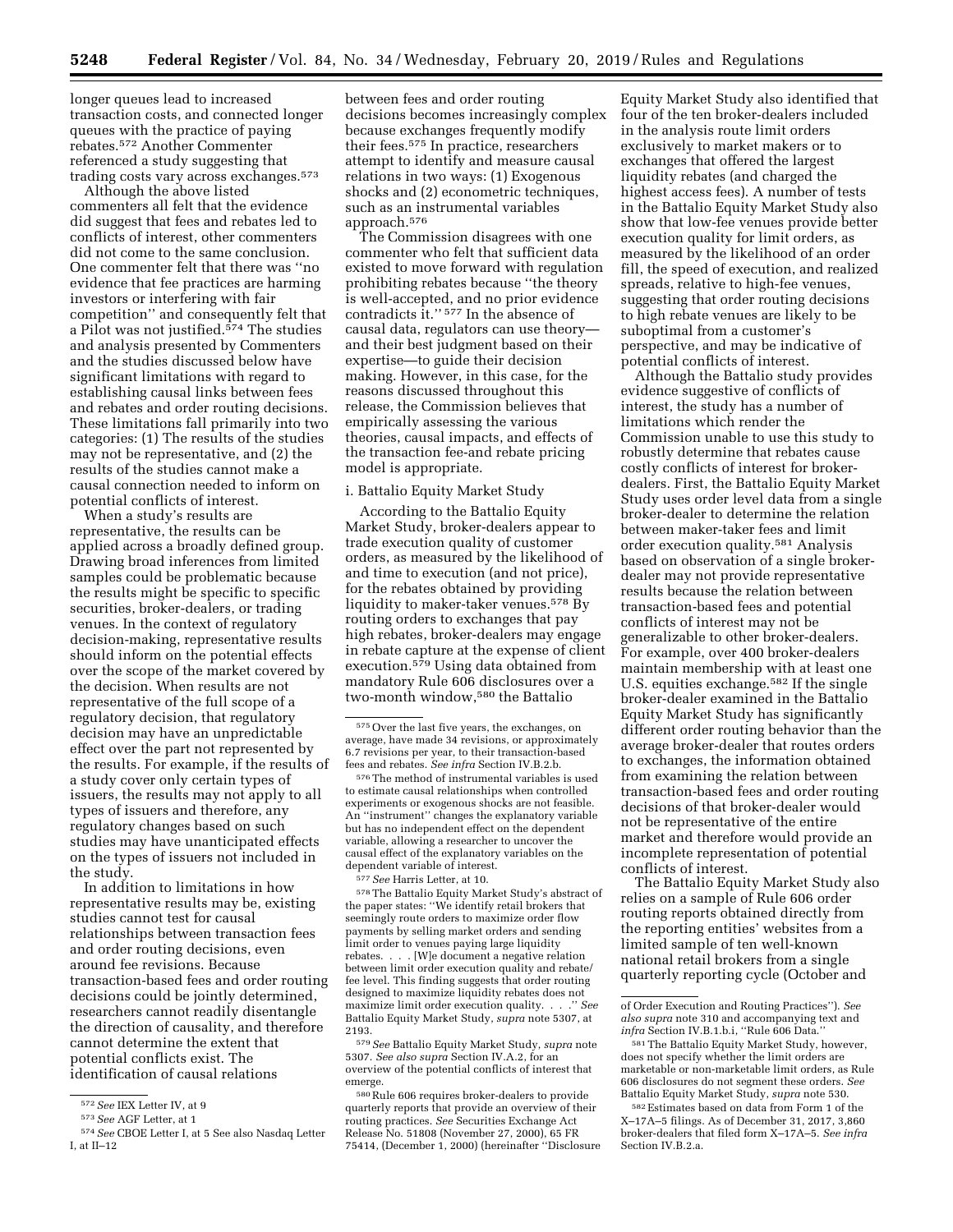November 2012). As discussed above, approximately 400 broker-dealers are members of at least one national securities exchange. The ten retail brokers analyzed in the Battalio Equity Market Study make up approximately 2.1% of the broker-dealers with exchange memberships, and less than 0.3% of broker-dealers overall. Although these are well-known retail brokers, due to the lack of representativeness of the sample (*e.g.,*  the majority of the broker-dealers represented in the Battalio Equity Market Study are online broker-dealers), these broker-dealers may be more (or less) likely than the average brokerdealer to route customer orders in ways that benefit themselves at the expense of their customers. The findings in the Battalio Equity Market Study, therefore, may not be representative of a broader sample of broker-dealers. Moreover, the Commission is unable to determine if the Battalio Equity Market Study's analyses of the Rule 606 disclosure data has statistical power because the authors did not provide any statistical analyses beyond the percentage of market or limit orders routed to a particular exchange.

In sum, the absence of an exogenous shock to access fee caps or rebates outside the control of exchanges leaves the authors unable to definitively determine the causes of broker-dealers' order routing decisions. Consequently, the authors are unable to disentangle whether fees and rebates drive brokerdealer order routing decisions or order routing decisions determine fees and rebates chosen by exchanges.

#### ii. The Nasdaq Experiment

Nasdaq independently conducted an experiment, whereby it lowered access fees and rebates for a sample of 14 stocks over a period of four months in 2015, providing an exogenous shock to the transaction-based pricing model on the exchange. The Nasdaq experiment lowered both the access fees charged and the liquidity rebates paid on the securities included in their study.<sup>583</sup> Nasdaq produced two reports on the experiment 584 and an academic study

examining the experiment was submitted as a comment.585 Both Nasdaq's first study report and the Swan study indicate that when Nasdaq lowered fees and rebates they lost market share in the stocks with lower fees and rebates. According to analysis in the Swan study, the market share that Nasdaq lost appeared to migrate to other make-take venues with higher fees and rebates. Additionally, both Nasdaq's analysis as well as the Swan study find that the experiment led to a decrease in the fraction of time that Nasdaq quoted at the NBBO. The Swan study also estimated a variety of additional tests to measure the impact of the experiment on various aspects of market quality. The results of these tests are mixed. The Swan study found that the Nasdaq experiment improved market quality on Nasdaq in terms of improved fill rates and fill times as well as narrower cumfee effective spreads and cum-fee realized spreads.586

While cum-rebate effective spreads, fill rates and fill times improve on the Nasdaq during the experiment, the Swan study finds that the experiment diminished market quality in terms of quoted spreads and raw realized spreads which both increase during the experiment.<sup>587</sup> Additionally, the Swan study shows that some measures of market quality were unchanged by the Nasdaq experiment, namely, the Swan study finds no change in raw effective spread.588 In Nasdaq's second report on the experiment they examine various market quality measures and find no impact on effective spread, relative effective spread, quoted spread, relative quoted spread, displayed dollar depth at

586Cum fee indicates that the computation of spreads included the fee or rebate charged. It is a measure of the total cost of transacting.

587The effective spread is the cost to transact and is defined as two times the absolute difference between the price of a trade and the prevailing midpoint at the time of trade. The effective spread can be decomposed into two components, the realized spread and price impact of the trade. The price impact is generally viewed as the portion of the effective spread that compensates market makers for adverse selection losses. The realized spread is the portion of the spread that market makers 'realize' after adverse selection costs are taken into account. Raw *realized* spreads are *realized* spreads that do not take into account the all-in cost of trading, *i.e.,* they exclude *rebates* from the calculations

588Raw *effective* spreads are *effective* spreads that do not take into account the all-in cost of trading, *i.e.,* they exclude *fees* from the calculations.

the NBBO, time between quote updates on the consolidated tape, and time between price changes in the NBBO on the consolidated tape.

In examining the impact of the experiment on price efficiency, the Swan study finds mixed evidence that prices quoted on Nasdaq become less efficient during the experiment. First, the Swan study finds that global price impact declines during the experiment. Price impact is commonly employed as a measure of the informativeness of trades. The Swan study explains the decline in price impact with a theoretical model which suggests that rebates subsidize market makers for the adverse selection costs that they bearthereby allowing them the ability to bear additional adverse selection which induces informed traders to trade more aggressively in the presence of rebates. Consequently, their model predicts that informed trades will congregate on exchanges with high rebates. Additionally, the Swan study finds using variance ratios that price efficiency declines on Nasdaq during the experiment. However when using autocorrelation of trades as a measure of price efficiency, the tests indicate a decrease in autocorrelation—suggesting more efficient stock prices on Nasdaq.589 Additional analysis on price efficiency comes from Nasdaq's second report which explores the impact of their experiment on market wide price efficiency and finds no change in price impact, autocorrelation of trades, or variance ratios.

The Swan study also empirically examines how the Nasdaq experiment impacted the trading behavior of high frequency traders (''HFTs'') and non-HFTs and finds that as a result of the experiment HFTs added liquidity less often and took liquidity more often while non-HFTs did the opposite. Nasdaq also examined trading behavior and found that there was a shift in the composition of the top five liquidity providers for the securities that occurred as a result of the experiment. The top five liquidity providers prior to the start of the pilot significantly reduced their liquidity provision from 44.5% of the liquidity provided prepilot to 28.7% in the pilot period. However, the top five liquidity providers from the pilot period had a significant increase in their liquidity provision from 29.7% pre-pilot to 41.5% in the pilot period.

<sup>583</sup>The Nasdaq study lowered access fees to \$0.0005 and rebates to \$0.0004 simultaneously for a set of 14 securities, half of which identified Nasdaq as the primary listing exchange, the other half which identified the NYSE as the primary listing exchange. Nasdaq released two reports *see infra* note 584 (examining the changes to a number of metrics related to market quality).

<sup>584</sup>The first report provided by Nasdaq can be found on their webpage *[http://qnasdaqomx.com/](http://qnasdaqomx.com/AccessFeeExperiment) [AccessFeeExperiment](http://qnasdaqomx.com/AccessFeeExperiment)* (''Nasdaq's first report'', or the ''first Nasdaq report''). The second report provided by Nasdaq can be found at *[http://](http://people.stern.nyu.edu/jhasbrou/SternMicroMtg/SternMicroMtg2015/Supplemental/) [people.stern.nyu.edu/jhasbrou/SternMicroMtg/](http://people.stern.nyu.edu/jhasbrou/SternMicroMtg/SternMicroMtg2015/Supplemental/)* 

*[SternMicroMtg2015/Supplemental/](http://people.stern.nyu.edu/jhasbrou/SternMicroMtg/SternMicroMtg2015/Supplemental/)* (''Nasdaq's second report'', or the ''Second Nasdaq report'').

<sup>585</sup>*See* Swan Letter which submitted the paper: Yiping Lin, Peter Swan, & Frederick Harris, *Why Maker-Taker Fees Improve Exchange Quality: Theory and Natural Experiment Evidence,* Working Paper*,* (2018), *[https://papers.ssrn.com/sol3/](https://papers.ssrn.com/sol3/papers.cfm?abstract_id=3034901) [papers.cfm?abstract](https://papers.ssrn.com/sol3/papers.cfm?abstract_id=3034901)*\_*id=3034901* (hereinafter ''Swan study''); Nasdaq's Second Report, at 1.

<sup>589</sup>The interpretation of the price efficiency results is difficult because it is unclear what price efficiency on one exchange means in the absence of the other exchanges. Usually price efficiency is measured across all exchanges trading a given security.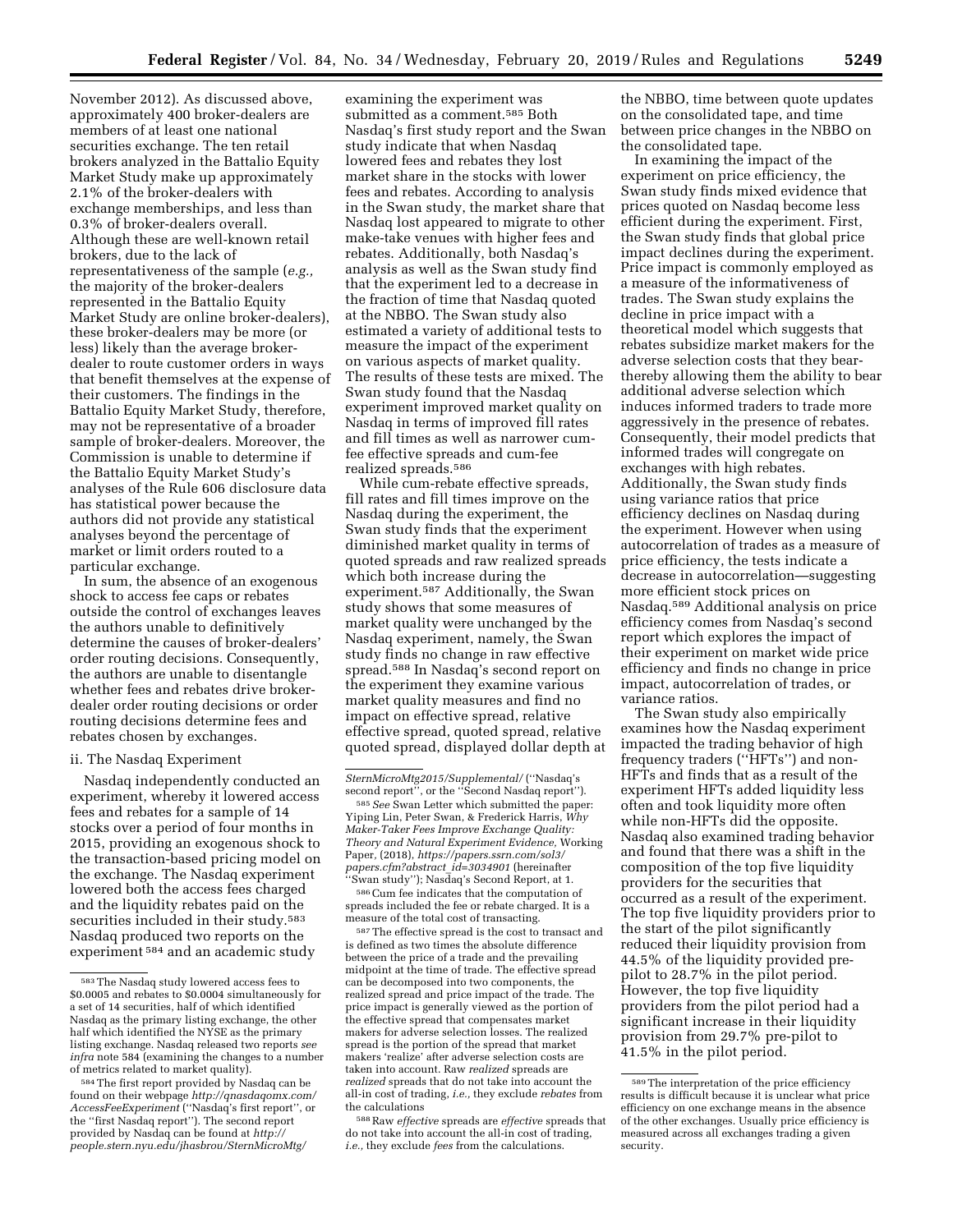While Nasdaq believes that the results from their study do not support the need for a pilot,590 the Commission disagrees because the Nasdaq experiment and the subsequent analysis suffers from the following limitations. First, the Nasdaq experiment may not be representative of the broader market. Nasdaq selected 14 stocks to be part of the analysis, which represent 0.3% of all NMS stocks. The sample is unlikely to be representative of the universe of NMS securities for two reasons: (1) The sample included a small number of stocks (and no ETPs),591 and (2) less than one-third of these stocks were small or mid-capitalization at the time of the analysis, although most had market capitalizations close to \$3 billion immediately prior to the study.592 The small number of stocks makes interpretation of the results more difficult because a change to such a small number of stocks may not be significant enough for traders to alter their behavior.<sup>593</sup>

Additionally, the Commission is not able to make inference about the effect of a market wide change to fees and or rebates from the Nasdaq experiment because, as noted by multiple commenters, the effects of the experiment apply to a single exchange: Nasdaq.594 As the other equities exchanges did not have similar changes to transaction-based fees and rebates, any inferences drawn from the Nasdaq study may not be valid under different circumstances in which all equities exchanges were subject to consistent revisions to transaction-based fees. 595

Lastly, none of the analysis of the Nasdaq study analyzes the impact of potential conflicts of interest on order routing decisions. Further, even if the Nasdaq study had analyzed a causal relationship between transaction-based fees and rebates and potential conflicts

593Nasdaq acknowledges this limitation in their second report analyzing the experiment. *See supra*  note 584 *See also* Themis Trading Letter I, at 2 and IEX Letter III, at 6 for commenters expressing similar concerns about the representativeness of Nasdaq's sample.

594See Swan Letter, at 3; Themis Trading Letter I, at 2; Credit Suisse Commentary, at 2, Larry Harris Letter, at 9, and IEX Letter III, at 6.

595This point was acknowledged in Nasdaq's second report. S*ee supra* note 584. This point was also brought up by multiple commenters. *See* Swan Letter, at 3; Credit Suisse Commentary, at 2; and Larry Harris Letter, at 9.

of interest, the limited representativeness of the Nasdaq sample would limit the generality of the study.

# iii. Options Market Studies

Three studies have examined exogenous shifts between maker-taker and payment for order flow pricing models on U.S. options exchanges.596 These studies found that the movement from a payment for order flow model to a maker-taker model led to a decrease in execution costs for option classes affected by the shift, improved quoted spreads, and altered broker-dealer order routing behavior to account for the fees.597 However, the change to a payment for order flow model from a maker-taker model yielded better execution quality, but a reduction in the number of orders and order volume.<sup>598</sup> With respect to the transition between forms of pricing models that occurred on the option exchanges, discussed above, the key limitation is the comparison of maker-taker pricing models with payment for order flow pricing models. For example, studies that explore these regime shifts between maker-taker to payment for order flow models are not comparing situations in which one regime could theoretically have lower conflicts of interest than the other. Each of these models is likely to create potential conflicts of interest that could affect how broker-dealers route their customer orders,599 although evidence does not suggest that one form of pricing model is more or less prone

596*See* Amber Anand, Jian Hua, & Tim McCormick, *Make-Take Structure and Market Quality: Evidence from the U.S. Options Markets,*  62 Mgmt. Sci. 3085, 3217–90 (2016), *[https://](https://pubsonline.informs.org/doi/abs/10.1287/mnsc.2015.2274) [pubsonline.informs.org/doi/abs/10.1287/](https://pubsonline.informs.org/doi/abs/10.1287/mnsc.2015.2274) [mnsc.2015.2274](https://pubsonline.informs.org/doi/abs/10.1287/mnsc.2015.2274)* (hereinafter ''Anand, Hua, & McCormick''); Robert Battalio, Todd Griffith, & Robert Van Ness, *Make-Take Fees versus Order Flow Inducements: Evidence from the NASDAQ OMX PHLX Exchange,* 12th Ann. Mid-Atlantic Res. Conf. in Fin. (2017), *[http://www1.villanova.edu/](http://www1.villanova.edu/content/dam/villanova/VSB/assets/marc/marc2017/SSRN-id2870000.pdf) [content/dam/villanova/VSB/assets/marc/](http://www1.villanova.edu/content/dam/villanova/VSB/assets/marc/marc2017/SSRN-id2870000.pdf)  [marc2017/SSRN-id2870000.pdf](http://www1.villanova.edu/content/dam/villanova/VSB/assets/marc/marc2017/SSRN-id2870000.pdf)* (hereinafter ''Battalio, Griffith, and Van Ness''); Robert Battalio, Andriy Shkilko, & Robert Van Ness, *To Pay or Be Paid? The Impact of Taker Fees and Order Flow Inducements on Trading Costs in U.S. Options Markets,* 51 J. Fin. & Quantitative Analysis (Oct. 2016) 1637, 1637–62 *[https://www.cambridge.org/](https://www.cambridge.org/core/journals/journal-of-financial-and-quantitative-analysis/article/div-classtitleto-pay-or-be-paid-the-impact-of-taker-fees-and-order-flow-inducements-on-trading-costs-in-us-options-marketsdiv/0782CE3E9679C29BB910A66192D27201)  [core/journals/journal-of-financial-and-quantitative](https://www.cambridge.org/core/journals/journal-of-financial-and-quantitative-analysis/article/div-classtitleto-pay-or-be-paid-the-impact-of-taker-fees-and-order-flow-inducements-on-trading-costs-in-us-options-marketsdiv/0782CE3E9679C29BB910A66192D27201)[analysis/article/div-classtitleto-pay-or-be-paid-the](https://www.cambridge.org/core/journals/journal-of-financial-and-quantitative-analysis/article/div-classtitleto-pay-or-be-paid-the-impact-of-taker-fees-and-order-flow-inducements-on-trading-costs-in-us-options-marketsdiv/0782CE3E9679C29BB910A66192D27201)[impact-of-taker-fees-and-order-flow-inducements](https://www.cambridge.org/core/journals/journal-of-financial-and-quantitative-analysis/article/div-classtitleto-pay-or-be-paid-the-impact-of-taker-fees-and-order-flow-inducements-on-trading-costs-in-us-options-marketsdiv/0782CE3E9679C29BB910A66192D27201)[on-trading-costs-in-us-options-marketsdiv/](https://www.cambridge.org/core/journals/journal-of-financial-and-quantitative-analysis/article/div-classtitleto-pay-or-be-paid-the-impact-of-taker-fees-and-order-flow-inducements-on-trading-costs-in-us-options-marketsdiv/0782CE3E9679C29BB910A66192D27201)  [0782CE3E9679C29BB910A66192D27201](https://www.cambridge.org/core/journals/journal-of-financial-and-quantitative-analysis/article/div-classtitleto-pay-or-be-paid-the-impact-of-taker-fees-and-order-flow-inducements-on-trading-costs-in-us-options-marketsdiv/0782CE3E9679C29BB910A66192D27201)*  (hereinafter ''Battalio, Shkilko & Van Ness''). Anand, Hua, & McCormick explores the transition from a payment for order flow model to a makertaker model on NYSE ARCA, while Battalio, Griffith, and Van Ness as well as Battalio, Shkilko, & Van Ness examine the shift on NASDAQ OMX PHLX (''PHLX'') from a maker-taker model to a payment for order flow model.

597 *Id.* 

598 *Id.* 

599*See* Battalio, Shkilko & Van Ness, *supra* note 596, at 1637–62.

to conflicts than another. Moreover, the change from one form of pricing model to another could introduce new conflicts of interest or impacts on market and execution quality that did not previously exist. Therefore, the Commission believes that exchangedriven transitions between maker-taker and payment for order flow pricing models are not likely to provide information about potential conflicts of interest and impacts on market and execution quality driven by the makertaker and taker-maker models or to inform the Commission about future regulatory decisions regarding transaction-based fee models. Additionally, these studies lack causality. Specifically the decision to invert an exchange from a taker/maker to a maker/taker exchange, which these studies are based on, is an endogenous decision, and therefore these studies lack the ability to make causal inference further hindering the Commission's ability to draw inference from these studies.

b. Limitations of Existing and Anticipated Data

Some Commenters suggested that existing data sources could be employed in lieu of a Pilot to study the Commissions objectives.600 Another Commenter argued that enhancing existing data would be sufficient.<sup>601</sup> To this end, the Commission considered whether a number of existing data sources could be used independently or in combination to relate transactionbased fees to order routing and execution quality. This section discusses these data sources. For instance, in the Battalio Equity Market Study and the Nasdaq study discussed above, the authors employed some combination of Rule 606 data, proprietary broker-dealer data, the Trade and Quote (TAQ) database,<sup>602</sup> and proprietary exchange data. In addition, while not employed in previous studies, CAT data, OATS data, Rule 605 data, Form ATS–N data, and exchanges' Form 19b–4 fee filings and fee schedules available from each exchange's website, could provide insights into the relation between transaction-based fees, order routing, and execution quality, and fees

<sup>590</sup>*See* Nasdaq Letter I, at 10.

<sup>591</sup>Only common stocks were included in the Nasdaq study, while the proposed Pilot will include NMS stocks, which includes common stocks as well as ETPs.

<sup>592</sup>Market capitalizations are computed from CRSP shares outstanding and stock price, as of December 31, 2014. See also Themis Trading Letter I, at 2; NorthWestern Letter, at 1 and IEX Letter III, at 6.

<sup>600</sup>*See* STANY Letter, at 2; Nasdaq Letter I, at 11– 12; NYSE Letter I, at 17; and Nasdaq Letter III, at  $1 - 2$ .

<sup>601</sup>*See* Era Letter, at 1. *But cf.* IEX Letter II, at 9. 602Battalio Equity Market Study, *supra* note 530, relies on Rule 606 disclosures to identify order routing for a small sample of broker-dealers, proprietary broker-dealer data from a single smartorder routing system to capture limit order execution quality for this broker-dealer's orders, and the TAQ data to measure execution quality as a function of each venue's taker fee or rebate.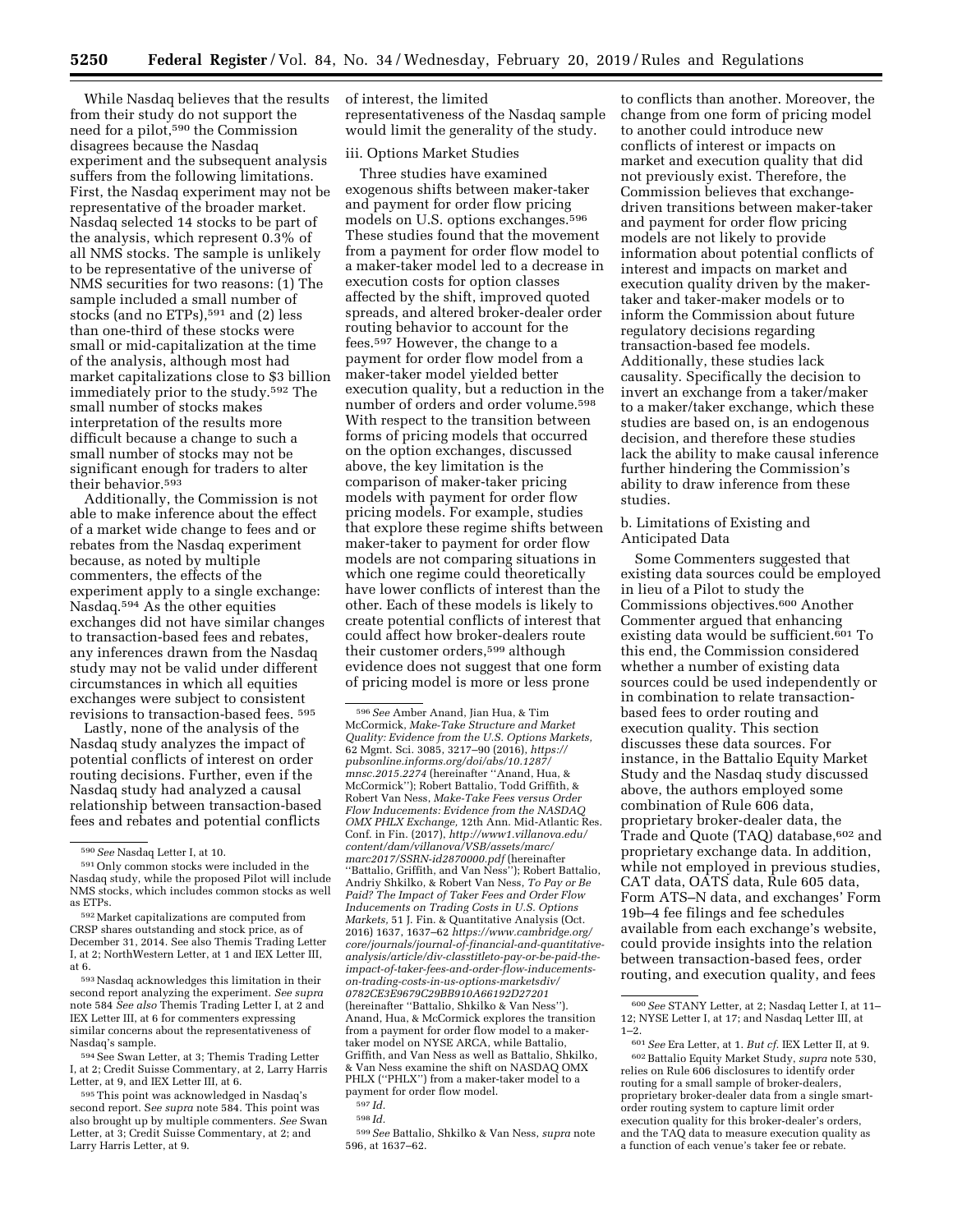and other arrangements. As noted above, several data sources provide information on order routing and execution quality. While researchers could use these data sources to produce some representative results regarding the relation between transaction-based fees, order routing, and execution quality, the Commission believes that available data has several limitations, which include: Granularity, completeness, periodicity, format, and availability.

# i. Rule 606 Data

Rule 606 requires broker-dealers to make publicly available quarterly reports that provide an overview of their routing practices on certain orders in NMS securities. As amended, brokerdealers must provide information for the ten venues to which the largest number of total non-directed orders were routed for execution and for any venue to which five percent or more of nondirected orders were routed for execution. Rule 606 disclosures also require broker-dealers to disclose in a standardized format material aspects of their relationships with trading venues to which they route orders, including a description of, among other things, the payment for order flow and any profit sharing relationships, which, like rebates, could influence the brokerdealer's order routing decision and potentially lead to potential conflicts of interest for broker-dealers when routing orders.603 Researchers and other analysts interested in order routing data can download these forms quarterly directly from broker-dealer websites.

Some commenters believed that the amendments to the Rule 606 data would render the Pilot unnecessary.604 Indeed, a few commenters suggested that Rule 606 data, perhaps combined with other existing data, would be sufficient to study conflicts of interest among brokerdealers.605 The Commission disagrees that this type of analysis would serve the purposes of the Pilot.606 Such an approach would not adequately advance the Pilot's broader purpose to study the effects that exchange transaction feeand-rebate pricing models may have on order routing behavior, execution quality, and market quality, in addition to conflicts of interest between brokers and their customers that are presented

when exchanges pay rebates.<sup>607</sup> Further, ii. CAT Data and OATS Data disclosure alone would not provide an exogenous shock that generates measurable responses capable of providing insight into the effects of fees and rebates on the markets and market participant behavior.

In addition, the quarterly frequency of the public Rule 606 reports by brokerdealers is different from the frequency of changes in fee schedules by exchanges (*e.g.,* as presented in Table 2, over a recent five-year measurement period, the average exchange updated its fees schedule approximately 6.7 times per year).608 Further, while the Rule 606 data provides order routing at the broker-dealer level, such information is not granular enough to thoroughly study potential conflicts of interest. Specifically, the 606 data is aggregated at the quarterly level. This frequency will not enable researchers to look at the full picture of how a brokerdealer responds to fees because exchanges on average revise their fee schedules 6.7 times per year. With 13 exchanges this amounts to 87 fee changes per year. Consequently, the fees that exchanges charge in a given quarter relative to the other exchanges will likely change multiple times within a quarter. Consequently, Rule 606 data is limited in how it can be employed to evaluate comprehensively the impact of order flow responding to fees and rebates.

The value of Rule 606 disclosures for identifying possible conflicts of interest resulting from transaction-based fees would be limited for a number of additional reasons. First, each brokerdealer discloses data for only its top ten order routing venues. Second, because broker-dealers disclose data at a quarterly frequency, a five-year sample of Rule 606 data for a single brokerdealer, would include only 20 observations, limiting statistical power.

In sum, the Commission believes that the amended Rule 606 data will provide useful information to complement the Pilot; however it is insufficient by itself to determine the impact of exchange transaction fees and rebates on brokerdealer order routing decisions, or inform the Commission of the impact of exchange pricing on market and execution quality.<sup>609</sup>

Once the CAT Phase 1 becomes operational,610 the Commission and SROs will have information on all exchange routing and exchange executions for all NMS securities. In CAT Phase 1, exchanges would record and report order events on every order they receive for NMS securities. Order events include order receipt, order routes, order modifications, order cancellations, and order executions. Likewise, the Order Audit Trail Systems (OATS) data could inform on order routing decisions.611 The OATS data tracks customer orders from the receipt of the order through execution or cancellation. Information in the OATS data reflects the terms of the order, including the security, price, shares, account type, handling instructions, and side of the market for which the order was placed; where the order was routed for execution; modifications to the order; and execution information, including the capacity in which the firm acted in the trade.

Although the CAT and OATS data could feasibly be used to produce order routing data similar to that required by the Pilot, as indicated by one commenter, without the corresponding ''randomized trial,'' the use of OATS data alone would be insufficient to determine causality in the effect of fees and rebates on order routing decisions because it would not be possible to determine from the data whether fees respond to changes in order routing decisions or whether order routing decisions respond to changes in fees. Consequently, in the absence of an exogenous shock to fees, CAT and OATS data cannot provide the Commission with robust evidence about how access fees impact order routing decisions.612

#### iii. Proprietary Broker-Dealer Data

Proprietary data from broker-dealers or exchanges could also provide information about order routing decisions. Broker-dealer data include information on the orders received and routed by that broker-dealer, including where the broker-dealer routed orders, whether the orders execute, and the price, size, and time of execution. Exchange data include information on the orders received by an exchange, including which members routed orders to the exchange, whether the orders execute, and the price, size, and time of

<sup>603</sup>*See* Section III.B.3 of Amendments to Order Handling Disclosure, supra note 310.

<sup>604</sup>*See* Cboe letter I, at 26; FIA Letter, at 3; STANY Letter, at 2; Nasdaq Letter I, at 1–2, 4; NYSE Letter I, at 18.

<sup>605</sup>*See* STANY Letter, at 2; Nasdaq Letter I, at 11– 12; ERA Letter, at 1.

<sup>606</sup>*See also* IEX Letter I, at 9.

<sup>607</sup>*See, e.g.,* ICI Letter II at 3.

<sup>608</sup>Not every fee schedule revision pertains to transaction fees or rebates. To focus only on these revisions, each Form 19b–4 fee filing was evaluated to determine that revisions to fees or rebates were pertinent to this baseline.

<sup>609</sup>Multiple commenters expressed views similar to this and urged the Commission to adopt 606 amendments prior to the adoption of the Pilot. *See, e.g.,* Citadel Letter, at 3; OMERS Letter, at 3; ICI

Letter I, at 5–6; Fidelity Letter, at 2; IEX Letter II, at 9.

<sup>610</sup>*See supra* Section II.E.3.vi.

<sup>611</sup>*See* Nasdaq Letter I, at 4.

<sup>612</sup>*See* Verret Letter I, at 4.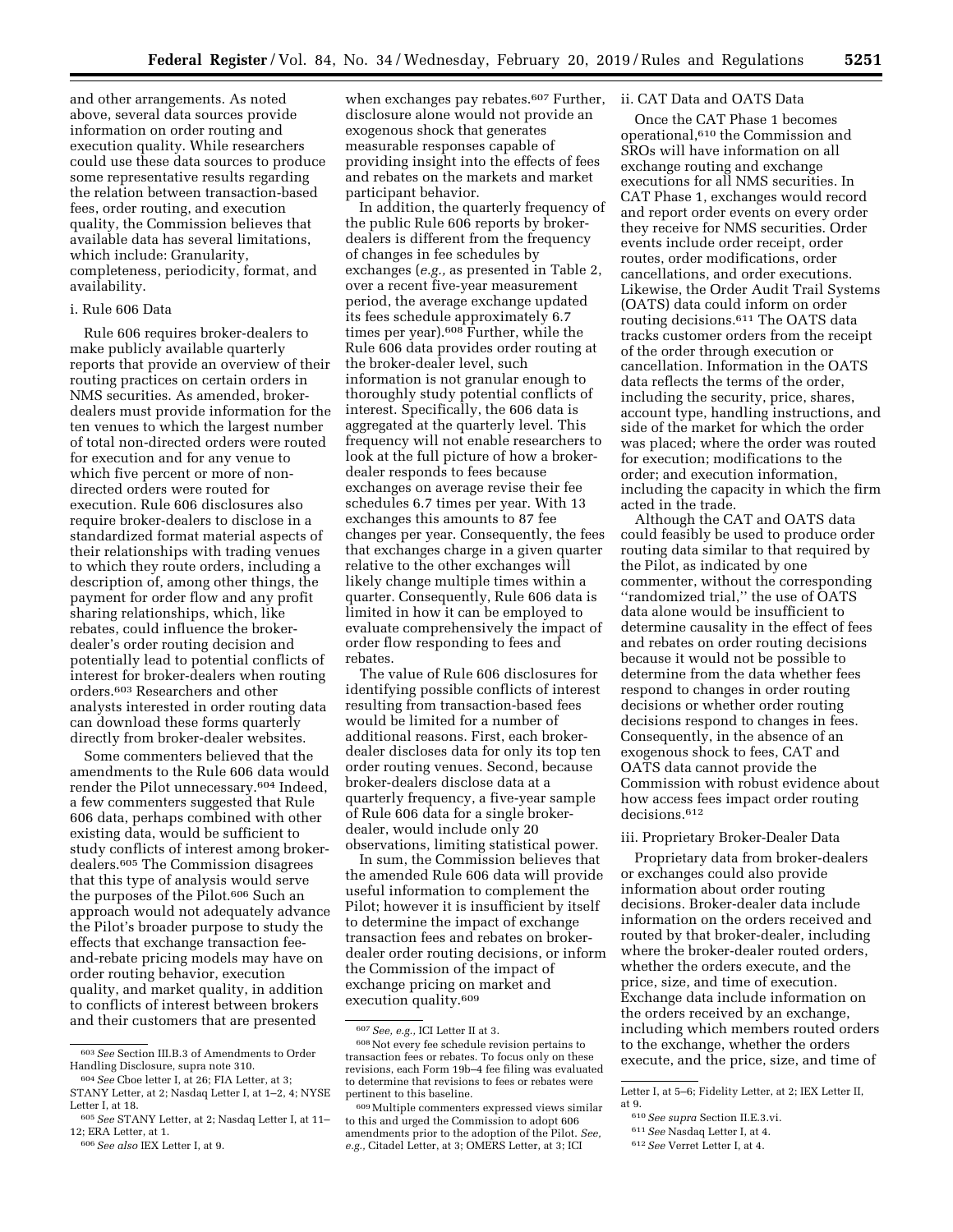execution. Indeed, several commenters stated that if 606 data were not sufficient to answer the Commission's questions about broker dealer routing decisions, then the Commission could request routing tables and information directly from broker-dealers or request other Transaction Cost Analysis (TCA) data to supplement the 606 data.<sup>613</sup>

While these data would provide potentially more granular data about order routing, as proprietary datasets, there is no standard format that exchanges or broker-dealers use to aggregate this data, which makes cross broker-dealer or cross exchange comparison difficult. Even if a dataset of proprietary data could be produced from data obtained directly from exchanges or broker-dealers, the data would still lack an exogenous shock to fees which is necessary to determine a causal link between order routing decisions and exchange fees.

# iv. Rule 605 Data

A few commenters suggested that Rule 605 data used in conjunction with other data such as Rule 606 data, could provide information about broker dealer conflicts of interest.614 Rule 605 data provides information about execution quality by market center, including exchanges, ATSs, and broker-dealers that execute orders, by requiring standardized reports of statistical information regarding order execution, and was designed to improve the public disclosure of order execution practices by exchanges.615 These data are available monthly from market center websites or data vendors, and provide information on execution quality statistics such as transaction costs, execution speed, and fill rates reported separately for marketable and nonmarketable orders.

While Rule 605 data is available to researchers and may provide information about execution quality, it too has a number of limitations. For example, Rule 605 data provides execution quality information for both marketable and non-marketable orders; however, the methodologies for estimating measures of the speed of execution of non-marketable orders are outdated.616 For instance, Rule 605 measures realized spreads based on quotations five minutes after the time of

order execution and recent research suggests using quotations that more closely follow a trade, because any temporary price impact of a trade goes away within seconds, not minutes, of the trade.617 Finally, Rule 605 data is limited in that it covers only held orders and orders of less than 10,000 shares.

### v. TAQ Data

Beyond Rule 605 data, researchers could also use the TAQ database as a means of measuring order execution quality or estimating market share to use as a measure for order routing decisions. The TAQ database is publicly available (for a fee) from NYSE and provides access to all trades and top of the book quotes for NMS securities, from which researchers and other analysts can estimate trade-based measures of execution quality such as effective spreads.

While TAQ data are available to academic researchers, TAQ has a number of limitations in its precision in the measurement of order routing and execution quality. An exchange's market share can differ significantly from its share of orders received because exchanges reroute orders they cannot execute at the best prices and some exchanges reroute more orders than others. In addition, TAQ doesn't provide information on the brokers or dealers underlying the trades or quotes, so TAQ cannot tell us about the decisions of individual brokers. While TAQ facilitates the estimation of trade and quote-based measures of execution and market quality, it does not facilitate the estimation of order-based measures of execution quality, which are more precise than trade-based measures. In particular, order-based measures allow for the consideration of order size, which can be different and often larger than trade size. Order-based measures also consider the costs of latency whereas trade-based measures do not. Additionally, since TAQ only provides data on trades it does not provide a means of estimating execution quality for limit orders.

vi. Information From Exchange 19b–4 Filings

Finally, researchers both in and outside of the Commission, who wish to link fees and rebates to various outcomes, can manually create datasets of exchange fees and rebates from the information that exchanges provide on their websites and release in their

Notice of Filing of Proposed Rule Changes, which would capture information contained in exchanges' Form 19b–4 fee filings. The Form 19b– 4 fee filings record changes to the existing exchange fee schedules with the Commission. At any point that an exchange chooses to make a change to any aspect of its fees and rebates, the exchange must provide notice to the Commission that it is filing a proposed rule change to amend its existing fee and rebate schedule. Exchanges may file their revisions to fees and rebates for immediate effectiveness upon submitting the Form 19b–4 fee filings with the Commission.

A key limitation to this data, particularly for researchers outside the Commission, is that exchanges use bespoke terminology to classify their fees and rebates. Consequently, identifying comparable fees across exchanges is difficult. For example, identifying the base or top-tier fees across exchanges could be difficult for researchers. As shown in Table 2 below, the average exchange has 24 different access fee categories and 21 different rebate categories. Further, exchanges do not disclose per share average or median fees charged and rebates earned on any report or filing, so such information is unavailable to the public. To add to the impediments to fee data aggregation and comparison, Form 19b–4 fee filings are available only as PDF files downloadable from the Commission's website, thereby increasing the costs of aggregation across exchanges over time by researchers.

Lastly, even if a comprehensive dataset of fee changes were created, it would not be sufficient by itself to study the link between order routing decisions and fees because the dataset can only tell when and how an exchange revised fees, and not why the fee changed or if the fee change affected order routing behavior. In essence the data still lacks the ability to establish a causal connection between fee changes and order routing decisions.

#### vii. Form ATS–N

Following implementation in January 2019, the public will have more information on ATS conflicts of interest and fees. In particular, in June 2018, the Commission adopted amendments to 17 CFR 242.300 through 242.303 (Regulation ATS) and 17 CFR 240.3a1– 1 (Rule 3a1–1 under the Exchange Act).<sup>618</sup> As part of these amendments, NMS Stock ATSs will be required to

<sup>613</sup>*See* Nasdaq Letter I, at 11–12 and FIA Letter, at 3.

<sup>614</sup>*See* STANY Letter, at 2 and Nasdaq Letter I, at 11–12.

<sup>615</sup>*See* Disclosure of Order Execution and Routing Practices, *supra* note 580, at 75417–25.

<sup>616</sup>*See* Securities Exchange Act Release No. 61358 (January 14, 2010), 75 FR 3594 (January 21, 2010) (hereinafter ''Concept Release'').

<sup>617</sup>*See, e.g.,* Jennifer Conrad & Sunil Wahal, The Term Structure of Liquidity Provision (August 8, 2018) (unpublished manuscript) *[https://](https://papers.ssrn.com/sol3/papers.cfm?abstract_id=2837111) [papers.ssrn.com/sol3/papers.cfm?abstract](https://papers.ssrn.com/sol3/papers.cfm?abstract_id=2837111)*\_ *[id=2837111.](https://papers.ssrn.com/sol3/papers.cfm?abstract_id=2837111)* 

<sup>618</sup>*See* Securities Exchange Act Release Nos. 83663 (July 18, 2018), 83 FR 38768 (August 7, 2018).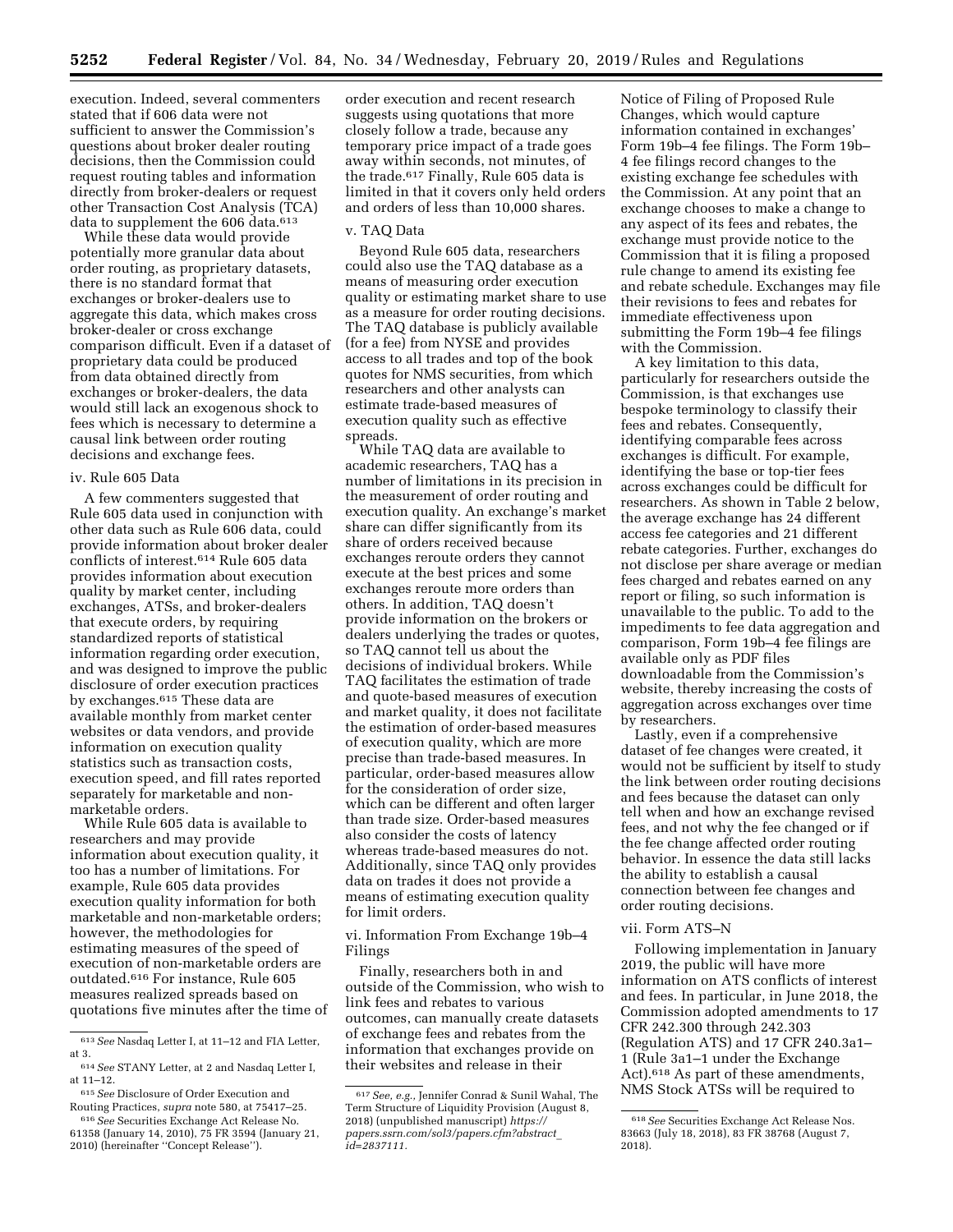publicly report on new Form ATS–N information about the manner in which the ATS operates and activities of the broker-dealer operator and its affiliates, as well as potential conflicts of interest within the NMS Stock ATSs. While Form ATS–N will contain high level information on operations and affiliates of the ATS, it will not contain detailed information, such as ATS routing tables. Therefore, it would not contain detailed information on how fees and rebates affect the order routing decisions of the ATS.

Form ATS–N also will require ATSs to provide public disclosures about the different types of fees they charge, along with the ranges of those fees and whether they are bundled with any other services. However this information would not be nearly as granular as the exact fee disclosures that would be required by the Pilot. Nor do they provide as much information as the fee disclosures that exchanges are currently required to disclose. These limitations make it difficult to use the ATS–N data to make causal inference about the impact of fees and rebates on order routing decisions.

c. The Potential To Study the Causal Link Between Fees, Rebates, and Conflicts of Interest Absent a Pilot

Absent a Pilot, the Commission does not believe it would have comprehensive, empirical evidence to study the effects on the market that the Pilot is intended to study. In particular, as indicated above, the Commission does not believe the theoretical evidence on incentives and potential other effects are indicative of brokerdealers actually acting on those incentives. Further, even if the data sources above did not suffer from their limitations, researchers would struggle to identify the causality necessary to robustly link fee and rebate effects on order routing to order execution quality.

Indeed, this link requires two steps: First establishing a causal link between fees and rebates and order routing and then between fee-based order routing and order execution quality. Even with perfect data, any study linking fees and rebates to order routing would suffer from an inability to draw conclusions about causality. While such a study might find a correlation between fees/ rebates and order routing decisions, the researchers would be unable to conclude which event was driving which. In particular, since exchanges compete for market share, it is reasonable to expect that exchanges change their fees and rebates in response to changes in order routing decisions by broker dealers. If this is the case it would be the order routing decisions that drive the exchange fees. The data alone do not allow researchers to distinguish whether order routing determines fees or whether fees determine order routing.

Similarly, existing data, even if it didn't have the limitations above, would not enable researchers to infer the causal impact of fee-based order routing on order execution quality. If fees and execution quality are linked, then exchanges may change their fees in response to changes in execution quality. For example, raising rebates might attract more liquidity providers and induce additional order flow to the exchange. An exchange that is experiencing low execution quality might raise rebates to address this problem. Under these circumstances, an empirical analysis that lacks an exogenous shock to fees/rebates might erroneously conclude that increased rebates cause a conflict of interest because they are correlated with low execution quality and increased order flow. Such a conclusion might lead the Commission to draw incorrect conclusions.

# 2. Current Market Environment

This section provides an overview of the competitive landscape that could be affected as a result of revisions to the transaction-based fee structure required by the Pilot. Where information is currently available to the Commission, a description of the current practices of exchanges along dimensions that are relevant to the Pilot (*e.g.,* summary information on their current fee schedule or the frequency of fee revisions) are included. The Commission requested that commenters provide additional information to inform the baseline as part of the proposal. Where available, the baseline has been supplemented to reflect additional baseline information that was received from commenters.

#### a. Market for Trading Services

The market for trading services, which is served by exchanges, ATSs, and other liquidity providers (internalizers and others), relies on competition to supply investors with execution services at efficient prices. These trading venues, which compete to match traders with counterparties, provide platforms for price negotiation and the dissemination of trading information. The market for trading services in NMS stocks currently consists of 13 national equity market exchanges and 34 operational ATSs. Other off-exchange venues include broker-dealer internalizers and

wholesalers, which execute a substantial volume of retail order flow. The remainder of this section discusses the current competitive landscape for exchanges, ATSs, and others relevant to our economic analysis of the Pilot.

Since the adoption of Regulation NMS in 2005, the market for trading services has become more fragmented and competitive. Of the 13 exchanges, seven are maker-taker exchanges and four are taker-maker pricing exchanges, as shown in Table 1; the NYSE American and IEX operate as flat-fee exchanges.<sup>619</sup> Since Regulation NMS was adopted in 2005, the market for trading services has become significantly more competitive as measured by the decline in market share of individual exchanges, discussed in more detail below. The number of U.S. equities exchanges has increased by over 60%, as the number of exchanges increased from eight exchanges in 2005 to 13 exchanges operating today.620 Several studies have suggested that transaction-based fee pricing partially drove the increase in the number of U.S. equities exchanges since 2005.621

Execution services are a lucrative business, which encourages new trading centers to enter the market in the hopes of capturing rents associated with order

620While the number of exchanges was eight, there were other non-exchange trading venues in 2005 (*i.e.,* ECNs), which were displayed markets that utilized a standard price-time-priority market model similar to exchanges. Although 13 U.S. equities exchanges currently operate as of March 2018, the majority of these exchanges are part of exchange families. For instance, NYSE, NYSE Arca, NYSE American, and NYSE National, are all part of the NYSE Group, which is wholly owned by the Intercontinental Exchange (ICE), while Nasdaq, Phlx, and BX, are owned by Nasdaq. BATS, BATS– Y, EDGA, and EDGX, which all operated as ATSs in 2005, are all subsidiaries of Cboe Global Market, Inc. IEX became a registered exchange in 2016. Further, NSX (NYSE National) existed as an exchange in 2005, but halted operations in 2016. It was acquired by NYSE/ICE in January 2017 and was re-opened for trading in May 2018. *See*  Intercontinental Exchange, *NYSE Finalizes Acquisition of National Stock Exchange,* Bus. Wire: News (Jan. 31, 2017, 6:28 p.m.) *[https://](https://www.businesswire.com/news/home/20170131006474/en/) [www.businesswire.com/news/home/](https://www.businesswire.com/news/home/20170131006474/en/)  [20170131006474/en/.](https://www.businesswire.com/news/home/20170131006474/en/)* Researchers can adequately control for exchanges that are subsidiaries of the same parent when conducting analyses of the effect of changes in transaction-based fees on order routes. 621*See, e.g.,* Angel, Harris, & Spatt, *supra* note

530; Harris, *supra* note 530.

<sup>619</sup> IEX charges a flat fee of \$0.0009 for trades against non-displayed liquidity on both sides of the market, and charges \$0.0003 for trade execution against displayed liquidity. *See* IEX, Investors Exchange Fee Schedule (August 1, 2018), *[https://](https://iextrading.com/trading/fees) [iextrading.com/trading/fees](https://iextrading.com/trading/fees)* (last visited September 18, 2018). As of March 2018, EDGA is no longer operating as a taker-maker market, but is also operating as a flat-fee venue. *See* Cboe, Cboe US Equities (2018) *[http://markets.cboe.com/us/](http://markets.cboe.com/us/equities/)  [equities/](http://markets.cboe.com/us/equities/)* (last visited September 18, 2018).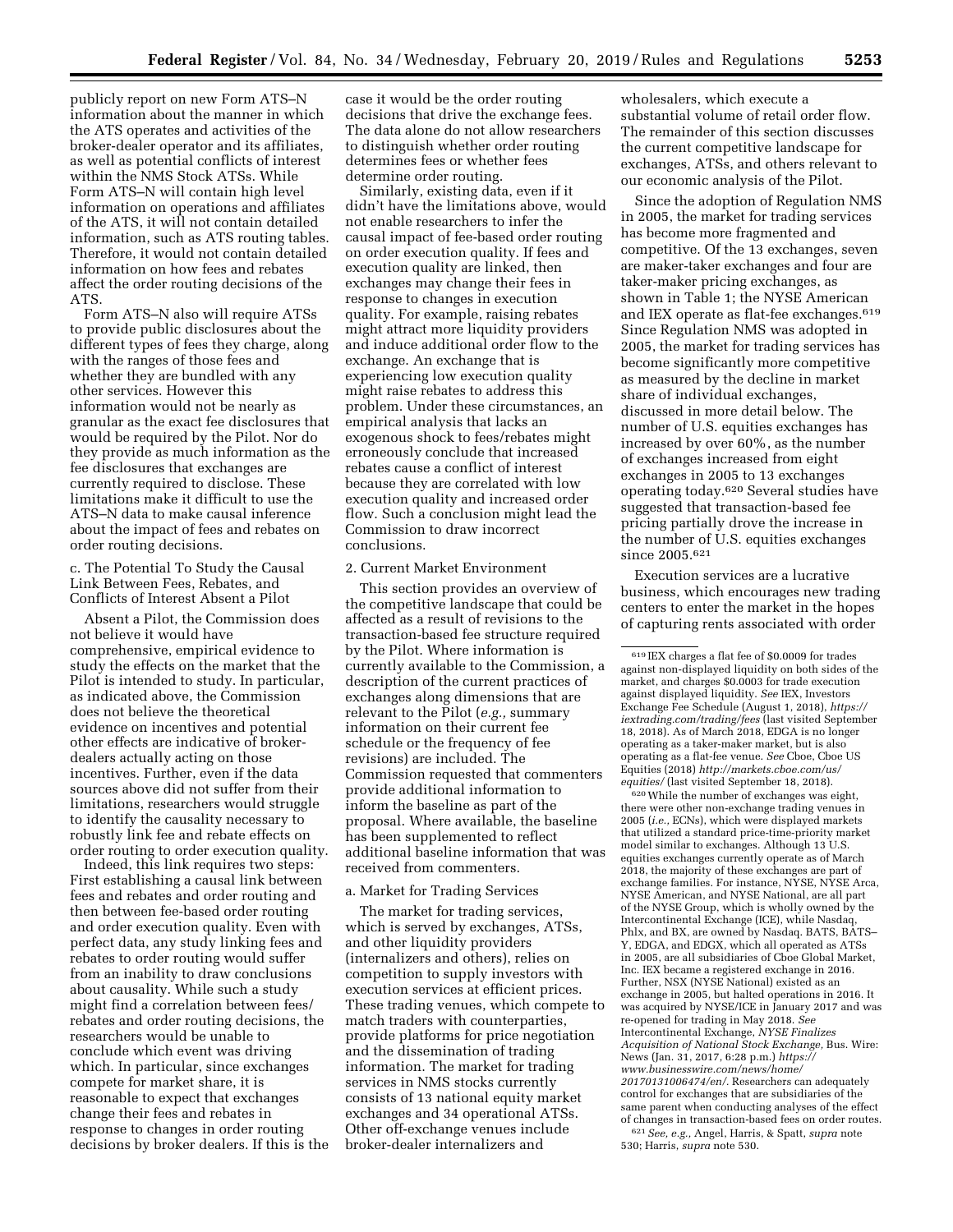execution.622 As discussed in the proposing release, liquidity externalities, where the more liquid venues attract more interest and therefore more liquidity, could result in a single venue (or very limited number of venues) being the preferred trading

location for any given stock because all traders could optimally route orders to the venue with the highest liquidity for a given stock.623 But if rebates offered by exchanges are large enough, they provide incentives for market participants to route orders to those

### TABLE 1—U.S. NATIONAL EQUITIES EXCHANGES

venues, in order to capture the rebates, and possibly despite the liquidity profile or execution quality of those venues. Rebates offered by exchanges, therefore, may ''break'' the liquidity externality.

| Exchange                                                    | Market fee<br>type $624$ | Exchange<br>in 2005? | Market share 625<br>$(\%)$ |  |
|-------------------------------------------------------------|--------------------------|----------------------|----------------------------|--|
|                                                             |                          |                      | 6.14                       |  |
|                                                             |                          |                      | 4.86                       |  |
|                                                             |                          |                      | 1.26                       |  |
|                                                             |                          |                      | 5.58                       |  |
|                                                             |                          |                      | 3.00                       |  |
|                                                             |                          |                      | 0.70                       |  |
|                                                             |                          |                      | 15.76                      |  |
|                                                             |                          |                      | 8.87                       |  |
| NYSE American <sup>626</sup> : https://www.nyse.com/markets |                          |                      | 0.32                       |  |
|                                                             |                          |                      | 12.16                      |  |
| NYSE National 627: https://www.nyse.com/markets             |                          |                      | 0.64                       |  |
|                                                             |                          |                      | 0.57                       |  |
|                                                             |                          |                      | 6.14                       |  |
| Total                                                       |                          |                      | 66.00                      |  |

Table 1 highlights that the market share of trading volume among exchanges is not very concentrated. Although NYSE and Nasdaq have the largest market share of approximately 12% and 16%, respectively, among the exchanges, as of July 2018, these two exchanges collectively account for less than 30% of the total market share of trading volume for NMS stocks, indicating that the market for trading services has become decentralized, and has become more so over time. For instance, between 2004 and 2013, the NYSE's market share of NYSE-listed stocks declined from approximately 80% to 20%, while market share of other exchanges and off-exchange trading centers has increased.628 This decentralization provides market

<sup>626</sup> Since July 2017, NYSE American has not been a purely maker-taker market as only certain types of market participants (electronic Designated

participants with a choice among venues when they route orders, and may also encourage exchanges to compete to attract order flow.

A number of commenters suggested that exchanges compete intensely with each other to attract order flow.629 Transaction-based fees represent one means by which national securities exchanges may compete for order flow, and exchanges may adopt business models that focus on attracting order flow by offering large rebates or charging competitive fees. Exchanges may also develop different business models to attract different types of order flow.630 For example, maker-taker venues may offer large rebates to attract liquidity supplying orders.631 They may then rely on this liquidity to attract

<sup>628</sup> See Angel, Harris, & Spatt, *supra* note 5307, Figures 2.17 and 2.18. Although less evident than for NYSE-listed securities, the effect is similar for

629 See, e.g., CBOE Letter I, at 2; NASDAQ Letter I, at 11–13. One commenter suggested that in the Proposal, the Commission made the assumption that exchange groups had market power without providing evidence to support the assumption. This commenter also argued that no exchange group controls even 25 percent of market share and that competition is robust between and among equities exchanges. *See* NASDAQ Letter I, at 12–13.

630One commenter suggested that in the Proposal, the Commission failed to account for the two-sided nature of exchange platforms when

marketable orders, to which they charge a high transaction fee in order to both offset the cost of the large rebates and to ensure a profitable transaction pricing model. Alternatively, inverted exchanges offer higher rebates to compete to attract marketable orders. Exchanges may also compete for order flow on other dimensions as well, by offering better execution quality, better technology, and innovations in order types and other trading mechanisms.632

In addition to competing with other U.S. equities exchanges, exchanges also compete for order flow with offexchange trading centers, including ATSs, internalizers, and others. One way exchanges compete with offexchange trading venues is through the use of rebates. For example, a number

631A number of commenters said exchanges use rebates to compete to attract limit orders to supply liquidity. *See, e.g.* NASDAQ Letter I, at 12; Virtu Letter, at 3; State Street Letter, at 2.

632One commenter also suggested that exchanges also compete to attract to liquidity using many costly features, including rebates, incentive programs, superior execution systems, regulatory quality, and customer service. *See* NASDAQ Letter I, at 12.

<sup>622</sup>*See, e.g.,* Angel, Harris, & Spatt, *supra* note

<sup>530;</sup> Harris, *supra* note 530.<br><sup>623</sup> *See* Proposing Release, *supra* note 2, at 13042.<br>*See also* ICI Letter II at 4.

<sup>&</sup>lt;sup>624</sup> *See supra* notes 3 and 4.<br><sup>625</sup> Shares are computed based on trading volume in August 2018. Market shares for the exchanges reported do not add up to 100%, because approximately 34% of trading volume is executed off-exchange on over-the-counter venues. These market share figures differ slightly from the ones in footnote 9 of Cboe Letter I, which provided market share for May 2018. While these differences could result from the focus on more recent data, the Commission is not sure if the differences could also be driven by differing methodologies. Nonetheless, the figures in Cboe Letter I are consistent with the conclusions in this release. Also, the off-exchange share differs slightly from the 39% share in Nasdaq Letter I, at 2. Note that the off-exchange share in the Proposing Release was 40%.

Market Makers) are eligible for rebates. *See* NYSE American Equities Price List (July 26, 2018), *[https://](https://www.nyse.com/publicdocs/nyse/markets/nyse-american/NYSE_America_Equities_Price_List.pdf)  [www.nyse.com/publicdocs/nyse/markets/nyse](https://www.nyse.com/publicdocs/nyse/markets/nyse-american/NYSE_America_Equities_Price_List.pdf)[american/NYSE](https://www.nyse.com/publicdocs/nyse/markets/nyse-american/NYSE_America_Equities_Price_List.pdf)*\_*America*\_*Equities*\_*Price*\_*List.pdf.* 

<sup>627</sup>NYSE acquired NSX in January 2017, and the exchange is now known as NYSE National. The exchange was re-opened for trading in May 2018 as

assessing the competitive impact of the Proposal. *See* NASDAQ Letter II, at 4–5. In the Proposal, the Commission separately discussed the potential impact of the Pilot on the competition for trading volume, *see* the Proposal, *supra* note 2, at 13068. The Commission also discussed some ways the Pilot could potentially impact marketable and nonmarketable order flow, *see* the Proposal, *supra*  note 2, at 13057. Additionally, in Section IV.D.2.a, the Commission separately discusses the potential effects of the Pilot on marketable and nonmarketable order flow.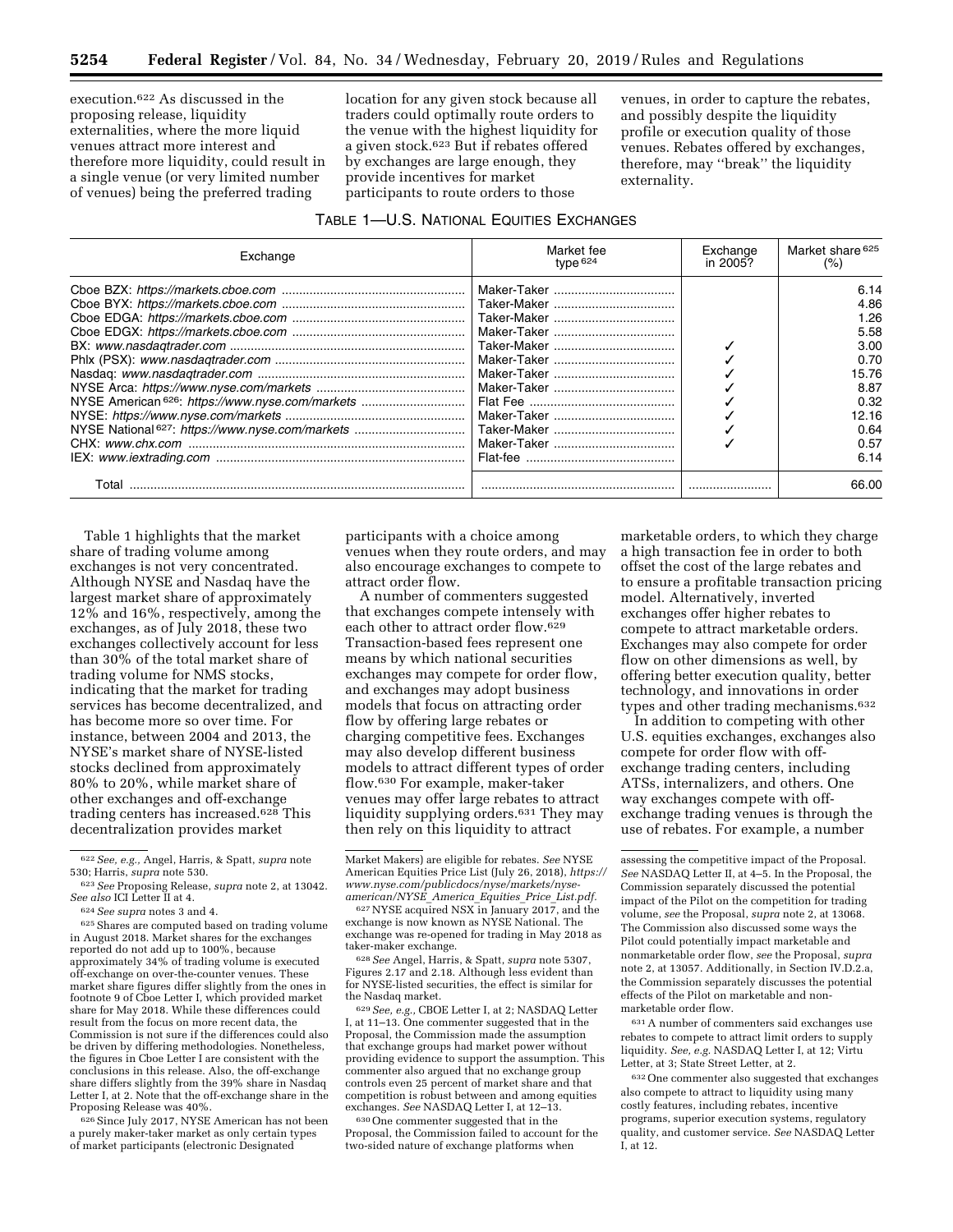of commenters argued that one way exchanges compete with off-exchange trading venues is by using liquidity rebates to attract liquidity and narrow the displayed spread, which makes it more expensive for off-exchange trading venues to either match or improve upon the NBBO.633 Exchange transaction fees may also affect competition between exchanges and off-exchange trading venues. For example, commenters suggested that broker-dealers may opt to route order flow off-exchange in order to avoid higher transaction fees charged by exchanges.634 Off-exchange trading venues may also compete with exchanges to attract order flow by offering more flexibility in how they execute orders. One commenter noted that ''market participants choose to send orders to off-exchange venues for reasons other than avoiding fees,'' including ''investors anonymity, the ability to trade in more granular tick sizes, the flexibility to segment the treatment of different types of clients, the ability to choose trading counterparties, and the ability to accommodate customer errors.'' 635

Off-exchange trading makes up a substantial fraction of total volume, as approximately 34% of all transaction reports are routed using the NYSE and Nasdaq Trade Reporting Facilities as of August 2018.636 Of that off-exchange NMS share volume, approximately 14% was attributable to ATSs, of which 34 traded NMS securities as of August 2018.637 The remaining 21% of offexchange share volume is routed to other off-exchange trading centers, such as internalizers.638

In aggregate, broker-dealers and other market participants have a large and varied set of options as to where they

636 Data on off-exchange market share are available from Cboe *[http://markets.cboe.com/us/](http://markets.cboe.com/us/equities/market_share/) [equities/market](http://markets.cboe.com/us/equities/market_share/)*\_*share/* (last visited November 8, 2018).

637The estimates of ATSs that trade NMS stocks and ATS trade volume share was developed using weekly summaries of trade volume collected from ATSs pursuant to FINRA Rule 4552. *See also*  Securities Exchange Act Release No. 76474 (November 18, 2015), 80 FR 80998, 81109 (December 28, 2015) (hereinafter ''Regulation of NMS Stock Alternative Trading Systems''). The estimates in this release were calculated in the same manner as in the cited release. *See also OTC (ATS & Non-ATS) Transparency,* FINRA: Reg. Filing & Reporting (2018), *[http://www.finra.org/Industry/](http://www.finra.org/Industry/Compliance/MarketTransparency/ATS/)  [Compliance/MarketTransparency/ATS/.](http://www.finra.org/Industry/Compliance/MarketTransparency/ATS/)* 

638Total market share is collected from Cboe *[http://markets.cboe.com/us/equities/market](http://markets.cboe.com/us/equities/market_share/)*\_*share/*  (last visited November 8, 2018). ATS weekly market share is collected from FINRA, *[https://](https://otctransparency.finra.org) [otctransparency.finra.org](https://otctransparency.finra.org)* (last visited November 8, 2018).

route orders, whether to exchanges or to off-exchange trading centers. Moreover, empirical evidence suggests that traditional exchanges, such as NYSE and Nasdaq, are losing market share to off-exchange trading centers and newer exchanges,639 which may provide different incentives to broker-dealers in order to attract this order flow, including transaction fees and rebates. We discuss the current levels of transaction-based fees in Section IV.B.2.e below.

#### b. Market for Liquidity Provision

Several commenters discussed the importance of liquidity providers to an exchange's ability to compete in the market for trading services.640 Within the exchange framework, liquidity providers, such as market makers, other proprietary traders, and investors, compete to supply liquidity to liquidity demanders. They compete by posting displayed limit orders on exchanges, or by posting undisplayed limit orders on exchanges or ATSs. Liquidity providers profit by buying at a price lower than the price at which they sell and/or by collecting rebates that are greater than the fees they pay. Hence, an execution is a necessary means of profiting from liquidity provision, whether the liquidity provider seeks to profit from price changes or rebates.

Liquidity providers, and traders more generally, seek to manage their trading profits by managing the tradeoff between the price they get in an execution, the certainty of execution, and any adverse selection resulting from the execution.641 When a liquidity supplier more aggressively prices their limit order, they increase the chance that their order will execute, but they trade this off against their order executing at a worse price and increased chance of their order being adversely selected if it does execute.

To get an execution, the limit orders need to be at the top of a queue at a given price and venue and placed on a venue able to attract liquidity demanders. Displaying a limit order attracts liquidity demanders to the venue displaying the limit order, and thus improves the probability of execution, but could also increase the risk of being adversely selected, which reduces profits. For example, an algorithm that is skilled at identifying short-term price movements may be programmed to hit displayed limit buy orders at a price following a signal that the price is about to go down. In such a situation, the liquidity provider is unlikely to quickly sell at a price higher than the recent purchase, and therefore, these situations are costly for the liquidity provider. One way to attempt to reduce adverse selection costs is to not display the limit order. When the order is not displayed, the traders with the price signals may not see it and, as a result, would be less likely to pick it off. On the other hand, an undisplayed limit order also risks not getting executed when an execution would be profitable. For example, an undisplayed limit buy order is less likely to execute than a displayed limit buy order just prior to an increase in the price because marketable sell orders that do not anticipate the price increase are likely to route to venues with competitively priced limit buy orders and would not be able to identify which venues have undisplayed limit buy orders.

Rebates and fees can also affect where liquidity providers choose to supply liquidity. Maker-taker exchanges, which pay rebates to liquidity suppliers, provide them with extra revenue when trades are executed. This could encourage liquidity suppliers to post at more aggressive prices for some securities, subject to the fact that displayed quotes on stock exchanges must be priced in one-cent increments. However, competition among liquidity suppliers to earn rebates could lead to longer queues in an order book, which could decrease the chance that a liquidity supplier's order executes unless they are at or near the front of the queue. In contrast, inverted exchanges, which charge liquidity suppliers a fee when they supply liquidity and offer a rebate to takers of liquidity, usually have shorter queue lengths and an economic incentive to take liquidity, which increases the chance that a liquidity supplier's order executes.

#### c. Market for Broker-Dealer Services

The Commission considered the potential for the Pilot to affect competition among broker-dealers that route institutional and retail orders. These broker-dealers compete in a segment of the market for broker-dealer services. The market for broker-dealer services is highly competitive, with most business concentrated among a small set of large broker-dealers and thousands of small broker-dealers competing in niche or regional segments of the market.642 Large broker-dealers

<sup>633</sup>*See e.g.,* FIA Letter, at 3–4; NYSE Letter I, at 6; Grasso Letter, at 4.

<sup>634</sup>*See e.g.,* IEX Letter I, at 3; Credit Suisse Commentary, at 2.

<sup>635</sup>*See* NYSE Letter I, at 6.

<sup>639</sup>*See* Angel, Harris, & Spatt, *supra* note 530. 640*See, e.g.,* Cboe Letter I; NYSE Letter I.

<sup>641</sup>*See* NYSE Letter II at 8 for more concrete factors considered by liquidity providers.

<sup>642</sup>*See* Securities Exchange Act Release No. 63241 (November 3, 2010), 75 FR 69791, 69822 (November 15, 2010) (hereinafter ''Risk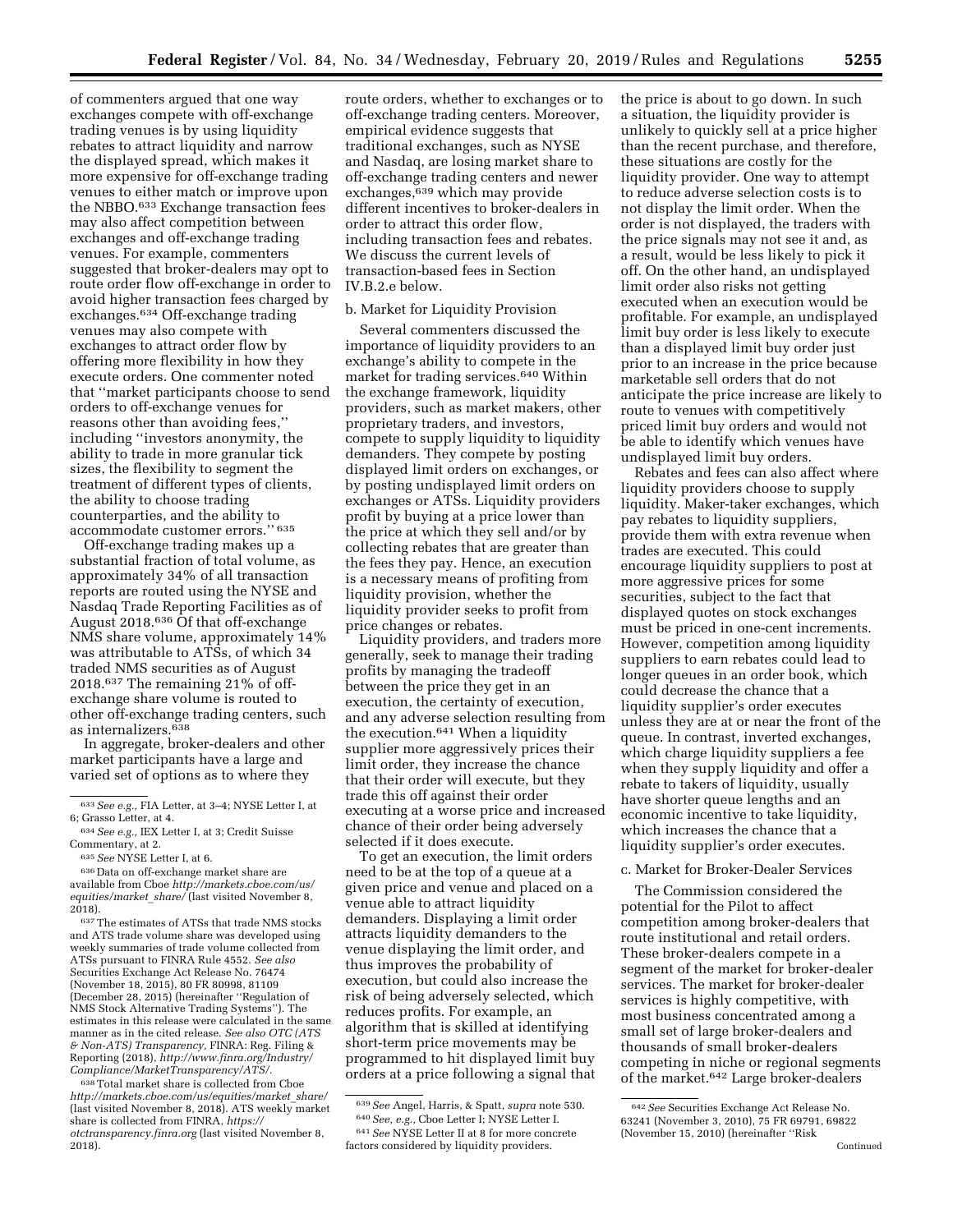typically enjoy economies of scale over small broker-dealers and compete with each other to service the smaller brokerdealers, who are both their competitors and their customers.643 As of December 31, 2017, approximately 3,860 brokerdealers filed Form X–17a–5. These firms vary in size, with median assets of approximately \$800,000, average assets of nearly \$1 billion, and total assets across all broker-dealers of approximately \$4 trillion. The twenty largest broker-dealers held approximately 72% of the assets of broker-dealers overall, with total assets of \$2.89 trillion, indicating the high degree of concentration in the industry. Of the 3,860 broker-dealers that filed Form X–17a–5, 397 are members of U.S. equities exchanges. Broker-dealers that are members of equities exchanges had, on average, higher total assets than other broker-dealers, with median assets of \$25.5 million, average assets of \$9.2 billion, and total assets across all broker-dealers that are members of exchanges of \$3.65 trillion.

d. Market for Assets Under Management

Many commenters expressed concern about the impact of the Pilot on the market for assets under management, particularly on exchange-traded products (''ETPs''). Asset management firms compete with each other in a segment of the market for assets under management. They offer different types of investment vehicles, such as mutual funds, close-end funds, and ETPs, 644 which compete with each other to attract investor funds. Investor funds in an investment vehicle are pooled together and invested in financial assets, with investors sharing any profits or losses incurred by the investment vehicle according to each investor's interest in the vehicle. Asset management firms generally earn revenue by charging fees based on the value of the assets they manage on behalf of investors in their investment vehicles.645

Investment vehicles compete with other investment vehicles that follow

644Not all ETPs are pooled investment vehicles. For example, exchange traded notes (''ETNs''), which are a subset of ETPs, are unsecured, unsubordinated debt securities that trade in the secondary market on exchanges.

645 Investment companies can also earn revenue from other activities such as lending securities.

similar investment strategies to attract investor funds. They often rely on differences in expense ratios, tracking error, and redemption and trading characteristics when competing to attract investor funds.646

One subset of investment vehicles are ETPs. ETPs differ from other investment vehicles in their trading and redemption characteristics. ETPs are investment vehicles that issue shares that can be bought or sold throughout the day on securities exchanges in the secondary market at a market-determined price.

ETPs provide investors with a diverse set of investment options. While the first ETPs held portfolios of securities that replicated the component securities of broad-based domestic stock market indexes, some ETPs now track more specialized indexes, including international equity indexes, fixedincome indexes, or indexes focused on particular industry sectors such as telecommunications or healthcare. Some ETPs seek to track highly customized or bespoke indexes, while others seek to provide a level of leveraged or inverse exposure to an index over a fixed period of time. Investors also have the ability to invest in ETPs that do not track a particular index and are actively managed.

A number of commenters noted that ETP issuers face strong competition within similar investment strategies and that small differences in fees and trading characteristics, such as spreads, daily volume, and intraday volatility, may be meaningful to market participants when deciding which ETPs to trade or invest in.647

As of September 2018,648 there were 2,003 ETPs categorized as exchange traded funds (''ETFs''), 223 ETPs categorized as non-ETF ETPs, and 18 ETPs categorized as ETMFs.649 As of

649ETFs operate under exemptive orders that allow them to register as investment companies under the Investment Company Act. *See* 15 U.S.C. 80a–3(a)(1). Non-ETF ETPs are other ETPs that are not registered under the Investment Company Act. Some are pooled investment vehicles with shares that trade on a securities exchange, but they are not ''investment companies'' under Investment Company Act because they do not invest primarily in securities. Such ETPs may invest primarily in assets other than securities, such as futures, currencies, or physical commodities (*e.g.,* precious metals). Others are not pooled investment vehicles. For example, ETNs are senior, unsecured, unsubordinated debt securities that are linked to the performance of a market index and trade on

this date, ETPs had total net assets of \$3.74 trillion. The ten largest ETPs accounted for 28.0% of total ETP net assets and 27.8% of the average dollar trading volume on secondary markets.

As the statistics above indicate, ETFs represent the majority of ETPs, they possess characteristics of both mutual funds, which issue redeemable securities, and closed-end funds, which generally issue shares that trade at market-determined prices on a national securities exchange and are not redeemable.650 Similar to mutual funds, ETFs continuously offer their shares for sale. Unlike mutual funds, however, ETFs do not sell or redeem individual shares. Instead, ''authorized participants'' that have contractual arrangements with the ETF (or its distributor) purchase and redeem ETF shares directly from the ETF in blocks called ''creation units.'' 651

An authorized participant that purchases a creation unit of ETF shares directly from the ETF deposits with the ETF a ''basket'' of securities and other assets identified by the ETF that day, and then receives the creation unit of

650The Investment Company Act defines ''redeemable security'' as any security that allows the holder to receive his or her proportionate share of the issuer's current net assets upon presentation to the issuer. *See* 15 U.S.C. 80a–2(a)(32). While closed-end fund shares are not redeemable, certain closed-end funds may elect to repurchase their shares at periodic intervals pursuant to rule 23c– 3 under the Investment Company Act (''interval funds''). Other closed-end funds may repurchase their shares in tender offers pursuant to rule 13e– 4 under the Exchange Act.

651The Commission's exemptive orders typically contain a representation by the applicant that an authorized participant will be either: (a) A broker or other participant in the continuous net settlement system of the National Securities Clearing Corporation, a clearing agency registered with the Commission and affiliated with the Depository Trust Company (''DTC''), or (b) a DTC participant, which has executed a participant agreement with the ETF's distributor and transfer agent with respect to the creation and redemption of creation units. *See, e.g.,* Emerging Global Advisors, LLC, et al., Investment Company Act Release Nos. 30382 (February 13, 2013), 78 FR 11909 (February 20, 2013) (notice) and 30423 (March 12, 2013) (order) and related application. In June 2018, the Commission proposed a new rule under the Investment Company Act of 1940 that would permit ETFs that satisfy certain conditions to operate without obtaining an exemptive order. In connection with the proposed exemptive rule, the Commission proposed to rescind certain exemptive orders that have been granted to ETFs and their sponsors. *See* Securities Exchange Act Release No. 10515 (June 28, 2018), 83 FR 37332 (July 31, 2018) (''ETF Proposal'').

Management Controls for Brokers or Dealers with Market Access'').

<sup>643</sup>*See id.* Larger brokers, or those with more order flow, also benefit from the economies of scale that accompany the tiering structure typically provided by exchanges. Accordingly, the brokers with the most liquidity-providing orders may benefit disproportionately from rebates because they generally receive higher rebates within the various tiered pricing models of exchanges.

<sup>646</sup>Actively managed investment vehicles also rely on their historical performance when competing to attract investor funds.

<sup>647</sup>*See, e.g.* JPMorgan Letter, at 4; STANY Letter, at 4; Healthy Markets Letter II, at 8; Morgan Stanley Letter, at 3–4.

<sup>648</sup>The results are based on data collected from Bloomberg and Morningstar as of September 30, 2018 for US-domiciled ETPs.

securities exchanges. See fn. 10 and accompanying text in the ETF Proposal, *infra* note 651, at 37333. ETMFs are exchange traded managed funds. ETMFs also operate under exemptive orders that allow them to register as investment companies under the Investment Company Act, but they have different disclosure requirements than ETFs. *See, e.g.* Eaton Vance Management, et al., Investment Company Act Rel. Nos. 31333 (Nov. 6, 2014) (notice) and 31361 (Dec. 2, 2014) (order).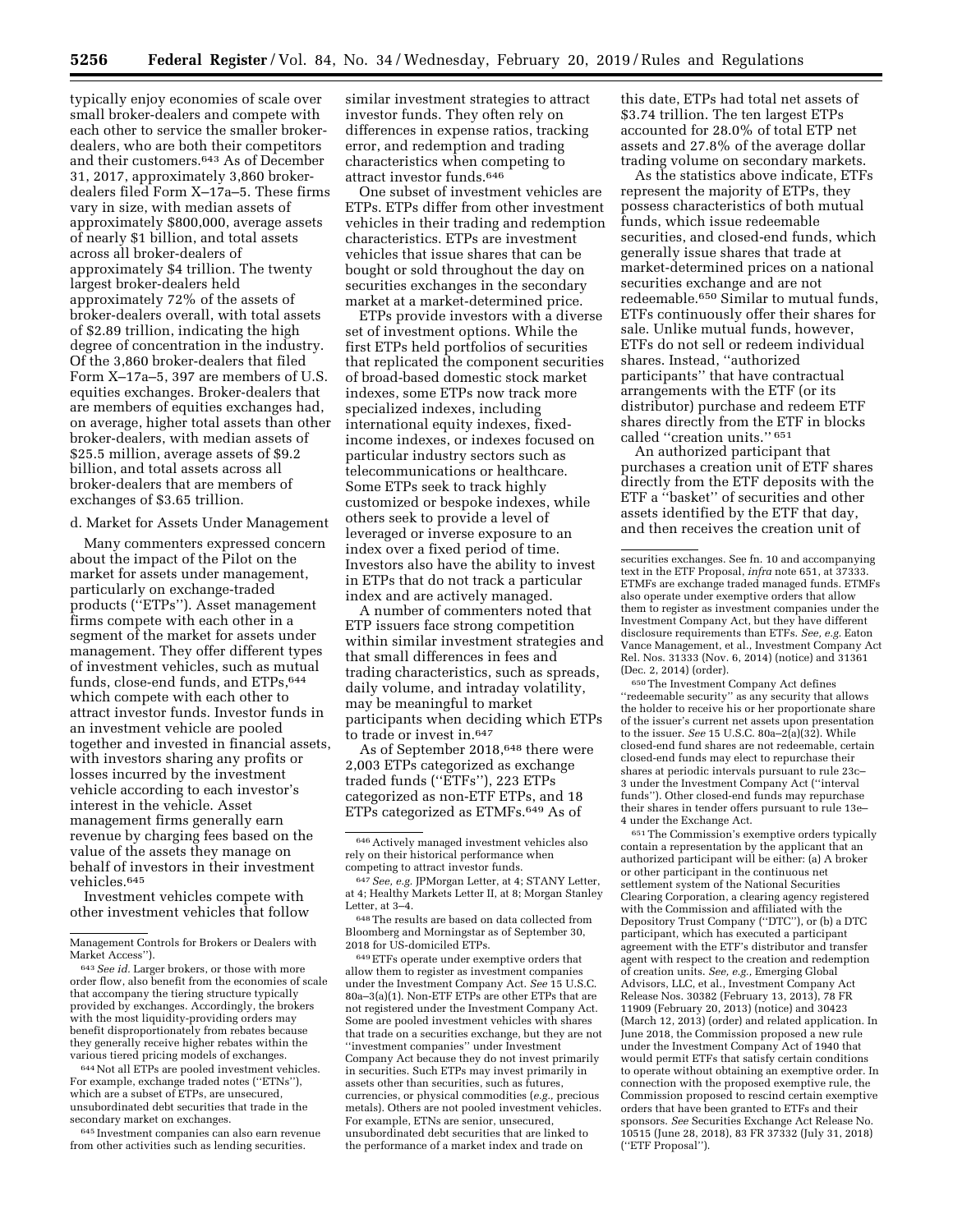ETF shares in return for those assets.<sup>652</sup> The basket is generally representative of the ETF's portfolio 653 and, together with a cash balancing amount, equal in value to the aggregate NAV of the ETF shares in the creation unit.654 After purchasing a creation unit, the authorized participant may hold the individual ETF shares, or sell some or all of them in secondary market transactions. The redemption process is the reverse of the purchase process: The authorized participant redeems a creation unit of ETF shares for a basket of securities and other assets.655 While the Commission currently lacks data on authorized participants, a 2015 surveybased study of fifteen fund sponsors, which together offer two-thirds of all existing ETFs (covering 90% of all ETF assets), finds that the average ETF has 34 authorized participant agreements.656 The study further reports that creation and redemption transactions occurred only on between 10% to 20% of trading days and that only 10% of the daily activity in all ETF shares (by volume) are creations or redemptions.657

Investors can purchase individual ETF shares in the secondary market at prices that may deviate from the ETF's NAV. As a result, ETF investors may trade shares at prices that do not

653The basket might not reflect a *pro rata* slice of an ETF's portfolio holdings. Subject to the terms of the applicable exemptive relief, an ETF may substitute other securities or cash in the basket for some (or all) of the ETF's portfolio holdings. Restrictions related to flexibility in baskets have varied over time. *See* the ETF Proposal, *supra* note 651, at 37354–58.

654Non-ETF ETPs also offer creation and redemption processes. Some Non-ETF ETPs that are organized as pooled investment vehicles may offer creation and redemption processes similar to ETFs. Other Non-ETF ETPs may offer creations or redemptions on a less frequent basis. For example, some ETNs may only be redeemed weekly.

655An authorized participant may act as a principal for its own account when purchasing or redeeming creation units from the ETF. Authorized participants also may act as agent for others, such as market makers, proprietary trading firms, hedge funds or other institutional investors, and receive fees for processing creation units on their behalf. *See* Abner, D.J. *The ETF Handbook: How to Value and Trade Exchange Traded Funds,* 2nd ed., Wiley Finance (2016) (''ETF Handbook'').

656*See, e.g.,* Antoniewicz, R. & Heinrichs, J. (2014). ''Understanding Exchange-Traded Funds: How ETFs Work.'' *ICI Research Perspective,* Vol. 20(5) (*available at: [https://www.ici.org/pdf/per20-](https://www.ici.org/pdf/per20-05.pdf) [05.pdf](https://www.ici.org/pdf/per20-05.pdf)*) (''Antoniewicz'').

657NSCC is the sole provider of clearing services for ETF primary market transactions. Whether a creation or redemption order is eligible to be processed through NSCC depends on the eligibility for NSCC processing of the securities in the ETF's basket. *See id.* 

necessarily reflect the intrinsic value of the underlying ETF assets.658

As discussed in the ETF Proposal, 659 the combination of the creation and redemption process with secondary market trading in ETF shares provides arbitrage opportunities that are designed to help keep the market price of ETF shares at or close to the NAV per share of the ETF.660 For example, if ETF shares are trading on national securities exchanges at a ''discount'' (a price below the NAV per share of the ETF), an authorized participant can purchase ETF shares in secondary market transactions and, after accumulating enough shares to compose a creation unit, redeem them from the ETF in exchange for the more valuable securities in the ETF's redemption basket.661 The authorized participant's purchase of an ETF's shares on the secondary market, combined with the sale of the ETF's basket assets, may create upward pressure on the price of the ETF shares, downward pressure on the price of the basket assets, or both, bringing the market price of ETF shares and the value of the ETF's portfolio holdings closer together.<sup>662</sup> Alternatively, if ETF shares are trading at a ''premium'' (*i.e.,* a price above the NAV per share of the ETF), the transactions in the arbitrage process are reversed and, when arbitrage is working effectively, keep the market price of the ETF's shares close to its NAV.<sup>663</sup>

658 It is possible for both the ETF's NAV per share and its market price to deviate from the intrinsic value of the ETF's underlying portfolio. In addition, there may be cases in which the ETF's market price is closer to the intrinsic value of the ETF's portfolio than its NAV per share. *See, e.g.,* Madhavan, A. & Sobczyk, A. (2016) ''Price Discovery and Liquidity of Exchange-Traded Funds.'' *Journal of Investment Management,* Vol 14(2) (available at: *[https://](https://www.joim.com/price-dynamics-and-liquidity-of-exchange-traded-funds-2/) [www.joim.com/price-dynamics-and-liquidity-of](https://www.joim.com/price-dynamics-and-liquidity-of-exchange-traded-funds-2/)[exchange-traded-funds-2/](https://www.joim.com/price-dynamics-and-liquidity-of-exchange-traded-funds-2/)*).

659*See* the ETF Proposal, supra note 651, at 37384.

660ETFs also operate under several conditions designed to facilitate an efficient arbitrage mechanism. For example, ETFs are required to provide some degree of transparency regarding their portfolio holdings by disclosing their holdings prior to the commencement of trading each business day (*i.e.,* portfolio transparency).

661This redemption would also cause the ETF's assets under management to decline.

662As part of this arbitrage process, authorized participants are likely to hedge their intraday risk. For example, when ETF shares are trading at a discount to an estimated intraday NAV per share of the ETF, an authorized participant may short the securities composing the ETF's redemption basket. After the authorized participant returns a creation unit of ETF shares to the ETF in exchange for the ETF's baskets, the authorized participant can then use the basket assets to cover its short positions.

663Market participants also can engage in arbitrage activity without using the creation or redemption processes by buying/shorting shares in the ETF while simultaneously shorting/buying the ETF's underlying assets.

However, authorized participants, other market participants, and arbitrageurs acting in secondary markets may incur costs and be exposed to risk when engaging in arbitrage. The costs include bid-ask spreads and transaction fees associated with the arbitrage trades. In addition, during the time it takes arbitrageurs to execute these trades, they are exposed to the risk that the prices of the basket assets and the ETF shares change. As a consequence, arbitrageurs may decide to wait for any mispricing between the market price of ETF shares and NAV per share to widen until the expected profit from arbitrage is large enough to compensate for any additional costs and risks associated with engaging in the transaction.<sup>664</sup>

A number of commenters noted that, in order to promote liquidity in thinlytraded ETPs, exchanges offer market makers who meet certain quoting requirements enhanced rebates when supplying liquidity in certain less actively traded ETPs.665

# e. Transaction-Based Fees and Rebates

Exchanges are required to disclose their current fee schedules, which include transaction-based fees and rebates, connectivity fees, membership fees, among others.666 When exchanges update their fees, they are required to file Form 19b–4 with the Commission; fee changes are permitted to take effect upon filing under Section 19(b)(3)(A) of the Exchange Act.667 Although these fee schedules and Form 19b–4 fee filings contain information about fees beyond transaction-based fees and rebates, in this baseline, the discussion is limited to only transaction-based fees and rebates and any changes thereto.

Table 2 reports the range of minimum and maximum transaction fees and rebates, as well as the number of categories for each (in parentheses below the fee ranges), by exchange, as reported by each exchange on their recent fee schedules.668 On average,

667As discussed *supra* Section IV.B.1.b.vi, fee information, such as that included in exchange fee schedules or Form 19b–4 fee filings, does not have standardization or formatting requirements.

668The transaction fee and rebate ranges in Table 2 are collected from recent fee schedules (as of July 31, 2018) available from each individual exchange's website (listed in Table 1). Table 2 provides the date from which these fee schedules were reported. Continued

<sup>652</sup>An ETF may impose fees in connection with the purchase or redemption of creation units that are intended to defray operational processing and brokerage costs to prevent possible shareholder dilution ("transaction fees").

<sup>664</sup>As discussed above, authorized participants can also hedge the intraday risk associated with the arbitrage process. *See supra* note 662.

<sup>665</sup>*See, e.g.,* Virtu Letter, at 7; Cboe Letter I, at 17–18.

<sup>666</sup>*See* 17 CFR 240.19b–4(m)(1), which requires each SRO to post and maintain a current and complete version of its rules, including those related to transaction-based fees and rebates, on its website.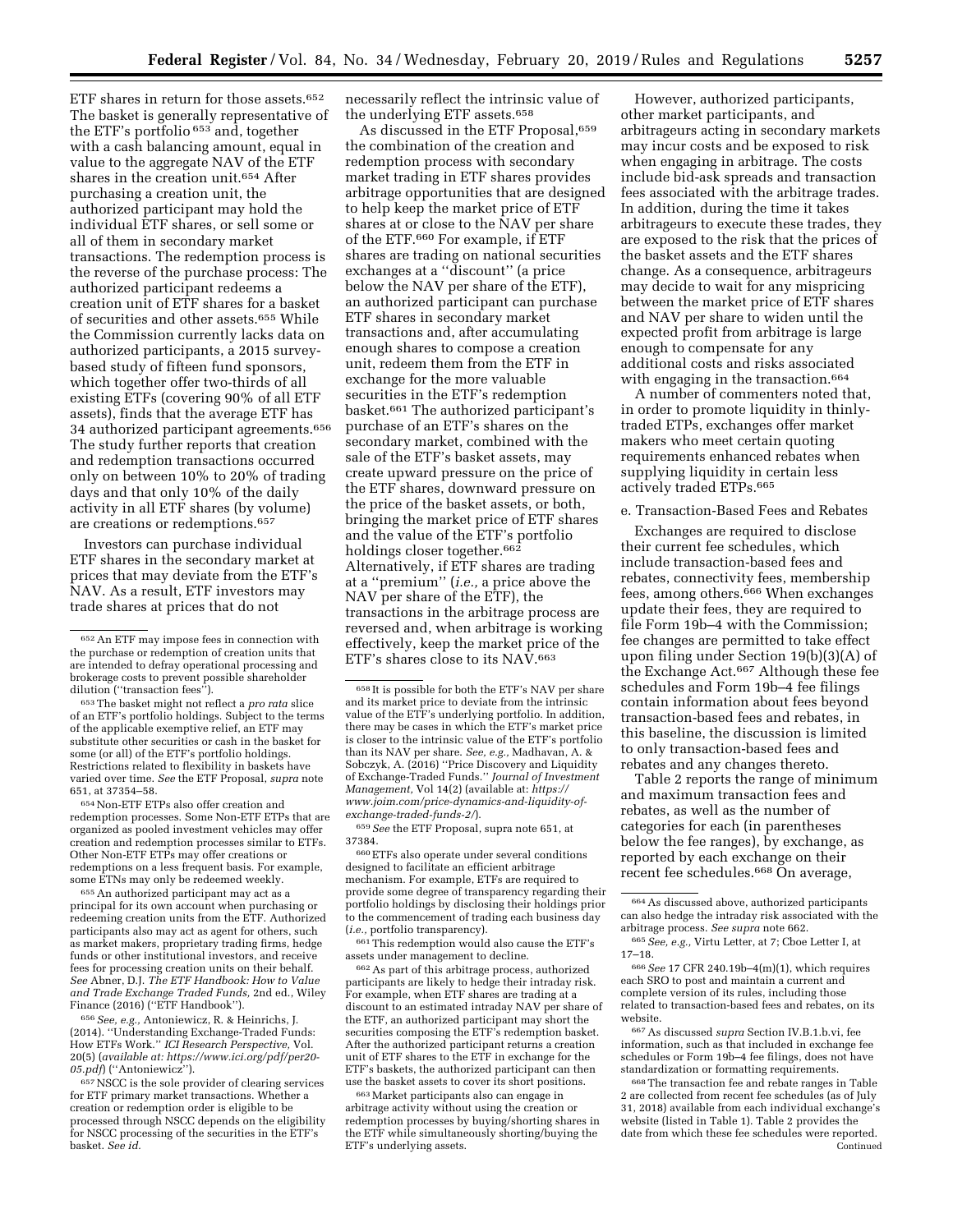U.S. exchanges have 18 access fee categories and 21 rebate categories associated with these fee schedules.669 For the maker-taker exchanges, access fees do not exceed the Rule 610(c) cap at \$0.0030, but are as little as zero in some fee categories for some exchanges; taker-maker exchanges, because they are not restricted in the amount they can charge to non-marketable limit orders, have fees that range as high as \$0.0033. Seven exchanges have some categories of rebates that exceed the maximum access fees charged by exchanges.670

Table 2 also provides the number of fee revisions for the exchanges as reported in their Form 19b–4 fee filings to the Commission in the last five years (August 1, 2013–July 31, 2018). Exchanges, on average, have changed their fee schedules 34 times in the last five years, $671$  indicating that the average exchange revises its transaction-based fee schedules about seven times per year (approximately every 7.4 weeks).

# TABLE 2—SUMMARY OF TRANSACTION-BASED FEE SCHEDULES FOR U.S. NATIONAL EQUITIES EXCHANGES AS OF JULY 2018

| Exchange | Fee model   | Number of<br>revisions<br>(5 years) | Date of fee<br>schedule | Fees<br>(# of categories) | Rebates<br>(# of categories)            |
|----------|-------------|-------------------------------------|-------------------------|---------------------------|-----------------------------------------|
|          | Maker-Taker | 54                                  | 8/16/2018               | $$0.0000 - $0.0033$       | $($0.0010) - ($0.0032)$                 |
|          | Taker-Maker | 51                                  | 8/9/2018                | $$0.0000 - $0.0033$       | (18)<br>$($0.0005) - ($0.0022)$<br>(12) |
|          | Taker-Maker | 41                                  | 8/1/2018                | $$0.0000 - $0.0032$       | $($0.0004) - ($0.0027)$                 |
|          | Maker-Taker | 53                                  | 8/16/2018               | $$0.0000 - $0.0032$       | (14)<br>$$0.000-($0.0032)$              |
|          | Taker-Maker | 29                                  | 7/20/2018               | $$0.0005 - $0.0030$       | (20)<br>$$0.0000-($0.0021)$             |
|          | Maker-Taker | 24                                  | 5/21/2018               | $$0.0028 - $0.0030$       | (12)<br>$$0.00-($0.0030)$<br>(8)        |
|          | Maker-Taker | 54                                  | 7/25/2018               | $$0.0000 - $0.0030$       | $$0.0000-($0.00325)$                    |
|          | Maker-Taker | 51                                  | 8/1/2018                | $$0.0005 - $0.0035$       | (36)<br>$($0.0002) - ($0.0035)$<br>(65) |
|          | Flat        | 9                                   | 7/26/2018               | $$0.0002 - $0.0030$       | $$0.0000-($0.0045)$                     |
|          | Maker-Taker | 42                                  | 8/10/2018               | $$0.0003 - $0.0030$       | (4)<br>$$0.0000-(\$0.0045)$<br>(41)     |
|          | Taker-Maker | 11                                  | 7/26/2018               | $$0.0003 - $0.0025$       | $($0.0002) - ($0.0020)$                 |
|          | Maker-Taker | 8                                   | 4/26/2018               | $$0.0007 - $0.0040$       | (2)<br>$($0.0009) - ($0.0020)$<br>(2)   |
|          | Flat        | 10                                  | 8/1/2018                |                           | \$0.0009                                |

For several of the exchange families, information about revenues and costs attributed to transaction-based fees and rebates is available in aggregate from Form 10–K filings. Using the statements of income from Form 10–K filings for 2017 capturing the net (of rebates) transactions-based fee revenues, the Nasdaq exchanges (Nasdaq, BX, and PSX) earned \$253 million.673 Based on the same measure the NYSE-affiliated exchanges (NYSE, NYSE Arca, NYSE American, and NYSE National) earned \$196 million in transaction-based fees

670*See, e.g.,* CFA Letter, at 6.

net of rebates,674 while the BATS Global Markets (now, Cboe BZX, Cboe BYX, Cboe EDGA, and Cboe EGDX), for the year ended December 31, 2017, earned \$153 million in transaction-based fees net of rebates.675 Neither CHX (which became a NYSE-affiliated exchange in 2018) nor IEX or their affiliates are publicly traded, meaning that these exchanges do not file an annual Form 10–K with the Commission. As a result, public information regarding the revenues or profits associated with

transaction-based fees does not exist for these exchanges.

Information on the net transactionsbased revenues for each individual exchange, as opposed to the amounts reported for exchange groups in Form 10–K filings, is not currently publicly available, making it difficult to analyze the fees and rebates for an individual exchange. To estimate the net transactions-based revenues for each individual exchange, Table 3 reports the maximum and median net transactionbased fees based on each exchange's

The ranges in fees are the minimum and maximum fees and rebates reported by each exchange.

<sup>669</sup>This average does not include the IEX exchange as the fee structure is a flat one. *See also, e.g.,* RBC Letter II (attaching a report titled ''Complexity of Exchange Pricing and Corresponding Challenges to Transparency and Routing'' in which they identify ''1,023 separate pricing 'paths'—i.e., separate fees or rebates—across these exchanges.'').

 $^{671}\mathrm{The}$  median number of revisions to fee and rebate schedules by exchanges is 41 over the fiveyear period.

<sup>672</sup>NYSE acquired NSX in January 2017, and the exchange is now known as NYSE National. As of May 2018, the exchange re-opened for trading and began submitting new fee schedules periodically.

<sup>673</sup>*See* Nasdaq Form 10–K filings (2017), *available at [https://www.sec.gov/Archives/edgar/](https://www.sec.gov/Archives/edgar/data/1120193/000112019318000003/ndaq1231201710-k.htm) [data/1120193/000112019318000003/](https://www.sec.gov/Archives/edgar/data/1120193/000112019318000003/ndaq1231201710-k.htm)  [ndaq1231201710-k.htm.](https://www.sec.gov/Archives/edgar/data/1120193/000112019318000003/ndaq1231201710-k.htm)* Transaction-based revenues for equity securities accounted for approximately 59% of total operating income net of rebates and 25% net of rebates and brokerage, clearing, and exchange fees. The Commission has revised the revenue number for Nasdaq for 2017 revenue per the correction provided in the Nasdaq Letter II.

<sup>674</sup>*See* Intercontinental Exchange Form 10–K filings (2017), *available at [https://www.sec.gov/](https://www.sec.gov/Archives/edgar/data/1571949/000157194918000003/ice2017123110k.htm) [Archives/edgar/data/1571949/0001571949](https://www.sec.gov/Archives/edgar/data/1571949/000157194918000003/ice2017123110k.htm) [18000003/ice2017123110k.htm.](https://www.sec.gov/Archives/edgar/data/1571949/000157194918000003/ice2017123110k.htm)* For the Intercontinental Exchange, net cash equity transaction-based revenues were approximately 8.2% of operating income for 2016.

<sup>675</sup>*See* Cboe Form 10–K filings (2017), *available at [https://www.sec.gov/Archives/edgar/data/](https://www.sec.gov/Archives/edgar/data/1374310/000155837018000953/cboe-20171231x10k.htm) [1374310/000155837018000953/cboe-](https://www.sec.gov/Archives/edgar/data/1374310/000155837018000953/cboe-20171231x10k.htm)[20171231x10k.htm.](https://www.sec.gov/Archives/edgar/data/1374310/000155837018000953/cboe-20171231x10k.htm)* Cboe's acquisition of BATS Global Markets became effective on March 1, 2017. For the year ending December 31, 2017, the net transaction-based revenues were 41% of Cboe operating profits.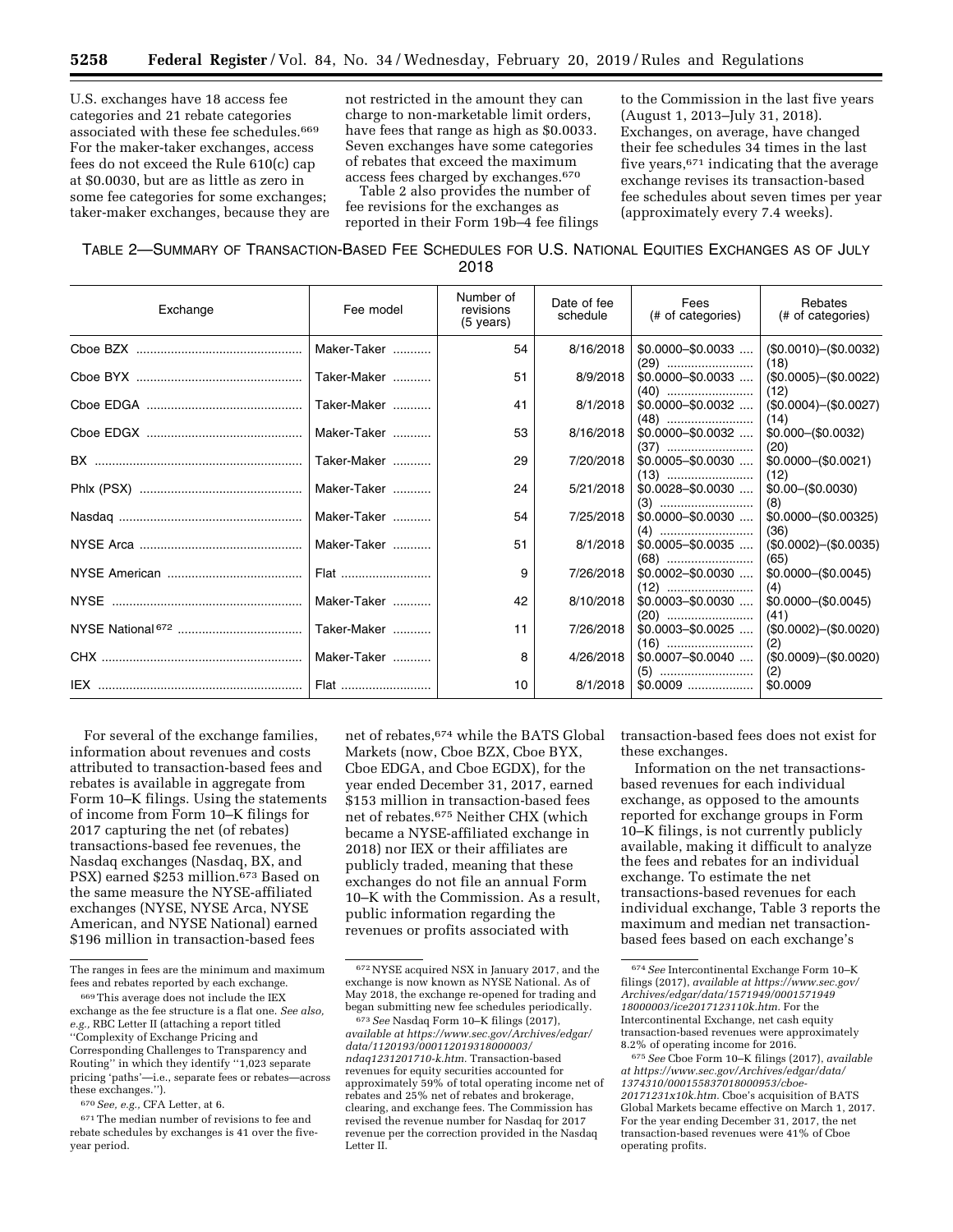most recently reported fee schedule and the share volume of each exchange for July 25, 2018 through August 24, 2018.676 As evidenced by the significant differences between the sum of net of

rebate revenues for entities reporting to the same exchange group obtained from Table 3 and the total net of rebate revenues for each exchange family reported on the Form 10–K or 10–Q

filings, this approach does not yield reliable results, highlighting the limitations on the data currently available to researchers.

# TABLE 3—ESTIMATES OF ANNUALIZED PER-EXCHANGE NET TRANSACTION-BASED FEE REVENUES FROM TRANSACTION-BASED FEES AND MONTHLY EXCHANGE SHARE VOLUME

[For July 25, 2018–August 24, 2018]

[In millions]

| Exchanges  | Share volume<br>(millions) $677$ | Annualized<br>midpoint<br>difference | Per share<br>profit<br>(median) | Annualized<br>maximum<br>difference | Per share<br>profit<br>(maximum) |
|------------|----------------------------------|--------------------------------------|---------------------------------|-------------------------------------|----------------------------------|
|            | 9.014                            | (S486.75)                            | (S0.00450)                      | \$248.78                            | \$0.0023                         |
|            | 7.136                            | 25.69                                | 0.00030                         | 239.76                              | 0.0028                           |
|            | 1.853                            | 1.11                                 | 0.00005                         | 62.26                               | 0.0028                           |
|            | 8.165                            | (4.90)                               | (0.00005)                       | 205.77                              | 0.0021                           |
|            | 4.389                            | 36.87                                | 0.00070                         | 158.02                              | 0.0030                           |
| Phix (PSX) | 1.035                            | 16.15                                | 0.00130                         | 37.27                               | 0.0030                           |
|            | 23.087                           | (34.63)                              | (0.00013)                       | 831.14                              | 0.0030                           |
|            | 13.024                           | 23.44                                | 0.00015                         | 515.75                              | 0.0033                           |
|            | 473                              | (3.69)                               | (0.00065)                       | 17.03                               | 0.0030                           |
|            | 17.823                           | (128.33)                             | (0.00060)                       | 641.63                              | 0.0030                           |
|            | 920                              | 3.31                                 | 0.00030                         | 25.40                               | 0.0023                           |
|            | 830                              | 8.96                                 | 0.00090                         | 30.87                               | 0.0031                           |
| IFX.       | 3.757                            | N/A                                  | 0.00000                         | N/A                                 | 0.0000                           |

# *C. Analysis of Benefits and Costs of Transaction Fee Pilot*

### 1. Benefits of Transaction Fee Pilot

The Commission expects that the benefits of the Pilot will fall into two categories: (1) More informed policy decisions, including more information about the economic impact of transaction-based fees and rebates, and (2) other benefits that may accrue to market participants for the duration of the Pilot. In this section we discuss each of the categories of benefits as well as potential limitations to the applicability of information to be drawn from the Pilot.

# a. Benefits of More Informed Policy Decisions

The Commission expects that the primary benefit of the Pilot will be to inform the Commission and public of the economic impact of exchange transaction-based fees and rebates.678 As a result, the Commission will have data

677Monthly share volume obtained from Cboe for July 25, 2017 through August 24, 2017, Cboe, U.S.

to better inform its regulatory consideration of exchange transactionbased fee-and-rebate pricing models and fee changes, and the potential effects of changes to its regulatory approach concerning the same. In general, more informed regulatory decisions are more likely to result in regulatory approaches that better balance costs and benefits relative to regulatory decisions based on less precise information. In other words, many of the economic benefits derive from subsequent decisions that the Commission can neither predict nor commit to at this time. Indeed, the Commission cannot predict at this time whether the results of the Pilot will suggest any particular policy direction and recognizes that the results could suggest that existing exchange transaction-based fee caps and related rebates may be more beneficial to investors than the policy alternatives examined in the Pilot.

678 In contrast, one commenter opined that the primary benefit of the Pilot would be ''the 'better fills' that institutional investors will get after the pilot is introduced.'' Nasdaq Letter III, at 9. This commenter asserted that the Commission had not done a proper cost benefit analysis because its analysis of benefits did not account for the ''opportunity costs'' inherent in order routing decisions, or other factors which would impact institutional orders. *See id.* Consequently, the commenter asserted that the Commission overstated the benefit of the Pilot. *See id.* However, the Commission does not agree that ''better fills'' will

#### i. Expected Analysis From the Pilot

The Proposing Release discussed the theoretical impact of exchange transaction-based fees and rebates on several potential effects such as conflicts of interest, fragmentation, complexity, liquidity, and off-exchange competition and explained that certain components of the Proposed Pilot would facilitate the study of these effects.679 As noted above, the Commission believes that little empirical evidence currently exists regarding these effects.

More specifically, the Pilot will provide information on the direct effects of exchange transaction fee and rebate levels on execution quality and market quality and will facilitate studies of the impact of fees and rebate levels on market participant behavior and competition, including potential conflicts of interest. Sections IV.C.2 and IV.D. discuss many potential economic effects for which this economic analysis

679*See* Proposing Release, *supra* note 2, at Section V.

 $^{676}\mathrm{The}$  share volume is obtained from Cboe, *available at [http://markets.cboe.com/us/equities/](http://markets.cboe.com/us/equities/market_share/)  [market](http://markets.cboe.com/us/equities/market_share/)*\_*share/* (last visited September 18, 2018). To compute the maximum profit attainable, staff took the difference between the highest possible transaction fee and the lowest possible rebate and multiplied it by the monthly share volume. For a midpoint profit, the median of the transaction fees less the median of the rebates is computed and multiplied it by share volume. In order to make the results comparable to those reported above from Form 10–K filings, the monthly profits are annualized by multiplying each monthly profit amount by 12.

Equities Market Volume Summary, *available at [http://markets.cboe.com/us/equities/market](http://markets.cboe.com/us/equities/market_share/)*\_*share/*  (last visited September 18, 2018).

be a certain result of the Pilot. Furthermore, the Commission disagrees that it has not adequately analyzed the costs of the Pilot. As noted above, the Commission has quantified the likely economic effects of the Pilot where possible; however, the Commission is unable to quantify all of the economic effects because it lacks the information necessary to provide reasonable estimates. The Commission agrees with the commenter that quantifying benefits using existing data is difficult, thus underscoring the need for a Pilot. A more detailed analysis of the Pilot's impact on trading costs can be found in Section IV.C.2.b.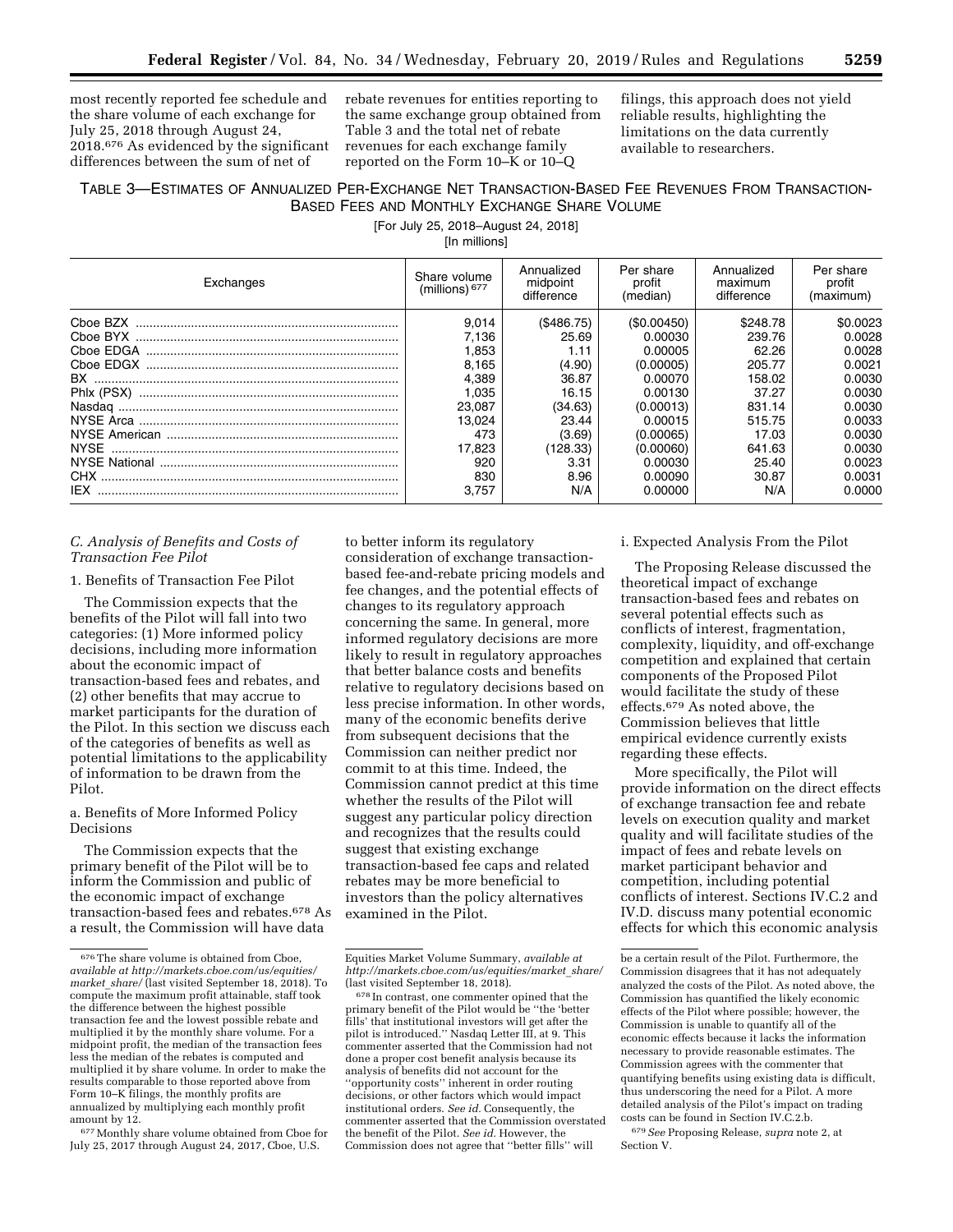is unable to draw unambiguous conclusions. For example, many commenters disagreed on how reducing exchange fees and rebates affects the competitive landscape between exchanges and off-exchange venues in the market for trading services,680 and the analysis here recognizes that many competitive forces can drive order flow in either direction. The Pilot will provide insight into the impact of transaction fees and rebates on this competitive landscape and can perhaps even shed light into the mechanism behind any observed changes. Further, one commenter argued that this economic analysis ''does not accurately account for the actual level of orders impacted by conflicted broker routing.'' 681 The Commission believes that it cannot establish the actual level of orders impacted by potentially conflicted broker routing with current data and has designed the Pilot in part to gather more data on the extent to which rebates impact order routing decisions, as explained in the section that follows. The Commission also notes that the Pilot seeks to study the effects of exchange pricing models on market quality and execution quality, which could affect all orders. The Pilot will facilitate the study of order flow among different venues, which could provide insights into whether changes in exchange transaction-based fees and rebates affect, for example, the level of fragmentation. Existing literature suggests that transaction-based pricing has contributed to an increase in the number of venues competing for order flow over time.682 By offering rebates or Linked Pricing, start-up maker-taker and taker-maker exchanges have been able to attract order flow from exchanges such as NYSE and Nasdaq, thereby reducing liquidity externalities, or concentration of order flow to a preferred venue, and leading to increased fragmentation of the market for trading services.683 By altering the access fee and rebate structures for exchanges, researchers may be able to identify whether these changes lead to more (or less) concentration of liquidity and how they affect competition for order flow among

683*See, e.g.,* ICI Letter II at 2.

exchanges, which could lead to less (or more) market fragmentation.684

Test Group 2 will provide insight into the natural equilibrium level of access fees, within the current regulatory structure, in the absence of rebates and Linked Pricing.<sup>685</sup> As discussed above, prohibiting exchanges from offering Linked Pricing in Test Group 2 is intended to complement and reinforce the prohibition on rebates.686 Although Rule 610(c) caps the maximum access fee for exchanges at \$0.0030, in the absence of rebates and Linked Pricing, competition among exchanges could drive the average access fee to an amount substantially below \$0.0030.687 As noted in Section IV.A.2, exchanges have a reduced competitive incentive to reduce fees because doing so would require reducing the rebates that attract order flow to the exchange. Test Group 2 will allow competition among exchanges, in the absence of pressure to offer high rebates or Linked Pricing, to determine the level of access fees, which the Commission and others can observe during the Pilot. Like the other examinations the Pilot can facilitate, the results of an analysis of the equilibrium access fees are not currently predictable with much certainty.

The Pilot will facilitate studies of the impact of exchange transaction-based

685Equilibrium refers to conditions of a system in which all competing influences are balanced. For instance, with respect to the Test Group 2, this could be the level of transaction fees charged by exchanges from which no exchange has any incentive to increase or decrease that fee outside of a constrained competitive margin. This will be the equilibrium transaction fee. *See also,* discussion in Section II.C.7.e. An important potential benefit of the Pilot could result if the no rebate Test Group were able to demonstrate a set of conditions wherein regulatory fee caps might not be necessitated in an environment in which natural competitive forces could effectively cap access fees. This would occur if in the no-rebate Test Group the equilibrium fee charged during the Pilot was lower than the fee cap—implying that the fee cap was not binding in this situation.

686 If Linked Pricing were not prohibited, market participants could potentially circumvent the prohibition on rebates through Linked Pricing mechanisms. Therefore, including prohibitions on rebates or Linked Pricing could provide information to the Commission and the public about potential conflicts of interest associated with rebates or substitutes for rebates, such as Linked Pricing, as well as the equilibrium fee that emerges in the absence of rebates or Linked Pricing.

687*See, e.g.,* Fidelity Letter, at 9; Citadel Letter, at 5. In addition to removing rebates or Linked Pricing in Test Group 2, the Commission could also temporarily suspend limitations on access fee caps imposed by Rule 610(c). Implementing multiple changes within a single test group, however, could prevent researchers and others from clearly determining the effect of the prohibition of rebates on order routing decisions of broker-dealers from the effect resulting from the removal of access fee caps if Rule 610(c) restricted access fees during the Pilot.

fees and rebates on liquidity by studying metrics such as the quoted spreads.<sup>688</sup> The width of the quoted spread is considered to be an indicator of a stock's liquidity, with narrower spreads generally indicating more liquid securities. The analysis below is Section IV.C.2.b.iv identifies several reasons that reducing fees and rebates could increase or decrease quoted spreads. The Pilot could provide information on whether exchange fees and rebates affect the liquidity of securities, as measured by the quoted spreads, across different test groups.689

The Commission disagrees with commenters who said that the Pilot was inappropriate because of a one-size-fitsall approach.690 In selecting the number of securities for each Test Group, the Commission staff divided NMS securities into three common stock strata and three ETP strata by liquidity to determine how many stocks each stratum requires to achieve statistical power.691 The staff also separately examined ETPs to determine how many ETPs would be required to achieve statistical power. Having statistical power within each Test Group, and within each Test Group by liquidity strata, helps to ensure that researchers will be able to use Pilot data to inform the Commission regarding the issue of whether different securities should have the same regulatory treatment.

#### ii. How the Pilot Facilitates Study

The Pilot will simultaneously create different fee environments, each of which restricts transaction-based fees differently to allow for the comparison of securities that are simultaneously in different regulatory regimes. The study of these comparisons will inform the Commission about economic distortions that may arise as a result of transactionbased fees. Because of the size and length of the Pilot, the Commission believes that the different fee environments over representative subsamples of NMS securities, even though implemented temporarily, will produce effects on market participant behavior that are identical or similar to

majority of retail orders are executed off-exchange at prices based on the NBBO, thereby providing retail investors with better prices in the presence of rebates. If, however, large rebates provide incentives for broker-dealers to route retail orders to these exchanges instead of to off-exchange venues, retail customers may not be fully aware of the total cost associated with their orders. *See, e.g.,*  Angel, Harris, & Spatt, *supra* note 530.

690*See, e.g.,* Nasdaq Letter I at 9.

691*See supra* Section II.C.5 (discussing statistical power) and *infra* note 695.

<sup>680</sup>*See e.g.,* Cboe Letter I, at 12; NYSE Letter I, at 9; Nasdaq Letter I, at 2, 5 (suggesting that the Pilot may impact competitive dynamics between exchanges and ATSs).

<sup>681</sup>*See, e.g.,* Nasdaq Letter III at 1.

<sup>682</sup>As discussed in the baseline, the number of exchanges has increased since 2005, and market share has become less concentrated over the same time period. The majority of the U.S. equities exchanges belong to three exchange groups. The Commission believes that any analyses of the effects of transaction-based fees on order routing decisions can appropriately control for exchange groups.

<sup>684</sup>*See, e.g.,* Fidelity Letter, at 9.

<sup>688</sup>*See, e.g.,* ICI Letter II at 3 (noting that the Pilot could facilitate the study of how access fees and rebates affect liquidity, including quoted spreads). 689*See.* Academic studies suggest that the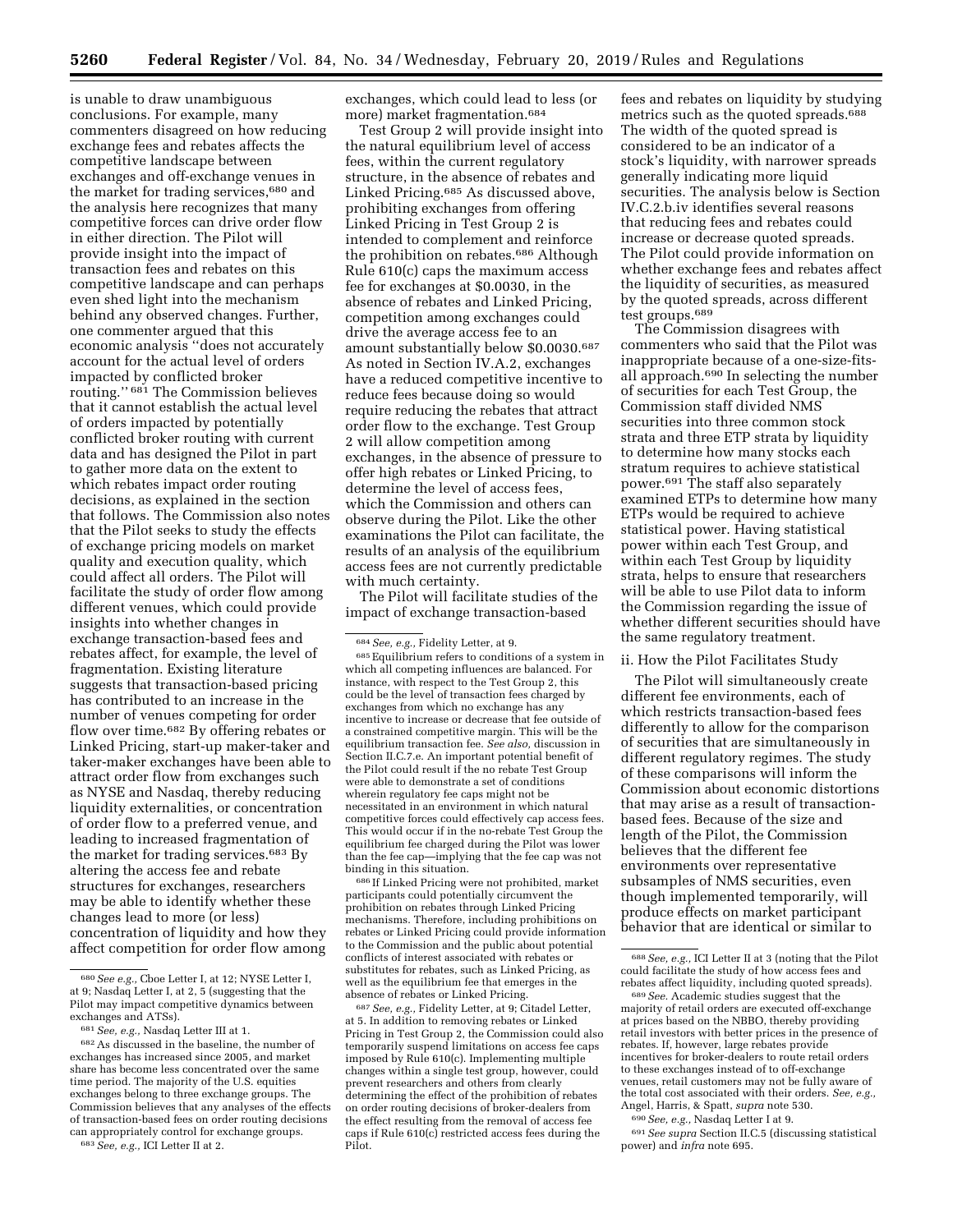those that would arise under a similar permanent change.

As explained below, three distinct features of the Pilot's design will facilitate analyses of the relationship, if any, between fees and potential economic distortions. Specifically, the Pilot is designed to provide (1) representative results; (2) more direct access to data that is currently unavailable or requires lengthy and labor-intensive effort to compile and process; and (3) sufficient information to determine causality. The following sections discuss in detail how each of these aspects of the Pilot could facilitate studies of the issues described above.

#### (1) Representative Results

In the context of the Pilot, representative results mean that the impact of the Pilot's terms on a Test Group during the Pilot Period is likely to be consistent with the impact of the results on the Test Group if the Pilot's terms were permanent (as opposed to temporary). Representative results are desirable for researchers and policy makers because it ensures that inferences drawn from the results of analysis of Pilot data are likely to be similar to those that would emerge if the terms were permanent. As discussed in the baseline, current analyses are limited by some combination of the following: Data from a single brokerdealer, a small sample of securities, a single exchange, or a short sample period. By contrast, the Commission believes that the Pilot, as designed, will produce more representative results. Specifically, as discussed in detail below, the Pilot will cover a large stratified sample of NMS stocks (including ETPs), both maker-taker and taker-maker exchanges, and transaction fee caps as well as a prohibition on rebates and Linked Pricing, and will have a two-year duration with an automatic sunset at the end of the first year unless the Commission determines, at its discretion, that the Pilot shall continue for up to one additional year.692

The Commission believes that the Pilot will produce representative results, presenting a significant improvement on existing studies, because the Pilot applies to a large stratified sample of NMS stocks (including ETPs) with prices of at least \$2.00 per share at the date of the Pilot

Securities selection, with average daily volume of 30,000 shares or more, and with no restrictions on market capitalization.693 In particular, the Commission recognizes that any possible conflicts of interest related to transaction-based fees could vary across securities such that the results of a pilot focused only on large capitalization stocks may not provide information relevant to small capitalization stocks or ETPs.694 Including a broad sample of NMS stocks allows the results to inform policy choices across subsets of these securities. The stratification of the stocks selected for each Test Group is designed to ensure that each Test Group and the control group have a similar composition within a given stratum, facilitating a comparison of Test Groups and the Control Group, which further supports the representativeness of results. If, for instance, the Test Groups and Control Group had a different composition within strata, researchers outside the Commission might not be able to distinguish whether differences across Test Groups and the Control Group stem from different fee environments or different sample composition, rendering the results less representative. In addition, the Commission believes that the sample sizes in the Test Groups are sufficient to provide the statistical power necessary to identify differences across the samples, even within strata.

The Commission notes that while the adopted Pilot will be able to provide representativeness within strata, changes since the Proposal affect the representativeness of the Test Groups as a whole. In particular, in response to commenters who called for fewer stocks to be included in the Pilot, Commission staff conducted a supplemental analysis of Test Group sizes needed to achieve statistical power.695 In contrast to its

695The supplemental analysis made several improvements over the analysis used to identify the proposed test group sizes in an attempt to refine the analysis to respond to commenters' desire for smaller test groups while preserving statistical power. First, the supplemental analysis used more refined methodology that more directly controlled for time series and cross-sectional dependencies. Second, the supplemental analysis considered three quoted spread strata instead of two market capitalization stratum. The market capitalization strata was originally necessary to control for any overlap with the Tick Size Pilot, but quoted spread strata more directly align with the potential economic significance of fees and rebates relative to anticipated transaction costs and the Tick Size Pilot has ended. Third, the supplemental analysis eliminated stocks that trade below 30,000 shares per day. *See also supra* Section II.C.6. *See supra* 

analysis in the Proposal,<sup>696</sup> the Commission analyzed the sample sizes in each stratum rather than using the lowest power stratum to determine the ratio of test group stocks to control stocks. As a result, the ratio of test group stocks to control group stocks is lower for some strata. In other words, the Commission was able to reduce the number of securities in test groups by weighting the composition of the test groups relative to the control group more heavily toward securities in certain strata in which more data would be needed to achieve statistical power. While analyses of the Pilot that do not consider the strata may fail to provide representative results, the addition of the stratum identifier to the Exchange Lists will allow researchers in and outside the Commission to consider the strata in their analyses.

The Commission believes that the inclusion of a broad sample of NMS stocks, including small and midcapitalization stocks, ensures representative results from the Pilot. Although previous studies, as discussed above, suggest that any possible conflicts of interest are likely to be the greatest for small-capitalization securities,697 the Commission believes that it is important to the design of the Pilot to include these small and midcapitalization stocks (including ETPs). In particular, including these securities in the Pilot will allow the results of the Pilot to inform policy choices across any subset of these securities.

Representativeness of results of the Pilot will also be promoted by the choice of the Pilot Security selection date. Rule 610T(b) and (c) contemplate that the Commission will select and announce the Pilot Securities prior to the Pilot start date. As noted in the Proposal, the Commission anticipates that it will assign and designate by notice each Pilot Security to one Test Group or the Control Group approximately one month prior to the start of the Pilot. By assigning securities close to the start of the Pilot, each Test Group and the Control Group are likely to be more comparable during the Pilot. Because stratification criteria (*e.g.,*  market capitalization and liquidity) vary naturally over time, the closer the assignments occurs to the Pilot start date, the more comparable the Test Groups will be during the Pilot. Selection of securities close to the start of the Pilot also will be more likely to

<sup>692</sup>As designed, the Pilot will exclude NMS securities that have prices below \$2.00 per share as of the date of pilot selection and NMS securities with average daily volume of less than 30,000 shares. As detailed above, the data will also be produced for a six-month pre-Pilot Period and a sixmonth post-Pilot Period.

<sup>693</sup>*See, e.g.,* Brandes Letter, at 2 (supporting applying the Pilot to the ''widest range of stocks possible''); Spatt Letter, at 1–2.

<sup>694</sup>*See, e.g.,* Battalio Equity Market Study, *supra*  note 5307.

note 175 (citing commenters that favored smaller

test groups). 696*See* Proposing Release, *supra* note 2, at 13019. 697*See, e.g.,* Battalio Equity Market Study, *supra*  note 5307; Harris, *supra* note 5307; RBC Letter I, at 5–6.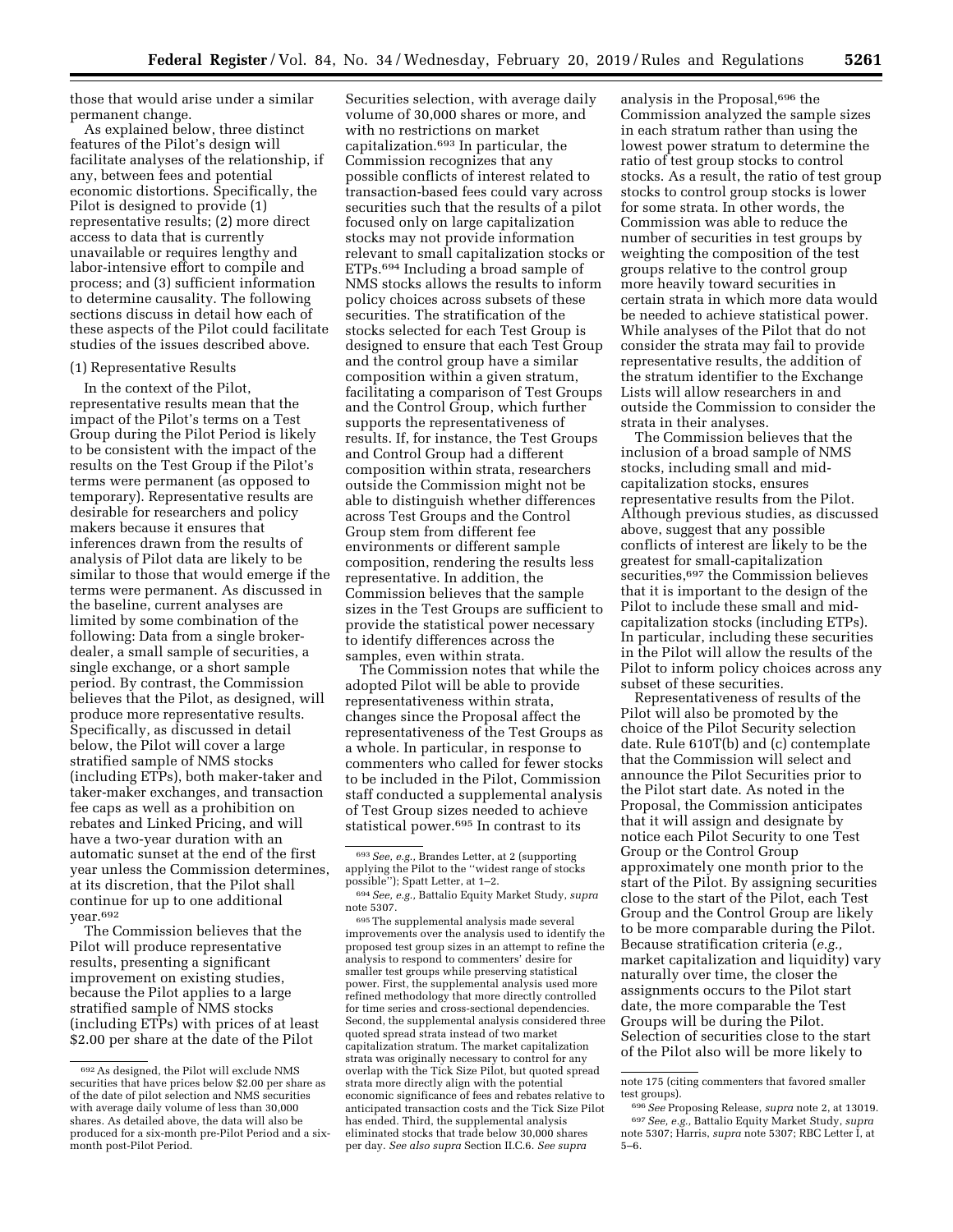include the intended universe of securities, by avoiding securities that exit between the adoption of the Rule and the start of the Pilot, while also capturing new securities that enter the market during this period. Further, to the extent that market participants would change their behavior in anticipation of the Pilot, setting the selection period close to the Pilot effective date could reduce the effect of such behavior on pre-Pilot data.

The results of the Pilot will be further representative because the Pilot applies to all U.S. equities exchanges regardless of fee structure. Broker-dealers potentially face transaction-fee related conflicts of interest regardless of whether those fees are on maker-taker exchanges or taker-maker exchanges, and rebates on either the make or take side can both impact market quality and execution quality. Further, a pilot that addresses only a single fee structure would not produce results relevant for policy choices that also would apply to another fee structure.

Applying the Pilot to all exchanges also improves upon the existing analysis of the limited fee experiment conducted by Nasdaq,698 which only covered a single exchange, as explained in Section IV.B.1.a.ii. While the results from that study are suggestive that broker-dealers routed customer orders to other exchanges that did not change their transaction-based fees and rebates, reasons other than potential conflicts of interest could have impacted the changes in order routing decisions. The Commission believes that the Pilot will achieve representativeness by requiring transaction-fee changes for all U.S. equities exchanges, which will allow researchers in and outside the Commission to identify how these revisions affect order routing decisions across exchanges. As discussed above, excluding non-exchange trading centers does not forfeit the representativeness of the results to be obtained from the Pilot, as including them would expand the Pilot to dissimilarly situated trading centers whose fee models and regulatory treatment are incomparable to exchanges. Further, the Pilot will require that changes to fees or rebates are applied at the security level, which means that for any given security, the limitation on access fees or rebates is ubiquitous across all exchanges.

In addition, the Pilot achieves representativeness by imposing a fee cap and a prohibition on rebates and Linked Pricing. The existing literature suggests that the potential distortive effects arising from access fees could

induce behavior that would be different from the distortions arising from rebates or Linked Pricing. Therefore, the inclusion of caps on both fees and rebates or Linked Pricing allows for a more comprehensive analysis of any possible conflicts of interest than could be achieved by focusing solely on fees or rebates.

The Commission further believes that the duration of the Pilot will produce sufficiently representative results. If broker-dealers incorporate transaction fees and rebates into their order routing decisions, a two-year duration for the Pilot, with an automatic sunset at the end of the first year, unless the Commission publishes a notice determining that the Pilot shall continue for up to a second year, would likely make it economically worthwhile for broker-dealers to change their routing behavior during the Pilot by making it costly to avoid the Pilot.699 Specifically, as discussed below, the Commission recognizes that broker-dealers will incur costs to incorporate new fee schedules that are consistent with the Pilot's requirements into their order routing decisions.700 Broker-dealers could ignore the Pilot to avoid these costs. If enough broker-dealers ignore the Pilot, the Pilot might not produce results that provide the Commission a sense of the likely impact of permanent changes to fee caps or rebates. However, to the extent that broker-dealers incorporate transaction-based fees and rebates into their order routing decisions, ignoring the Pilot will also impose costs on broker-dealers, and these costs increase with the duration of the Pilot. The Commission believes that the Pilot duration, even with a one-year sunset, is long enough to produce representative results because, as discussed below in Section IV.C.2.b.ii, broker-dealers that incorporate transaction-based fees and rebates into their routing decisions will find it economically worthwhile to adapt their behavior in response to the Pilot. Further, the provision to suspend the automatic sunset facilitates representative results because it provides the Commission with flexibility as the data from the Pilot develops. For example, the Commission could suspend the sunset if, for example, it believed that additional time would help ensure that market developments are fully reflected in the

data with sufficient statistical power for analysis, recognizing that such market developments are uncertain. Therefore, the sunset provides flexibility to the Commission to observe developments during the Pilot to determine whether to allow the sunset to occur.

Some commenters disagreed that one year will be sufficient to achieve a representative sample.701 One commenter said that ''robust data . . . should take two years'' and that ''technological changes . . . to routing and algorithmic logic for some firms are a hurdle that could require significant time to implement."<sup>702</sup> Another commenter noted the ''complexities of the pilot and the opportunities for significant market evolutions.'' 703 The Commission notes that it will consider these and other concerns, as noted above, in deciding whether or not to suspend the automatic sunset.

The Commission believes that the Pilot will produce representative results despite the Pilot's treatment of stocks cross-listed on Canadian exchanges during the Pilot and the exclusion of stocks with average daily volume of less than 30,000 shares. A supplemental staff analysis found that the exclusion of the interlisted Canadian stocks from the selection of securities for test group inclusion would not materially impact the representativeness of the remaining sample.704 Second, the exclusion of securities with average trading volume of less than 30,000 shares per day should not materially affect the representativeness of the results because the trading in these stocks generates less than \$100 per day in fees or rebates. Additionally, low trading volume stocks tend to have wider spreads rendering a rebate of \$.0030 a significantly smaller incentive relative to the size of the spread than it would be for higher volume tighter spread securities. Because of these two factors, the Commission believes fees and rebates are economically much less meaningful inducements to provide liquidity for these stocks. Because of the diminished economic significance of rebates in

704Specifically, the supplemental analysis compared the distributional characteristics of all US listed stocks (including Canadian interlisted stocks) to the distributional characteristics of the subset of US listed stocks that excludes Canadian interlisted stocks to determine whether distributional characteristics of the subset differs statistically significantly from the distributional characteristics of all US listed stocks. The analysis finds that the distribution of the subset that excludes Canadian interlisted securities is statistically similar to the distribution of all US listed stocks.

<sup>698</sup>*See, e.g.,* Larry Harris Letter, at 9.

<sup>699</sup>*See, e.g.,* Joint Asset Managers Letter, at 2. Other commenters agreed that the Pilot duration will be sufficient but for other reasons. See, e.g., Fidelity Letter at 9 and CFA Letter at 6.

<sup>700</sup>*See, e.g.,* Citi Letter, at 5 and Larry Harris Letter, at 11. Also, *see infra* Section IV.C.2.b.ii for a discussion of the costs broker-dealers could incur during the Pilot.

<sup>701</sup>*See, e.g.,* Babelfish Letter at 3 and Healthy Markets Letter at 19.

<sup>702</sup>*See* Babelfish Letter at 3.

<sup>703</sup>*See* Healthy Markets Letter I at 19.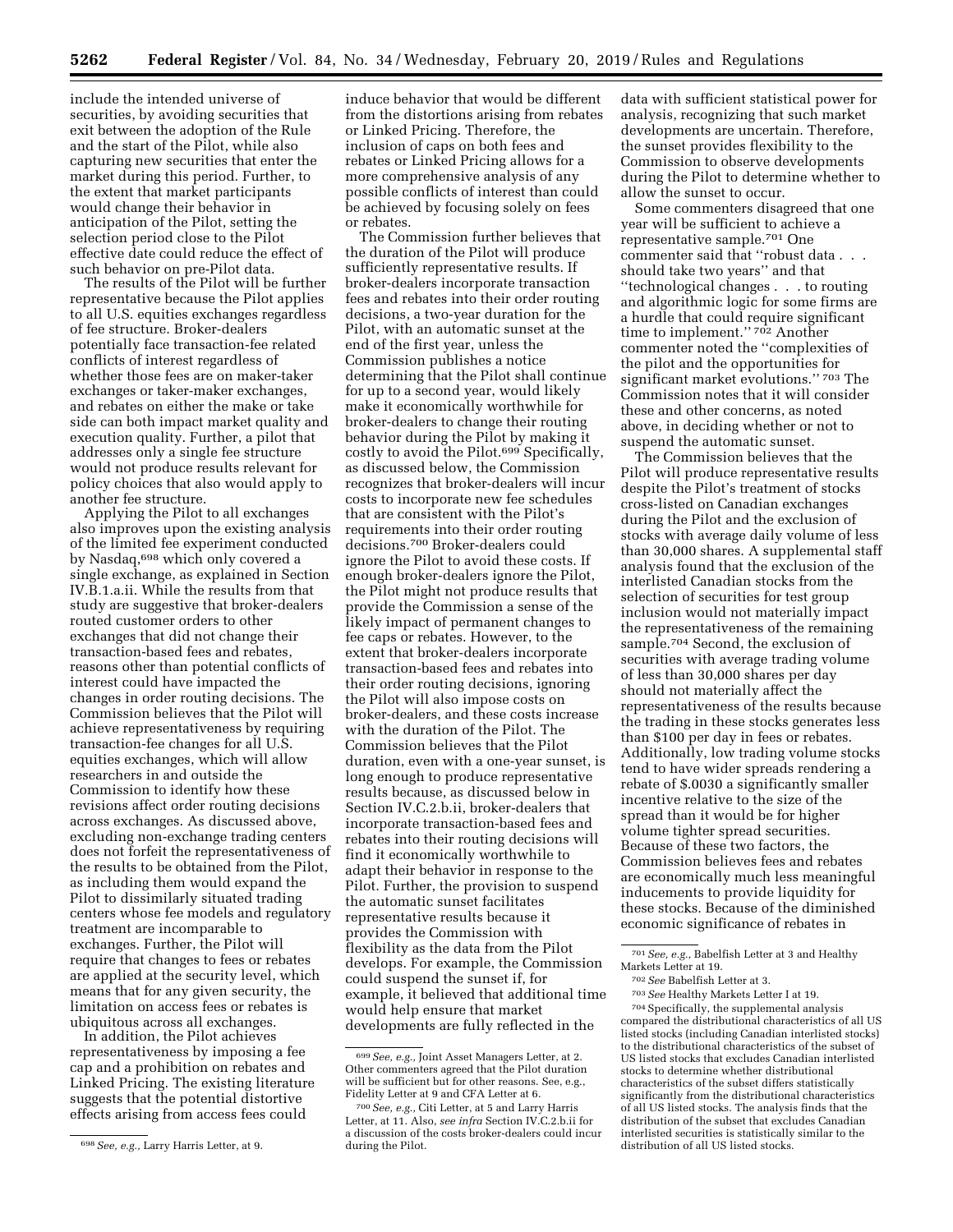these extremely low volume stocks, the Commission believes that there is a lower risk of applying a suboptimal transaction-based fee regulatory regime in these stocks. In other words, because rebates are economically less meaningful for these securities the benefits of the Pilot in informing policy decisions regarding transaction-based fees in these securities are likely low. In addition, the supplemental staff analysis found that excluding these securities increased the potential statistical power of the Pilot.

Some commenters suggested that the exclusion of ATSs from the data gathering hinders the representativeness of the data obtained from the Pilot.705 The Commission understands that ATSs often negotiate bespoke agreements with individual subscribers for a bundle of services for which rebates may or may not play a significant role. Even if the Commission obtained detailed information on all of these agreements, it may not be possible to identify the fees or rebates they pay for order flow from the fees for the other bundled services the ATS offers the subscriber in a manner sufficient for inclusion in the Exchange Transaction Fee Data. Also, as discussed in section IV.D.2.a it is uncertain whether the Pilot will lead to exchanges to be in an improved or diminished competitive position with ATSs. Further, without including ATSs in the Pilot, ample public data exists to assess the market share of ATSs relative to exchange market share to observe and measure off-exchange order flow changes.

(2) Expansion of Readily Available Data

The Commission also expects the Pilot to provide data that would otherwise require lengthy and laborintensive collection. Having a representative source of data is critical for the production of research and analyses about the impact of transaction-based fees on potential distortions. If more data becomes available, that data will assist the Commission in analyzing potential conflicts of interest.

The Commission believes that the data produced by the Pilot will improve upon existing data,706 as is discussed in more detail below. The ready availability of the Exchange Transaction Fee Summaries will facilitate the study of distortions and the equilibrium level of fees and rebates by reducing the cumbersome nature of collecting fee data. Further, the Pilot will make information on order routing decisions available to the Commission on a more granular level than current readily available data and will improve the feasibility of Commission staff analysis of order routing data during the Pilot.707

The Pilot will enable Commission staff to gain improved access to order routing data and will provide access to fee data in a simplified and standardized form, which will improve the quality of the analyses produced as a result of the Pilot. Although certain order routing data and exchange fee schedules are publicly available through a combination of Rule 606 disclosures and exchange websites, respectively, the Pilot will resolve a number of limitations associated with using currently available data to study the effect of transaction-based fees on potential conflicts of interest and their impact on market quality and execution quality.

The order routing data that Commission staff will obtain as a result of the Pilot will provide superior information to that readily available today. Data will be available for a representative sample of NMS stocks, across all broker-dealers, and exchanges, at the daily frequency, which will provide sufficient data for analyses, while providing more statistical power than the Rule 606(a) public reports can provide. Relative to the data that some studies have acquired from brokerdealers and exchanges,708 the order routing data will also allow Commission staff to observe a time series of order routing data across broker-dealers and exchanges. Further, more granular order routing data (*e.g.,* daily order routing statistics that separate principal and agency trading as well as auction, post only, and other orders) than that available publicly will facilitate more targeted analysis. Together, these characteristics of the data will facilitate

Commission staff research on issues such as potential conflicts of interest, which will improve the quality of the information available to the Commission for policy decisions.

The following discussion illustrates how the data obtained from the Pilot could be used to study the Commission's objectives.709 The key components in the order routing data that facilitate studies of the impact of transaction-based fees and rebates on order routing and execution quality are daily volume information at the exchange, stock, and broker-dealer level, the separation of liquidity taking and liquidity making orders, the Order Capacity, the Order Designation, the time to execution for liquidity-providing orders, and the ability to estimate fill rates. The routing volume allows Commission researchers to measure how much volume each broker-dealer sends to each exchange each day in individual securities, which can be combined with the Pilot Securities Exchange List and the Exchange Transaction Fee Summary to observe patterns in routing and correlate those patterns with fees and Test or Control Group membership. The exchange level is required to match the order routing data with the fee data; the broker level is required to allow for different routing strategies across broker-dealers; and the daily level in the data facilitates statistical power. The separation of liquidity taking and liquidity making orders allows researchers to match the order routing volume to the potential fee or rebates in the Exchange Transaction Fee Summary. Order Capacity allows Commission researchers to compare order routing and execution quality statistics for Agency Orders to Principal Orders, which are less subject to conflicts of interest concerns than Agency Orders and, thus, provides an added means of obtaining causal identification. Order Designation allows researchers to exclude auction orders and to separately analyze Post Only orders because these orders types are subject to different fee structures (auction orders do not get rebates) or exist for the purpose of capturing rebates (Post Only). Excluding or separately analyzing these orders types provides for cleaner tests that are better able to measure the impacts consistent with the objectives of the Pilot. Finally, the time to execution and ability to estimate fill rates (using orders received, executed, canceled or rerouted)

<sup>705</sup>*See, e.g.,* Nasdaq Letter I, at 2, 5 and RBC Letter I, at 4.

<sup>706</sup>*See* Section IV.C.1.a. For commenter statements supporting the usefulness of the data to be obtained from the Pilot *See,* e.g., Clark-Joseph Letter, at 1, AJO Letter, at 1, CII Letter, at 3, NYSTRS Letter, at 1, Barnard Letter, at 1; ICI Letter I, at 1–2; MFS Letter, at 1; Nuveen Letter, at 2; Better Markets Letter, at 2; RBC Letter I, at 2; Invesco Letter, at 2; CFA Letter, at 1; State Street Letter, at 2; Wellington Letter, at 1; Joint Pension Plan Letter, at 2; Oppenheimer Letter, at 2; Angel

Letter I, at 1. Some commenters suggest that the data will not be useful because it excludes data from ATSs and doesn't account for other forms of remuneration that broker dealers receive which may also impact order routing decisions. *See* NYSE Letter 1 at 1,8-10; ProAssurance Letter, at 2; Cboe Letter I, at 15; Nasdaq Letter I, at 2.

<sup>707</sup>The aggregation and availability of the data gathered by the Pilot is one of the primary benefits of the Pilot and provides much of the value of the data collected. *See, e.g.,* NYSE Letter II, at 13; Cboe Letter I, at 3.

<sup>708</sup>*See, e.g.,* Battalio Equity Market Study, *supra*  note 530.

<sup>709</sup>*See* NYSE Letter II, at 13 suggesting that the proposing release did not provide an illustration for how the data could be used to study the Commission's objectives.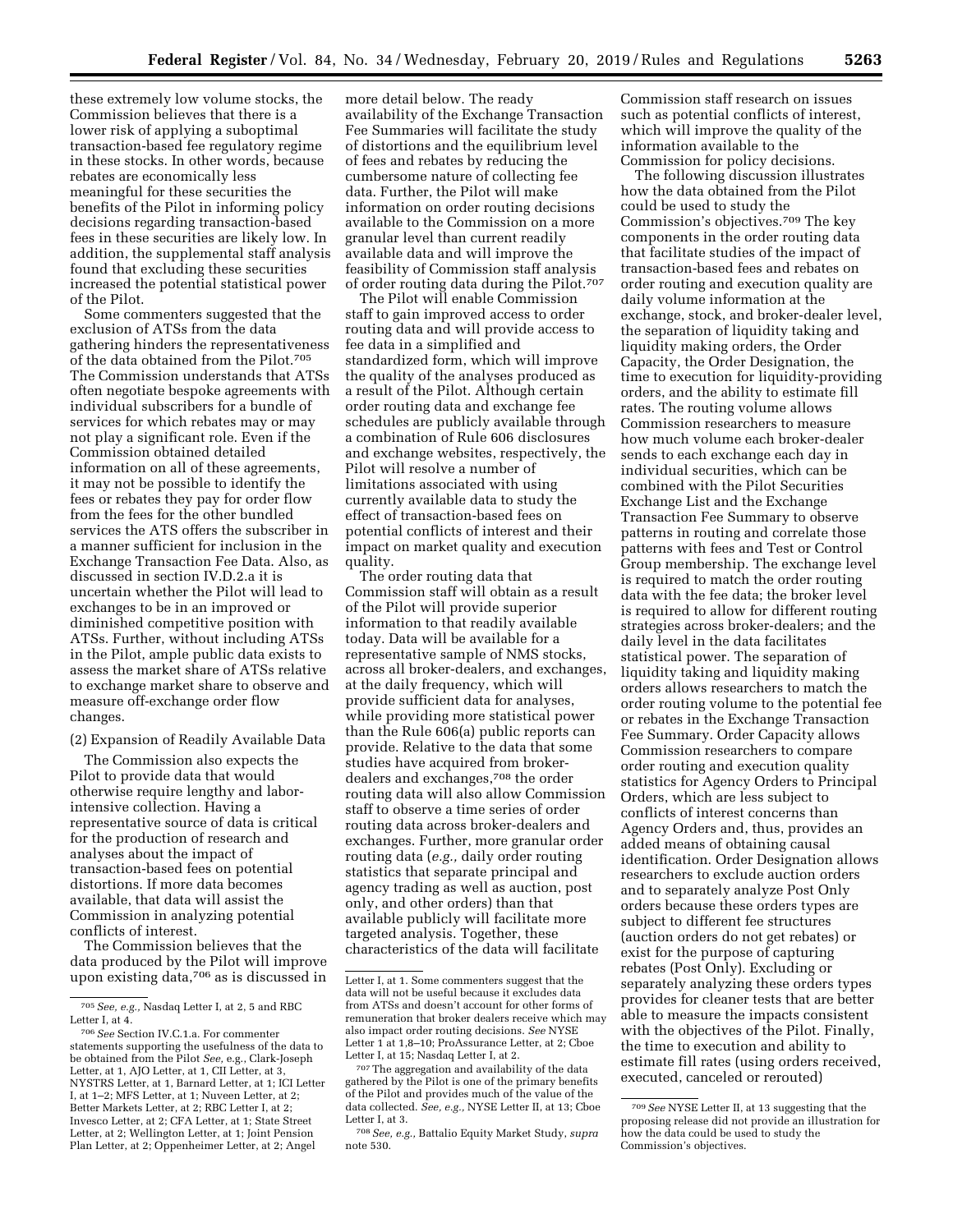provides Commission researchers with execution quality information not readily available for liquidity providing or liquidity taking orders.710

An additional requirement of the Pilot is that the exchanges will be required to provide a standardized dataset of fees, the Exchange Transaction Fee Summary, to the public. In particular, this information will allow researchers in and outside the Commission to create proxies for which exchanges are likely to be more or less expensive and which offer the highest rebates. For instance, within Test Group 1, the maximum allowable access fee is \$0.0010; however, each exchange may have different base and top-tier fees. Thus, only knowing that a security is in Test Group 1 will be incomplete information about the impact of transaction-based fees and rebates. Moreover, the Exchange Transaction Fee Summary will provide researchers in and outside the Commission with historical (realized) average and median per share fees and rebates to enable an ex post analysis of how actual fees affected past order routing decisions, which is not available from any data source today.

Exchanges will construct Exchange Transaction Fee Summaries according to an XML schema to be published on the Commission's website, and exchanges will update this information monthly.711 These data will be standardized and consistently formatted, which will ease the use of these data for researchers in and outside the Commission, as each exchange will have to report the Base, Top Tier, average and median fees, as detailed above in Section III.E. Each month, exchanges will be required to report realized average and median per share fees, as well as any ''spot'' revisions to fees associated with Form 19b–4 fee filings to the Commission. These fee data will be publicly posted on each exchange's website.712

The Exchange Transaction Fee Summary released during the Pilot will:

 $\rm ^{712}Rule$   $\rm 610(T)$  requires each exchange to publicly post on its website downloadable files containing the Exchange Transaction Fee Summary and update them on a monthly basis. Similarly, each exchange will be required to publicly post on its website downloadable files containing daily aggregated and anonymized order routing statistics, updated monthly. Each exchange will also be required to provide daily on its website downloadable files containing the List of Pilot Securities and the Pilot Securities Change List.

(1) Ease aggregation across exchanges, which affords researchers in and outside the Commission an opportunity to obtain representative results; (2) replicate across studies, which will provide validation of findings; and (3) reduce burdens associated with fee data collection, which could encourage more research on the impact of fees and rebates on routing behavior. Thus, the Commission believes that a standardized reporting of summary data on fees by the exchanges will facilitate analysis of the effect of transactionbased fees.

The rule will require that the Exchange Transaction Fee Summary be structured using an XML schema to be published on the Commission's website.713 Data that are structured in a standard format can result in lower costs to analysts and higher quality data. An additional key benefit of structured data is increased usability. If, for instance, the Exchange Transaction Fee Summary were not standardized across the exchanges, researchers would have to manually rekey the data, a timeconsuming process which has the potential to introduce a variety of errors, such as inadvertently keying in the wrong data or interpreting the filings inconsistently, thereby reducing comparability. With the data in the reports structured in XML, researchers in and outside the Commission could immediately download the information directly into databases and use various software packages for viewing, manipulation, aggregation, comparison, and analysis. This will enhance their ability to conduct large-scale analysis and immediate comparison of the fee structures of exchanges. The Commission believes that requiring these reports to be made available in an XML format will provide flexibility to researchers in and outside the Commission and will facilitate statistical and comparative analyses across exchanges, test groups, and date ranges.

# (3) Causality

In addition to providing representative results, the Commission

expects the Pilot to achieve the benefits identified above because it will, among other things, provide insight into the degree to which exchange transactionbased fees and rebates cause economic distortions that either harm or benefit investors. Such causal information is especially useful when considering policy choices aimed at reducing any possible harmful distortions. As detailed in the baseline, exogenous shocks are a means by which researchers may analyze a causal relationship between changes to transaction-based fees and rebates and changes to order routing decisions of broker-dealers.714 This Pilot facilitates the analysis of causality through an exogenous shock that simultaneously creates several distinct fee environments, each of which restricts transaction-based fees or rebates differently, enabling synchronized comparisons to the current environment.

The Commission believes that the Pilot is able to facilitate the examination of causality because the Pilot will produce a single exogenous shock that differentially impacts either fees or rebates on both maker-taker and takermaker exchanges. Exogenous shocks, such as those in the Pilot provide researchers with data to analyze the direction of causality.715 For example, a researcher seeking to study the impact of the rebates on transaction costs could estimate a difference-in-differences test that compares transaction costs during the Pilot to the transaction costs before the Pilot and then compare the changes in Test Group securities to the changes in Control Group securities. It also will allow investors who receive 606(b)(3) data from their broker-dealers to directly test with their own 606(b)(3) data whether, in the absence of rebates in the most actively traded stocks, they are better able to compete for queue priority and thereby capture the quoted spread when posting liquidity. More generally, the Pilot will allow researchers, including Commission staff and others, to run difference-in-difference tests on many measures of execution quality and market quality based on publicly available data to examine the causal impact of transaction-based fees and rebates on execution and market quality.

As discussed above, the Pilot will produce a single exogenous shock that

<sup>710</sup>The Commission recognizes that many tradebased execution quality statistics are readily estimated from publicly available data. See Section IV.E.5.g infra for a discussion of an alternative to require order-based execution quality statistics

 $711$ The standardized fee data, as would be required by the proposed Pilot, is discussed *supra* 

<sup>713</sup>As an open standard, XML is widely available to the public at no cost. As an open standard, XML is maintained by an industry consensus-based organization, rather than the Commission, and undergoes constant review. As updates to XML or industry practice develop, the Commission's XML schema may also have to be updated to reflect the updates in technology. In those cases, the supported version of the XML schema will be published on the Commission's website and the outdated version of the schema will be removed in order to maintain data quality and consistency with the XML standard. The Commission's XML schema will also incorporate certain validations to help ensure data quality.

<sup>714</sup>As discussed in the baseline, analysis of causality can be accomplished through either exogenous shocks or econometric methods, such as instrumental variable analysis.

<sup>715</sup>Other econometric techniques, such as instrumental variables methodology, are used when an exogenous shock (or other controlled experiment) cannot be established.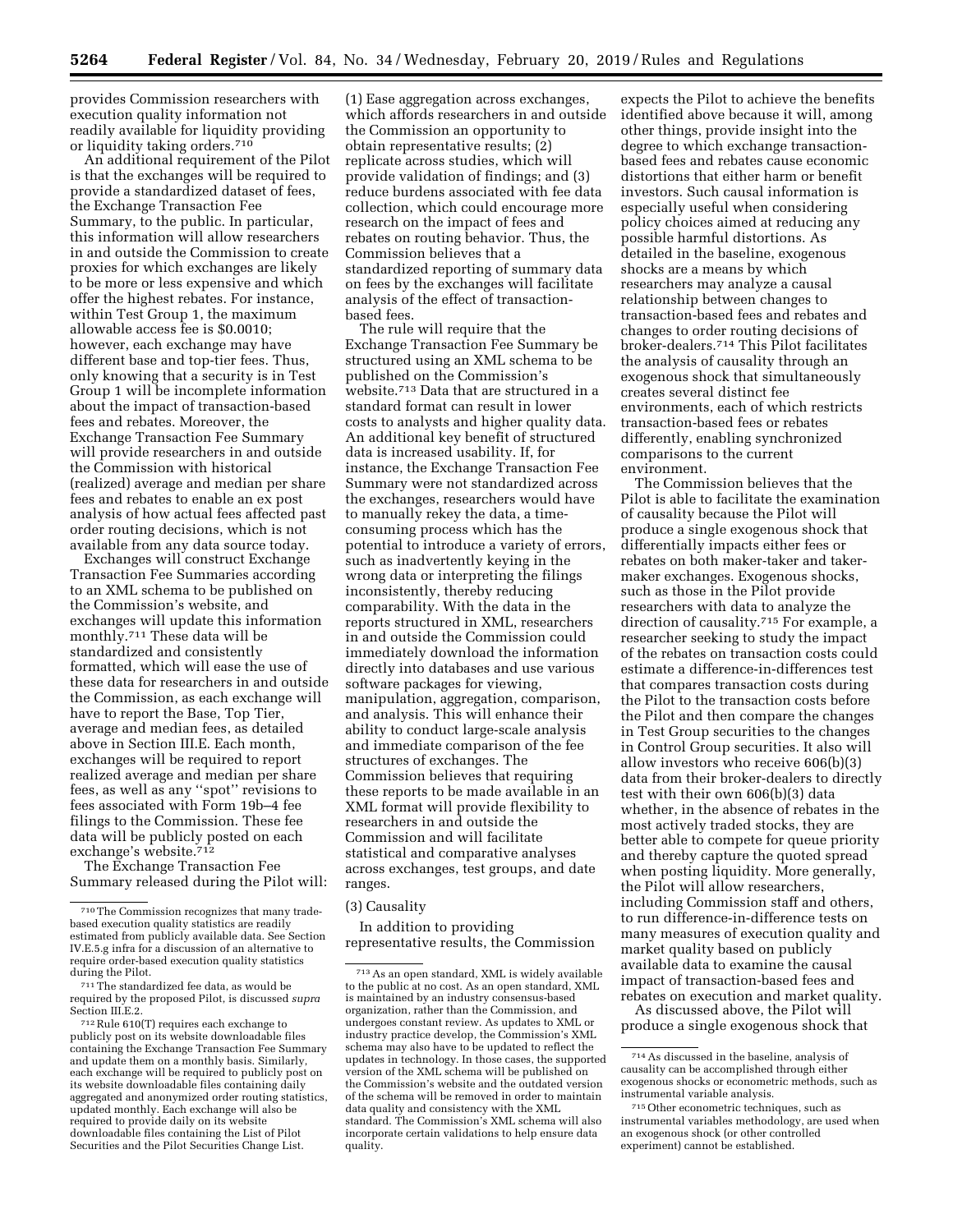differentially affects multiple Test Groups at the same time. The simultaneity of the exogenous shock across Test Groups facilitates examinations of causality, particularly in the presence of any confounding effects. For instance, if some marketwide event were to result in deviations in order routing behavior during the Pilot, the event would likely affect stocks in each Test Group as well as the Control Group. The simultaneity allows researchers in and outside the Commission to control for the impact of the market-wide event, because the impact would likely affect the Test Groups and the Control Group similarly. For example, in the difference-indifferences test of transaction costs mentioned above, any market-wide effect would result in changes to fill rates in both the Control Group and Test Group 2. Therefore, the comparison of the changes in Test Group 2 to the changes in the Control Group subtracts the market-wide effect from the total effect, thus isolating the effect of the Pilot.

In addition, to facilitate causal analysis of data during the Pilot Period, the Commission believes that it is important to collect sufficient data during a pre-Pilot Period.716 The pre-Pilot data can then be compared with the data that will be produced during the Pilot Period, which will permit analysis of any changes to order routing behavior, execution quality, and market quality between the two for the Pilot Securities in each of the Test Groups. To make this comparison informative, the length of the pre-Pilot Period needs to be long enough to obtain sufficient statistical power to permit analysis of the stocks and ETP Pilot Securities. In turn, sufficient statistical power in tests that compare the pre-Pilot data to the Pilot data would allow all researchers to more easily use the information obtained from the Pilot to inform future regulatory consideration of exchange transaction fees and rebates and their impact on the markets. The Commission believes that at least six months of pre-Pilot data may be required to obtain the necessary statistical power to permit analysis of the Pilot Securities during the Pilot, particularly ETPs.717

The Commission further believes that the combination of the representative sample, data from the Pilot, and the exogenous shock will facilitate analysis by Commission staff (or institutions who receive 606(b)(3) reports from their broker-dealers) of the degree to which transaction-based fee- and rebate-

motivated order routing harms order execution quality. In particular, with the exogenous shock, the Order Routing Data, the Exchange Transaction Fee Summaries, and publicly available data, researchers at the Commission can identify both the degree to which transaction fees and rebates impact order routing and, the impact of transaction fee- and rebate-motivated order routing impacts execution quality.

Several commenters seemed to state that the Pilot would produce flawed causal results because the Pilot does not include all forms of remuneration.718 While the Commission acknowledges that other forms of remuneration may impact routing decisions, the results will still be informative. Even if some order flow migrates between exchanges and off-exchange venues, Commission staff should still be able to identify the impact of exchange fees and rebates on exchange routing.

The Pilot Securities Exchange List and the Pilot Securities Change List further enhance the ability for researchers both inside and outside of the Commission to analyze the effects of transaction-based fees on order routing decisions. By requiring daily updates to the Pilot Securities Change List, the Pilot will provide broker-dealers with the information they need to track the exact securities in each Test Group in real-time and when securities exit the Pilot. This information will be crucial for broker-dealers that choose to adjust their routing behavior during the Pilot. If broker-dealers are unable to track which securities are in which Test Groups, the Pilot results could provide misleading causal information.

iii. Potential Limitations on the Benefits

The Commission recognizes that pilots are unpredictable and as such considered whether possible limitations associated with pilots generally, as well as certain issues presented by the design of this Pilot in particular, would limit the benefits of the Pilot. This section discusses, in greater detail below, issues associated with pilots in general and the potential concerns with resultant research and analyses.

Pilots may face limitations related to the unpredictable nature of market conditions and confounding events. Even if a pilot lasted several years, not all of the market conditions of interest could be experienced. Depending on the requirements of pilots, such limitations might reduce the usefulness of the

information obtained.719 The Commission believes, however, that the value of the information obtained from the Pilot is not dependent upon having variation in market conditions over time, and that the duration of the Pilot will provide sufficient information to inform policy decisions.

In addition, pilots also face the limitation that market participants, knowing that a pilot is underway, may not act as they would in a permanent regime.720 In the context of this pilot, broker-dealers could choose to retain their current order-routing decisions for the duration of the Pilot, which could be costly to such broker-dealers.721 Brokerdealers, when deciding whether to adjust any order routing behavior that currently depends on fees and rebates, would likely trade off the costs of retaining strategies that are no longer profitable because of the restrictions imposed by the Pilot against the costs of adjusting the algorithms for their smart order routing systems. Alternatively, broker-dealers could substantially change their business model in order to

720For example, one study provided evidence suggesting that trading behavior may not have completely adjusted to the Regulation SHO pilot. *See* Ekkehart Boehmer, Charles Jones, & Xiaoyun Zhang, *Unshackling Short Sellers: The Repeal of the Uptick Rule,* Colum. U. (2008), *[https://](https://www0.gsb.columbia.edu/mygsb/faculty/research/pubfiles/3231/UptickRepealDec11.pdf) [www0.gsb.columbia.edu/mygsb/faculty/research/](https://www0.gsb.columbia.edu/mygsb/faculty/research/pubfiles/3231/UptickRepealDec11.pdf)  [pubfiles/3231/UptickRepealDec11.pdf.](https://www0.gsb.columbia.edu/mygsb/faculty/research/pubfiles/3231/UptickRepealDec11.pdf)* Despite this effect, the study found evidence consistent with the evidence gathered from the Regulation SHO pilot. *See* Securities Exchange Act Release No. 50103 (July 28, 2004), 69 FR 48008 (Aug. 6, 2004) (hereinafter ''Regulation SHO'').

 $^{\rm 721}$  If broker-dealers have smart order routing systems that use algorithms that maximize rebate capture, as suggested in the Battalio Equity Market Study, *supra* note 530, then for at least some subset of securities, broker-dealers would not be able to pursue rebates from those exchanges, so it would be suboptimal for broker-dealers to not reconsider their order routing choices. If broker-dealers, however, already have order routing decisions that are optimal from a customer's perspective (*e.g.,*  based on execution quality) and are not driven by potential conflicts of interest (*e.g.,* maximizing rebates), then for at least some broker-dealers, their order routing decision process may be unchanged. It is also possible that for broker-dealers with algorithms that dynamically route based upon realtime market metrics, including liquidity metrics, expected fill rates, and current queue length, routing logic may not change, however, routing choices may dynamically adjust based upon changes in those variables that result from altered fee schedules that broker-dealers may implement in conjunction with the Pilot.

<sup>716</sup>*See* Healthy Markets Letter I, at 19.

<sup>717</sup>*See supra.* Section II.D.3.

<sup>718</sup>*See, e.g.,* Cboe 15–16; NYSE at 9–10; Nasdaq I at 7; RBC Letter I, at 4; ProAssurance at 2.

<sup>719</sup>For instance, a pilot could be designed where the information obtained from the Pilot would only be valuable if certain market conditions, such as high market volatility or a recessionary period occurred. If, however, markets experience low volatility or are in an expansionary period, the Pilot may either not be sufficiently long enough to capture the events that it requires to be useful or would have to be extended to ensure that those market conditions could occur.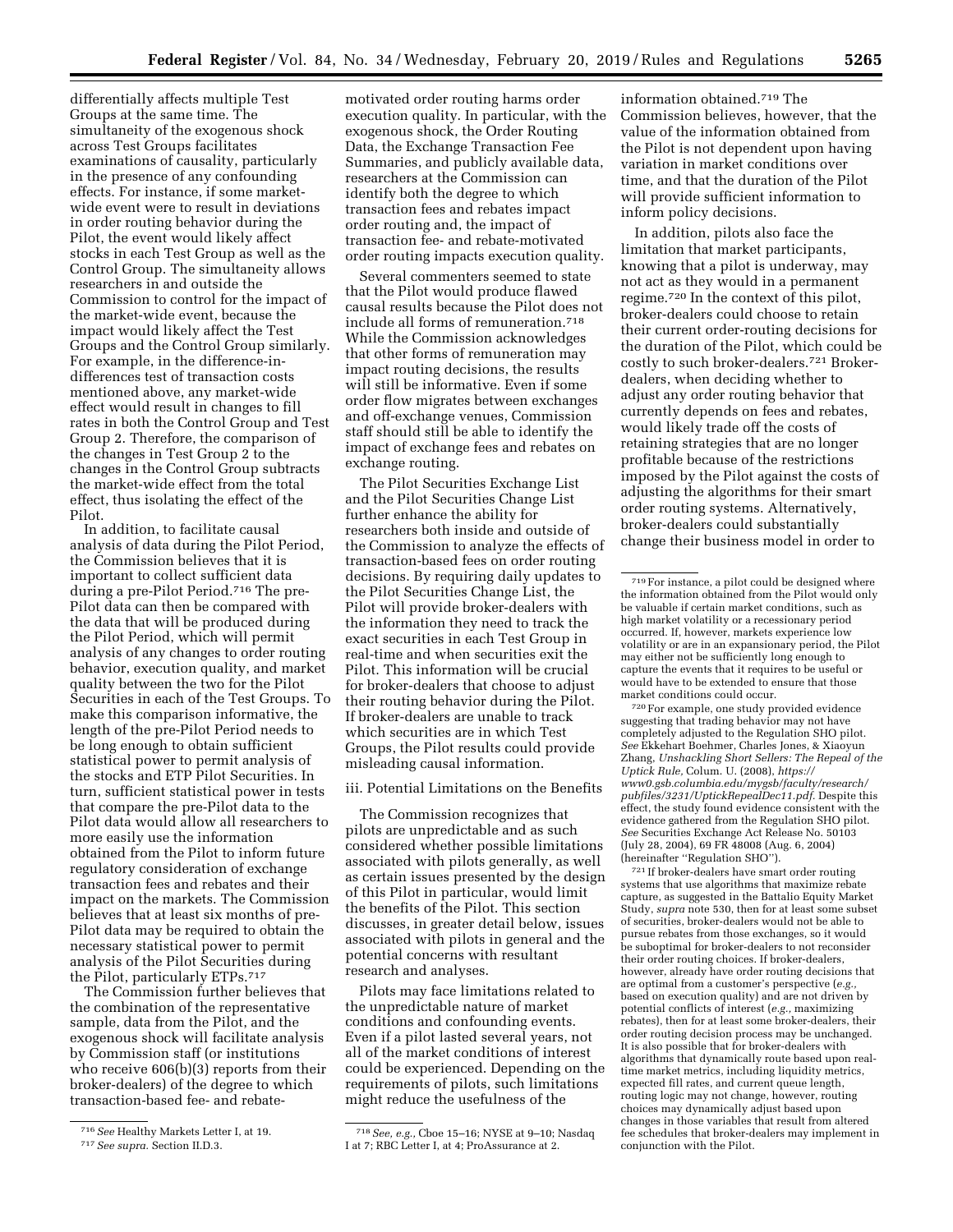avoid the Pilot.722 In addition, the Commission recognizes that the anticipated analysis of order routing data from the Pilot could cause brokerdealers to improve execution quality. This could reflect the ''Hawthorne effect,'' which refers to the idea that people will often improve their behavior if they believe that they are observed. These outcomes could lead to results that would not represent the effects of a permanent rule change. If that were to occur, a few commenters suggested that this could lead the potential benefits of the Pilot to not justify the costs or risks that the pilot imposes.723

The Commission believes that the Pilot is designed to obtain empirical information about how fees and rebates affect order routing decisions because the size and length of the Pilot render it unlikely that broker-dealers that currently focus their routing on rebates would maintain existing order routing decisions or alter their business models to avoid the Pilot as suggested by some commenters. In particular, the Commission believes that the Pilot duration is likely to make it economically worthwhile for brokerdealers to adjust their order routing behavior. The costs of ''waiting out'' the Pilot increase with the duration of the pilot, whereas the costs of adjusting the algorithms of the smart order routers, discussed below in Section IV.C.2.b.ii do not.

In addition, the potential compromise of the data due to the Hawthorne effect is limited by at least two factors. First, this is not the Commission's first pilot study. Market participants are relatively accustomed to the Commission collecting data for analysis. Second, the analysis of pre-Pilot data will allow for a baseline observation of unaffected broker-dealer order routing activity. If broker-dealers do not act on conflicts of interest during the baseline period, the Hawthorne effect is irrelevant unless it causes that good baseline behavior.724 If, on the other hand, broker-dealers do act on conflicts of interest during the baseline and the Hawthorne effect results in good behavior during the Pilot, the Pilot should facilitate the measurement of the conflicts. As a result, the Commission believes that the Pilot will produce useful data despite

the possible influence of the Hawthorne effect.

The Commission recognizes that not all objectives of the Pilot would be straightforward to study. For example, the changes in fees or rebates imposed by the Pilot may change transaction costs in a way that results in changes to order routing decisions by brokerdealers, even absent potential conflicts of interest. Studying how order routing changes during the Pilot, without jointly studying why it changes, would not be sufficient to understand any possible conflicts of interest. Researchers can carefully study the data to distinguish the proportion of changes in order routing decisions resulting from execution quality considerations from those resulting from potential conflicts of interest. Nonetheless, this complication could reduce the number and/or quality of studies of the Pilot.

Another limitation on the benefits from the Pilot is that the Pilot will not require that the order routing data be released to the public. As a result, fewer independent analyses of the Pilot's order routing datasets are likely to be performed, compared to the analysis that might have been obtained if the data were publicly released. However, the Commission believes that sufficient analysis will be produced to yield credible and reliable results without public dissemination of the order routing data. In addition, institutions, including broker dealers, asset managers, and transaction cost analysis (TCA) providers, may produce their own analyses using proprietary data and information. To the extent that interested parties prepare their own analyses, they may submit them to *[tradingandmarkets@sec.gov](mailto:tradingandmarkets@sec.gov)* with the words ''Transaction Fee Pilot Analysis'' in the subject line, and the Commission will post those reports on its public website.725

Additionally, only NMS stocks with prices of at least \$2 prior to the start of the Pilot are eligible for inclusion in the Pilot. One commenter suggested that NMS stocks with prices between \$1 and \$2 also be included in the Pilot, as the commenter believed that the impact of fees and rebates are likely to be greatest for these securities.726 The Commission agrees with the commenter who stated that the initial Test and Control Groups in the Pilot would be more representative if they contained securities with prices below \$2.

However, excluding securities with prices below \$2 helps to keep the sample of stocks more stable across the Pilot. This occurs because if a stock's price falls below \$1 it is subject to different regulations, such as a different tick size, and thus would be excluded from the Pilot. By excluding stocks below \$2 the Pilot mitigates the risk that the representativeness of the sample may diminish over time as Pilot stocks are removed due to their stock prices falling below \$1. The Commission believes that the data obtained from the Pilot will be sufficient to obtain data on the effects to changes in fees and rebates on small, low-priced securities (those with prices close to \$2, or any Pilot security that drops below \$2 per share, but exceeds \$1 per share, after the start of the Pilot).

b. Other Benefits of the Transaction Fee Pilot

Other benefits may emerge that could affect markets and market participants for the duration of the Pilot, such as potentially reduced conflicts of interest for some Test Groups, lower all-in costs of trading, or improved market quality. The Commission believes that many of the benefits discussed below will be temporary in nature and affect markets and market participants only for the duration of the Pilot. Because the Commission lacks information on the extent to which the impact of exchange fee-and-rebate pricing models affect investors,727 the Commission is unable to quantify many of the temporary benefits of the Pilot discussed below.

Some commenters stated their belief that the Pilot would not help investors and issuers.728 As discussed in Sections IV.C.2.b and IV.D.1 the Commission acknowledges that the Pilot could harm execution quality and/or market quality, but the impacts of the Pilot are uncertain. The Pilot could also improve execution quality and/or market quality for the reasons explained in those same sections. For example, as discussed in detail below,729 the Commission is uncertain about whether, or among which securities, the Pilot will result in increases or decreases in quoted spreads and investor transaction costs. A decrease in quoted spreads and/or investor transaction costs during the Pilot in some or all stocks in test groups would benefit investors. Likewise, the Commission is uncertain about how the Pilot will affect price efficiency—the

<sup>722</sup> It could be costly for broker-dealers to completely alter their business models because they may not find it worthwhile to do so for a temporary pilot.

<sup>723</sup>*See, e.g.,* FIA Letter, at 3; Citadel Letter, at 4. 724The Commission does not believe that the Hawthorne effect will cause ''good'' behavior in the baseline because broker-dealers would need to implement system changes similar to those described in Section IV.B.2.c prior to the pre-Pilot.

<sup>725</sup>As noted above, the Commission encourages market participants to disclose what sources of data they used for their analyses and describe the methodology they used, and to make those reports publicly and freely available.

<sup>726</sup>*See* James Angel Letter I, at 2.

<sup>727</sup>*See supra* Section IV.A.1 (Market Failure at the Broker Dealer Level) and Section IV.A.2 (Market Failure at the Exchange Level).

<sup>728</sup>*See, e.g.,* Nasdaq I, at 1.

<sup>729</sup>*See infra* Section IV.C.2.b.iv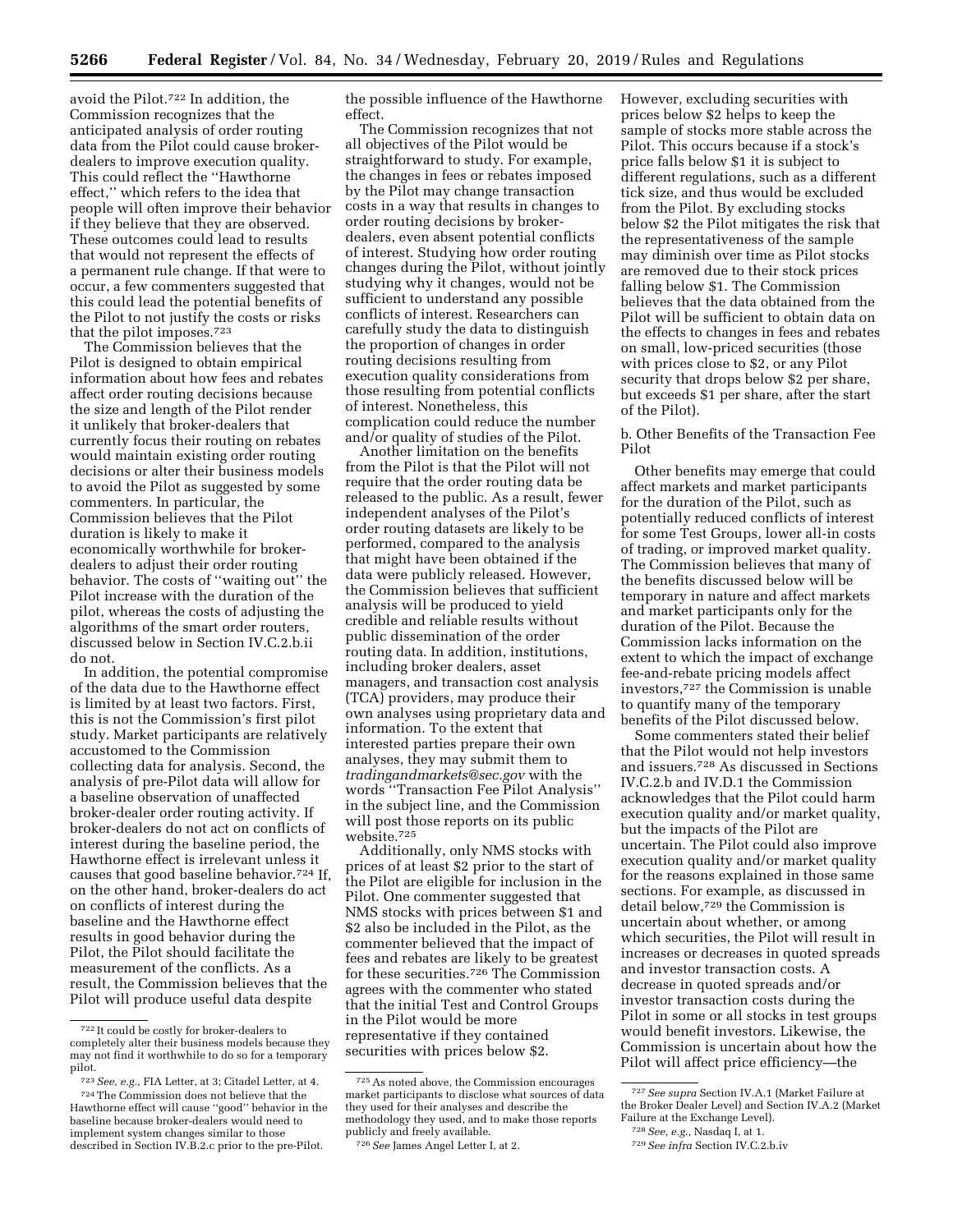Pilot could plausibly improve or degrade price efficiency in certain test group stocks.730 Any improvements would benefit issuers and investors.

The Commission believes that another temporary benefit of the rule will be that the Pilot could prevent some traders from indirectly quoting in subpennies.731 Rebates have the practical effect of reducing the minimum tick size by the size of the rebate, and in effect allow trading centers to offer quotations superior to the existing quote. Several studies suggested that the use of exchange fees and rebates to effectively undercut quotations by sub-pennies is

particularly severe in taker-maker markets.732 The Pilot would, in some test groups, reduce or eliminate rebates, which could stem this indirect reduction of tick sizes, and could provide the Commission and the public with information currently unavailable about this issue.

# 2. Costs of the Pilot

This section describes the compliance costs associated with the Pilot, followed by the additional costs, some of which are temporary, that could affect issuers, investors, broker-dealers, exchanges,

and other market participants resulting from the Pilot.

a. Exchange Compliance Costs of the Pilot

The Pilot will impose costs on exchanges to comply with the Pilot's requirements to collect, calculate, and publicly post data certain required by the Pilot on their websites, transmit the order routing datasets to the Commission, as well as to implement fee changes, if required in order to comply with the Pilot's restrictions. Table 4 provides a summary of the costs discussed in this section.

|  | TABLE 4-SUMMARY OF COMPLIANCE COSTS FOR EXCHANGES |
|--|---------------------------------------------------|
|--|---------------------------------------------------|

|                                    | Pilot securities                  | Exchange<br>transaction fee<br>summary <sup>734</sup> | Order<br>routing<br>data <sup>735</sup> | Fee filings <sup>736</sup> | Total     |             |
|------------------------------------|-----------------------------------|-------------------------------------------------------|-----------------------------------------|----------------------------|-----------|-------------|
| Exchange type                      | exchange<br>$list$ <sup>733</sup> |                                                       |                                         | All                        | Listina   | Non-listing |
|                                    | Listing                           | All                                                   | All                                     |                            |           |             |
|                                    |                                   | Per exchange                                          |                                         |                            |           |             |
| Periodic:                          | 15,400                            | 26,100                                                | 24,000                                  | 96,800                     | 162,000   | 147,000     |
|                                    | 83,500                            | 55,000                                                | 103,800                                 | 148.400                    | 391,000   | 307,000     |
|                                    | 50,100                            | 36,600                                                | 69,200                                  | 74,200                     | 230,000   | 180,000     |
| Total (implementation + periodic): |                                   |                                                       |                                         |                            |           |             |
|                                    | 98,900                            | 81,000                                                | 127.800                                 | 245.200                    | 553.000   | 454,000     |
|                                    | 65,500                            | 62,700                                                | 93,200                                  | 171,000                    | 392,000   | 327,000     |
|                                    |                                   | Total across exchanges                                |                                         |                            |           |             |
| Periodic:                          | 92,000                            | 339,000                                               | 311.000                                 | 1,258,000                  | 2,001,000 |             |
|                                    | 501,000                           | 714,000                                               | 1,350,000                               | 1,929,000                  | 4,494,000 |             |
|                                    | 301,000                           | 476.000                                               | 900.000                                 | 964.000                    | 2.641.000 |             |
| Total (implementation + periodic): |                                   |                                                       |                                         |                            |           |             |
|                                    | 593,000                           | 1,054,000                                             | 1,661,000                               | 3,187,000                  | 6,495,000 |             |
|                                    | 393,000                           | 815,000                                               | 1,211,000                               | 2,223,000                  | 4,642,000 |             |

i. Updating the Pilot Securities Exchange List and Pilot Securities ChangeList

During the Pilot, the primary listing exchanges will maintain and make public prior to the start of each trading day the Pilot Securities Exchange List of the securities included in each test or control group on its website. Further, each primary listing exchange will publicly post on its website the updated Pilot Securities Change List prior to the start of each trading day, which will list, separately, changes to applicable Pilot Securities. Additional details of what

732*See, e.g.,* Angel, Harris, & Spatt, *supra* note 530; Harris, *supra* note 530. One study noted that as a result of the Tick Size Pilot test group with the trade-at provision, taker-maker markets have seen a will be included in each list are provided in Section II.E.1.

Upon the initial publication of the List of Pilot Securities by notice by the Commission, the primary listing exchanges 737 will need to determine which of those securities are listed on their market, and then compile a list of those securities and publicly post on their websites that list as a downloadable file in pipe-delimited ASCII format. The Commission initially estimated that the costs associated with the initial compilation of the Pilot Securities Exchange List would cost

- 
- 736*See infra* Section IV.C.2.a iv.

\$2,060 per exchange based on an estimated burden of 8 hours. However, one commenter stated that it ''anticipates it could take as many as 44 hours'' to compile the initial Pilot Securities Exchange List.738 The commenter stated that its estimates of the costs associated with the Pilot are based on its ''prior experience implementing the Tick Size Pilot.'' 739 In light of this comment, the Commission is increasing its estimate.740 Accordingly, the Commission estimates that each primary listing exchange would incur, on average, a one-time

<sup>730</sup>*See infra* Section IV.D.1.

<sup>731</sup> 17 CFR 242.612 (Rule 612 of Regulation NMS) prohibits traders from submitting sub-penny quotations on securities trading at prices over \$1.00. The purpose of the sub-penny quotation prohibition was two-fold: (1) To prevent high frequency traders from front-running standing non-marketable limit orders and (2) to reduce the complexity of trading systems. *See* NMS Adopting Release, *supra* note 10, at 37550–57.

significant increase in market share, in part due to this quotation issue. *See* Carole Comerton-Forde, Vincent Gregoire, & Zhuo Zhong, *Inverted Fee Venues and Market Quality 1* (August 10, 2018) (unpublished manuscript) (forthcoming J. Fin. Econ.) *[https://papers.ssrn.com/sol3/](https://papers.ssrn.com/sol3/papers.cfm?abstract_id=2939012&download=yes)  papers.cfm?abstract*\_*[id=2939012&download=yes.](https://papers.ssrn.com/sol3/papers.cfm?abstract_id=2939012&download=yes)* 

<sup>733</sup>*See infra* Section IV.C.2.a i. 734*See infra* Section IV.C.2.a ii. 735*See infra* Section IV.C.2.a iii.

<sup>737</sup>The primary listing exchanges are NYSE, Nasdaq, NYSE American, NYSE ARCA, BATS and IEX.

<sup>738</sup>*See* NYSE Letter I, at 15.

<sup>739</sup>*See id.* 

<sup>740</sup>The Commission notes that the Tick Size Pilot required the exchanges and FINRA to also select the Pilot securities whereas the Transaction Fee Pilot does not. Therefore, the Transaction Fee Pilot could result in lower costs than the Tick Size Pilot. Nonetheless, the Commission believes it is reasonable to rely on this commenter's estimate because this commenter has expertise on these costs likely to result in incorporating relatively precise information into the cost estimates.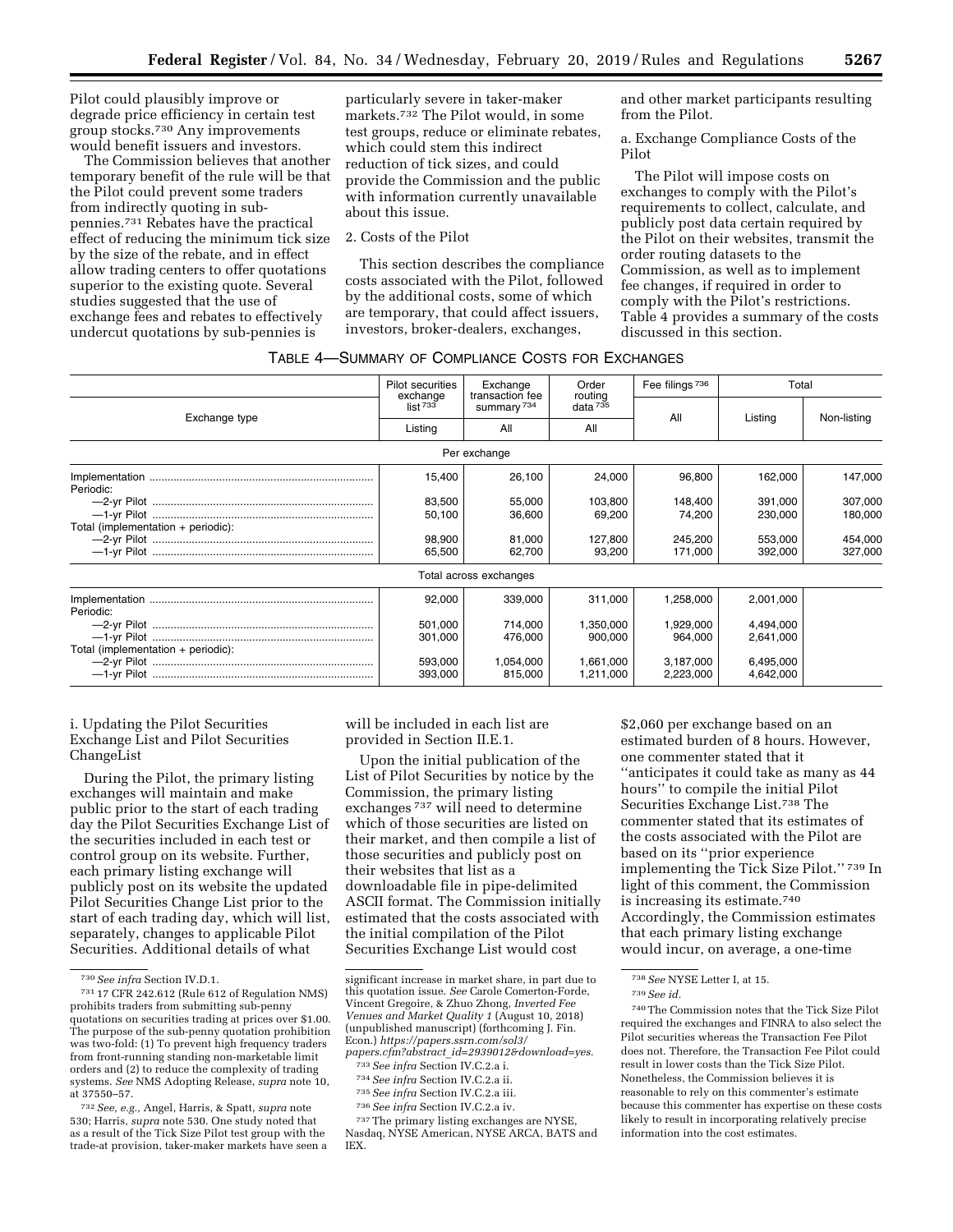burden of approximately 44 burden hours per primary listing exchange to compile and publicly post their initial Pilot Securities Exchange List. Consequently, the Commission now estimates a cost of approximately \$11,700 per listing exchange to compile the initial list of securities.741 The Commission understands that each primary listing exchange has existing systems to monitor and maintain the Pilot Securities Exchange List and the Pilot Securities Change List as a result of certain corporate actions.742 While these systems can be used to collect the data required to be made public for the Pilot Securities Exchange List and the Pilot Securities Change List, these systems would have to be adapted to conform to the requirements of the Pilot. The Commission estimates that it would cost each primary listing exchange approximately \$3,720 to develop appropriate systems for the Pilot, or about \$22,300 in aggregate across the six U.S. primary listing exchanges.743 Once these systems are established, the Commission estimates that it would cost each listing exchange approximately \$83,500 for the entire duration of the Pilot, or approximately \$501,000 across the six primarily listing exchanges,744 to

742The Commission notes that the primary listing exchanges maintained public web pages containing similar lists with respect to the recently concluded Tick Size Pilot. The systems to produce lists for the Tick Size pilot should be adaptable to meet the

 $743$  This estimate is based on the following: [(Attorney (4 hours) × \$401) + (Compliance Manager (4 hours) × \$298) + (Programmer Analyst (4 hours)  $\times$  \$232)] = \$3,724 per exchange, or \$3,724  $\times$  6 exchanges =  $$22,344 \approx 22,300$  in aggregate. The burden hours are obtained from *supra* Section

744 If the Pilot were to automatically sunset at the end of the first year, the total number of days that

publicly post on each exchange's website the Pilot Securities Exchange List and Pilot Securities Change List prior to the start of each trading day in pipe-delimited ASCII format. If the Commission determined that the Pilot shall automatically sunset at the end of the first year, the Commission estimates that the costs to each exchange would be \$50,100 for a one-year Pilot duration and the six-month post-Pilot Period, or approximately \$301,000 across the six primarily listing exchanges.745

In sum, the Commission estimates a total cost for each listing exchange of approximately \$98,900, or \$593,000 in aggregate across exchanges, to comply with the requirement to update and post on its website at the beginning of each trading day the list of its listed securities in each of the Test Groups. This includes an estimated \$15,400 in one-time implementation costs and \$83,500 in ongoing costs. This estimate is based on one provided by a commenter who, based on their experience with the Tick Size Pilot, estimated that it would take up to 44 hours to compile. 746 Accordingly, the Commission continues to believe its burden estimates are reasonable.

iii. Producing the Exchange Transaction Fee Summary in XML Format

In addition to the Pilot Securities Exchange List provided by the primarily listing exchanges, all U.S. equities exchanges would also need to publicly post on their websites the Exchange Transaction Fee Summary, which are

745 If the Pilot were to automatically sunset at the end of the first year, the total number of days that the exchanges would need to provide the Pilot Securities Exchange List and the Pilot Securities Change Lists would be up to 378 business days (252 business days for the one-year Pilot horizon, and 126 business days for the six-month post-Pilot Period). The cost estimate for providing these Lists for the entire period is based on the following: [(Compliance Manager (0.25 hour × 378 trading days)  $\times$  \$298) + (Programmer Analyst (0.25 hour  $\times$ 378 trading days)  $\times$  \$232)] = \$50,085  $\approx$  \$50,100, or  $$50,085 \times 6$  exchanges = \$300,510  $\approx$  \$301,000, in aggregate. The burden hours are obtained from *supra* Section III.D.1.

746*See, e.g.,* NYSE Letter I, at 15.

downloadable files containing the initial set of fees at the outset of the Transaction Fee Pilot as well as monthly updates to include both changes to fees and rebates reported in Form 19b–4 fee filings and realized average and median per share fees and rebates, as discussed in Section II.E.2. The Exchange Transaction Fee Summary would need to be updated in response to any changes to its fee schedule following the beginning of each calendar month from the pre-Pilot Period through the post-Pilot Period. The exchanges would be required to provide information on any transaction-based fee and rebate changes, according to Rule 610T(e), that they make during the Pilot, including the effective dates of fee revisions. The rule also requires that each exchange calculate numerous statistics relating to their fees as discussed in more detail in Section II.E.2.

A requirement at the outset of the Pilot is that exchanges would need to report their base and top-tier fees and rebates, which the Commission estimates would cost each exchange \$1,130, or about \$14,700, in aggregate across the 13 U.S. equities exchanges.747 The reported base and top-tier fees and rebates would be mandatory elements of the Exchange Transaction Fee Summary. Concurrent with the submission of the Form 19b–4 fee filings to the Commission at the outset of the Transaction Fee Pilot, the exchanges also would be required to publicly post on their websites downloadable files containing the initial Exchange Transaction Fee Summary, using an XML schema to be published on the Commission's website. The Commission estimates that it will cost exchanges \$530 each to post this summary dataset to their websites.748

The rule would also require that exchanges compute the monthly average and median realized per share fees and rebates, as detailed in Section II.E.2. These data will provide the Commission and the public with aggregated data on the actual per share levels of fees and rebates assessed in the prior month, which the Commission believes is critical for estimating the effects of fees and rebates on order routing decisions. The Commission believes that the costs

<sup>741</sup>This estimate is based on the following: [(Compliance Manager (22 hours) × \$298) +  $(Programmer Analysis (22 hours) \times $232)] = $11,660$ ≈11,700 per exchange, or \$11,660 × 6 primary listing exchanges =  $$69,960 \approx 70,000$  in aggregate. The burden hours are obtained from *supra* Section III.D.1. The Commission estimates the wage rate associated with these burden hours based on salary information for the securities industry compiled by the Securities Industry and Financial Markets Association (SIFMA). The estimated wage figure for attorneys, for example, is based on published rates for attorneys, modified to account for a 1,800- hour work-year and multiplied by 5.35 to account for bonuses, firm size, employee benefits, and overhead, yielding an effective hourly rate for 2013 of \$380 for attorneys. *See* Securities Industry and Financial Markets Association [SIFMA], *Management & Professional Earnings in the Securities Industry—2013* (October 7, 2013), *available at [https://www.sifma.org/resources/](https://www.sifma.org/resources/research/management-and-professional-earnings-in-the-securities-industry-2013/)  [research/management-and-professional-earnings](https://www.sifma.org/resources/research/management-and-professional-earnings-in-the-securities-industry-2013/)[in-the-securities-industry-2013/.](https://www.sifma.org/resources/research/management-and-professional-earnings-in-the-securities-industry-2013/)* These estimates are adjusted for inflation based on Bureau of Labor Statistics data on CPI–U between January 2013 (230.280) and January 2017 (242.839). Therefore, the 2017 inflation-adjusted effective hourly wage rates for attorneys are estimated at \$401 (\$380  $\times$ 242.839/230.280). The Commission discusses other costs of compliance with the rule below.

the exchanges would need to provide the Pilot Securities Exchange List and the Pilot Securities Change Lists would be up to 630 business days (504 business days for the two-year Pilot horizon (252 business days per year  $\times$  2 years), and up to 126 business days for the six-month post-Pilot Period). The cost estimate for providing these lists for the entire period is based on the following: [(Compliance Manager  $(0.25$  hour  $\times 630$  trading days)  $\times$  \$298) + (Programmer Analyst (0.25 hour  $\times$ 630 trading days)  $\times$  \$232)] = \$83,475  $\approx$  83,500, or  $$83,475 \times 6$  exchanges =  $$500,850 \approx 501,000$ , in aggregate. The burden hours are obtained from *supra* Section III.D.1. One commenter provided an estimate of 300.5 burden hours for providing these lists, but the Commission continues to believe its own higher burden estimates are reasonable. See Section III.D.6, supra.

<sup>747</sup>The estimate is based on the following: (Compliance Manager (2 hours)  $\times$  \$298) + (Senior Business Analyst (2 hours)  $\times$  \$265) = 1,126  $\approx$  \$1,130. or \$1,126  $\times$  13 equities exchanges = \$14,638  $\approx$ 14,600 in aggregate. The burden hours are obtained from Section III.D.2, *supra.* 

<sup>748</sup>This estimate is based on the following: (Compliance Manager (1 hours) × \$298) + (Programmer Analyst (1 hours)  $\times$  \$232) = \$530 per exchange, or  $$530 \times 13$  U.S. equities exchanges =  $$6,890 \approx 7,000$  in aggregate. The burden hours are obtained from *supra* Section III.D.2.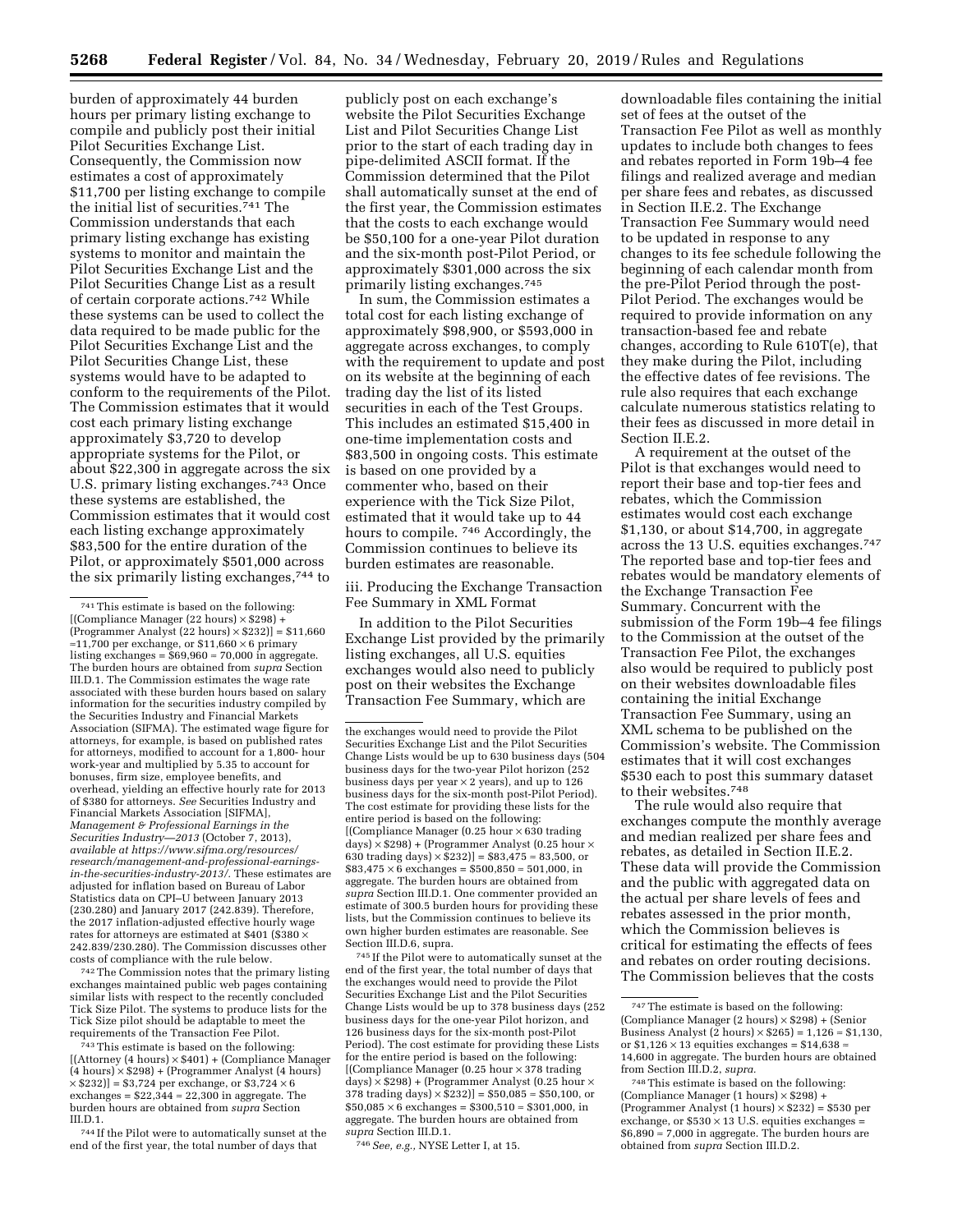associated with computing these summary data on fees and rebates are likely to be larger than the costs associated with updating the Exchange Transaction Fee Summary, discussed in detail below, and would likely require new systems by the exchanges to track the average and median fees.

The Commission estimates that each exchange would have a one-time cost of about \$24,000, or approximately \$311,000 in aggregate across the 13 U.S. equities exchanges, associated with the development and implementation of systems tracking realized monthly average and median share fees pursuant to the rule.749 The Commission further anticipates that it would cost an additional \$12,000 annually, or \$155,000, in aggregate, per year, to ensure that the system technology is up to date and remains in compliance with the rule.750

Moreover, as discussed above, exchanges would be required to produce monthly updates to the Exchange Transaction Fee Summary to capture realized average and median per share fees as well as any revisions to fee schedules made by the exchanges, which would be reflected in changes to Base or Top-Tier fees and rebates, detailed in Section II.E.2. The Commission estimates that each month it would cost each exchange \$530 to update the dataset of summary fees to reflect the updates to historical realized average and median per share fees and changes to the Base and Top-Tier fees. This would require each exchange to make a total of 36 updates to the Exchange Transaction Fee Summary from the pre-Pilot Period through the post-Pilot Period, if the Commission determined that the Pilot should continue for up to a second year and not automatically sunset at the end of the first year.751 Each exchange would have

750This estimate is based on the following, which reflects the Commission's experience with and burden estimates for SRO systems changes:  $[(\text{Attorney (10 hours)} \times $401) + (\text{Compleance})$ Manager (10 hours) × \$298) + (Programmer Analyst (10 hours) × \$232) + (Senior Business Analyst (10 hours)  $\times$  \$265] = \$11,960  $\approx$  \$12,000 per exchange. or  $11,960 \times 13$  exchanges =  $155,480 \approx 155,000$ in aggregate. The burden hours are obtained from *supra* Section III.D.2.

751This estimate of updates to the Exchange Transaction Fee Summary is the aggregation of updates from the pre-Pilot Period (6), the two-year pilot period if the Commission determines that an

total costs of updates to the Exchange Transaction Fee Summary of approximately \$19,000 per exchange, or \$248,000 among the 13 exchanges over the pilot duration, including pre- and post-periods.752 If the Pilot were to automatically sunset at the end of the first year, without the Commission determining that an extension for up to an additional year was needed, this would decrease the total number of updates to the Exchange Transaction Fee Summary to 24.753 Under an automatic sunset at the end of the first year, each exchange would have total costs of updates to the Exchange Transaction Fee Summary of approximately \$12,700 per exchange, or \$169,000 among the 13 exchanges over the pilot duration, including pre- and post-periods.754 As detailed above, the Commission estimates that the costs associated with the monthly updates to the Exchange Transaction Fee Summary would be a small fraction of the costs associated with the initial allocation of fees required at the outset of the Pilot.

As discussed in Section II, the rule will require that the Exchange Transaction Fee Summary be published on the exchanges' websites using an XML schema to be published on the Commission's website. The Commission understands that there are varying costs associated with varying degrees of

754This estimate is based on the following: [(Compliance Manager (1 hours) × \$298) + (Programmer Analyst (1 hours) × \$232)] = \$530 per exchange, or  $$530 \times 24$  fee changes per exchange = \$12,720 ≈ \$12,700. The 24 fee changes for the exchange encompass six updates during the sixmonth pre-Pilot Period, 12 updates during the oneyear Pilot Period, assuming that the Commission determines that the additional year is not required and the Pilot is automatically sunset at the end of the first year, and six updates during the six-month post-Pilot Period. In aggregate, updates to the Exchange Transaction Fee Summary are estimated to cost  $$12,720 \times 13$  U.S. equities exchanges = \$165,360 ≈ \$165,000. The burden hours are obtained from *supra* Section III.D.2.

structuring. The Commission believes that most of the exchanges already have experience applying the XML format to market data. For example, the exchanges and market participants regularly use the FIX protocol 755 and FpML 756 to exchange information on highly structured financial instruments and related market data.757

The Commission anticipates that implementation of the Pilot's XML schema would draw upon exchange resources and experiences previously used to implement other supply chain information standards, like those discussed above, that were developed by industry consensus-based organizations. Costs generally associated with the implementation may include those for: Identifying the data required by the Pilot within the exchange source systems; mapping the relevant fields in the exchanges' data source systems to the Commission's XML schema; implementing, testing and executing the validation rules; and developing the website posting processes as required by the rule. The initial costs to exchanges of complying with the Commission's XML schema in order to publicly post the Exchange Transaction Fee Summary in this format would be \$500 per exchange, or \$6,500 in aggregate across the 13 exchanges.758 For all updates to

756FpML (Financial products Markup Language) is an open source XML standard for electronic dealing and processing of OTC derivatives. It establishes the industry protocol for sharing information on, and dealing in, financial derivatives and structured products. *See* Financial products Markup Language [FpML], *available at [http://](http://www.fpml.org/) [www.fpml.org/.](http://www.fpml.org/)* 

757Most of the exchanges have at least some portion of their data available through XML formats. For instance, the NYSE Group of exchanges provides daily closing prices, among other data, in XML, Excel, and pipe-delimited ASCII, while the Nasdaq exchanges (Nasdaq, BX, and PHLX) and Cboe exchanges (Cboe BZX, Cboe BYX, Cboe EDGA, and Cboe EDGX), provide daily share volume data, among other data, in XML. Information on the use of XML by exchanges is available for the NYSE, *[www.nyse.com,](http://www.nyse.com)* Nasdaq, *[www.nasdaqomx.com,](http://www.nasdaqomx.com)* and Cboe, *[www.cboe.com,](http://www.cboe.com)* exchange groups, respectively, and was obtained from a staff review of information on publicly available exchange websites. The Commission was unable to obtain information from CHX or IEX on their use of XML from information available on their publicly available websites.

758This estimate is based on the following, which reflects the Commission's experience with and burden estimates for systems changes to map to an XML schema: [(Programmer Analyst (1 hours) × \$232) + (Senior Business Analyst (1 hours) × \$265]  $= $497 \approx $500$  per exchange, or  $$500 \times 13$  exchanges = \$6,461 ≈ \$6,500 in aggregate. *See* Securities Continued

<sup>749</sup>This estimate is based on the following, which reflects the Commission's experience with and burden estimates for SRO systems changes:  $[(\text{Attoney} (20 \text{ hours}) \times $401) + (\text{Compleance})$ Manager (20 hours) × \$298) + (Programmer Analyst (20 hours) × \$232) + (Senior Business Analyst (20 hours)  $\times$  \$265] = 23,920  $\approx$  \$24,000 per exchange, or  $$23,920 \times 13$  exchanges =  $$310,960 \approx 311,000$  in aggregate. The burden hours are obtained from *supra* Section III. D.2.

extension of up to an additional year was needed (24), and the post-pilot period (6), for a total number of 36 updates.

<sup>752</sup>This estimate is based on the following:  $[(Compliance Manager (1 hours) \times $298] +$ (Programmer Analyst (1 hours) × \$232)] = \$530 per exchange, or  $$530 \times 36$  fee changes per exchange  $= $19,080 \approx $19,000$ . The 36 fee changes for the exchange encompass six updates during the sixmonth pre-Pilot Period, 24 updates during the twoyear Pilot Period, assuming that the Commission determines that the additional year is required, and six updates during the six-month post-Pilot Period. In aggregate, updates to the Exchange Transaction Fee Summary are estimated to cost  $$19,080 \times 13$ U.S. equities exchanges =  $$248,040 \approx $247,000$ . The burden hours are obtained from *supra* Section III. D.2.

<sup>753</sup>This estimate of updates to the Exchange Transaction Fee Summary is the aggregation of updates from the pre-Pilot Period (6), the one-year pilot period with an automatic sunset at the end of the first year (12), and the post-pilot period (6), for a total number of 24 updates.

<sup>755</sup>The Financial Information eXchange (FIX) protocol is an electronic communications protocol that provides a non-proprietary, free and open XML standard for international real-time exchange of information related to the securities transactions and markets. *See* Fix Trading Community, *available at [https://www.fixtrading.org/.](https://www.fixtrading.org/)*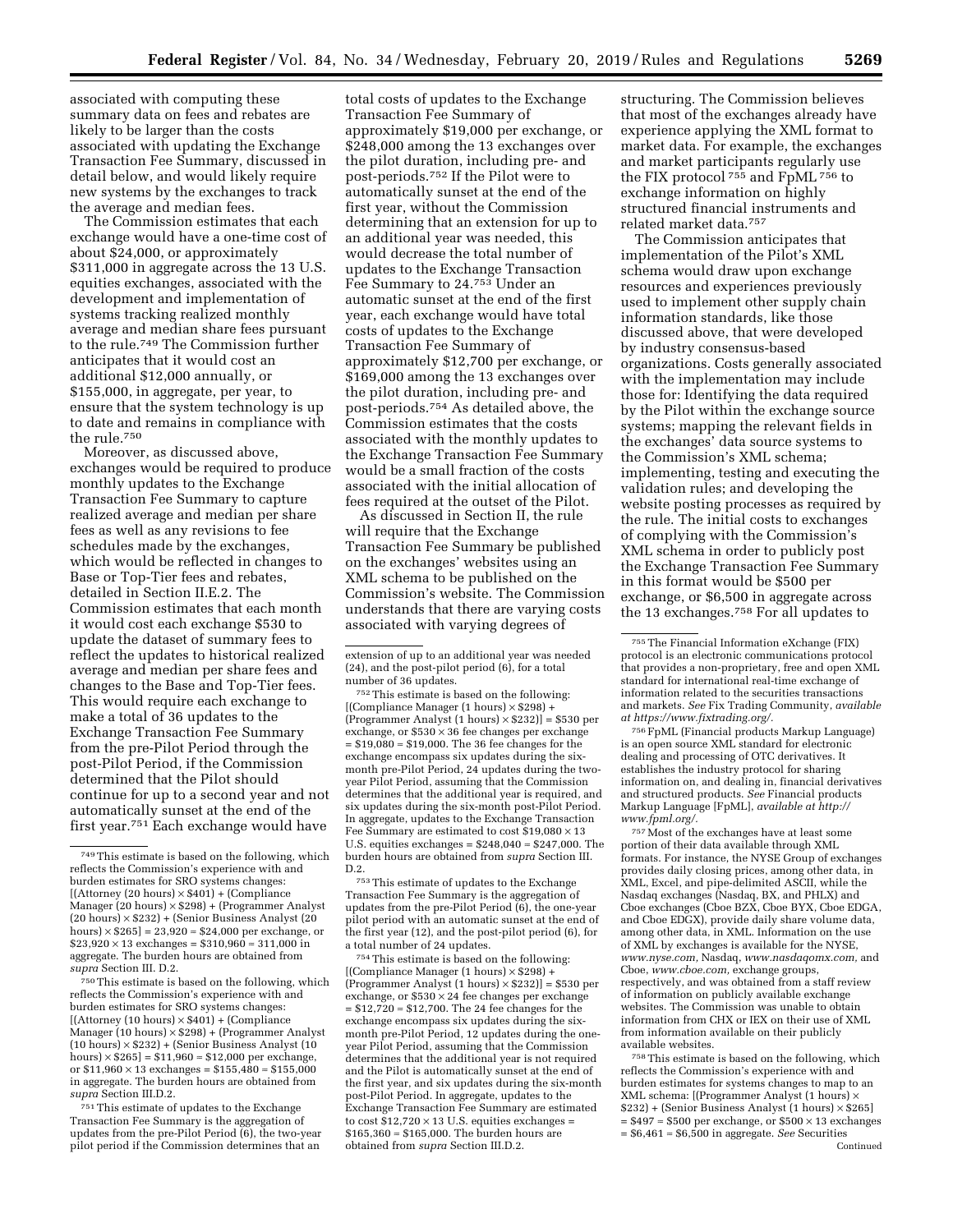the Exchange Transaction Fee Summary, the Commission estimates that any burden associated with making those available using the XML schema is included in the costs of the updates discussed above.

In sum, the Commission estimates the total cost of the pilot associated with producing the exchange transaction fee summary in XML format to be approximately \$81,000 per exchange if the Pilot runs for 2 years and \$62,700 per exchange if the Pilot sunsets at the end of the first year. These costs comprise of approximately \$26,100 in one time implementation costs and \$55,000 in ongoing costs if the Pilot runs for two years, or \$36,600 if the Pilot sunsets at the end of the first year. These costs aggregate to approximately \$1,054,000 in total costs across all exchanges if the Pilot runs for the entire two years, and \$815,000 if the Pilot sunsets at the conclusion of the first year.

#### iv. Producing the Order Routing Data

The rule also will require as part of the Pilot that exchanges prepare, in pipe-delimited ASCII format, and transmit to the Commission, order routing data, updated monthly, containing aggregated broker-dealer order routing information. As discussed in Rule 610T(d) and in Section II.E.3, the datasets would contain separate order routing data for liquidityproviding and liquidity-taking orders aggregated by day, by security, by broker-dealer, and by exchange.

The Commission believes that as long as the CAT Phase 1 data are available at the implementation of the Pilot, the exchanges would be able to use that data to construct the order routing data required by the rule. In particular, the CAT data will include records for every order received by an exchange that indicate the member routing the order to the exchange and details regarding the type of security. The CAT data will also include other information necessary to create the order routing data such as order type information, special handling instructions, and execution information. In the event that the CAT Phase 1 data were not available, the exchanges would have to use existing systems to collect the required order routing data. Regardless of which system exchanges use for the order routing data, the Commission anticipates they would

incur costs in producing the downloadable files containing aggregated monthly order routing data to be transmitted to the Commission.

The Commission estimates that each exchange would have a one-time cost of approximately \$23,900, or approximately \$311,000 in aggregate across the 13 exchanges, associated with the development and implementation of systems needed to aggregate the order routing information, as well as store the data, in the pipe-delimited ASCII format specified by the rule and as detailed in Rule 610T(d).759 The Commission anticipates that it will cost each exchange an additional \$12,000 per year, or approximately \$156,000 in aggregate per year, to ensure that the system and storage technology is up to date and remains in compliance with the rule.760

The rule will require that exchanges produce monthly updates of the order routing data, and transmit them to the Commission in pipe-delimited ASCII format by the end of the month, as detailed in Section II.E.3 and Rule 610T(d). The Commission estimates that the transmittal and updates of the order routing datasets would cost \$1,888 each month. This will require each exchange to make a total of 36 updates to the order routing data from the pre-Pilot Period through the post-Pilot Period (if the core Pilot lasts for a full two years). Each exchange would have recurring costs of updates to the order routing data of approximately \$68,000 per exchange, or \$884,000 among the 13 exchanges over the entire duration of the Pilot, and the pre-Pilot and post-Pilot periods.<sup>761</sup> If the Commission were

760This estimate is based on the following, which reflects the Commission's experience with and burden estimates for SRO systems changes:  $[(\text{Attoney} (10 \text{ hours}) \times $401) + (\text{Complique})$ Manager  $(10 \text{ hours}) \times $298$ ) + (Programmer Analyst (10 hours) × \$232) + (Senior Business Analyst (10 hours)  $\times$  \$265] = \$11,960  $\approx$  \$12,000 per exchange, or \$11,960  $\times$  13 exchanges = \$155,480 ≈ \$156,000 in aggregate. The burden hours are obtained from *supra* Section III.D.3.

761This estimate is based on the following: [(Compliance Manager (4 hours) × \$298) + (Programmer Analyst (3 hours)  $\times$  \$232)] = \$1,888 per exchange, or \$1,888 × 36 fee changes per  $\text{exchange} = $67,968 \approx $68,000$ . The burden hours are obtained from *supra* Section III.D.3. The 36 updates to the order routing data for each exchange encompass six updates during the six-month pre-Pilot Period, 24 updates during the two-year Pilot Period, assuming that the Commission determines

to allow the Pilot to automatically sunset at the end of the first year, this would decrease the total number of monthly updates to the order routing data by 12 to 24.762 Under the automatic sunset, each exchange would have recurring costs of updates to the order routing data of approximately \$45,300 per exchange, or \$589,000 among the 13 exchanges over a one-year Pilot, and the pre-Pilot and post-Pilot periods.763

One commenter stated that the Commission underestimated the number of burden hours required to produce the order routing data required by the Pilot.764 This commenter indicated that the Commission allocated 160 burden hours to compile and produce the order routing data, while the commenter estimates that it would take approximately 400 burden hours.<sup>765</sup> Over the entire Pilot duration. including the six-month pre and post-Pilot periods, the Commission estimates that exchanges would have initial systems burden hours of 80 hours, an additional annual burden of 40 hours to update and maintain those systems, plus 84 burden hours per year to produce and publicly post order routing data monthly.766

In sum the Commission estimates the costs of producing the order routing data to include a one-time cost of approximately \$23,900 per exchange to set up the data gathering process, \$12,000 per year to maintain the data gathering systems, and \$1,888 per

762This estimate of updates to the order routing data is the aggregation of updates from the pre-Pilot Period (6), the one-year Pilot Period assuming that the Commission allows the Pilot to automatically sunset at the end of the first year (12), and the post-Pilot Period (6), for a total number of 24 updates.

763This estimate is based on the following: [(Compliance Manager (4 hours) × \$298) + (Programmer Analyst (3 hours)  $\times$  \$232)]  $\approx$  \$1,888 per exchange, or \$1,888 × 24 fee changes per exchange =  $$45,312 \approx $45,300$ . The burden hours are obtained from *supra* Section III.D.3. The 24 updates to the order routing data for each exchange encompass six updates during the six-month pre-Pilot Period, 12 updates during the first year of the Pilot Period, assuming that the Commission determines at the end of the first year that it shall automatically sunset the proposed Pilot, and six updates during the six-month post-pilot period. In aggregate, updates to the order routing data are estimated to cost  $$45,312 \times 13$  U.S. equities exchanges =  $$589,056 \approx $589,000$ .

764*See* NYSE Letter I, at 15.

765However, it is unclear exactly how the commenter aggregated the data in the Proposing Release to arrive at 160 hours because they did not provide details of their calculation.

766*See* Proposing Release, *supra* note 2, at 13061. Discussion of comments on these estimates is presented in Section III.D.3 *supra.* 

Exchange Act Release No. 78309 (July 13, 2016), 81 FR 49431, 49475 (July 27, 2016) (''Disclosure of Order Handling Information''). The estimate is lower than that for proposed Rule 606 disclosures because the costs for those disclosures encompassed many additional requirements beyond the mapping to an XML schema.

<sup>759</sup>This estimate is based on the following, which reflects the Commission's experience with and burden estimates for SRO systems changes:  $[(\text{Attorney (20 hours)} \times \$401) + (\text{Compliance})$ Manager (20 hours) × \$298) + (Programmer Analyst (20 hours) × \$232) + (Senior Business Analyst (20 hours) × \$265] = \$23,920 ≈ \$23,900 per exchange, or  $$23,920 \times 13$  exchanges =  $$310,960 \approx $311,000$ in aggregate. The burden hours are obtained from *supra* Section III.D.3.

at the end of the first year that it shall continue the proposed Pilot for up to an additional year, and six updates during the six-month post-pilot period. In aggregate, updates to the order routing data are estimated to cost  $$67,968 \times 13$  U.S. equities exchanges =  $$883,584 \approx $884,000$ .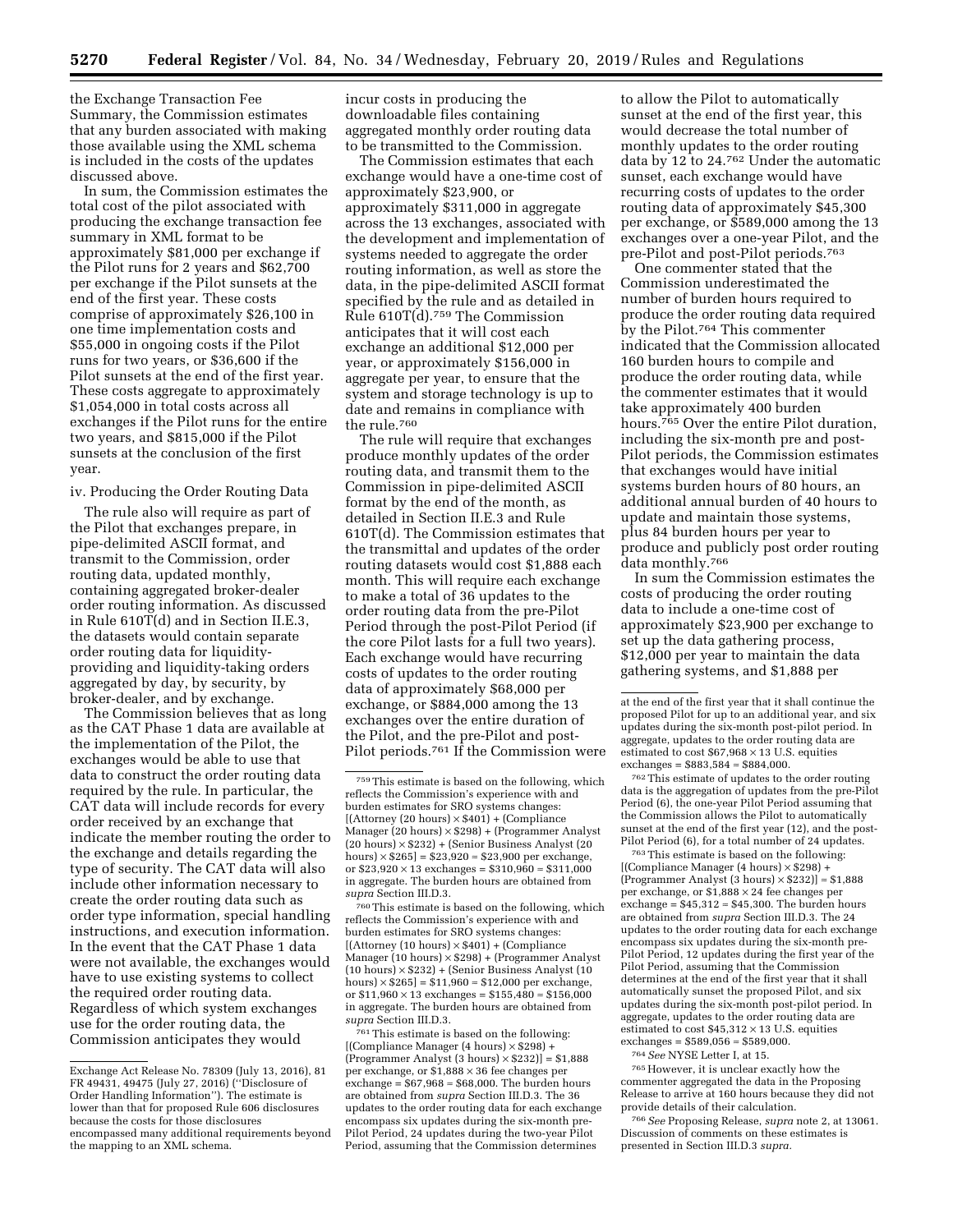month to publish the data. Specifically, the Commission estimates initial onetime implementation costs of approximately \$23,900 and ongoing costs of approximately \$103,800 per exchange if the Pilot lasts two years or \$69,200 if the Pilot lasts one year. These costs total approximately \$127,800 per exchange if the Pilot lasts two years or approximately \$1,661,000 in aggregate. These costs decline to approximately \$93,200 per exchange or \$1,211,000 in aggregate—if the Pilot sunsets after one year.

### v. Fee-Related Costs to Exchanges

When exchanges alter their fees they are required to submit a Form 19b–4 filing with the Commission. Consequently, the Commission expects most exchanges to file two 19b–4 Forms that they would not have otherwise done. Additionally, the Commission expects that the pilot may increase the complexity of these filings. This section provides estimates for the costs associated with the submission of 19b– 4 Forms by the exchanges during the Pilot.

At the outset of the Pilot, each equities exchange if their fees do not at that time comply with the Pilot's pricing restrictions, would need to file with the Commission a comprehensive Form 19b–4 fee filing reflecting all of the applicable fees and rebates applicable to each of the Pilot Groups, as well as the Control Group—to reflect the temporary changes to transaction-based fees and rebates as a result of the Pilot. The Commission anticipates that exchanges will incur costs associated with and devote time to optimally assign fees and rebates across Test Groups, within the parameters allowed by the Pilot, including any incentives, tiers, caps, and discounts available. The Commission estimates that it would cost \$48,400 per-exchange for the initial Form 19b–4 fee filing or \$629,100 in aggregate.767 The Commission further anticipates that exchanges would bear similar costs upon the completion of the Pilot to prepare Form 19b–4 fee filings for filing with the Commission to reflect changes in fees at the conclusion of the Pilot, should they wish to change their fees or revert to their former pricing models after the Pilot concludes.

In addition to the initial production of the Form 19b–4 fee filing at the outset of the Pilot, exchanges may also choose to make periodic updates to their fee and rebate schedules, and file Form 19b–4 fee filings to effectuate those changes and thereby notify the Commission and the public of those updates. As noted in the baseline, the average exchange makes approximately seven changes to its fee schedules per year. While recognizing the possibility that as a result of the Pilot, exchanges may revise their fee schedules more or less often during the Pilot, the Commission has no basis to expect an increase in the number of Form 19b–4 fee filings other than at the beginning or end of the Pilot and has no basis to expect a decrease.

The Commission also recognizes that as an outcome of the Pilot, the complexity of the Form 19b–4 fee filings could increase if exchanges seek to impose different fees within Test Groups 1, Test Group 2, and the Control Group, thereby increasing the overall costs for exchanges to revise their fee and rebate schedules.768 As discussed above, the Pilot may require exchanges to design new fee structures to comply with the Pilot's Test Groups, which would then translate into additional information in each Form 19b–4 fee filing submitted during the Pilot. These costs are likely to increase because the exchanges could take more time to design and describe fee structures in each filing than they do designing fee structures today. As discussed above in the baseline, the average fee schedules of exchanges are complex, with many different categories of fees or rebates assessed to NMS stocks. Assuming the frequency remains constant, then the Pilot could increase the incremental costs incurred by exchanges to file the expected Form 19b–4 fee filings during the Pilot.769 The additional costs would

769Maintaining the current average frequency of 7 19b–4 filings per year would mean that the average exchange would file a total of 14 19b–4 filings during the two-year pilot (7 filings  $\times$  2 year duration). If the Commission were to allow the Pilot to automatically sunset at the end of the first year, then the total number of 19b–4 filings could decrease by 7 filings. Annually, across all 13 exchanges, the Commission estimates that there will be  $91$  19b-4 filings (7 filings  $\times$  13 exchanges). If the Commission determines that the Pilot shall continue for a second year, in aggregate, the 13 exchanges could file a total of 182 19b–4 filings (91 × two-year Pilot duration).

only be relevant for Form 19b–4 fee filings that occur during the Pilot Period, and would not apply to Form 19b–4 fee filings in the pre-Pilot or post-Pilot Periods, as the Commission does not believe that there will be any incremental costs associated with increased complexity of these filings during these periods. The Commission estimates that each exchange would bear an incremental cost of \$10,600 per Form 19b–4 fee filing to account for the increased complexity associated with the requirements of the Pilot, or approximately \$1,929,000 for the anticipated 182 Form 19b–4 fee filings for fee and rebate revisions across the 13 U.S. equities exchanges during the twoyear pilot duration.770 If the Pilot were to automatically sunset at the end of the first year, the Commission estimates that exchanges would bear costs of approximately \$964,000 for the anticipated 91 Form 19b–4 filings for fee and rebate revisions across the 13 U.S. equities exchanges during the first year of the Pilot duration.

In sum, the Commission expects the pilot to impose on each exchange a onetime cost of \$48,400 at the beginning and end of the pilot for the additional 19b–4 filings required by the pilot, as well as an ongoing cost of approximately \$10,600 per additional 19b–4 filing to account for increased complexity in 19b–4 filings caused by the Pilot. If we assume that exchanges continue to file 19b–4 filings at an average rate of 7 per year and if the pilot lasts for 2 years, these incremental costs sum to approximately \$148,400 per exchange—which declines to \$74,200 if the pilot ends after the first year. Combining the cost of the two additional 19b–4 filings with the cost of potential increased complexity provides an estimated cost of the pilot associated with 19b–4 filings of approximately \$245,200 per exchange—or \$3,187,000 in aggregate—if the pilot lasts two years, or \$171,000 per exchange—or \$2,223,000 in aggregate—if the pilot expires after the first year.

 $^{767}\mathrm{The}$  estimate is based on the following:  $[(\text{Attoney } (40 \text{ hours}) \times $401) + (\text{Compliance})$ Attorney (40 hours) × \$352) + (Assistant General Counsel  $(25 \text{ hours}) \times $449$  + (Director of Compliance (15 hours)  $\times$  \$470)] = \$48,395  $\approx$  $$48,400$ , or  $$48,395 \times 13$  equities exchanges = \$629,135 ≈ \$629,100 in aggregate. *See* OMB Control No. 3235–0045 (August 19, 2016), 81 FR 57946 (August 24, 2016) (Request to OMB for Extension of Rule 19b–4 and Form 19b–4 Filings).

<sup>768</sup>The Commission believes that the inclusion of Linked Pricing prohibitions for Test Group 2 should not increase the complexity of Form 19b–4 filings for exchanges because many exchanges already report non-cash incentives, such as tiered pricing or volume discounts, as part of their standard filings. Further, the Commission does not believe that many exchanges currently use Linked Pricing mechanisms and instead most rely on rebates.

<sup>770</sup>The estimate is based on the following:  $[(\text{Attoney } (8 \text{ hours}) \times $401) + (\text{Compleance})$ Attorney (8 hours) × \$352) + (Assistant General Counsel (6 hours)  $\times$  \$449) + (Director of Compliance  $(4 \text{ hours}) \times $470]$  = \$10,598  $\approx $10,600$ , or \$10,598  $\times\,182$  fee changes in aggregate across 13 exchanges over the two-year pilot duration =  $\$1,\!928,\!836$   $\approx$ \$1,929,000 in aggregate, assuming that the Commission determines that the Pilot shall continue for up to an additional year. If the Pilot were to automatically sunset after the first year, the Commission believes that the costs associated with 91 19b–4 filings (13 exchanges × 7 filings) would be approximately \$964,000 ( ∼\$10,598 × 91 filings). *See* Request to OMB for Extension of Rule 19b–4 and Form 19b–4 Filings, *supra* note 767.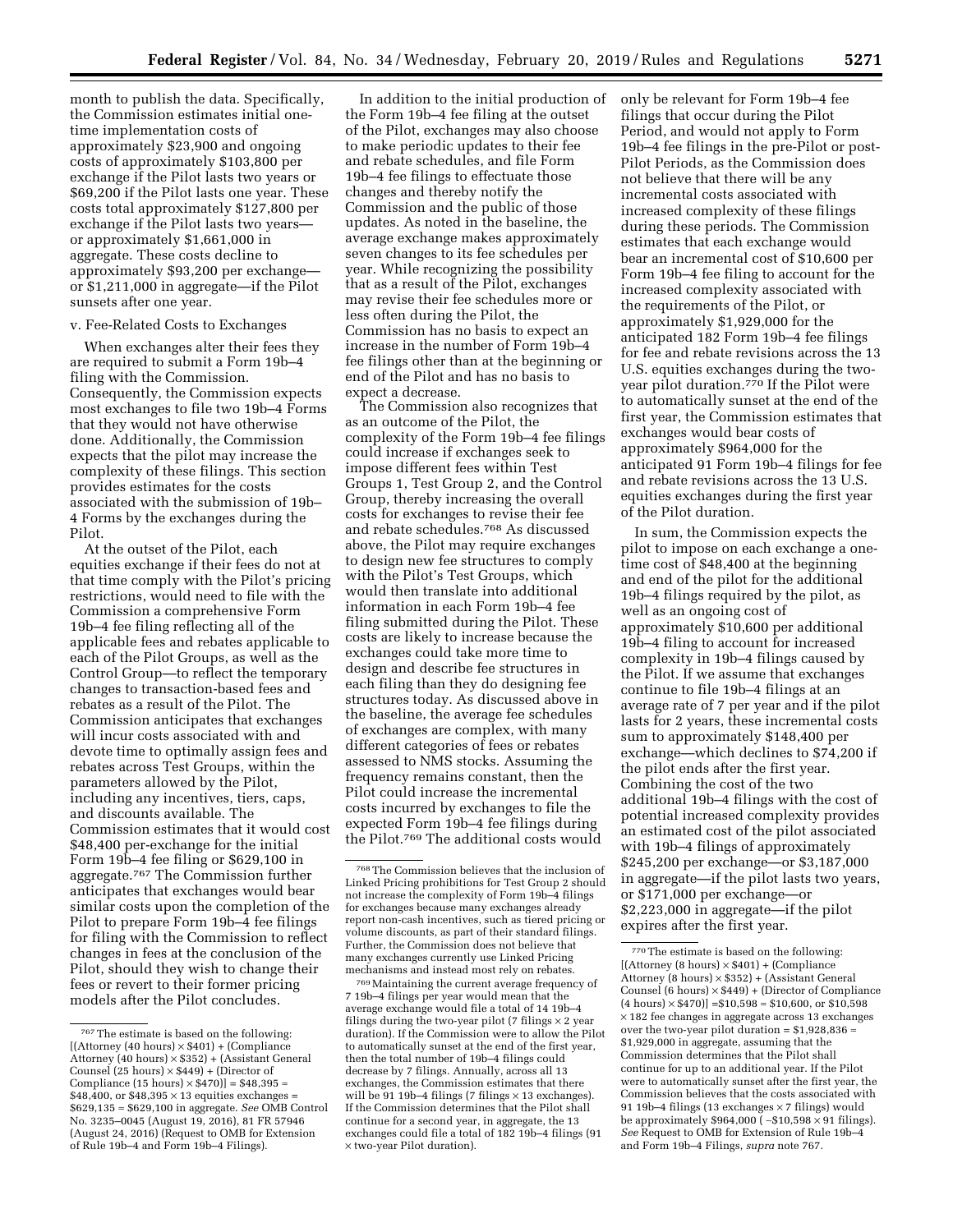#### vi. Other Costs to Exchanges

The Pilot may result in more complicated fee structures that could also increase an exchange's processing costs of tracking and calculating monthly invoices for its members during the Pilot; however, the Commission does not have any information on the costs to exchanges for tracking and calculating monthly member invoices and therefore cannot provide estimates of quantified costs and no commenters provided such information.

b. Other Costs Associated With the Pilot

This section considers additional costs that may occur as a result of the Pilot. Specifically, this section discusses how the Pilot may impact exchanges' fee revenue, broker-dealer compliance costs, brokerage commissions, liquidity, and issuers.

i. Loss of Exchanges' Fee Revenue

The Commission analyzed whether exchanges could experience a change to their fee revenues associated with transaction-based fees and rebates for either of two reasons: A decline in the margin between fees and rebates,771 or a decline in overall trading volume on an exchange as a result of the Pilot.772 In the Proposing Release the Commission stated its belief that only stocks in the test group with a cap of \$0.0005 (former Test Group 2) would experience narrower margins and estimated that these narrower margins could result in exchanges incurring revenue losses of up to \$7,650,000 per month.773 With the removal of the former Test Group 2 the Commission now believes that the Pilot may not have a significant effect on Exchange revenue, at least not because of narrower margins between fees and rebates.

For stocks in Test Group 1 (the Test Group with a fee cap of \$0.0010) the Commission does not believe that the Pilot will result in narrower margins earned by the exchanges because the fee cap in this group is double the current typical average net capture (*i.e.,* margin) that exchanges earn which is approximately \$0.0005.774

773*See* Proposing Release, *supra* note 2, at 13063. 774*See* Proposing Release *supra* 1 at 13067.

Consequently, the exchanges can maintain current margins by reducing the rebate offered at the same level as fees charged are reduced.775 For stocks in Test Group 2, the Commission also does not believe that the Pilot is likely to shrink margins. For these stocks the fee cap remains at \$0.0030, while exchanges are prohibited from paying rebates and offering Linked Pricing. Consequently, the prohibition of rebates for securities in this Test Group would conceivably allow the exchanges to reduce fees to as low as \$0.00025—if charged to both parties in a transaction—without reducing the exchange's average net capture per trade. While less likely given competitive dynamics, if the exchanges wanted to increase their net capture, it is possible under the pilot terms for total net capture in group one to be as high as \$0.002 (if both side were charged the maximum of \$0.001), and in group two to be \$0.003, both of which are far in excess of the average net capture that exchanges receive today. For these reasons, the Commission now expects the effects of the Pilot on exchange revenue through impacting per-trade margins to be minimal.

In addition, the Commission believes that the impact of the Pilot on exchange revenues through changes in trading volume are difficult to determine in advance, but recognizes that the magnitude of such changes could be significant and some potential lost revenue could be in a transfer to investors or among exchanges. The Commission considered whether individual exchanges could experience a decline in trading volume for four reasons, as multiple commenters suggested: If exchanges lose volume to off-exchange venues, if volume declines because of increased transaction costs, if the Pilot reduces excessive intermediation, or if volume shifts among exchanges. The Commission recognizes that the Pilot presents a risk that the Pilot could result in less fee revenue for exchanges due to lower trading volumes. However, the Commission believes that decreased trading volume, while one possible

outcome of the Pilot, is not the only reasonable outcome, and that the *ex ante* effect of the Pilot on trading volume is difficult to determine.

First, several commenters stated that reducing or eliminating the ability for exchanges to pay rebates may cause exchanges to become less competitive relative to off-exchange venues like ATSs, which would not be so constrained. The analysis in Section IV.D.2.a identifies significant uncertainty in the potential for exchanges to be less competitive relative to off-exchange venues such as ATSs, and identifies conditions in which they could actually be more competitive.776 Consequently, the Commission cannot determine in advance of the Pilot whether exchanges will lose volume to off-exchange venues.

Second, total trading volume, and consequently exchange revenue, could decline if the Pilot increases transaction costs. A number of issuers expressed the concern via comment letters that the Pilot would lead to lower levels of trading volume because of their experience with the Tick Size Pilot.777 However, not all issuers felt that the Pilot would result in lower trading volumes. One issuer ''welcome[d] the opportunity for [its] stock to be included in the Pilot'' and did not ''expect that a reduction or outright removal of rebates will have any significant or harmful effects on . . . [its] stock's trading volume.'' 778 On the other hand, if the Pilot decreases the cost of trading on the exchanges, then the Pilot could increase trading volumes on the exchanges. This view was expressed by one commenter who stated their belief ''the Pilot will reduce the costs of trading on exchanges, which may increase trading volumes on the exchanges.'' 779 Lower costs of trading, caused by the reduction in fees, might increase trading volume on exchanges for at least two reasons. First, lower trading costs may induce trades that would otherwise not have occurred by allowing investors the ability to trade on smaller increments of information. Lower trading costs may also induce the participation of new traders, such as short-term traders for whom transaction costs are of greatest concern, to transact in a given stock

<sup>771</sup>On a given trade, an exchange earns the margin between fees and rebates. For example, if an exchange charges a take fee of \$.0030 per share and offers a make rebate of \$.0025 per share then the margin captured by the exchange is \$.0005 per share traded.

<sup>772</sup>A number of commenters expressed concern that the Pilot would lead to decreased exchange revenue largely through decreased trading volume. *See, e.g.,* Cboe Letter I, at 7; NYSE Letter I, at 3 and 15–16.

<sup>775</sup>This was the case in Canada when in January 2017 the Canadian Securities Administrators (CSA) approved the lowering of the fee cap for noninterlisted Canadian stocks from \$0.0030 to \$0.0017. In response to this regulation, the Toronto Stock Exchange retained its \$0.0004 margin per trade for continuous trading—high priced securities (\$1.00 and over) by lowering both fees and rebates by \$0.0008. Fees for taking liquidity on noninterlisted securities reduced from \$0.0023 to \$0.0015 whereas rebates provided to liquidity providers declined from \$0.0019 to \$0.0011. Fees and rebates for inter-listed securities remained unchanged. *See [https://www.tsx.com/resource/en/](https://www.tsx.com/resource/en/1501) [1501.](https://www.tsx.com/resource/en/1501)* 

<sup>776</sup>*See* Section IV.D.2.a. *See* also Section

 $^{777}\,See,\,e.g.,$  Leaf Letter, at 1–2; Ennis Letter, at 2.

<sup>778</sup>T. Rowe Price Letter, at 4–5.

<sup>779</sup>*See, e.g.,* TD Ameritrade Letter, at 7. Other commenters also either expressed their belief that the Pilot would not reduce trading volumes (*see,*  e.g., IEX Letter II, at 8; T. Rowe Price Letter, at 5) or expressed uncertainty about the outcome of the Pilot on trading volume (see, e.g. Credit Suisse Commentary, at 5).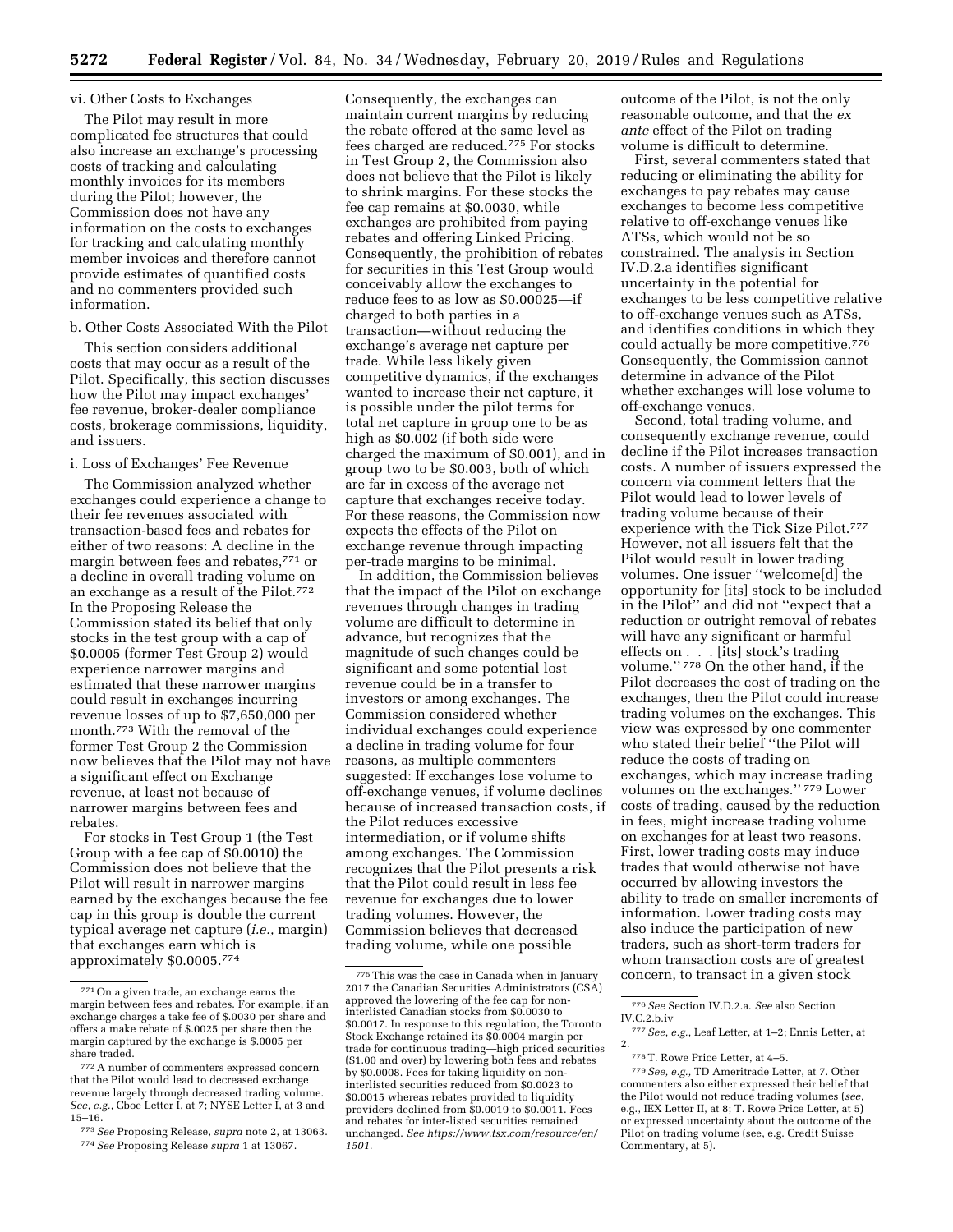who would not otherwise participate. Consequently, if the Pilot leads to decreased trading costs, then trading volumes in those stocks may increase increasing exchange revenue. In Section IV.C.2.b.iv below, the Commission discusses its belief that the effect of the Pilot on liquidity and transaction costs is not clear and could either increase or decrease. Given this uncertainty in the impact on liquidity, the Commission cannot determine in advance whether the Pilot will result in a reduction in liquidity that would reduce trading volume.

Third, the Pilot may decrease trading volume, and thus exchange revenues, if it results in a reduction in intermediation by market makers for two reasons, but this would be a transfer to investors. The first reason is that market makers from time to time will use marketable orders to balance inventory. If these market makers decline to participate due to reduced rebate incentives, then their marketable orders will not arrive—diminishing trading volume. The second reason decreased intermediation may lead to lower volumes is that non-market makers might begin to execute their trades via non-marketable orders. Nonmarket makers may submit marketable orders because of an inability to achieve high fill rates with non-marketable limit orders due to significant competition from market makers. The reduction in intermediation may result in situations where two traders with offsetting trades, who would have generated two separate trades with market makers as the counterparty instead execute their trade with each other resulting in one trade. This could occur, for example, if the Pilot reduces queue lengths for investors as discussed in Section IV.C.2.b.iv.(2) below. While this effect would result in a loss in revenue to exchanges that would collect margin on a smaller number of trades, it would be a net gain for investors because executions on a smaller proportion of marketable orders would mean that the investors pay less in transaction fees and would more often capture, or earn, the spread where previously they would have paid the spread to transact.

Fourth, even if overall trading volume does not decline or shift to off-exchange venues during the Pilot, individual exchanges may experience a decline in trading volume if the Pilot leads to a change in market share among the lit exchanges. This mechanism is discussed in Section IV.D.2.a. This section also highlights the difficulties in determining the expected redistribution of market share among the existing exchanges due to potentially

countervailing economic effects. To this point, one commenter noted that the loss in revenue estimated above relied on ''exchanges' existing market share percentages'' which ''assumes that exchanges would remain equally competitive for order flow."<sup>780</sup> The Commission agrees that the Pilot may impact the level and distribution of trading volume on lit exchanges but notes that such a redistribution would be a transfer among exchanges rather than an economic cost.

The Commission acknowledges that the reduction or elimination of rebates may particularly affect smaller exchanges due to the liquidity externality, especially if their primary competitive differentiation is based upon a modified fee model. As discussed in the Proposing Release liquidity tends to consolidate.781 Thus, the restrictions on rebates resulting from the Pilot could harm smaller exchanges that may be competing by paying large rebates rather than by producing better prices or execution quality. In the short run, this could lead to lost revenue for these exchanges. It could also have longer-term effects if smaller exchanges consolidate or exit as a result of the Pilot. However, the Commission does not believe that consolidation or exit is likely during the pilot because only about a quarter of NMS stocks will be included in test groups.

The Pilot could also impact exchanges' fee revenue after the conclusion of the Pilot if as a result of the Pilot broker-dealers permanently alter their order routing decisions after the Pilot is completed. One commenter argued that this may be the case and suggested that the Commission's claim that the Pilot's effect on broker-dealers' routing decisions would be temporary ''[was] contradicted by the Commission's own finding that brokerdealers would not change their behavior unless the Transaction Fee Pilot lasts for at least one year.'' 782 To this point, given the competitive nature of financial markets, the Commission does not expect that it would take most brokerdealers up to one year to alter their behavior. Indeed, this commenter supports this belief by stating that exchange and non-exchange trading centers vigorously compete for trading volume, and that market participants are sensitive to revisions in transactionbased pricing models.783 Given this competition, the Commission believes market participants will likely adjust

781*See* Proposing Release, *supra* note 2, at 13042. 782*See* NYSE Letter I, at 15–16.

their behavior quickly both upon the implementation and conclusion of the Pilot, and that the Pilot duration will incentivize broker-dealers not to ''wait out'' the Pilot who could be otherwise inclined to do so if the duration were not sufficiently long.784

If the Pilot results in a decline in fee revenue for exchanges, then this could lead to other costs borne by investors as a result. Exchanges could promote additional order types and may even initiate new types of markets as a result of the Pilot, which would only serve to further fragment markets and add to their complexity, the costs of which could be borne by investors.785 In particular, the Commission recognizes the remote possibility that an exchange holding company could attempt to optimize its overall performance during the Pilot by further diversifying with other exchange models. The Commission believes, however, that a new equity exchange registered in direct response to the Pilot would be unlikely to become operational before the conclusion of the Pilot. In addition, the Commission believes that it is unlikely that exchanges will promote additional order types as a result of the Pilot.

In sum, the Commission believes that the costs to the exchanges due to narrower margins earned per trade are likely to be minimal—if any—due to the removal of the proposed Test Group with the fee cap of \$0.0005. However, the Commission does expect that there could be a change in trading volume or a redistribution of market share among exchanges as market participants reoptimize their order routing systems as a result of the Pilot. However, due to the reasons discussed in this section, the Commission cannot determine in advance of the Pilot whether these market share/trading volume changes will increase or decrease exchange revenue. Consequently, the Commission acknowledges that the Pilot may lead to lower trading volume/market share for exchanges, which would impose a cost in terms of lost transaction fee revenue, but is unable to quantify the expected magnitude of this potential cost and no commenter provided an estimate of the amount of the lost transaction fee revenue.

While the Commission cannot determine in advance of the Pilot its impact both in terms of direction and magnitude, the Commission has attempted to estimate the costs should volume decline. Using data from Table 3 in section IV.B.2.e the Commission

<sup>780</sup>NYSE Letter I, at 17.

<sup>783</sup>*See* State Street Letter, at 2.

<sup>784</sup>*See* Section IV.C.1.a.iii, *supra.* 

<sup>785</sup>*See* Section III.A. *See also, e.g.,* Fidelity Letter, at 8.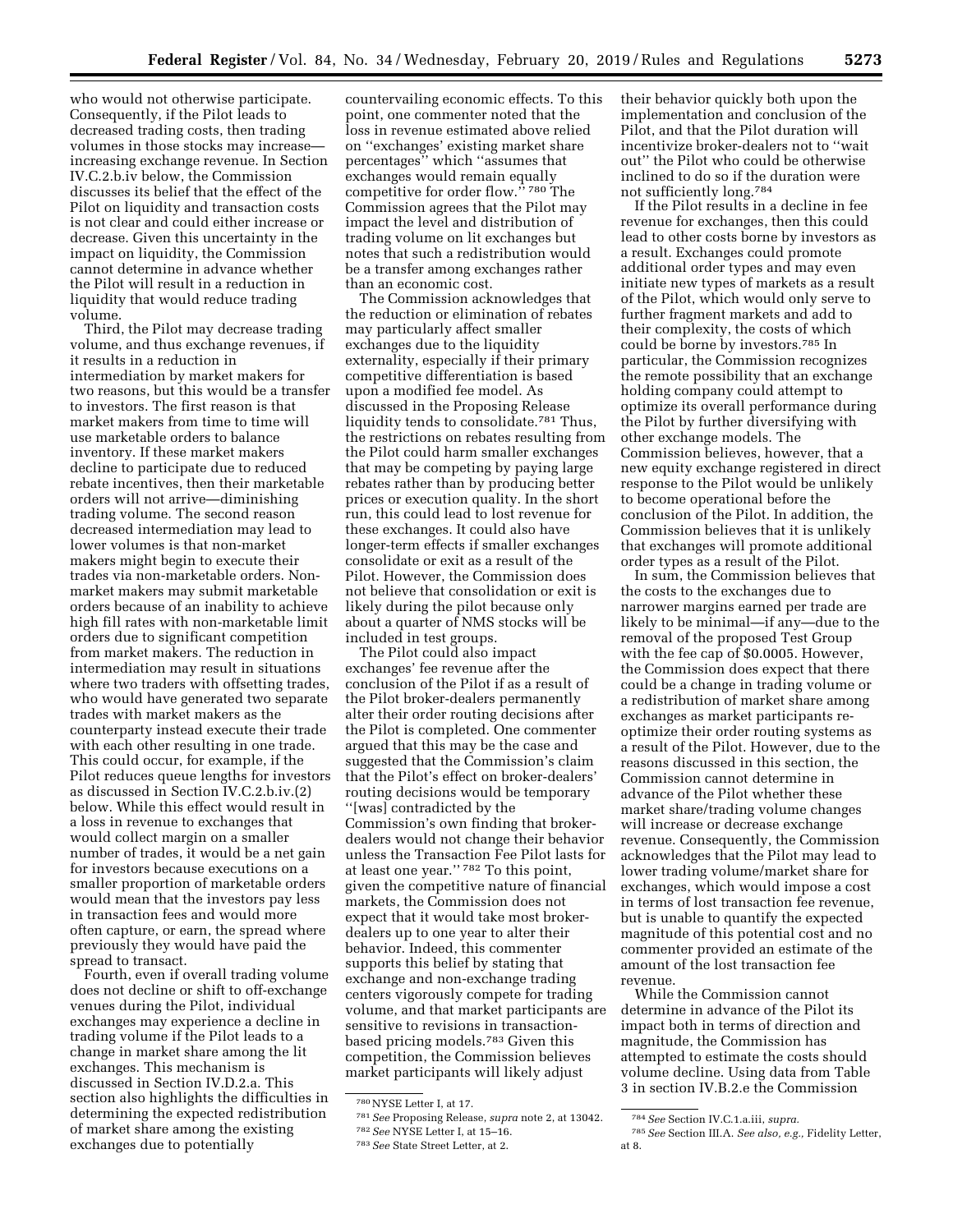estimates an annualized upper bound on the profit earned from transaction fees for each exchange. Aggregated across all exchanges this number equals approximately \$3 billion per year. However, only about 1/4th of NMS securities will be in a test group subject to the Pilot, so the Commission estimates the Pilot could affect the approximately \$750 million per year across all exchanges, depending on how much volume changes. Consequently, if the Pilot were to cause a 10% reduction in trading volume on exchanges then this change could reduce fee revenue on the exchanges by approximately \$150 million over two years or \$75 million if the Commission were to allow the Pilot to automatically sunset at the end of the first year. However, the Commission does not believe that the 10% reduction in trading volume is a reasonable assumption. While the Swan Study shows that Nasdaq lost 10% of its volume using one volume measure, it lost only 200,000 shares in another. In addition, the Swan Study finds no change in overall volume or in offexchange volume, just a migration from Nasdaq to other exchanges. Therefore, the Commission does not believe that either the 10% volume reduction or, consequently, the estimate of \$150 million revenue reduction is reasonable.

#### ii. Broker-Dealer Systems Costs

Although the costs of compliance with the Pilot will primarily affect the exchanges, broker-dealers and other market participants are also likely to incur costs as a result of the Pilot. Commenters provided mixed information on the magnitude of these costs. While some commenters stated that the costs to broker-dealers of the Pilot would be substantial,786 other commenters stated that the costs for broker-dealers associated with the Pilot would not be significant or expensive because exchange fee schedules change regularly and broker-dealers are used to adapting their order routing algorithms to new and changed fee schedules.787 This section provides the Commission's estimates for broker-dealer compliance costs associated with the Pilot.788

In response to the Pilot, market participants might have a one-time cost at the onset and the conclusion of the Pilot to adjust their systems to reflect the shocks and potential additional complexity of transaction-based fees. In addition, there may be additional modifications to routing strategies that are made in subsequent months to adjust to changing liquidity dynamics as behavior changes associated with the pilot settle in. Many broker-dealers have smart-order routing systems that use algorithms to route orders based on certain criteria, such as fill rates, time to execution, lowest fees, or highest rebates.789 One commenter agreed, stating that such systems changes ''should primarily consist of modifications to the routing tables and other associated operational activities.'' 790 The Commission understands that some of the associated changes and modifications may already be coded into the smart order router (SOR) algorithms such that changes to associated liquidity shifts may be dynamic and automated, *i.e.,* in need of little additional modification.

To estimate these costs, the Commission assumes (1) that all brokerdealer members of exchanges will adjust their systems for the pilot and (2) that all broker-dealer members of exchanges have automated order routing systems.791 While the Pilot does not directly require broker-dealers to adjust their systems, the Commission expects broker-dealers who do not update their systems may incur significant costs relative to those who do in terms of potential impacts on execution quality and in their ability to manage fees and rebates. Broker-dealers might choose to

790*See* FIF Letter at 8. *See also* FIA Letter at 3; Nasdaq Letter I at 10.

 $791\mathrm{\,E}$  ven in the absence of smart-order routers, broker-dealers could still adjust their execution determinations to take advantage of the changes implemented during the Pilot and these adjustments would incur costs. While the Commission does not estimate these particular costs, the assumption that all broker-dealers have automated order routing systems is reasonable and is necessary to enable the estimation of cost estimates. The Commission believes, however, that the costs to adjusting manual systems could be lower than the costs to adjust automated routing systems. If any broker-dealers still route orders manually, they likely do so because setting up and maintaining manual systems is not economical for them. It is likely that such firms utilize exchange routing services.

adjust their systems for the Pilot for many reasons, including to recognize that the Pilot could affect execution quality for investors and/or to better manage fees and rebates.792 Therefore, the cost estimates assume that brokerdealers will adjust to their existing systems to capture changes in fees and rebates associated with each Test Group of securities, rather than bearing start-up costs associated with implementing new order routing systems.

In its estimates, the Commission recognizes that the costs associated with adjusting the execution algorithms by broker-dealers for the Pilot are likely to be more costly than the periodic updates that broker-dealers may make to incorporate changes to fee schedules implemented by exchanges or to fine tune their strategies. The additional expected costs may occur because changes for the Pilot are likely to require more complex programming that segments stocks into different fee regimes (assuming exchanges implement fees customized to each Test Group), rather than just altering codes or inputs. As of July 2017, exchanges have 18 fee categories and 21 rebate categories, on average.793 If exchanges maintain the same level of complexity in their fee schedules during the Pilot, up to a two-fold increase in the number of fee and rebate categories could occur, which would increase complexity for broker-dealers who incorporate fees into their order routing decisions.794 Additionally, the Commission agrees with the commenter who stated that, to the extent that broker-dealers' order routing algorithms are programmed to the exchange, and not the individual security, the Pilot will increase complexity by requiring an adjustment to this methodology.795 The Commission estimates that the costs to broker-dealers that are members of exchanges to make the initial adjustment to their order routing systems at the outset of the Pilot would be approximately \$9,000 per brokerdealer, or \$3,573,000 in aggregate across the 397 broker-dealers that are currently members of equities exchanges.796 The

<sup>786</sup>*See, e.g.,* Larry Harris Letter, at 10–11; STANY Letter, at 2; FIA Letter, at 3; Nasdaq Letter I, at 10; Nasdaq Letter III, at 9.

<sup>787</sup>*See, e.g.,* Vanguard Letter, at 3; Healthy Markets Letter I, at 34.

<sup>788</sup>One commenter stated that the Commission did not consider implementation and coding costs. *See* STANY Letter at 2. However, the commenter does not elaborate on why the Proposing Release estimates of \$3,741,000 implementation costs for broker-dealers to adjust their order routing systems at the beginning and end of the Pilot and the \$20,726,000 costs for broker-dealers to update their order routing systems for fee changes during the

Pilot failed to consider implementation and coding. *See* Proposing Release, *supra* note 2, at 13063– 13064.

<sup>789</sup>*See* Bacidore, Jeff, Hernan Otero, and Alak Vasa, 2011, Does smart routing matter ?, Journal of Trading 6, 32- 37. (available at *[http://](http://jot.iijournals.com/content/6/1/32) [jot.iijournals.com/content/6/1/32](http://jot.iijournals.com/content/6/1/32)*), which found that smart-order routers designed to maximize rebates delivered worse execution quality to their clients.

<sup>792</sup>*See* sections IV.C.1.a.iii and IV.E.5.a for additional discussion.

<sup>793</sup>*See* Table 2 in Section IV.B.2.f *supra.*  794 In addition, the Commission recognizes the potential costs to exchanges of this complexity above in Section IV.C.2.a.

<sup>795</sup>*See* Larry Harris Letter, at 10–11.

<sup>796</sup>This estimate is based on the following, which reflects the Commission's experiences with and burden estimates for broker-dealer systems changes: [(Attorney (5 hours) × \$401) + (Compliance Manager  $(10 \text{ hours}) \times $298$ ) + (Programmer Analyst (10 hours) × \$232) + (Senior Business Analyst (5 hours)  $\times$  \$265)]  $\approx$  \$9,000 per broker-dealer that is a member of at least one exchange. As of December 31, 2016,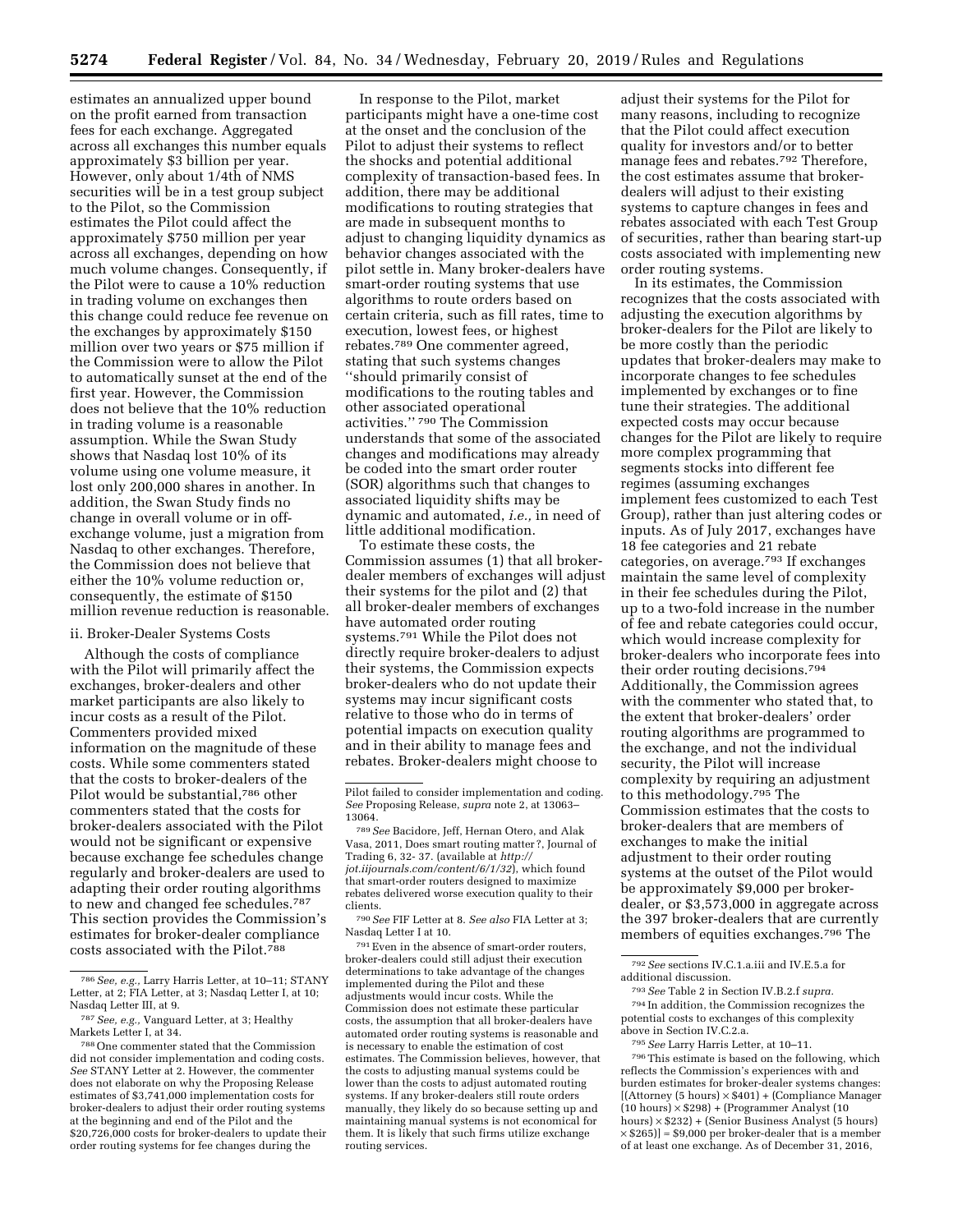Commission further estimates that broker-dealers would bear a similar cost to adjust their order routing systems at the conclusion of the Pilot.

Additionally, the Commission expects that broker-dealers would update their order routing systems with changes to fees or rebates submitted by exchanges through Form 19b–4 fee filings to the Commission during the Pilot. As discussed in the baseline, exchanges, on average, make changes to fees or rebates approximately seven times per year; therefore, broker-dealers are likely to have experience in updating the order routing systems to reflect these routine changes to fees and rebates.797 As in the estimates of the costs of the initial and final adjustments, broker-dealers are likely to face higher costs per update as a result of the Pilot because of the added complexity of having to update multiple modules within their order routing systems. The Commission's estimates of these updates assume that exchanges update their fees schedules as often during the pilot as at present. Therefore, the costs to broker-dealers associated with the Pilot are the additional costs associated with the complexity of the updates and not the total cost of the updates.798 In other words, brokerdealers would have updated their systems (or routing tables) anyway in the absence of the Pilot to reflect the same number of exchange fee and rebate changes. The Commission estimates described below reflect the additional cost of the Pilot (''additional costs''), which is how much more an update might cost during the Pilot compared to a scenario without the Pilot.

The Commission believes that the perupdate additional costs associated with these changes are likely to be a small fraction of the costs associated with the initial costs of adjusting the routing systems to reflect the required fee and rebate revisions at the outset of the Pilot. The Commission estimates that the additional costs to broker-dealers that are members of exchanges to make periodic adjustments to their order

routing systems to reflect changes in fees and rebates would be \$265 per adjustment, or approximately \$105,000 in aggregate across the 397 brokerdealers that are members of U.S. equities exchanges.799 As shown above, the Commission expects that exchanges, if submitting changes to fees and rebates at the same rate as they have in the last five years, would submit 182 total revisions to fees and rebates over the two-year pilot duration. Therefore, the aggregate costs of updating order routing systems would be \$48,000 per brokerdealer, or \$19,056,000 in total across all broker-dealers.800 If the Pilot were to automatically sunset at the end of the first year, the aggregate costs of updating order routing systems would be \$24,000 per broker-dealer, or \$9,528,000 in total across all broker-dealers.

In sum the Commission believes that the all in costs to broker-dealers of updating their order routing systems as a result of the Pilot will average approximately \$66,000 per brokerdealer to update their systems over the entire Pilot Period. If the Pilot automatically sunsets at the end of the first year, the costs associated with these updates will be approximately \$42,000 per broker-dealer.<sup>801</sup> The Commission notes that these estimates may be overstated. Not all broker-dealers are members of all exchanges, which would reduce the total number of changes to the order-routing systems that they would implement. Additionally, the exchanges could resort to more

800 If 182 total fee and rebate changes were to occur over the duration of the Pilot (13 equities exchanges  $\times$  7 revisions per year  $\times$  2 years = 182), each broker-dealer would bear costs of updating its order routing systems of  $$265 \times 182 \approx $48,000$ , or  $$19,056,000$  (\$48,000  $\times$  397) in aggregate across all broker-dealers over the first year of the Pilot. The Commission estimates that costs would be \$9,528,000 (\$265  $\times$  13 exchanges  $\times$  7 updates  $\times$  397 broker-dealers) if the Commission determined that Pilot automatically sunset at the end of the first year.

 $^{\rm 801}$  These costs reflect the estimated cost of  $\$9,\!000$ at the outset of the Pilot to update the order routing system to reflect the changes to the fee structure for securities in the test groups, \$48,000 to reflect the incremental costs of the estimated 182 revisions to fee schedules during the Pilot (\$265 per revisions  $\times$  7 revisions per year  $\times$  2 years  $\times$  13 exchanges), and \$9,000 at the conclusion of the Pilot to unwind changes to the order routing systems, for a total of \$66,000 per broker-dealer. If the Pilot were to automatically sunset at the end of one year, then these costs would be approximately \$42,000 (\$265  $\times$  7 revisions  $\times$  13 exchanges+2\*\$9,000) per brokerdealer.

simplified fee schedules relative to the current baseline, which would reduce broker-dealers' costs of updating their systems for the Pilot.

# iii. Temporary Increase in Brokerage Commissions

Beyond the implementation and compliance costs for exchanges and broker-dealers associated with the Pilot, the changes to the exchange transactionbased fee and rebate structure could lead to temporary increases in brokerage commissions charged to their customers. Several studies show, and several commenters concurred, that brokerage commissions today are at historically low levels.<sup>802</sup> Brokerage clients may have a preference for low commissions with services provided by broker-dealers, and in turn, may allow broker-dealers to capture rebates (and bear the costs of access fees), either through explicit contracts or implicit agreements.803 As a result, the Pilot could lead to higher overall commissions as rebates obtained by broker-dealers fall,804 thereby temporarily reducing the overall welfare of retail brokerage clients as a result of increased commissions.805

For instance, the elimination of rebates and Linked Pricing in Test Group 2 could result in a transfer from broker-dealers to exchanges. Assuming, as discussed above, the margin between fees and rebates is approximately \$0.0002 per share,<sup>806</sup> with transaction fees of \$0.0030 per share and rebates of \$0.0028 per share, Test Group 2 could result in a transfer of \$0.0028 from broker-dealers to the exchanges with

Recommendation''). *See also* Shawn O'Donoghue, 2015, ''The Effect of Maker-Taker Fees on Investor Order Choice and Execution Quality in U.S. Stock Markets'', Working Paper, *available at [https://](https://papers.ssrn.com/sol3/papers.cfm?abstract_id=2607302) [papers.ssrn.com/sol3/papers.cfm?abstract](https://papers.ssrn.com/sol3/papers.cfm?abstract_id=2607302)*\_ *[id=2607302.](https://papers.ssrn.com/sol3/papers.cfm?abstract_id=2607302)* 

804Several commenters made similar statements. *See, e.g.,* NYSE Letter I, at 13; ASA Letter, at 2.

805The Commission acknowledges differing effects on brokerage commissions could occur as a result of the Pilot depending on whether the client is a retail customer versus an institutional customer. For instance, some brokerage accounts charge per-transaction commissions to retail clients. Institutional commissions, on the other hand, are highly negotiated and may be based on something other than a per trade or per share basis, such as a flat fee for use of a broker's order routing algorithm; however, data on the structure or magnitude of institutional commissions is not publicly available.

806There are approximately 8,000 NMS securities and just under 800 will be included in Test Group 2.

<sup>397</sup> unique broker-dealers were members of exchanges (Form X–17a–5). The aggregate costs of updating order routing systems to reflect the Transaction Fee Pilot requirements would cost  $$9,000 \times 397 \approx $3,573,000$ . Note that smaller broker dealers will often use the smart order router of larger broker dealers or those offered by exchanges, and will therefore benefit indirectly from the work done by the providers of their smart order routing services.

<sup>797</sup>Several commenters made similar statements. *See, e.g.,* Vanguard Letter, at 3; Healthy Markets Letter I, at 34.

<sup>798</sup>The Commission cannot estimate and commenters provided no insight into the degree to which the number of fee and rebate revisions by exchanges will increase or decrease during the Pilot.

<sup>799</sup>This estimate is based on the following, which reflects the Commission's experiences with and burden estimates for broker-dealer systems changes: [(Compliance Manager (0.5 hours) × \$298) + (Programmer Analyst  $(0.5 \text{ hours}) \times $232]$ ] = \$265 per broker-dealer that is a member of at least one exchange. The aggregate costs updating order routing systems to reflect the periodic fee and rebate revisions would cost  $$265 \times 397 \approx $105,000$ .

<sup>802</sup>*See, e.g.,* Angel, Harris, & Spatt, *supra* note 530.

<sup>803</sup>*See* Regulation NMS Subcommittee Recommendation for an Access Fee Pilot (June 10, 2016), *available at [https://www.sec.gov/spotlight/](https://www.sec.gov/spotlight/emsac/emsac-regulation-nms-recommendation61016.pdf) [emsac/emsac-regulation-nms](https://www.sec.gov/spotlight/emsac/emsac-regulation-nms-recommendation61016.pdf)[recommendation61016.pdf](https://www.sec.gov/spotlight/emsac/emsac-regulation-nms-recommendation61016.pdf)* (''June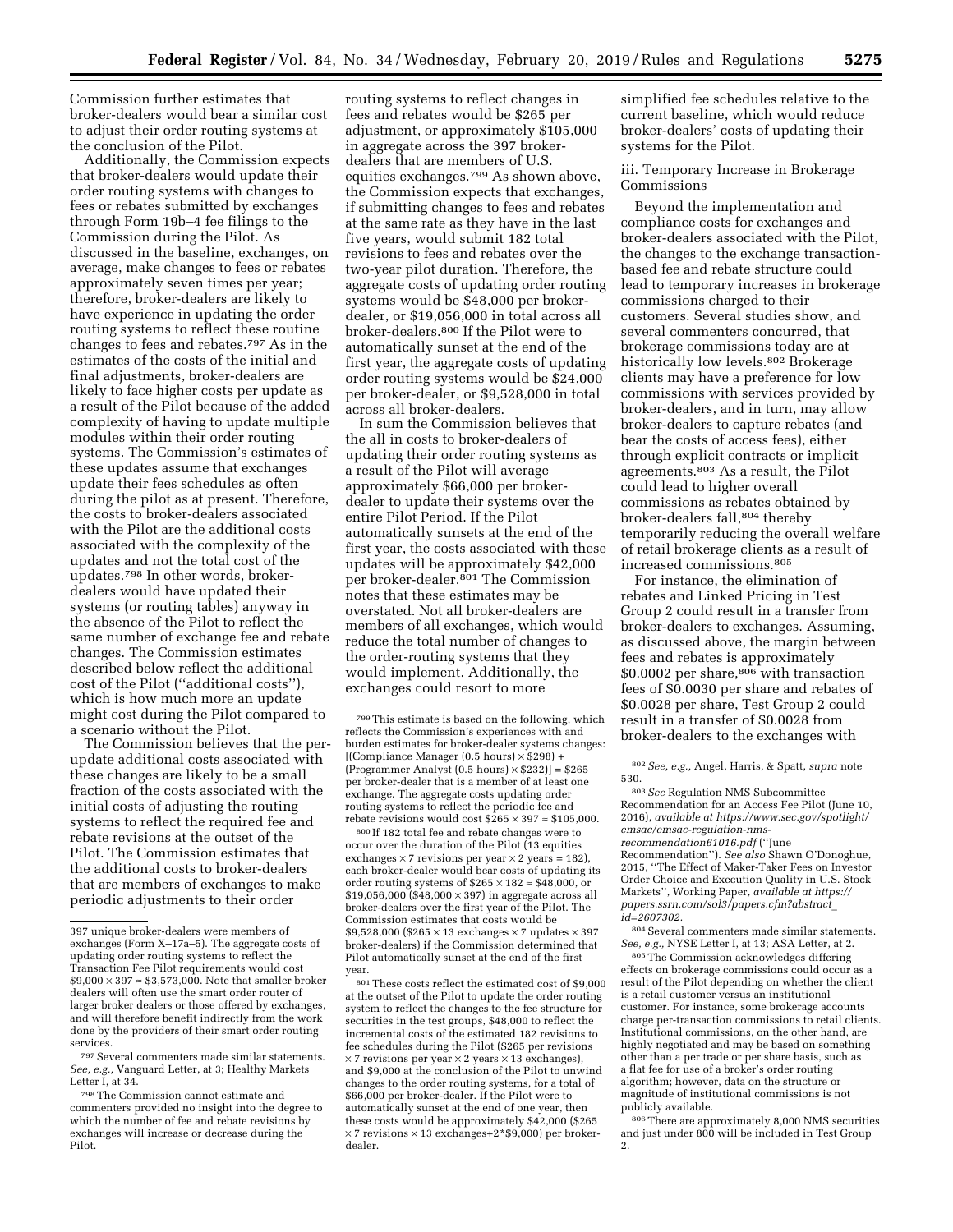respect to their passively posted nonmarketable orders, particularly because exchanges would be prohibited from offering Linked Pricing mechanisms that could act as substitutes for cash rebates.807 The estimates of the potential increased revenue to exchanges are as follows.

Assuming that the share volume in Test Group 2 would be approximately 12.5% of the total share volume across all securities,  $^{808}$  using data from Table 2 in the baseline, Test Group 2 would have share volume of approximately 11.5 billion each month.809 If the margin between fee revenue and rebate cost is \$0.0002, as discussed above, then under the assumption that exchanges reduce fees to \$0.0002 in Test Group 2, the Commission anticipates no change in revenue for exchanges, and no transfer from broker-dealers. If, instead, exchanges charged the maximum fees of \$0.0030 while they are prohibited from paying rebates or Linked Pricing in Test Group 2, the Commission estimates a monthly aggregate increase in revenues across all exchanges of \$32,200,000.810 If the volume on each exchange does not change, then the estimated annual average increase in revenues across all exchanges would be \$386.4 million  $[$32,200,000 \times 12 = $386.4M]$ . This transfer of rebates from the brokerdealers to exchanges could potentially increase exchange revenue by approximately 64.1%.811 Moreover,

808As designed, the Pilot would allocate an equal number of securities to the two test groups and the control group (*e.g.,* the test groups combined would have approximately 25% of the NMS securities and the control group would have 75%). Each test group will have one-half of the combined test group allocation, thereby, in total leaving each test group with 12.5% of NMS securities included in the pilot. Assuming that the allocation of share volume would be similar due to the stratification of the sample discussed above, each test group would have approximately 12.5% of total share volume each month.

809Table 2 in the baseline shows aggregate exchange share volume for July 2017 was 91.7 billion shares, of which 12.5% would be 11.5 billion shares. Further, the Commission estimates that these volume figures would be similar across all months, assuming no seasonality in share volume.

810 If Test Group 2 has monthly share volume of 11.5 billion shares, and the margin would increase by \$0.0028 (\$0.0030—\$0.0002), the revenue increase per month is estimated to be 11.5 billion  $\times$  \$0.0028  $\approx$  \$32,200,000.

811As discussed in section IV.B.2.d, the net of rebate revenue for NYSE (NYSE, NYSE Arca, NYSE American, and NYSE National), Nasdaq (Nasdaq, BX, and PSX), and Cboe (Cboe BZX, Cboe BYX, Cboe EDGA, and Cboe EGDX), was \$602 million during 2017 (\$196M + \$253M + \$153M). If the estimated margin increased by \$386.4 million, then

these costs could likely fall to investors in the form of higher commissions or fees charged to cover the decrease in broker-dealer revenue due to losses in rebates for securities in Test Group 2.812

The Commission further acknowledges that if brokerage commissions were to increase as a result of the Pilot, broker-dealers could continue to charge higher commissions even after the conclusion of the Pilot. However, due to competition among broker-dealers, including the proliferation of low-cost online brokerdealers, the Commission believes that broker-dealers would be unlikely to significantly increase brokerage commissions as a result of the Pilot.<sup>813</sup>

Lastly, the Commission acknowledges that brokerage commissions may decrease during the Pilot if the Pilot results in lower execution costs for some test groups, then those lower costs may be passed on to investors in the form of lower commissions. For example, if a broker-dealer pays the transaction fee more often than they earn the rebate, the reduction of fee caps would reduce the cost of transacting for this broker-dealer, which the brokerdealer may pass onto investors in the form of lower commissions.814

#### iv. Temporary Reduction in Liquidity

The effect of the Pilot on liquidity is uncertain as there are reasons why the Pilot may increase as well as decrease liquidity. Several commenters expressed concern that the Pilot would reduce liquidity. These commenter statements largely focus on the impact of the reduction or elimination of rebates. In considering the comments, and as analyzed in the following sections, the Commission considered the impact of the direct effect of rebates on quoted spreads, the impact of a loss of liquidity provision on quoted spreads and depth, the impact of changes in adverse selection on transaction costs, and the impact of potential conflicts of interest on execution quality. In addition, the Commission analyzed estimates of the costs of a potential reduction in liquidity provided by commenters.

The Pilot could result in a positive, negative, or neutral change in liquidity

813*See supra* Section IV.B.2. and IV.D.2. (discussing the competitive environment for brokerdealer services). *But cf.* Decimus Letter, at 2–4; NYSE Letter I, at 13; ASA Letter, at 2 (noting the possibility that commissions would increase). 814*See* Decimus Letter, at 2–4.

for the stocks in test groups. Adding to this uncertainty, some commenters felt that to the extent that there are liquidity effects, such effects would be minimal.815 Also, the impacts of the Pilot on liquidity may not be uniform across all securities and several commenters believed that widening of spreads would be limited to a small number of securities. Some commenters stated that the widening of spreads is unlikely to affect the most and least liquid securities, or will not adversely affect liquidity at all.816 Further, as some commenters explained, less liquid stocks tend to have wider spreads, and therefore, the impact of rebates as an incentive to provide liquidity may become less relevant for these securities.<sup>817</sup>

(1) Direct Impact of Fees and Rebates on Quoted Spreads

The Commission believes the impact of the Pilot on liquidity and transaction costs through a direct adjustment of the quoted prices is uncertain. One study argues that transaction-based rebates may artificially narrow the quoted spread on make-take exchanges by the amount of the rebate.818 This effect would particularly impact retail investors whose orders are largely internalized at the best quoted prices. However, whether rebates can effectively narrow quoted spreads in a given stock depends on whether that stock's natural quoted spread (without artificial narrowing) is constrained by the tick size. For example, if a stock has a natural quoted spread of less than one penny, which is the minimum tick size, then rebates cannot possibly artificially narrow the quoted spread. Many of the most active stocks have average quoted spreads very close to a penny and the Commission believes that the natural spread in some of these stocks could be at or less than a penny. Consequently, the Commission believes that rebates might not artificially narrow spreads in at least some of the most active stocks and, therefore, that the Pilot might not result in wider quoted spreads in all stocks.819

(2) Potential Reduction in Liquidity Provision

The Commission recognizes that the Pilot could reduce the incentives to

816*See, e.g.,* Citigroup Letter, at 3; Credit Suisse Letter, at 1; Decimus Letter, at 4; MFS Letter, at 1.

818*See* Angel, Harris, & Spatt, *supra* note 530. 819*See also* TD Ameritrade Letter, at 3 (concurring with the view that the Pilot is less likely to affect highly liquid securities).

<sup>807</sup>Although the Commission believes that competition among exchanges would drive transaction fees down for Test Group 2 as a result of the elimination of rebates, exchanges could charge transaction fees as high as the current cap of \$0.0030.

the percentage increase in this margin would be \$386.4 million/\$602 million ≈ 64.1%

<sup>812</sup>Consistent with this idea one commenter suggested that, any benefits or costs accruing to broker-dealers as a result of changes in fees and rebates are likely to be passed onto their customers. *See* Decimus Letter, at 2.

<sup>815</sup>*See, e.g.,* Angel Letter II, at 3.

<sup>817</sup>*See, e.g.,* IEX Letter II, at 5; Credit Suisse Commentary, at 3.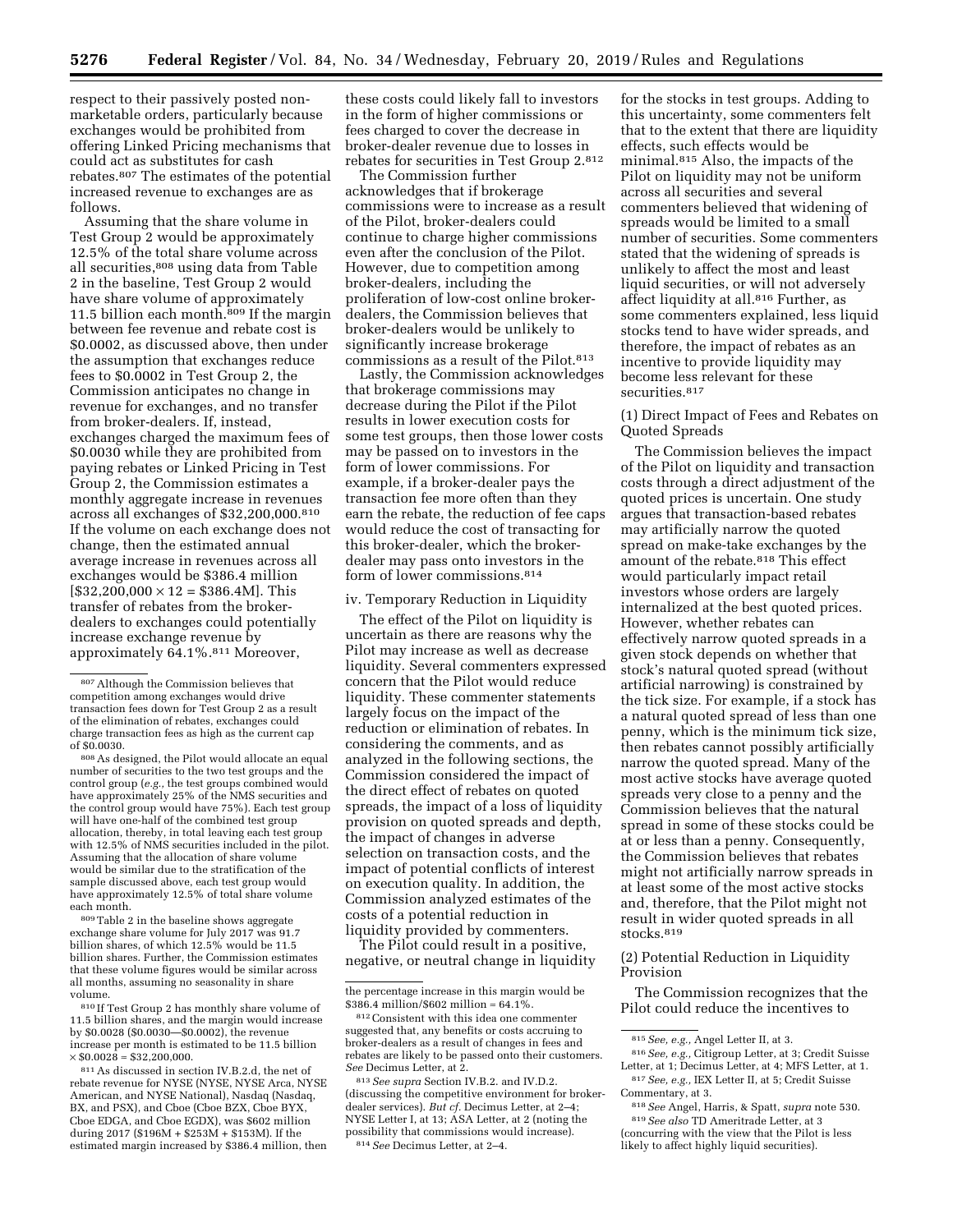provide liquidity, but believes that the impact of this reduced incentive on quoted spreads and transaction costs could be positive or negative and could vary across securities. In particular, the Commission believes that despite a potential reduction in liquidity provision, some investors could actually experience lower or higher transaction costs in some securities for several reasons. Generally, this section provides reasons to expect an increase in transaction costs as well as reasons to expect a decrease in transaction costs. Likely, several of these effects will offset to create a new equilibrium, but the Commission cannot predict whether investors will face higher or lower transaction costs in this new equilibrium.

First, some commenters stated that the removal of rebates could cause some liquidity providers to stop providing liquidity, which would result in a temporary increase in transaction costs during the Pilot as the remaining liquidity providers would face less competition for their services and therefore could charge wider spreads to liquidity demanders.<sup>820</sup> One Commenter suggested that this effect could be seen by comparing spreads on non-rebate exchanges like Cboe EDGA with the rebate paying exchange Cboe EDGX. The Commenter noted that average spreads on Cboe EDGX tend to be lower than those on Cboe EDGA.821 However, the Commission does not believe that this data point provides robust evidence that spreads will widen across all securities because EDGA and EDGX tend to trade securities with different characteristics, consistent with another commenter who stated that ''EDGA only traffics in the most liquid names'' consequently comparing average spreads on EDGA and EDGX is not appropriate. Additionally this analysis does not establish a causal link between rebates and quote quality.822

The Commission notes that a reduction in liquidity provision might not result in wider quoted spreads and greater transaction costs, particularly in more active securities. In particular, as suggested by some commenters, if rebates result in excessive intermediation,823 or if ''natural'' buyers

and sellers set quoted prices,824 a reduction in rebates need not widen quoted spreads and increase transaction costs and could actually reduce transaction costs to the benefit of investors. Excessive intermediation makes it more difficult for non-market makers to get passive orders to the front of the queue and could induce them to cross the spread to trade aggressively a greater fraction of the time. If a reduction in rebates can result in less excessive intermediation, then a reduction in liquidity provision by market makers might not adversely impact transaction costs but could instead decrease queue lengths faced by non-market maker liquidity providers such as institutional investors. This could allow investors trading test group stocks to potentially experience better execution quality because they could be able to obtain better queue priority on their passive orders. Better queue priority would both diminish adverse selection costs for passive orders and also decrease the fraction of time investors are required to pay the spread and potential take fee to execute a trade.825 The Commission does not have the data necessary to empirically analyze whether rebates indeed result in excessive intermediation, but expects the Pilot to facilitate such analysis.

The Commission recognizes the risk, noted by some commenters, that the Pilot could increase the cost of transacting if the reduction of rebates leads to a reduction in quoted depth.826 If the reduction in rebates in test group securities results in liquidity providers such as market makers posting less displayed liquidity, quoted depth could decline even if quoted spreads does not decline. This lower depth could result in increased costs of transacting larger quantities. These effects could be more pronounced in small stocks if, as some commenters suggest, rebates are important to induce market makers to provide liquidity in small stocks either directly or through cross subsidization of liquidity.827

The Commission also recognizes the potential for a reduction in liquidity and an increase in transaction costs for ETPs and particularly less active ETPs. Multiple commenters expressed concern that the Pilot might particularly reduce liquidity in ETPs.<sup>828</sup> These commenters noted that, unlike in stocks, the Pilot might affect liquidity for ETPs in one of two ways: It may affect liquidity in shares of the ETP, or it may affect liquidity in the underlying assets of the ETP. The Pilot may reduce liquidity in the shares of the ETP if the reduction of or elimination of rebates induces market makers to stop or reduce providing liquidity for shares of an ETP. Moreover, another commenter expressed concern that the Pilot is inconsistent with exchanges programs for ETP market makers, whereby incentives are made available to market makers to act as liquidity providers for small, less liquid ETPs and therefore the negative impact of the Pilot could be the most pronounced among illiquid ETPs.829 Additionally, the Pilot may affect the liquidity of ETPs if it impacts the liquidity of the underlying securities. If the Pilot affects liquidity in shares of an ETP or impacts the liquidity of the ETP's underlying securities, it will also affect the costs to authorized participants of eliminating ETP mispricing by participating in the create-redeem process.830

Additionally, the Commission recognizes that the Pilot might result in other unforeseen changes to market dynamics,831 including improved or diminished execution quality by certain trading centers which could shift the level of market participation. Also, the Pilot may affect the ability of exchanges and ATSs to draw liquidity provision through innovative methods other than rebates. The effects of these changes may have a positive, neutral, or negative effect on liquidity. Consequently, the Commission believes that there is significant uncertainty surrounding the effects of the Pilot on liquidity.

#### (3) Conflicts of Interest

As noted above, the Commission is not certain of the extent to which some broker-dealers route investor orders to avoid fees or to capture rebates in such

829*See* Virtu Letter, at 7.

<sup>820</sup>*See also* Pragma Letter, at 2; Magma Letter, at 2; STA Letter, at 3; STANY Letter, at 2; Morgan Stanley Letter, at 3–4; Energizer Letter, at 1.

<sup>821</sup>*See* NYSE Letter II, at 2, 9. *See also,* Nasdaq Letter III, at 4–6 (presenting similar data suggesting that quote quality on make-take exchanges is better than on inverted exchanges).

<sup>822</sup>*See* section IV.C.1.a.ii.(3) for a discussion on causality, *See* also Mulson Letter II, at 1.

<sup>823</sup>*See* NYSE Letter II, at 4 (noting that ''some institutions believe maker-taker pricing

unnecessarily subsidizes quoting in sufficiently liquid securities, resulting in 'excessive intermediation' that crowds out long-term investor participation in the market.''). *See also* T. Rowe Price Letter, at 2.

<sup>824</sup>*See, e.g.,* Mulson Letter.

<sup>825</sup>*See* Pragma Letter, at 2; IEX Letter I, at 6; IEX Letter III, at 4–6. *But cf.* NYSE Letter II, at 11. 826*See* Pragma Letter, at 2; Nasdaq Letter I, at 6.

<sup>827</sup>*See* Nasdaq Letter I, at 8–9; Nasdaq Letter III, at 9. However another commenter suggested that the impact of the Pilot on small stocks would be mitigated by the fact that small stocks tend to have wider spreads, and thus rebates form a smaller fraction of total market making incentives. *See*  Decimus Letter, at 4–5

<sup>828</sup>*See, e.g.,* ICI Letter I, at 4; BlackRock Letter, at 1–2; FIA Letter, at 4; SIFMA Letter, at 4; Issuer Network Letter I, at 3; Schwab Letter, at 3; Fidelity Letter, at 9; Invesco Letter, at 2; State Street Letter, at 3; Clearpool Letter, at 8; STA Letter, at 4; STANY Letter, at 4; Healthy Markets Letter II, at 8; Healthy Markets Letter I, at 11; Nasdaq Letter I, at 8; NYSE Letter I, at 7; Cboe Letter I, at 17; Credit Suisse Commentary, at 6; Morgan Stanley Letter, at 3–4.

<sup>830</sup>*See infra* Section IV.D.1.

<sup>831</sup>*See* IEX Letter II, at 7.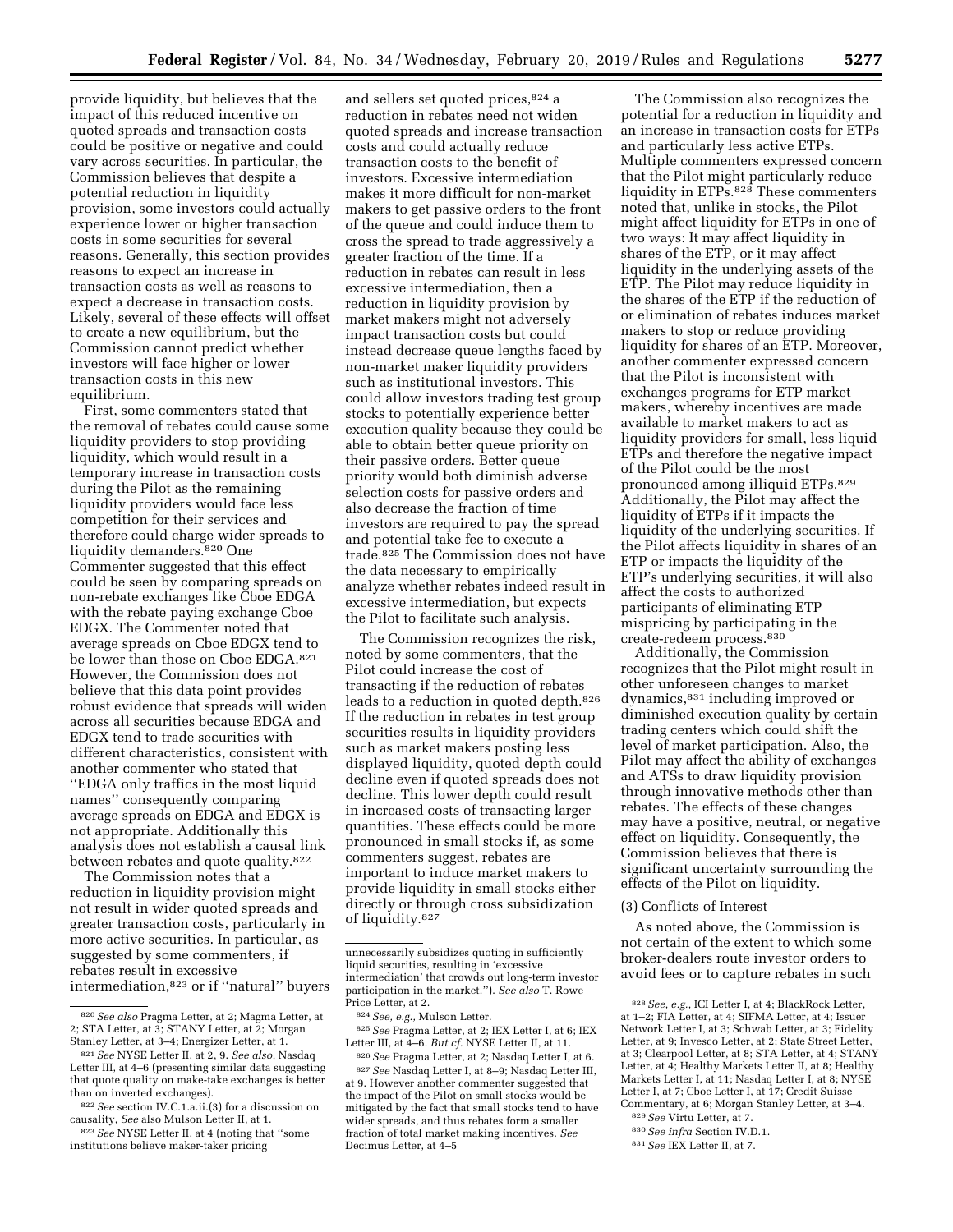a way that reduces execution quality. To the extent they do, the Pilot could improve execution quality. This would occur if, as many commenters and studies have argued, the offering of rebates produces a conflict of interest that induces orders to be routed to exchanges with sub-optimal execution quality.832 Consequently, the removal or reduction of rebates may cause orders to be routed to exchanges with better execution quality and the execution quality in the stocks in the Test Groups could improve. As noted above, commenters disagreed on whether broker-dealers act on such conflicts of interest and the Commission lacks sufficient information to determine the magnitude of any such conflicts. The Commission notes that the objective of the Pilot is, in part, to study such conflicts of interest.

## (4) Cost Estimates

Multiple commenters provided quantitative cost estimates associated with expected changes in liquidity. The commenters' estimates all rely on the assumption that a reduction in rebates will increase quoted spreads and transaction costs but took different approaches, resulting in a wide range of estimates from \$24 million to \$4 billion per year. Overall, while the Commission appreciates the cost estimates, the Commission reiterates that the Pilot could either increase or decrease investor transaction costs for the reasons explained above. However, for the reasons discussed below, the Commission believes that each of the commenters overestimated the potential costs to investors. Below, the Commission first describes each estimate, adjusts the estimate for the change in the structure of the Pilot and then discusses how the assumptions might affect the estimation.

The first commenter estimated costs of \$24 million per year. Across all three proposed test groups, this commenter calculated an anticipated reduction in the average rebate of \$0.002267 per share, and that approximately 50% of all liquidity providers will be affected by the rebate reduction by ''updating their quotes to less aggressive prices,'' leading to an increased cost to cross the spread of \$0.001134 per share.<sup>833</sup> Assuming only stocks with an average quoted spread in excess of \$0.02 will be adversely affected by the rebate reduction, this commenter estimated that the costs to its customers of a wider quoted spread would be \$24 million annually.834

To account for the changes to the Pilot since the proposal, Commission staff estimate that this commenter's approach would estimate a cost of \$12.7 million per year. To arrive at this estimate, the Commission adjusted the average rebate reduction to 0.0024 to account for the change to the test groups and adjusted the average implied volume to account for the inclusion of less than half the number of stocks in test groups.

Despite these adjustments, the Commission notes that the estimate is likely imprecise. In particular, this estimate relies on an assumption that the spreads will widen by 50% of the reduction in rebates but does not provide support for this assumption. The commenter does not explain why they expect this relation between rebates and liquidity or provide an explanation for why they feel that 50% is the appropriate adjustment to use. Further, this adjustment does not allow for some liquidity demanders to supply liquidity more often if queue lengths decline with rebates. Such a switch would reduce the impact on transaction costs. The commenter also does not explain whether the share volume used to estimate the costs was all share volume in securities with average quoted spreads of less than two cents or just that portion likely to be in a test group. If the commenter included all volume, the estimates would be closer to \$6.34 million.

A second commenter estimated that if effective spreads widened by 10% for the 100 top securities, ''the Pilot could conservatively cost investors over \$400 million more in annual execution costs.'' 835 The commenter does not provide an analysis, either quantitative or qualitative, to support their belief that a 10% increase is appropriate to use or explain their methodology. The commenter provided little information about its assumptions or underlying data that would allow the Commission to examine the robustness of the estimate or to adjust the estimate for the changes in the Pilot since the proposal. As such the best way for the Commission to adjust the estimate for the changes in the Pilot is to divide it by two, \$200 million, because the changes reduced the number of securities in the Pilot by slightly more than half. However, because of uncertainties about methodology and assumptions, the Commission cannot adjust with any certainty the \$400 million estimate and does not believe

834*See id.* 

that a \$200 million estimate is reliable. The Commission recognizes that the changes to the Pilot could also change the commenter's estimate of how much spreads widen.

A third commenter provided an analysis that suggested that, due to wider spreads, the increased costs to investors would be at least \$1 billion per year and potentially \$4 billion.836 Like the first commenter, this \$1 billion estimate assumes an adjustment to transaction costs based on the reduction in the rebate, except that this commenter doubled the rebate to adjust transaction costs. To compute their estimate, the commenter estimates the weighted reduction in rebates across all stocks, taking into account the fact that most stocks will see no change in rebates. The commenter then uses the expected weighted average reduction in rebates to compute their estimate for the Pilot's impact on average spreads across all stocks. The commenter then multiplies the expected impact on spreads by total trading volume to arrive at a total of approximately \$1 billion in estimated costs per year.<sup>837</sup> Using the commenter's method, the adopted rule would have an average rebate reduction of approximately \$0.0004, which would widen spreads by \$0.0009, or approximately half the prior increase, for a new cost estimate of \$600 million per year.

Other commenters responded to this commenter's \$1 billion estimate in various ways. One commenter criticized the use of quoted spreads to estimate costs.838 Likewise, several commenters

837The Commenter adjusts their estimate to account for agency verses principle flow using the following formulas. Agency cost = Change in Spread\*1/2 \* Market Notional Value \* Agency Share; Principal Cost = [Change in Spread\*1/2 \* Market Notional Value \* Principal Share]—[Fee Reduction \* Market Volume \* Principal Share \* Maker/Taker Venue Share].

838*See* IEX Letter II, at 6. ''Given that institutional investor orders are typically far larger than [the quoted spread], and retail investor orders are generally executed off-exchange,'' the quoted spread is ''particularly relevant'' in ''cases where a

<sup>832</sup>*See* Section III.A.

<sup>833</sup>*See* TD Ameritrade Letter, at 3.

<sup>835</sup>Cboe Letter I, at 3.

<sup>836</sup>*See* NYSE Letter I, at 13 and NYSE Letter IV, at 4. The commenter estimated the \$1 billion increase in expected costs by computing a new consolidated spread, equal to the current consolidated spread + (rebated reduction  $\times$  2), where the rebate reduction is the blended average fee change of \$0.00082, and multiplied this rebate reduction by 2 as market makers on both sides of the quote will adjust to reflect the rebate reduction. The commenter indicated that this estimation results in a 1.1% increase in average spreads to 28.1 bps. *Id.* at Addendum 4–5. For principal trades, the anticipated increase in costs as calculated by this commenter is the cost to cross the wider spread netted against lower access fees, while for agency trades, the costs equal the cost to cross the new wider spread. The commenter showed, ''on net, an estimated cost of \$1.08bn to the industry, of which \$721MM would be incurred by agency flow.'' *Id.* at Addendum 5. *See also* STANY Letter, at 2.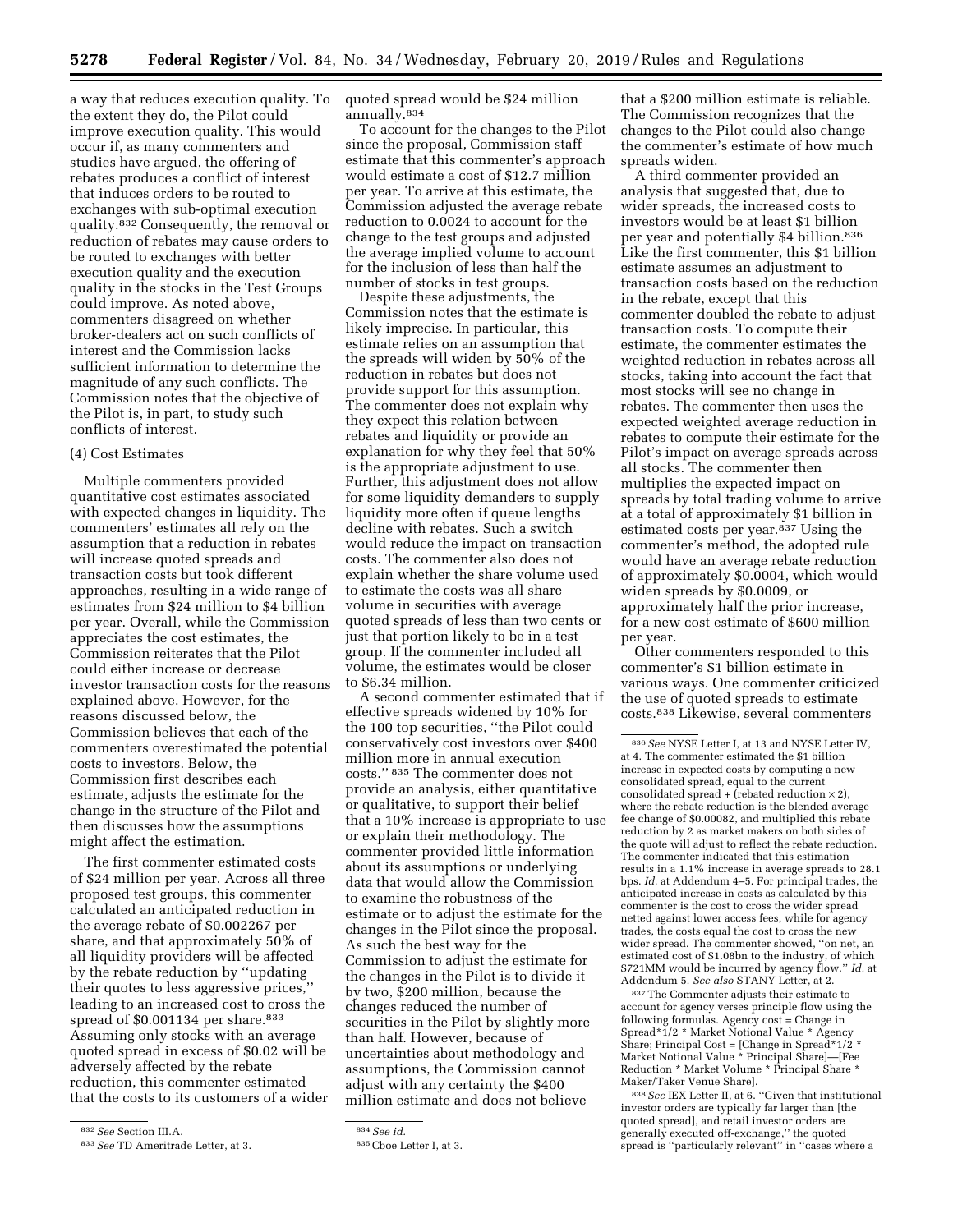suggested that the commenter's estimates of potential harm are overstated by as much as 90%.839

The Commission views the commenter's \$1 billion estimate as likely overstating the realistic costs associated with the Pilot should it result in increased spreads. One reason the estimate may be overstated is that, as some commenters have noted, and as discussed in section IV.C.2.b.iv.(1), the Pilot might have a diminished impact on penny constrained securities. In a supplemental analysis using TAQ data from the last quarter of 2017 and the first two quarters of 2018, the Commission estimates that between 50– 70% of share trading volume occurs in stocks that are penny constrained.840 Consequently, to the extent that rebates play a diminished or no role in determining the spread of penny constrained stocks the commenter's estimates will significantly overstate the impact of increased spreads on transaction costs. Also, the commenter's estimate assumes that spreads will widen by twice the reduction in rebates, an assumption that some commenters question and that the Commission views as a likely upper limit to the impact of the Pilot on quoted spreads.841 This assumption does not take into account that non-market makers may begin to provide liquidity more often during the Pilot in securities with lower or no rebates due to a potential decrease in intermediation by market makers, which may mitigate the impact of less intermediation by market makers as a

839*See, e.g.,* IEX Letter II, at 4; Healthy Markets Letter II, at 2 (arguing that the NYSE cost estimate to investors of \$1 billion has been ''sufficiently debunked as purely fictional''); Decimus Letter, at 4 (arguing that the NYSE approach ignores potential indirect benefits to market participants of lower access fees (and possibly lower brokerage commissions), and that the Pilot would provide the information necessary to obtain meaningful analysis of changes to fees and rebates on order routing decisions and execution quality).

840To determine if a stock is penny constrained, the Commission applied the simple filter: If the stock's trade weighted quoted spread was less than 1.1 cents, then the stock was considered penny constrained. This threshold yielded approximately 50% of trading volume occurring in stocks that are penny constrained. If the threshold is lifted to 2 cents (implying that at least some of the time the stock was penny constrained), then the fraction of trading volume in penny constrained stocks rises to 70%. Note that the sample period for the supplemental analysis is during the Tick Size Pilot. As such, these figures could underestimate the percentage of volume in penny constrained securities.

841*See* Section IV.2.b.iv.(1).

result of lower rebates.<sup>842</sup> Consequently, the Commission acknowledges that to the extent that the Pilot impacts spreads in a certain small number of test group stocks, this could engender costs to investors. However, as described above, the Commission believes that the estimate of \$1 billion per year is likely a significant overstatement of the actual costs that would be incurred in such a scenario. 843

The commenter's \$4 billion estimate is based on the comparison between the spreads on a maker-taker exchange compared to the spreads on a takermaker exchange described above in Section IV.C.2.b.iv(2), which the Commission views as even more imprecise than the \$1 billion estimate for the reasons laid out above. Beyond the concerns expressed in Section IV.C.2.b.iv(2), the Commission notes that the difference between the spreads of a maker-taker exchange and a takermaker exchange would result from the difference between the fee paid to post an order and the rebate to post. As such, the implied impact of no rebates would be no more than 1⁄2 the spread difference. Thus, thus using the full spread difference overstates costs by a factor of 2. Further, to get the \$4 billion estimate, the commenter applied the spread differential to all NMS securities. Because Test Group 2 will be only about 12.5% of securities, applying the spread differential to all NMS securities overstates the cost by a factor of 8. In sum, using the commenter's approach, but correcting for these issues, would yield a cost 16 times smaller than the commenter's, or \$125 million.

#### v. Impact on Issuers

Several commenters expressed concerns that adverse effects to liquidity could induce long-term costs, such as higher costs of capital for issuers subject to certain Test Groups where the

842One assumption made by NYSE is that ''a reduction in the average passive rebate. . .will result in both the bid and offer being backed off, on average, by the exact same amount as the rebate reduction.'' However, as another commenter argued this ''assumes that only rebate driven liquidity providers set the quote'' when ''in reality the quote is almost always set by natural investors, who have a view of fair price, that is informed by both fundamental and quantitative research as well as the likely impact of their own short term trading intentions. *See* Mulson Letter, at 1. As discussed earlier in this section, the many potential effects of rebates on quoted spreads create significant uncertainty. *See* also Decimus Letter, at 4; Mulson Letter, at 1; IEX Letter II, at 4. NYSE responded to these comments by noting that even if their volume estimates are overstated by 20%, the cost is still significant and suggesting that investors would not provide liquidity because doing so would increase leakage costs. *See* NYSE Letter II, at 10–11.

843*See* Mulson Letter I, at 1 and IEX Letter II, at 4.

incentives to provide liquidity are reduced, likely affecting small and midcapitalization issuers most severely.844 One commenter believed that issuers would have higher costs of capital as a result of wider spreads, making any attempts to raise capital more expensive, particularly for issuers in certain Test Groups of the Pilot.845 Additionally, a number of commenters also expressed concern that wider spreads due to a reduction in rebates could also adversely affect issuers that engage in share repurchase programs.846

The Commission addresses these comments in the capital formation analysis in Section IV.D.3 and concludes that the Pilot is not expected to have a large impact on issuer cost of capital. While the Commission acknowledges the risk that the Pilot may impact liquidity for some securities, as explained above, the Commission believes that the impact of such an effect on the cost of capital for such securities would likely be minimal.<sup>847</sup>

With the exception of the impact on cost of capital, one commenter stated that the Pilot will require burdensome expenditures by public companies at the start and conclusion of the Pilot.848 The Commission recognizes that some national securities exchanges and broker-dealers are public companies that could incur the costs described in Sections IV.C.2.a and IV.C.2.b.ii at the start and conclusion of the Pilot. However, the commenter did not provide details on what expenditures other public companies will incur as a result of the Pilot. The Commission does not know what such expenditures would be or what they would entail; nevertheless, we do not believe that there will be any such expenditures.

vi. Costs to Broker-Dealers of Reverse Engineering Identities in the Order Routing Data

Some commenters expressed concern that proposed public dissemination of order routing information would enable competitors to gain proprietary information regarding trading strategies.849 The commenters suggested

845*See* NYSE Letter I, at 3 and section IV.D.3 for further discussion of NYSE's cost of capital estimates.

846*See, e.g.,* Apache Letter, at 2; ACCO Letter, at 1; NorthWestern Letter, at 2; Weingarten Letter, at 1.

848*See* Nasdaq Letter I at 10.

market participant is attempting to buy or sell, on an exchange, fewer shares than the total amount displayed at the [NBBO][.]'' *Id.* NYSE responded to this comment by noting that nearly all trading on exchange is for amounts smaller than the quoted depth, so the quoted spread is relevant. *See* NYSE Letter II, at 10.

<sup>844</sup>*See* NYSE Letter I, at 3, 13–14; ASA Letter, at 3; *e.g.,* Level Brands Letter, at 1; Johnson Letter, at 1; P&G Letter, at 1; Sensient Letter, at 1; Apache Letter, at 2; Ethan Allen Letter, at 1–2.

<sup>847</sup>*See* section IV.D.3

<sup>849</sup>*See, e.g.,* FIA Letter, at 3; Virtu Letter, at 7–

<sup>8;</sup> SIFMA Letter, at 6; FIF Letter, at 2; Citadel Letter, Continued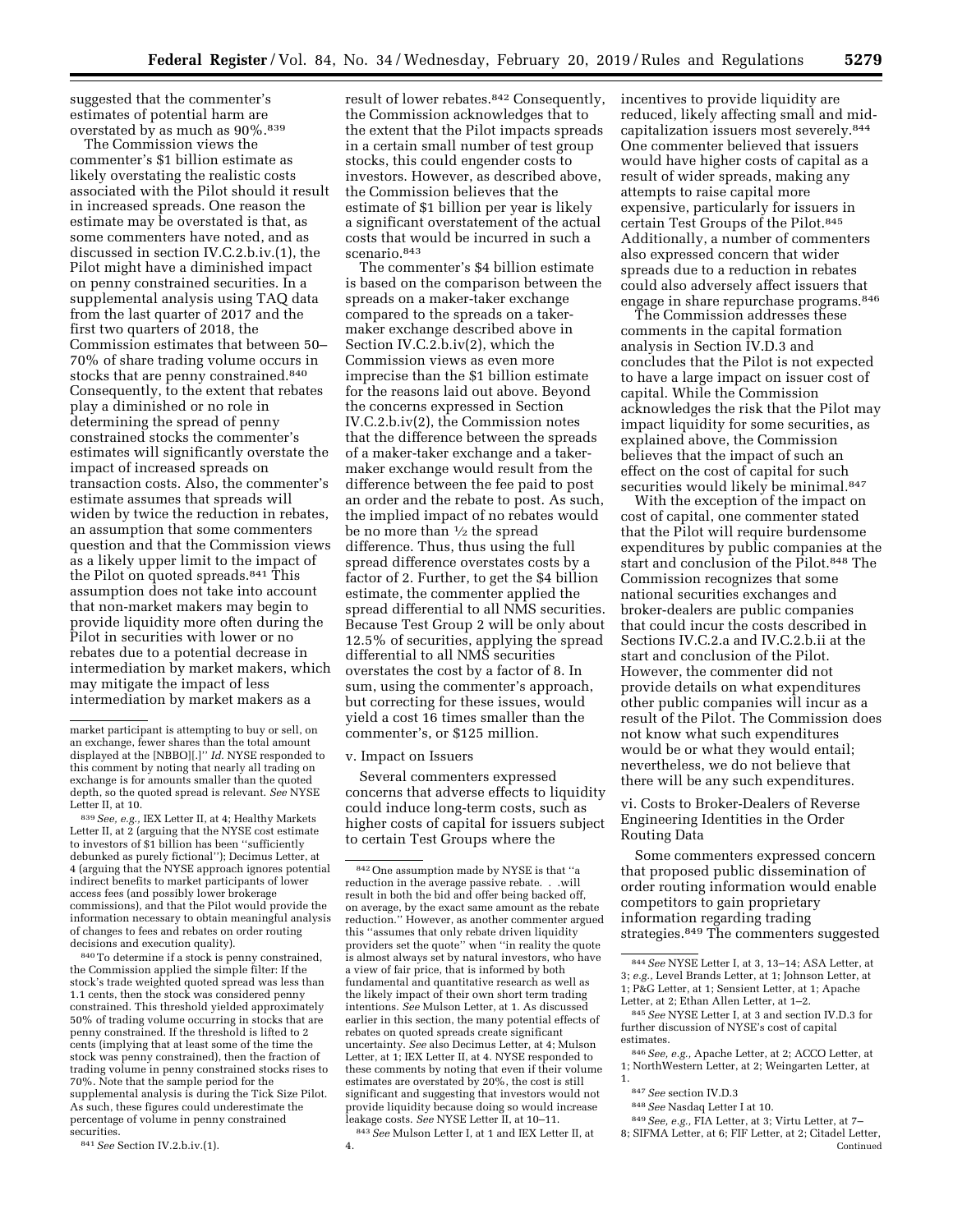that, for example, market participants could learn the identities of individual broker-dealers by sending a specific broker-dealer an order for a relatively thinly-traded security and then study the order routing reports to identify which broker-dealers transacted that security on a given day. The concern is that if market participants can identify the primary venues that certain brokerdealers tend to rout to, then they may be able to use this information along with live market data to identify specific trading algorithms of individual brokerdealers. This could increase transaction costs for broker-dealers if the market participants are able to use this data to identify when a certain algorithm is being used to execute a trade in live time and then to opportunistically trade around the algorithm to profit from any price impact created by the trades.

As described above, the Commission has modified its proposal in response to these comments. Consequently, the Commission is not adopting the requirement that exchanges publicly post the order routing datasets and instead the Commission will receive the order routing data. This change significantly reduces the risks identified by the commenters about reverse engineering, and the Commission is sensitive to the need to protect the data from unauthorized disclosure.

# *D. Impact on Efficiency, Competition, and Capital Formation*

The Commission has considered the effects of the Pilot on efficiency, competition, and capital formation.850 As discussed in further detail below, the Commission believes that many of the direct effects of this rule on efficiency, competition, and capital formation would likely be temporary in nature and affect markets only for the duration of the Pilot. The Commission believes that the information obtained as a result of the Pilot could improve regulatory efficiency, because analyses of this data are likely to provide a more representative view of the effect of transaction-based fees on order routing decisions than would be available to the Commission in the absence of the Pilot. Further, the Pilot may have a number of temporary effects on price efficiency, the competitive dynamics between

exchanges, exchanges and off-exchange trading venues, broker-dealers, and issuers, including ETPs. Although the Pilot may temporarily affect liquidity, 851 the Commission does not believe that this will result in the Pilot having a significant effect on capital formation. One commenter believed that the Commission did not sufficiently address the impacts of the Pilot on efficiency, competition, and capital formation in the proposing release.852 Several other commenters stated that the Commission inadequately provided justification for the assertions in the proposing release that the effects on efficiency, competition, and capital formation would be temporary in nature and ''would affect markets only for the duration of the [proposed] Pilot.'' 853 The Commission addresses below commenters' concerns about issues stemming from efficiency, competition, and capital formation.

#### 1. Efficiency

This section discusses the potential impact the Pilot could have on efficiency. The Commission believes that information learned from the Pilot could potentially improve future regulatory efficiency. Additionally, the Commission believes that the Pilot could have a number of temporary impacts on efficiency, including: The efficiency of capital allocation, price efficiency and price discovery, and the efficiency of fees and rebates.

As discussed in detail above, 854 the Commission believes that there is significant uncertainty regarding the effect, if any, that the Pilot will have on liquidity and trading volume on exchanges. Therefore, the Commission is unable to determine *ex ante* the overall effects the Pilot will have on the efficiency of capital allocation, price efficiency, or the efficiency of fees and rebates.855 However, the Commission believes that the Pilot will provide

853*See* NYSE Letter I, at 15–16. *See also, e.g.,*  Level Brands Letter, at 1; Johnson Letter, at 1; Knight-Swift Letter, at 1.

854*See supra* Sections IV.C.2.b.i and IV.C.2.b.iv. 855One commenter stated that it did not ''expect that a reduction or outright removal of rebates will have any significant or harmful effects on the quality of prices displayed in the public lit market, interfere with genuine liquidity and price formation, or negatively impact [its] stock's trading volume, spread or displayed size.'' *See* T. Rowe Price Letter, at 5.

useful data that will better inform future policy recommendations of the effects of fees and rebates on price efficiency.856

The Pilot will provide the Commission with an opportunity to empirically examine the effects of an exogenous shock to transaction fees and rebates on order routing behavior, execution quality and market quality. Insofar as the data produced by the Pilot permits the Commission and the public to evaluate and comment upon the potential impacts of alternative policy options, the rule may promote regulatory efficiency.857 In the absence of the Pilot, the Commission would have to rely on currently available data to inform future policy decisions related to transaction-based fees and rebates and data limitations may impair the efficiency of policy decisions based on this information.858

The temporary efficiency impacts the Commission expects during the Pilot depend on how the Pilot fee and rebate restrictions for the two Test Groups balance the interests of different groups of market participants. For example, if during the Pilot, the lower fee cap and no-rebate restriction induced by the Pilot cause broker-dealers to be more likely to route customer orders to trading centers with better pricing, higher speed of execution, or higher probability of execution, rather than to trading centers with the largest rebates,859 the Pilot may temporarily improve the efficiency of capital allocation by lowering execution costs.860 Alternatively, the efficiency of capital allocation could be reduced if, as a response to the loss in revenue from rebates, broker-dealers increase commissions or fees charged to customers.861 Higher commissions or fees could reduce customers' willingness to trade or could lead to a lower injection of capital into the markets by investors because a larger fraction of each investable dollar would go to compensate broker-dealers for the lost revenue. However, because rebates are generally accompanied by higher transaction fees, the overall costs to broker-dealers to route orders to exchanges could decline for some Test Groups, which could lead to a decrease in commissions or fees and temporarily

858*See supra* Section IV.B.1.b. 859*See supra* Section IV.C.1.b.

at 4; Citi Letter, at 6; TD Ameritrade Letter, at 5; STANY Letter, at 5; IEX Letter I, at 10; Credit Suisse Commentary, at 6; Morgan Stanley Letter, at 4.

<sup>850</sup>Exchange Act Section 3(f) requires the Commission when engaging in rulemaking to consider or determine whether an action is necessary or appropriate in the public interest, and to consider, in addition to the protection of investors, whether the action will promote efficiency, competition, and capital formation. *See*  15 U.S.C. 78c(f).

<sup>851</sup>*See supra* Section IV.C.2.b.iv.

<sup>852</sup>*See* Nasdaq Letter I, at 3, 8. This commenter expressed concern that the Proposal did not considered the effects on issuers and ETPs. *See id.,*  at 8. This commenter also stated that ''the Proposal is a blunt tool lacking nuance that will negatively affect efficiency, competition, and capital formation—none of which have been adequately addressed by the Commission.'' *See id.* 

<sup>856</sup>*See supra* Section IV.C.1.a.ii.

<sup>857</sup>*See supra* Section IV.C.1.a.i for a discussion of the potential benefits from studying the Pilot data and *supra* Section IV.C.1.a.iii for a discussion of the potential limitations of studying the Pilot data.

<sup>860</sup>*See supra* Section IV.C.2.b.iv. 861*See supra* Section IV.C.2.b.iii.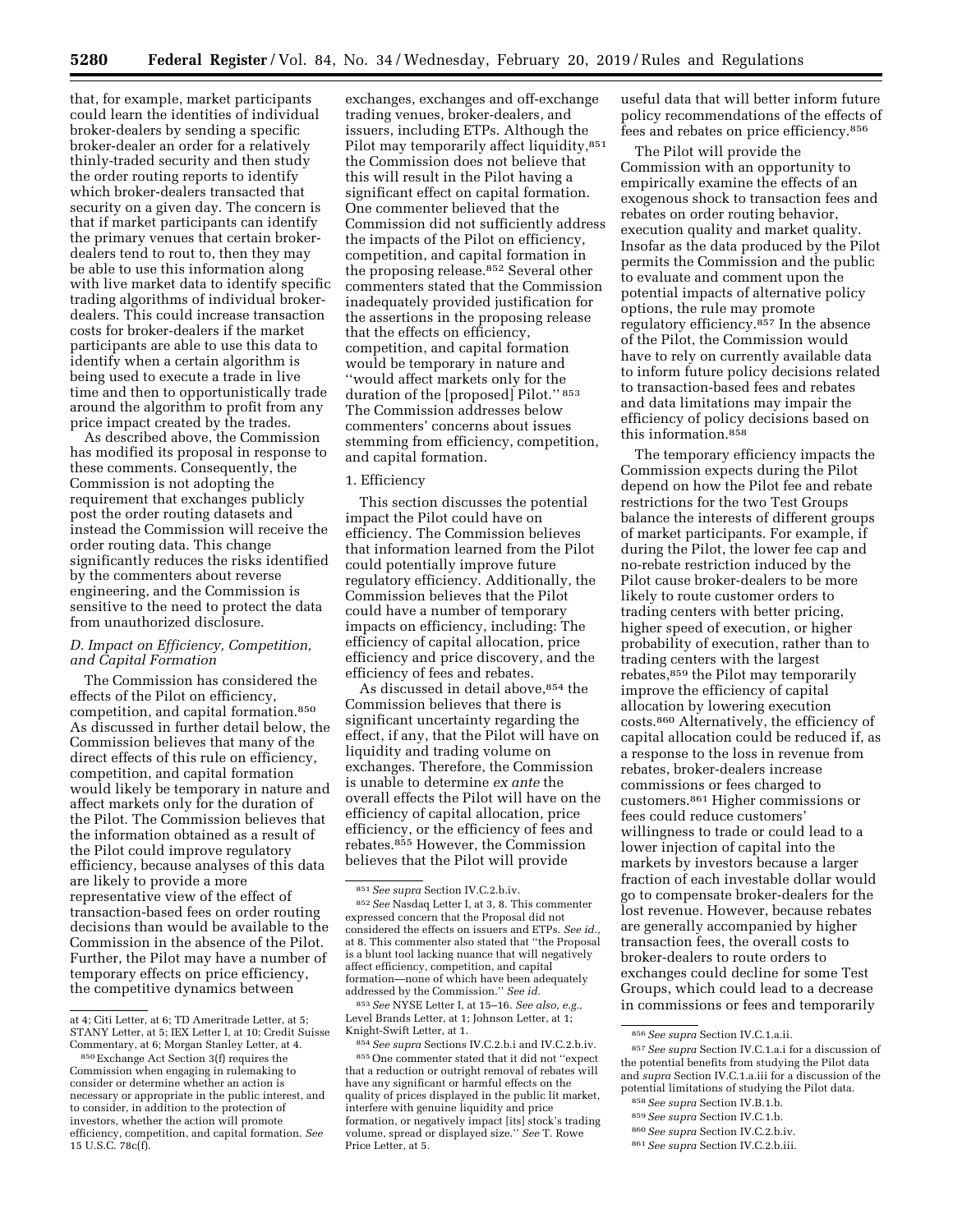increase the efficiency of capital allocation.

For the duration of the Pilot, lower transaction fees could improve the liquidity of stocks and ETPs in some Test Groups by reducing the costs to execute marketable orders.862 As marketable orders become less costly, these orders are likely to be routed to exchanges with lower transaction fees, improving execution quality and possibly creating a liquidity externality,863 whereby lower transaction fee venues will become the preferred trading center for marketable and non-marketable orders.864 An increase in liquidity could improve informational efficiency by allowing securities prices to adjust more quickly to changes in fundamentals.

As a result of the Pilot, price efficiency might also improve; quoted spreads also may more closely reflect the net cost of trading and could temporarily increase price transparency for securities in certain test groups.865 Currently, most broker-dealers do not relay information about amounts of fees paid or rebates received on trades to their customers, thereby limiting the transparency of the total costs incurred to execute a trade. The Pilot would not mandate disclosure by the exchanges or the broker-dealers of order-level transaction-based fees and, therefore, will not resolve the limitations to transparency of the total fees paid and rebates received by broker-dealers for particular orders. As fees decline or rebates are removed in some Test Groups, however, the deviation in the net cost of trading from the quoted spread could shrink, thereby at least partially improving price transparency for the duration of the Pilot, and temporarily improving pricing efficiency and price discovery.866 Therefore, as an additional benefit of the Pilot, the Pilot will allow an examination of the temporary effect of revisions to transaction fees and rebates on quoted spreads, to better inform

future policy recommendations of the effects of exchange transaction-based fees and rebates on price efficiency.867

On the other hand, if the reduction in rebates and Linked Pricing harms liquidity,868 or causes more informed order flow to be routed to off-exchange trading venues,<sup>869</sup> then the Pilot may temporarily impair price efficiency and the price discovery process.870 A reduction in rebates could cause informed traders to route more of their non-marketable orders to off-exchange trading venues, which could reduce price discovery, because these orders would no longer be included in displayed quotes or limit order book depth. If liquidity temporarily worsens, then it may lead to a temporary widening of the NBBO, which could lead to a decline in the overall informational efficiency of prices. If liquidity worsens, it could also cause informed traders to route more of their marketable orders off-exchange, which could harm price discovery by reducing the ability of market participants to discern the direction of their order flow. However, if spreads widen or queues shorten, it could attract informed nonmarketable orders onto exchanges, which could improve price discovery, because exchange quotes would be more informative. Because the Commission cannot *ex ante* predict the effects of the Pilot on liquidity and competition between exchanges and off-exchange trading venues for order flow,871 the Commission is unable to determine the overall effects of the Pilot on price efficiency and the price discovery process.

Changes in liquidity could also impact the price efficiency of ETPs. A change in liquidly for either the ETP itself or the underlying securities could impact the create-redeem process for ETPs. This process is an important element in ETP price efficiency and helps to keep the price of the ETP in line with the value of its underlying securities. If there is a mispricing, authorized participants can trade on the mispricing by either purchasing the

underlying shares to create a share of the ETP, or by redeeming a share of the ETP and selling the assets underlying the ETP. These actions affect the existing supply of ETP shares and help to eliminate mispricing. Consequently, if the Pilot impacts liquidity in either the underlying assets, or the ETP itself, it will impact the cost to authorized participants of eliminating mispricing by participating in the create-redeem process. Since the Commission does not *ex ante* know how the Pilot will impact liquidity,872 it cannot quantify the effects of the Pilot on ETP price efficiency. If the Pilot results in improved liquidity for the stocks in the various Test Groups, or for the ETP itself, then its impact on the createredeem process may be positive and ETP price efficiency may increase as its value may more closely track the value of their underlying assets through a lower cost create-redeem process. The opposite is true if the Pilot negatively affects liquidity in either the ETPs or the underlying securities.

Finally, the Commission acknowledges that the fee caps and prohibition on rebates or Linked Pricing imposed on the Test Groups during the Pilot further constrain the exchanges' abilities to strategically choose fee and rebate schedules and for some NMS stocks may restrict the fees and rebates further beyond the current levels, which could be less efficient from the exchanges' perspective. The rule could temporarily result in more or less efficient fee and rebate schedules because the exchanges might not be able to optimize their pricing structure for some Test Groups of securities.873 While the Commission does not currently have information to determine the current level of efficiency of fees and rebates, the information that the Commission and the public receive from the Pilot could enable the analysis of market impacts stemming from changes to fees, potentially permitting the Commission to assess alternative requirements for transaction-based fees and rebates that may be more efficient.

Several commenters asserted that fee and rebate restrictions proposed by the Commission would be government imposed price-controls that would increase inefficiencies and harm consumers.874 One of these commenters elaborated that ''Government-imposed price controls are well understood to have a negative impact on competition and innovation'' and that ''they are only

<sup>862</sup>*See supra* Section IV.C.1.b.

<sup>863</sup>As discussed in detail above, improvements in execution quality could present as better prices for execution, higher probability of execution, and faster time to execution. *See supra* Section IV.C.2.b.iv.

<sup>864</sup> *See infra* Section IV.D.2.b.

<sup>865</sup>*See supra* Section IV.C.1.b. 866Some commenters argued that transaction fees and rebates harm price transparency because the prices displayed by exchanges do not include fee or rebate information and therefore do not fully reflect net trade prices. *See* ICI Letter I, at 2; Goldman Sachs Letter, at 3; Invesco Letter, at 2; State Street Letter, at 2; Wellington Letter, at 1; Oppenheimer Letter, at 2; Capital Group Letter, at 3; Citi Letter, at 2. A number of academic studies also made this argument. *See, e.g.,* Angel, Harris, & Spatt, *supra* note 530, and Harris, *id.* 

<sup>&</sup>lt;sup>867</sup> See supra Section IV.C.1.a.ii.<br><sup>868</sup> See supra Section IV.D.2.a.<br><sup>869</sup> See infra Section IV.D.2.a. <sup>870</sup> Some commenters argued that rebates

improved price discovery by promoting displayed liquidity on exchanges and narrowing the NBBO. *See, e.g.,* State Street Letter, at 2; Virtu Letter, at 3; Magma Letter, at 3; Schwab Letter, at 1; Fidelity Letter, at 3; Cboe Letter I, at 15–16. One commenter argues that the removal of rebates could harm price discovery by causing more market participants to route their orders to off-exchange venues, instead of lit exchanges, where they would be included in the price discovery process. *See* Nasdaq Letter I, at 2, 4.

<sup>871</sup>*See supra* Section IV.C.2.b.iv and *infra* Section IV.D.2.a.

<sup>872</sup>*See supra* Section IV.C.2.b.iv.

<sup>873</sup>*See supra* Section IV.C.2.b.i.

<sup>874</sup>*See* Nasdaq Letter I, at 2, 5; Cboe Letter I, at

<sup>7.</sup>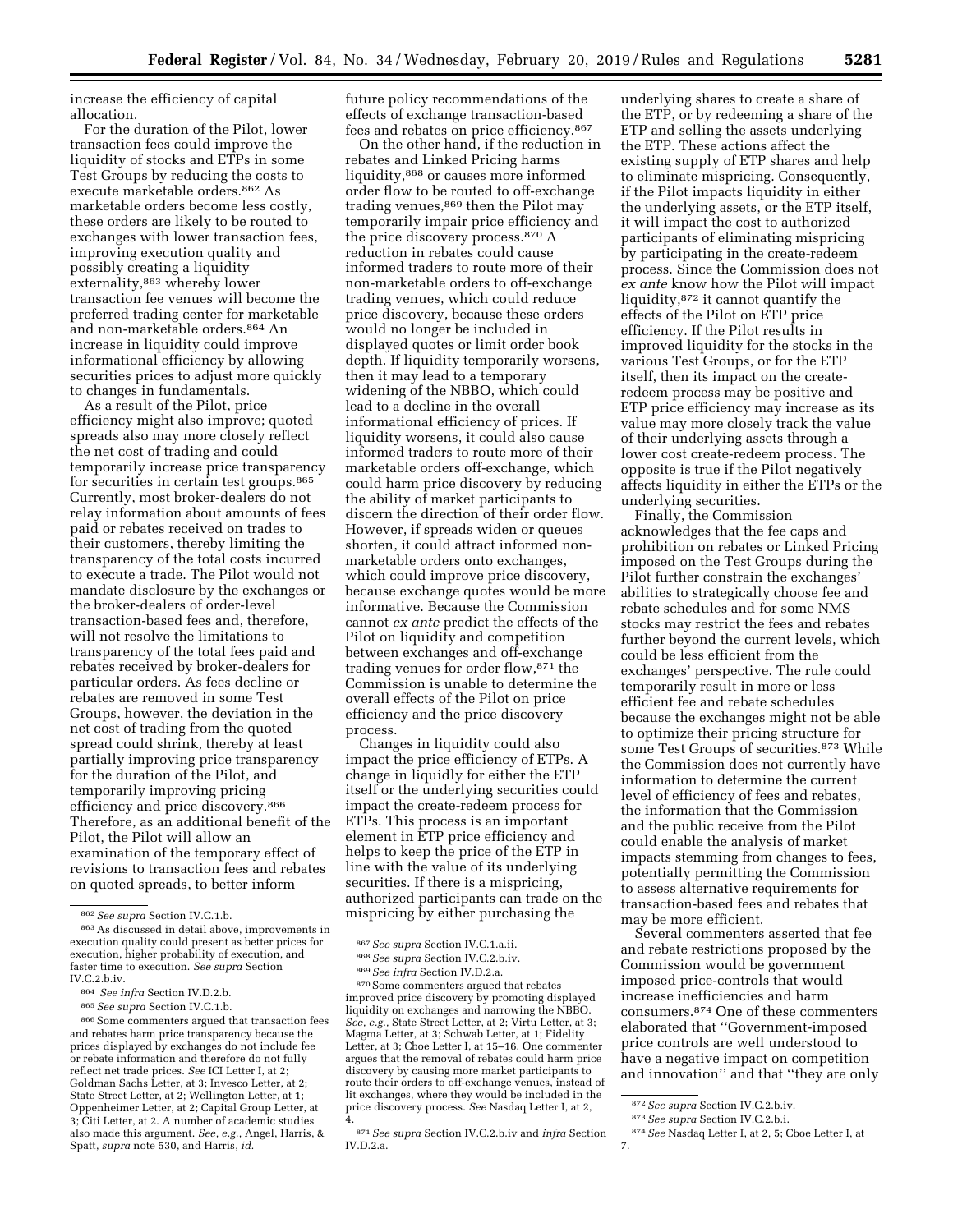indicated where they overcome severe market imperfection such as monopoly ownership of a critical resource.'' 875 As discussed in detail above, 876 the Commission believes that the current fee and rebate system may have resulted in a number of market failures, including rebates incentivizing brokers to route orders to trading venues that pay the highest rebates, instead of the venues that offer better execution. However, the Commission currently lacks the data to estimate the extent of any existing market failures.877 While the Commission acknowledges that the Pilot's restrictions on rebates and fees could potentially harm efficiency, if these market failures currently do exist, then the fee and rebate restrictions in Test Group stocks could temporarily improve efficiency for the duration of the Pilot. Additionally, the information the Commission learns from the Pilot could be used by the Commission in future rulemakings to inform future policy decisions.<sup>878</sup>

# 2. Competition

This section discusses the potential effects of the Pilot on competition. The Commission believes that the Pilot could have a temporary effect on the competitive dynamics between exchanges, exchanges and off-exchange trading venues, broker-dealers, and issuers, particularly ETPs. Additionally, as discussed in detail below,879 the Pilot could potentially have competitive effects for smaller exchanges that last beyond the Pilot. This could occur if the Pilot attenuates the potentially distortive impact of transaction-based fees and rebates and causes brokerdealers to route orders to trading centers they perceive as more liquid. This could have a lasting effect on the order flow and revenue of smaller exchanges if it produces a liquidity externality that persists beyond the Pilot.<sup>880</sup> However, the Commission believes that this is unlikely to occur, because the Pilot would be for a limited duration and the effects are unlikely to be significant enough to cause this result.<sup>881</sup>

Because the Commission is unable to determine *ex ante* the Pilot's effects on liquidity,882 the Commission is unable

879*See infra* Section IV.D.2.b (Competition Between Exchanges).

to quantify many of the effects of the Pilot on competition. In the sections below the Commission offers a qualitative discussion of the effects of the Pilot on competitive.

### a. Competition Between Exchanges and Off-Exchange Trading Venues

This section discusses the potential effects of the Pilot on competition between exchanges and off-exchange trading venues, including ATSs, which, as discussed in the baseline,<sup>883</sup> execute approximately 14% of trading volume. Although the Pilot could temporarily affect the competition for order flow between exchanges and off-exchange trading venues, the Commission believes that the overall effects of the Pilot on this competition are unclear, because, as discussed in detail below, there are reasons why the Pilot may temporarily increase as well as decrease the order flow routed to off-exchange trading venues.

A number of commenters argued that restricting exchange rebates and fees for stocks in the test Groups without placing similar restrictions on offexchange venues could place exchanges at a competitive disadvantage.884 Although the Commission acknowledges that the Pilot may potentially place exchanges at a competitive disadvantage relative to offexchange trading venues, the Commission believes that the overall effects of the Pilot on this competition would depend on how on-exchange liquidity is affected by the Pilot as well as the renegotiation costs that offexchange trading venues would incur in order to take advantage of the restrictions on exchange fees and rebates. For example, as discussed in detail above, 885 ATSs sometimes negotiate bespoke agreements with individual subscribers for a bundle of services. If the costs of renegotiating these agreements are high, then offexchange trading venues may not be able to adjust their pricing models to take advantage of the exchange pricing restrictions, in which case competition between exchanges and off-exchange venues could be unaffected.886

Additionally, as discussed below, if offexchange renegotiation costs are high, some of the restrictions on transaction fees could give certain exchanges a competitive advantage relative to offexchange venues in attracting certain types of order flow. However, if offexchange renegotiation costs are small or the Pilot fee and rebate restrictions place certain exchanges at a disadvantage relative to the current pricing policies of some off-exchange trading venues, then the Pilot could affect competition between exchanges and off-exchange trading venues.

Although the Commission acknowledges that the distribution of trading volume could change between exchanges and off-exchange trading venues, the Commission believes these changes are difficult to determine in advance and cannot predict *ex ante*  whether these changes would increase or decrease exchange market share.<sup>887</sup> As discussed above,<sup>888</sup> the Commission lacks data on the current pricing schedules offered by off-exchange venues as well as information on how this affects the routing decisions of broker-dealers. The Commission also lacks information on how difficult it is for off-exchange trading venues to adjust their pricing schedules. Additionally, as discussed above,889 the Pilot's effects on liquidity could be either positive or negative and vary across securities. Therefore, the Commission is unable to quantify or determine the overall effects that the Pilot will have on competition between exchanges and off-exchange trading venues. However, if competitive rebalancing among trading centers occurs as a result of the Pilot, it could provide information to the Commission about order routing decisions and execution quality to inform future policy actions.

Commenter statements regarding the effects of the Pilot on competition between exchanges and off-exchange trading venues indicated that the Pilot could have different effects on the competition for marketable and nonmarketable order flow. In considering the comments, and as analyzed in the following sections, the Commission considered the differential impact

<sup>875</sup>*See* Nasdaq Letter I, at 11–12.

<sup>876</sup>*See supra* Section IV.A.

<sup>877</sup>*See supra* Section IV.B.1. and Section

IV.C.1.a.iii.

<sup>878</sup>*See supra* Section IV.C.1.a.

<sup>880</sup>*See* Proposing Release, *supra* note 2, at 13042, for a discussion of a liquidity externality.

<sup>881</sup>*See infra* Section IV.D.2.b (Competition Between Exchanges).

<sup>882</sup>*See supra* Section IV.C.2.b.iv.

<sup>883</sup>*See supra* Section IV.B.2.a.

<sup>884</sup>Commenters expressed concern that the Pilot would inhibit exchanges' ability to compete with off-exchange trading centers, in part due to a reduced ability to innovate on changes to fees and rebates. *See, e.g.,* Cboe Letter I, at 7, 16–17; Nasdaq Letter I, at 6; NYSE Letter I, at 1–2, 4–5; Magma Letter, at 2; FIA Letter, at 3–4; ASA Letter, at 3; P&G Letter, at 1; ACCO Letter, at 1; Johnson Letter, at 1.

<sup>885</sup>*See supra* note 47 and accompanying text. 886 It might be difficult for an ATS to renegotiate these agreements with all of their clients in order to take advantage of the exchange price restrictions

on a subset of securities (*i.e.,* stocks in the Test Groups).

<sup>887</sup>One commenter agreed and stated the Pilot could cause a shift in the balance of activity between exchanges and off-exchange trading centers, but that the direction of such a shift cannot be presupposed. *See* Decimus Letter, at 5. This commenter also noted that transaction-based fees are one of the drivers behind the current shift by market participants to off-exchange trading centers. *Id.* at 5–6.

<sup>888</sup>*See supra* Section IV.B.1.b.vii.

<sup>889</sup>*See supra* Section IV.C.2.b.iv.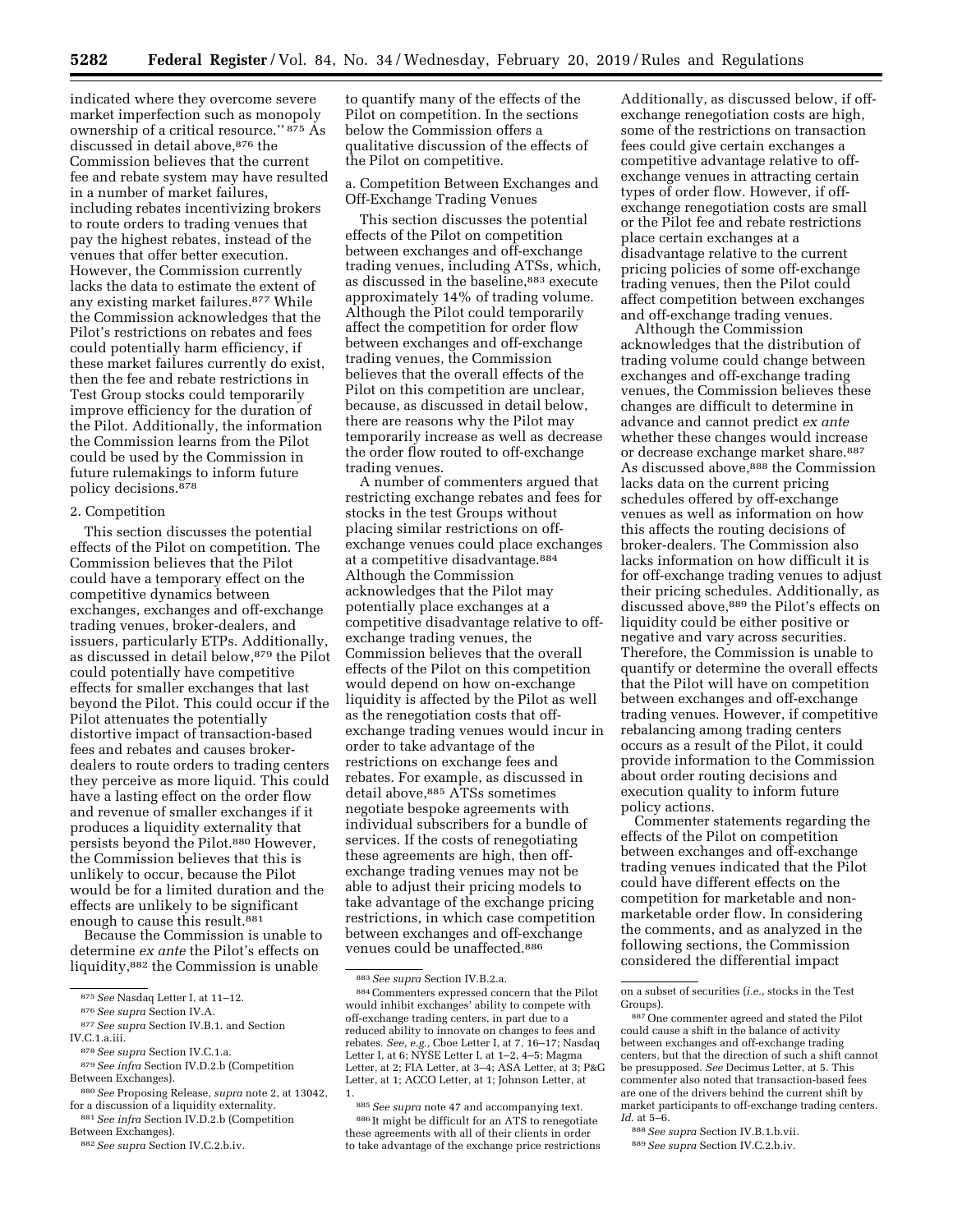changes in exchange fees and rebates could have on the competition between exchanges and off-exchange trading venues for marketable and nonmarketable order flow. As the discussion above indicates, and as commenters point out, it is not clear how the Pilot will affect the competition for both marketable and non-marketable order flow.890 Additionally, since the impacts of the Pilot on liquidity may not be uniform across all securities,<sup>891</sup> the effects of the Pilot on competition for marketable and non-marketable order flow may not be uniform across all securities. Therefore, as discussed above, the Commission is unable to quantitatively estimate how the Pilot could affect competition between exchanges and off-exchange trading venues to attract different types of order flow. In the sections below the Commission offers a qualitative discussion regarding how various effects of the Pilot could affect this competition.

#### i. Marketable Order Flow

The Pilot could increase or decrease the share of marketable order flow routed to off-exchange trading venues. This is reflected in the divergent views of commenters, who argue over the effects that reduced access fees and rebates could have on the share of marketable order flow routed to offexchange trading venues. In considering these comments, the Commission considered a number of ways the Pilot could potentially impact competition for marketable order flow, including: The impact of changes in liquidity, the direct impact of changes in access fees and rebates, the impact of changes in off-exchange fill rates, and the impact of the Order Protection Rule.

Changes in liquidity caused by the Pilot could affect how much marketable order flow is directed to off-exchange trading venues. However, because the overall effects of the Pilot on liquidity could be positive or negative and vary across securities,892 the overall effects of changes in liquidity on the direction of marketable order flow are also unclear. Therefore, the Commission is unable to predict the overall effect that changes in liquidity caused by the Pilot will have on the competition for marketable order flow between exchanges and offexchange trading venues.

A number of commenters argued that if the Pilot temporarily decreases liquidity in the test Groups due to the

elimination or reduction of rebates.<sup>893</sup> more order flow will likely be directed to off-exchange trading venues.894 As the Commission previously discussed,895 the competition between on and off exchange venues for order flow is characterized as providing a tradeoff between immediacy and execution quality. Off exchange venues tend to get better trade execution on average than lit exchanges, largely because they trade between the prevailing NBBO, but at the cost of not being able to guarantee that a transaction will occur. Thus, the impact of the Pilot on the competition between exchanges and off exchange venues for marketable order flow will depend on how the Pilot impacts execution quality and the cost of immediacy on exchanges compared to the potential for price improvement and the chance of filling an order at an off-exchange venue.

If a reduction in rebates causes quoted spreads to widen,<sup>896</sup> it could increase the attractiveness of off-exchange price improvement and would likely cause more institutional or proprietary marketable order flow to be directed to off-exchange ATSs. Additionally, if spreads widen, broker-dealers would likely be incentivized to internalize more marketable institutional order flow. If spreads do not widen, a decrease in quoted depth could also result in more marketable orders being routed off-exchange. If quoted depth decreases,897 and if market participants believe that off-exchange venues offer improved execution, it could cause more large marketable orders to get routed to ATSs or be internalized, in order to avoid the increased costs of walking up the book. Alternatively, if liquidity improves, it could reduce the cost of immediacy and the benefits of off-exchange price improvement, which could result in more marketable order flow being routed to exchanges.

Changes in exchange access fees and rebates for stocks in the test groups could also directly affect whether some types of marketable order flow are routed to exchanges or off-exchange trading venues. However, as discussed in detail above,<sup>898</sup> the Commission currently faces limitations in

896*See supra* Section IV.C.2.b.iv.2.

determining the effects that exchange transaction fees and rebates have on order routing decisions. The Commission is unable to quantify how changes in exchange transaction fees and rebates for stocks in the test groups will affect the routing decisions for marketable order flow between exchanges and off-exchange trading venues. Therefore, the Commission is unable to determine in advance what effect changes in exchange transaction fees and rebates caused by the Pilot will have on the competition for marketable order flow. One of the goals of the Pilot is to provide the Commission with data so that it can better evaluate these effects.

If renegotiation costs are too high for off-exchange trading venues to adjust their pricing schedules, lower transaction fees on maker-taker exchanges could cause some marketable order flow that would be routed to ATSs and other off-exchange trading centers to instead be routed to these exchanges. For example, if the equilibrium transaction fee in Test Group 2 is below \$0.0030 in the absence of rebates, exchanges may be able to draw order flow away from off-exchange trading centers.

Several commenters agreed that lower access fees could induce some market participants to bring order flow back to exchanges.899 One of these commenters stated that ''the potential that substantially lower take fees in test group securities will counter any potential loss of rebate-driven volume.'' 900 One commenter disagreed and noted that lowering fees would not attract marketable order flow to exchanges.901 This commenter noted

901*See* NYSE Letter II, at 12; NYSE Letter I, at 16. This commenter argued that market participants choose to send orders to off-exchange venues for reasons other than avoiding fees, such that simply lowering fees would not attract marketable order flow to exchanges. *See* NYSE Letter I, at 16. Another commenter noted that the Commission's assertion that any potential degradation of the effective bid-ask spread due to lower or reduced rebates could be mitigated by lower access fees was ''not supported by empirical data or substantive analysis.'' *See* Nasdaq Letter I, at 8–9. In response to these comments, the Commission notes that its belief is support by some theoretical studies that show that it is the net fees, *i.e.,* the rebates plus fees, that affect trading costs. *See e.g.* Colliard, J.E. & Foucault, T. (2012). ''Trading fees and efficiency in limit order markets.'' *Review of Financial Studies,*  Vol. 25 (11), 3389–3421 (*available at: [https://](https://academic.oup.com/rfs/article/25/11/3389/1566107) [academic.oup.com/rfs/article/25/11/3389/](https://academic.oup.com/rfs/article/25/11/3389/1566107)  [1566107](https://academic.oup.com/rfs/article/25/11/3389/1566107)*). Some empirical studies produce similar results. *See, e.g.* Malinova, K. & Park, A. (2015). ''Subsidizing Liquidity: The Impact of Make/Take Fees on Market Quality.'' *Journal of Finance,* Vol Continued

<sup>890</sup>*See* Decimus Letter, at 5–6.

<sup>891</sup>*See supra* Section IV.C.2.b.iv.

<sup>892</sup>*See supra* Section IV.C.2.b.iv.

<sup>893</sup>*See id.* 

<sup>894</sup>*See, e.g.,* Magma Letter, at 2; Home Depot Letter, at 1.

<sup>895</sup>*See* Securities Exchange Act Release No. 76474 (Nov. 18, 2015), 80 FR 80998 (Dec. 28, 2015), 81116–81117. *See also* Securities Exchange Act Release Nos. 83663 (July 18, 2018), 83 FR 38768 (August 7, 2018), 38891–38892.

<sup>897</sup>*See id.* 

<sup>898</sup>*See supra* Section IV.B.1.a and Section IV.B.1.b.

<sup>899</sup>*See, e.g.,* IEX Letter II, at 7, 8–9; TD Ameritrade Letter, at 7; Citi Letter, at 4; Decimus Letter, at 5–6.

<sup>900</sup>*See* IEX Letter II, at 8.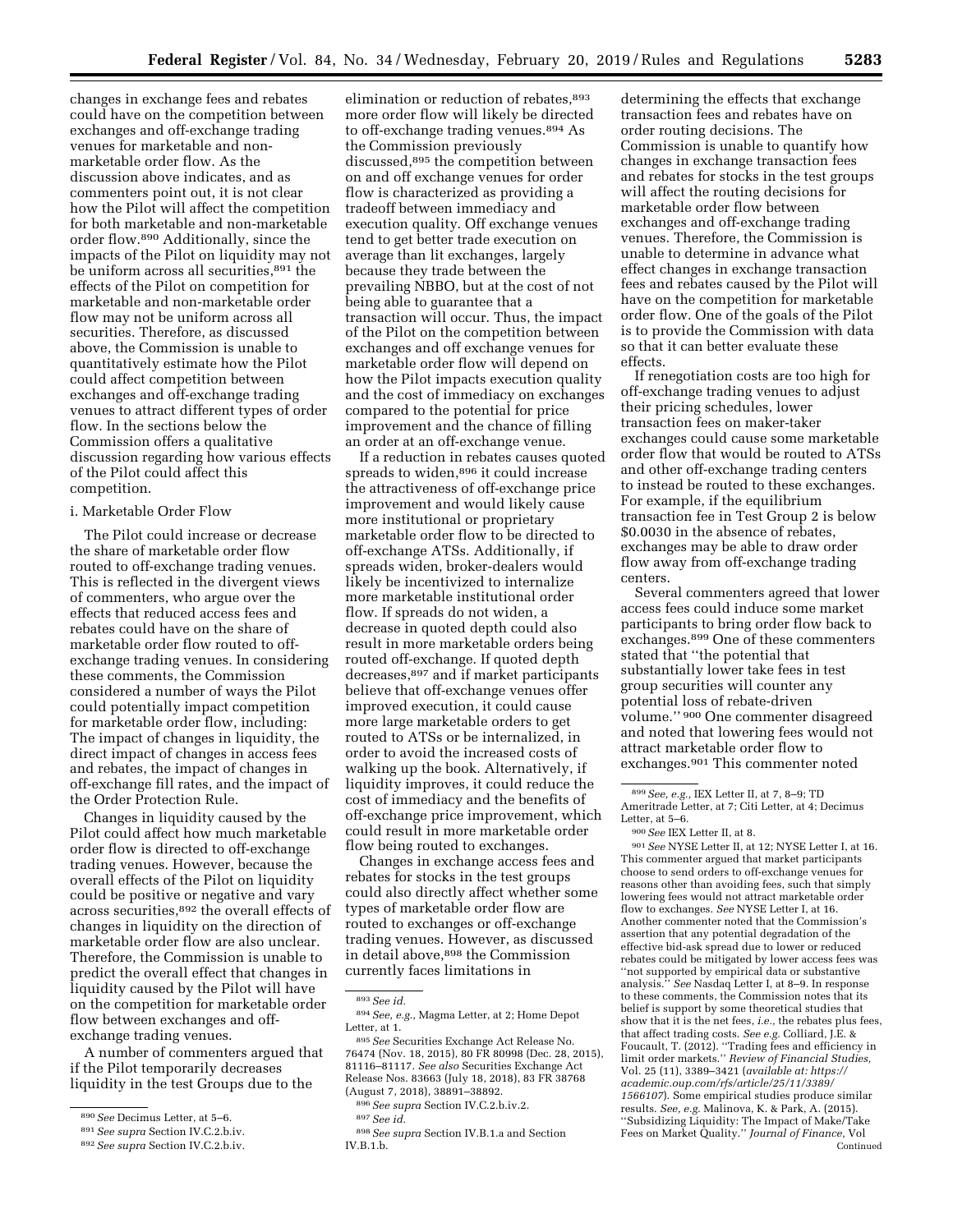that if high access fees drove market participants to route orders to offexchange trading centers, then lower cost venues, such as NYSE American or EDGA would have larger market share.902 Another commenter disagreed and argued that ''the cost of accessing lit markets in the form of access fees on securities exchanges has been one of the key drivers behind the continuing proliferation of non-exchange trading venues.'' 903 Given the disagreement among commenters, the Commission believes it is possible that lower transaction fees could potentially result in more marketable order flow being routed to exchanges. However, as discussed above, the Commission faces limitations in quantifying the effects that lower exchange transaction fees will have on marketable order flow and is unable to determine how likely this is to occur. One of the goals of the Pilot is to provide the Commission with data so that it can better evaluate these effects.

To the extent that conflicts of interest affect order routing,904 lower rebates on taker-maker venues could potentially increase the off-exchange share of trading volume by causing brokerdealers to increase the internalization of smaller marketable orders, even if onexchange liquidity or execution quality does not change.

Changes in the fill rates of orders at off-exchange trading venues could also affect how much marketable order flow is directed to off-exchange trading venues. However, there are reasons the

902*See* NYSE Letter II, at 12.

903*See* Decimus Letter, at 5–6.

904*See supra* Section IV.A.1 (Market Failure at the Broker-Dealer Level).

Pilot could increase or decrease the fill rates of orders at off-exchange trading venues. Therefore, the effect these changes will have on the competition for marketable order flow is uncertain.

As discussed below, 905 there are reasons the Pilot could cause an increase or decrease in the nonmarketable order flow routed to offexchange trading venues. If there is an increase in the non-marketable order flow routed to off-exchange trading venues, then the fill rates of marketable orders routed to off-exchange trading venues would increase, which could cause more marketable order flow to be directed to off-exchange trading venues. Alternatively, a decrease in the nonmarketable order flow routed to offexchange trading venues would cause a decrease in the fill rate for marketable orders, which would cause less marketable order flow to be directed to off-exchange trading venues.

One factor that could reduce the chance of marketable orders being routed away from exchanges is that exchanges have a protected quote. One commenter believed that any offexchange shifts are likely to be limited because these trading centers do not have a protected quote, and any shifts that would occur would still need to be consistent with best execution and not just redistribution to account for market participants' cost considerations.906 However, given that 34% of all transaction volume occurs off-exchange at trading venues without a protected quote, it is unclear how much effect a protected quote will have on this competition.907

The Commission does not expect the Pilot will have a significant effect on the competition for retail marketable orders. Normally, these orders are internalized by off-exchange wholesale brokerdealers who pay retail broker-dealers for the order flow.908 Since the Pilot does not restrict these rebates, the Commission does not expect the Pilot to affect the routing of marketable retail order flow.

### ii. Nonmarketable Order Flow

The Pilot could increase or decrease the share of non-marketable order flow routed to off-exchange trading venues. This is reflected in the divergent views of commenters, who argue over the effects that reduced rebates could have on the share of non-marketable order flow routed to off-exchange trading venues. In considering these comments, and as discussed below, the Commission considered factors that could affect the decision to supply liquidity on exchanges or at offexchange trading venues. Furthermore, in considering comments, the Commission also considered a number of ways the Pilot could potentially impact competition for non-marketable order flow, including: The impact of changes in rebates, the impact of changes in liquidity, and the impact of changes in off-exchange fill rates.

The decision to submit a nonmarketable order on-exchange or route it to an off-exchange trading venue is a trade-off between the profits earned from providing liquidity on-exchange compared to the expected execution price and probability of having the order filled off-exchange. Higher exchange rebates, wider spreads, higher onexchange fill rates (shorter on-exchange queue lengths), and lower off-exchange fill rates would all increase the chance of a trader deciding to provide liquidity on-exchange compared to routing an order to an off-exchange venue.<sup>909</sup> The impact of the Pilot on the competition between exchanges and off-exchange venues for non-marketable order flow will depend on how the Pilot affects these dimensions.

The Commission believes that the overall effect on the competition between exchanges and off-exchange venues for non-marketable order flow from a reduction in rebates for stocks in the test groups is unclear, because a reduction in rebates could result in either an increase or decrease in liquidity.910 In theory, a reduction in exchange rebates without any changes in liquidity or fill rates would likely cause more non-marketable order flow to be routed to off-exchange trading venues. However, the Commission believes that this event is unlikely, because a reduction in exchange rebates and transaction fees could also affect liquidity. Since a reduction in exchange rebates and transaction fees could cause liquidity to increase or decrease.<sup>911</sup> it could also cause the share of nonmarketable order flow routed to offexchange trading venues to increase or decrease.

Several commenters voiced concerns that reduced rebates could cause liquidity to migrate from exchanges to

<sup>70(5), 509–36 (</sup>*available at: [https://](https://onlinelibrary.wiley.com/doi/10.1111/jofi.12230)*

*[onlinelibrary.wiley.com/doi/10.1111/jofi.12230](https://onlinelibrary.wiley.com/doi/10.1111/jofi.12230)*). According to this literature, the effects of a reduction in rebates could potentially be offset by lower transaction fees. The Commission also notes that some commenters acknowledged this could be a potential effect of lower access fees. *See supra*  note 23. However, other academic literature shows that in the presence of a fixed tick size, changes in fees and rebates can still affect trading volume, even in the absence of a change in the total fee. *See e.g.*  Foucault, T., Kadan, O., & Kandel, E. (2013). ''Liquidity Cycles and Make/Take Fees in Electronic Markets.'' *Journal of Finance,* Vol. 68(1), 299–341 (*available at: [https://onlinelibrary.wiley.com/doi/](https://onlinelibrary.wiley.com/doi/10.1111/j.1540-6261.2012.01801.x) [10.1111/j.1540-6261.2012.01801.x](https://onlinelibrary.wiley.com/doi/10.1111/j.1540-6261.2012.01801.x)*). According to this literature, a reduction in transaction fees may not fully offset the effects of an equal reduction in rebates. Given the mixed results from the academic literature and the disagreement among commenters, the Commission believes it is possible that lower transaction fees could potentially reduce some of the effects of an increase in effective bid-ask spreads caused by a reduction rebates, although the magnitude of this reduction is uncertain. The Commission believes that the Pilot would generate data and analysis that would help the Commission better understand the cumulative effects of changes in transactions fees and rebates on spreads and trading costs. *See supra* Section IV.C.1.a.i.

<sup>905</sup>*See infra* Section IV.D.2.a.ii (Nonmarketable Order Flow).

<sup>906</sup>*See* Healthy Markets Letter, at 10. Another commenter also emphasized that exchanges have the advantage of a protected quote and that they have an advantage in receiving orders that require immediate execution. *See* IEX Letter II, at 8.

<sup>907</sup>*See supra* Section IV.B.2.a.

<sup>908</sup>*See* Battalio Equity Market Study, *supra* note 530.

<sup>909</sup>*See supra* Section IV.B.2.b.

<sup>910</sup>*See supra* Section IV.C.2.b.iv.

<sup>911</sup>*See id.*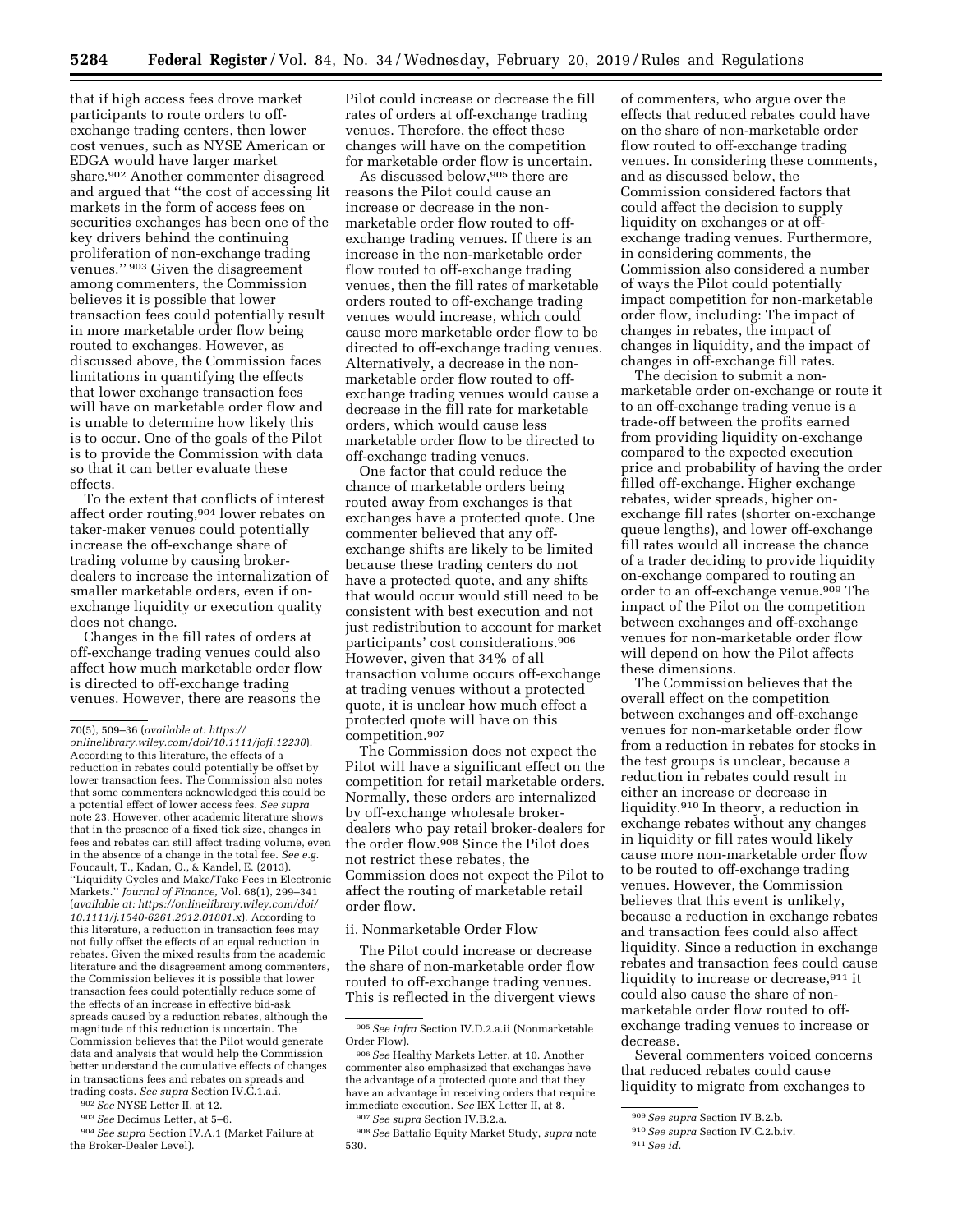non-exchange trading centers, because exchanges will be restricted from providing rebates as incentives for liquidity provision, whereas nonexchange trading centers could freely offer rebates and other incentives to draw orders away from exchanges.912 In contrast, several commenters disagreed and noted that ATSs generally do not pay rebates and tend to charge lower fees than the large exchanges,913 and that such a pricing model would make it challenging for ATSs to start providing rebates sufficiently large enough to draw volume from exchanges. If rebates incentivize liquidity provision by providing extra revenue to liquidity providers, a reduction in rebates for stocks in the Test Groups could incentivize them to divert some of their non-marketable liquidity providing orders from maker-taker exchanges to off-exchange trading venues.914 However, this decision could also be affected by how the rebate reductions impacted other dimensions of liquidity, so the overall effect is difficult to determine.

As discussed above, changes in liquidity could also affect the decision regarding where to route nonmarketable limit orders. Since the effects of the Pilot on liquidity could be either positive or negative, The Commission is uncertain how these changes will affect the competition for non-marketable order flow between exchanges and off-exchange trading venues. If on-exchange liquidity worsens and bid-ask spreads widen or

913*See* IEX Letter II, at 8. One commenter disagreed and noted that although ''few ATSs currently use maker-taker fee structures, but they have done so in the past and would be incentivized to do so in the future'' and that ''restricting fee structures on exchanges only would encourage those off-exchange venues to expand their use of order-routing incentives to gain a competitive advantage.'' *See* NYSE Letter I, at 4–5

914 It could also result in market makers reducing their overall submission of non-marketable orders to supply liquidity, if it is the case that rebates encourage market makers to engage in excessive intermediation. This in turn could result in a reduction in trading volume. *See supra* note 823 and accompanying text.

quoted depth decreases, 915 then institutional traders could direct more of their non-marketable orders to supply liquidity on maker-taker exchanges, either because realized spreads increased or because the queue position and fill rates of their on-exchange nonmarketable orders increased.916 Alternatively, if liquidity improves and either bid-ask spreads tighten or quoted depth increases, 917 institutional traders could direct more their non-marketable orders to off-exchanges venues, because the profits earned from providing liquidity decreased.

Change in the rate that orders are filled off-exchange could also cause changes in the routing of nonmarketable orders between exchanges and off-exchange trading venues. However, as discussed below, the effect of the Pilot on the fill rate of offexchange non-marketable orders is unclear. Therefore it is difficult to determine the Pilot's effect on the routing of non-marketable orders. Changes in the rates at which nonmarketable orders are filled offexchange depend on how the routing of marketable order flow to off-exchange trading venues changes. If a reduction in fees causes more marketable orders to be routed to exchanges 918 it could reduce the fill rate of off-exchange orders, which could cause institutions or proprietary traders to substitute some of their off-exchange orders with nonmarketable orders to supply liquidity on maker-taker exchanges. Alternatively, if the Pilot causes more marketable orders to be routed to off-exchange trading venues, 919 it could increase offexchange fill rates, which could cause more orders that would have supplied liquidity on exchange to be routed to off-exchange venues. However, as discussed above, the Commission is unclear whether the share of marketable order flow routed to off-exchange trading venues will increase or decrease.

The Commission does not expect the Pilot will have a significant effect on the competition between exchanges and offexchange trading venues for retail nonmarketable orders. Often, these orders are routed by retail broker-dealers to maker-taker exchanges or to wholesale broker-dealers who pay retail brokerdealers for the order flow. The Commission believes that, despite the reduction in rebates, these orders will

still be routed to exchanges or to wholesale broker-dealers who pay them for their order flow.920

#### b. Competition Between Exchanges

This section discusses the potential effects of the Pilot on competition between exchanges that use transactionbased fee and rebate pricing models. Although the Pilot could temporarily affect the competition for order flow between exchanges, the Commission believes that many of the effects of the Pilot on this competition, including the expected redistribution of market share among the existing exchanges, are unclear and difficult to determine in advance. This is reflected in the divergent views of commenters, who disagree about the effects that reduced rebates and transaction fees could have on competition between different types of exchanges.

Exchanges that pay fees and remit rebates frequently revise their fee schedules in order to remain competitive and to attract order flow. The impact of the rule on competition depends on the extent to which the fee cap and prohibition on rebates or Linked Pricing restrict exchanges' transaction-based fee strategies. As discussed in detail above, 921 the Commission believes that the Pilot, while changing either transaction fees or rebates on certain subsets of securities, could leave the margins that exchanges obtain from transaction-based pricing models unchanged. On the one hand, this could preserve the current state of competition among exchanges in the market for those securities. For instance, it may be possible for exchanges to modify fee structures in a way that leaves margins unchanged and does not impact competition between exchanges.<sup>922</sup>

On the other hand, the restrictions on fees and rebates could also alter the competitive dynamics between different exchanges. For example, the restrictions on fees and rebates could make

 $^{922}\mathrm{One}$  commenter agreed with this view and suggested that even though the fee cap for the Proposed Test Group 1 was half of the current level, ''there was still significant enough differentiation available in the fee structure that trading may not appear materially different than the control group.'' *See* Credit Suisse Commentary, at 3. However, another commenter argued that the fee cap in Proposed Test Group 1 would reduce the exchange's ability to compete on fees by 50%. *See*  Cboe Letter I, at 16.

<sup>912</sup>*See, e.g.,* Cboe Letter I, at 7–8; Themis Trading Letter I, at 1; MFS Investment Letter, at 2; Wellington Management Letter, at 1; FIA Letter, at 3–4; ASA Letter, at 3; Era Letter, at 2; Knight-Swift Letter, at 2. One of the commenters suggested the Commission should evaluate how disparate treatment of liquidity provision between exchanges and non-exchange trading centers could affect market participants' incentives to compete for displayed liquidity. *See* Mastercard Letter, at 2. Another of the commenters also noted that the competitive balance between exchanges and offexchange trading centers is uneven due to differences in regulatory oversight, including filings of fee changes; the ability to assess different fees to different customers; and the ability to offer subpenny price improvements. See Cboe Letter I, at 8.

<sup>915</sup>*See supra* Section IV.C.2.b.iv.

<sup>916</sup> It could incentivize institutional or proprietary traders to substitute their marketable orders with nonmarketable limit orders on maker-taker exchanges.

<sup>917</sup>*See supra* Section IV.C.2.b.iv. 918*See supra* Section IV.D.2.a.i.

<sup>919</sup>*See id.* 

<sup>920</sup>As discussed in detail below, the Commission believes retail non-marketable orders for securities in Test Group 1 will still be routed to maker-taker exchanges. The restrictions on rebates in Test Group 2 may cause some of these orders to be routed to taker-maker venues, if they result in better execution quality. *See infra* Section IV.D.2.b.

<sup>921</sup>*See supra* Section IV.C.2.b.i.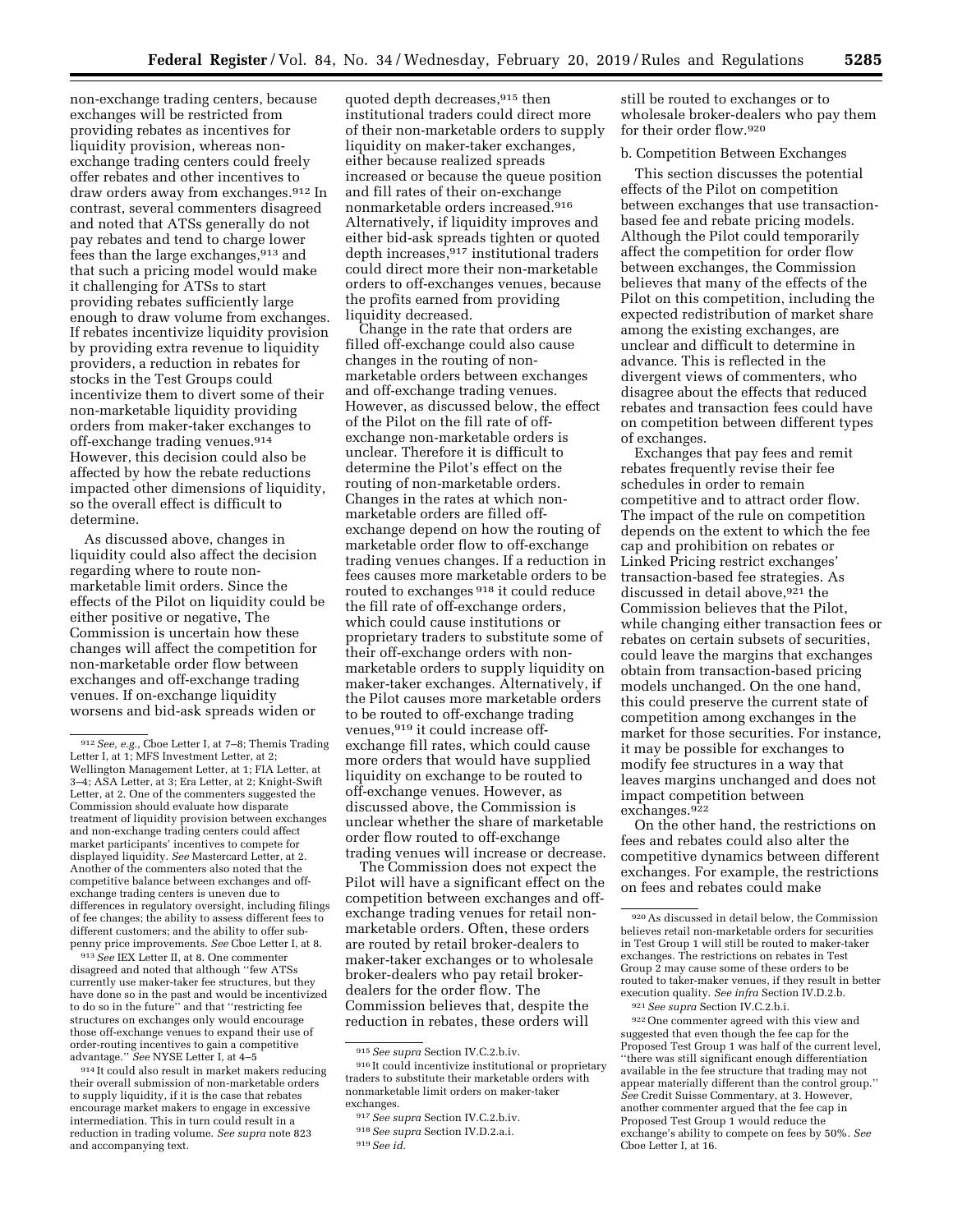exchanges more similar in Test Group stocks.923 This could alter competition between exchanges by causing market participants to focus less on differences in fees and rebates and more on other metrics, such as execution quality when deciding to which exchanges to route order flow.

As discussed in detail above,924 the Commission cannot *ex ante* predict whether the Pilot will increase or decrease trading volume on certain exchanges. Consequently, the Commission acknowledges significant uncertainty with respect to the effect of the Pilot on exchange competition.

One commenter suggested that ''inverted venues would likely increase market share as maker rebates disappear and the fee differential between venues declines for market makers, lowering the relative cost for queue priority." 925 The Commission acknowledges that it is possible that a reduction in rebates in Test Group stocks could make makertaker exchanges less competitive for non-marketable orders and cause liquidity provision to migrate to inverted venues. However, if a reduction in rebates reduces excessive intermediation,926 causes market makers to shift their liquidity provision offexchange,927 or worsens liquidity,928 then institutional or proprietary traders' non-marketable orders could get better queue position and have higher fill rates on maker-taker venues, which could attract non-marketable order flow from taker-maker venues, where maker participants pay fees for better queue positions and fill rates.

If the Pilot causes changes in liquidity between exchanges in Test Group stocks,929 it could affect the decision where to route marketable order flow. If an exchange experiences an improvement/decline in liquidity it may also experience an increase/decline in marketable order flow, especially since lower differences in fees/rebates between exchanges could reduce brokerdealer conflicts of interest and make them rely more on execution quality when deciding where to route marketable orders.930 Additionally, it is also possible that lower transaction fees on maker-taker venues could make these venues more competitive and better able to attract marketable order flow in Test Group stocks from inverted venues.

The Pilot could also alter competition between exchanges by causing exchanges to choose to compete less intensively for order flow in one Test Group, and instead focus on stocks and ETPs in the other Test Group. Some of the shortfall in the competition for order flow for this subset of securities could be filled by off-exchange trading centers.931 Alternatively, exchanges may revise pricing strategies for stocks in other groups, choosing to implicitly subsidize rebates for stocks in Test Group 1 using fees from Control Group stocks.932 This may increase competition for order flow in one Test Group while reducing it in the other. In the presence of tighter restrictions on transaction-based fees during the Pilot Period, exchanges could also compete in other ways to attract trading volume (*e.g.,* discounts on connectivity fees or increased volume discounts), although the Commission believes that for Test Group 1 the ability to offer meaningful volume discounts would be limited in light of the \$0.0010 fee cap in that group.933

The Pilot also could affect competition between large and small exchanges. The restrictions on rebates resulting from the Pilot could harm smaller exchanges that may be competing by paying large rebates rather than by producing better prices or execution quality.934 As discussed in the Proposal,935 liquidity tends to consolidate. Therefore, if smaller exchanges are unable to pay larger rebates in test stocks, they may lose order flow to larger, more liquid exchanges. To the extent that increased order flow in a security directed to a particular venue encourages brokerdealers to route more orders for that security to the venue, a liquidity externality may develop, making the venue the preferred routing destination for all orders.936 Although these effects would likely last only for the duration of the Pilot, depending on the extent of the liquidity externalities, smaller exchanges could experience long-lasting competitive effects, such as a reduction in trading volume that continues after

the expiration of the Pilot.937 The Pilot also could temporarily discourage entry of new exchanges that might otherwise emerge to take advantage of the makertaker and taker-maker pricing models.938

While the consolidation of liquidity may benefit market participants, it may also make it difficult for trading centers with low volumes in particular securities to compete with trading centers that represent liquidity centers in these securities.939 In theory, this could lead to consolidation or exit by small exchanges as a result of the Pilot.940 However, the Commission believes that either of those events is unlikely because the anticipated revenue shortfall, as discussed above, 941 would be for a limited duration and would not be significant enough to cause this result.

The Commission recognizes that the potential temporary competitive impacts stemming from the Pilot would generally depend on the exposure of each trading center to each Test Group and the Control Group of NMS stocks, because the constraints on fees and rebates apply differently to each group. For instance, if a high portion of an exchange's volume was derived from stocks in Test Group 2, it may be at a particular competitive disadvantage relative to an exchange that served markets across all groups, because the prohibition on rebates and Linked Pricing applicable to Test Group 2 would apply to a higher proportion of its trading volume. However, the Commission believes that, given its aim of producing representative groups of stocks and ETPs for the purposes of the Pilot, trading centers are not likely to be substantially more exposed to NMS stocks in any one group.

939One commenter said that restricting transaction fees would disproportionally hurt small exchanges because ''large exchanges have diversified revenues away from transaction fees.'' *See* Magma Letter, at 2.

940One commenter believed that the loss in fee differentiation could lead to consolidation and fewer venues overall. *See* Credit Suisse Commentary, at 5.

941*See supra* Section IV.C.2.b.i (Loss of Exchanges' Fee Revenue).

<sup>923</sup>*See supra* Section IV.C.2.b.i.

<sup>924</sup>*See id.* 

<sup>925</sup>*See* Credit Suisse Commentary, at 4.

<sup>926</sup>*See supra* note 823 and accompanying text.

<sup>927</sup>*See supra* Section IV.D.2.a.

<sup>928</sup>*See supra* Section IV.C.2.b.iv.

<sup>929</sup>*See id.* 

<sup>930</sup>*See supra* Section IV.C.1.b.

<sup>931</sup>*See supra* Section IV.D.2.a.

<sup>932</sup>*See, e.g.,* Healthy Markets Letter I, at 27 (noting that exchanges use fees collected to pay rebates).

<sup>933</sup>For NMS stocks included in Test Group 2 order flow incentives would be substantially reduced, particularly any new inducements that provide a discount or incentive on one side of the market that is linked to activity on the opposite side of the market.

<sup>934</sup>*See supra* Section IV.B.2.a.

<sup>935</sup>*See* the discussion of a liquidity externality in the Proposing Release, *supra* note 2, at 13042. 936*See id.* 

<sup>937</sup>One commenter suggested that the effects of the Pilot may be permanent. *See* NYSE Letter I, at 4, 8.

<sup>938</sup>Academic studies suggest a number of new exchanges emerged specifically to take advantage of maker-taker and taker-maker pricing models. *See, e.g.,* Angel, Harris & Spatt, *supra* note 530. However, some commenters suggested that the loss of fee differentiation would lead to an increase in venues as exchanges try to make up for lost revenue through other means. *See, e.g.,* Fidelity Letter, at 8; Cboe Letter I, at 16–17.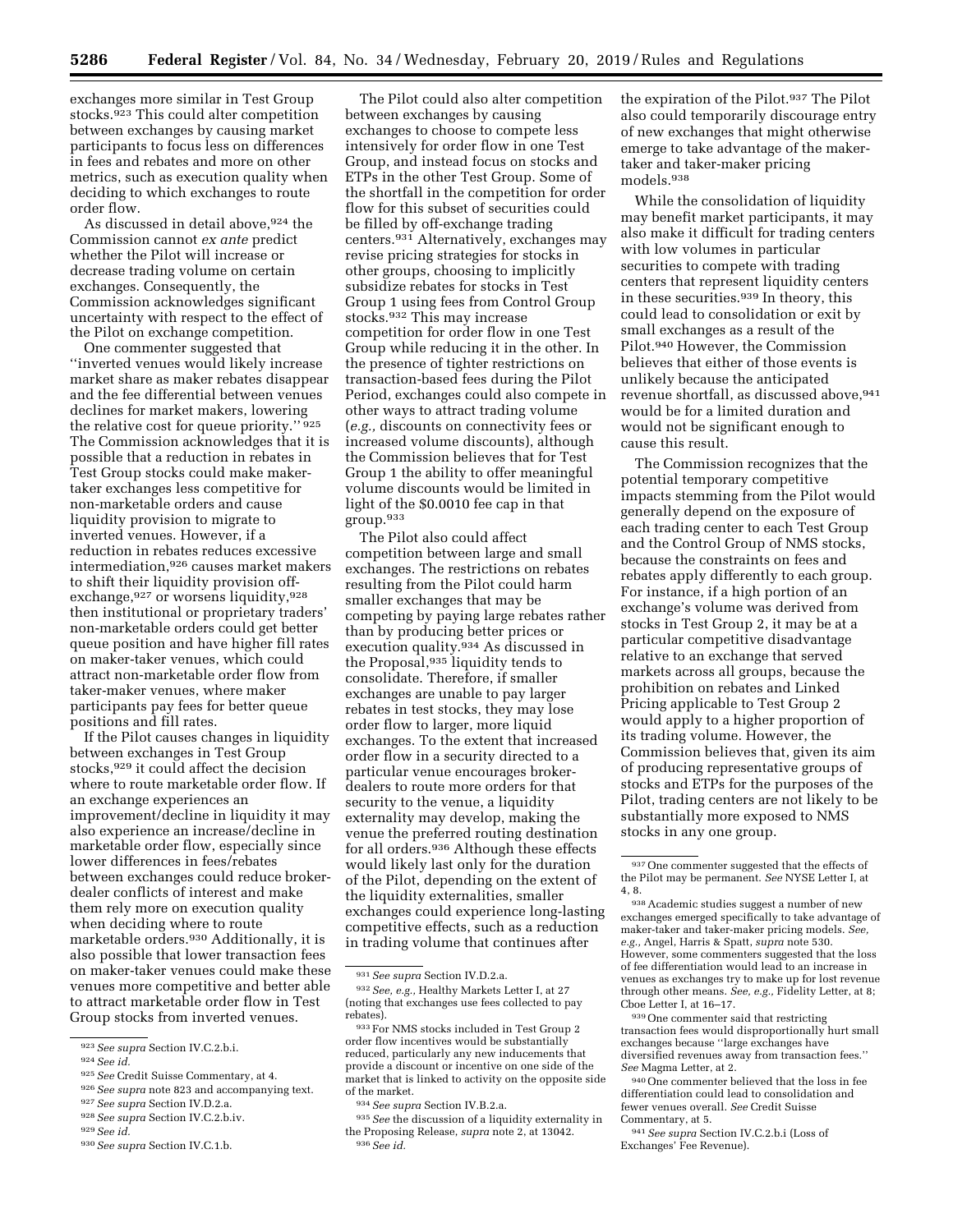# c. Competition Between Broker-Dealers

The Pilot also could affect competition between broker-dealers. One commenter believed that, due to differences in broker-dealer business models, any reduction in rebate incentives or other forms of payment for order flow will increase transaction costs, and that large broker-dealers would be better able to adapt to increased trading costs and rebate reductions than small or middle-market broker-dealers.942 The commenter believed that the Pilot would disproportionately advantage large broker-dealers who specialize in low touch execution or own ATSs because more customers and order flow would migrate to the largest brokers, and that the ''Commission should and is required to undertake a rigorous cost-benefit analysis to justify any policy that favors one group of Brokers over another.'' 943

The Commission believes that the Pilot could differentially affect small and large broker-dealers, but differences in the potential compliance costs they face make it unclear whether the Pilot will disproportionately advantage large broker-dealers over small or middlemarket broker-dealers. Although larger broker-dealers may possess economies of scale which may enable them adapt better to changes in fees and rebates, they are also more likely to be members of exchanges and subject to the compliance costs of adjusting their systems due to changes in exchange fee and rebate schedules discussed above.944 As of December 2017, of the approximately 3,860 broker-dealers registered with the Commission, only 397 are listed as having memberships with at least one exchange and would encompass the set of executing brokerdealers that would be most affected by the Pilot. Therefore, it is likely that many small or middle-market brokerdealers will not have to bear the compliance costs discussed above.945

Additionally, since larger brokerdealers are more likely to be subject to these compliance costs, they may need to increase their commission rates more than smaller broker-dealers to compensate for these increased costs. This could potentially offset any advantage that larger broker-dealers may possess in being able to absorb any revenue loss caused by a reduction in payment for order flow, such as by being able to offer smaller increases in commissions compared to smaller

945*See id.* 

broker-dealers. However, the Commission cannot quantify this difference, because it lacks sufficient data on the differences in commission rates between large and small brokerdealers.946

#### d. Competition Between Issuers

A number of commenters noted that the Commission, in the Proposing Release, did not discuss the competitive effects to issuers (common stocks) from inclusion in various Test Groups of the Pilot.947 While the Pilot could potentially affect product market competition between issuers that compete in the same product market by affecting their ability to raise capital, 948 the Commission does not believe that this is likely to occur. Since the Commission does not believe that the Pilot will have a significant effect on the ability of issuers to raise capital, 949 the Commission does not believe the Pilot will have a significant effect on product market competition between issuers.

Some commenters argued that the Pilot could inadvertently pick ''winners and losers'' through the selection of securities to Test Groups.950 One commenter believed that issuers in certain Test Groups could become ''less attractive investments than control group issuers'' 951 while another thought this could ''skew the competitive dynamic between issuers and impact the ability of the affected issuers to raise capital."<sup>952</sup> They argue that among securities with similar characteristics, securities that can offer higher rebates will attract more liquidity and trading volume at the expense of securities with lower rebates. Several commenters argued that issuers included in the test groups with reduced access fees or rebates would experience wider spreads, which would put them at a

947*See, e.g.,* Anixter Letter, at 1; STANY Letter, at 2; NYSE Letter, at 2; Johnson Letter, at 1; Cott Letter, at 1; P&G Letter, at 1; Nasdaq Letter I, at 8– 9. One of these commenters ''urge[d] the Commission to further analyze and study the potential impact of the Transaction Fee Pilot on issuers and their securities (as well as investors in those securities), including the impact on competition between issuers in the pilot test groups and those in the control group.'' *See* Anixter Letter, at 1. Another commenter argued that the Commission was ''treating all issuers the same without consideration for the very significant differences in how the securities of different sized and priced companies trade.'' *See* Nasdaq Letter I, at 8.

948*See infra* Section IV.D.3 (Capital Formation). 949*See id.* 

950*See* Nasdaq Letter I, at 10; Invesco Letter, at 2 (discussing the competitive effects for ETPs). 951*See* NorthWestern Letter, at 2.

competitive disadvantage compared to peer firms in the control group by making it more expensive for them to engage in secondary offerings or conduct share repurchase programs.953 One commenter argued that this would disproportionately affect ''small to medium issuers'' where ''[l]iquidity rebates can be critical . . . to motivate market makers to support the stock with aggressive and actionable quotations.'' 954 Although some securities may experience changes in liquidity as a result of the Pilot,955 as discussed in detail below,956 the Commission does not believe that issuers, including small and midcapitalization issuers, will experience significant increases in the cost of capital as a result of the Pilot.

However, if the Pilot does differentially affect the cost of firms in the same product market to raise capital, it could affect product market competition by making it more difficult for the firms that experienced an increase in capital costs to compete. While the Commission acknowledges that theoretical and empirical studies suggest that an increase in costs of capital can affect product market competition,957 the Commission does not believe the Pilot will have such an effect on product market competition between issuers. While the Commission acknowledges that some issuers may observe a widening of spreads and possible reductions in liquidity provision,958 as discussed below,959 the Commission does not believe that the Pilot will have a significant effect on capital formation for issuers.960 Therefore, the Commission does not believe the Pilot will have a significant effect on product market competition between issuers. Furthermore, the Pilot will allow the Commission to obtain data to be able to analyze the impact of

957*See, e.g.,* Maksimovic, V. (1995). ''Financial Structure and Product Market Competition.'' Ch. 27 in *Handbooks in Operations Research and Management Science,* Vol. 9, 887–920 (*available at: [https://www.sciencedirect.com/science/article/abs/](https://www.sciencedirect.com/science/article/abs/pii/S0927050705800714) [pii/S0927050705800714](https://www.sciencedirect.com/science/article/abs/pii/S0927050705800714)*) and Campello, M. (2006). ''Debt Financing: Does It Boost or Hurt Firm Performance in Product Markets?'' *Journal of Financial Economics,* 82(1), 135–172 (*available at: [https://www.sciencedirect.com/science/article/pii/](https://www.sciencedirect.com/science/article/pii/S0304405X05001777)  [S0304405X05001777](https://www.sciencedirect.com/science/article/pii/S0304405X05001777)*) (hereafter ''Campello (2006)'').

958*See supra* Section IV.C.2.b.iv.

959*See infra* Section IV.D.3 (Capital Formation). 960One commenter agreed and argued that ''there simply is no evidence that the Pilot will cause any imminent danger to any issuer's stock price or liquidity.'' *See* Better Markets Letter, at 3.

<sup>942</sup>*See* ASA Letter, at 2.

<sup>943</sup> *Id.* at 2–3.

<sup>944</sup>*See supra* Section V.C.2.b.ii (Broker-Dealer Systems Costs).

<sup>946</sup>*See supra* note 805.

<sup>952</sup>*See* Ethan Allen Letter, at 1. *See also*  McDermott Letter, at 1; ProAssurance Letter, at 1; Era Letter, at 2; Avangrid Letter, at 1–2.

<sup>953</sup>*See* NYSE Letter I, at 6–7; Apache Letter, at 2; Mastercard Letter, at 2; Era Letter, at 2.

<sup>954</sup>*See* Nasdaq Letter I, at 8–9.

<sup>955</sup>*See supra* Section IV.C.2.b.iv.

<sup>956</sup>*See infra* Section IV.D.3 (Capital Formation).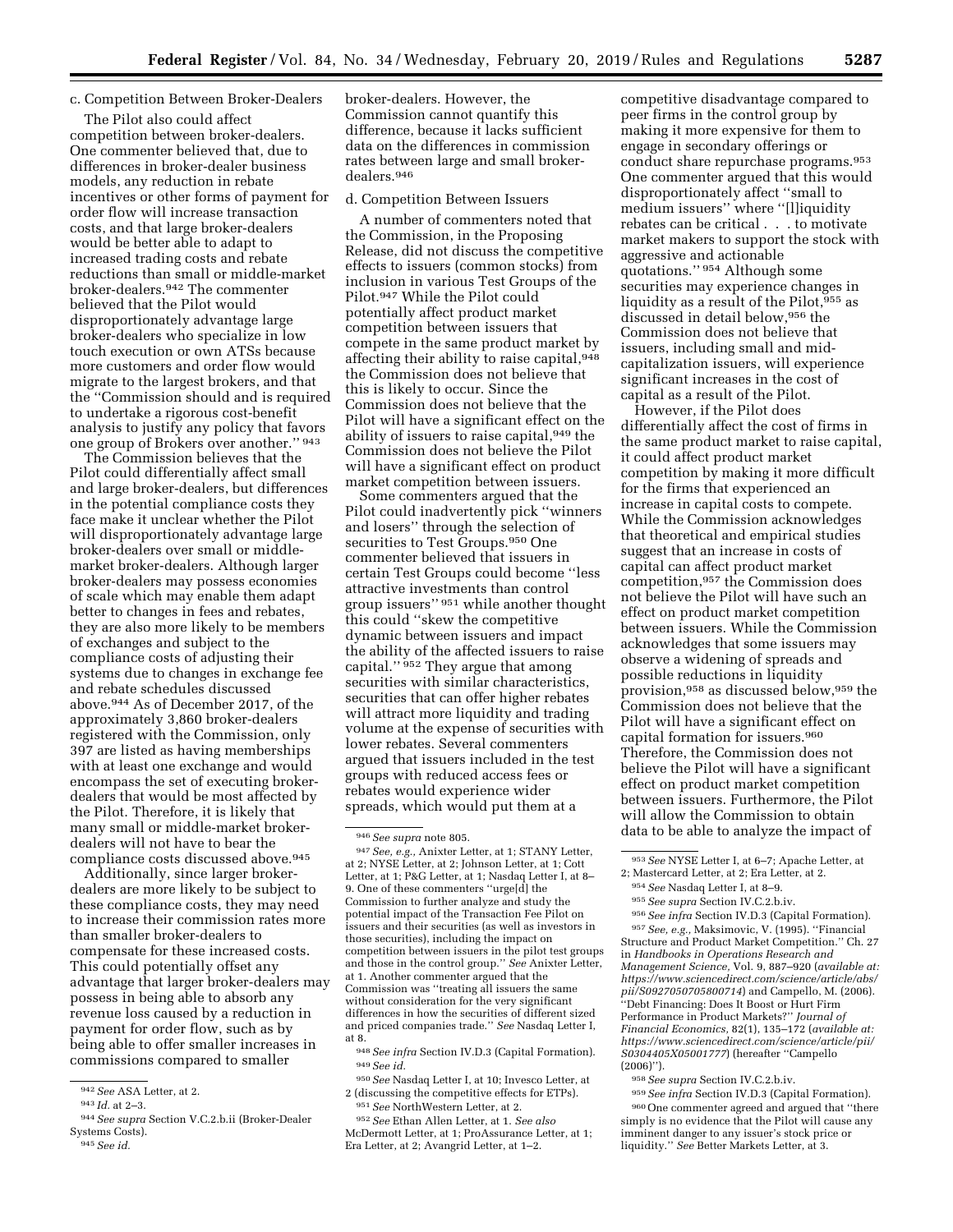changes to fees and rebates and how those changes affect a myriad of issues, including their impact on competition between issuers.

#### e. Competition Between ETPs

The Pilot may also impact the competitive dynamics between ETPs.961 Although some ETPs could potentially be harmed by the Pilot's effect on this competition, there is uncertainty regarding the Pilot's effect on the liquidity of ETPs and therefore on competition between ETPs.962

Unlike common stocks, whereby trading and investing in those securities is likely driven by firm-specific characteristics, ETPs with similar investment strategies may be more substitutable. For example, some ETPs may follow the same underlying index, and only differ in expense ratios, trading characteristics, and in some cases, tracking error. Although some of these characteristics may be meaningful distinctions for long-term investors, such as expense ratios, other characteristics, such as trading characteristics, including transaction costs, are likely to be meaningful to market participants that trade rather than invest in some ETPs.963 One concern is that changes in liquidity between similar ETPs in different Pilot groups could have an impact on competition by harming ETPs that experience a decline in liquidity.964 A decline in ETP liquidity could affect competition by causing trading volume (demand) to migrate from an ETP that experienced a decline in liquidity to a nearly identical ETP in another Pilot group that might have experienced an improvement in liquidity.965 For example, ETPs that are subject to higher rebates may benefit and attract more liquidity and trading volume at the

962*See supra* Section IV.C.2.b.iv.2.

963For example, three ETFs that track the S&P 500 Index have expense ratios of 9 bps (SPY), 5 bps  $(IVV)$ , and 4 bps  $(VOO)$ . On a \$10,000 holding over a year, this results in fees of \$9, \$5, and \$4, respectively, whereas on a 100-share trade, a widening of spreads by one tick would result in a cost of \$1.

964*See supra* Section IV.C.2.b.iv.

965A decline in an ETP's liquidity could also cause demand to migrate to another type of investment vehicle, such as a mutual fund, that follows the same investment strategy.

expense of similar ETPs in different Test Groups that are restricted to offering lower rebates.966 A decrease/increase in secondary market demand for an ETP could cause a decrease/increase in the total assets under management of the ETP's sponsor by causing authorized participants to redeem/create creation units of ETP shares in order to take advantage of arbitrage opportunities in the secondary market.967 However, one commenter (itself an ETP sponsor) noted that the competitive effects for ETPs would likely be temporary and minimal, and would have little effect on investor behavior; therefore, the benefits of including ETPs in the Pilot outweigh the potential costs of competitive impacts for ETPs.968

One commenter stated that these competitive effects are likely to be more challenging for small or less liquid ETPs that rely on ''market maker support and require those same firms to provide seed capital (*e.g.,* capital investments).'' 969 These commenters raised concerns that reductions or prohibitions on rebates in certain Test Groups could exacerbate the anticompetitive effects for the small, less liquid ETPs in these programs by causing degradation in liquidity provision for these ETPs.<sup>970</sup>

The Commission acknowledges that the Pilot could potentially alter the competitive dynamics between and demand for similar ETPs that are placed in different Test and Control groups.

967*See supra* Section IV.B.2.d (Market for Assets Under Management).

968*See* Vanguard Letter, at 2. Many commenters believed that ETPs should only be included in the Pilot if an alternative design was implemented for ETPs, such a placing similar ETPs in the same group or rotating ETPs between groups. *See supra*  Section II.B.3.b and *infra* Section IV.E.5.h for a summary of these comments and discussions of the costs and benefits of alternative Pilot designs for ETPs.

969*See* Nasdaq Letter I, at 8.

970*See id.* One commenter noted that 477 ETPs trade less than 2,000 shares per day, while 234 trade between 2,000 and 5,000 shares per day. In aggregate, these ETPs have approximately \$32 billion in AUM, and the Pilot could adversely impact liquidity provision to these names leading to unintended investor harm. *See* Virtu Letter, at 7. The Pilot could inadvertently create ''winners and losers'' among ETPs through both competitive shifts and the potential exit of liquidity providers, and for some ETPs if these costs are severe, could lead to exit by certain ETPs from the market. However, as discussed in detail above,971 since the Commission does not know *ex ante* how the Pilot will impact the liquidity of ETPs, it is unable to quantify the effects that the Pilot will have on competition between ETPs. One of the goals of the Pilot is to provide the Commission with data so that it can better evaluate these effects.

In addition to affecting ETP competition through changes in ETP liquidity, the Pilot could also affect ETP competition through its effects on ETPs underlying securities. As discussed in detail above,972 if the Pilot impacts the liquidity of the underlying securities, it could impact the create-redeem process for ETPs. This could affect the price efficiency of the ETP by impacting the cost to authorized participants of eliminating mispricing by participating in the create-redeem process. For example, if the majority of an ETP's underlying securities are placed in the same Test Group and experience a decline in liquidity, it could cause the deviation between the ETPs price and its NAV to increase, *i.e.,* the price of the ETP could deviate more from the price of its underlying securities. This could cause demand for the ETP to decline and trading volume to migrate to a similar ETP with a lower deviation between its price and NAV, whose underlying securities might not have experienced a decrease in liquidity.973 However, because of the random nature of the assignment of securities to Pilot groups and the fact that similar ETPs may experience similar liquidity changes in their underlying securities, the Commission does not believe that this will have a significant impact on competition between ETPs.

#### 3. Capital Formation

The Commission does not expect the Pilot to have a substantial permanent impact on capital formation because the Pilot is limited in duration and because it is not expected to have a large impact on issuer cost of capital. However, many of the implementation costs associated with the Pilot would require exchanges to expend resources that they may have otherwise invested elsewhere or distributed to shareholders in order to

<sup>961</sup>A number of commenters stated concerns that the Commission had not fully considered the competitive effects on ETPs resulting from the Pilot. *See, e.g.,* NYSE Letter I, at 7; ICI Letter I, at 4; State Street Letter, at 3; STA Letter, at 4; Schwab Letter, at 3; STANY Letter, at 4; Clearpool Letter, at 7–8; Cboe Letter I, at 17–18; Nuveen Letter, at 1,3; BlackRock Letter, at 1–2; Fidelity Letter, at 9; SIFMA Letter, at 4–5; Credit Suisse Commentary, at 6; Healthy Markets Letter II, at 8; Oppenheimer Letter, at 3; ICI Letter II, at 5; Nasdaq Letter I, at 8.

<sup>966</sup>One commenter noted that ETPs in test groups with significant rebate reductions or restrictions could be disadvantaged competitively to similar ETPs not subject to changes to rebates, and because of the nature of ETPs, may lose market share to their competitors. *See* Nasdaq Letter I, at 8. Many commenters agreed with this argument. *See* ICI Letter I, at 4; MFS Letter, at 1; Nuveen Letter, at 2; FIA Letter, at 4; SIFMA Letter, at 4–5; Issuer Network Letter I, at 3; Schwab Letter, at 3; Fidelity Letter, at 9; Invesco Letter, at 2; State Street Letter, at 3; Oppenheimer Letter, at 3; Clearpool Letter, at 7–8; Angel Letter I, at 2; STANY Letter, at 4; Healthy Markets Letter I, at 11; Cboe Letter I, at 17; NYSE Letter I, at 7; Morgan Stanley Letter, at 3–4; BlackRock Letter, at 1–2. One commenter believed that the Pilot could ''unintentionally advantage ETFs in the lower fee group.'' Credit Suisse Commentary, at 6.

<sup>971</sup>*See supra* Section IV.C.2.b.iv. 972*See id*. 973ETPs might not hold all of the securities in the index that they track. ETPs that track similar indexes may hold different underlying securities in their representative portfolios.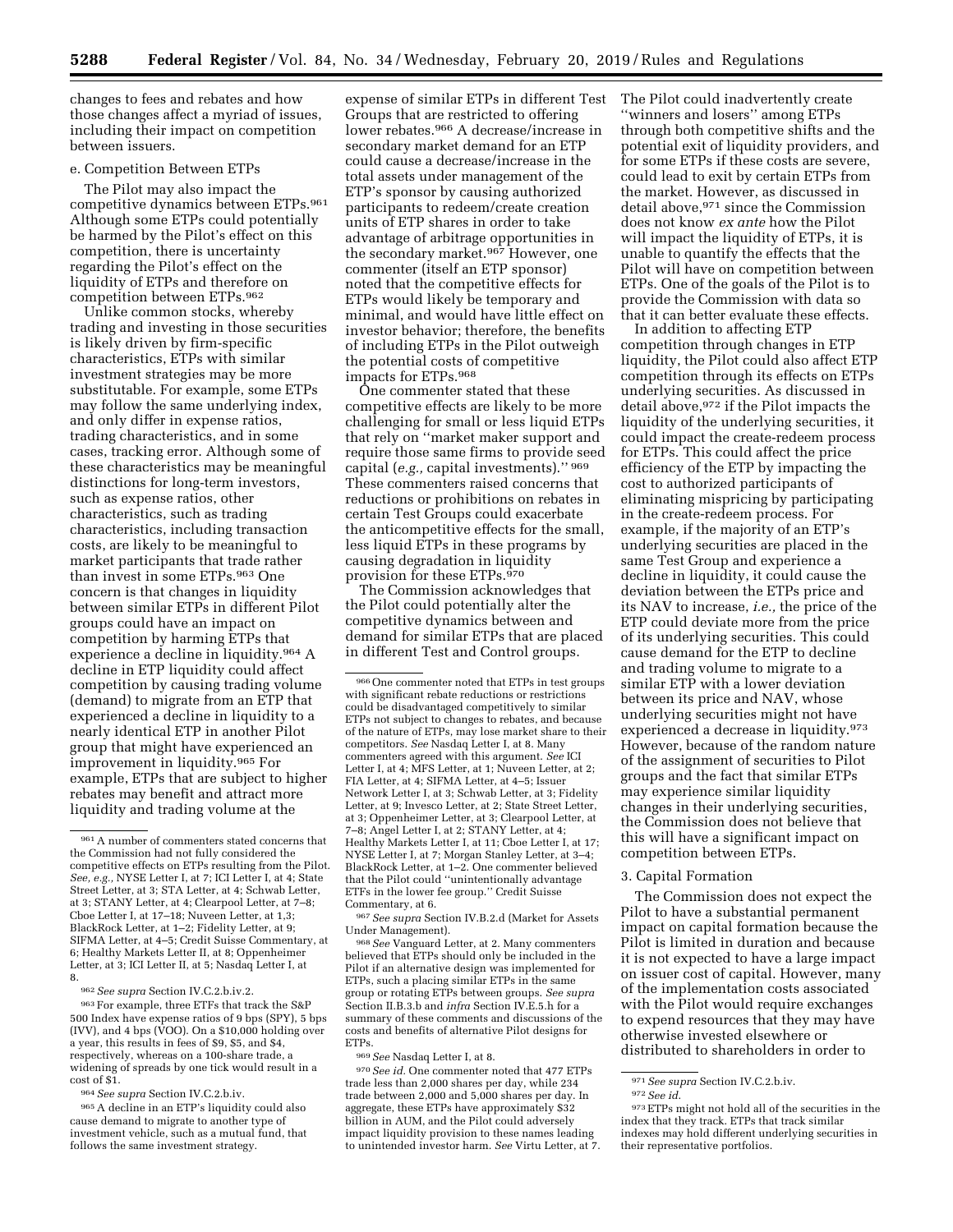maintain the List of Pilot Securities and any changes to those lists, as well as the maintenance of the Exchange Transaction Fee Summary and the order routing data.974

As discussed above, <sup>975</sup> the Commission is unable to determine *ex ante* the overall temporary impact of the Pilot on liquidity and total transaction costs, because the Pilot's effects on liquidity could be positive or negative and vary across securities. As a result, it is unclear to what degree the Pilot will temporarily promote or harm capital formation. On one hand, the Pilot could temporarily reduce total transaction costs for many market participants by consolidating liquidity and improving execution quality.976 To the extent that such cost reductions are realized, they may, for instance, permit market participants to more efficiently deploy financial resources by reducing the cost of hedging financial risks.977 As a result, the Pilot may marginally and temporarily promote capital formation. Improvements in both liquidity and price efficiency could make capital markets more attractive, at least for the duration of the Pilot.

On the other hand, the temporary reduction in rebates to certain Test Groups as a result of the implementation of the Pilot could widen quoted spreads, thereby potentially leading to worse execution prices and subsequently reducing liquidity for the duration of the Pilot.978 This would have similar indirect impacts on capital formation but in the opposite direction, by increasing the cost of hedging financial risks.

Potentially, if the Pilot leads to a significant deterioration in liquidity for some listed issuers,979 longer term, it could affect capital formation for these securities by increasing the costs for them to raise capital.980 Further, the Pilot could lead to a delay by some

978*See* Chacko, G.C., Jurek, J.W., & Stafford, E. (2008). ''The Price of Immediacy.'' *Journal of Finance,* Vol. 63(3), 1253–1290 (*available at: [https://onlinelibrary.wiley.com/doi/epdf/10.1111/](https://onlinelibrary.wiley.com/doi/epdf/10.1111/j.1540-6261.2008.01357.x)  [j.1540-6261.2008.01357.x](https://onlinelibrary.wiley.com/doi/epdf/10.1111/j.1540-6261.2008.01357.x)*). According to Chacko et al., liquidity has three important dimensions: Price, quantity, and immediacy. A market for a security is considered ''liquid'' if an investor can quickly execute a significant quantity at a price at or near fundamental value. *See also supra* Section IV.C.2.b.iv.

979*See supra* Section IV.C.2.b.iv.

issuers to raise additional capital during the Pilot's duration.981 A number of commenters agreed with these assessments and expressed concern that random assignment to certain Test Groups could adversely affect issuers' ability to raise capital or manage their capital structure, by increasing the cost of secondary offerings or the costs associated with share repurchase programs.982

Several commenters argued that these effects would be worse for small and medium sized companies.983 In theory, if the temporary impacts on liquidity acutely impact some firms, it could lead to the potential exit of these issuers from the capital markets, either through acquisition or delisting. These risks could be greater for smaller issuers, because they may not possess enough capital to ride out negative liquidity shocks. However, the Commission does not believe that this is likely to occur because smaller issuers tend to have high transaction costs relative to fee and rebates.984

Alternatively, a number of commenters disagreed and did not think the Pilot would have a significant impact on issuers' ability to raise capital.985 The Commission agrees with these commenters. As discussed in detail below, due to the limited magnitude of the effects of the Pilot study, and the uncertain impacts on liquidity, the Commission does not expect the Pilot will have significant

983*See* Nasdaq Letter I, at 2; ASA Letter, at 4. 984While the Commission acknowledged this possibility in the Proposing Release, it did not suggest that such effects were likely. Rather, the Commission stated that it did not ''expect the proposed Pilot to have a substantial permanent impact on capital formation . . . .'' *See* Proposing Release, *supra* note 2, at 13068–69.

985*See* IEX Letter II, at 3–4; Healthy Markets Letter II, at 2; ICI Letter II at 4–5; T. Rowe Price Letter, at 4–5.

effects on the ability of firms to raise capital.

The Pilot may also affect capital formation through its impact on discretionary accounts. A number of broker-dealers have discretionary agreements with their clients, wherein the broker can transact in the client's account without the client's consent. For the duration of the Pilot, some broker-dealers may alter the composition of their clients' portfolios to trade and hold greater proportions of the accounts in high-rebate NMS stocks (including ETPs) in the Control Group. Such revisions to portfolio composition as a result of the Pilot are not necessarily efficient from an investor's perspective and could have a detrimental impact on capital formation insofar as they increase the riskiness of client portfolios or decrease client portfolios' expected returns.986 This behavior would temporarily distort the market for high-rebate stocks and ETPs, creating a higher demand for these securities and potentially leading to an inefficient allocation of capital based on signals that are unrelated to firm fundamentals.

One commenter analyzed secondary offerings from its listed issuers during 2017 and found that lower liquidity was associated with a higher cost of capital.987 The Commission points out that the analysis performed by this study merely examines associations between spreads and capital costs and does not establish that wider quoted spreads cause higher costs of capital.988 To supplement this comment, Commission staff analyzed the same secondary offerings and found that after controlling for fundamental issuer characteristics, such as size, book-tomarket, and analyst coverage, the size of the quoted spread was not positively related to issuers' costs of capital.989

987*See* NYSE Letter I, at 3.

988One commenter agreed that there is no evidence that ''issuer costs of capital are caused by quoted spreads.'' *See* IEX Letter II, at 4.

989 Depending on how exchanges measure discounts (a proxy measure for the cost of capital), whether from the bid price or the midpoint, there could be mechanical variation imposed simply by differences on how data vendors measure

<sup>974</sup>The costs associated with implementation and compliance with the Pilot are discussed in more detail above. *See supra* Section IV.C.2.a.

<sup>975</sup>*See supra* Section IV.C.2.b.iv.

<sup>976</sup>*See id.* 

<sup>977</sup>One commenter argues that ''the current system increases transaction costs to the public and . . . increases the issuer capital costs.'' *See* Larry Harris Letter, at 9.

<sup>980</sup>*See supra* Section IV.C.2.b.v.

<sup>981</sup>Another commenter asserted that the Pilot could harm thinly traded stocks and the IPO market. *See* Nasdaq Letter III, at 9. With respect to thinly traded securities, the Commission notes that the Pilot will exclude NMS stocks that trade less than 30,000 shares per day. The Commission notes that the Pilot will exclude new publicly traded companies whose IPO occurs after the Pilot Securities are selected, and therefore the Pilot should not harm the market for new IPOs. *See*  Section II.C.6. *supra* (discussing the exclusion of certain thinly traded securities); *see also* Section IV.C.2.b.v. *supra* (discussing the potential impact of the Pilot on issuers).

<sup>982</sup>*See e.g.,* Nasdaq Letter I, at 2; ASA Letter, at 3; ACCO Letter, at 1; NorthWestern Letter, at 2.; Unitil Letter, at 1–2; McDermott Letter, at 1; Weingarten Letter, at 1; ProAssurance Letter, at 1; SMP Letter, at 1; Halliburton Letter, at 1; Era Letter, at 2; Newpark Letter, at 1; Knight-Swift Letter, at 1; Avangrid Letter, at 1–2; NYSE Letter I, at 3, 6– 7, 13–14; *e.g.,* Level Brands Letter, at 1; Johnson Letter, at 1; P&G Letter, at 1; Sensient Letter, at 1; Apache Letter, at 2; Ethan Allen Letter, at 1–2. *See also* the discussion in *supra* Section IV.C.2.b.v (Impact on Issuers).

<sup>986</sup>Allocative efficiency in the context of investment choice is optimized when there are no restrictions on the set of investment opportunities available to an investor. *See, e.g.,* Nielsen, N.C. (1976). ''The Investment Decision of the Firm under Uncertainty and the Allocative Efficiency of Capital Markets.'' *Journal of Finance,* Vol. 31(2), 587–602 (*available at: [https://onlinelibrary.wiley.com/doi/](https://onlinelibrary.wiley.com/doi/abs/10.1111/j.1540-6261.1976.tb01908.x) [abs/10.1111/j.1540-6261.1976.tb01908.x](https://onlinelibrary.wiley.com/doi/abs/10.1111/j.1540-6261.1976.tb01908.x)*) If the Pilot potentially leads some broker-dealers to alter the investment opportunity set to avoid securities that do not pay rebates, then allocative efficiency for those investors would likely be impaired since the opportunity set is restricted.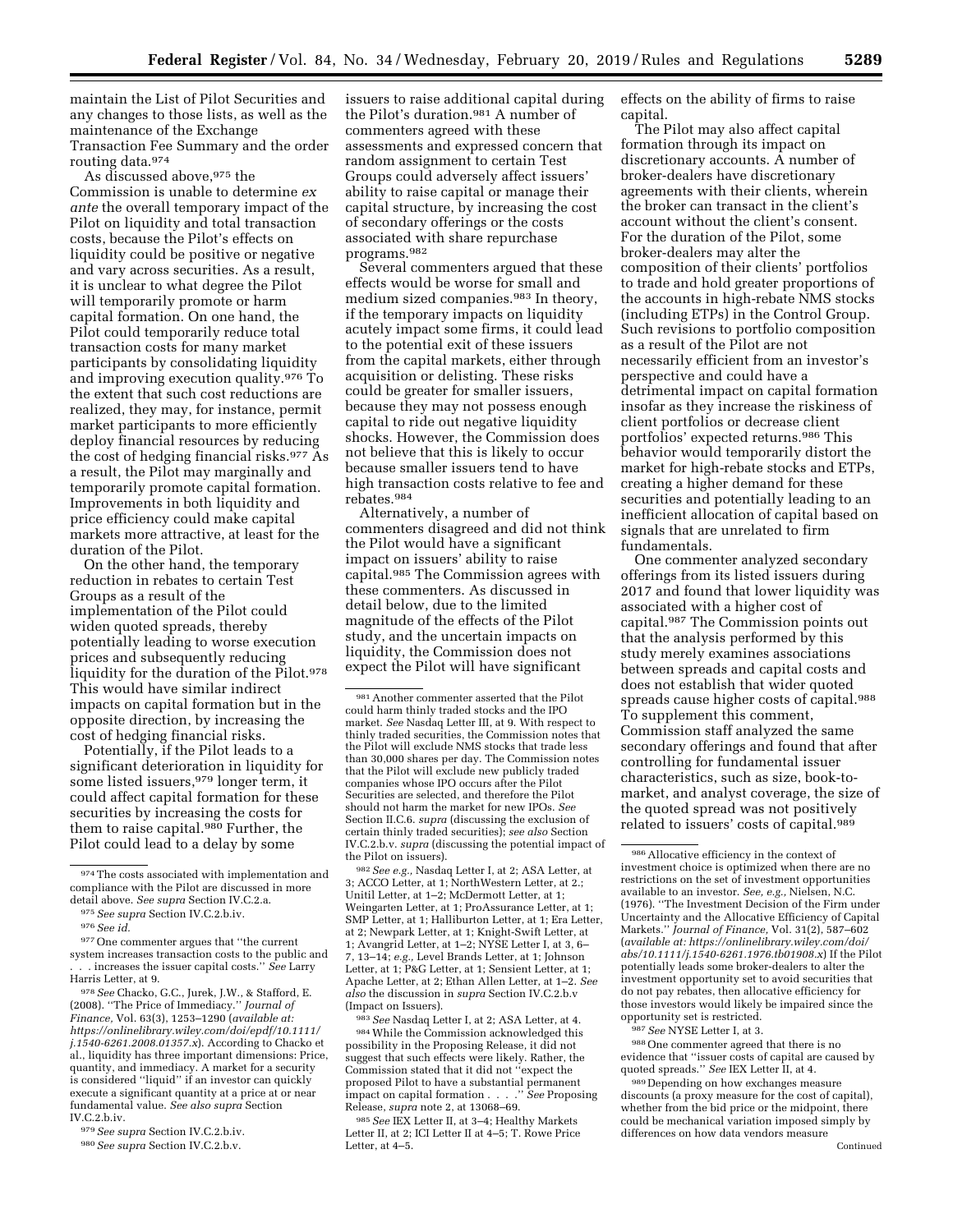The Commission notes that a temporary effect on transaction costs may not have the same impact on cost of capital as a permanent effect on liquidity and does not believe that any temporary increase in transaction costs resulting from the Pilot could be significant enough to affect issuers' costs of capital. Indeed, the experience with the recent Tick Size Pilot provides an example of a temporary change in liquidity that did not affect cost of capital. While several studies found that the Tick Size Pilot increased transaction costs,990 the findings of a DERA white paper suggest that the market did not expect the Pilot to affect stock prices of companies in the Test Groups.991 Specifically, the paper finds that the announcement of the assignment of stocks to the Test Groups and the Control Group did not generate significant abnormal returns for stocks in the Test Groups, either in absolute terms or relative to stocks in the Control Group.992 Under the standard assumption that the market's expectations about the effects of the Pilot were correct, this result indicates that the increase in quoted spreads and transaction costs during with the Pilot had no impact on stock prices. Thus, these findings cast doubt on the idea that temporary changes in transaction costs affected the cost of capital of small capitalization companies. In addition, because the Tick Size Pilot enacted a 500% increase in the tick size, that pilot could arguably have a bigger direct

991*See* Pachare, S. & Rainer, I. (2018). ''Does the Tick Size Affect Stock Prices? Evidence from the Tick Size Pilot Announcement of the Test Groups and the Control Group,'' SEC White Paper (*available at: [https://www.sec.gov/dera/staff](https://www.sec.gov/dera/staff-papers/white-papers/dera_wp_does_the_tick_size_affect_stock_prices)[papers/white-papers/dera](https://www.sec.gov/dera/staff-papers/white-papers/dera_wp_does_the_tick_size_affect_stock_prices)*\_*wp*\_*does*\_*the*\_*tick*\_*size*\_ *affect*\_*stock*\_*[prices](https://www.sec.gov/dera/staff-papers/white-papers/dera_wp_does_the_tick_size_affect_stock_prices)*). *See also* fn. 13 in Albuquerque, R.A., Song, S., & Yao, C. (2018). ''The Price Effects of Liquidity Shocks: A Study of SEC's Tick Size Experiment.'' Working Paper (*available at: [https://](https://papers.ssrn.com/sol3/papers.cfm?abstract_id=3081125) [papers.ssrn.com/sol3/papers.cfm?abstract](https://papers.ssrn.com/sol3/papers.cfm?abstract_id=3081125)*\_ *[id=3081125](https://papers.ssrn.com/sol3/papers.cfm?abstract_id=3081125)*), reporting on their finding that the stock prices did not react to the announcement of which stocks were in the pilot.

992The results were similar when they limit the analysis to stocks with pre-Pilot quoted spreads smaller than \$0.05.

impact on transaction costs than the Transaction Fee Pilot, which would reduce rebates by 30% of a tick.

One commenter disagreed and believed that the findings of the DERA white paper were flawed.<sup>993</sup> This commenter argued that the DERA study ''relies on a selective, narrow, and irrelevant data set'' and that ''focusing on a few days around the time when stocks were assigned to test groups within the Tick Pilot, and not a materially longer period of time during which the Tick Pilot's quoting and trading restrictions were in effect, is a clear indication that DERA narrowly tailored its study to reach a specific and flawed conclusion.'' 994 This commenter stated that it ''does not believe that the White Paper supports any conclusion regarding the impact of the Tick Pilot on investors or the potential impact of the Transaction Fee Pilot on issuers.'' 995

However, another commenter noted that ''DERA's event study is informative to a central criticism'' raised by some commenters that ''upon implementation of the [Pilot], spreads will widen in stocks chosen for the 'low rebate' or 'no rebate' buckets and that wider spreads will harm issuers of the impacted stocks.'' 996 This commenter found the ''lack of price impact . . . telling,'' because ''the price of . . . stock is the primary measure'' of ''potential harm to issuers . . . .'' 997 This commenter explained that, ''if liquidity diminishes, or expected returns of the stock decline, this would be reflected in the value of the stock—and no such statistically significant decline in value was found.'' 998 The commenter believed that the short duration of DERA event study was appropriate because ''markets rapidly incorporate new information'' into stock prices.999 The Commission agrees with this commenter and believes that the DERA white paper used an appropriate methodology to study how the increase in quoted spreads and transaction costs from the Tick Size Pilot affected the stock prices and cost of capital of firms in the Test groups. The Commission believes that the DERA white paper did not rely on a ''selective, narrow, and irrelevant data set'' and instead picked the appropriate time period, the few days surrounding publication of the list of which stocks would be included in the test and control groups, to examine how the

market reacted to the information about which stocks would have their spreads widen as a result of the Tick Size Pilot. This approach is standard in the academic literature because information is quickly incorporated into stock prices at the time it is made public. The Commission believes that the DERA white paper is relevant to this Pilot because it examines how a firm's cost of capital is affected by a temporary widening of the firm's spreads, which is a potential effect of this Pilot.1000 As discussed above and noted by the commenter,1001 if a firm's cost of capital increased as a result of the wider spreads caused by the Tick Size Pilot, we would expect that stock's price to decline during the announcement of test and control groups.

The Commission recognizes that another paper comes to the opposite conclusion regarding the impact of the Tick Size Pilot on costs of capital, but does not find the paper convincing. This paper compares the stock price reactions of stocks in the test and control groups around the time the Tick Size Pilot was implemented.1002 They find that stocks in the test groups that experienced a decrease in liquidity when the tick size widened also experienced a decrease in prices, relative to stocks in the control group, around the time the Tick Size Pilot was implemented.1003 However, it is unclear exactly what the return differences documented in the study are measuring. If investors expected that test group stocks would experience a temporary reduction in liquidity during the Tick Size Pilot and that this would make it more costly for those stocks to raise capital, then standard economic assumptions would expect to see a negative stock price reaction for test group stocks around the announcement of the Tick Size Pilot test and control group stocks, not during the time period following the Tick Size Pilot implementation.

Given the results of the DERA study and the uncertainty surrounding the Albuquerque et al (2018) results, combined with the fact that the average trading cost increase, i.e. decrease in liquidity, during the Tick Size Pilot is greater than the expected potential effects on liquidity during the Transaction Fee Pilot, the Commission

discounts. Staff analyses relied on SDC measures of discounts to approximate issuers' costs of capital, and observed that using the same spread breakpoints, discounts were approximately 3.6% for issuers with spreads below 20 bps, and 7.6% for issuers with spreads above 20 bps, indicating differences in methodologies of how discounts are computed can affect magnitudes. Regardless of the difference in magnitudes of the discounts, lowspread issuers, on average, had lower discounts than high spread issuers, consistent with NYSE's spread-discount relationship. *See* NYSE Letter I, at 3.

<sup>990</sup>*See* e.g., Hu, E., Hughes, P., Ritter, J., Vegella, P., & Zhang, H. (2018). ''The Tick Size Pilot Plan and Market Quality.'' SEC White Paper (*available at: [https://www.sec.gov/dera/staff-papers/white](https://www.sec.gov/dera/staff-papers/white-papers/dera_wp_tick_size-market_quality)[papers/dera](https://www.sec.gov/dera/staff-papers/white-papers/dera_wp_tick_size-market_quality)*\_*wp*\_*tick*\_*size-market*\_*quality*).

<sup>993</sup>*See* NYSE Letter V, at 1.

<sup>994</sup>*See id.* at 2.

<sup>995</sup>*See id.* at 3.

<sup>996</sup>*See* Verret Letter II, at 1.

<sup>997</sup>*See id.* at 2.

<sup>998</sup>See id*.* 

<sup>999</sup>*See id.* at 3.

<sup>1000</sup>*See supra* Section IV.C.2.b.iv.

<sup>1001</sup>*See* Verret Letter II, at 2.

<sup>1002</sup>*See* Albuquerque et al. (2018), *supra* note 991.

<sup>1003</sup>The list of stocks assigned to the Tick Size Pilot test and control groups was announced on September 3, 2016. The rollout of the Tick Size Pilot was implemented on a staggered basis over October 2016. *See* Hu et al. (2018), *supra* note 990.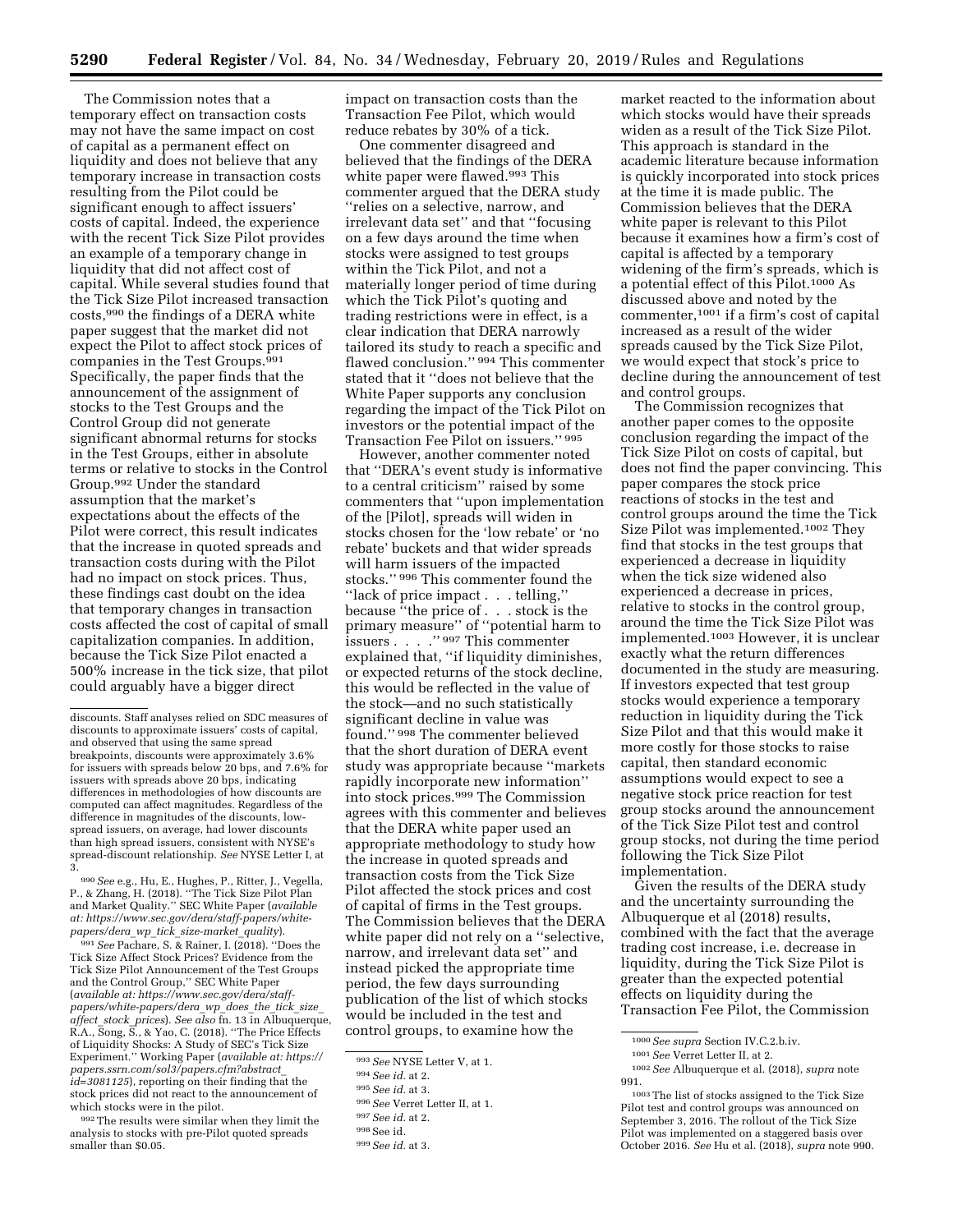believes that the costs of capital are unlikely to significantly increase for Test Group stocks due to a temporary decrease in liquidity during the Transaction Fee Pilot. Because the Tick Size Pilot was conducted on firms with small market capitalizations, this should also help alleviate concerns for small to mid-capitalization issuers about temporary decreases in liquidity increasing the costs related to raising capital. One commenter agreed that, although some issuers may have temporary widening of spreads over the Pilot duration, any changes to liquidity caused by the Pilot are unlikely to affect the costs to firms when raising capital.1004 Therefore, the Commission does not believe that issuers, including small and mid-capitalization issuers, will experience significant increases in the cost of capital as a result of the Pilot.

# *E. Alternatives*

The Commission considered several alternatives to the Pilot, including: (1) Proceed to propose rule amendments without first conducting a Pilot; (2) expand the Pilot to include off-exchange venues, including ATSs; (3) include a trade-at provision; (4) conduct alternative pilots; and (5) adjust the design of the Pilot (*e.g.,* including a number of alternatives proposed by commenters).

1. Propose Rulemaking Without Conducting a Pilot

Several commenters suggested that the Commission should proceed with rulemaking rather than first conducting the Pilot. For example, as discussed elsewhere in this release,<sup>1005</sup> as an alternative to conducting the Pilot, one commenter suggested that the Commission impose a ''gradual reduction of the current fee cap across all stocks periodically.'' 1006 Such an approach would address the concerns raised by a number of commenters, discussed above, about the potential impact on largely identical ETPs and listed issuers that are placed in different test groups, without the added cost and complexity of rotating stratified samples through the Pilot.1007 In addition, such an approach could provide data on successive reductions in the current fee cap, which could be useful to the Commission if it considers future policy making to reduce the Rule 610(c) fee cap.

However, depending on the number of fee caps to be tested, this alternative would increase instability in the markets in terms of the fee regime that markets are subject to. This would occur because the cap would be reduced successively and linearly and each tranche would need to be in place for a sufficient amount of time in order to obtain statistical power. Further, without a control group, researchers would be unable able to conduct a differences-in-differences analysis as the data would be subject to the impact of events across time, which would frustrate the ability of researchers to compare groups to one another over time. The Commenter was open to having a control group not subject to the decline in fees, which would allow for identifying causality. However, even with the inclusion of a control group, this alternative would still increase the time in which markets are subject to instability in fees and rebates and the time needed to understand the impact of fees and rebates because at each different fee level the Commission would need to test that fee level for a sufficient time to gain statistical power. Further, including a control group in this alternative could potentially result in different treatment for largely identical ETPs, as in the adopted Pilot, but with an increase in the potential time needed for study.

Alternatively, this commenter suggested that the Commission implement ''dynamic, stock specific ticks with transaction fees capped at, for example, 10% of the tick size (e.g. \$0.0010 per share if a penny tick; \$0.0050 per share if a nickel tick.)'' 1008 Another commenter suggested that, rather than pursuing the Pilot, the Commission should amend Rule 610(c) to reduce the access fee cap to \$0.0010 and also conduct ''an abbreviated study of the effects of eliminating rebates'' similar to the ''no-rebate'' Test Group.1009 One commenter recommended that the Commission ''ban maker-taker and inverted transaction fee pricing as well as all volume-based discounts that are not clearly and directly related to cost savings'' 1010 while another suggested that the Commission enhance the duty of best execution in lieu of a pilot.1011

Several commenters opined on the potential benefits and reduced costs of these alternatives as compared to proceeding with the Pilot. For example, according to one commenter, a gradual

''walk down'' approach would be preferable to the Pilot because it would allow the Commission to ''observe order routing behavior changes, while applying the same economics to all stocks uniformly'' and would ''eliminate concerns about issuers being subject to disparate treatment.'' 1012 According to this commenter, it also would ''eliminate[ ] concerns that the Pilot results will not reflect the actual outcome if such changes are applied more broadly to stocks outside of the Pilot.'' 1013 Similarly, another commenter noted that it would be ''more effective and less damaging to the equities market to strengthen and better articulate the broker-dealers' Duty of Best Execution'' than proceeding with the Pilot, which the commenter believed would impost ''tremendous costs'' to investors and potentially ''upend[ ] the existing economics and framework around equity executions.'' 1014 Further, one commenter noted that because ''there is broad recognition'' that the access fee cap should be reduced, there is no need to incur the costs associated with the Pilot and the Commission should simply reduce the fee cap to \$0.0010 to ensure that displayed prices reflect the actual economic costs of an execution, while also allowing exchanges to continue to offer rebates to incentivize liquidity provision if they chose to do so, while also maintaining their net capture rates.1015 This commenter believed that lowering the fee cap to \$0.0010 would provide ''immediate benefits to the equities markets with respect to price transparency and addressing conflicts of interest'' 1016 and would be ''better calibrated with today's market pricing.'' 1017 Another commenter argued that ''the effects of maker-taker and inverted transaction fee pricing on the markets are well understood'' and therefore concluded that it was very unlikely that ''we will learn anything of value about the economics of exchange transaction fee pricing'' from the Pilot.1018 Consequently, this commenter believed that the Commission should mandate that the exchanges return to a traditional transaction fee pricing

<sup>1004</sup>*See* IEX Letter II, at 3–4.

<sup>1005</sup>*See supra* Section II.C.8(g) and (h) and Section IV.E.4.

<sup>1006</sup>Morgan Stanley Letter, at 2.

<sup>1007</sup>*See supra* note 104 and accompanying text.

<sup>1008</sup> *Id.* at 2–3.

<sup>1009</sup> Goldman Sachs Letter, at 1–4.

<sup>1010</sup>Larry Harris Letter, at 9.

<sup>1011</sup>*See* Nasdaq Letter, at 1, 3.

<sup>1012</sup>Morgan Stanley Letter, at 2.

<sup>1013</sup> *Id.* at 2.

<sup>1014</sup>Cboe Letter I, at 12, 21–22. *See also* Nasdaq Letter I, at 2 (referring to the Pilot as a ''risky experiment'').

<sup>1015</sup> Goldman Sachs Letter, at 1, 3.

<sup>1016</sup> *Id.* at 1–3.

<sup>1017</sup> *Id.* at 4.

<sup>1018</sup>Larry Harris Letter, at 9–11. *See also*  Goldman Sachs Letter, at 4 (stating there is ''broad support in favor of lowering the Fee Cap today,'' and the Pilot ''will not yield a different conclusion.'').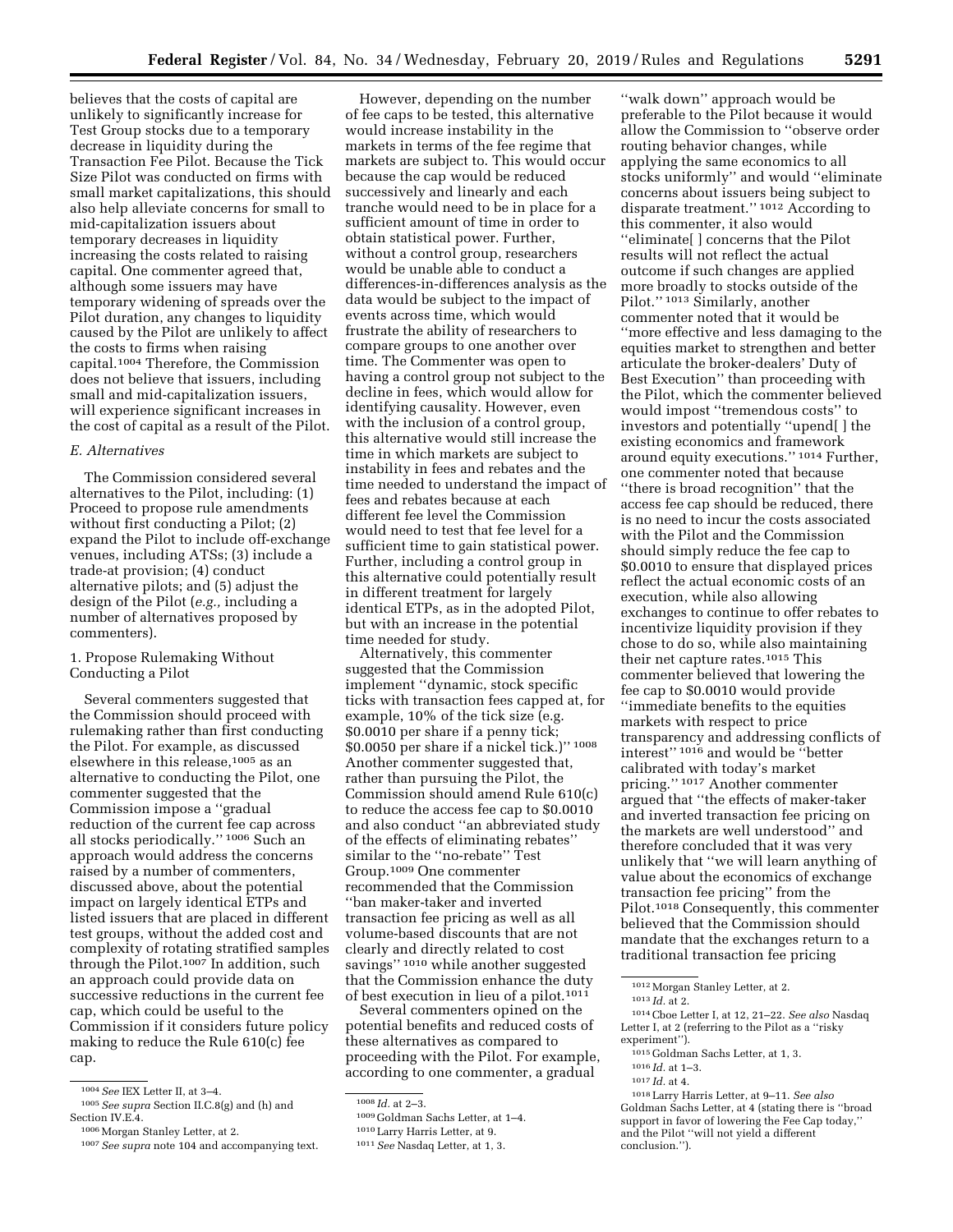model, which the commenter believed would not result in much cost to market participants.1019

However, other commenters strongly supported the Pilot as a first step because it ''should provide data to enable the Commission to determine the impact of transaction-based fees and rebates on order routing behavior, on execution quality and on market quality'' and believed the data collected would ''support appropriate reforms to U.S. equity market structure.'' 1020 Among those who supported conducting the Pilot before considering rulemaking, one commenter noted the lack of information regarding the rebates paid by each exchange to each broker and stated that such lack of disclosures ''reinforce the difficulty in assessing the impact of the structure of a[cc]ess fees on distorting best execution, conflict[s] of interest and competitiveness of exchange pricing.'' 1021 Still another commenter opined that the Pilot ''is a necessity'' to provide a ''quantitative approach to which stocks require liquidity support and how much a rebate should be to incent support."  $1022$ 

The diversity of opinion and lack of consensus among the commenters regarding the impact of fees and rebates on market quality and order routing behavior support the view that further study in this area is warranted before permanently adopting any changes through rulemaking. As discussed above, there was sharp disagreement between commenters about the potential impacts of reductions in fees and rebates, yet there is little data available to evaluate these claims on a broad scale. As discussed above, the Commission believes that there is no need to delay proceeding with the Pilot in order to pursue other potential equity market structure initiatives. Equity market structure issues have been considered for a number of years and, as a result of several initiatives in this area, the Commission has developed the Pilot, which is focused on and is intended to gather empirical evidence on the impact of exchange transaction fees and rebates. Similarly, the Commission does not believe that it needs to complete the Pilot before proceeding to consider all other equity market structure initiatives. The Commission expects that it will continue to evaluate the need for other changes to equity market structure during the pending of the Pilot.

2. Expand Transaction Fee Pilot To Include Non-Exchange Trading Centers

The Transaction Fee Pilot would not require ATSs or other non-exchange trading venues to comply with the limits to transaction fees or rebates imposed by the Pilot. Some commenters believed that non-exchange trading centers should be included in the Pilot and that the representativeness of the data obtained from the Pilot would be impaired by the exclusion of ATSs and other off-exchange trading centers.1023 For example, one commenter stated that the Pilot ''would not gather any insight into the trading patterns at those centers'' because the Commission would be unable to ''follow order flow across all trading venues in the market, leaving it with an incomplete picture of the issue it seeks to study.'' 1024 Another commenter believed that excluding nonexchange trading centers could skew the results of the Pilot, as broker-dealers could shift order flow away from exchanges in response to the Pilot, thereby limiting the Commission's understanding of the overall impact of changes to transaction-based fees and rebates.1025

An alternative design that includes non-exchange trading centers like ATSs would be broader than the Pilot—not only because such a design would include more trading venues, but also because such a design would have to account for the fact that non-exchange trading centers like ATSs use other inducements, besides transaction-based fees and rebates, to incent order flow.1026 The inclusion of non-exchange trading centers could, therefore, supply information about a more complete set of order routing decisions, increase the representativeness of the results obtained, and provide a deeper understanding regarding the ways in which exogenous shocks to transaction-

1024NYSE Letter I, at 9. *See also, e.g.,* Cboe Letter I, at 12, 19; Nasdaq Letter I, at 2, 5; ViableMkts Letter, at 1–2.

1025Wellington Letter, at 2. *See also, e.g.,*  Oppenheimer Letter, at 3. One commenter also believed that the Pilot could affect the way that securities are traded off-exchange and confound the Commission's ability to understand the baseline for remuneration occurring off-exchange or the impact that the Pilot has on that baseline. Nasdaq Letter I, at 7. The Commission does not believe that its ability to analyze the impact of changes to transaction-based fees and rebates will be unduly limited, due to information that is now available from Regulation ATS–N and Rule 606.

1026*See, e.g.,* Morgan Stanley Letter, at 3 n.5; BIDS Letter, at 1–2; AJO Letter, at 2.

based fees and rebates (and other inducements) affect order routing decisions. For example, a pilot that included non-exchange trading centers, and regulated the inducements used by such centers, might impact payment for the internalization of retail order flow, which would allow researchers to evaluate how these inducements affect retail order routing. A pilot that addressed payment for order flow on non-exchange trading centers could, in turn, result in more retail order flow being routed to lit exchanges, which also could increase displayed liquidity and potentially improve price efficiency.

However, the inclusion of nonexchange trading venues may be difficult to implement. First, nonexchange trading venues charge idiosyncratic and individuallynegotiated fees to market participants, and often bundle fees for ATS usage with other broker-dealer fees, such that it would be exceptionally difficult to create and then impose a uniform fee regime on such venues.1027 For example, it is unclear how an ATS that charges an ''all in'' flat fee for service and does not charge individually for executions would be able to comply with a transaction-based fee cap. To comply with the Pilot's transactionbased pricing restrictions, non-exchange venues may be required to entirely restructure their customer relationships to move to a transaction-based pricing model for the duration of the Pilot, which would impose notable costs on those venues. Further, any alternative design would address other inducements provided by non-exchange trading centers aside from transactionbased fees and rebates, in order to produce a fully accurate analysis of the impact of fees and inducements on order routing behavior, market quality, and execution quality. Such a design would be much more complex that the current Proposal. Finally, an alternative design that included non-exchange trading centers also would impose costs on such venues that would be higher relative to the costs imposed on exchanges under the current design, because the Pilot would require nonexchange trading venues to track and report more detailed information than is currently required by the

<sup>1019</sup> *Id.* 

<sup>1020</sup>RBC Letter I, at 2.

<sup>1021</sup>Spatt Letter, at 4.

<sup>1022</sup>Babelfish Letter, at 3.

<sup>1023</sup>*See* Section II.A.4 for a summary of these comments. Some commenters believed that nonexchange trading centers should only be subject to the rebate prohibitions of the no-rebate Test Group. *See, e.g.,* Capital Group Letter, at 3; AJO Letter, at 1; Nasdaq Letter III, at 9.

<sup>1027</sup>*See, e.g.,* AJO Letter, at 2–3. It is possible that non-exchange trading venues might respond to the Pilot by choosing to change their existing fee structures to align with the maker-taker (or takermaker) pricing models employed by exchanges, which could lead to additional costs for such venues. *See, e.g.,* Virtu Letter, at 6; SIFMA Letter, at 5; Clearpool Letter, at 4; Healthy Markets Letter I, at 9–10.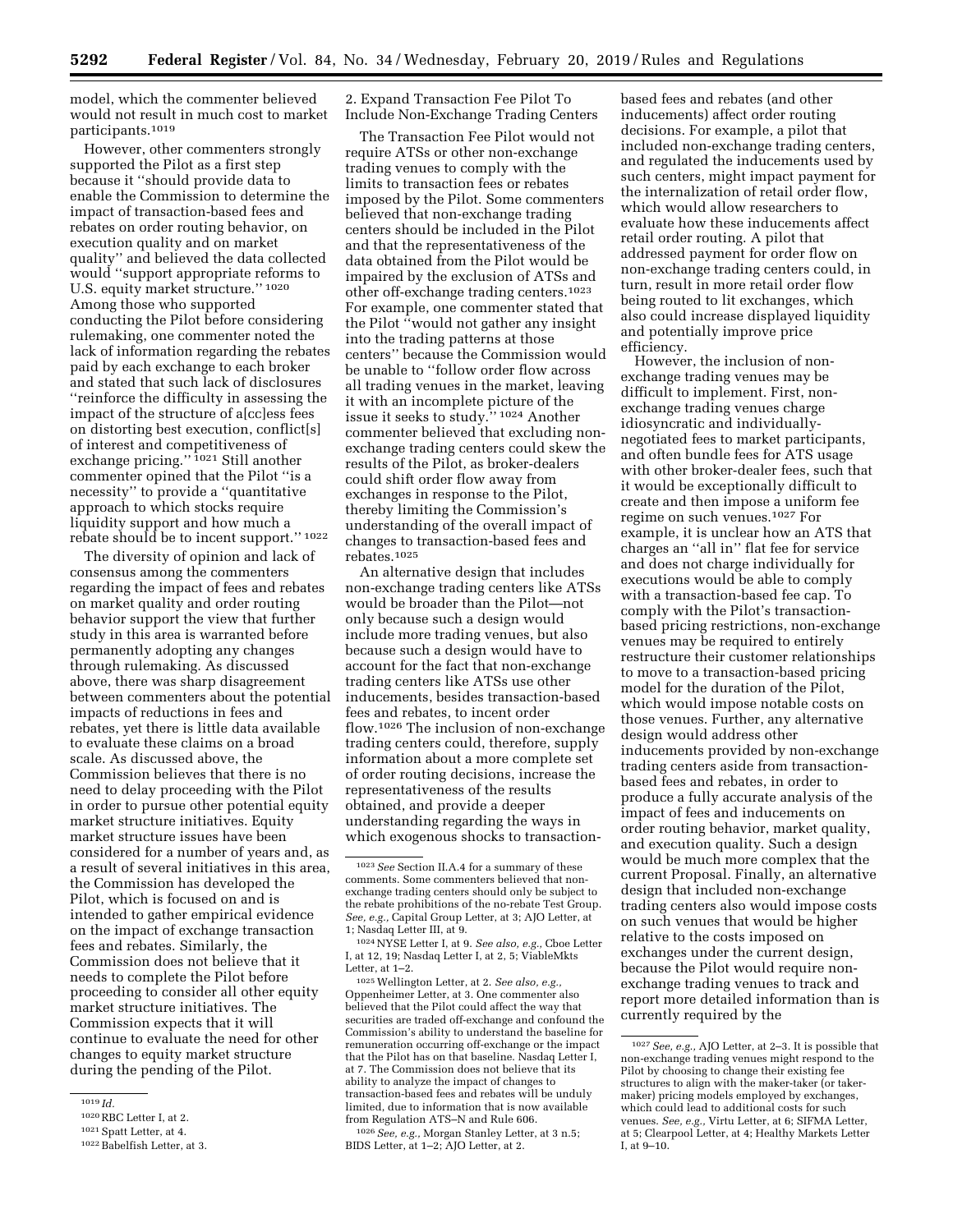Commission.1028 As discussed above, exchanges are required to file each fee change with the Commission on Form 19b–4 and to disclose the entirety of their schedule of fees on their website, while non-exchanges venues are not subject to those requirements. Thus, including non-exchange trading venues in an alternative version of the Pilot would likely increase the costs of the Pilot because it would require a dramatic shift in the disclosure regime for these trading centers.

Although the Pilot excludes nonexchange trading centers, the Commission will still be able to obtain information regarding the proportion of trades executing on such platforms from several sources. First, several transaction datasets, including trade reporting facility (TRF) data and TAQ data, provide information on offexchange trades, including ATS trades. Further, FINRA produces periodic (weekly) data on the total shares of NMS securities executed on individual ATSs.1029 Thus, researchers would obtain information from the Pilot to identify whether exogenous shocks to transaction-based fees on exchanges have an effect on order routing decisions, including whether brokerdealers alter their routing of order to ATSs during the Pilot.

#### 3. Trade-At Test Group

The Commission considered an alternative in which the Transaction Fee Pilot would include a ''trade-at'' provision in conjunction with the changes to the fees and rebates currently in the Pilot. The trade-at alternative would require that orders be routed to a market with the best displayed price or are executed at a materially improved price.

Some commenters supported including a trade-at subgroup to provide supplemental information to the Commission about how a combination of trade-at provisions coupled with revisions to transaction-based fees and rebates affect broker-dealer order routing decisions.1030 Some other commenters, however, asserted that

including a trade-at requirement could compromise the results of the Pilot as it would introduce an additional variable to one or more treatment groups.1031 To address this concern, the Pilot could include separate test subgroups that also include a trade-at requirement, in addition to requirements regarding transaction fees and/or rebates.

Such an approach would require including more stocks in the Pilot. If the amount of securities in each Test Group were too small, the Pilot results would not achieve statistical power. Accordingly, in order to provide information on the impacts of an exogenous shock to transaction fees and rebates while also providing additional information on the effects of a trade-at requirement, the Pilot either would need to increase the number of Pilot securities or add to its duration.

The expected impact on liquidity of the inclusion of a trade-at test group is unclear. The recently concluded Tick Size Pilot included a trade-at test group. The Tick Size Pilot included a trade-at group because exchanges were concerned that, in the current market environment, a significantly larger tick size could induce order flow to go off exchange.1032 For the Transaction Fee Pilot, commenters were split on whether marketable order flow will be more or less likely to flow to off-exchange trading centers, with some believing that as access fees for some test groups decline, order flow could be drawn back to exchanges. However, in considering the Tick Size Pilot, it is important to note that it only considered the impacts of trade-at when the tick size was increased and only for smaller, less liquid stocks. The effects might not be the same with 1 cent tick size and more liquid stocks that are included in the Pilot. One commenter noted that in the trade-at test group for the Tick Size Pilot, the number of shares displayed at the NBBO increased and quote volatility was reduced in the trade-at test group

relative to the other test groups.1033 Nevertheless, analysis of the Tick Size Pilot data does not reveal significant execution quality or market quality effects of a trade-at rule. Specifically, the data suggests there was no change in effective spreads or price efficiency due to the trade-at requirement.1034 Results from the Tick Size Pilot also suggest that trade-at impacts trade location. Specifically, off-exchange share of trading volume decreased and onexchange market share increased, particularly at inverted exchanges. However, volume for midpoint crossing off-exchange venues increased, but this could be the result of the midpoint exception to the Tick Size Pilot's tradeat requirements.1035 This shift in trading volume may occur because a trade-at provision increases incentives to display prices because off-exchange trading centers would no longer be able to match the best price offered elsewhere, but instead would have to provide significant price improvement or start displaying their quotes at the NBBO. These findings suggest that the inclusion of a trade-at test group may benefit exchanges, which may experience increased trading volumes, but be costly for off-exchange venues, which may lose trading volume.

### 4. Alternative Pilot

One commenter suggested an alternative to the Pilot that would involve directly lowering the Rule 610(c) access fee cap to \$0.0010 and establishing a moratorium on fee increases for existing market data, connectivity, and co-location services.1036 The commenter believed its alternative would allow a direct test of the ''anachronistic'' 610(c) fee cap level and make exchange fees more competitive with non-exchange venues.1037 In addition, similar to the other alternative discussed directly above, it would impose a lower cap on

1035*See* Comerton-Forde, Carole and Gregoire, Vincent and Zhong, Zhuo, Inverted Fee Structures, Tick Size, and Market Quality (August 10, 2018), Journal of Financial Economics (JFE), Forthcoming, *available at* SSRN: *[https://ssrn.com/](https://ssrn.com/abstract=2939012) [abstract=2939012](https://ssrn.com/abstract=2939012)* or *[http://dx.doi.org/10.2139/](http://dx.doi.org/10.2139/ssrn.2939012)  [ssrn.2939012.](http://dx.doi.org/10.2139/ssrn.2939012)* 

1036*See* NYSE Letter III, at 3; *see also* Issuer Network Letter II, at 4.

1037*See id.* 

<sup>1028</sup>Although Form ATS–N requires ATSs to provide public disclosures about the different types of fees they charge, along with the ranges of those fees and service bundling, these disclosures do not provide as much information as the fee disclosures that will be required by the Pilot.

<sup>1029</sup>By combining the FINRA volume data executed by ATSs for a given security with other data, such as TAQ, which would provide total share volume for a given security, a researcher would be able to estimate the fraction of ATS trading as a percentage of total trading in NMS securities over the same time period.

<sup>1030</sup>*See, e.g.,* Adorney Letter, at 1; Birch Bay Letter, at 1; NYSE Letter II, at 5.

<sup>1031</sup>*See, e.g.,* See Citadel Letter, at 6; Fidelity Letter, at 10; Citigroup Letter, at 3; SIFMA Letter, at 4; TD Ameritrade Letter, at 7; Virtu Letter, at 5; ICI Letter I, at 2.

<sup>1032</sup>*See* Tick Size Pilot Approval Order at 27538– 42. As discussed above in Section IV.D.2, a number of commenters have expressed similar concerns with respect to the Transaction Fee Pilot, whereby a reduction in rebates could widen spreads and lead to a migration of order flow to off-exchange trading centers. In the Tick Size Pilot, the trade-at provision applied when the tick size was increased and only smaller, less liquid stocks were included in that pilot. The Transaction Fee Pilot, on the other hand, also will include more liquid stocks and does not test the wider tick increments that were the subject of the Tick Size Pilot, so the effects of trade-at may or may not be the same between the two pilots.

<sup>1033</sup>*See* Birch Bay Capital Letter, at 1. Other commenters that supported the inclusion of a tradeat test group. *See, e.g.,* C&C Letter, at 1. *But see*  Citadel Letter, at 6 (noting that there was no evidence of improvement in market quality in the trade-at test groups in the Tick Size Pilot).

<sup>1034</sup> *Id.* at 990. *See also* Farley, Ryan and Eric Kelley and Walter Puckett, Dark Trading Volume and Market Quality: A Natural Experiment (April 3, 2018) *available at [https://papers.ssrn.com/sol3/](https://papers.ssrn.com/sol3/papers.cfm?abstract_id=3088715) [papers.cfm?abstract](https://papers.ssrn.com/sol3/papers.cfm?abstract_id=3088715)*\_*id=3088715.*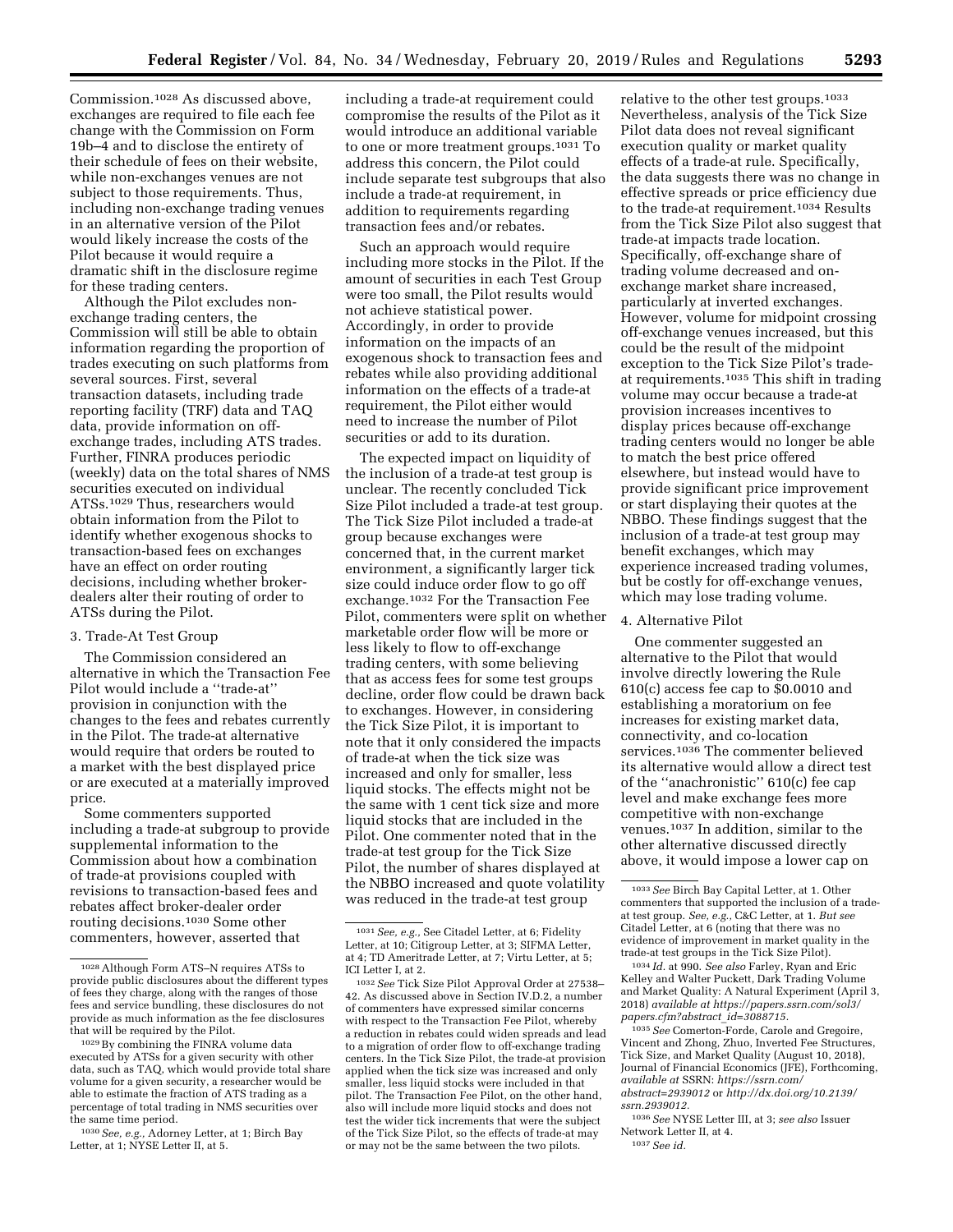all NMS stocks simultaneously and thereby address the potential competitive impact on largely identical ETPs and listed issuers. The commenter suggested this alternative would reduce the complexity of implementation and would avoid ''introducing new classes of restrictions'' including prohibition on payment of transaction-based rebates.1038 Further, in linking transaction fees to market data and connectivity fees, the commenter suggested that its alternative would address commenters' desire ''to reduce their cost to trade'' without banning rebates for liquidity provision, which it argued could negatively impact displayed quotes.1039

However, the combined fee cap and moratorium would not feature a control group. While the commenter suggested the Commission could ''use comparisons to the preceding period to evaluate its efficacy,'' the absence of a control group could frustrate researchers' ability to detect changes as the results could be influenced by shortterm external events. This alternative also does not directly test the absence of rebates.

Further, the direct link between transaction fees and market data and connectivity fees is unclear in the context of the Pilot's objectives. In particular, the potential distortions that can accompany fee-and-rebate pricing models are unique to exchange transaction fee-and-rebate pricing models and do not directly result from market data and connectivity services. It is therefore unclear how the moratorium on market data fees would impact the objective of the Pilot to study how rebates and fees affect order routing decisions and market quality.

Finally, the commenter's suggested moratorium would only apply to ''existing'' market data and connectivity and would therefore preserve current fee levels for those services and would seem to not restrict an exchange's ability to offer new and improved market data, connectivity, and co-location services potentially at higher fee levels. While a moratorium on market data and connectivity fees during a transaction fee experiment could be beneficial to the extent it holds steady a separate variable that can have a marginal impact on order routing, those costs are fixed and therefore the impact, if any, would be slight. Further, to the extent that exchanges were free to introduce new

products at different price points, the moratorium could be easily circumvented. Accordingly, with the exception of the moratorium on market data fees, the suggested alternative is substantively similar to the alternative discussed above to not conduct any pilot and instead proceed to immediately lower the 610(c) fee cap.

# 5. Adjustments to the Transaction Fee Pilot Structure

The alternatives described above provide significant revisions to the approach or the representativeness of the Transaction Fee Pilot. This section complements and expands on the discussion in Section II.C., above, to discuss a number of alternatives and adjustments to the basic structure of the Pilot. These include an alternative time frame for the Pilot duration or the preand post-Pilot Periods, a zero access fee test group, alternative access fee caps, and the inclusion of non-displayed liquidity or depth-of-book provisions in Test Group 1.

# a. Length of the Core Pilot

The core Pilot would last for two years with an automatic sunset at the end of the first year unless the Commission publishes a notice determining that the Pilot shall continue for up to one additional year.1040 Alternatively, the Pilot could feature an earlier or later Pilot sunset or a longer or shorter Pilot duration. As discussed above in Section II.D., a number of commenters discussed the proposed Pilot duration, with some believing the proposed duration would incentivize participation and disincentivize 'waiting out'' the Pilot, with others believing that a shorter duration would be sufficient to produce results and still others recommending that the Pilot run for a full two year period with no automatic sunset. Further, one commenter questioned the Commission's statement that the market reacts quickly to pricing changes implemented by exchanges, but that some market participants might not change their behavior unless the Pilot was in place for at least a year.<sup>1041</sup>

As alternatives to the Pilot's duration, the Commission considered an earlier Pilot sunset that would shorten the anticipated Pilot duration, reducing the time period during which potential negative (or positive) temporary effects resulting from the Pilot could occur. However, if the anticipated duration of

the Pilot were too short, some brokerdealers could choose to not alter their current order routing behavior and wait out the length of the Pilot, which would limit the usefulness of the information obtained by the Pilot.1042 In other words, in response to the comment noted above, while many market participants may quickly adopt their order routing in response to fee and rebate changes, others may take longer to respond. A shorter anticipated duration also could reduce the usefulness of the information and the benefits provided by the Pilot, if it reduced the statistical power of any analyses, because it would make it more difficult for researchers to detect whether an effect actually exists.1043

Conversely, as the anticipated Pilot duration increases so too would the costs for exchanges, as this would extend the duration of the changes to their revenue models and the costs of compliance with the Pilot requirements. However, all else being equal, increasing the duration beyond the automatic sunset at one year, or up to the maximum two years, is unlikely to provide any significant increases in the benefits identified above, unless some event occurs during the first year that impacts the Pilot study in a way that potentially could make the results unrepresentative, in which case an extension of the Pilot for additional time (up to two years) could increase the benefits. As discussed in Section IV.C.1.a.i, the Commission believes that the Pilot duration with a one-year sunset would make it economically worthwhile for broker-dealers to alter their order-routing decisions, because it would likely be costly for broker-dealers to sit out the full duration of the Pilot or retain pre-Pilot order routing decisions for its duration. Further, a longer Pilot duration would increase the exposure of market participants to the uncertain outcomes of the pilot in terms of liquidity, trading volume, market

1043To address commenter concerns about the size of the Pilot, the Commission performed a supplemental analysis that refined the power analysis included in the Proposing Release. Based on this refined power analysis, the Commission estimates that it would require a minimum Pilot duration of 12 months to achieve sufficient statistical power to detect whether an effect is actually present; therefore, any Pilot duration shorter than 12 months would have diminished ability to detect the effect of transaction-based fees and rebates on order routing decisions, execution quality, and market quality. *See* Section IV.C.1.a.ii.(1) and *supra* note 695 for further information on this supplemental analysis.

<sup>1038</sup>*See id.* The commenter also suggested that avoiding this ''new class of restrictions'' would limit the ''likelihood of court challenge'' to the Pilot. *Id.* 

<sup>1039</sup>*See id.* 

<sup>1040</sup>*See supra* Section II.D. for a summary and discussion of the commenters discussing the Pilot's proposed duration.

<sup>1041</sup>*See* NYSE Letter I, at 16.

<sup>1042</sup>*See infra* Section IV.C.1.a.iii, which discusses the potential limitations associated with pilots, including a discussion that some market participants could choose to not alter their behavior if the Pilot had a short duration.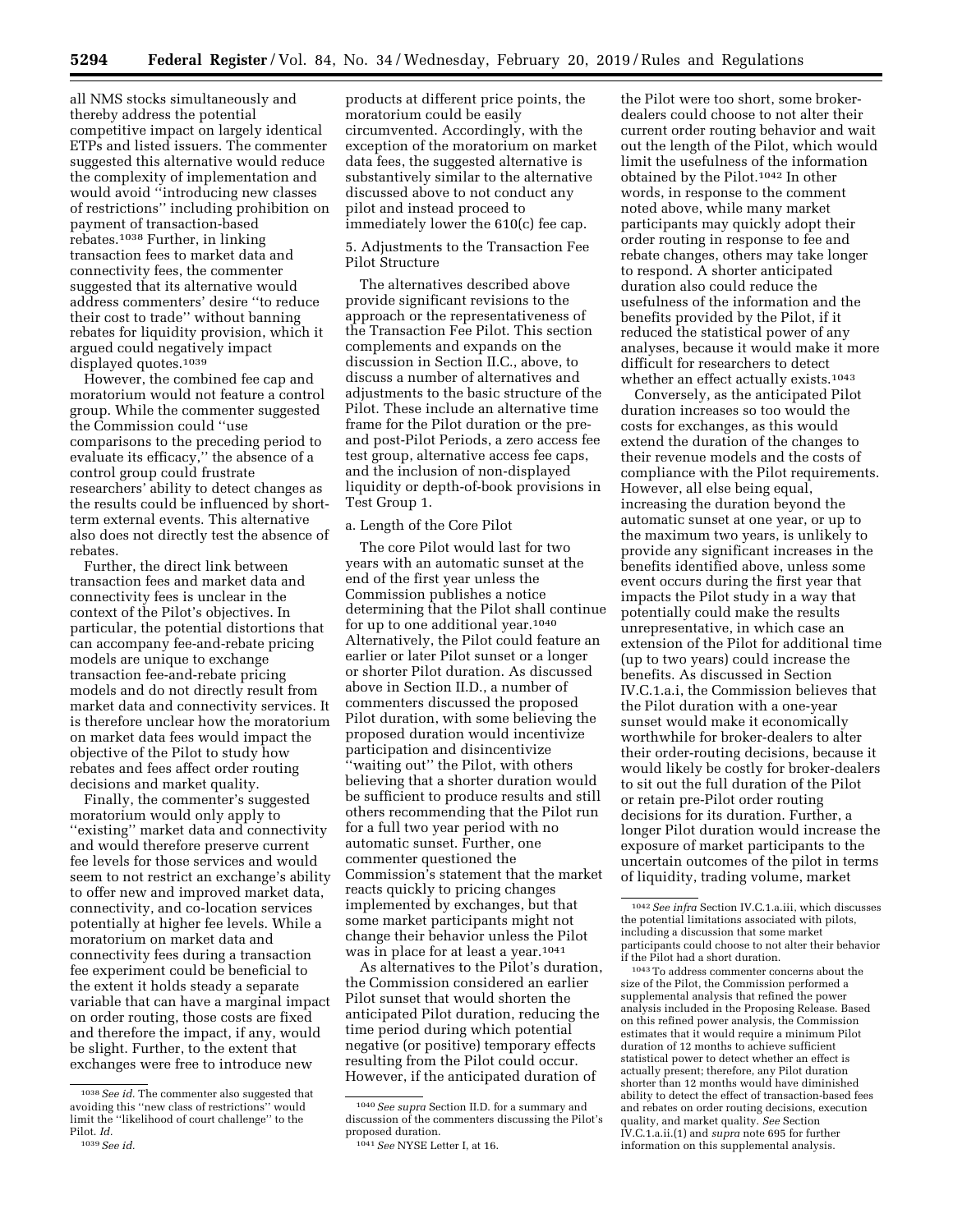share, competition etc. that are discussed above.

The Commission could alternatively adopt a pilot with a fixed two-year duration. A two-year pilot without the possibility of an automatic sunset at the end of the first year would have the same maximum costs as a pilot with a sunset, but would not have the potential to reduce costs in the event that the sunset occurs. On the other hand, broker-dealers could perceive higher expected costs of not adapting to the Pilot under the alternative because they could expect the sunset to reduce the anticipated duration of the Pilot. However, the Commission believes that broker-dealers that base their order routing decisions on transaction-based fees and rebates will incur sufficient costs from not enacting changes to their order routing decisions in response to the Pilot with an expected one-year sunset such that they are not likely to sit out the Pilot Period; therefore, a mandatory two-year pilot would not likely provide any additional behavioral change that would not already be obtainable from the Pilot.

# b. Length of Pre- and Post-Pilot Periods

The Pilot requires a six-month pre-Pilot Period and a six-month post-Pilot Period, which would allow the Commission and the public to compare order routing decisions in the same stocks both with and without the Pilot restrictions as well as across stocks in different test groups. Alternatively, the Commission could adopt shorter pre-Pilot and post-Pilot Periods, which a few commenters recommended.1044 Shorter pre- and post-Pilot Periods would reduce costs to exchanges of having to provide the Exchange Transaction Fee Summary and order routing data. These reduced costs come at the trade-off of shorter horizons for data collection that could lead to reduced statistical power and reduced ability of the Pilot to produce representative results.1045

In particular, a short pre-Pilot Period introduces additional risk that analysis of certain Pilot data may be uninformative. Even if researchers were to wait until the conclusion of the post-Pilot period to begin analysis, they may not be able to identify the effects of the

Pilot because data obtained from the post-Pilot period could be confounded by information about the Pilot. For example, if exchanges alter their fee structures in the post-Pilot period as a result of the Pilot (rather than revert back to their fee models in effect prior to the Pilot), data from the post-Pilot period likely would be unable to supplement or substitute for data obtained from a shorter pre-Pilot Period, underscoring the importance of a longer pre-Pilot Period. Thus, the value of any analyses obtained from the Pilot may be limited, thereby reducing the information obtained from such analyses for any potential regulatory recommendations.

# c. Zero Access Fee Test Group

As discussed above, a few commenters recommended that the Pilot include a zero access fee test group to further test the relationship between exchange fee models and order routing, which would effectively serve to temporarily remove a source of revenue for exchanges entirely from a subset of securities.<sup>1046</sup> This approach could produce additional information, such as how order routing behavior and execution quality change in the absence of transaction-based fees (and likely rebates), that could be useful to the Commission to facilitate future policy decisions regarding the transactionbased pricing structures of exchanges.

The inclusion of a zero access fee test group would eliminate the transactionbased fee model for a subset of securities, which could force exchanges to create entirely new revenue models for securities in this test group with uncertain outcomes for both exchanges and market participants. Doing so presents the risk that if coupled to the current Pilot, the inclusion of a zero access fee test group could contaminate the analysis of both the current test groups and the zero access fee test group. This could occur if exchanges determine that it is cheaper to subsidize trading in the zero access fee group with revenue earned from the control group and the other test groups. In this case the inclusion of the zero access fee test group would alter the behavior of the exchanges with regard to all their other securities, which would weaken the exogeneity of the shock imposed by the Pilot for all test groups.

#### d. Alternative Test Groups

As discussed above, the Pilot will have two test groups: (1) One that caps access fees at \$0.0010 and (2) one that

prohibits rebates or Linked Pricing for displayed and non-displayed liquidity and along the entire depth of the limit order book. Alternatively, the Commission could have proposed other test groups with different caps on access fees. For example, the Commission could instead have proposed only caps on access fees (*i.e.,* fees for removing liquidity), similar to those in the EMSAC recommendation,1047 or could have increased the number of test groups to test more gradations in alternative fee caps. As a few commenters suggested, and as discussed above, the Commission also could have included a test group with a higher fee cap level than Rule 610(c) or no cap on fees at all.1048 Further, as discussed above, a few commenters suggested other alternatives, like basis point pricing or pricing based on the tick size.

Many alternatives would have replaced the no-rebate test group with another access fee cap group. These options could provide information to help refine the analysis of the impact of access fees on various market outcomes. However, if the Pilot did not include a no-rebate test group and only studied exogenous shocks to access fees, it would produce more limited information about the role that rebates play in affecting market outcomes. As discussed in more detail above, the Commission believes that it is important to have a test group that specifically focuses on the removal of rebates and the corresponding impact on conflicts of interest, execution quality, and market quality.

An alternative to increase the number of test groups to study the impact of the various levels of access fee on various market outcomes could produce additional refinement to the data currently in the Pilot. However, to produce more gradation in the caps to access fees, would increase the complexity of the Pilot, and potentially increase the implementation costs to account for the additional test groups. Increasing the number of test groups would also increase the number of stocks subject to the pilot thereby increasing the fraction of the market exposed to the uncertain outcomes of the Pilot.

e. Non-Displayed Liquidity and Depth of Book

Only Test Group 2, which eliminates rebates or Linked Pricing, would restrict

<sup>1044</sup>*See* IEX Letter I, at 4; FIA Letter, at 4. *But cf.*  FIF Letter, at 9; Health Markets Letter I, at 19.

<sup>1045</sup>The Commission staff estimates that with the given number of stocks in the Pilot, that the Pilot would need to produce approximately six months of pre and post Pilot data to detect changes unique to ETPs and stocks, The power tests determined the number of days of data that would be required to detect a 10% change in the daily volume of various subgroups of securities for stocks and a 10% change in quoted spreads for ETPs.

<sup>1046</sup>*See, e.g.,* Healthy Markets Letter I, at 8; OMERS Letter, at 2.

<sup>1047</sup>The maximum access fee caps under the EMSAC recommendation would be \$0.0020 (Test Group 1), \$0.0010 (Test Group 2), and \$0.0002 (Test Group 3).

<sup>1048</sup>*See, e.g.,* Angel Letter II, at 2; Cboe Letter I, at 28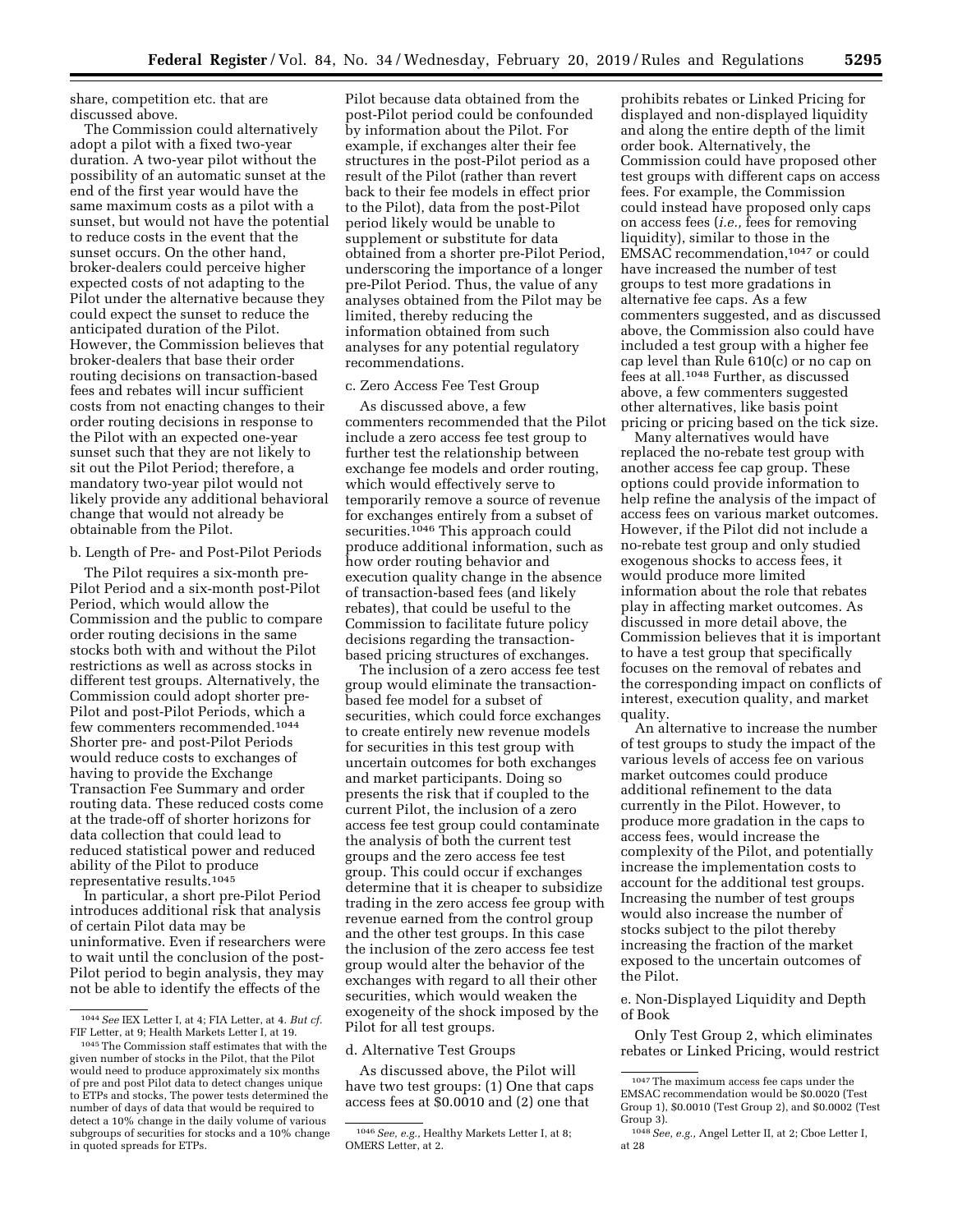fees or rebates or Linked Pricing in nondisplayed liquidity and depth-of-book, though a small number of commenters suggested expanding those conditions to Test Group 1.1049 As discussed in Section II.C., under the Pilot, incentives to move liquidity away from the displayed liquidity or the top-of-book could be created if rebates are not eliminated along the entire depth of the book as well as for displayed and nondisplayed liquidity. If an exchange were to offer rebates for those types of orders, it would reduce the benefits of the norebate test group as it would inhibit the Commission's ability to collect data on a treatment group in which rebates do not exist and thus cannot impact or potentially distort the markets and market participants.

An alternative could have applied the transaction fee restrictions in Test Group 1 to both non-displayed liquidity and the depth-of-book. However, the Commission believes this is unnecessary. In particular, the Commission does not believe that exchanges would have the incentive to charge higher fees or pay higher rebates for executions against or of nondisplayed and depth of book compared to fees and rebates charged against or of top-of book depth in Test Group 1 securities. Unlike the problem associated with exchanges offering rebates (in the no-rebate test group) for these types of orders that could emerge if rebates or Linked Pricing were not prohibited across the entire depth of the limit order book, the Commission does not believe that under the Pilot incentives would emerge for exchanges to charge higher fees to access nondisplayed interest or depth-of-book quotes. Charging more for nondisplayed liquidity as well as the depth of the limit order book would lead to increased uncertainty for market participants that take liquidity, as they would not be able to control whether their executions are with displayed or non-displayed liquidity and would be uncertain of their fees when they enter their orders. If the fees differed between displayed and non-displayed liquidity, broker-dealers would face cost uncertainty when making routing decisions over what access fees they would incur. From the exchanges' perspective, having differing fees for posting or interacting with displayed and non-displayed liquidity would be burdensome to track and more costly to administer and, to the extent the uncertainty it creates dissuades market participants from routing to their

market, could ultimately cause them to lose order flow.

#### f. Linked Pricing

Test Group 2 will prohibit rebates and Linked Pricing. As discussed above, a few commenters suggested that the Commission also prohibit exchanges from offering other inducements, including discounts on *non*-transaction fees that are linked to trading volumes in the no-rebate Test Group.1050 While such an approach would have the added benefit of testing a greater absence of exchange-offered inducements, it would further increase costs and add to the complexity and scope of the Pilot. As currently designed, the no-rebate Test Group is intended to test the extent to which exchange rebates introduce potential distortions to execution quality and market quality and introduce conflicts of interest in order routing. Adding more variables to the Pilot will increase its complexity, size, and cost, while potentially reducing benefits by inhibiting the Commission's stated focus on gathering data specifically on the impact of exchange transaction rebates. With more variables, it becomes difficult to isolate the impact of any particular change without dramatically expanding the size, scope, and complexity of the Pilot.

Alternatively, the Commission could instead prohibit only rebates, without also prohibiting Linked Pricing, in Test Group 2. While such an approach would reduce costs and simplify the Pilot design, it could reduce the benefits of Test Group 2. Specifically, one of the aims of Test Group 2 is to examine the impact between take fees (rebates) and make rebates (fees) in current exchange fee-and-rebate pricing models. For example, as discussed above, fees may be set above their equilibrium price (within the current regulatory structure) in order to subsidize rebates. An alternative that prohibits rebates but not the ability of an exchange to crosssubsidize make rebates from take fees (or vice versa) would provide opportunities for exchanges to work around the rebate prohibition thus perpetuating the potential subsidization distortion. Consequently, such an alternative would reduce the benefits of Test Group 2 by reducing the effectiveness of the information received about NMS stocks in the no-rebate Test Group.

Finally, the Commission could ban Linked Pricing for all market participants in Test Group 2, including market makers. This alternative would allow the Commission to study how

markets react in the absence of both rebates and Linked Pricing incentives, whereas the adopted Rule does not allow this analysis. The Commission recognizes that banning Linked Pricing in Test Group 2 may yield different results than under the adopted Rule, which permits an exchange to adopt rules to provide non-rebate Linked Pricing to its registered market makers in consideration for the market maker meeting rules-based market quality metrics. However, the Commission is interested in specifically exploring the effect of eliminating rebates, but continuing to allow Linked Pricing for a narrow, targeted segment of the market, *i.e.,* market makers with specific obligations designed to improve an exchange's market quality without the various effects previously discussed that may be associated with rebates, in order to understand any effects of rebates on liquidity. In so much as this is an alternative that could be considered at the completion of the Pilot, the Commission seeks to test specifically for this scenario.

# g. Execution Quality Data

The Pilot does not require the exchanges to produce publicly available information on order execution quality statistics. As an alternative, the Commission could require that the exchanges produce daily order execution quality statistics similar to that required in Appendix B.1 of the Tick Size Pilot Plan. Compared to the Pilot, this alternative could provide information on order-based measures of execution quality such as effective spreads, price improvement, and realized spreads for liquidity taking orders, in addition to the trade-based measures available from public data sources. As noted in the baseline, orderbased measures of execution quality from the incorporation of order size and the costs of latency. Exchanges currently have systems in place to produce daily order-based execution quality data, which would limit implementation costs. However, the Commission recognizes that exchanges incur ongoing costs to produce these data.

Unlike for the Tick Size Pilot, the Commission does not believe that daily order-based execution quality statistics are as important for the Transaction Fee Pilot as it was for the Tick Size Pilot and that the benefits for the Transaction Fee Pilot could be marginal. In particular, the Commission believes that tradebased execution quality statistics will be sufficient to measure execution quality for liquidity taking orders and notes that the order routing data to be received by the Commission will contain data that

<sup>1049</sup>*See* Clearpool Letter, at 3–4; Healthy Markets

<sup>1050</sup> See RBC Letter I, at 3; MFS Letter, at 2-3.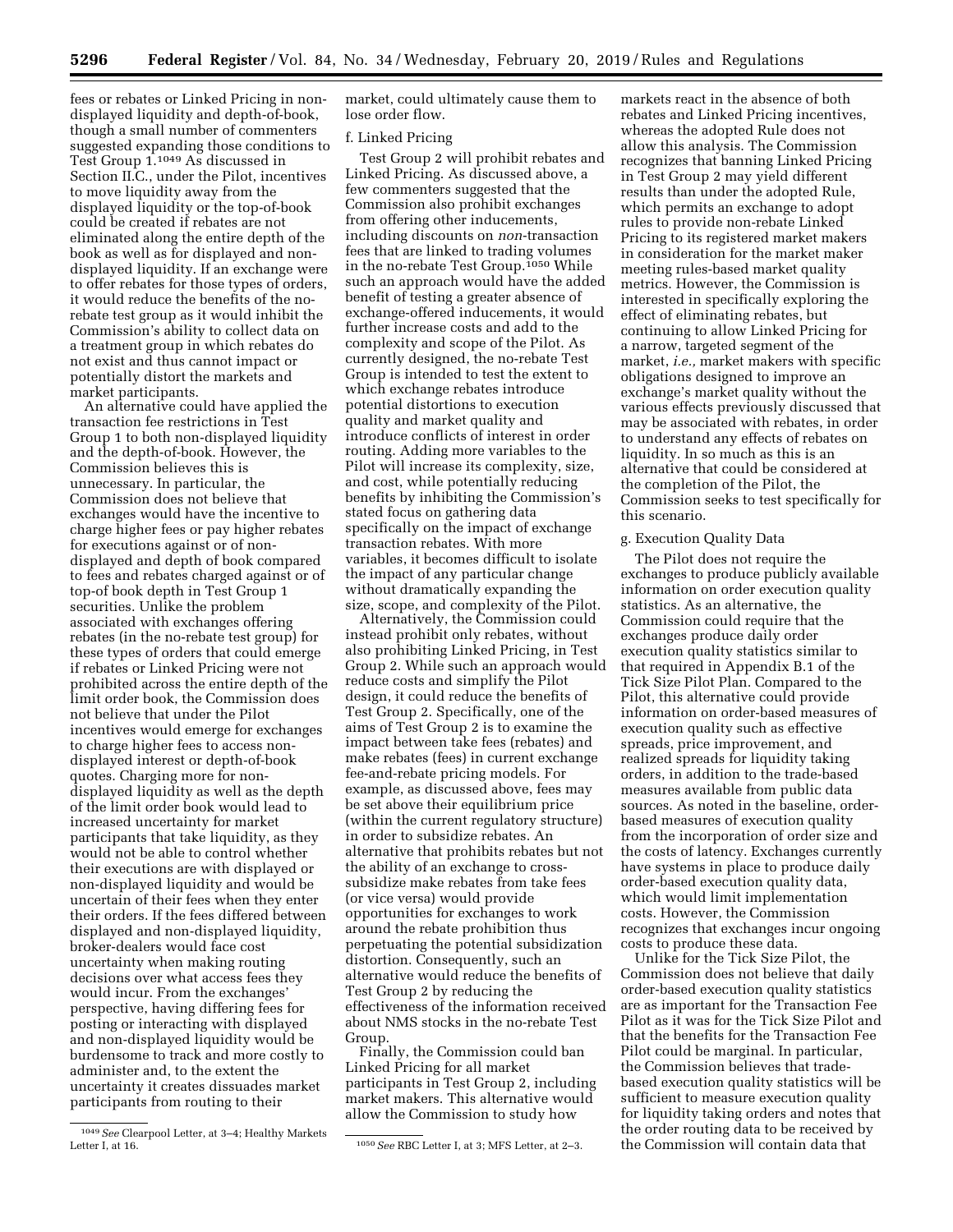can facilitate the measurement of execution quality for liquidity providing orders.

# h. Excluding or Rotating Securities

As discussed above in Section II.B., some commenters were concerned that the Pilot could introduce unintended adverse competitive effects for ETPs or corporate issuers that were placed in certain test groups if those test groups resulted in negative impacts on the trading characteristics of those securities. Accordingly, some commenters, discussed above, recommended either excluding ETPs from the Pilot, clustering ETPs following similar strategies into a single test group, or rotate ETPs through the various test groups and the control group.1051 Other commenters, discussed above, suggested allowing issuers to opt out of the Pilot.1052 The benefits of such an approach would be the avoidance of potential harm or disparate impact on a particular ETP or issuer vis-à-vis its peers and primary competitors. As discussed more fully above, that potential for harm is uncertain at best and commenters held deeply conflicting views with some asserting that the Pilot could cause widespread harm while others argued that its impact will be mostly positive when considering the potential distortions that will be mitigated or alleviated in the absence of exchange rebates or lower fees.

Although there is a potential for temporary competitive effects as a result of the Pilot, outright exclusion of ETPs or clustering like ETPs in the same test group would harm the representativeness of the data produced by the Pilot or the ability of the Pilot to facilitate causal analyses. Exclusion of ETPs, for example, could undermine the ability of the Commission to use the Pilot results to inform future policy making with respect to exchange fees, particularly if ETPs have the potential to respond differently to changes to fees and rebates than do other types of NMS stocks.

Similarly, as discussed above, allowing issuers to opt out of the Pilot could undermine the representativeness of the Pilot's treatment groups and potentially bias the Pilot's results, depending on the number of issuers that opt out and whether some unobservable characteristic is correlated with both an issuer's decision to opt out and market outcomes. In turn, the benefits of the Pilot would be reduced if researchers are less able to draw specific conclusions about the impact of the

Pilot as a result of issuers opting out of the Pilot.

Another alternative solution would be to rotate all stocks and or ETPs through each of the test groups for a given amount of time such that all stocks and ETPs spend the same amount of time in each test group. This methodology would reduce potential costs by mitigating potential competitive effects of the Pilot on issuers by ensuring that all stocks and ETPs receive similar exposure to each test group. Rotation would also have the advantage of allowing many more changes from one test group to another, which would create additional independent observations about the effect of the Pilot on various outcomes, potentially increasing statistical power.

The realization of the benefit of additional statistical power would depend on how broker-dealers react to the changes. If broker-dealers need to adjust after every change, the statistical power could be lower with rotation than without. To the extent that brokerdealers design their order routing algorithms to the test group, then the time needed for broker-dealers to adapt to a set of Pilot securities that changes every few months would be minimal. The broker-dealer would simply replace one list of securities in a given test group with another. In this case there would likely be a period at the beginning of the Pilot where brokerdealers experiment somewhat to optimize their algorithms in which the data on broker dealer behavior would be noisier, but after that initial adjustment, broker-dealers would not need to repeat their experimentation after every rotation. However, to the extent that broker-dealers' order routing algorithms are bespoke to a given security, rotation could decrease the statistical power of the tests because each rotation would include a period of time during which broker-dealers adjust where the data is noisier and harder to extract a signal from.

This alternative, however, is also likely to be more complex and have higher costs than the Pilot. The exchange compliance costs of rotation would be marginally greater than the compliance costs of the Pilot because it would involve additional compliance checks and complexity, but would likely be largely automated. The added complexity for exchanges could be more significant because complexity increases the risk of errors. To the extent that broker-dealers set up their systems to automate the rotation, they, too would have only marginally higher costs with rotation. However, to the extent that broker-dealers' order routing algorithms

are bespoke to a given security, then rotation would be both more costly for broker-dealers who would have to reoptimize their algorithms every time a stock is included or excluded from a given test group.

# **V. Regulatory Flexibility Analysis**

The Regulatory Flexibility Act (''RFA'') 1053 requires Federal agencies, in promulgating rules, to consider the impact of those rules on small entities. The Commission certified, pursuant to section 605(b) of the RFA, $1054$  that, if adopted, Rule 610T would not have a significant impact on a substantial number of small entities.1055

The Commission solicited comments regarding this certification and received 1 comment.1056 The commenter stated that ''the Commission is obligated under the RFA to adequately address the Proposal's costs to small-capitalization issuers covered under the statute.'' 1057 The commenter cited *Aeronautical Repair Station Ass'n* v. *FAA* as support for its assertion that the RFA requires the Commission to take into account costs to small-capitalization issuers as they are ''third-party entities incur[ing] downstream costs."<sup>1058</sup> The Commission believes the commenter misconstrues the legal finding in the case to which it cited, as the case confirms the general premise that the RFA analysis shall focus on the impact of a rule on a substantial number of small entities that are ''directly affected and therefore regulated by,'' in other words subject to, such rule's requirements.1059 For purposes of the Commission rulemaking in connection with the RFA, Rule 610T, by its terms, applies only to national securities exchanges registered with the Commission under Section 6 of the Exchange Act.1060

 $^{\rm 1055}$  The Pilot is discussed in detail in Sections I and II, above. We discuss the potential economic consequences, including the estimated compliance costs and burdens, of the Pilot in Section IV (Economic Analysis) and Section III (Paperwork Reduction Act) above.

1058*See id.* (citing 494 F.3d 161, 177 (D.C. Cir. 2007)).

1059*See Aeronautical Repair Station Ass'n* v. *FAA,* 494 F.3d 161, 177 (D.C. Cir. 2007) (further stating that the RFA "requires that the agency conduct the relevant analysis or certify 'no impact' for those small businesses that are 'subject to' the regulation, that is, those to which the regulation 'will apply.' '').

1060*See supra* Sections III (Paperwork Reduction Act) and IV (Economic Analysis) (discussing, among other things, the current market environment and compliance obligations for national securities exchanges).

<sup>1051</sup>*See supra* Section II.B. 1052*See id.* 

<sup>1053</sup> 5 U.S.C. 601 *et seq.* 

<sup>1054</sup> 5 U.S.C. 605(b).

<sup>1056</sup>*See* NYSE Letter I, at 13–14.

<sup>1057</sup> *Id.* at 14, n.50.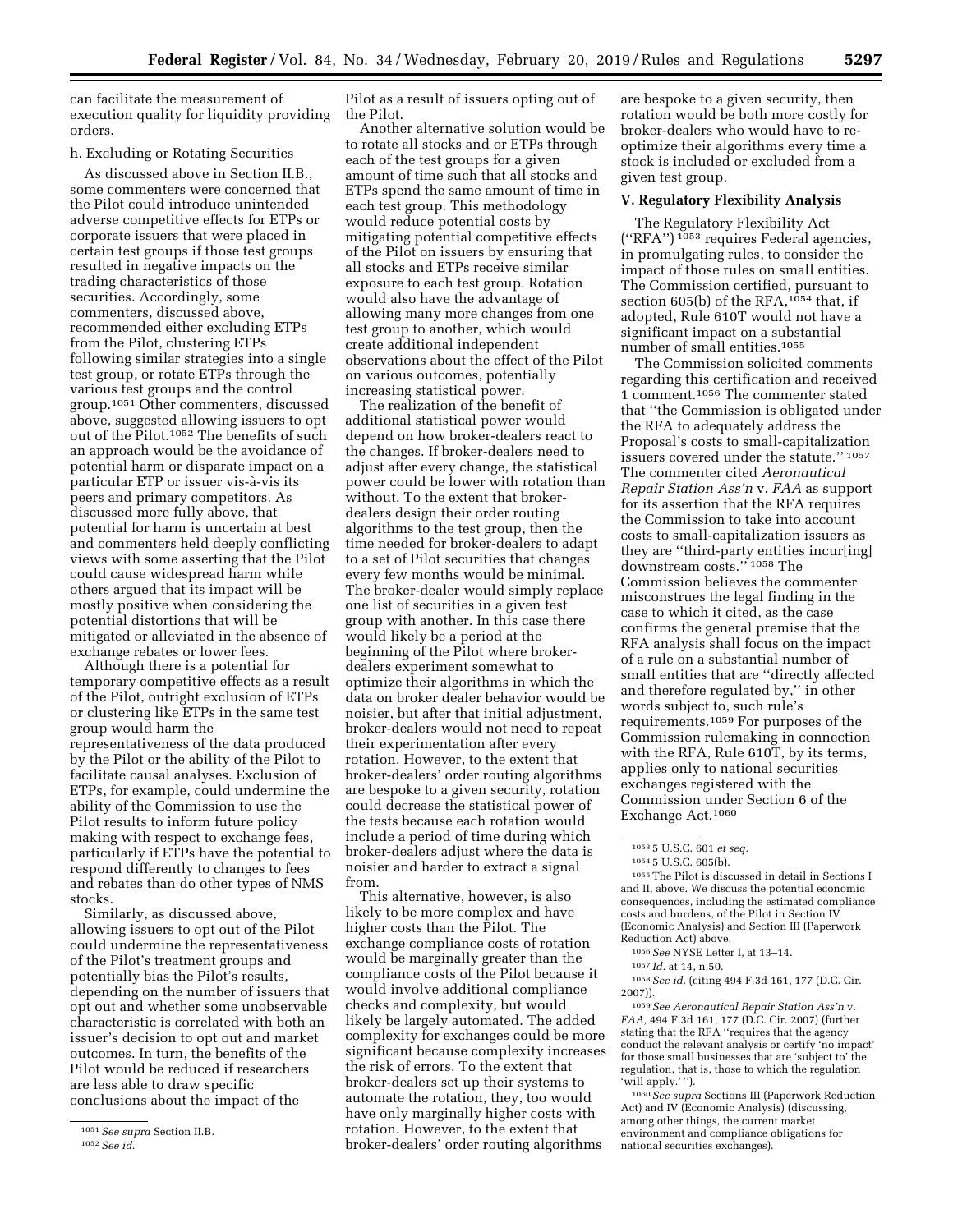With regard to a national securities exchange, the Commission's definition of a small entity is an exchange that has been exempt from the reporting requirements of 17 CFR 242.601 (Rule 601 of Regulation NMS), and is not affiliated with any person (other than a natural person) that is not a small business or small organization.1061 None of the national securities exchanges registered under Section 6 of the Exchange Act that would be subject to the Pilot are ''small entities'' for purposes of the RFA. In particular, none of the equities exchanges are exempt from Rule 601 of Regulation NMS. Accordingly, the proposed rule will not apply to any ''small entities.'' Therefore, for the foregoing reasons, the Commission again certifies that Rule 610T will not have a significant economic impact on a substantial number of small entities for purposes of the RFA.

# **VI. Statutory Authority and Text of the Rule Amendments**

Pursuant to the Exchange Act, and particularly Sections 3(b), 5, 6, 11A, 15, 17, and 23(a) thereof, 15 U.S.C. 78c, 78e, 78f, 78k–1, 78o, 78q, and 78w(a), the Commission amends title 17 of the Code of Federal Regulations in the manner set forth below.

# **List of Subjects**

# *17 CFR Part 200*

Administrative practice and procedure, Authority delegations (Government agencies), Organization and functions (Government agencies).

# *17 CFR Part 242*

Brokers, Reporting and recordkeeping requirements, Securities.

For the reasons set out in the preamble, the Commission amends title 17, chapter II of the Code of Federal Regulations as follows:

# **PART 200—ORGANIZATION; CONDUCT AND ETHICS; AND INFORMATION AND REQUESTS**

■ 1. The authority citation for part 200 continues to read in part as follows:

**Authority:** 15 U.S.C. 77c, 77*o,* 77s, 77z– 3, 77sss, 78d, 78d–1, 78d–2, 78*o*–4, 78w, 78*ll*(d), 78mm, 80a–37, 80b–11, 7202, and 7211 *et seq.,* unless otherwise noted. \* \* \* \* \*

■ 2. Amend § 200.30–3 by adding (a)(84) to read as follows:

**§ 200.30–3 Delegation of authority to Director of Division of Trading and Markets.** 

\* \* \* \* \*

 $(a) * * * *$ (84) To issue notices pursuant to 17 CFR 242.610T(b)(1)(i) and (c) (Rule  $610T(b)(1)(i)$  and  $(c)$ ). \* \* \* \* \*

# **PART 242—REGULATIONS M, SHO, ATS, AC, NMS AND SBSR AND CUSTOMER MARGIN REQUIREMENTS FOR SECURITY FUTURES**

■ 3. The authority citation for part 242 continues to read as follows:

**Authority:** 15 U.S.C. 77g, 77q(a), 77s(a), 78b, 78c, 78g(c)(2), 78i(a), 78j, 78k–1(c), 78*l,*  78m, 78n, 78*o*(b), 78*o*(c), 78*o*(g), 78q(a), 78q(b), 78q(h), 78w(a), 78dd–1, 78mm, 80a– 23, 80a–29, and 80a–37.

 $\blacksquare$  4. Add § 242.610T to read as follows:

### **§ 242. 610T Equity transaction fee pilot.**

(a) *Pilot pricing restrictions.*  Notwithstanding § 242.610(c), on a pilot basis for the period specified in paragraph (c) of this section, in connection with a transaction in an NMS stock, a national securities exchange shall not:

(1) For *Test Group 1,* impose, or permit to be imposed, any fee or fees for the display of, or execution against, the displayed best bid or best offer of such market that exceed or accumulate to more than *\$0.0010* per share;

(2) For *Test Group 2,* provide to any person, or permit to be provided to any person, a rebate or other remuneration in connection with an execution, or offer, or permit to be offered, any linked pricing that provides a discount or incentive on transaction fees applicable to removing (providing) liquidity that is linked to providing (removing) liquidity, except to the extent the exchange has a rule to provide nonrebate linked pricing to its registered market makers in consideration for meeting market quality metrics; and

(3) For the *Control Group,* impose, or permit to be imposed, any fee or fees in contravention of the limits specified in  $§ 242.610(c).$ 

(b) *Pilot securities*—(1) *Initial List of Pilot Securities.* (i) The Commission shall designate by notice the initial List of Pilot Securities, and shall assign each Pilot Security to one Test Group or the Control Group. Further, the Commission may designate by notice the assignment of NMS stocks that are interlisted on a Canadian securities exchange to Test Group 2 or the Control Group.

(ii) For purposes of this section, ''Pilot Securities'' means the NMS stocks designated by the Commission on the initial List of Pilot Securities pursuant to paragraph (b)(1)(i) of this section and any successors to such NMS stocks. At the time of selection by the

Commission, an NMS stock must have a minimum share price of \$2 to be included in the Pilot and must have an unlimited duration or a duration beyond the end of the post-Pilot Period. In addition, an NMS stock must have an average daily volume of 30,000 shares or more to be included in the Pilot. If the share price of a Pilot Security in one of the Test Groups or the Control Group closes below \$1 at the end of a trading day, it shall be removed from the Pilot.

(iii) For purposes of this section, ''primary listing exchange'' means the national securities exchange on which the NMS stock is listed. If an NMS stock is listed on more than one national securities exchange, the national securities exchange upon which the NMS stock has been listed the longest shall be the primary listing exchange.

(2) *Pilot Securities Exchange Lists.* (i) After the Commission selects the initial List of Pilot Securities and prior to the beginning of trading on the first day of the Pilot Period each primary listing exchange shall publicly post on its website downloadable files containing a list, in pipe-delimited ASCII format, of the Pilot Securities for which the exchange serves as the primary listing exchange. Each primary listing exchange shall maintain and update this list as necessary prior to the beginning of trading on each business day that the U.S. equities markets are open for trading through the end of the post-Pilot Period.

(ii) The Pilot Securities Exchange

- Lists shall contain the following fields: (A) Ticker Symbol;
	- (B) Security Name;
	- (C) Primary Listing Exchange;
	- (D) Security Type:
	- (*1*) Common Stock;
	- (*2*) ETP;
	- (*3*) Preferred Stock;
	- (*4*) Warrant;
	- (*5*) Closed-End Fund;
	- (*6*) Structured Product;
	- (*7*) ADR; and
	- (*8*) Other;
	- (E) Pilot Group:
	- (*1*) Control Group; (*2*) Test Group 1; and
	- (*3*) Test Group 2;
	-
	- (F) Stratum Code; and (G) Date the Entry Was Last Updated.

(3) *Pilot Securities Change Lists.* (i)

Prior to the beginning of trading on each trading day the U.S. equities markets are open for trading throughout the end of the post-Pilot Period, each primary listing exchange shall publicly post on its website downloadable files containing a Pilot Securities Change List, in pipe-delimited ASCII format, that lists each separate change applicable to any Pilot Securities for

<sup>1061</sup>*See* 17 CFR 240.0–10(e).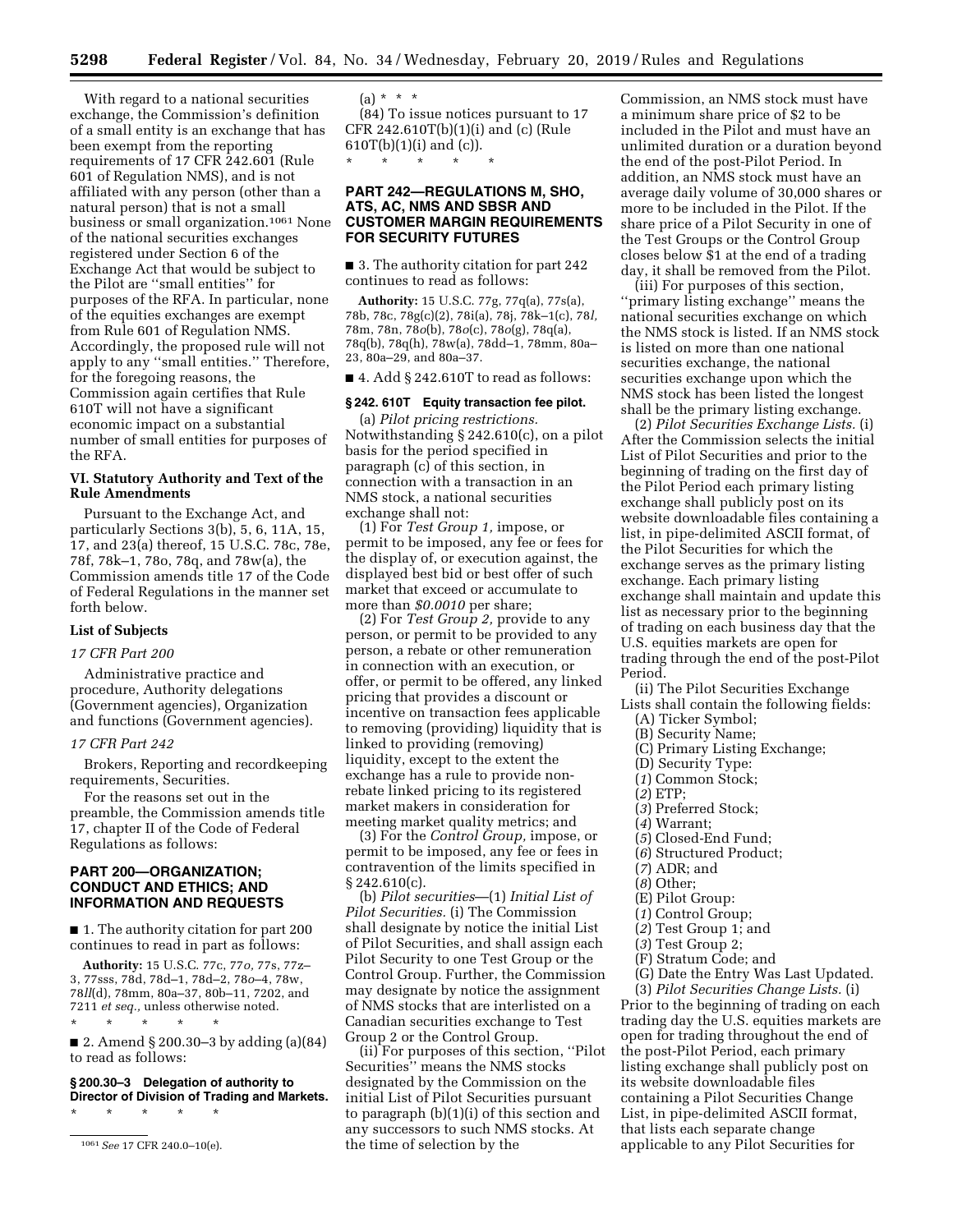which it serves or has served as the primary listing exchange. The Pilot Securities Change List will provide a cumulative list of all changes to the Pilot Securities that the primary listing exchange has made to the Pilot Securities Exchange List published pursuant to paragraph (b)(2) of this section.

(ii) In addition to the fields required for the Pilot Securities Exchange List, the Pilot Securities Change Lists shall contain the following fields:

(A) New Ticker Symbol (if

applicable);

(B) New Security Name (if applicable);

(C) Deleted Date (if applicable);

(D) Date Security Closed Below \$1 (if applicable);

(E) Effective Date of Change; and

(F) Reason for the Change.

(4) *Posting requirement.* All information publicly posted in downloadable files pursuant to paragraphs (b)(2) and (3) of this section shall be and remain freely and persistently available and easily accessible by the general public on the primary listing exchange's website for a period of not less than five years from the conclusion of the post-Pilot Period. In addition, the information shall be presented in a manner that facilitates access by machines without encumbrance, and shall not be subject to any restrictions, including restrictions on access, retrieval, distribution and reuse.

(c) *Pilot duration.* (1) The Pilot shall include:

(i) A six-month ''pre-Pilot Period;''

(ii) A two-year ''Pilot Period'' with an automatic sunset at the end of the first year unless, no later than thirty days prior to that time, the Commission publishes a notice that the Pilot shall continue for up to one additional year; and

(iii) A six-month ''post-Pilot Period.'' (2) The Commission shall designate by notice the commencement and termination dates of the pre-Pilot Period, Pilot Period, and post-Pilot Period, including any suspension of the one-year sunset of the Pilot Period.

(d) *Order routing datasets.*  Throughout the duration of the Pilot, including the pre-Pilot Period and post-Pilot Period, each national securities exchange that facilitates trading in NMS stocks shall prepare and transmit to the Commission a file, in pipe-delimited ASCII format, no later than the last day of each month, containing sets of order routing data, for the prior month, in accordance with the specifications in paragraphs (d)(1) and (2) of this section. For the pre-Pilot Period, order routing

datasets shall include each NMS stock. For the Pilot Period and post-Pilot Period, order routing datasets shall include each Pilot Security. Each national securities exchange shall treat the order routing datasets as regulatory information and shall not access or use that information for any commercial or non-regulatory purpose.

(1) Dataset of daily volume statistics, with field names as the first record and a consistent naming convention that indicates the exchange and date of the file, that include the following specifications of liquidity-providing orders by security and separating orders by order designation (exchanges may exclude auction orders) and order capacity:

(i) Code identifying the submitting exchange.

(ii) Eight-digit code identifying the date of the calendar day of trading in the format ''yyyymmdd.''

(iii) Symbol assigned to an NMS stock (including ETPs) under the national market system plan to which the consolidated best bid and offer for such a security are disseminated.

(iv) The broker-dealer's CRD number and MPID.

(v) Order type code:

(A) Inside-the-quote orders;

(B) At-the-quote limit orders; and

(C) Near-the-quote limit orders.

(vi) Order size codes:

(A) <100 share bucket;

(B) 100–499 share bucket;

(C) 500–1,999 share bucket;

(D) 2,000–4,999 share bucket;

(E) 5,000–9,999 share bucket; and

 $(F) \geq 10,000$  share bucket.

(vii) Number of orders received.

(viii) Cumulative number of shares of orders received.

(ix) Cumulative number of shares of orders cancelled prior to execution.

(x) Cumulative number of shares of orders executed at receiving market center.

(xi) Cumulative number of shares of orders routed to another execution venue.

(xii) Cumulative number of shares of orders executed within:

(A) 0 to < 100 microseconds of order receipt;

(B) 100 microseconds to < 100 milliseconds of order receipt;

(C) 100 milliseconds to < 1 second of order receipt;

(D) 1 second to < 30 seconds of order receipt;

(E) 30 seconds to < 60 seconds of order receipt;

(F) 60 seconds to < 5 minutes of order receipt;

(G) 5 minutes to < 30 minutes of order receipt; and

 $(H) \geq 30$  minutes of order receipt.

(2) Dataset of daily volume statistics, with field names as the first record and a consistent naming convention that indicates the exchange and date of the file, that include the following specifications of liquidity-taking orders by security and separating orders by order designation (exchanges may exclude auction orders) and order capacity:

(i) Code identifying the submitting exchange.

(ii) Eight-digit code identifying the date of the calendar day of trading in the format ''yyyymmdd.''

(iii) Symbol assigned to an NMS stock (including ETPs) under the national market system plan to which the consolidated best bid and offer for such a security are disseminated.

(iv) The broker-dealer's CRD number and MPID.

(v) Order type code:

(A) Market orders; and

(B) Marketable limit orders.

(vi) Order size codes:

(A) <100 share bucket;

(B) 100–499 share bucket;

(C) 500–1,999 share bucket;

(D) 2,000–4,999 share bucket;

(E) 5,000–9,999 share bucket; and

 $(F) \geq 10,000$  share bucket.

(vii) Number of orders received.

(viii) Cumulative number of shares of orders received.

(ix) Cumulative number of shares of orders cancelled prior to execution.

(x) Cumulative number of shares of orders executed at receiving market center.

(xi) Cumulative number of shares of orders routed to another execution venue.

(e) *Exchange Transaction Fee Summary.* Throughout the duration of the Pilot, including the pre-Pilot Period and post-Pilot Period, each national securities exchange that facilitates trading in NMS stocks shall publicly post on its website downloadable files containing information relating to transaction fees and rebates and changes thereto (applicable to securities having a price equal to or greater than \$1). Each national securities exchange shall post its initial Exchange Transaction Fee Summary prior to the start of trading on the first day of the pre-Pilot Period and update its Exchange Transaction Fee Summary on a monthly basis within 10 business days of the first day of each calendar month, to reflect data collected for the prior month. The information prescribed by this section shall be made available using the most recent version of the XML schema published on the Commission's website. All information publicly posted pursuant to this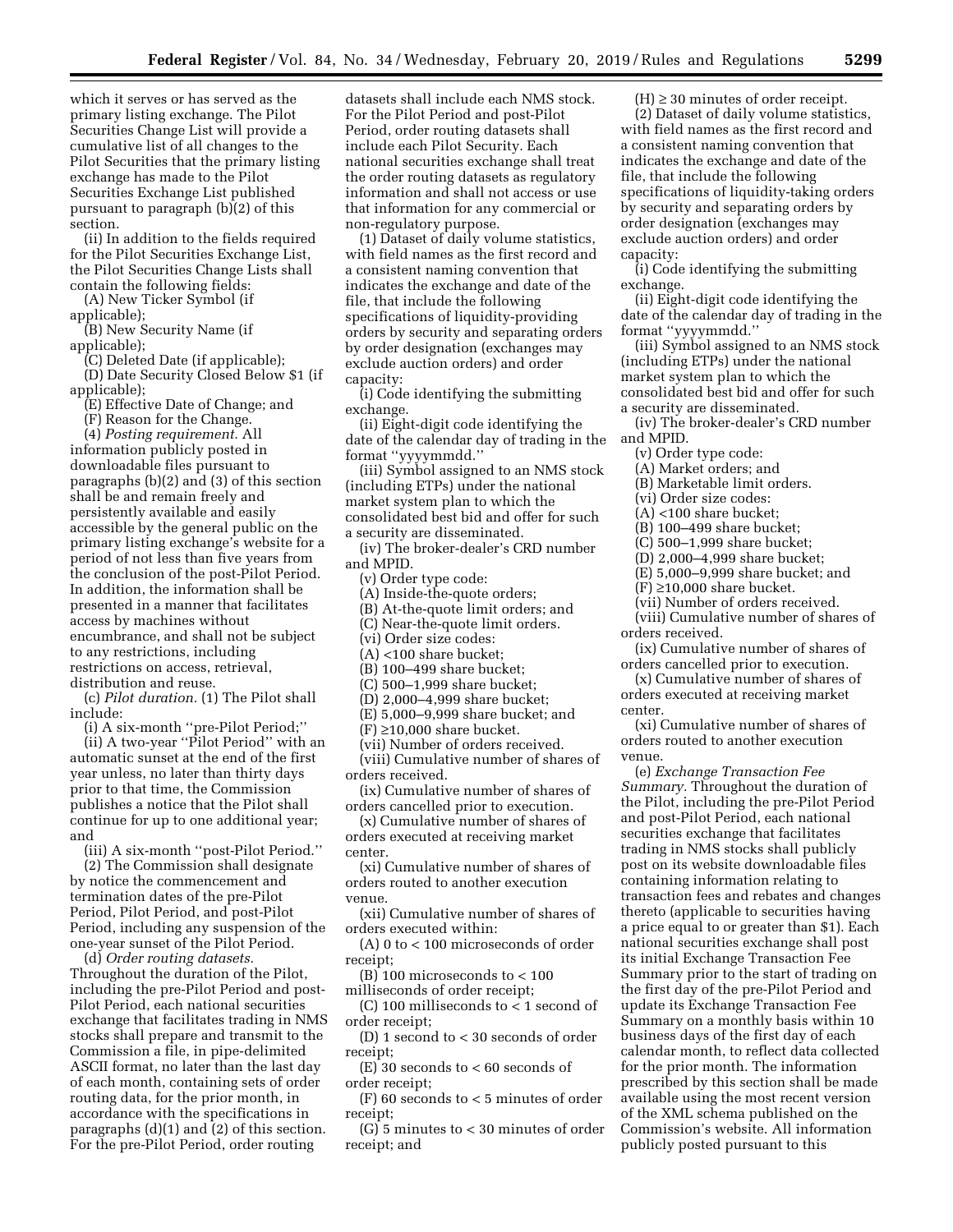paragraph (e) shall be and remain freely and persistently available and easily accessible on the national securities exchange's website for a period of not less than five years from the conclusion of the post-Pilot Period. In addition, the information shall be presented in a manner that facilitates access by machines without encumbrance, and shall not be subject to any restrictions, including restrictions on access, retrieval, distribution, and reuse. The Exchange Transaction Fee Summary shall contain the following fields:

- (1) Exchange Name;
- (2) Record Type Indicator:
- (i) Reported Fee is the Monthly
- Average;
	- (ii) Reported Fee is the Median; and
	- (iii) Reported Fee is the Spot Monthly;
	- (3) Participant Type:
	- (i) Registered Market Maker; and
	- (ii) All Others;
	- (4) Pilot Group:
	- (i) Control Group;
	- (ii) Test Group 1; and
	- (iii) Test Group 2;
- (5) Applicability to Displayed and Non-Displayed Interest:
	- (i) Displayed only;
	- (ii) Non-displayed only; and
	- (iii) Both displayed and non-
- displayed;
- (6) Applicability to Top and Depth of Book Interest:
	- (i) Top of book only;
	- (ii) Depth of book only; and
	- (iii) Both top and depth of book;
	- (7) Effective Date of Fee or Rebate;
	- (8) End Date of Currently Reported
- Fee or Rebate (if applicable);
- (9) Month and Year of the monthly realized reported average and median per share fees and rebates;

(10) Pre/Post Fee Changes Indicator (if applicable) denoting implementation of a new fee or rebate on a day other than the first day of the month;

(11) Base and Top Tier Fee or Rebate: (i) Take (to remove):

(A) Base Fee/Rebate reflecting the

standard amount assessed or rebated before any applicable discounts, tiers, caps, or other incentives are applied; and

(B) Top Tier Fee/Rebate reflecting the amount assessed or rebated after any applicable discounts, tiers, caps, or other incentives are applied; and

(ii) Make (to provide):

(A) Base Fee/Rebate reflecting the standard amount assessed or rebated before any applicable discounts, tiers, caps, or other incentives are applied; and

(B) Top Tier Fee/Rebate reflecting the amount assessed or rebated after any applicable discounts, tiers, caps, or other incentives are applied;

(12) Average Take Fee (Rebate)/ Average Make Rebate (Fee), by Participant Type, Test Group, Displayed/Non-Displayed, and Top/ Depth of Book; and

(13) Median Take Fee (Rebate)/ Median Make Fee (Rebate), by Participant Type, Test Group, Displayed/Non-Displayed, and Top/ Depth of Book.

By the Commission. Dated: December 19, 2018.

#### **Brent J. Fields,**

*Secretary.* 

**Note:** The following Appendix will not appear in the Code of Federal Regulations.

#### **Appendix A**

Key to Comment Letters Cited in Proposed Transaction Fee Pilot for NMS Stocks (File No. S7–05–18):

- 1. E-mail from David Adorney, C & C Trading LLC, to Commission, dated March 15, 2018 (''**Adorney Email**'').
- 2. Letter from Peter L. Swan, Professor of Finance, School of Banking and Finance, UNSW Sydney Business School, to Brent J. Fields, Secretary, Commission, dated March 26, 2018 (''**Swan Letter**'').
- 3. Letter from O. Mason Hawkins, CFA, Chairman & CEO, et al., Southeastern Asset Management, Inc., et al., to Brent J. Fields, Secretary, Commission, dated April 6, 2018 (''**Joint Asset Managers Letter**'').
- 4. Letter from Adam D. Clark-Joseph, University of Illinois at Urbana-Champaign, to Brent J. Fields, Secretary, Commission, dated April 9, 2018 (''**Clark-Joseph Letter**'').
- 5. Letter from Brent Woods, Chief Executive Officer, and Joseph Scafidi, Director of Trading, Brandes Investment Partners, to Brent J. Fields, Secretary, Commission, dated April 10, 2018 (''**Brandes Letter**'').
- 6. Letter from Sal Arnuk and Joe Saluzzi, Partners, Co-Founders and Co-Heads of Equity Trading, Themis Trading LLC, to Brent J. Fields, Secretary, Commission, dated April 27, 2018 (''**Themis Trading Letter I**'').
- 7. Presentation from the Institutional Equity Division, Morgan Stanley, to the Division of Trading and Markets, Commission, dated May 1, 2018 (''**Morgan Stanley Presentation**'').
- 8. E-mail from Tim Quast, President, Modern Networks IR LLC, to Brett Redfearn, Director, Division of Trading and Markets, Commission,

dated May 2, 2018 (''**ModernIR Email**'').

- 9. Letter from Sean D. Paylor, Trader, AJO, L.P., to Brent J. Fields, Secretary, Commission, dated May 7, 2018 (''**AJO Letter**'').
- 10. Letter from Tim Quast, President & Founder, Modern Networks IR LLC, to Brent J. Fields, Secretary, Commission, dated May 9, 2018 (''**ModernIR Letter**'').
- 11. Letter from Jeffrey P. Mahoney, General Counsel, Council of Institutional Investors, to Brent J. Fields, Secretary, Commission, dated May 10, 2018 (''**CII Letter**'').
- 12. Letter from Kelvin To, Founder& President, Data Boiler Technologies, LLC, to Brent J. Fields, Secretary, Commission, dated May 14, 2018 (''**Data Boiler Letter**'').
- 13. Letter from Chris Barnard to Commission, dated May 14, 2018 (''**Barnard Letter**'').
- 14. Letter from David Mechner, Chief Executive Officer, Pragma Securities, to Brent J. Fields, Secretary, Commission, dated May 14, 2018 (''**Pragma Letter**'').
- 15. Letter from Stuart J. Kaswell, Executive Vice President & Managing Director, General Counsel, Managed Funds Association, to Brent J. Fields, Secretary, Commission, dated May 15, 2018 (''**MFA Letter**'').
- 16. Letter from Timothy J. Mahoney, Chief Executive Officer, BIDS Trading L.P., to Brent J. Fields, Secretary, Commission, dated May 15, 2018 (''**BIDS Letter**'').
- 17. Letter from Brent Robertson, Managing Director, Trading, and Rob Gouley, Principal, Trading, Ontario Municipal Employees Retirement System Administration Corporation, to Brent J. Fields, Secretary, Commission, dated May 15, 2018 (''**OMERS Letter**'').
- 18. Letter from Marc Lipson, Robert F. Vandell Research Professor, Professor of Business Administration, University of Virginia School, Darden School of Business, to Commission, dated May 15, 2018 (''**Lipson Letter**'').
- 19. Letter from Anthony W. Godonis, Principal, Director of Trading, Copeland Capital Management, LLC, to Brent J. Fields, Secretary, Commission, dated May 18, 2018 (''**Copeland Letter**'').
- 20. Letter from George Hessler, CEO, Magma Trading, to Brent J. Fields, Secretary, Commission, dated May 18, 2018 (''**Magma Letter**'').
- 21. Letter from Eric Swanson, CEO, XTX Markets LLC, to Brent J. Fields,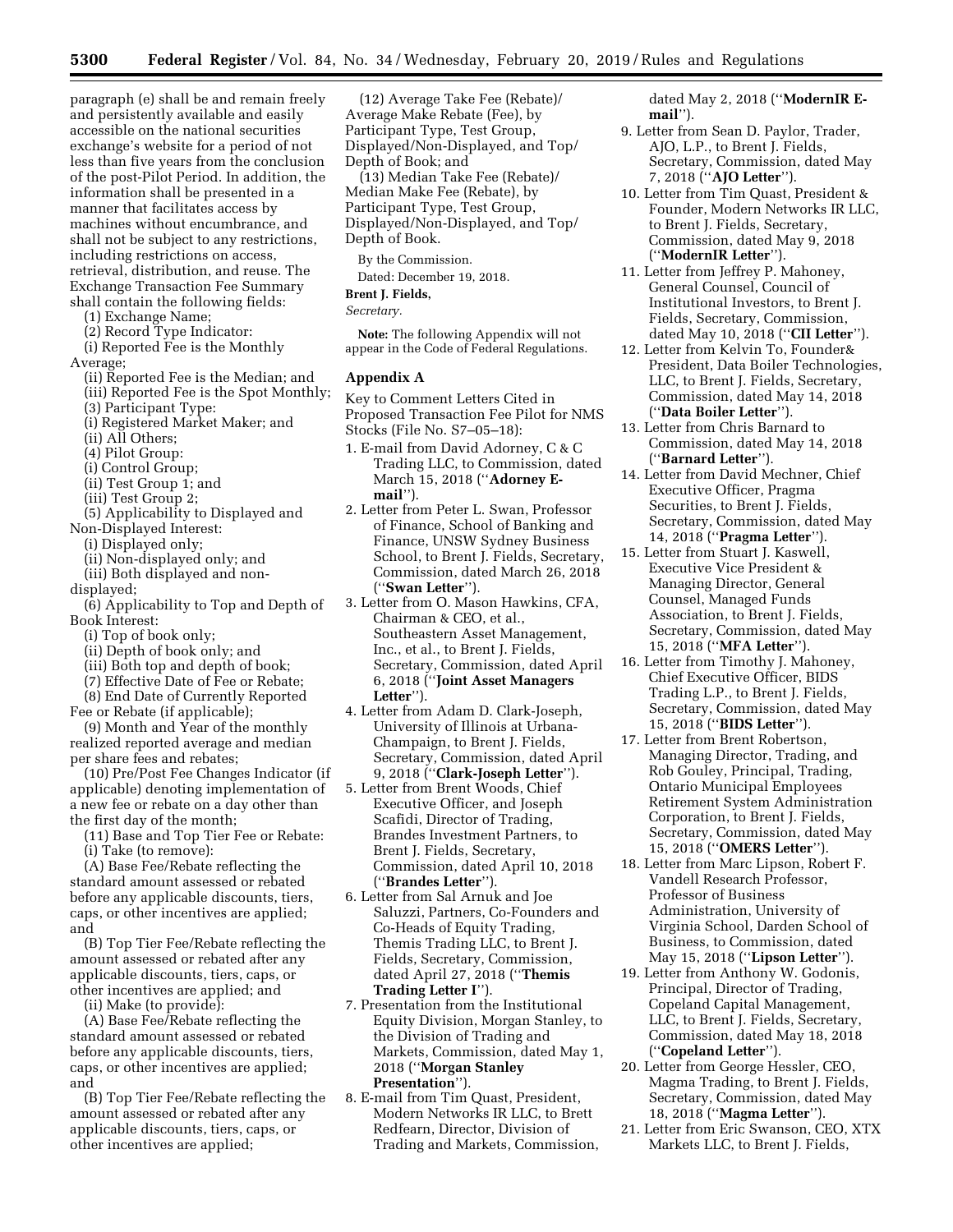Secretary, Commission, dated May 22, 2018 (''**XTX Letter**'').

- 22. Letter from Douglas A. Cifu, Chief Executive Officer, Virtu Financial Inc., to Brent J. Fields, Secretary, Commission, dated May 23, 2018 (''**Virtu Letter**'').
- 23. Letter from Susan M. Olson, General Counsel, Investment Company Institute, to Brent J. Fields, Secretary, Commission, dated May 23, 2018 (''**ICI Letter I**'').
- 24. Letter from Mary E. Keefe, Managing Director, Regulatory Affairs, Nuveen, LLC, to Brent J. Fields, Secretary, Commission, dated May 23, 2018 (''**Nuveen Letter**'').
- 25. Letter from Thomas K. Lee, Executive Director & CIO, et al., New York State Teachers' Retirement System, to Brent J. Fields, Secretary, Commission, dated May 23, 2018 (''**NYSTRS Letter**'').
- 26. Letter from Hubert De Jesus, Global Head of Market Structure and Electronic Trading, and Joanne Medero, U.S. Head of Global Public Policy, BlackRock, Inc., to Brent J. Fields, Secretary, Commission, dated May 23, 2018 (''**BlackRock Letter**'').
- 27. Letter from Frank L. Jobert, Jr., Executive Director, Louisiana Trustee Education Council, to Brent J. Fields, Secretary, Commission, dated May 23, 2018 (''**LATEC Letter**'').
- 28. Letter from Joanna Mallers, Secretary, FIA Principal Traders Group, to Brent J. Fields, Secretary, Commission, dated May 24, 2018 (''**FIA Letter**'').
- 29. Letter from Theodore R. Lazo, Managing Director & Associate General Counsel, Securities Industry and Financial Markets Association, to Brent J. Fields, Secretary, Commission, dated May 24, 2018 (''**SIFMA Letter**'').
- 30. Letter from Patrick J. Healy, Founder & CEO, Issuer Network, to Brent J. Fields, Secretary, Commission, dated May 24, 2018 (''**Issuer Network Letter I**'').
- 31. Letter from Linda M. Giordano, Co-Founder & CEO, and Jeffrey M. Alexander, Co-Founder & President, Babelfish Analytics, Inc., to Brent J. Fields, Secretary, Commission, dated May 24, 2018 (''**Babelfish Letter**'').
- 32. Letter from Dennis M. Kelleher, President & CEO, et al., Better Markets, Inc., to Brent J. Fields, Secretary, Commission, dated May 24, 2018 (''**Better Markets Letter**'').
- 33. Letter from Rich Steiner, Electronic Trading Strategist, RBC Capital

Markets, to Brent Fields, Secretary, Commission, dated May 24, 2018 (''**RBC Letter I**'').

- 34. Letter from William H. Hebert, Managing Director, Financial Information Forum, to Brent J. Fields, Secretary, Commission, dated May 24, 2018 (''**FIF Letter**'').
- 35. Letter from Paul M. Russo, Managing Director, Goldman Sachs & Co. LLC, to Brent J. Fields, Secretary, Commission, dated May 24, 2018 (''**Goldman Sachs Letter**'').
- 36. Letter from Tyler Gellasch, Executive Director, Healthy Markets Association, to Brent J. Fields, Secretary, Commission, dated May 24, 2018 (''**Healthy Markets Letter I**'').
- 37. Letter from Jason Clague, Executive Vice President, Operational Services, Charles Schwab & Co., Inc., to Brent J. Fields, Secretary, Commission, dated May 25, 2018 (''**Schwab Letter**'').
- 38. Letter from Joseph Brennan, Principal & Global Head of Equity Investment Group, Vanguard, to Brent J. Fields, Secretary, Commission, dated May 25, 2018 (''**Vanguard Letter**'').
- 39. Letter from Marc R. Bryant, Deputy General Counsel, Fidelity Investments, to Brent J. Fields, Secretary, Commission, dated May 25, 2018 (''**Fidelity Letter**'').
- 40. Letter from Stephen John Berger, Managing Director, Government & Regulatory Policy, Citadel Securities, to Brent J. Fields, Secretary, Commission, dated May 25, 2018 (''**Citadel Letter**'').
- 41. Letter from Kevin Cronin, Global Head of Trading, Invesco Ltd., to Brent J. Fields, Secretary, Commission, dated May 25, 2018 (''**Invesco Letter**'').
- 42. Letter from Micah Hauptman, Financial Services Counsel, Consumer Federation of America, to Brent J. Fields, Secretary, Commission, dated May 25, 2018 (''**CFA Letter**'').
- 43. Letter from Heidi W. Hardin, General Counsel, MFS Investment Management, to Brent J. Fields, Secretary, Commission, dated May 25, 2018 (''**MFS Letter**'').
- 44. Letter from Timothy J. Coyne, Global Head of ETF Capital Markets, and Nathaniel N. Evarts, Head of Trading, Americas, State Street Global Advisors, to Brent J. Fields, Secretary, Commission, dated May 25, 2018 (''**State Street Letter**'').
- 45. Letter from Dennis Simmons, Executive Director, Committee on Investment of Employee Benefit Access, to Brent J. Fields, Secretary,

Commission, dated May 25, 2018 (''**CIEBA Letter**'').

- 46. Letter from Lisa Mahon Lynch, Director, Trading & Counterparty Services, Wellington Management Company LLP, to Brent J. Fields, Secretary, Commission, dated May 25, 2018 (''**Wellington Letter**'').
- 47. Letter from Kevin Duggan, Managing Director, Execution & Treasury, Capital Markets, Ontario Teachers' Pension Plan, et al., to Brent J. Fields, Secretary, Commission, dated May 25, 2018 (''**Joint Pension Plan Letter**'').1062
- 48. Letter from Tim Gately, Managing Director, Head of Americas Equities, Citigroup Global Markets Inc., to Brent J. Fields, Secretary, Commission, dated May 25, 2018 (''**Citi Letter**'').
- 49. Letter from Michael Jacejko, Birch Bay Capital, LLC, to Brent J. Fields, Secretary, Commission, dated May 25, 2018 (''**Birch Bay Letter**'').
- 50. Letter from Cynthia Lo Bessette, General Counsel & Executive Vice President, OFI Global Asset Management, Inc., et al., OppenheimerFunds, Inc., to Brent J. Fields, Secretary, Commission, dated May 25, 2018 (''**Oppenheimer Letter**'').
- 51. Letter from Ray Ross, Chief Technology Officer, Clearpool Group, to Brent J. Fields, Secretary, Commission, dated May 25, 2018 (''**Clearpool Letter**'').
- 52. Letter from James J. Angel, Associate Professor of Finance, Georgetown University, McDonough School of Business, to Commission, dated May 25, 2018 (''**Angel Letter I**'').
- 53. Letter from Chester Spatt, Former Chief Economist, Commission, to Brent J. Fields, Secretary, Commission, dated May 25, 2018 (''**Spatt Letter**'').
- 54. Letter from Joseph Kinahan, Managing Director, Client Advocacy & Market Structure, TD Ameritrade, Inc., to Brent J. Fields, Secretary, Commission, dated May 25, 2018 (''**TD Ameritrade Letter**'').
- 55. Letter from Edward S. Knight, Executive Vice President & Global Chief Legal & Policy Officer, Nasdaq, Inc., to Brent J. Fields, Secretary, Commission, dated May 25, 2018 (''**Nasdaq Letter I**'').
- 56. Letter from Edward T. Tilly, Chairman & Chief Executive Officer,

<sup>1062</sup>The Commission notes that it separately received a copy of a signatory page already attached to this letter from Karl Polen, Chief Investment Officer, Arizona State Retirement System, dated May 21, 2018. For purposes of this summary, the copy has not been counted as a separate letter or comment.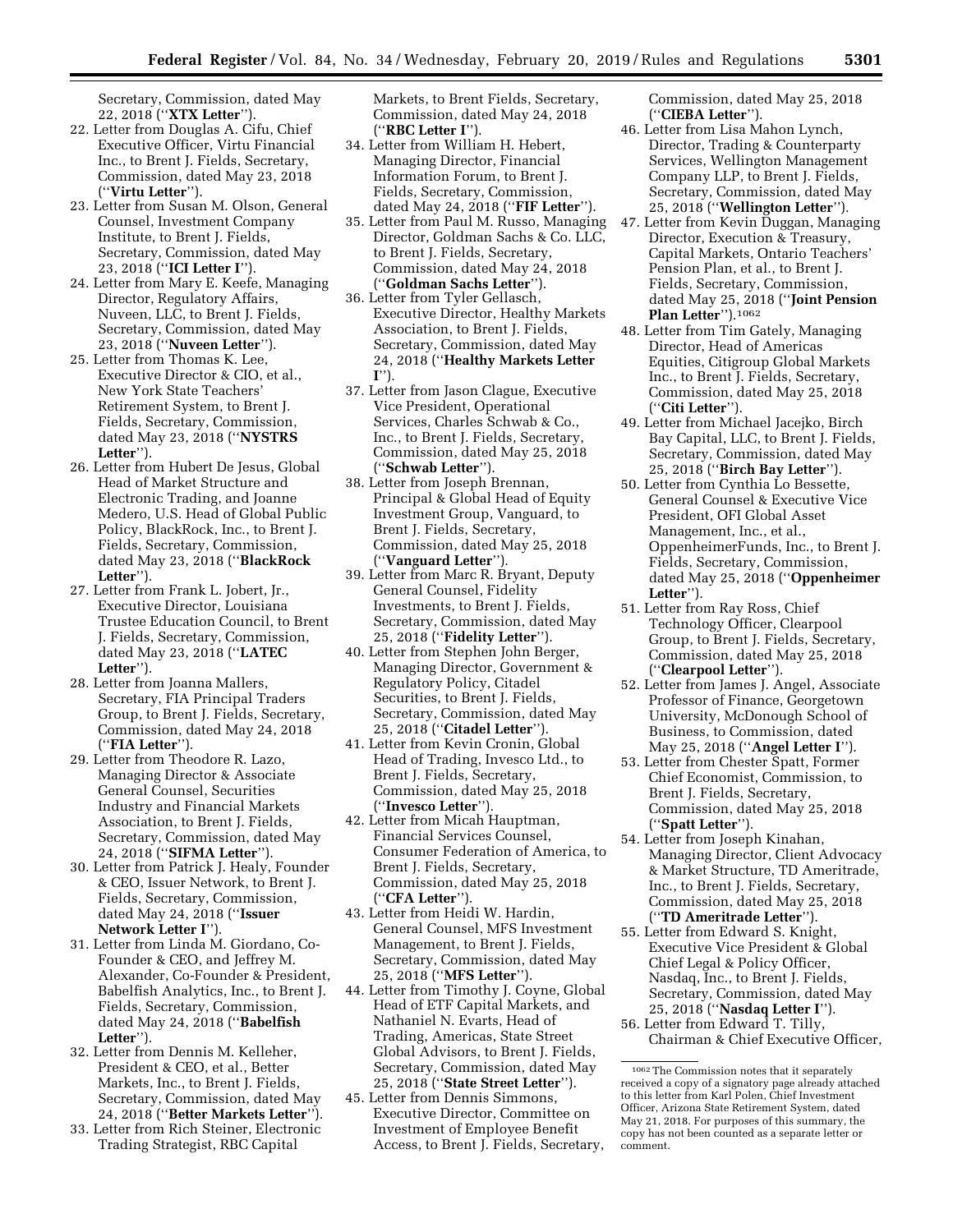Cboe Global Markets, Inc., to Brent J. Fields, Secretary, Commission, dated May 25, 2018 (''**Cboe Letter I**'').

- 57. Letter from Matt D. Lyons, Global Equity Trading Manager, and Peter D. Stutsman, U.S. Regional Equity Trading Manager, The Capital Group Companies, to Brent J. Fields, Secretary, Commission, dated May 30, 2018 (''**Capital Group Letter**'').
- 58. Letter from Mike Rask, Chairman of the Board, and James Toes, President & CEO, Security Traders Association, to Brent J. Fields, Secretary, Commission, dated May 31, 2018 (''**STA Letter**'').
- 59. Letter from Alan Harris, to Commission, dated May 31, 2018 (''**Harris Letter**'').
- 60. Letter from Elizabeth K. King, General Counsel & Corporate Secretary, NYSE Group, Inc., to Brent J. Fields, Secretary, Commission, dated May 31, 2018 (''**NYSE Letter I**'').
- 61. Letter from Kimberly Unger, CEO & Executive Director, The Security Traders Association of New York, Inc., to Brent J. Fields, Secretary, Commission, dated June 1, 2018 (''**STANY Letter**'').
- 62. Letter from John Ramsay, Chief Market Policy Officer, Investors Exchange LLC, to Brent J. Fields, Secretary, Commission, dated May 30, 2018 (''**IEX Letter I**'').
- 63. Market Commentary by Victor Lin, Credit Suisse, dated June 4, 2018 (''**Credit Suisse Commentary**'').
- 64. Letter from Rajesh Sharma, Corporate Secretary, Apache Corporation, to Brent J. Fields, Secretary, Commission, dated June 7, 2018 (''**Apache Letter**'').
- 65. Letter from ''Danny Mulson'' to Commission, dated June 7, 2018 (''**Mulson Letter I**'').
- 66. Letter from J.W. Verret, Associate Professor of Law, George Mason University, Antonin Scalia Law School, to Brent J. Fields, Secretary, Commission, dated June 11, 2018 (''**Verret Letter I**'').
- 67. Letter from James D. Rollins III, Chairman & Chief Executive Officer, BancorpSouth Bank, to Brent J. Fields, Secretary, Commission, dated June 11, 2018 (''**BancorpSouth Letter**'').
- 68. Letter from Jonathan A. Clark, Chief Executive Officer, and James C. Dolan, Chief Compliance Officer, Luminex Trading & Analytics LLC, to Brent J. Fields, Secretary, Commission, dated June 12, 2018 (''**Luminex Letter**'').
- 69. Letter from Mehmet Kinak, Vice President—Global Head of Systematic Trading & Market Structure, and Jonathan Siegel, Vice President—Senior Legal Counsel (Legislative & Regulatory Affairs), T. Rowe Price, to Brent J. Fields, Secretary, Commission, dated June 12, 2018 (''**T. Rowe Price Letter**'').
- 70. Letter from Jon R. Moeller, Vice Chairman & Chief Financial Officer, The Procter & Gamble Company, to Brent J. Fields, Secretary, Commission, dated June 13, 2018 (''**P&G Letter**'').
- 71. Letter from William P. Neuberger, Managing Director, Global Co-Head of Morgan Stanley Electronic Trading, and Andrew F. Silverman, Managing Director, Global Co-Head of Morgan Stanley Electronic Trading, Morgan Stanley & Co. LLC, to Brent J. Fields, Secretary, Commission, dated June 14, 2018 (''**Morgan Stanley Letter**'').
- 72. Letter from Larry Harris, Fred V. Keenan Chair in Finance, USC Marshall School of Business, to Brent J. Fields, Secretary, Commission, dated June 15, 2018 (''**Larry Harris Letter**'').
- 73. Letter from Keith Neumeyer, President & CEO, First Majestic Silver Corp., to Brent J. Fields, Secretary, Commission, dated June 19, 2018 (''**First Majestic Letter**'').
- 74. Letter from ''Avarice Pleonexia'' to Commission, dated June 20, 2018 (''**Pleonexia Letter**'').
- 75. Letter from John M. Freeman, Executive Vice President, Chief Legal Officer & Corporate Secretary, McDermott, to Brent J. Fields, Secretary, Commission, dated June 21, 2018 (''**McDermott Letter**'').
- 76. Letter from Janet McGinness, Corporate Secretary, Mastercard, Inc., to Brent J. Fields, Secretary, Commission, dated June 21, 2018 (''**Mastercard Letter**'').
- 77. Letter from Mark Elliott, Chief Financial Officer, Level Brands, Inc., to Brent J. Fields, Secretary, Commission, dated June 21, 2018 (''**Level Brands Letter**'').
- 78. Letter from Geir Øivind Nygård, Chief Investment Officer Asset Strategies, and Simon Emrich, Head of Market Structure Strategies, Norges Bank Investment Management, to Brent J. Fields, Secretary, Commission, dated June 21, 2018 (''**Norges Letter**'').
- 79. Letter from Neal V. Fenwick, Executive Vice President & Chief Financial Officer, ACCO Brands, Inc., to Brent J. Fields, Secretary, Commission, dated June 21, 2018 (''**ACCO Letter**'').
- 80. Letter from Thomas R. Kubera, Chief Accounting Officer & Interim Chief Financial Officer, SIFCO Industries, Inc., to Brent J. Fields, Secretary, Commission, dated June 21, 2018 (''**SIFCO Letter**'').
- 81. Letter from J.A. to Brent J. Fields, Secretary, Commission, dated June 22, 2018 (''**JA Letter I**'').
- 82. Letter from Timothy P. Olson, Senior Corporate Counsel & Corporate Secretary, NorthWestern Corporation, to Brent J. Fields, Secretary, Commission, dated June 22, 2018 (''**NorthWestern Letter**'').
- 83. Letter from Eric D. Koster, General Counsel & Secretary, Ethan Allen Interiors, Inc., to Brent J. Fields, Secretary, Commission, dated June 22, 2018 (''**Ethan Allen Letter**'').
- 84. Letter from Mark H. Collin, Senior Vice President, Chief Financial Officer & Treasurer, Unitil Corporation, to Brent J. Fields, Secretary, Commission, dated June 22, 2018 (''**Unitil Corporation**'').
- 85. Letter from Michael R. Peterson, Vice President, Corporate Secretary, & Associate General Counsel, to Brent J. Fields, Secretary, Commission, dated June 22, 2018 (''**Johnson Letter**'').
- 86. Letter from ''Anonymous Anonymous'' to Commission, dated June 22, 2018 (''**Anonymous Letter I**'').
- 87. Letter from Stephen C. Richter, Executive Vice President & CFO, Weingarten Realty, to Brent J. Fields, Secretary, Commission, dated June 22, 2018 (''**Weingarten Letter**'').
- 88. Letter from Richard L. Travis, Jr., Chief Financial Officer, Ennis, Inc., to Brent J. Fields, Secretary, Commission, dated June 22, 2018 (''**Ennis Letter**'').
- 89. Letter from Bryan H. Fairbanks, Chief Financial Officer, Trex Company, to Brent J. Fields, Secretary, Commission, dated June 22, 2018 (''**Trex Letter**'').
- 90. Letter from John J. Manning, Vice President, General Counsel & Secretary, Sensient Technologies Corporation, to Brent J. Fields, Secretary, Commission, dated June 25, 2018 (''**Sensient Letter**'').
- 91. Letter from John Christofilos, Senior Vice-President & Chief Trading Officer, AGF Investments Inc., to Brent J. Fields, Secretary, Commission, dated June 25, 2018 (''**AGF Letter**'').
- 92. Letter from Dean Shigemura, Vice Chairman & Chief Financial Officer, Bank of Hawaii Corporation, to Brent J. Fields, Secretary,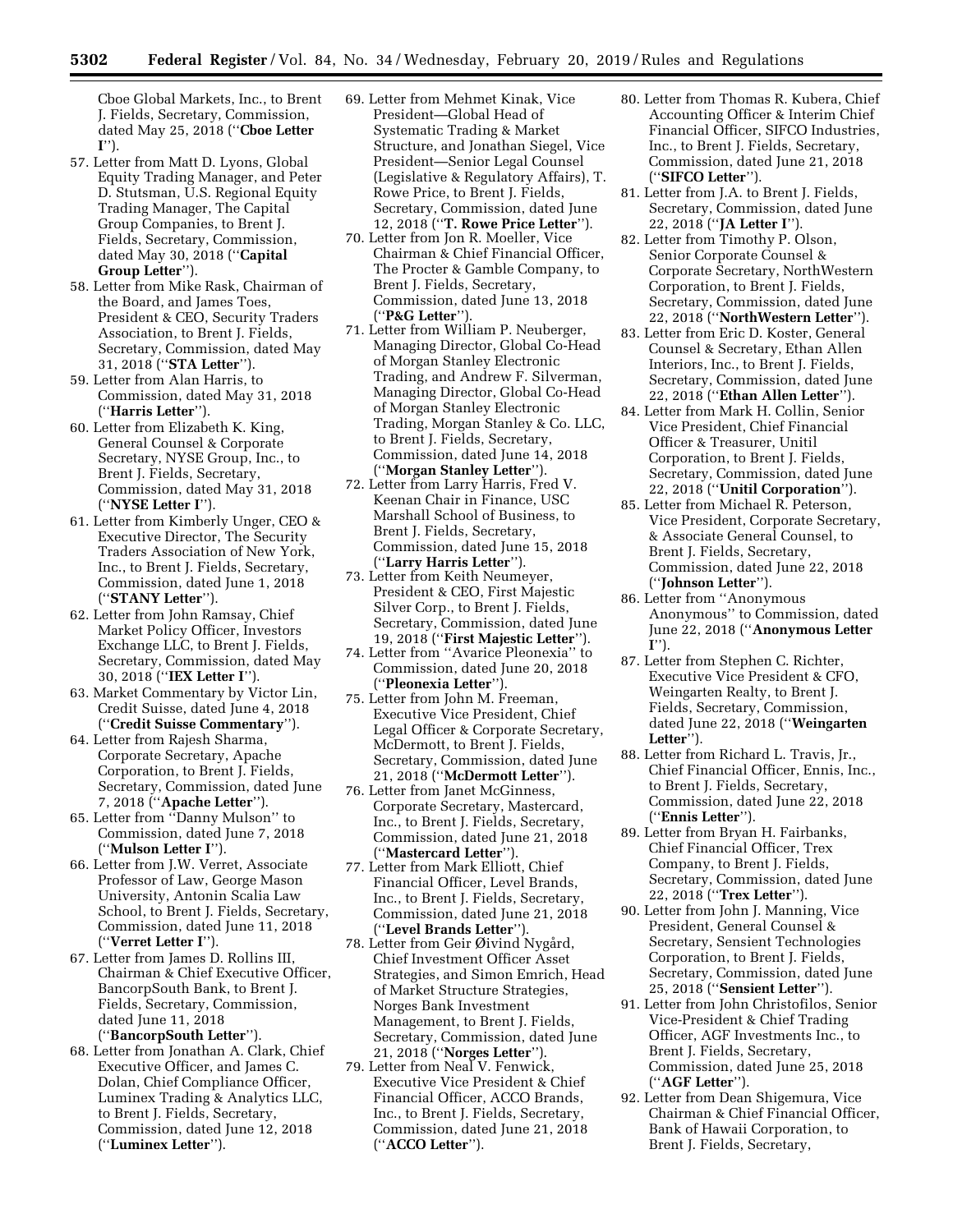Commission, dated June 25, 2018 (''**Hawaii Letter**'').

- 93. Letter from Jerry Fowden, Chief Executive Officer, Cott Corporation, to Brent J. Fields, Secretary, Commission, dated June 26, 2018 (''**Cott Letter**'').
- 94. Letter from Adam F. Wergeles, EVP & General Counsel, Leaf Group Ltd., to Brent J. Fields, Secretary, Commission, dated June 26, 2018 (''**Leaf Letter**'').
- 95. Letter from Haim Bodek, Managing Principal, and Stanislav Dolgopolov, Chief Regulatory Officer, Decimus Capital Markets, LLC, to Brent J. Fields, Secretary, Commission, dated June 26, 2018 (''**Decimus Letter**'').
- 96. Letter from Michael Sherman, Senior Vice President & General Counsel, Genesis Healthcare, Inc., to Brent J. Fields, Secretary, Commission, dated June 26, 2018 (''**Genesis Letter**'').
- 97. Letter from ''Anonymous Anonymous'' to Commission, dated June 27, 2018 (''**Anonymous Letter II**'').
- 98. Letter from Michael J. Schewel, Vice-President, General Counsel & Secretary, Tredegar Corporation, to Brent J. Fields, Secretary, Commission, dated June 27, 2018 (''**Tredegar Letter**'').
- 99. Letter from Nicholas C. Taylor, Chairman & CEO, Mexco Energy Corporation, to Brent J. Fields, Secretary, Commission, dated June 27, 2018 (''**Mexco Letter**'').
- 100. Letter from John Ramsay, Chief Market Policy Officer, Investors Exchange LLC, to Brent J. Fields, Secretary, Commission, dated June 27, 2018 (''**IEX Letter II**'').
- 101. Presentation from Security Traders Association to Commission, dated June 28, 2018 (''**STA Presentation**'').
- 102. Letter from Timothy W. Gorman, Executive Vice President & Chief Financial Officer, Energizer Holdings, Inc., to Brent J. Fields, Secretary, Commission, dated June 28, 2018 (''**Energizer Letter**'').
- 103. Letter from Christopher A. Iacovella, Chief Executive Officer, American Securities Association, to Brent J. Fields, Secretary, Commission, dated June 28, 2018 (''**ASA Letter**'').
- 104. Letter from W. Stancil Starnes, Chairman, President & Chief Executive Officer, ProAssurance Corporation, to Brent J. Fields, Secretary, Commission, dated June 29, 2018 (''**ProAssurance Letter**'').
- 105. Letter from Isabel Janci, Vice President, Investor Relations, The

Home Depot, to Brent J. Field[s], Secretary, Commission, dated June 29, 2018 (''**Home Depot Letter**'').

- 106. Letter from Eric P. Sills, CEO & President, Standard Motor Products, Inc., to Brent J. Fields, Secretary, Commission, dated July 2, 2018 (''**SMP Letter**'').
- 107. Letter from Christopher T. Weber, Executive Vice President & Chief Financial Officer, Halliburton, to Brent J. Fields, Secretary, Commission, dated July 2, 2018 (''**Halliburton Letter**'').
- 108. Letter from Jennifer D. Whalen, Senior Vice President & Chief Financial Officer, Era Group Inc., to Brent J. Fields, Secretary, Commission, dated July 2, 2018 (''**Era Letter**'').
- 109. Letter from David M. Weisberger, Head of Equities, ViableMkts, to Brent J. Fields, Secretary, Commission, dated July 2, 2018 (''**ViableMkts Letter**'').
- 110. Letter from John S. Fischer, General Counsel, Natural Grocers by Vitamin Cottage, Inc., to Brent J. Fields, Secretary, Commission, dated July 3, 2018 (''**Natural Grocers Letter**'').
- 111. Letter from Mark J. Airola, Senior Vice President, General Counsel, Chief Administrative Officer & Corporate Secretary, Newpark Resources, Inc., to Brent J. Fields, Secretary, Commission, dated July 3, 2018 (''**Newpark Letter**'').
- 112. Letter from Jenny H. Parker, Senior Vice President—Finance, Secretary & Treasurer, Haverty Furniture Companies, Inc., to Brent J. Fields, Secretary, Commission, dated July 3, 2018 (''**Haverty Letter**'').
- 113. Letter from Adam W. Miller, Chief Financial Officer & Treasurer, Knight-Swift Transportation Holdings Inc., to Brent J. Fields, Secretary, Commission, dated July 5, 2018 (''**Knight-Swift Letter**'').
- 114. Letter from Tyler Gellasch, Executive Director, Healthy Markets Association, to Brent J. Fields, Secretary, Commission, dated July 6, 2018 (''**Healthy Markets Letter II**'').
- 115. Letter from R. Dale Lynch, Executive Vice President—Chief Financial Officer, Federal Agricultural Mortgage Corporation, to Brent J. Fields, Secretary, Commission, dated July 9, 2018 (''**Farmer Mac Letter**'').
- 116. Letter from Elizabeth K. King, General Counsel & Corporate Secretary, New York Stock Exchange, to Brent J. Fields, Secretary, Commission, dated July 10, 2018 (''**NYSE Letter II**'').
- 117. Letter from ''Danny Mulson'' to Commission, dated July 10, 2018 (''**Mulson Letter II**'').
- 118. Letter from Maria Trainor, Vice President, General Counsel & Secretary, Ampco-Pittsburgh Corporation, to Brent J. Fields, Secretary, Commission, dated July 11, 2018 (''**Ampco-Pittsburgh Letter**'').
- 119. Letter from Ted A. Dosch, Executive Vice President—Finance & Chief Financial Officer, Anixter International Inc., to Brent J. Fields, Secretary, Commission, dated July 13, 2018 (''**Anixter Letter**'').
- 120. Letter from John K. Lines, SVP/ Secretary & General Counsel, National HealthCare Corporation, to Brent J. Fields, Secretary, Commission, dated July 16, 2018 (''**NHC Letter**'').
- 121. E-mail from Patrick Healy, Founder & CEO, Issuer Network, to David Shillman, Commission, dated July 17, 2018 (''**Issuer Network Email**'').
- 122. Letter from R. Scott Mahoney, Senior Vice President—General Counsel & Secretary, AVANGRID, Inc., to Brent J. Fields, Secretary, Commission, dated July 18, 2018 (''**Avangrid Letter**'').
- 123. Letter from J.A. to Brent J. Fields, Secretary, Commission, dated July 19, 2018 (''**JA Letter II**'').
- 124. Letter from Ruairidh Ross, Deputy General Counsel & Assistant Secretary, HP Inc., to Brent J. Fields, Secretary, Commission, dated July 31, 2018 (''**HP Letter**'').
- 125. Letter from Glenn E. Tynan, Vice President & Chief Financial Officer, Curtiss-Wright Corporation, to Brent J. Fields, Secretary, Commission, dated August 3, 2018 (''**Curtiss-Wright Letter**'').
- 126. Letter from James J. Angel, Associate Professor of Finance, Georgetown University, McDonough School of Business, to Commission, dated August 3, 2018 (''**Angel Letter II.**'')
- 127. Letter from John Ramsay, Chief Market Policy Officer, Investors Exchange LLC, to Brent J. Fields, Secretary, Commission, dated August 8, 2018 (''**IEX Letter III**'').
- 128. Letter from Fiona Reynolds, Chief Executive Officer, Principles for Responsible Investment, to Brent J. Fields, Secretary, Commission, dated August 15, 2018 (''**PRI Letter**'').
- 129. Letter from Walter K. Compton, Executive Vice President & General Counsel, Murphy Oil Corporation, to Brent J. Fields, Secretary,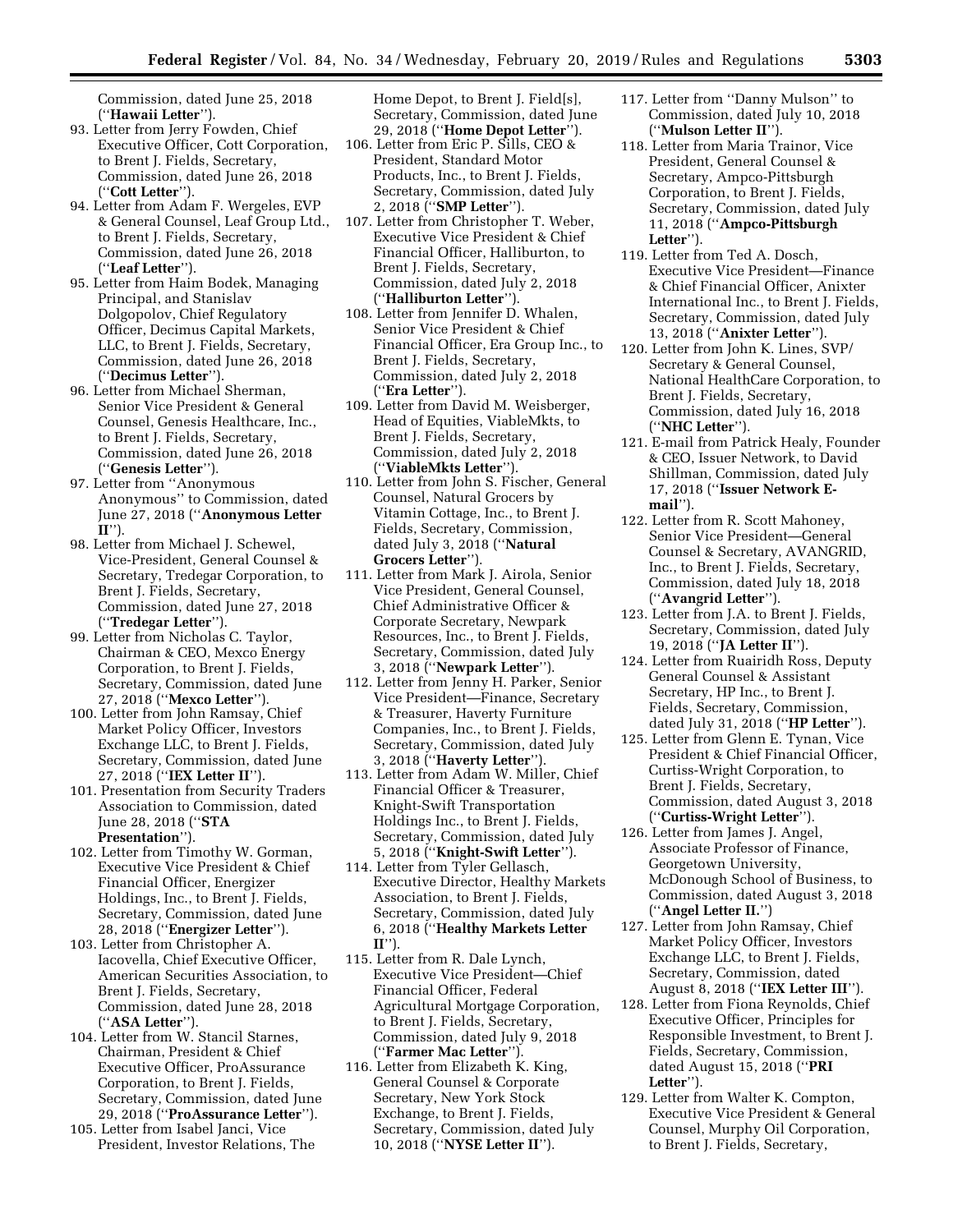Commission, dated August 15, 2018 (''**Murphy Letter**'').

- 130. Letter from Sal Arnuk & Joe Saluzzi, Partners, Co-Founders & Co-Heads of Equity Trading, Themis Trading LLC, to Brent J. Fields, Secretary, Commission, dated August 16, 2018 (''**Themis Trading Letter II**'').
- 131. Letter from Jeffrey S. Davis, Nasdaq, Inc., to Brent J. Fields, Secretary, Commission, dated August 31, 2018 (''**Nasdaq Letter II**'').
- 132. Recommendation of the Investor Advisory Committee, dated September 13, 2018 (''**IAC Recommendation**'').
- 133. Letter from Sanda E. O'Connor, Chief Regulatory Affairs Officer, JPMorgan Chase & Co., to Brent J. Fields, Secretary, Commission, dated September 14, 2018 (''**JPMorgan Letter**'').
- 134. Letter from Anonymous Anonymous to Commission, dated September 21, 2018 (''**Anonymous Letter III**'').
- 135. Letter from John Ramsay, Chief Market Policy Officer, Investors Exchange LLC, to Brent J. Fields, Secretary, Commission, dated September 24, 2018 (''**IEX Letter IV**'').
- 136. Letter from Chris Concannon, President & Chief Operating Officer, Cboe Global Markets, Inc., to Brent J. Fields, Secretary, Commission, dated September 28, 2018 (''**Cboe Letter II**'').
- 137. Letter from Susan M. Olson, General Counsel, Investment Company Institute, to Brent J. Fields, Secretary, Commission, dated October 1, 2018 (''**ICI Letter II**'').
- 138. Letter from Katya Malinova, Mackenzie Investments Chair in Evidence-Based Investment Management, DeGroote School of

Business, McMaster University, *et al.*, to Brent J. Fields, Secretary, Commission, dated October 1, 2018 (''**CSA Letter**'').

- 139. Letter from ''Richard P. Grasso,'' ''Grasso Plumbing LLC,'' to Brent J. Fields, Secretary, Commission, dated October 1, 2018 (''**Grasso Letter**'').
- 140. Letter from Ira S. Lederman, W.R. Berkley Corporation, to Brent J. Fields, Secretary, Commission, dated October 2, 2018 (''**Berkley Letter**'').
- 141. Letter from Stacey Cunningham, President, New York Stock Exchange, to Brent J. Fields, Secretary, Commission, dated October 2, 2018 (''**NYSE Letter**   $III''$
- 142. Letter from Rich Steiner, Electronic Trading Strategist, RBC Capital Markets, to Brent Fields, Secretary, Commission, dated October 16, 2018 (''**RBC Letter II**'').
- 143. Letter from Elizabeth K. King, General Counsel & Corporate Secretary, NYSE Group, to Brent J. Fields, Secretary, Commission, dated November 9, 2018 (''**NYSE Letter IV**'').
- 144. Letter from Elizabeth K. King, General Counsel & Corporate Secretary, NYSE Group, Inc., to Brent J. Fields, Secretary, Commission, dated November 20, 2018 (''**NYSE Letter V**'').
- 145. Letter from J.A. to Brent J. Fields, Secretary, Commission, dated December 3, 2018 (''**JA Letter III**'').
- 146. Letter from J.W. Verret to Brent J. Fields, Secretary, Commission, dated December 4, 2018 (''**Verret Letter II**'').
- 147. Letter from Patrick J. Healy, Founder & CEO, Issuer Network, to Brent J. Fields, Secretary, Commission, dated December 14, 2018 (''**Issuer Network Letter II**'').

148. Letter from Jeffrey S. Davis, Vice President & Deputy General Counsel, Nasdaq, Inc., to Brent J. Fields, Secretary, Commission, dated December 17, 2018 (''**Nasdaq Letter III**'').

**Note:** The following Exhibit will not appear in the Code of Federal Regulations.

# *Exhibit 1:* **Data definitions for the Exchange Transaction Fee Summary**

The table below represents the data model for the reporting requirements of an Exchange Transaction Fee Summary. This data model reflects the disclosures required by 17 CFR 242.610T(e) and the logical representation of those disclosures to a corresponding XML element. The Commission's XML schema is the formal electronic representation of this data model.

- Concept—the information content as described in 17 CFR 242.610T(e) items 1 through 13.
- Element—a name for the XML element.
- Type—the XML data type, either a list of possible values or a general type such as ''number''.
- Spot, Monthly—How the element appears in a record of that type.
	- $\circ$  R—Required. The XML file is not valid unless this element is present.
	- $\circ$  NA—Not applicable. The element may appear in the record but its value is not to be used.
	- $\circ$  O—Optional. The XML file is valid without that element; whether it appears for a particular SRO, record type, test group, etc., depends on the actual fee being described. XML validation by itself cannot determine this.
- When Absent—If the element is absent, its value is interpreted as if it had been present with the value shown.
- Definition—Text to be included in the XML definition file (''schema'').

| Concept              | Element | Type                           | Spot | Monthly | When<br>absent | Definition                                                                                                                                                                                                                                                                                                                                         |
|----------------------|---------|--------------------------------|------|---------|----------------|----------------------------------------------------------------------------------------------------------------------------------------------------------------------------------------------------------------------------------------------------------------------------------------------------------------------------------------------------|
| Exchange             | exch    | Non-empty<br>Text              | R    | R       |                | A required unique code to identify each exchange in the Trans-<br>action Fee Pilot.                                                                                                                                                                                                                                                                |
| Record<br>Type.      | rt      | S or M                         | R    | R       |                | A required record type indicator. M, if the fee type reported is the<br>monthly realized fee (average or median fee); S, if the fee type<br>reported is a spot fee schedule (base or top tier fee).                                                                                                                                                |
| Participant<br>Type. | ptcpt   | MM. Other or  <br><b>Blank</b> | O    | $\circ$ | <b>Blank</b>   | MM, if the fees are for market makers, or else Other. Required for<br>spot records if the exchange charged market makers and oth-<br>ers different base and top tier fees. Required for monthly fee<br>records if the exchange charged different average or median<br>fees or pays different average or median fees. Otherwise blank<br>or absent. |
| Pilot<br>Group.      | grp     | 1, 2, or C                     | R    | R       |                | A required indicator that identifies the test or control group during<br>the Pilot and post-Pilot Period. 1, 2-Test Groups 1, 2; C-<br>Control group.                                                                                                                                                                                              |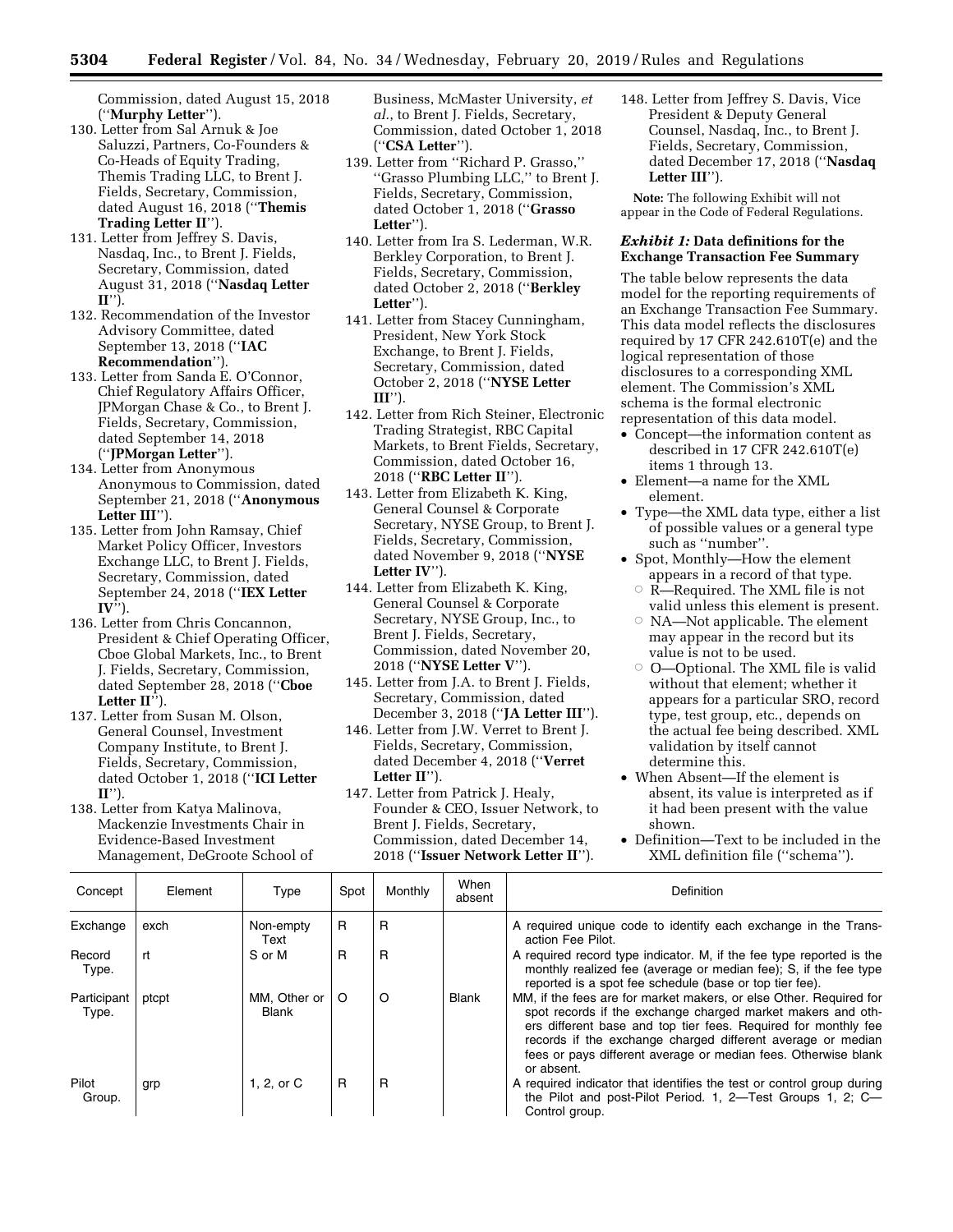| Concept                          | Element        | Type                              | Spot      | Monthly      | When<br>absent | Definition                                                                                                                                                                                                                                                                                                                                                                                                                                                                                                                                                                                                               |
|----------------------------------|----------------|-----------------------------------|-----------|--------------|----------------|--------------------------------------------------------------------------------------------------------------------------------------------------------------------------------------------------------------------------------------------------------------------------------------------------------------------------------------------------------------------------------------------------------------------------------------------------------------------------------------------------------------------------------------------------------------------------------------------------------------------------|
| Displayed                        | disp           | D, N, or B                        | R         | R            |                | D-Displayed, N-Not displayed, B-Both. For spot fee type<br>records, if the fees are the same between displayed and non-<br>displayed liquidity, then the exchange may report both in a sin-<br>gle "B" record. For monthly records, this should be segmented<br>into the average and median fee per share for displayed liquid-<br>ity, and the average and median fee for non-displayed liquidity<br>unless there are no differences between the average and me-<br>dian fees for displayed and non-displayed liquidity, in which<br>case the exchange can report the average and median fee in a<br>single "B" record. |
| Top/Depth                        | topOrDepth     | T, D, or B                        | R         | $\mathsf{R}$ |                | T-Fees for top-of-book liquidity; D-Fees for depth-of-book li-<br>quidity; B-Both. For spot records, if the fees are the same be-<br>tween top-of-book and depth-of-book liquidity, then the ex-<br>change may report both fees in a single "B" record. For month-<br>ly records, if there are no differences between the fees for top-<br>of-book and depth-of-book liquidity, then the exchange may in-<br>clude only the average and median fees in a single "B" record.                                                                                                                                              |
| <b>Start Date</b>                | start          | YYYY-MM-<br>DD                    | R         | O            |                | The start date element must be present for a spot fee record, and<br>the end element cannot appear alone. The effective date for<br>any fee changes. This should correspond to the effective date<br>referenced in the Form 19b-4 fee filings submitted to the Com-<br>mission. This is needed in a monthly record only if fees<br>changed on a day other than the first of the month; otherwise<br>blank or absent.                                                                                                                                                                                                     |
| <b>End Date</b>                  | end            | YYYY-MM-<br>DD or<br><b>Blank</b> | O         | O            | <b>Blank</b>   | The last date that a given fee is viable prior to any fee changes.<br>This column will be blank unless a mid-month change to fees is<br>made. This should correspond to the last date that a given fee<br>is applicable prior to the effective date of the new fee reflected<br>in Form 19b-4 fee filings submitted to the Commission to cap-<br>ture any revisions to transaction-based fees and rebates. This<br>is needed in a monthly record only if fees changed on a day<br>other than the first of the month.                                                                                                     |
| Month<br>and<br>Year.            | YearMonth      | YYYY-MM                           | <b>NA</b> | R            |                | The year and month of the monthly realized reported average and<br>median per share fees.                                                                                                                                                                                                                                                                                                                                                                                                                                                                                                                                |
| Pre/Post                         | preOrPost      | 1, 2, or Blank                    | $\circ$   | O            | Blank          | An indicator variable needed only if the exchange changed fees<br>on a day other than the first day of the month. Blank-there were<br>no fee changes other than on the first day of the month. 1-<br>The average and median are the pre-change average and me-<br>dian for the part of the month prior to the change. 2—The aver-<br>age and median are the post-change average and median for<br>the part of the month after the change.                                                                                                                                                                                |
| Base<br>Taker<br>Fee.            | baseTakeFee    | Number                            | R         | NA           |                | The Base Taker Fee is the standard per share fee assessed or<br>rebate offered before any applicable discounts, tiers, caps, or<br>other incentives are applied. Fees have a positive sign; rebates<br>have a negative sign.                                                                                                                                                                                                                                                                                                                                                                                             |
| <b>Top Tier</b><br>Taker<br>Fee. | topTierTakeFee | Number                            | R         | NA           |                | The Top Tier Taker Fee is the per share fee assessed or rebate<br>offered after all applicable discounts, tiers, caps, or other incen-<br>tives are applied. Fees have a positive sign; rebates have a<br>negative sign.                                                                                                                                                                                                                                                                                                                                                                                                 |
| Average<br>Taker<br>Fee.         | avgTakeFee     | Number                            | NA        | R            |                | The monthly average realized Taker fee assessed or rebate of-<br>fered per share by category (i.e., test group, participant type,<br>displayed vs. non-displayed, and top-of-book vs. depth-of-<br>book). Fees have a positive sign; rebates have a negative sign.                                                                                                                                                                                                                                                                                                                                                       |
| Median<br>Taker<br>Fee.          | medianTakeFee  | Number                            | ΝA        | R            |                | The monthly median realized Taker fee assessed or rebate of-<br>fered per share by category (i.e., test group, participant type,<br>displayed vs. non-displayed, and top-of-book vs. depth-of-<br>book), across broker-dealers. Fees have a positive sign; re-<br>bates have a negative sign.                                                                                                                                                                                                                                                                                                                            |
| Base<br>Maker<br>Fee.            | baseMakeFee    | Number                            | R         | NA           |                | The Base Maker Fee is the standard per share fee assessed or<br>rebate offered before any applicable discounts, tiers, caps, or<br>other incentives are applied. Fees have a positive sign; rebates<br>have a negative sign.                                                                                                                                                                                                                                                                                                                                                                                             |
| <b>Top Tier</b><br>Maker<br>Fee. | topTierFee     | Number                            | R         | NA           |                | The Top Tier Maker Fee is the per share fee assessed or rebate<br>offered all applicable discounts, tiers, caps, or other incentives<br>are applied per share. Fees have a positive sign; rebates have<br>a negative sign.                                                                                                                                                                                                                                                                                                                                                                                               |
| Average<br>Maker<br>Fee.         | avgMakeFee     | Number                            | ΝA        | R            |                | The monthly average realized Maker fee assessed or rebate of-<br>fered per share by category (i.e., test group, participant type,<br>displayed vs. non-displayed, and top-of-book vs. depth-of-<br>book). Fees have a positive sign; rebates have a negative sign.                                                                                                                                                                                                                                                                                                                                                       |